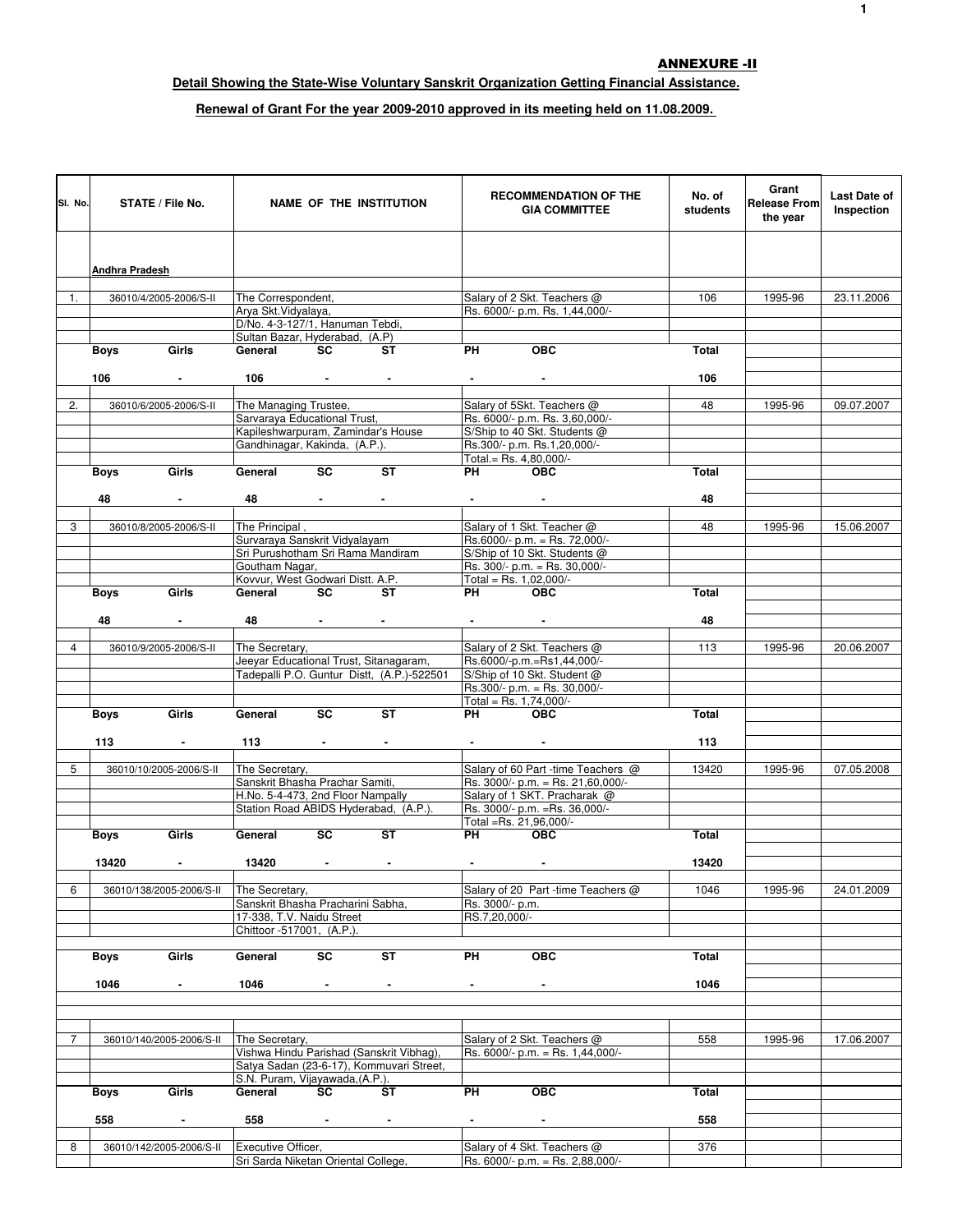|                 |             |                          | Brodipeta Guntur- 522002, (A.P.).    |                                 |                                         |                      | Salary of 2 P.T. Skt. Teachers @   |              |           |            |
|-----------------|-------------|--------------------------|--------------------------------------|---------------------------------|-----------------------------------------|----------------------|------------------------------------|--------------|-----------|------------|
|                 |             |                          |                                      |                                 |                                         |                      |                                    |              |           |            |
|                 |             |                          |                                      |                                 |                                         |                      | Rs. 3000/- p.m. = Rs. 72,000/-     |              |           |            |
|                 |             |                          |                                      |                                 |                                         |                      | Total = Rs. $3,60,000/-$           |              |           |            |
|                 | Boys        | Girls                    | General                              | $\overline{\mathsf{sc}}$        | <b>ST</b>                               | PH                   | <b>OBC</b>                         | Total        |           |            |
|                 |             |                          |                                      |                                 |                                         |                      |                                    |              |           |            |
|                 | 376         | $\sim 100$               | 376                                  | $\sim$                          | $\blacksquare$                          | <b>All Control</b>   | $\sim$                             | 376          |           |            |
|                 |             |                          |                                      |                                 |                                         |                      |                                    |              |           |            |
| 9               |             | 36010/318/2005-2006/S-II |                                      |                                 | Sri Asanganda Brahmavidya Pathasala,    |                      | Salary of 2 Skt. Teachers @        | 32           | 1995-96   | 07.06.2007 |
|                 |             |                          |                                      |                                 | Sri Vyasasramam Yerpedu, Via Mandal,    |                      | Rs. 6000/- p.m.=Rs. 1,44,000/-     |              |           | 22.10.2008 |
|                 |             |                          | Distt-Chittoor (A.P.).               |                                 |                                         |                      |                                    |              |           |            |
|                 |             | Girls                    | General                              | <b>SC</b>                       | $\overline{\mathsf{ST}}$                | <b>PH</b>            | OEC                                | Total        |           |            |
|                 | Boys        |                          |                                      |                                 |                                         |                      |                                    |              |           |            |
|                 |             |                          |                                      |                                 |                                         |                      |                                    |              |           |            |
|                 | 32          | $\sim$                   | 32                                   | $\sim 100$ km s $^{-1}$         | $\blacksquare$                          |                      |                                    | 32           |           |            |
|                 |             |                          |                                      |                                 |                                         |                      |                                    |              |           |            |
| 10 <sup>1</sup> |             | 36010/321/2005-2006/S-II |                                      |                                 | Hanisha Orienrtal Upper Primary School, |                      | Salary of 1 Skt. Teacher @         |              | 1995-96   | 14.06.2007 |
|                 |             |                          | Medara Metla - 523 212, Roricapadu   |                                 |                                         |                      | Rs. 6000/- p.m. = Rs. 72,000/-     |              |           |            |
|                 |             |                          | Mandal, Prakasam Distt. (A.P.)       |                                 |                                         |                      | S/ship to 20 Skt. Students @       |              |           |            |
|                 |             |                          |                                      |                                 |                                         |                      |                                    |              |           |            |
|                 |             |                          |                                      |                                 |                                         |                      | $Rs.300/- pm = Rs.60,000/-$        |              |           |            |
|                 |             |                          |                                      |                                 |                                         |                      | Total = $Rs.1,32,000/-$            |              |           |            |
|                 | Boys        | Girls                    | General                              | <b>SC</b>                       | ST                                      | PH                   | <b>OBC</b>                         | Total        |           |            |
|                 |             |                          |                                      |                                 |                                         |                      |                                    |              |           |            |
|                 | 59          | 60                       | 40                                   | 42                              | 5                                       | -32                  |                                    | 119          |           |            |
|                 |             |                          |                                      |                                 |                                         |                      |                                    |              |           |            |
|                 |             |                          |                                      |                                 |                                         |                      |                                    |              |           |            |
| 11              |             | 36010/467/2005-2006/S-II |                                      |                                 | Chowdeshwari Devi Oriental & General    |                      | Salary of 4 Skt. Teacher @         | 552          | 2000-2001 | 11.06.2007 |
|                 |             |                          |                                      | High School, Door No.1/1073,    |                                         |                      | Rs. 6000/- p.m. = Rs. 2,88,000/-   |              |           |            |
|                 |             |                          |                                      | Yerramukkapalli, Cuddapah Town, |                                         |                      | S/ship to 20 Skt. Students @       |              |           |            |
|                 |             |                          | Cuddapah Distt. A.P. - 4.            |                                 |                                         |                      | $Rs.300/- pm = Rs.60,000/-$        |              |           |            |
|                 |             |                          |                                      |                                 |                                         |                      | Total = $Rs.3,48,000/-$            |              |           |            |
|                 | Boys        | Girls                    | General                              | $\overline{\mathsf{sc}}$        | <b>ST</b>                               | PH                   | <b>OBC</b>                         | Total        |           |            |
|                 |             |                          |                                      |                                 |                                         |                      |                                    |              |           |            |
|                 |             |                          |                                      |                                 |                                         |                      |                                    |              |           |            |
|                 | 552         | $\sim$                   | 552                                  | and the state of the state      |                                         |                      |                                    | 552          |           |            |
|                 |             |                          |                                      |                                 |                                         |                      |                                    |              |           |            |
| 12              |             | 36010/322/2005-2006/S-II | Sri Sivagopal Lunani Valmiki Vignana |                                 |                                         |                      | Salary of 1 Skt. Teacher@Rs.6000/- | 197          | 1995-96   | July, 2007 |
|                 |             |                          |                                      |                                 | Kendra, Vankavara Gudem, Jeelugumilli,  | $=$ Rs.72,000/-      |                                    |              |           |            |
|                 |             |                          |                                      |                                 |                                         |                      | S/ship to 50 Skt. Students @       |              |           |            |
|                 |             |                          | Mandal, Godavari Distt. A.P.         |                                 |                                         |                      |                                    |              |           |            |
|                 |             |                          |                                      |                                 |                                         |                      | Rs. 300/pm = Rs. 1,50,000/-        |              |           |            |
|                 |             |                          |                                      |                                 |                                         | Total = $2,22,000/-$ |                                    |              |           |            |
|                 | Boys        | Girls                    | General                              | <b>SC</b>                       | <b>ST</b>                               | PH                   | <b>OBC</b>                         | Total        |           |            |
|                 |             |                          |                                      |                                 |                                         |                      |                                    |              |           |            |
|                 | 197         |                          | 197                                  | $\blacksquare$                  | $\blacksquare$                          |                      |                                    | 197          |           |            |
|                 |             |                          |                                      |                                 |                                         |                      |                                    |              |           |            |
|                 |             |                          |                                      |                                 |                                         |                      |                                    |              |           |            |
| 13              |             | 36010/472/2005-2006/S-II | Sri Avvanru Subharyudi Subbamana     |                                 |                                         |                      | Salary of 2 Skt. Teacher @         | 221          | 2001-02   | 09.06.2007 |
|                 |             |                          | <b>Oriental Upper Primary School</b> |                                 |                                         |                      | Rs. 6000/- p.m. = Rs. 1,44,000/-   |              |           |            |
|                 |             |                          |                                      | Sainagar (v) New Madhavaram (p) |                                         |                      | S/ship to 20 Skt. Students @       |              |           |            |
|                 |             |                          | Sibhavatham (m) Cuddapah Dist        |                                 |                                         |                      | $Rs.300/- pm = Rs.60,000/-$        |              |           |            |
|                 |             |                          | (A.P.)                               |                                 |                                         |                      | Total = $Rs.2,04,000/-$            |              |           |            |
|                 |             | Girls                    | General                              | $\overline{\mathsf{sc}}$        | ST                                      | PH                   | <b>OBC</b>                         | Total        |           |            |
|                 | Boys        |                          |                                      |                                 |                                         |                      |                                    |              |           |            |
|                 |             |                          |                                      |                                 |                                         |                      |                                    |              |           |            |
|                 | 127         | 94                       | 221                                  | <b>Contract Contract</b>        | $\sim$                                  | $\sim 100$           | $\sim$                             | 221          |           |            |
|                 |             |                          |                                      |                                 |                                         |                      |                                    |              |           |            |
| 14              |             | 36010/473/2005-2006/S-II | Sri Policharla Chinnaiah             |                                 |                                         |                      | Salary of 2 Skt. Teacher @         |              | 2001-02   | 10.06.2007 |
|                 |             |                          | <b>Oriental Education Committee</b>  |                                 |                                         |                      | Rs. 6000/- p.m. = Rs. 1,44,000/-   |              |           |            |
|                 |             |                          | B-thiruvengalam puram, Dadvel (M)    |                                 |                                         |                      | S/ship to 20 Skt. Students @       |              |           |            |
|                 |             |                          |                                      |                                 |                                         |                      |                                    |              |           |            |
|                 |             |                          | Kadapa Distt. A.P. - 516 502.        |                                 |                                         |                      | Rs.300/- pm = Rs.60,000/-          |              |           |            |
|                 |             |                          |                                      |                                 |                                         |                      | Total = $Rs.2.04.000/-$            |              |           |            |
|                 | Boys        | Girls                    | General                              | $\overline{\text{sc}}$          | ST                                      | PH.                  | <b>OBC</b>                         | Total        |           |            |
|                 |             |                          |                                      |                                 |                                         |                      |                                    |              |           |            |
|                 | 105         | 96                       | 201                                  | $\sim$                          | $\blacksquare$                          | $\blacksquare$       | $\blacksquare$                     | 201          |           |            |
|                 |             |                          |                                      |                                 |                                         |                      |                                    |              |           |            |
|                 |             |                          | Sri Vasavi Oriental Upper Primary    |                                 |                                         |                      |                                    |              |           |            |
| 15              |             | 36010/474/2005-2006/S-II |                                      |                                 |                                         |                      | Salary of 2 Skt. Teacher @         | 344          | 2001-02   | 10.06.2007 |
|                 |             |                          | School D.N. 2-2-21 Ammavarisala      |                                 |                                         |                      | Rs. 6000/- p.m. = Rs. 1,44,000/-   |              |           |            |
|                 |             |                          | Stree Allagadda - 518 543            |                                 |                                         |                      | S/ship to 20 Skt. Students @       |              |           |            |
|                 |             |                          | Kumool Dist.A.P.                     |                                 |                                         |                      | $Rs.300/- pm = Rs.60,000/-$        |              |           |            |
|                 |             |                          |                                      |                                 |                                         |                      | Total = $Rs.2,04,000/-$            |              |           |            |
|                 | Boys        | Girls                    | General                              | SC                              | ST                                      | PH                   | <b>OBC</b>                         | Total        |           |            |
|                 |             |                          |                                      |                                 |                                         |                      |                                    |              |           |            |
|                 |             |                          |                                      |                                 |                                         |                      |                                    |              |           |            |
|                 | 199         | 145                      | 145                                  | 13                              | 37                                      | 02                   | 147                                | 344          |           |            |
|                 |             |                          |                                      |                                 |                                         |                      |                                    |              |           |            |
| 16              |             | 36010/526/2005-2006/S-II |                                      | Veda Vedanta Gurukul M.V.       |                                         |                      | Salary of 3 Skt. Teacher @         | 252          | 2003-04   | 12.02.2009 |
|                 |             |                          | Swetha Sringachalam                  |                                 |                                         |                      | Rs. 6000/- p.m. = Rs. 2,16,000/-   |              |           |            |
|                 |             |                          | Madipadu (PO)                        |                                 |                                         |                      | Salary of 2 Skt. Teacher P.Time @  |              |           |            |
|                 |             |                          | AT Chempet Mandal                    |                                 |                                         |                      | Rs. 3000/- p.m. = Rs. 72,000/-     |              |           |            |
|                 |             |                          |                                      |                                 |                                         |                      |                                    |              |           |            |
|                 |             |                          | Guntur Dist.                         |                                 |                                         |                      | S/ship to 40 Skt. Students @       |              |           |            |
|                 |             |                          | A.P.                                 |                                 |                                         |                      | Rs.300/- pm = Rs.1,20,000/-        |              |           |            |
|                 |             |                          |                                      |                                 |                                         |                      | Total Rs.4,08,000/-                |              |           |            |
|                 | Boys        | Girls                    | General                              | SC                              | ST                                      | PH                   | <b>OBC</b>                         | Total        |           |            |
|                 |             |                          |                                      |                                 |                                         |                      |                                    |              |           |            |
|                 | 252         |                          | 252                                  |                                 |                                         | $\blacksquare$       |                                    | 252          |           |            |
|                 |             | $\blacksquare$           |                                      | $\sim$                          | $\blacksquare$                          |                      | $\blacksquare$                     |              |           |            |
|                 |             |                          |                                      |                                 |                                         |                      |                                    |              |           |            |
| 17              |             | 36010/542/2005-2006/S-II | Sura Bharati Sewa Peetham            |                                 |                                         |                      | Salary of 1 Skt. Teacher @         | 153          | 2007-08   | 09.06.2007 |
|                 |             |                          | 14/1471 Super S Bazar Road           |                                 |                                         |                      | Rs. 6000/- p.m. = Rs. 72,000/-     |              |           |            |
|                 |             |                          | Proddatur Kadapa Distt (A.P.)        |                                 |                                         |                      |                                    |              |           |            |
|                 | <b>Boys</b> | Girls                    | General                              | SC                              | ST                                      | PH                   | <b>OBC</b>                         | <b>Total</b> |           |            |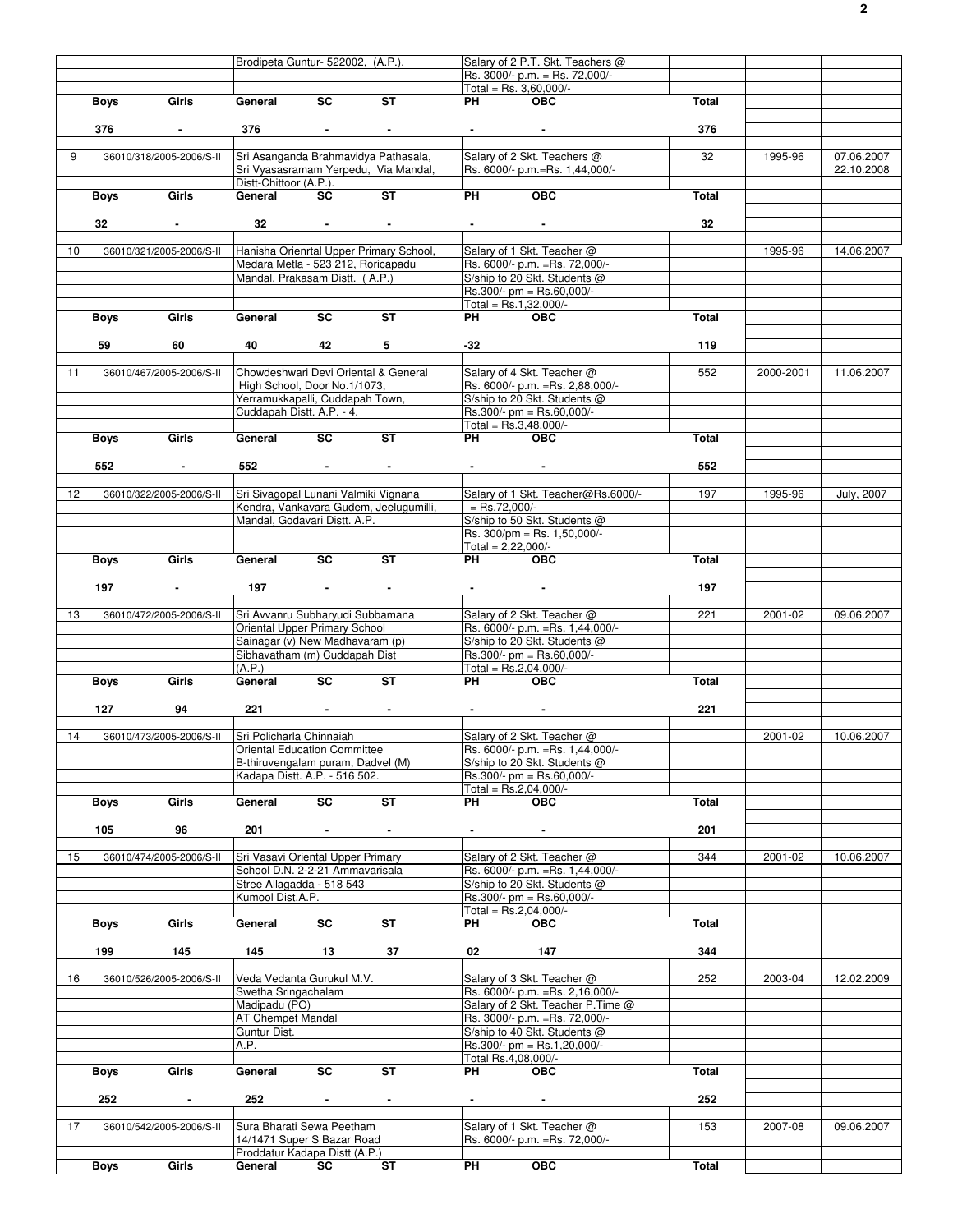|    | 79                                                      | 74                          | 23                                                           | 16                                 | 10                                         | $7 \sim$ | 97                                                                  | 153          |            |            |
|----|---------------------------------------------------------|-----------------------------|--------------------------------------------------------------|------------------------------------|--------------------------------------------|----------|---------------------------------------------------------------------|--------------|------------|------------|
|    |                                                         |                             |                                                              |                                    |                                            |          |                                                                     |              |            |            |
|    |                                                         |                             |                                                              |                                    |                                            |          |                                                                     |              |            |            |
|    |                                                         |                             |                                                              |                                    |                                            |          |                                                                     |              |            |            |
|    | <b>Full Time Teacher</b>                                |                             |                                                              | <b>Total Teacher/Student</b><br>34 |                                            |          | Amount<br>2,448,000.00                                              |              |            |            |
|    |                                                         | Part-Time Teacher/Pracharak |                                                              | $82 + 1$                           |                                            |          | 29,88,000.00                                                        |              |            |            |
|    | <b>Scholarship Students</b>                             |                             |                                                              | 250                                |                                            |          | 7,50,000.00                                                         |              |            |            |
|    |                                                         |                             |                                                              |                                    |                                            |          |                                                                     |              |            |            |
|    |                                                         |                             | <b>Total Amount</b>                                          |                                    |                                            |          | 61,86,000.00                                                        |              |            |            |
|    |                                                         |                             |                                                              |                                    |                                            |          |                                                                     |              |            |            |
|    |                                                         |                             |                                                              |                                    |                                            |          |                                                                     |              |            |            |
|    | <b>Boys</b>                                             | Girls                       | General                                                      | <b>SC</b>                          | <b>ST</b>                                  | PH       | <b>OBC</b>                                                          | Total        |            |            |
|    |                                                         | 469                         | 17378                                                        | 71                                 | 52                                         | 41       | 244                                                                 | 17786        |            |            |
|    | 17317                                                   |                             |                                                              |                                    |                                            |          |                                                                     |              |            |            |
|    |                                                         |                             |                                                              |                                    |                                            |          |                                                                     |              |            |            |
|    |                                                         |                             |                                                              |                                    |                                            |          |                                                                     |              |            |            |
|    |                                                         |                             |                                                              |                                    |                                            |          |                                                                     |              |            |            |
|    | Assam                                                   |                             |                                                              |                                    |                                            |          |                                                                     |              |            |            |
|    |                                                         |                             |                                                              |                                    |                                            |          |                                                                     |              |            |            |
| 1  |                                                         | 36010/541/2005-2006/S-II    | Bajali Gaon Unnayan Samity<br>PO - Nityananda, Dist. Barpeta |                                    |                                            |          | Salary of 3 Skt. Teacher @                                          | 100          | 2005-06    | 04.08.2005 |
|    |                                                         |                             | Assam - 781 329                                              |                                    |                                            |          | Rs. 6000/- p.m. = Rs. 2,16,000/-<br>$Total = Rs.2,16,000/-$         |              |            |            |
|    | <b>Boys</b>                                             | Girls                       | General                                                      | <b>SC</b>                          | <b>ST</b>                                  | PH       | <b>OBC</b>                                                          | <b>Total</b> |            |            |
|    |                                                         |                             |                                                              |                                    |                                            |          |                                                                     |              |            |            |
|    | 100                                                     |                             | 100                                                          |                                    |                                            |          |                                                                     | 100          |            |            |
|    |                                                         |                             |                                                              |                                    |                                            |          |                                                                     |              |            |            |
|    |                                                         |                             |                                                              |                                    |                                            |          |                                                                     |              |            |            |
|    |                                                         |                             |                                                              |                                    |                                            |          |                                                                     |              |            |            |
|    |                                                         |                             |                                                              | <b>Total Teacher/Student</b>       |                                            |          | Amount                                                              |              |            |            |
|    | <b>Full Time Teacher</b>                                |                             |                                                              | 3<br>nil                           |                                            |          | 216,000.00                                                          |              |            |            |
|    | <b>Part-Time Teacher</b><br><b>Scholarship Students</b> |                             |                                                              | nil                                |                                            |          | nil<br>nil                                                          |              |            |            |
|    | Principal                                               |                             |                                                              | nil                                |                                            |          | nil                                                                 |              |            |            |
|    |                                                         |                             |                                                              |                                    |                                            |          |                                                                     |              |            |            |
|    |                                                         |                             | <b>Total Amount</b>                                          |                                    |                                            |          | 216,000.00                                                          |              |            |            |
|    |                                                         |                             |                                                              |                                    |                                            |          |                                                                     |              |            |            |
|    |                                                         |                             |                                                              |                                    |                                            |          |                                                                     |              |            |            |
|    |                                                         |                             |                                                              |                                    |                                            |          |                                                                     |              |            |            |
|    |                                                         |                             |                                                              |                                    |                                            |          |                                                                     |              |            |            |
|    |                                                         |                             |                                                              |                                    |                                            |          |                                                                     |              |            |            |
|    |                                                         |                             |                                                              |                                    |                                            |          |                                                                     |              |            |            |
|    |                                                         |                             |                                                              |                                    |                                            |          |                                                                     |              |            |            |
|    | <b>Bihar</b>                                            |                             |                                                              |                                    |                                            |          |                                                                     |              |            |            |
|    |                                                         |                             |                                                              |                                    |                                            |          |                                                                     |              | 11.12.2007 |            |
| 1. | 36010/55/S-II                                           |                             | The Pradhanacharya,                                          |                                    |                                            |          | Salary of 5 Skt. Teachers @                                         | 95-96        |            |            |
|    |                                                         |                             | Saraswati Adarsh Skt. Mahavidyalaya,                         |                                    |                                            |          | Rs. $6000/-p.m = Rs. 3,60,000/-$                                    |              |            | 197        |
|    |                                                         |                             | Bagusarai, Bihar.                                            |                                    |                                            |          |                                                                     |              |            |            |
|    |                                                         |                             |                                                              |                                    |                                            |          |                                                                     |              |            |            |
| 2. | 36010/56/S-II                                           |                             | The Pradhanadhyapak,                                         |                                    |                                            |          | Salary of 2 Skt. Teachers @                                         | 95-96        | 19.7.2006  |            |
|    |                                                         |                             | Shri Shankar Sanskrittoch<br>Vidyalaya, Lagma, PO: Lagma     |                                    |                                            |          | Rs. 6000/-p.m. Rs. =1,44,000/-<br>S/ship to 08 Skt. Students@       |              |            | 359        |
|    |                                                         |                             |                                                              |                                    | (Rambhadrapur), Distt. Darbhanga, Bihar.   |          | Rs. 300/-p.m. Rs.=24,000/-                                          |              |            |            |
|    |                                                         |                             |                                                              |                                    |                                            |          | Total Rs. 1,68,000/-                                                |              |            |            |
|    |                                                         |                             |                                                              |                                    |                                            |          |                                                                     |              |            |            |
| 3. | 36010/57/S-II                                           |                             | The Secy/Pradhanadhyapak,                                    |                                    |                                            |          | Salary of 2 Skt. Teachers @                                         | 95-96        | 12.12.2007 |            |
|    |                                                         |                             | Vishnu Dipan Prathmik Sah                                    |                                    |                                            |          | Rs. 6000/-p.m. 1,44,000/-                                           |              |            |            |
|    |                                                         |                             | Madhya Sanskrit Balika Vidyalaya                             |                                    |                                            |          | S/ship to 5 Skt. Students @                                         |              |            | 126        |
|    |                                                         |                             | Simri, Distt. Bhojpur, Bihar.                                |                                    |                                            |          | Rs. 300/- P.M. Rs.=15,000/-<br>Total Rs. = 1,59,000/-               |              |            |            |
|    |                                                         |                             |                                                              |                                    |                                            |          |                                                                     |              |            |            |
| 4. | 36010/58/S-II                                           |                             | Sh. Chandrika das Skt. Pathshala,                            |                                    |                                            |          | Salalry of 6 Skt. Teachers @                                        | 95-96        | 13.12.2007 | No details |
|    |                                                         |                             |                                                              |                                    | Dhori Bara Kharoni, Distt. Bhojpur, Bihar. |          | Rs. 6000/-P.M. Rs. = 4,32,000/-                                     |              |            |            |
|    |                                                         |                             |                                                              |                                    |                                            |          | S/ship to 10 skt. Students @                                        |              |            |            |
|    |                                                         |                             |                                                              |                                    |                                            |          | Rs. 300/-p.m. Rs.=30,000/-                                          |              |            |            |
|    |                                                         |                             |                                                              |                                    |                                            |          | Total Rs.= 4,62,000/-                                               |              |            |            |
|    |                                                         |                             | J.N.B. Sanskrit Vidyalaya,                                   |                                    |                                            |          |                                                                     |              | 19.7.2006  |            |
| 5. | 36010/59/S-II                                           |                             | Lagma. PO: Lagma (Rambhadrapur)                              |                                    |                                            |          | Salary of 5 Skt. Teachers including<br>1 principal @ Rs. 6000/-p.m. | 95-96        |            |            |
|    |                                                         |                             | Via- Lohana Road,                                            |                                    |                                            |          | $=$ Rs.3,60,000/-                                                   |              |            | 415        |
|    |                                                         |                             | Distt. Darbhanga, Bihar.                                     |                                    |                                            |          | S/ship to 20 Skt. Students @                                        |              |            |            |
|    |                                                         |                             |                                                              |                                    |                                            |          | Rs. = 300/- P.M. Rs. = 60,000/-                                     |              |            |            |
|    |                                                         |                             |                                                              |                                    |                                            |          | Total Rs.= 4,20,000/-                                               |              |            |            |
|    |                                                         |                             |                                                              |                                    |                                            |          |                                                                     |              |            |            |
|    |                                                         |                             |                                                              |                                    |                                            |          |                                                                     |              |            |            |
| 6. | 36010/60/S-II                                           |                             |                                                              |                                    | Umakant Radhakant Skt. Mahavidyalaya       |          | Salary of 2 Skt. Teachers @                                         | 95-96        | 1.2.2007   |            |
|    |                                                         |                             | Jhanjarpur. Distt; Madhubani, Bihar.                         |                                    |                                            |          | Rs. 6000/-p.m. Rs.=1,44,000/-<br>S/ship to 10 Skt. Students @       |              |            | 211        |
|    |                                                         |                             |                                                              |                                    |                                            |          | Rs. 300/- P.M. Rs.=30,000/-                                         |              |            |            |
|    |                                                         |                             |                                                              |                                    |                                            |          | Total Rs.=1,74,000/-                                                |              |            |            |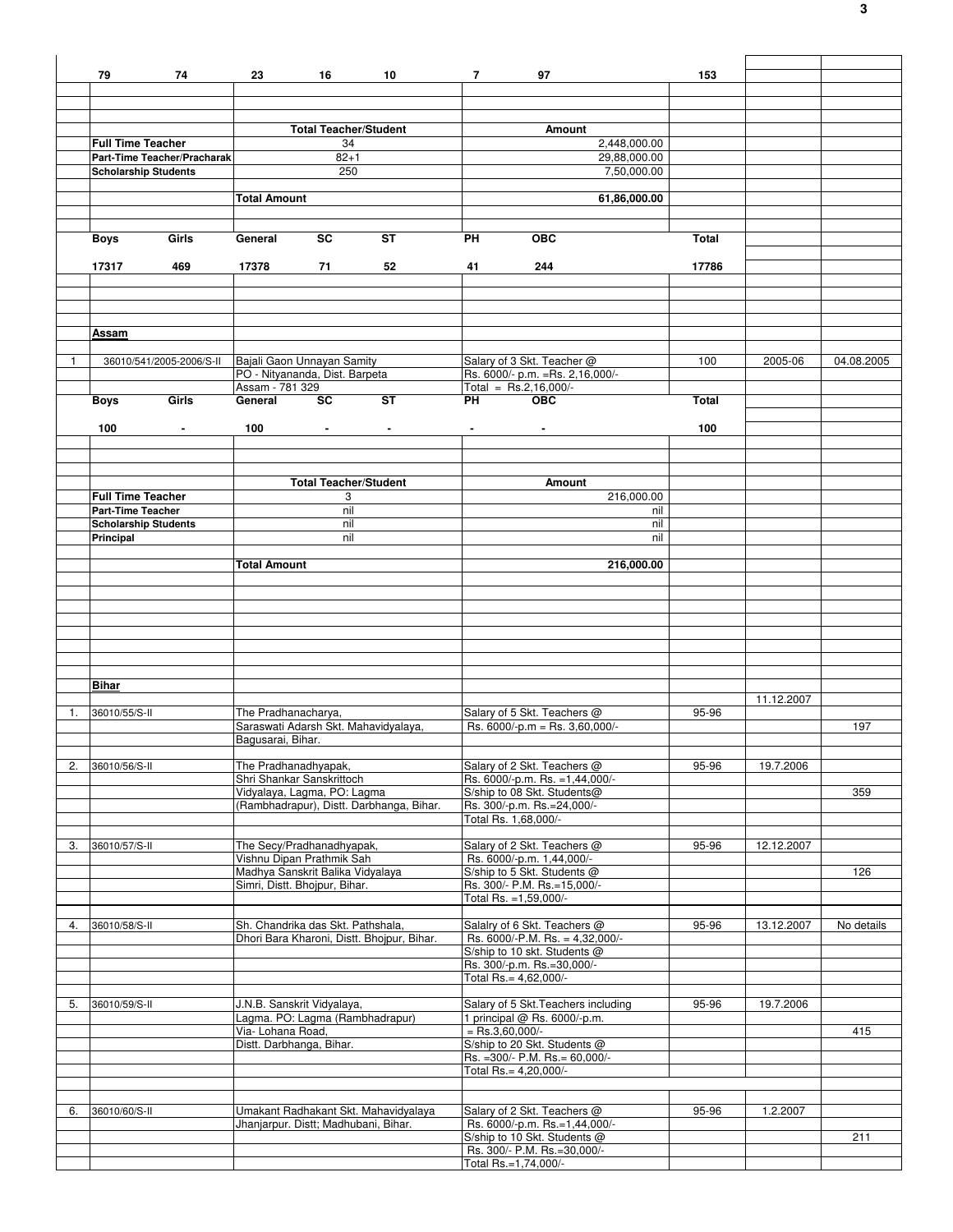| 7. | 36010/61/S-II     | Bihar Sanskritic Vidyapeetha,                                   | S/Ship to 24 Skt. Students @                                          | 95-96 | 12.12.2007      | 44  |
|----|-------------------|-----------------------------------------------------------------|-----------------------------------------------------------------------|-------|-----------------|-----|
|    |                   | Shekhpura, Distt. Patna, Bihar.                                 | Rs.=300/- P.M. Rs.=72,000/-                                           |       |                 |     |
|    |                   |                                                                 | Salary of 2 Skt. Teachers @                                           |       |                 |     |
|    |                   |                                                                 |                                                                       |       |                 |     |
|    |                   |                                                                 | $Rs.6000/- pm = Rs.1,44,000/-$                                        |       |                 |     |
|    |                   |                                                                 | Total = $Rs.2,16,000/-$                                               |       |                 |     |
|    |                   |                                                                 |                                                                       |       |                 |     |
|    |                   |                                                                 |                                                                       |       |                 |     |
|    |                   |                                                                 |                                                                       |       |                 |     |
| 8  | 36010/66/S-II     | Akshybat Skt. Prathamik Sah Madhya-                             | Salary of 1 Skt. Teacher @                                            | 95-96 | 11.12.2007      |     |
|    |                   | Mik, Vidyalaya Nawkothi, PO:-Nowkothi,                          | Rs. 6000/-p.m. Rs=72,000/-                                            |       |                 | 482 |
|    |                   | Distt: Beguasarai, Bihar.                                       |                                                                       |       |                 |     |
|    |                   |                                                                 |                                                                       |       |                 |     |
|    |                   |                                                                 |                                                                       |       |                 |     |
| 9  | 36010/67/S-II     | Pt. Bhagwan Dutt Mishra                                         | Salary pf 2 Skt. Teachers @                                           | 95-96 | 12.12.2007      |     |
|    |                   | Balika Prathmik Sah Uch Skt. Vidyalaya,                         | Rs. 6000/- p.m. Rs.=1,44,000/-                                        |       |                 | 226 |
|    |                   | Ranipatee, PO:-Simri, Distt: Baxur, Bihar.                      | S/ship to 5 Skt. Students @                                           |       |                 |     |
|    |                   |                                                                 | Rs.300/- p.m. Rs.=15,000/-                                            |       |                 |     |
|    |                   |                                                                 | Total Rs.=1,59,000/-                                                  |       |                 |     |
|    |                   |                                                                 |                                                                       |       |                 |     |
|    |                   |                                                                 |                                                                       |       |                 |     |
| 10 | 36010/68/S-II     | Sarobhan Skt. Sansthan Prathmik                                 | Salary of 1 Skt. Teacher @                                            | 95-96 | 12.12.2007      |     |
|    |                   | Sah Uch Vidyalaya, Rampur,                                      | Rs. 6000/-p.m. Rs.72,000/-                                            |       |                 | 210 |
|    |                   |                                                                 |                                                                       |       |                 |     |
|    |                   | Sahhri, PO:-Ashapadhari,                                        | S/ship to 5 Skt. Students @                                           |       |                 |     |
|    |                   | Simri, Distt; Baxur, Bihar.                                     | Rs. 300/- P.M. Rs.=15,000/-                                           |       |                 |     |
|    |                   |                                                                 | Total Rs.=87,000/-                                                    |       |                 |     |
|    |                   |                                                                 |                                                                       |       |                 |     |
| 11 | 36010/69/S-II     | Vishnu Dipan Skt. Prathmik                                      | Salary of 2 Skt. Teachers @                                           | 95-96 | 12.12.2007      |     |
|    |                   | Sah Madhya Balak Vidyalaya,                                     | Rs.6000/- p.m. Rs.=1,44,000/-                                         |       |                 | 122 |
|    |                   | Simri, Distt. Baxur, Bihar. Pin-802135.                         | S/ship to 8 Skt. Students @                                           |       |                 |     |
|    |                   |                                                                 | Rs.300/-p.m. Rs.=24,000/-                                             |       |                 |     |
|    |                   |                                                                 | Total Rs.= 1,68,000/-                                                 |       |                 |     |
|    |                   |                                                                 |                                                                       |       |                 |     |
|    |                   |                                                                 |                                                                       |       |                 |     |
| 12 | 36010/70/S-II     | Pt. Surya Narayan Sharma                                        | Salary of 1Skt. Teacher @                                             | 95-96 | 12.12.2007      |     |
|    |                   | Arjun Shri Krishana Prathmik                                    | Rs. 6000/-p.m. Rs.=72,000/-                                           |       |                 | 158 |
|    |                   | Sah Madhya Skt. Vidyalaya,                                      |                                                                       |       |                 |     |
|    |                   | PO:- Simri, Distt. Baxur, Bihar-802135.                         |                                                                       |       |                 |     |
|    |                   |                                                                 |                                                                       |       |                 |     |
| 13 | 36010/123/S-II    | Shri Niwas Sanskrit Mahavidyalaya,                              | Salary of 2 Skt. Teachers @                                           |       |                 |     |
|    |                   | Charitarban, Baxur, Distt. Bhojpur,                             | Rs. 6000/-p.m. Rs.=1,44,000/-                                         |       |                 | 85  |
|    |                   |                                                                 |                                                                       |       |                 |     |
|    |                   | Bihar.                                                          | S/ship to 10 Skt. Students @                                          |       |                 |     |
|    |                   |                                                                 | Rs. 300/-p.m. Rs.=30,000/-                                            |       |                 |     |
|    |                   |                                                                 | Total Rs. = 1,74,000/-                                                |       |                 |     |
|    |                   |                                                                 |                                                                       |       |                 |     |
| 14 | 36010/129/S-II    | Harisinghdev Skt.Uch                                            | Salary of 4 Skt. Teachers @                                           | 95-96 | 11.12.2007      |     |
|    |                   | Vidyalaya Pastan Gaur,                                          | Rs.6000/-p.m. Rs.=2,88,000/-                                          |       |                 | 381 |
|    |                   | PO: Pastan, Distt. Madhubani, Bihar.                            |                                                                       |       |                 |     |
|    |                   |                                                                 |                                                                       |       |                 |     |
|    |                   |                                                                 |                                                                       |       |                 | 91  |
|    |                   |                                                                 |                                                                       |       |                 |     |
|    | 15 36010/130/S-II | Shri Laxamanji Sanskrit Mahavidyalaya,                          | Salary of 1 Skt. Teacher @                                            | 95-96 |                 |     |
|    |                   | Badhiya, Distt.Mungher akkisaria, Bihar.                        | Rs.=6000/-p.m. Rs.=72,000/-                                           |       |                 |     |
|    |                   |                                                                 |                                                                       |       |                 |     |
|    | 16 36010/132/S-II | Dr.Jagannath Mishra Skt. Mahavidyalaya,                         | Salary of 1 Skt. Teacher @                                            | 96-97 | 11.12.2007      |     |
|    |                   | Pastan Novtoli,                                                 | Rs. 6000/-p.m. Rs.=72,000/-                                           |       |                 | 425 |
|    |                   | PO:Gonoli, Distt. Madhubani,                                    | S/ship to 5 Skt. Students @                                           |       |                 |     |
|    |                   | Bihar.                                                          |                                                                       |       |                 |     |
|    |                   |                                                                 | Rs. 300/-p.m. Rs.=15,000/-                                            |       |                 |     |
|    |                   |                                                                 | Total Rs.=87,000/-                                                    |       |                 |     |
|    |                   |                                                                 |                                                                       |       |                 |     |
| 17 | 36010/211/S-II    | Maya Ramswaroop Skt. Mahavidyalaya,                             | Salary of 4 Skt. Teachers @                                           | 95-96 | 18.2.2009       |     |
|    |                   | Vishnupur (Shambhu Ganj), Bihar                                 | Rs. 6000/-p.m. Rs.=2,88,000/-                                         |       |                 | 52  |
|    |                   |                                                                 | Salary of 2 Part-time Skt. Teachers@                                  |       |                 |     |
|    |                   |                                                                 | Rs.=3000/-p.m. Rs.=72,000/-                                           |       |                 |     |
|    |                   |                                                                 | S/ship to 10 skt. Students @                                          |       |                 |     |
|    |                   |                                                                 | Rs. 300/-p.m Rs.=30,000/-                                             |       |                 |     |
|    |                   |                                                                 | Total Rs.=3,90,000/-                                                  |       |                 |     |
|    |                   |                                                                 |                                                                       |       |                 |     |
|    | 18 36010/222/S-II | Kashyap Gangadayal Sanskrit                                     | Salary of 2 Skt. Teachers @                                           | 95-96 | 12.12.2007      |     |
|    |                   |                                                                 |                                                                       |       |                 |     |
|    |                   | Uch Vidyalaya, Pandey Chawani,                                  | Rs. 6000/-p.m. Rs.=1,44,000/-                                         |       |                 | 181 |
|    |                   | Sikriya, Distt. Bhoipur, Bihar.                                 | S/ship tp 10 Skt. Students @                                          |       |                 |     |
|    |                   |                                                                 | Rs. 300/- p.m. Rs.=30,000/-                                           |       |                 |     |
|    |                   |                                                                 | Total Rs.=1,74,000/-                                                  |       |                 |     |
|    |                   |                                                                 |                                                                       |       |                 |     |
| 19 | 36010/231/S-II    | Devki Govind Prathmik                                           | Salary of 3 Skt. Teachers @                                           | 95-96 | Committee       |     |
|    |                   | Sah Madhya Skt. Vidyalaya.                                      | Rs. 6000/- p.m. Rs.=2,16,000/-                                        |       | constituted for | 135 |
|    |                   | Kausalpur (Amarpur), Bihar.                                     | S/ship to 20 skt. Students @                                          |       | inspection.     |     |
|    |                   |                                                                 |                                                                       |       |                 |     |
|    |                   |                                                                 | Rs. 300/-P.M. Rs.=60,000/-                                            |       |                 |     |
|    |                   |                                                                 | Total Rs.=2,76,000/-                                                  |       |                 |     |
|    |                   |                                                                 |                                                                       |       |                 |     |
| 20 | 36010/332/S-II    | Ramavtar Ramsubhang                                             | Salary of 1Skt. Teacher @                                             | 95-96 | 12.12.2007      |     |
|    |                   | Prathmik Sah Madhya Skt.                                        | Rs. 6000/- p.m. Rs.=72,000/-                                          |       |                 | 128 |
|    |                   | Vidyalaya, Kheda, PO: Simri, Distt. Buxar,                      | S/ship to 1 Skt. Student @                                            |       |                 |     |
|    |                   | Bhojpur, Bihar.                                                 | Rs. 300/-p.m. Rs.3,000/-                                              |       |                 |     |
|    |                   |                                                                 | Total Rs.=75,000/-                                                    |       |                 |     |
|    |                   |                                                                 |                                                                       |       |                 |     |
|    |                   |                                                                 |                                                                       |       |                 |     |
| 21 | 36010/345/S-II    | Sanskrit Mahavidyalaya,<br>Barha, PO:- Barha, Via- Baineepatti, | Salary of 10 Skt. Teachers including<br>1 principal @ Rs. 6000/- p.m. | 95-96 | 31.1.2007       | 486 |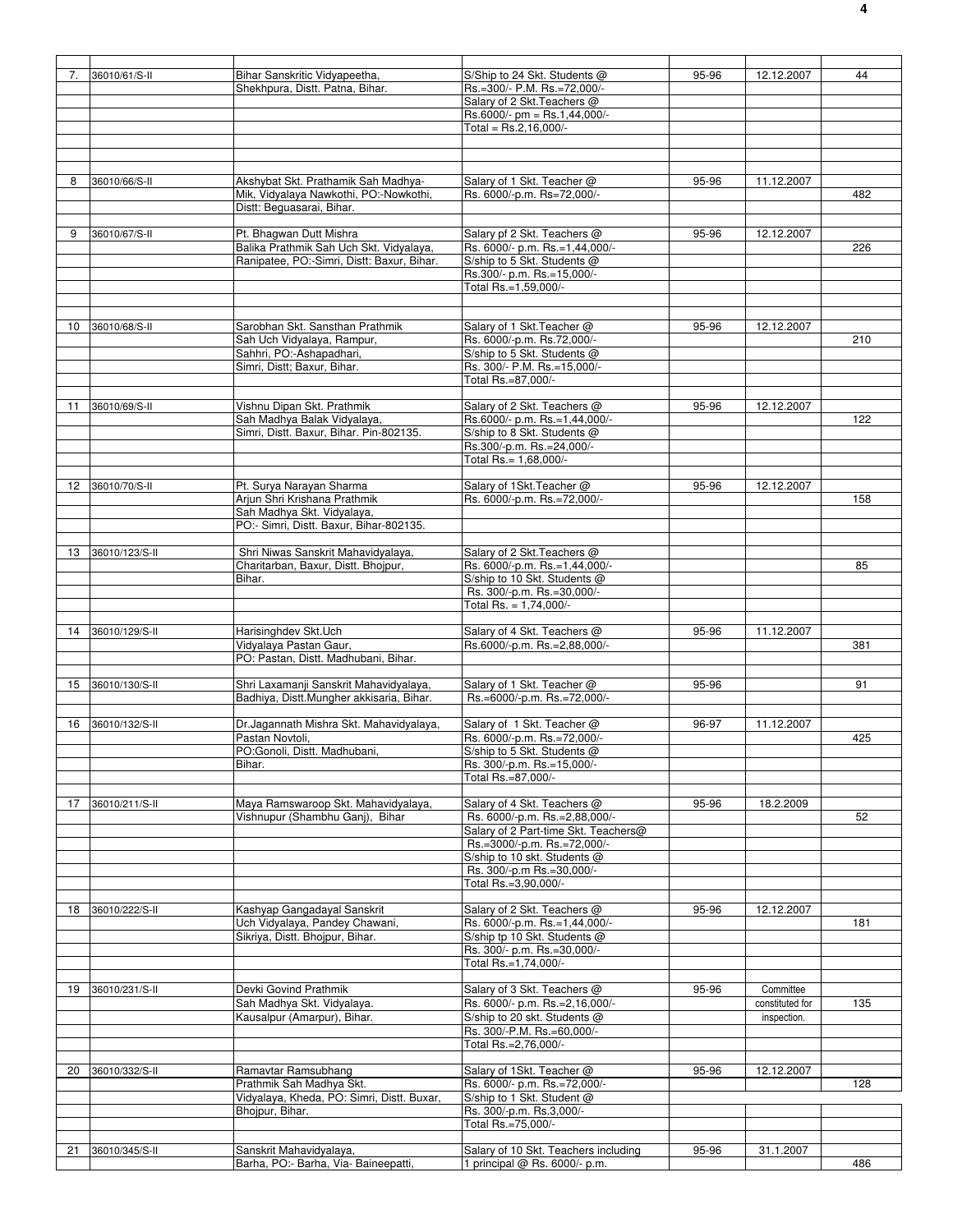|    |                             | Distt. Madhubani, Bihar.                       | Rs.=7,20,000/-                                             |         |            |            |
|----|-----------------------------|------------------------------------------------|------------------------------------------------------------|---------|------------|------------|
|    |                             |                                                | S/ship to 150 Skt. Students @                              |         |            |            |
|    |                             |                                                | Rs. 300/- P.M. Rs. = 4,50,000/-                            |         |            |            |
|    |                             |                                                | Total Rs.= 11.70.000/-                                     |         |            |            |
|    |                             |                                                |                                                            |         |            |            |
| 22 | 36010/410/S-II              | Shree Ram Sunder Skt. Vishwa                   | Salary of 7 Skt. Teachers including                        | 97-98   | 18.7.2006  |            |
|    |                             | Vidya pratisthan, Laxminath Nagar,             | 1 principal @ Rs. 6000/- p.m.                              |         |            | 627        |
|    |                             | Ramouli, Distt. Darbhanga, Bihar.              | Rs.=5,04,000/-                                             |         |            |            |
|    |                             |                                                | S/ship to 75 Skt. Students @                               |         |            |            |
|    |                             |                                                | Rs. 300/- p.m. Rs.=2,25,000/-                              |         |            |            |
|    |                             |                                                | Total Rs. = $7,29,000/-$                                   |         |            |            |
|    |                             |                                                |                                                            |         |            |            |
| 23 | 36010/515/S-II              | Ajit Kumar Mehta Skt. Shikshan Sansthan        | Salary of 4 Skt. Teachers @                                | 2003-04 | 19.9.2006  |            |
|    |                             | Umakant Nagar                                  | Rs.6000/- p.m. = Rs.2,88,000/-                             |         |            | 835        |
|    |                             | Ladoura, Samastipur, Bihar                     | 30 scholarship @ Rs.300/- P.M.                             |         |            |            |
|    |                             |                                                | Rs.90,000/-                                                |         |            |            |
|    |                             |                                                | Total Rs. = 3,78,000/-                                     |         |            |            |
|    |                             |                                                |                                                            |         |            |            |
| 24 | 36010/537/S-II              | Ayurved Jyotish Veda Vigyan Skt.Shiksha Vikas  | Salary of 2 Skt. Teachers @                                |         |            | No details |
|    |                             | Sansthan, Gayatri nagar, G.T. Road,            | Rs.6000/- p.m. = $1,44,000$ /-                             |         |            |            |
|    |                             | Aurangabad, Bihar.                             | S/ship to 20 Skt.Students @                                |         |            |            |
|    |                             |                                                | Rs.300/- p.m. = Rs.60,000/-                                |         |            |            |
|    |                             |                                                | Total = $Rs.2,04,000/-$                                    |         |            |            |
|    |                             |                                                |                                                            |         |            |            |
|    |                             |                                                |                                                            |         |            |            |
| 25 | 36010/590/S-II              | Deenanath Mithila Sanskrit Mahavidyalaya       | Salary of 3 Skt. Teachers @                                | 2005-06 | 20.3.2008  |            |
|    |                             | Kalidham At/PO-Kathra, Darbhanga               | Rs.6000/- p.m. = $2,16,000$ /-                             |         |            | 349        |
|    |                             | Bihar.                                         | S/ship to 25 Skt.Students @                                |         |            |            |
|    |                             |                                                | Rs.300/- p.m. = Rs.75,000/-                                |         |            |            |
|    |                             |                                                | Total = $Rs.2.91.000/-$                                    |         |            |            |
|    |                             |                                                |                                                            |         |            |            |
| 26 | 36010/591/S-II              | Gurukul Shiv Parwati Ganesh Sanskrit           | Salary of 4 Skt. Teachers @                                | 2005-06 | 17.7.2006  |            |
|    |                             | Mahavidyalaya, Ghan Shyampur,                  | Rs.6000/- p.m. = 2,88,000/-                                |         |            | 435        |
|    |                             | Gol Mishir Lagma, Darbhanga,                   | S/ship to 30 Skt.Students @                                |         |            |            |
|    |                             | Bihar.                                         | Rs.300/- p.m. = Rs.90,000/-                                |         |            |            |
|    |                             |                                                | Total = $Rs.3,78,000/-$                                    |         |            |            |
|    |                             |                                                |                                                            |         |            |            |
| 27 | 36010/601/S-II              | Magadh Sanskrit Prathmik Sah Madhya            | Salary of 3 Skt. Teachers @                                | 2007-08 | 11.12.2007 | 145        |
|    |                             | Vidyalaya KapharPur, Makhdampur,               | Rs. 6000/-p.m.=216000/-                                    |         |            |            |
|    |                             | P.O.-Berka, Distt.-Jahanabad, Bihar            | S/Ship 10 Skt Students @                                   |         |            |            |
|    |                             |                                                | Rs. 300 p.m.= Rs. 30,000/-                                 |         |            |            |
|    |                             |                                                | Total = Rs. 2,46,000/-                                     |         |            |            |
|    |                             |                                                |                                                            |         |            |            |
| 28 | 36010/602/S-II              | Madhav Sanskrit Prathmik Cum Middle            | Salary of 3 Skt. Teachers @                                | 2007-08 | 11.12.2007 | 111        |
|    |                             |                                                |                                                            |         |            |            |
|    |                             | School, Maharauli, Post.-Sankari Khurd         | Rs. 6000/-p.m.=216000/-                                    |         |            |            |
|    |                             | Arwal, Bihar                                   | S/Ship 10 Skt Students @                                   |         |            |            |
|    |                             |                                                | Rs. 300 p.m.= Rs. 30,000/-                                 |         |            |            |
|    |                             |                                                | Total = Rs. 2,46,000/-                                     |         |            |            |
|    |                             |                                                |                                                            |         |            |            |
| 29 | 36010/603/S-II              | Venkatesh Sanskrit Parithmik Sah               | Salary of 2 Skt. Teachers @                                | 2007-08 | 11.12.2007 | 270        |
|    |                             | Madhya Uch Vidyalaya, Venkateshwar             | Rs. 6000/-p.m.=1,44,000/-                                  |         |            |            |
|    |                             | Nagar, Rajar Bazar, Siya Market,               | S/Ship 20 Skt. Students @                                  |         |            |            |
|    |                             | Akhal Mour, Jahanabad, Bihar                   | Rs. 300/-p.m. = Rs. 60,000/-                               |         |            |            |
|    |                             |                                                | Total = $2,04,000/-$                                       |         |            |            |
|    |                             |                                                |                                                            |         |            |            |
|    |                             |                                                |                                                            |         |            |            |
|    |                             |                                                |                                                            |         |            |            |
|    |                             |                                                |                                                            |         |            |            |
|    |                             | <b>Total Teacher/Student</b>                   | Amount                                                     |         |            |            |
|    | <b>Full Time Teacher</b>    | 87                                             | 62,64,000.00                                               |         |            |            |
|    | Part-Time Teacher           | $\overline{\mathbf{c}}$                        | 72,000.00                                                  |         |            |            |
|    | <b>Scholarship Students</b> | 521                                            | 1,563,000.00                                               |         |            |            |
|    |                             |                                                |                                                            |         |            |            |
|    |                             | <b>Total Amount</b>                            | 78,99,000.00                                               |         |            |            |
|    |                             |                                                |                                                            |         |            |            |
|    | SC                          | 741                                            |                                                            |         |            |            |
|    | ST                          | 150                                            |                                                            |         |            |            |
|    | P/H                         | 21                                             |                                                            |         |            |            |
|    |                             |                                                |                                                            |         |            |            |
|    | <b>OBC</b>                  | 1036                                           |                                                            |         |            |            |
|    | Gen.                        | 5438                                           | Total                                                      |         |            | 7386       |
|    | Girls                       | 796                                            |                                                            |         |            |            |
|    | <b>Boys</b>                 | 6590                                           |                                                            |         |            |            |
|    |                             |                                                |                                                            |         |            |            |
|    |                             |                                                |                                                            |         |            |            |
|    |                             |                                                |                                                            |         |            |            |
|    |                             |                                                |                                                            |         |            |            |
|    |                             |                                                |                                                            |         |            |            |
|    |                             |                                                |                                                            |         |            |            |
|    |                             |                                                |                                                            |         |            |            |
|    |                             |                                                |                                                            |         |            |            |
|    |                             |                                                |                                                            |         |            |            |
|    |                             |                                                |                                                            |         |            |            |
|    | Delhi                       |                                                |                                                            |         |            |            |
|    |                             |                                                |                                                            |         |            |            |
| 1. | 36010/71/2005-2006/S-II     | The Pracharya,<br>Arya Kanya Gurukul, R-Block, | Salary of 5 Skt. Teachers @<br>Rs.6000/-p.m.=Rs.3,60,000/- | 131     | 1995-96    | 23.11.2007 |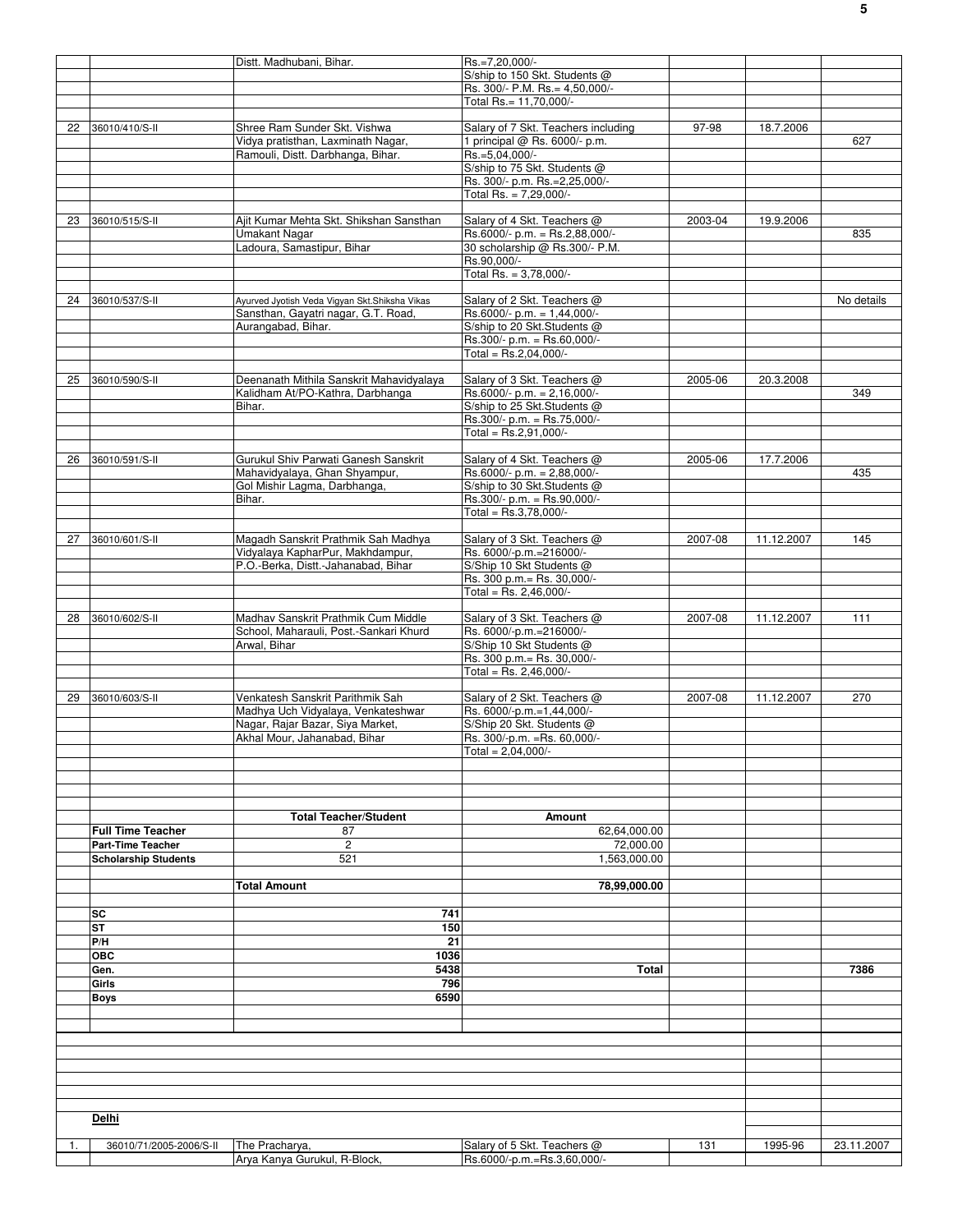|                |      |                          | New Rajendra Nagar,                 |                          |                                        |                                   | S/ship to 50 Skt. Students @         |       |         |            |
|----------------|------|--------------------------|-------------------------------------|--------------------------|----------------------------------------|-----------------------------------|--------------------------------------|-------|---------|------------|
|                |      |                          | New Delhi.                          |                          |                                        |                                   | Rs. 300/-p.m.=Rs.1,50,000/-          |       |         |            |
|                |      |                          |                                     |                          |                                        | Total=Rs. 5,10,000/-              |                                      |       |         |            |
|                | Boys | Girls                    | General                             | SC                       | ST                                     | PH <b>PH</b>                      | <b>OBC</b>                           | Total |         |            |
|                |      |                          |                                     |                          |                                        |                                   |                                      |       |         |            |
|                | 00   | 131                      | 131                                 | <b>Contractor</b>        | $\blacksquare$                         |                                   | $\sim$                               | 131   |         |            |
|                |      |                          |                                     |                          |                                        |                                   |                                      |       |         |            |
| 2.             |      | 36010/72/2005-2006/S-II  | The Pradhan Mantri                  |                          |                                        |                                   | Salary of 10 Skt. Teachers including | 262   | 1995-96 | 25.03.2007 |
|                |      |                          |                                     |                          |                                        |                                   |                                      |       |         |            |
|                |      |                          | Arsh Kanya Gurukul Narela,          |                          |                                        |                                   | 1 principal @ Rs. 6000/- p.m.        |       |         |            |
|                |      |                          | New Delhi.                          |                          |                                        | $=$ Rs. 7,20,000/-                |                                      |       |         |            |
|                |      |                          |                                     |                          |                                        |                                   | S/ship to 68 skt. Students @         |       |         |            |
|                |      |                          |                                     |                          |                                        |                                   | Rs.300/-p.m.=Rs.2,04,000/-           |       |         |            |
|                |      |                          |                                     |                          |                                        |                                   | Total= Rs. 9,24,000/-                |       |         |            |
|                | Boys | Girls                    | General                             | <b>SC</b>                | <b>ST</b>                              | PH <sub>2</sub>                   | <b>OBC</b>                           | Total |         |            |
|                |      |                          |                                     |                          |                                        |                                   |                                      |       |         |            |
|                | 00   | 62                       | 49                                  | 20                       | $\sim$                                 | 00                                | 193                                  | 262   |         |            |
|                |      |                          |                                     |                          |                                        |                                   |                                      |       |         |            |
| 3.             |      | 36010/73/2005-2006/S-II  | The Adhyaksha,                      |                          |                                        |                                   | Salary of 6 Skt. Teachers @          | 58    | 1995-96 | 24.03.2007 |
|                |      |                          |                                     |                          | Bharti Rishikul Sanskrit Mahavidyalaya |                                   | Rs.6000/-p.m.=Rs. 4,32.000/-         |       |         |            |
|                |      |                          | Bakauli (Alipur), Delhi.            |                          |                                        |                                   | S/ship to 20 Skt. Students @         |       |         |            |
|                |      |                          |                                     |                          |                                        |                                   |                                      |       |         |            |
|                |      |                          |                                     |                          |                                        |                                   | Rs 300/-p.m.=Rs. 60,000/-            |       |         |            |
|                |      |                          |                                     |                          |                                        | Total=Rs. 4,92,000/-              |                                      |       |         |            |
|                | Boys | Girls                    | General                             | SC                       | <b>ST</b>                              | <b>PH</b>                         | <b>OBC</b>                           | Total |         |            |
|                |      |                          |                                     |                          |                                        |                                   |                                      |       |         |            |
|                | 58   | $\sim$                   | 58                                  | <b>Contract Contract</b> | $\sim$                                 |                                   | $\sim$                               | 58    |         |            |
|                |      |                          |                                     |                          |                                        |                                   |                                      |       |         |            |
| 4.             |      | 36010/74/2005-2006/S-II  | The Pradhanacharya,                 |                          |                                        |                                   | Salary of 3 Skt. Teachers @          | 251   | 1995-96 | 04.12.2007 |
|                |      |                          | Shrimad Dayanand Ved Vidyalaya,     |                          |                                        |                                   | Rs 6000/-p.m.=Rs. 2,16,000/-         |       |         |            |
|                |      |                          | 119 Gautam Nagar, New Delhi         |                          |                                        |                                   | S/ship to 50 Skt. Students @         |       |         |            |
|                |      |                          |                                     |                          |                                        |                                   | Rs 300/-p.m.=Rs.1,50,000/-           |       |         |            |
|                |      |                          |                                     |                          |                                        |                                   |                                      |       |         |            |
|                |      | Girls                    |                                     | SC                       | <b>ST</b>                              | Total=Rs.3,66,000/-               |                                      |       |         |            |
|                | Boys |                          | General                             |                          |                                        | PH                                | <b>OBC</b>                           | Total |         |            |
|                |      |                          |                                     |                          |                                        |                                   |                                      |       |         |            |
|                | 251  | $\sim$                   | 251                                 | <b>Contract Contract</b> | $\sim$                                 | <b>Contract Contract Contract</b> |                                      | 251   |         |            |
|                |      |                          |                                     |                          |                                        |                                   |                                      |       |         |            |
| 5.             |      | 36010/135/2005-2006/S-II | The Pradhnacharya,                  |                          |                                        |                                   | S/ship to 130 skt. Students @        | 226   | 1995-96 | 05.01.2005 |
|                |      |                          |                                     |                          | Shri Hanuman Sanskrit Mahavidyalaya    |                                   | Rs. 300/-p.m.=Rs.3,90,000/-          |       |         |            |
|                |      |                          | F-487/3, Raghubir Nagar, New Delhi. |                          |                                        |                                   | Salary of 2 Skt. Teachers @          |       |         |            |
|                |      |                          |                                     |                          |                                        |                                   | $Rs.6000/- pm = Rs. 1,44,000/-$      |       |         |            |
|                |      |                          |                                     |                          |                                        |                                   | Total = Rs.5,34,000/-                |       |         |            |
|                |      | Girls                    | General                             | $\overline{\text{sc}}$   | <b>ST</b>                              | PH                                | <b>OBC</b>                           | Total |         |            |
|                | Boys |                          |                                     |                          |                                        |                                   |                                      |       |         |            |
|                |      |                          |                                     |                          |                                        |                                   |                                      |       |         |            |
|                | 226  | $\sim$                   | 226                                 | <b>Contract Contract</b> | $\blacksquare$                         |                                   |                                      | 226   |         |            |
|                |      |                          |                                     |                          |                                        |                                   |                                      |       |         |            |
| 6.             |      | 36010/136/2005-2006/S-II | The Executive Secretary,            |                          |                                        |                                   | Salary of 2 Skt. Teachers @          |       | 1995-96 | 15.01.2008 |
|                |      |                          | Bhartiya Vidya Bhawan               |                          |                                        |                                   | Rs. 6000/-p.m. Rs. 1,44,000/-        |       |         |            |
|                |      |                          | Kasturba Gandhi Nagar,              |                          |                                        |                                   |                                      |       |         |            |
|                |      |                          |                                     |                          |                                        |                                   |                                      |       |         |            |
|                |      |                          | New Delhi.                          |                          |                                        |                                   |                                      |       |         |            |
|                |      |                          |                                     |                          |                                        |                                   |                                      |       |         |            |
|                | Boys | Girls                    | General                             | SC                       | ST                                     | PH                                | <b>OBC</b>                           | Total |         |            |
|                |      |                          |                                     |                          |                                        |                                   |                                      |       |         |            |
|                | 47   | 23                       | 70                                  |                          |                                        |                                   |                                      | 70    |         |            |
|                |      |                          |                                     |                          |                                        |                                   |                                      |       |         |            |
| $\overline{7}$ |      | 36010/481/2005-2006/S-II | Sharda Devi Sanskrit Vidyapeetha    |                          |                                        |                                   | S/ship to 110 Skt. Students @        | 335   | 2001-02 | 09.01.2008 |
|                |      |                          | Darya Ganj                          |                          |                                        |                                   | Rs.300/- p.m. = Rs.3,30,000/-        |       |         |            |
|                |      |                          | New Delhi                           |                          |                                        |                                   | Salary of 2 Skt. Teachers @          |       |         |            |
|                |      |                          |                                     |                          |                                        |                                   | $Rs.6000/- pm = Rs. 1,44,000/-$      |       |         |            |
|                |      |                          |                                     |                          |                                        |                                   | Total = $Rs.4,74,000/-$              |       |         |            |
|                | Boys | Girls                    | General                             | SC                       | <b>ST</b>                              | PH                                | <b>OBC</b>                           | Total |         |            |
|                |      |                          |                                     |                          |                                        |                                   |                                      |       |         |            |
|                | 335  | $\sim$                   | 335                                 | <b>Contract Contract</b> | $\blacksquare$                         |                                   | $\sim$                               | 335   |         |            |
|                |      |                          |                                     |                          |                                        |                                   |                                      |       |         |            |
|                |      |                          |                                     |                          |                                        |                                   |                                      |       |         |            |
| 8              |      | 36010/492/2005-2006/S-II | Shri Ram Rishi Skt. Mahavidyalaya   |                          |                                        |                                   | Salary of 1 Skt. Teacher @           |       | 2001-02 | 06.10.2007 |
|                |      |                          | Karala, Delhi - 81                  |                          |                                        |                                   | Rs.6000/- p.m. = Rs.72,000/-.        |       |         |            |
|                | Boys | Girls                    | General                             | SC                       | ST                                     | PH                                | <b>OBC</b>                           | Total |         |            |
|                |      |                          |                                     |                          |                                        |                                   |                                      |       |         |            |
|                | 63   | $\blacksquare$           | 63                                  | $\sim 100$ km s $^{-1}$  | $\sim$                                 | <b>Contract Contract</b>          | $\sim$                               | 63    |         |            |
|                |      |                          |                                     |                          |                                        |                                   |                                      |       |         |            |
| 9              |      | 36010/543/2005-2006/S-II | Adarsh Sanskrit Vidyapeetha         |                          |                                        |                                   | Salary of 2 Skt. Teachers @          |       | 2006-07 | 16.09.2006 |
|                |      |                          | Haraibali, Delhi.                   |                          |                                        |                                   | Rs. 6000/-p.m.=Rs.1,44,000/-         |       |         |            |
|                |      |                          |                                     |                          |                                        |                                   | S/ship to 30 Skt. Students @         |       |         |            |
|                |      |                          |                                     |                          |                                        |                                   | Rs 300/-p.m.=Rs.90,000/-             |       |         |            |
|                |      |                          |                                     |                          |                                        | Total=Rs.2,34,000/-               |                                      |       |         |            |
|                |      |                          |                                     |                          |                                        |                                   |                                      |       |         |            |
|                | Boys | Girls                    | General                             | SC                       | <b>ST</b>                              | PH                                | <b>OBC</b>                           | Total |         |            |
|                |      |                          |                                     |                          |                                        |                                   |                                      |       |         |            |
|                | 58   | 27                       | 32 <sub>2</sub>                     | 21                       | 5                                      | $00$ and $\sim$                   | 27                                   | 85    |         |            |
|                |      |                          |                                     |                          |                                        |                                   |                                      |       |         |            |
| 10             |      | 36010/606/2007-2008/S-II | The Prabandhhak                     |                          |                                        |                                   | Salary of 2 Skt. Teachers @          | 182   | 2007-08 | 07.12.2007 |
|                |      |                          |                                     |                          | Shri Moti Nath Sanskrit Mahavidyalaya, |                                   | Rs. 6000/-p.m.=Rs.1,44,000/-         |       |         |            |
|                |      |                          | Khasra No. - 1509, Basai Darapur,   |                          |                                        |                                   |                                      |       |         |            |
|                |      |                          | Bandar Wali Khaui, Ramesh Nagar,    |                          |                                        |                                   |                                      |       |         |            |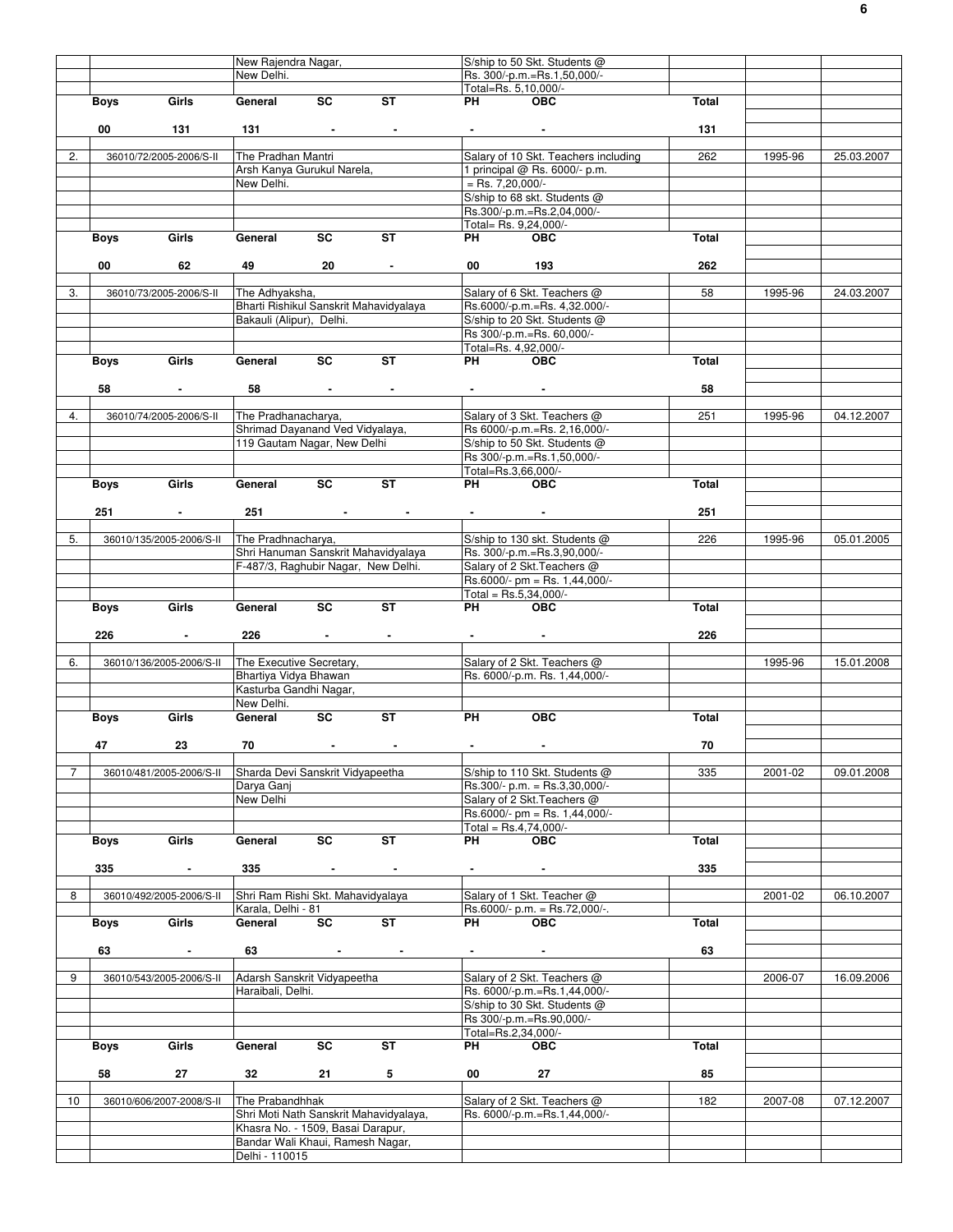|                | <b>Boys</b> | Girls                       | General                                                | SC                           | ST                                        | РH                       | ОВС                                                           | Total        |         |            |
|----------------|-------------|-----------------------------|--------------------------------------------------------|------------------------------|-------------------------------------------|--------------------------|---------------------------------------------------------------|--------------|---------|------------|
|                | 182         |                             | 182                                                    | $\sim$                       | $\blacksquare$                            |                          | $\blacksquare$                                                | 182          |         |            |
|                |             |                             |                                                        |                              |                                           |                          |                                                               |              |         |            |
| 11             |             | 36010/607/2008-09/S-II      | The Principal,                                         |                              |                                           |                          | S/ship to 20 Skt. Students @                                  |              | 2008-09 | 12.12.2008 |
|                |             |                             | Sh. Mahavir Vishwa Vidyapeetha,                        |                              | A-6, Paschim Vihar, New Delhi-110063      | Total = $60,000/-$       | Rs. 300/- p.m. for 10 months                                  |              |         |            |
|                | <b>Boys</b> | Girls                       | General                                                | <b>SC</b>                    | <b>ST</b>                                 | PH                       | <b>OBC</b>                                                    | Total        |         |            |
|                |             |                             |                                                        |                              |                                           |                          |                                                               |              |         |            |
|                | 147         | 16                          | 160                                                    | $\mathbf{1}$                 |                                           | 00                       | $\mathbf{2}$                                                  | 163          |         |            |
|                |             |                             |                                                        |                              |                                           |                          |                                                               |              |         |            |
|                |             |                             |                                                        | <b>Total Teacher/Student</b> |                                           |                          | Amount                                                        |              |         |            |
|                |             | <b>Full Time Teacher</b>    |                                                        | 35                           |                                           |                          | 25,20,000.00                                                  |              |         |            |
|                |             | Part-Time Teacher           |                                                        | nil                          |                                           |                          |                                                               | nil          |         |            |
|                |             | <b>Scholarship Students</b> |                                                        | 478                          |                                           |                          | 14,34,000.00                                                  |              |         |            |
|                |             |                             | <b>Total Amount</b>                                    |                              |                                           |                          |                                                               |              |         |            |
|                |             |                             |                                                        |                              |                                           |                          | 39,54,000.00                                                  |              |         |            |
|                | Boys        | Girls                       | General                                                | SC                           | ST                                        | PH                       | <b>OBC</b>                                                    | Total        |         |            |
|                |             |                             |                                                        |                              |                                           |                          |                                                               |              |         |            |
|                | 1629        | 197                         | 1557                                                   | 42                           | 05                                        | 00                       | 222                                                           | 1826         |         |            |
|                |             |                             |                                                        |                              |                                           |                          |                                                               |              |         |            |
|                |             |                             |                                                        |                              |                                           |                          |                                                               |              |         |            |
|                |             |                             |                                                        |                              |                                           |                          |                                                               |              |         |            |
|                |             |                             |                                                        |                              |                                           |                          |                                                               |              |         |            |
|                |             |                             |                                                        |                              |                                           |                          |                                                               |              |         |            |
|                |             |                             |                                                        |                              |                                           |                          |                                                               |              |         |            |
|                |             |                             |                                                        |                              |                                           |                          |                                                               |              |         |            |
|                | Gujarat     |                             |                                                        |                              |                                           |                          |                                                               |              |         |            |
|                |             |                             |                                                        |                              |                                           |                          |                                                               |              |         |            |
| 1.             |             | 36010/170/2005-2006/S-II    | The Secretary,<br>Shri Shardapeetha Vidya              |                              |                                           |                          | S/ship to 20 Skt. Students @<br>Rs.300/- p.m. Rs.60,000/-     |              | 1995-96 |            |
|                |             |                             | Sabha Dwarka Jam Nagar,                                |                              |                                           |                          |                                                               |              |         |            |
|                |             |                             | Gujarat                                                |                              |                                           |                          |                                                               |              |         |            |
|                | Boys        | Girls                       | General                                                | <b>SC</b>                    | <b>ST</b>                                 | PH                       | <b>OBC</b>                                                    | Total        |         |            |
|                | 92          | $\blacksquare$              | 92                                                     |                              |                                           | $\overline{\phantom{a}}$ | $\blacksquare$                                                | 92           |         |            |
|                |             |                             |                                                        |                              |                                           |                          |                                                               |              |         |            |
| 2.             |             | 36010/172/2005-2006/S-II    | The Director.                                          |                              |                                           |                          | S/ship to 4 Skt.students @                                    | 56           | 1995-96 |            |
|                |             |                             |                                                        |                              | Shri Dwarkadhish Sanskrit Academy &       |                          | Rs. 300/-p.m. Rs.12,000/-                                     |              |         |            |
|                |             |                             | Indological Research Institute,                        |                              |                                           |                          |                                                               |              |         |            |
|                | Boys        | Girls                       | General                                                | <b>SC</b>                    | Dwarka Jamnagar, Gujarat - 361 335.<br>ST | PH                       | <b>OBC</b>                                                    | <b>Total</b> |         |            |
|                |             |                             |                                                        |                              |                                           |                          |                                                               |              |         |            |
|                | 56          | $\blacksquare$              | 56                                                     | $\blacksquare$               | $\blacksquare$                            |                          | $\blacksquare$                                                | 56           |         |            |
|                |             |                             |                                                        |                              |                                           |                          |                                                               |              |         |            |
| 3.             |             | 36010/173/2005-2006/S-II    | The Secretary,<br>Amrit Lal Tribhovan, Shastri Smarak, |                              |                                           |                          | Salary of 3 Skt. Teachers @<br>Rs. 6000/-p.m. Rs. 2,16,000/-  | 60           | 1995-96 | 28.02.2009 |
|                |             |                             | Chariety Trust, 17 Ishavasyam,                         |                              |                                           |                          |                                                               |              |         |            |
|                |             |                             | Bungalow, Satellite,                                   |                              |                                           |                          |                                                               |              |         |            |
|                |             |                             | Ahmedabad, (Gujarat)                                   |                              |                                           |                          |                                                               |              |         |            |
|                | <b>Boys</b> | Girls                       | General                                                | SC                           | ST                                        | PH                       | <b>OBC</b>                                                    | Total        |         |            |
|                |             |                             |                                                        |                              |                                           |                          |                                                               |              |         |            |
|                | 60          | $\blacksquare$              | 60                                                     | $\bullet$                    | $\blacksquare$                            | $\blacksquare$           | $\blacksquare$                                                | 60           |         |            |
| $\overline{4}$ |             | 36010/488/2005-2006/S-II    | Darshanam Skt. Mahavidyalaya                           |                              |                                           |                          | Salary of 6 Skt. Teachers @                                   | 106          | 2001-02 | 07.04.2006 |
|                |             |                             | Sarkhaij Gandhi Nagar Highway                          |                              |                                           |                          | Rs.6000/- p.m. = $4,32,000$ /-                                |              |         |            |
|                |             |                             | PO Chandlodiya Charodi - 382 481                       |                              |                                           |                          | S/ship to 50 Skt.Students @                                   |              |         |            |
|                |             |                             | Distt. Ahmedabad, Gujarat.                             |                              |                                           |                          | Rs.300/- p.m. = Rs.1,50,000/-<br>Total = $Rs.5,82,000/-$      |              |         |            |
|                | Boys        | Girls                       | General                                                | $\overline{\mathsf{sc}}$     | ST                                        | PH                       | <b>OBC</b>                                                    | Total        |         |            |
|                |             |                             |                                                        |                              |                                           |                          |                                                               |              |         |            |
|                | 106         | $\blacksquare$              | 106                                                    | $\sim$                       | $\blacksquare$                            | $\sim$                   | $\sim$                                                        | 106          |         |            |
| 5              |             |                             |                                                        |                              |                                           |                          |                                                               |              |         |            |
|                |             | 36010/546/2005-2006/S-II    | The Acharya,                                           |                              | Shree Swaminarain Skt. Maha Vidyalaya,    |                          | Salary of 2 Skt. Teachers @<br>Rs. 6000/- p.m. = 1,44,000/-   | 113          | 2005-06 | 08.04.2006 |
|                |             |                             |                                                        |                              | Akshar Mahol Badi Jaitalpur, Ahmedabad    |                          | S/ship to 30 Skt. Students @                                  |              |         |            |
|                |             |                             | Gujrat.                                                |                              |                                           |                          | Rs.300/- p.m. = Rs. 90,000/-                                  |              |         |            |
|                |             |                             |                                                        |                              |                                           |                          | Total = Rs. $2,34,000/-$                                      |              |         |            |
|                | Boys        | Girls                       | General                                                | $\overline{\text{sc}}$       | ST                                        | PH                       | <b>OBC</b>                                                    | Total        |         |            |
|                | 110         | 03                          | 113                                                    | $\sim$                       | $\blacksquare$                            |                          | $\blacksquare$                                                | 113          |         |            |
|                |             |                             |                                                        |                              |                                           |                          |                                                               |              |         |            |
| 6              |             | 36010/547/2005-2006/S-II    | The Principal,                                         |                              |                                           |                          | Salary of 3 Skt. Teachers @                                   | 186          | 2005-06 | 09.04.2006 |
|                |             |                             | Shree Maharshi Dayanand Saraswati                      |                              |                                           |                          | Rs. 6000/- p.m. = 2,16,000/-                                  |              |         |            |
|                |             |                             | Smarak Trust Tankara, Distt. Rajkot<br>(Gujrat).       |                              |                                           |                          | S/ship to 30 Skt. Students @<br>$Rs.300/- p.m. = Rs.90,000/-$ |              |         |            |
|                |             |                             |                                                        |                              |                                           |                          | Total = $Rs.3,06,000/-$                                       |              |         |            |
|                | Boys        | Girls                       | General                                                | $\overline{sc}$              | ST                                        | <b>PH</b>                | OEC                                                           | Total        |         |            |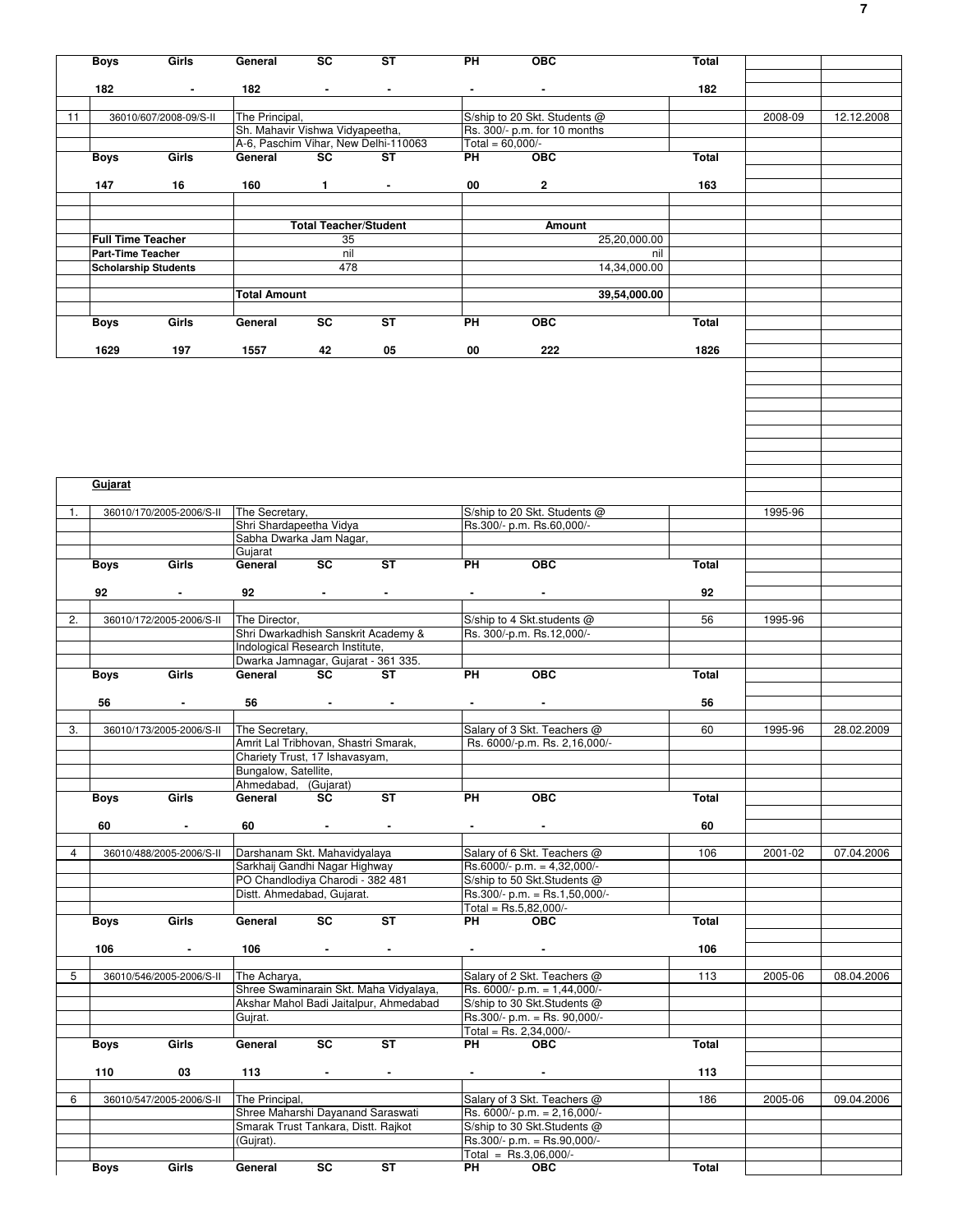|                | 186                      | $\sim$                            | 56                                         | 27                           | 39                                    | 01                 | 63                                  | 186            |         |            |
|----------------|--------------------------|-----------------------------------|--------------------------------------------|------------------------------|---------------------------------------|--------------------|-------------------------------------|----------------|---------|------------|
|                |                          |                                   |                                            |                              |                                       |                    |                                     |                |         |            |
|                |                          |                                   |                                            |                              |                                       |                    |                                     |                |         |            |
|                |                          |                                   |                                            | <b>Total Teacher/Student</b> |                                       |                    | Amount                              |                |         |            |
|                | <b>Full Time Teacher</b> |                                   |                                            | 14                           |                                       |                    | 1,008,000.00                        |                |         |            |
|                | <b>Part-Time Teacher</b> |                                   |                                            | nil                          |                                       |                    | nil                                 |                |         |            |
|                |                          | <b>Scholarship Students</b>       |                                            | 134                          |                                       |                    | 402,000.00                          |                |         |            |
|                | Principal                |                                   |                                            | nil                          |                                       |                    | nil                                 |                |         |            |
|                |                          |                                   |                                            |                              |                                       |                    |                                     |                |         |            |
|                |                          |                                   | <b>Total Amount</b>                        |                              |                                       |                    | 1,410,000.00                        |                |         |            |
|                | Boys                     | Girls                             | General                                    | SC                           | ST                                    | PH                 | <b>OBC</b>                          | Total          |         |            |
|                | 610                      | 03                                | 483                                        | 27                           | 39                                    | 01                 | 63                                  | 613            |         |            |
|                |                          |                                   |                                            |                              |                                       |                    |                                     |                |         |            |
|                |                          |                                   |                                            |                              |                                       |                    |                                     |                |         |            |
|                |                          |                                   |                                            |                              |                                       |                    |                                     |                |         |            |
|                |                          |                                   |                                            |                              |                                       |                    |                                     |                |         |            |
|                |                          |                                   |                                            |                              |                                       |                    |                                     |                |         |            |
|                | Haryana                  |                                   |                                            |                              |                                       |                    |                                     |                |         |            |
|                |                          |                                   |                                            |                              |                                       |                    |                                     |                |         |            |
| 1.             |                          | 36010/76/2005-2006/S-II           | The Kulpati,                               |                              |                                       |                    | Salary of 5 Skt. Teacher@           |                | 1995-96 | 03.03.2008 |
|                |                          |                                   | Kanya Sanskrit M.V. Gurukul Kharal.        |                              |                                       |                    | Rs 6000/-p.m.=Rs. 3,60,000/-        |                |         |            |
|                |                          |                                   | Distt. Jind,                               |                              |                                       |                    | S/ship to 25 Skt. Students @        |                |         |            |
|                |                          |                                   | Haryana.                                   |                              |                                       |                    | Rs.300/-p.m.=Rs.75,000/-            |                |         |            |
|                |                          |                                   |                                            |                              |                                       |                    | Total =Rs. 4.35.000/-               |                |         |            |
|                | <b>Boys</b>              | Girls                             | General                                    | SC                           | <b>ST</b>                             | PH                 | <b>OBC</b>                          | Total          |         |            |
|                |                          |                                   |                                            |                              |                                       |                    |                                     |                |         |            |
|                | 00                       | 184                               | 157                                        | $\sim$                       | 15                                    | 01                 | 11                                  | 184            |         |            |
|                |                          |                                   |                                            |                              |                                       |                    |                                     |                |         |            |
| 2.             |                          | 36010/80/2005-2006/S-II           | The Mantri,                                |                              |                                       |                    | Salary of 1 Skt. Teacher @          |                | 1995-96 | 10.10.2007 |
|                |                          |                                   | Shri Sanatan Dharam                        |                              |                                       |                    | Rs. 6000/-p.m.=RS. 72,000/-         |                |         |            |
|                |                          |                                   | Sanskrit Mahavidyalaya                     |                              |                                       |                    | S/ship to 15 Skt. Students @        |                |         |            |
|                |                          |                                   | Shiksha Marg Bhiwani,                      |                              |                                       |                    | Rs. 300/-p.m.= Rs. 45,000/-         |                |         |            |
|                |                          |                                   | Haryana.                                   |                              |                                       |                    | Total = Rs. $1,17,000/-$            |                |         |            |
|                | <b>Boys</b>              | Girls                             | General                                    | $\overline{\mathsf{sc}}$     | <b>ST</b>                             | <b>PH</b>          | OBC                                 | Total          |         |            |
|                |                          |                                   |                                            |                              |                                       |                    |                                     |                |         |            |
|                |                          |                                   |                                            | <b>Contract Contract</b>     | $\sim$                                | $\sim 100$         |                                     | $\blacksquare$ |         |            |
|                |                          |                                   |                                            |                              |                                       |                    |                                     |                |         |            |
| 3              |                          | 36010/82/2005-2006/S-II           | The Pradhanacharya                         |                              |                                       |                    | Salary of 2 Skt. Teachers @         |                | 1995-96 |            |
|                |                          |                                   | Makhan Lal Arya Oriental College           |                              |                                       |                    | Rs. 6000/- p.m. Rs. 1,44,000/-.     |                |         |            |
|                |                          |                                   | Khanna Colony, Sonepat, Haryana            |                              |                                       |                    |                                     |                |         |            |
|                | Boys                     | Girls                             | General                                    | SC                           | ST                                    | PH                 | <b>OBC</b>                          | <b>Total</b>   |         |            |
|                |                          |                                   |                                            |                              |                                       |                    |                                     |                |         |            |
|                | 00                       | 63                                | 01                                         | 09                           | 46                                    | 01                 | 06                                  | 63             |         |            |
|                |                          |                                   |                                            |                              |                                       |                    |                                     |                |         |            |
| $\overline{4}$ |                          | 36010/83/2005-2006/S-II           | The Mukhyadhishthata,                      |                              |                                       |                    | Salary of 3 Skt. Teachers @         |                | 1995-96 | 27.08.2008 |
|                |                          |                                   |                                            |                              | Gurukul Dhiranwas, PO: Rawalwas Khurd |                    | Rs. 6000.-p.m. Rs. 2,16,000/-       |                |         |            |
|                |                          |                                   | Distt. Hissar, Haryana.                    |                              |                                       |                    |                                     |                |         |            |
|                | Boys                     | Girls                             | General                                    | <b>SC</b>                    | $\overline{\mathsf{ST}}$              | PH                 | <b>OBC</b>                          | Total          |         |            |
|                |                          |                                   |                                            |                              |                                       |                    |                                     |                |         |            |
|                | 131                      | <b>Contract Contract Contract</b> | 87                                         |                              |                                       | 00                 | 33                                  | 131            |         |            |
|                |                          |                                   |                                            |                              | $\sim$ 11 $\sim$ $\sim$               |                    |                                     |                |         |            |
| 5              |                          | 36010/84/2005-2006/S-II           | The Acharya                                |                              |                                       |                    | Salary of 4 Skt. Teachers @         |                | 1995-96 | 23.08.2008 |
|                |                          |                                   | Mukhyadhishthata,                          |                              |                                       |                    | Rs. 6000/-p.m Rs. 2,88,000/-        |                |         |            |
|                |                          |                                   | Gurukul Arya Nagar, PO: Arya Nagar,        |                              |                                       |                    | S/ship to 30 Skt. Students @        |                |         |            |
|                |                          |                                   | Distt. Hissar, Haryana.                    |                              |                                       |                    | Rs.300/- p.m. = Rs. 90,000/-        |                |         |            |
|                |                          |                                   |                                            |                              |                                       |                    | Total = Rs. $3,78,000/-$            |                |         |            |
|                | Boys                     | Girls                             | General                                    | SC                           | <b>ST</b>                             | PH                 | <b>OBC</b>                          | Total          |         |            |
|                |                          |                                   |                                            |                              |                                       |                    |                                     |                |         |            |
|                | 151                      | $\overline{\phantom{a}}$          | 151                                        |                              | $\blacksquare$                        |                    |                                     | 151            |         |            |
|                |                          |                                   |                                            | $\blacksquare$               |                                       |                    |                                     |                |         |            |
| 6              |                          | 36010/85/2005-2006/S-II           | The Principal,                             |                              |                                       |                    | Salary of 5 skt. Teachers including |                | 1995-96 | 08.03.2008 |
|                |                          |                                   | Shrimati Radhi Devi Sanatan                |                              |                                       |                    | 1 principal @ Rs. 6000/-p.m.        |                |         |            |
|                |                          |                                   |                                            |                              | Dharam Skt. M.V. Radha Krishan Bazar, | $=$ Rs. 3,60,000/- |                                     |                |         |            |
|                |                          |                                   | Near Sudarshan Auditorium                  |                              |                                       |                    | S/ship to 50 Skt students @         |                |         |            |
|                |                          |                                   | Ambala City, Haryana.                      |                              |                                       |                    | Rs.300/- pm = Rs.1,50,000/-         |                |         |            |
|                |                          |                                   |                                            |                              |                                       |                    | Total = Rs.5,10,000/-               |                |         |            |
|                |                          |                                   |                                            |                              |                                       |                    |                                     |                |         |            |
|                | Boys                     | Girls                             | General                                    | $\overline{\mathsf{sc}}$     | ST                                    | PH                 | <b>OBC</b>                          | Total          |         |            |
|                |                          |                                   |                                            |                              |                                       |                    |                                     |                |         |            |
|                | 58                       | $\blacksquare$                    | 58                                         | $\sim$                       | $\sim$                                |                    | $\sim$                              | 58             |         |            |
|                |                          |                                   |                                            |                              |                                       |                    |                                     |                |         |            |
| 7              |                          |                                   |                                            |                              |                                       |                    | Salary of 7 Skt. Teachers @         |                |         |            |
|                |                          | 36010/87/2005-2006/S-II           | The Adhyaksha,<br>Shri Jai Ram Vidyapeeth, |                              |                                       |                    | Rs. 6000/-p.m.=Rs. 5,04,000/-       |                | 1995-96 | 13.10.2007 |
|                |                          |                                   | Braham Sarover-Ka-Utari Thatt,             |                              |                                       |                    | S/ship to 50 skt. Students @        |                |         |            |
|                |                          |                                   | Kurukshetra, (Haryana)                     |                              |                                       |                    | Rs.300/-p.m.=Rs.1,50,000/-          |                |         |            |
|                |                          |                                   |                                            |                              |                                       |                    | Total=Rs. 6,54,000/-                |                |         |            |
|                |                          |                                   |                                            |                              |                                       |                    |                                     |                |         |            |
|                |                          |                                   |                                            |                              |                                       | PH                 |                                     |                |         |            |
|                | <b>Boys</b>              | Girls                             | General                                    | SC                           | ST                                    |                    | <b>OBC</b>                          | Total          |         |            |
|                |                          |                                   |                                            |                              |                                       |                    |                                     |                |         |            |
|                | 132                      | $\blacksquare$                    | 125                                        | 01                           |                                       | 02                 | 04                                  | 132            |         |            |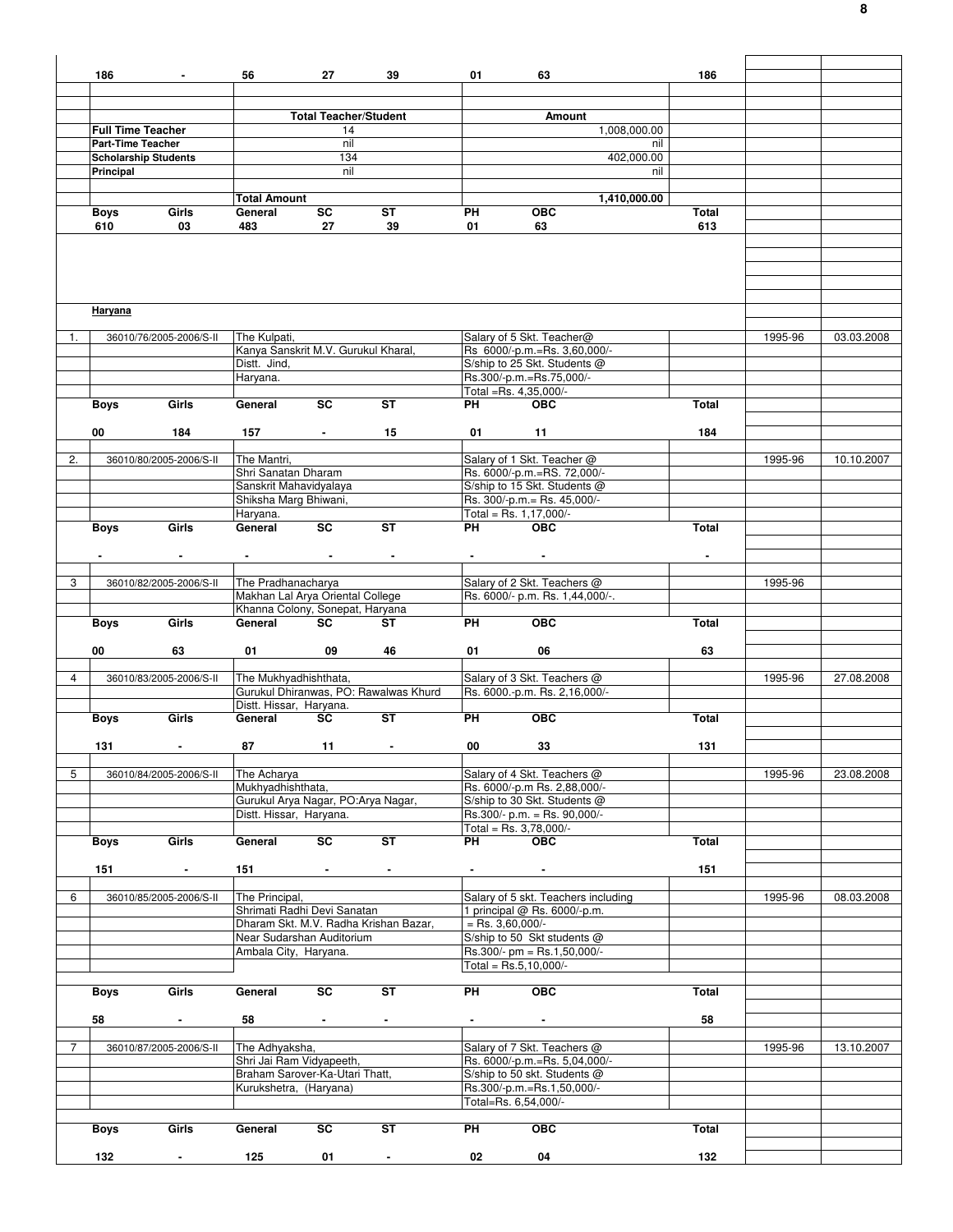| 8               |             |                          | The Pracharya,                        |                                 |                                        |                    | Salary of 5 Skt. Teachers @          |              | 1995-96 | 24.01.2009 |
|-----------------|-------------|--------------------------|---------------------------------------|---------------------------------|----------------------------------------|--------------------|--------------------------------------|--------------|---------|------------|
|                 |             | 36010/88/2005-2006/S-II  |                                       |                                 |                                        |                    |                                      |              |         |            |
|                 |             |                          | Akhil Bhartiya Gaur Brahman           |                                 |                                        |                    | Rs.6000/-p.m. Total = Rs. 3,60,000/- |              |         |            |
|                 |             |                          |                                       |                                 | Skt. Mahavidyalaya Rohtak, (Haryana)   |                    |                                      |              |         |            |
|                 | <b>Boys</b> | Girls                    | General                               | <b>SC</b>                       | ST                                     | <b>PH</b>          | OBC                                  | Total        |         |            |
|                 |             |                          |                                       |                                 |                                        |                    |                                      |              |         |            |
|                 | 232         |                          | 122                                   | 110                             |                                        |                    |                                      | 232          |         |            |
|                 |             |                          |                                       |                                 |                                        |                    |                                      |              |         |            |
| 9               |             | 36010/89/2005-2006/S-II  | The Pradhan,                          |                                 |                                        |                    | Salary of 4 Skt. Teachers @          |              | 1995-96 | 17.03.2007 |
|                 |             |                          | Shri Haryana Shekhawati,              |                                 |                                        |                    | Rs. 6000/-p.m.=Rs. 2,88,000/-        |              |         |            |
|                 |             |                          | Brahamacharyashram Sanskrit           |                                 |                                        |                    | S/ship to 50 Skt. Students @         |              |         |            |
|                 |             |                          | Mahavidyalaya, Bhiwani,               |                                 |                                        |                    | Rs.300/- p.m.=Rs.1,50,000/-          |              |         |            |
|                 |             |                          |                                       |                                 |                                        |                    | Total=Rs.4,38,000/-                  |              |         |            |
|                 |             |                          | Haryana.                              | SC                              |                                        |                    |                                      |              |         |            |
|                 | <b>Boys</b> | Girls                    | General                               |                                 | <b>ST</b>                              | PH                 | <b>OBC</b>                           | Total        |         |            |
|                 |             |                          |                                       |                                 |                                        |                    |                                      |              |         |            |
|                 | 73          | 186                      | 142                                   | 67                              | $\sim$ $ \sim$                         | 03                 | 47                                   | 259          |         |            |
|                 |             |                          |                                       |                                 |                                        |                    |                                      |              |         |            |
| 10 <sup>1</sup> |             | 36010/177/2005-2006/S-II | The Karyakari Adhyksha,               |                                 |                                        |                    | Salary of 4 Skt. Teachers @          |              | 1995-96 | 15.12.2007 |
|                 |             |                          | Arya Gurukul Mahavidyalaya            |                                 |                                        |                    | Rs. 6000/-p.m.=Rs. 2,88,000/-        |              |         |            |
|                 |             |                          | PO: Dikadala, Distt. Panipat,         |                                 |                                        |                    | S/ship to 20 skt. Students @         |              |         |            |
|                 |             |                          | Haryana.                              |                                 |                                        |                    | Rs. 300/- p.m. = Rs.60,000/-         |              |         |            |
|                 |             |                          |                                       |                                 |                                        |                    | Total=Rs. 3,48,000/-                 |              |         |            |
|                 |             | Girls                    | General                               | <b>SC</b>                       | <b>ST</b>                              | <b>PH</b>          | $\overline{OBC}$                     | Total        |         |            |
|                 | <b>Boys</b> |                          |                                       |                                 |                                        |                    |                                      |              |         |            |
|                 |             |                          |                                       |                                 |                                        |                    |                                      |              |         |            |
|                 | 57          |                          | 57                                    | the contract of the contract of |                                        |                    |                                      | 57           |         |            |
|                 |             |                          |                                       |                                 |                                        |                    |                                      |              |         |            |
| 11              |             | 36010/179/2005-2006/S-II | The Mukhyadhishthata,                 |                                 |                                        |                    | Salary of 2 part time Skt. Teachers  | Inspection   | 1995-96 | 06.02.2009 |
|                 |             |                          | Gurukul Vidyapeetha Kumbha Khera,     |                                 |                                        |                    | @ Rs.300/-p.m.=Rs.72,000/-           | Report not   |         |            |
|                 |             |                          | Distt.Hissar, Haryana.                |                                 |                                        |                    |                                      | Satisfactory |         |            |
|                 |             |                          |                                       |                                 |                                        |                    |                                      |              |         |            |
| 12 <sup>°</sup> |             | 36010/180/2005-2006/S-II | The Sanchalak,                        |                                 |                                        |                    | Salary of 4 Skt. Teachers @          |              | 1995-96 | 01.03.2008 |
|                 |             |                          | Shri Lajjaram Sanskrit Mahavidyalaya, |                                 |                                        |                    | Rs. 6000/-p.m.=Rs. 2,88,000/-        |              |         |            |
|                 |             |                          | Pandu Pindara, Distt. Jind,           |                                 |                                        |                    | S/ship to 50 Skt. Students @         |              |         |            |
|                 |             |                          |                                       |                                 |                                        |                    |                                      |              |         |            |
|                 |             |                          | Haryana.                              |                                 |                                        |                    | Rs.300/-p.m.=Rs.1,50,000/-           |              |         |            |
|                 |             |                          |                                       |                                 |                                        |                    | Total =Rs. 4,38,000/-                |              |         |            |
|                 | <b>Boys</b> | Girls                    | General                               | <b>SC</b>                       | $\overline{\mathsf{ST}}$               | PH                 | <b>OBC</b>                           | Total        |         |            |
|                 |             |                          |                                       |                                 |                                        |                    |                                      |              |         |            |
|                 | 209         | 130                      | 290                                   | $18 - 1$                        |                                        | 01                 | 30                                   | 339          |         |            |
|                 |             |                          |                                       |                                 |                                        |                    |                                      |              |         |            |
| 13              |             | 36010/181/2005-2006/S-II | The Mukhyadhishthata,.                |                                 |                                        |                    | Salary of 4 skt. Teachers @          |              | 1995-96 | 10.10.2007 |
|                 |             |                          | Mahavidyalaya Gurukul Jhajjar         |                                 |                                        |                    | Rs.6000/-p.m.=Rs. 2,88,000/-         |              |         |            |
|                 |             |                          | Distt. Rohtak,                        |                                 |                                        |                    | S/ship to20 Skt.students @           |              |         |            |
|                 |             |                          |                                       |                                 |                                        |                    | Rs. 300/-p.m.=Rs.60,000/-            |              |         |            |
|                 |             |                          | Haryana.                              |                                 |                                        |                    |                                      |              |         |            |
|                 |             |                          |                                       |                                 |                                        |                    | Total=Rs. 3,48,000/-                 |              |         |            |
|                 | Boys        | Girls                    | General                               | SC                              | <b>ST</b>                              | PH <sub>2</sub>    | <b>OBC</b>                           | Total        |         |            |
|                 |             |                          |                                       |                                 |                                        |                    |                                      |              |         |            |
|                 | 199         | $\blacksquare$           | 127                                   | 23                              | 02                                     | 01                 | 46                                   | 199          |         |            |
|                 |             |                          |                                       |                                 |                                        |                    |                                      |              |         |            |
| 14              |             | 36010/182/2005-2006/S-II | The Pradhanacharya                    |                                 |                                        |                    | Salary of 5 Skt. Teachers@           |              | 1995-96 | 09.02.2008 |
|                 |             |                          |                                       |                                 | Arya Kanya Gurukul Skt. Mahavidyalaya, |                    | Rs.6000/-p.m=Rs.3,60,000/-           |              |         |            |
|                 |             |                          | More Mazara karnal,                   |                                 |                                        |                    | S/ship to 20 Skt. Students@          |              |         |            |
|                 |             |                          | (Haryana)                             |                                 |                                        |                    | Rs. 300/-p.m.=Rs.60,000/-            |              |         |            |
|                 |             |                          |                                       |                                 |                                        |                    |                                      |              |         |            |
|                 |             |                          |                                       |                                 |                                        |                    | Total=Rs.4,20,000/-                  |              |         |            |
|                 | <b>Boys</b> | Girls                    | General                               | SC                              | $\overline{\mathsf{ST}}$               | <b>PH</b>          | <b>OBC</b>                           | <b>Total</b> |         |            |
|                 |             |                          |                                       |                                 |                                        |                    |                                      |              |         |            |
|                 | 00          | 1156                     | 1137                                  | 03                              | $\blacksquare$                         | 00                 | 16                                   | 1156         |         |            |
|                 |             |                          |                                       |                                 |                                        |                    |                                      |              |         |            |
| 15              |             | 36010/183/2005-2006/S-II | The Adhishtha                         |                                 |                                        |                    | Salary of 4 Skt. Teacher @           |              | 1995-96 | 17.03.2007 |
|                 |             |                          | Kanya Gurukul Vidyapeeth,             |                                 |                                        |                    | Rs. 6000/-p.m.=Rs.2,88,000/-         |              |         |            |
|                 |             |                          | Panchgaoan, PO: Gopi Badhadha.        |                                 |                                        |                    | S/ship to 50 Skt. Students @         |              |         |            |
|                 |             |                          | Distt;Bhiwani,                        |                                 |                                        |                    | Rs. 300/-p.m.=Rs.1,50,000/-          |              |         |            |
|                 |             |                          | Haryana.                              |                                 |                                        |                    | Total =Rs. 4,38,000/-                |              |         |            |
|                 | <b>Boys</b> | Girls                    | General                               | $\overline{\text{sc}}$          | ST                                     | PH.                | <b>OBC</b>                           | Total        |         |            |
|                 |             |                          |                                       |                                 |                                        |                    |                                      |              |         |            |
|                 |             |                          |                                       |                                 |                                        |                    |                                      |              |         |            |
|                 | 51          | 189                      | 191                                   | 17                              | $\sim$                                 | 0                  | 32                                   | 240          |         |            |
|                 |             |                          |                                       |                                 |                                        |                    |                                      |              |         |            |
|                 |             | 36010/184/2005-2006/S-II | The Vyavashapak,                      |                                 |                                        |                    | Salary of 5 Skt. Teachers @          |              | 1995-96 | 01.03.2008 |
| 16              |             |                          |                                       | Shri Brahaman Sanskrit          |                                        |                    | Rs. 6000/-p.m.=Rs. 3,60,000/-        |              |         |            |
|                 |             |                          |                                       |                                 |                                        |                    | S/ship to 50 Skt. Students @         |              |         |            |
|                 |             |                          | Mahavidyalaya Ramrai,                 |                                 |                                        |                    |                                      |              |         |            |
|                 |             |                          | Distt. Jind, Haryana.                 |                                 |                                        |                    | Rs.300/-p.m.=Rs.1,50,000/-           |              |         |            |
|                 |             |                          |                                       |                                 |                                        |                    | Total=Rs. 5,10,000/-                 |              |         |            |
|                 |             |                          |                                       |                                 | <b>ST</b>                              |                    |                                      |              |         |            |
|                 | Boys        | Girls                    | General                               | SC                              |                                        | PH                 | <b>OBC</b>                           | <b>Total</b> |         |            |
|                 |             |                          |                                       |                                 |                                        |                    |                                      |              |         |            |
|                 | 91          | 10                       | 93                                    | $\blacksquare$                  | $\blacksquare$                         | 03                 | 05                                   | 101          |         |            |
|                 |             |                          |                                       |                                 |                                        |                    |                                      |              |         |            |
| 17              |             | 36010/186/2005-2006/S-II | The Pradhan,                          |                                 |                                        |                    | Salary of 1 Skt. Teacher @           |              | 1995-96 | 01.03.2008 |
|                 |             |                          | Somnata Sanskrit Mahavidyalaya        |                                 |                                        |                    | Rs. 6000/-p.m.=Rs.72,000/-           |              |         |            |
|                 |             |                          | Jind city,                            |                                 |                                        |                    | S/ship to 5 Skt. Students @          |              |         |            |
|                 |             |                          | Haryana.                              |                                 |                                        |                    | Rs.300/-p.m.=Rs.15,000/-             |              |         |            |
|                 |             |                          |                                       |                                 |                                        | Total =Rs.87,000/- |                                      |              |         |            |
|                 |             | Girls                    | General                               | SC                              | <b>ST</b>                              | PH                 | <b>OBC</b>                           | Total        |         |            |
|                 | Boys        |                          |                                       |                                 |                                        |                    |                                      |              |         |            |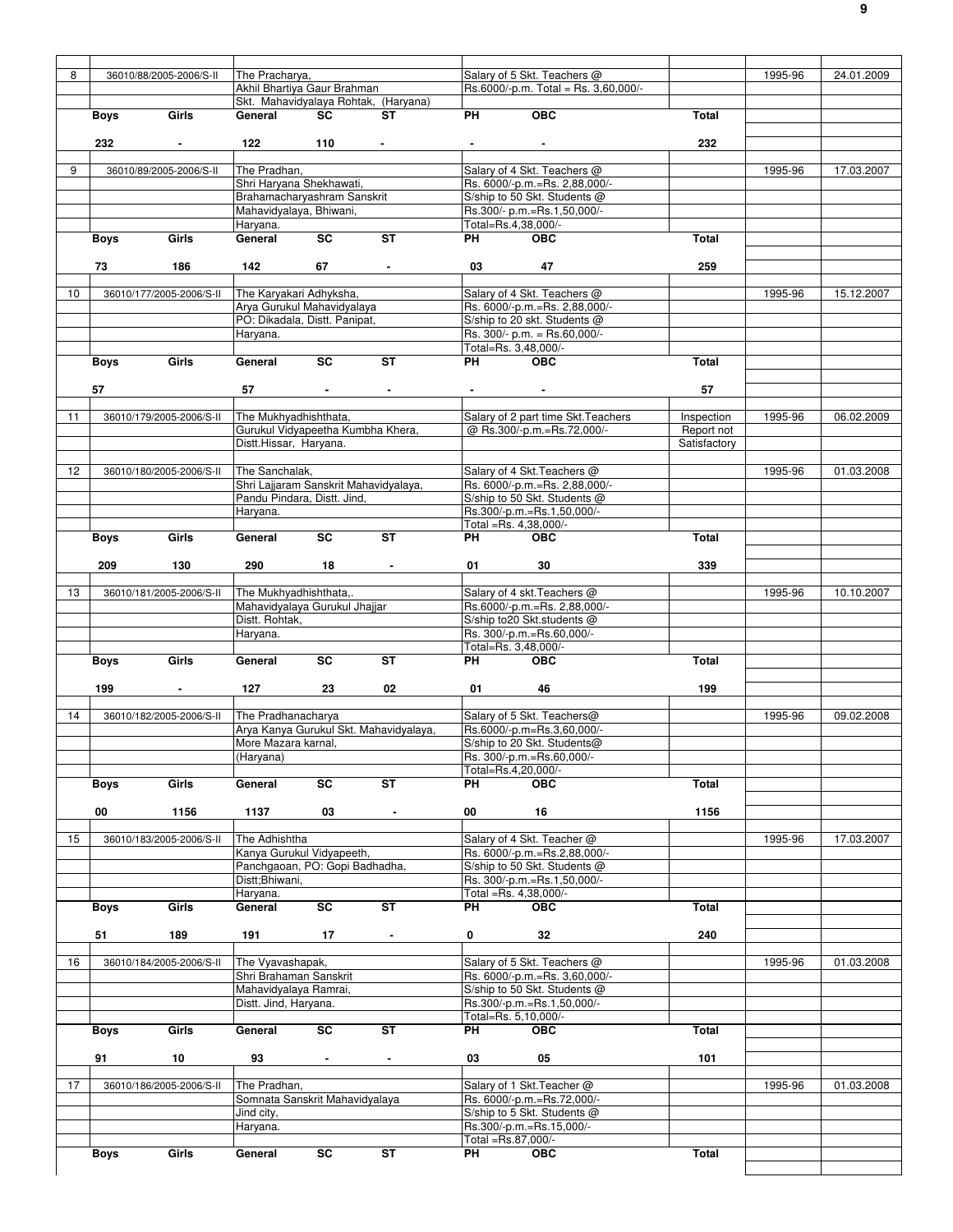|    | 115         | 98                        | 148                                                                 | 60                                                                                                                                                                                                                                                                               | $\sim$                                                                | 05                                                                                                                                                                                                                                       | $\sim$                                                    | 213          |         |            |
|----|-------------|---------------------------|---------------------------------------------------------------------|----------------------------------------------------------------------------------------------------------------------------------------------------------------------------------------------------------------------------------------------------------------------------------|-----------------------------------------------------------------------|------------------------------------------------------------------------------------------------------------------------------------------------------------------------------------------------------------------------------------------|-----------------------------------------------------------|--------------|---------|------------|
|    |             |                           |                                                                     |                                                                                                                                                                                                                                                                                  |                                                                       |                                                                                                                                                                                                                                          |                                                           |              |         |            |
| 18 |             | 36010/187/2005-2006/S-II  | The Pradhanacharya,                                                 |                                                                                                                                                                                                                                                                                  |                                                                       |                                                                                                                                                                                                                                          | Salary of 3 Skt. Teachers @                               |              | 1995-96 |            |
|    |             |                           | Shri Vidya Dharam Pracharak<br>Sanskrit Hindi Mahavidyalaya Julana, |                                                                                                                                                                                                                                                                                  |                                                                       |                                                                                                                                                                                                                                          | Rs.6000/-p.m.=Rs. 2,16,000/-                              |              |         |            |
|    |             |                           | Distt. Jind,                                                        |                                                                                                                                                                                                                                                                                  |                                                                       |                                                                                                                                                                                                                                          | S/ship to 20 Skt. Students @<br>Rs.300/-p.m.=Rs.60,000/-  |              |         |            |
|    |             |                           | (Haryana)                                                           |                                                                                                                                                                                                                                                                                  |                                                                       |                                                                                                                                                                                                                                          | Total =Rs.2.76.000/-                                      |              |         |            |
|    | Boys        | Girls                     | General                                                             | $\overline{sc}$                                                                                                                                                                                                                                                                  | $\overline{\mathsf{ST}}$                                              | <b>PH</b>                                                                                                                                                                                                                                | OEC                                                       | Total        |         |            |
|    |             |                           |                                                                     |                                                                                                                                                                                                                                                                                  |                                                                       |                                                                                                                                                                                                                                          |                                                           |              |         |            |
|    | 54          |                           | 54                                                                  |                                                                                                                                                                                                                                                                                  |                                                                       |                                                                                                                                                                                                                                          |                                                           | 54           |         |            |
| 19 |             | 36010/188/2005-2006/S-II  | The President,                                                      |                                                                                                                                                                                                                                                                                  |                                                                       |                                                                                                                                                                                                                                          | Salary of 4Skt. Teachers @                                | Inspection   | 1995-96 | 07.02.2009 |
|    |             |                           | Rishikul KendraSanskrit                                             |                                                                                                                                                                                                                                                                                  |                                                                       |                                                                                                                                                                                                                                          | Rs. 6000/- p.m.=Rs.2,88,000/-                             | report not   |         |            |
|    |             |                           | Vidyapeetha, Vihar Mandir Air Force,                                |                                                                                                                                                                                                                                                                                  |                                                                       |                                                                                                                                                                                                                                          | S/ship to 5 Skt. Students @                               | satisfactory |         |            |
|    |             |                           | Sector-47-C, Chandigarh.                                            |                                                                                                                                                                                                                                                                                  |                                                                       |                                                                                                                                                                                                                                          | Rs. 300/-p.m. Rs. 15,000/-<br>Total Rs. 3,03,000/-        |              |         |            |
|    |             |                           |                                                                     |                                                                                                                                                                                                                                                                                  |                                                                       |                                                                                                                                                                                                                                          |                                                           |              |         |            |
| 20 |             | 36010/200/2005-2006/S-II  | The Manager,                                                        |                                                                                                                                                                                                                                                                                  |                                                                       |                                                                                                                                                                                                                                          | Salary of 4 Skt. Teachers @                               |              | 1994-95 | 31.01.2008 |
|    |             |                           |                                                                     |                                                                                                                                                                                                                                                                                  | Ashram Hari Mandir Sanskrit Mahavidyalaya                             |                                                                                                                                                                                                                                          | Rs. 6000/-p.m.=Rs.2,88,000/-                              |              |         |            |
|    |             |                           | Amarpuri Patoudi, Distt. Gurgaon                                    |                                                                                                                                                                                                                                                                                  |                                                                       |                                                                                                                                                                                                                                          | S/ship to 50 Skt. Students @                              |              |         |            |
|    |             |                           | Haryana.                                                            |                                                                                                                                                                                                                                                                                  |                                                                       |                                                                                                                                                                                                                                          | Rs. 300/-p.m.=Rs. 1,50,000/-                              |              |         |            |
|    |             |                           |                                                                     |                                                                                                                                                                                                                                                                                  |                                                                       |                                                                                                                                                                                                                                          | Total=Rs. 4,38,000/-                                      |              |         |            |
|    | Boys        | Girls                     | General                                                             | SC                                                                                                                                                                                                                                                                               | ST                                                                    | PH <sub>2</sub> and the set of the set of the set of the set of the set of the set of the set of the set of the set of the set of the set of the set of the set of the set of the set of the set of the set of the set of the set of the | <b>OBC</b>                                                | Total        |         |            |
|    |             |                           |                                                                     |                                                                                                                                                                                                                                                                                  |                                                                       |                                                                                                                                                                                                                                          |                                                           |              |         |            |
|    | 347         | $\sim$                    | 347                                                                 | and the state of the state                                                                                                                                                                                                                                                       | $\sim$                                                                |                                                                                                                                                                                                                                          | $\bullet$ , and $\bullet$ , and $\bullet$ , and $\bullet$ | 347          |         |            |
| 21 |             | 36010/213/2005-2006/S-II  | The Principal,                                                      |                                                                                                                                                                                                                                                                                  |                                                                       |                                                                                                                                                                                                                                          | Salary of 4 Skt. Teachers including                       |              | 1995-96 | 08.07.2005 |
|    |             |                           | Bhartiya Shiksha Sansthan                                           |                                                                                                                                                                                                                                                                                  |                                                                       |                                                                                                                                                                                                                                          | 1 principal @ Rs. 6000/-p.m.                              |              |         |            |
|    |             |                           | Samalakha, Distt. Panipat, Haryana.                                 |                                                                                                                                                                                                                                                                                  |                                                                       |                                                                                                                                                                                                                                          | $=$ Rs. 2,88,000/-                                        |              |         |            |
|    |             |                           |                                                                     |                                                                                                                                                                                                                                                                                  |                                                                       |                                                                                                                                                                                                                                          | S/ship to 30 Skt. Students @                              |              |         |            |
|    |             |                           |                                                                     |                                                                                                                                                                                                                                                                                  |                                                                       |                                                                                                                                                                                                                                          | Rs.300/-p.m=Rs.90,000/-                                   |              |         |            |
|    |             |                           |                                                                     |                                                                                                                                                                                                                                                                                  |                                                                       |                                                                                                                                                                                                                                          | Total = $Rs. 3.78.000/-$                                  |              |         |            |
|    | <b>Boys</b> | Girls                     | General                                                             | <b>SC</b>                                                                                                                                                                                                                                                                        | <b>ST</b>                                                             | PH                                                                                                                                                                                                                                       | OBC                                                       | Total        |         |            |
|    | 94          |                           |                                                                     |                                                                                                                                                                                                                                                                                  |                                                                       |                                                                                                                                                                                                                                          |                                                           | 94           |         |            |
|    |             | $\sim$                    | 94                                                                  | $\label{eq:2.1} \mathcal{L}(\mathcal{L}^{\mathcal{L}}(\mathcal{L}^{\mathcal{L}})) = \mathcal{L}(\mathcal{L}^{\mathcal{L}}(\mathcal{L}^{\mathcal{L}}(\mathcal{L}^{\mathcal{L}}))) = \mathcal{L}(\mathcal{L}^{\mathcal{L}}(\mathcal{L}^{\mathcal{L}}(\mathcal{L}^{\mathcal{L}})))$ |                                                                       | <b>Contract Contract</b>                                                                                                                                                                                                                 |                                                           |              |         |            |
| 22 |             | 36010/216/2005-2006/S-II  | The Mukhyadhishthata,                                               |                                                                                                                                                                                                                                                                                  |                                                                       |                                                                                                                                                                                                                                          | Salary of 1 Skt. Teacher @                                |              | 1993-94 |            |
|    |             |                           |                                                                     |                                                                                                                                                                                                                                                                                  | Arya Kanya Gurukul Husanpur Tehsil-Palwal, Rs. 6000/-p.m.=Rs.72,000/- |                                                                                                                                                                                                                                          |                                                           |              |         |            |
|    |             |                           | Faridabad,                                                          |                                                                                                                                                                                                                                                                                  |                                                                       |                                                                                                                                                                                                                                          | S/ship to 5 Skt.Students @                                |              |         |            |
|    |             |                           | Haryana.                                                            |                                                                                                                                                                                                                                                                                  |                                                                       |                                                                                                                                                                                                                                          | Rs.300-p.m.=Rs.15,000/-                                   |              |         |            |
|    |             |                           |                                                                     |                                                                                                                                                                                                                                                                                  |                                                                       |                                                                                                                                                                                                                                          | Total=Rs. 87,000/-                                        |              |         |            |
|    | Boys        | Girls                     | General                                                             | SC                                                                                                                                                                                                                                                                               | <b>ST</b>                                                             | <b>PH</b>                                                                                                                                                                                                                                | <b>OBC</b>                                                | Total        |         |            |
|    | 198         | $\sim$                    | 198                                                                 |                                                                                                                                                                                                                                                                                  |                                                                       | <b>All Contracts</b>                                                                                                                                                                                                                     |                                                           | 198          |         |            |
|    |             |                           |                                                                     | <b>Contract Contract</b>                                                                                                                                                                                                                                                         |                                                                       |                                                                                                                                                                                                                                          |                                                           |              |         |            |
| 23 |             | 36010/508/2005-2006/S-II  | Vishwa Bharati Shiksha Sansthan                                     |                                                                                                                                                                                                                                                                                  |                                                                       |                                                                                                                                                                                                                                          | Salary of 2 Skt. Teachers @                               |              | 2002-03 | 15.12.2003 |
|    |             |                           | Gurukul Bhaiyapur (Ladouth) Distt.                                  |                                                                                                                                                                                                                                                                                  |                                                                       |                                                                                                                                                                                                                                          | $Rs.6000/- p.m. = Rs.1,44,000/-$                          |              |         |            |
|    |             |                           | Rohtak (Haryana)                                                    |                                                                                                                                                                                                                                                                                  |                                                                       |                                                                                                                                                                                                                                          | S/ship to 20 skt. Students @                              |              |         |            |
|    |             |                           |                                                                     |                                                                                                                                                                                                                                                                                  |                                                                       |                                                                                                                                                                                                                                          | Rs.300/- pm. = Rs.60,000/-                                |              |         |            |
|    |             |                           |                                                                     |                                                                                                                                                                                                                                                                                  |                                                                       |                                                                                                                                                                                                                                          | Total = $Rs.2,04,000/-$                                   |              |         |            |
|    | <b>Boys</b> | Girls                     | General                                                             | <b>SC</b>                                                                                                                                                                                                                                                                        | <b>ST</b>                                                             | PH                                                                                                                                                                                                                                       | <b>OBC</b>                                                | Total        |         |            |
|    | 183         | $\sim$                    | 150                                                                 | 12                                                                                                                                                                                                                                                                               | 04                                                                    | 03                                                                                                                                                                                                                                       | 14                                                        | 183          |         |            |
|    |             |                           |                                                                     |                                                                                                                                                                                                                                                                                  |                                                                       |                                                                                                                                                                                                                                          |                                                           |              |         |            |
| 24 |             | 36010/518/2005-2006/S-II  | Swami Harnandni Devi Skt. Sansthan                                  |                                                                                                                                                                                                                                                                                  |                                                                       |                                                                                                                                                                                                                                          | Salary of 2 Skt. Teachers @                               |              | 2003-04 | 06.02.2009 |
|    |             |                           | Budda Khera Uklana Mandi Hissar                                     |                                                                                                                                                                                                                                                                                  |                                                                       |                                                                                                                                                                                                                                          | $Rs.6000/- p.m. = Rs.1,44,000/-$                          |              |         |            |
|    |             |                           | Haryana                                                             |                                                                                                                                                                                                                                                                                  |                                                                       |                                                                                                                                                                                                                                          | S/ship to 20 skt. Students @                              |              |         |            |
|    |             |                           |                                                                     |                                                                                                                                                                                                                                                                                  |                                                                       |                                                                                                                                                                                                                                          | Rs.300/- pm. = Rs.60,000/-                                |              |         |            |
|    |             |                           |                                                                     |                                                                                                                                                                                                                                                                                  | ST                                                                    |                                                                                                                                                                                                                                          | Total = $Rs.2,04,000/-$                                   |              |         |            |
|    | <b>Boys</b> | Girls                     | General                                                             | SC                                                                                                                                                                                                                                                                               |                                                                       | PH                                                                                                                                                                                                                                       | <b>OBC</b>                                                | Total        |         |            |
|    | 44          | 16                        | 26                                                                  | 27                                                                                                                                                                                                                                                                               | $\blacksquare$                                                        | 01                                                                                                                                                                                                                                       | 6                                                         | 60           |         |            |
|    |             |                           |                                                                     |                                                                                                                                                                                                                                                                                  |                                                                       |                                                                                                                                                                                                                                          |                                                           |              |         |            |
| 25 |             | 36010/519/2005-2006/S-II  | Swami Shankar Chataniya Skt. M.V.                                   |                                                                                                                                                                                                                                                                                  |                                                                       |                                                                                                                                                                                                                                          | Salary of 3 Skt. Teachers @                               |              | 2003-04 | 15.12.2007 |
|    |             |                           | (Run by M.V. Skt.)                                                  |                                                                                                                                                                                                                                                                                  |                                                                       |                                                                                                                                                                                                                                          | $Rs.6000/- p.m. = Rs.2,16,000/-$                          |              |         |            |
|    |             |                           | Research Trust Shree Krishandham,                                   |                                                                                                                                                                                                                                                                                  |                                                                       |                                                                                                                                                                                                                                          |                                                           |              |         |            |
|    |             |                           | Kurukshetra (Haryana)                                               |                                                                                                                                                                                                                                                                                  |                                                                       |                                                                                                                                                                                                                                          |                                                           |              |         |            |
|    | <b>Boys</b> | Girls                     | General                                                             | <b>SC</b>                                                                                                                                                                                                                                                                        | <b>ST</b>                                                             | PH                                                                                                                                                                                                                                       | <b>OBC</b>                                                | Total        |         |            |
|    | 00          | 61                        | 37                                                                  | 13                                                                                                                                                                                                                                                                               | $\blacksquare$                                                        | 00                                                                                                                                                                                                                                       | 11                                                        | 61           |         |            |
|    |             |                           |                                                                     |                                                                                                                                                                                                                                                                                  |                                                                       |                                                                                                                                                                                                                                          |                                                           |              |         |            |
| 26 |             | 36010/ 520/2005-2006/S-II | Gurukul Yamuna Thar Manjhawali                                      |                                                                                                                                                                                                                                                                                  |                                                                       |                                                                                                                                                                                                                                          | Salary of 3 Skt. Teachers @                               |              | 2003-04 | 29.01.2009 |
|    |             |                           | Dist. Faridabad (Haryana)                                           |                                                                                                                                                                                                                                                                                  |                                                                       |                                                                                                                                                                                                                                          | $Rs.6000/- p.m. = Rs.2,16,000/-$                          |              |         |            |
|    |             |                           |                                                                     |                                                                                                                                                                                                                                                                                  |                                                                       |                                                                                                                                                                                                                                          | S/ship to 30 skt. Students @                              |              |         |            |
|    |             |                           |                                                                     |                                                                                                                                                                                                                                                                                  |                                                                       |                                                                                                                                                                                                                                          | Rs.300/- pm. = Rs.90,000/-                                |              |         |            |
|    |             |                           |                                                                     |                                                                                                                                                                                                                                                                                  |                                                                       |                                                                                                                                                                                                                                          | Total = $Rs.3,06,000/-$                                   |              |         |            |
|    | <b>Boys</b> | Girls                     | General                                                             | SC                                                                                                                                                                                                                                                                               | <b>ST</b>                                                             | <b>PH</b>                                                                                                                                                                                                                                | <b>OBC</b>                                                | Total        |         |            |
|    | 106         | $\overline{\phantom{a}}$  | 106                                                                 | $\blacksquare$                                                                                                                                                                                                                                                                   | $\blacksquare$                                                        | $\sim$                                                                                                                                                                                                                                   | $\blacksquare$                                            | 106          |         |            |
|    |             |                           |                                                                     |                                                                                                                                                                                                                                                                                  |                                                                       |                                                                                                                                                                                                                                          |                                                           |              |         |            |
| 27 |             | 36010/ 548/2005-2006/S-II | Shree Baba Lal Dayal Skt. M. Vidyalaya                              |                                                                                                                                                                                                                                                                                  |                                                                       |                                                                                                                                                                                                                                          | Salary of 4Skt. Teachers @                                |              | 2005-06 | 08.07.2005 |
|    |             |                           | Lal Dwara, Gouri Shankar Mandi                                      |                                                                                                                                                                                                                                                                                  |                                                                       |                                                                                                                                                                                                                                          | $Rs.6000/- p.m. = Rs.2,88,000/-$                          |              |         |            |
|    |             |                           | Sector 35-B                                                         |                                                                                                                                                                                                                                                                                  |                                                                       |                                                                                                                                                                                                                                          | S/ship to 20 skt. Students @                              |              |         |            |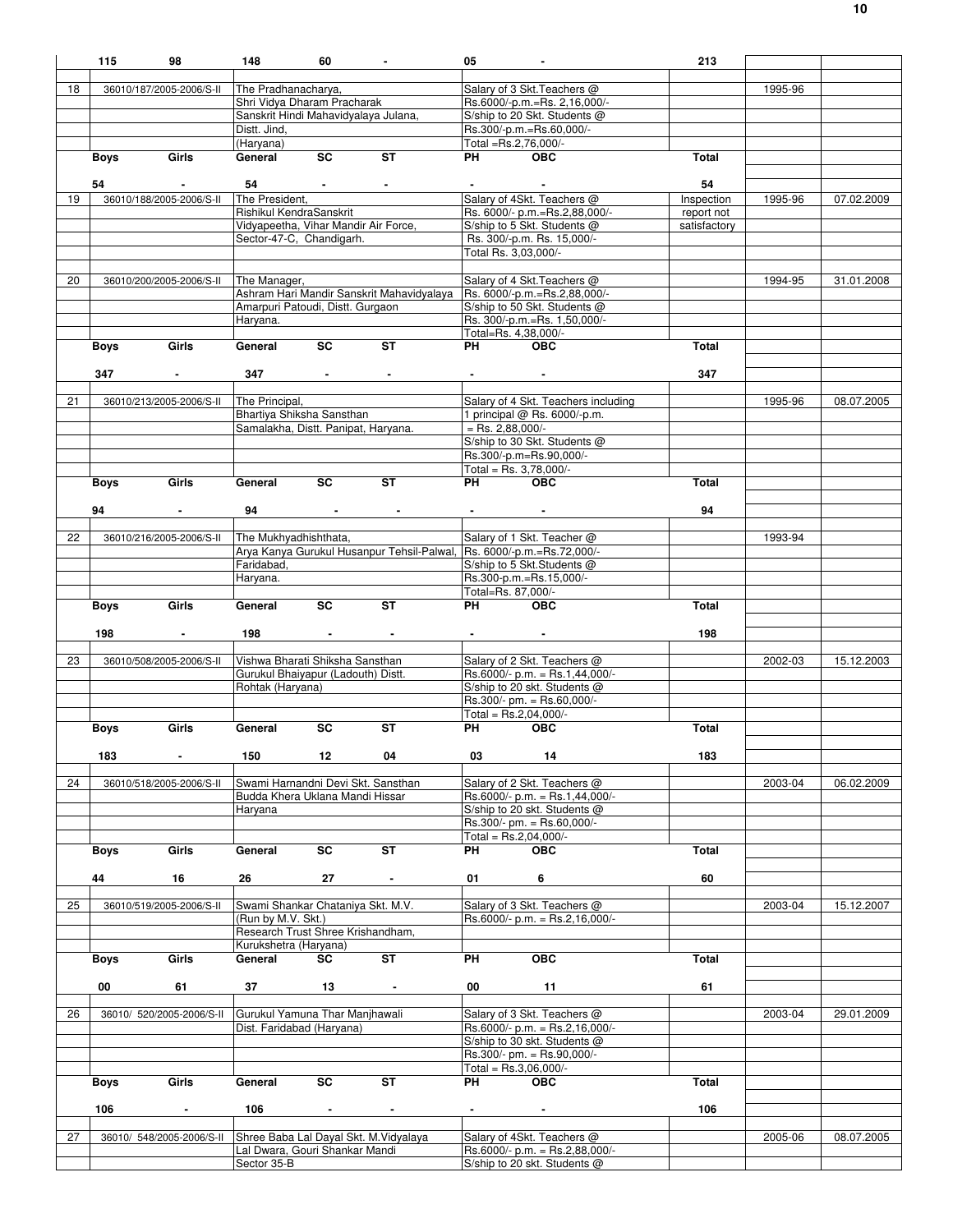|                |                                                         |                          | Chandigarh (U.T.)                                         |                              |                                           |                     | Rs.300/- pm. = Rs.60,000/-                                 |              |         |            |
|----------------|---------------------------------------------------------|--------------------------|-----------------------------------------------------------|------------------------------|-------------------------------------------|---------------------|------------------------------------------------------------|--------------|---------|------------|
|                |                                                         |                          |                                                           |                              |                                           |                     | Total = Rs.3,48,000/-                                      |              |         |            |
|                | <b>Boys</b>                                             | Girls                    | General                                                   | SC                           | <b>ST</b>                                 | PH                  | <b>OBC</b>                                                 | Total        |         |            |
|                |                                                         |                          |                                                           |                              |                                           |                     |                                                            |              |         |            |
|                | 51                                                      | 02                       | 52                                                        | $\blacksquare$               | $\blacksquare$                            | 00                  | 01                                                         | 53           |         |            |
| 28             |                                                         | 36010/592/2005-2006/S-II | Sri Ram Nanda Brahmrishi Sanskrit                         |                              |                                           |                     | Salary of 5 Skt. Teachers @                                |              | 2006-07 | 13.01.2007 |
|                |                                                         |                          |                                                           |                              | Mahavidyalaya, B/O. Vishwa Shikshan       |                     | Rs.6000/- p.m. = Rs.3,60,000/-                             |              |         |            |
|                |                                                         |                          | Niketan Sansthan, Brahmrishi Ashram                       |                              |                                           |                     |                                                            |              |         |            |
|                |                                                         |                          |                                                           |                              | Virat Nagar, Pinjore (Haryana) - 134 102. |                     |                                                            |              |         |            |
|                | <b>Boys</b>                                             | Girls                    | General                                                   | <b>SC</b>                    | <b>ST</b>                                 | PH                  | <b>OBC</b>                                                 | Total        |         |            |
|                |                                                         |                          |                                                           |                              |                                           |                     |                                                            |              |         |            |
|                | 42                                                      | $2^{\circ}$              | 42                                                        | 01                           | <b>Contract Contract</b>                  | 00                  | 01                                                         | 44           |         |            |
|                |                                                         |                          |                                                           |                              |                                           |                     |                                                            |              |         |            |
|                |                                                         |                          |                                                           | <b>Total Teacher/Student</b> |                                           |                     | Amount                                                     |              |         |            |
|                | <b>Full Time Teacher</b>                                |                          |                                                           | 98                           |                                           |                     | 70,56,000.00                                               |              |         |            |
|                | <b>Part-Time Teacher</b>                                |                          |                                                           | $\overline{2}$               |                                           |                     | 72,000.00                                                  |              |         |            |
|                | <b>Scholarship Students</b>                             |                          |                                                           | 635                          |                                           |                     | 19,05,000.00                                               |              |         |            |
|                |                                                         |                          |                                                           |                              |                                           |                     |                                                            |              |         |            |
|                |                                                         |                          | <b>Total Amount</b>                                       |                              |                                           |                     | 90,33,000.00                                               |              |         |            |
|                |                                                         |                          |                                                           |                              |                                           |                     |                                                            |              |         |            |
|                | Boys                                                    | Girls                    | General                                                   | SC                           | ST                                        | PH                  | OBC                                                        | Total        |         |            |
|                | 2618                                                    | 2097                     | 3992                                                      | 372                          | 67                                        | 86                  | 198                                                        | 4715         |         |            |
|                |                                                         |                          |                                                           |                              |                                           |                     |                                                            |              |         |            |
|                |                                                         |                          |                                                           |                              |                                           |                     |                                                            |              |         |            |
|                |                                                         |                          |                                                           |                              |                                           |                     |                                                            |              |         |            |
|                |                                                         |                          |                                                           |                              |                                           |                     |                                                            |              |         |            |
|                |                                                         |                          |                                                           |                              |                                           |                     |                                                            |              |         |            |
|                |                                                         |                          |                                                           |                              |                                           |                     |                                                            |              |         |            |
|                |                                                         |                          |                                                           |                              |                                           |                     |                                                            |              |         |            |
|                | <b>Himachal Pradesh</b>                                 |                          |                                                           |                              |                                           |                     |                                                            |              |         |            |
|                |                                                         |                          |                                                           |                              |                                           |                     |                                                            |              |         |            |
| 1.             |                                                         | 36010/153/2005-2006/S-II | The Pradhanacharya,                                       |                              |                                           |                     | Salary of 3 Skt. Teachers @                                |              | 1995-96 | 23.05.2009 |
|                |                                                         |                          |                                                           |                              | Baudh Darshan Sanskrit Vidyalaya Keylong, |                     | Rs. 6000/-p.m.=Rs.2,16,000/-                               |              |         |            |
|                |                                                         |                          | PO: Keylong, Distt; Lahul Sipti, H.P.                     |                              |                                           |                     | S/ship to 50 Skt. Students @<br>Rs.300/-p.m.=Rs.1,50,000/- |              |         |            |
|                |                                                         |                          |                                                           |                              |                                           | Total=Rs.3,66,000/- |                                                            |              |         |            |
|                |                                                         |                          |                                                           |                              |                                           |                     |                                                            |              |         |            |
|                |                                                         | Girls                    | General                                                   | $\overline{\text{sc}}$       | <b>ST</b>                                 | <b>PH</b>           | $\overline{OBC}$                                           | <b>Total</b> |         |            |
|                | <b>Boys</b>                                             |                          |                                                           |                              |                                           |                     |                                                            |              |         |            |
|                | 27                                                      | 34                       | $\sim$                                                    | $\sim$                       | 61                                        | $\sim 100$          | $\blacksquare$                                             | 61           |         |            |
|                |                                                         |                          |                                                           |                              |                                           |                     |                                                            |              |         |            |
| $\overline{2}$ |                                                         | 36010/218/2005-2006/S-II | The Pracharya,                                            |                              |                                           |                     | Salary of 2 Skt. Teachers @                                |              | 1995-96 | 27.11.2006 |
|                |                                                         |                          |                                                           |                              | Sri Saraswati Sanskrit Degree College,    |                     | Rs. 6000/- p.m. = Rs.1,44,000/-                            |              |         |            |
|                |                                                         |                          | Danger, PO: Danger, The- Gumarvin<br>Distt. Bilaspur, H.P |                              |                                           |                     |                                                            |              |         |            |
|                | <b>Boys</b>                                             | Girls                    | General                                                   | SC                           | <b>ST</b>                                 | <b>PH</b>           | <b>OBC</b>                                                 | Total        |         |            |
|                |                                                         |                          |                                                           |                              |                                           |                     |                                                            |              |         |            |
|                | 153                                                     | 57                       | 167                                                       | 33                           | 04                                        | 00                  | 06                                                         | 210          |         |            |
|                |                                                         |                          |                                                           |                              |                                           |                     |                                                            |              |         |            |
|                |                                                         |                          |                                                           |                              |                                           |                     |                                                            |              |         |            |
|                |                                                         |                          |                                                           | <b>Total Teacher/Student</b> |                                           |                     | <b>Amount</b>                                              |              |         |            |
|                | <b>Full Time Teacher</b>                                |                          |                                                           | 5                            |                                           |                     | 360,000.00<br>nil                                          |              |         |            |
|                | <b>Part-Time Teacher</b><br><b>Scholarship Students</b> |                          |                                                           | nil<br>50                    |                                           |                     | 150,000.00                                                 |              |         |            |
|                | Principal                                               |                          |                                                           | nil                          |                                           |                     | nil                                                        |              |         |            |
|                |                                                         |                          |                                                           |                              |                                           |                     |                                                            |              |         |            |
|                |                                                         |                          | <b>Total Amount</b>                                       |                              |                                           |                     | 510,000.00                                                 |              |         |            |
|                |                                                         |                          |                                                           |                              |                                           |                     |                                                            |              |         |            |
|                | Boys                                                    | Girls                    | General                                                   | SC                           | ST                                        | PH                  | <b>OBC</b>                                                 | Total        |         |            |
|                |                                                         |                          |                                                           |                              |                                           |                     |                                                            | 271          |         |            |
|                | 180                                                     | 91                       | 167                                                       | 33                           | 65                                        | 00                  | 06                                                         |              |         |            |
|                |                                                         |                          |                                                           |                              |                                           |                     |                                                            |              |         |            |
|                |                                                         |                          |                                                           |                              |                                           |                     |                                                            |              |         |            |
|                |                                                         |                          |                                                           |                              |                                           |                     |                                                            |              |         |            |
|                |                                                         |                          |                                                           |                              |                                           |                     |                                                            |              |         |            |
|                |                                                         |                          |                                                           |                              |                                           |                     |                                                            |              |         |            |
|                |                                                         |                          |                                                           |                              |                                           |                     |                                                            |              |         |            |
|                |                                                         |                          |                                                           |                              |                                           |                     |                                                            |              |         |            |
|                |                                                         |                          |                                                           |                              |                                           |                     |                                                            |              |         |            |
|                | Jammu & Kashmir                                         |                          |                                                           |                              |                                           |                     |                                                            |              |         |            |
|                |                                                         |                          |                                                           |                              |                                           |                     |                                                            |              |         |            |
| 1.             |                                                         | 36010/205/2005-2006/S-II | The Secretary,                                            |                              |                                           |                     | Salary of 4 Skt. Teachers including                        |              | 1995-96 | 18.09.2006 |
|                |                                                         |                          | Dharmarth Trust, Shri Raghunath                           |                              |                                           |                     | 1 principal @ Rs.6000/-p.m.                                |              |         |            |
|                |                                                         |                          | Sanskrit Mahavidyalaya,<br>Birpur, Karan Bhawan,          |                              |                                           | $=$ Rs. 2,88,000/-  | S/ship to 10 Skt.students @                                |              |         |            |
|                |                                                         |                          | Jammu.                                                    |                              |                                           |                     | Rs.300/-p.m.=Rs. 30,000/-                                  |              |         |            |
|                |                                                         |                          |                                                           |                              |                                           |                     | Total=Rs.3,18,000/-                                        |              |         |            |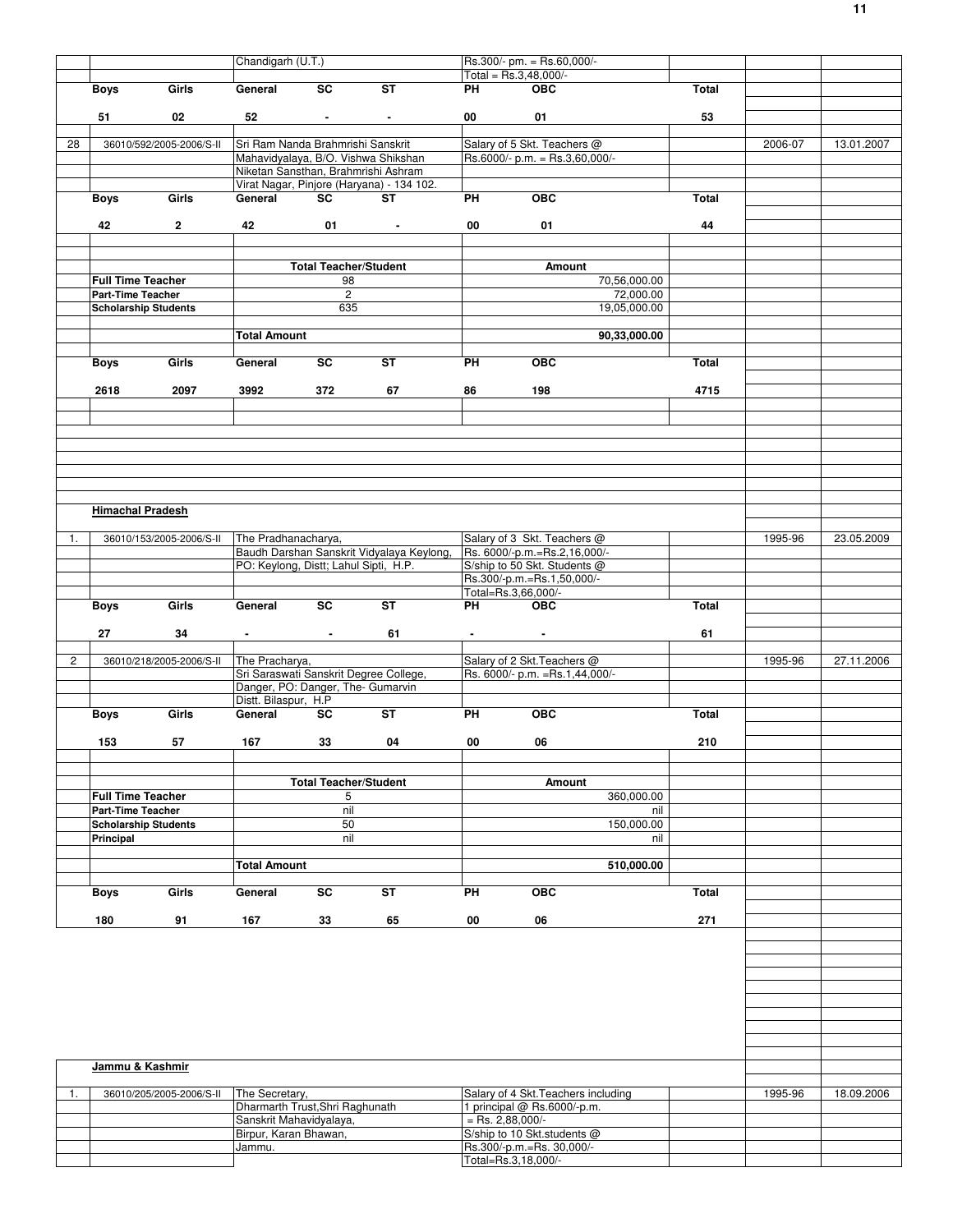|                       | <b>Boys</b>                                      | Girls                    | General                                                           | SC                           | ST                | PH                      | <b>OBC</b>                                                    | Total         |                 |                 |
|-----------------------|--------------------------------------------------|--------------------------|-------------------------------------------------------------------|------------------------------|-------------------|-------------------------|---------------------------------------------------------------|---------------|-----------------|-----------------|
|                       | 99                                               | $\sim$                   | 99                                                                | $\sim$                       | $\sim$            | $\sim$                  | $\blacksquare$                                                | 99            |                 |                 |
|                       |                                                  |                          |                                                                   |                              |                   |                         |                                                               |               |                 |                 |
| $\mathbf{2}^{\prime}$ |                                                  | 36010/549/2005-2006/S-II | Guru Gang Dev Skt. Mahavidyalaya                                  |                              |                   |                         | Salary of 4 Skt Teacher@                                      |               | 2005-06         | 31.07.2005      |
|                       |                                                  |                          | Sunderbani, Rajouri (J&K)                                         |                              |                   |                         | 6000/-pm=Rs.2,88,000/-                                        |               |                 |                 |
|                       |                                                  |                          | Run by Swami Vishwatamanand<br>Sadbhawana Charitable Trust, Jammu |                              |                   | $=$ Rs.1,50,000/-       | S/ship to 50 Skt. Students@300/-pm                            |               |                 |                 |
|                       |                                                  |                          | Jammu & Kashmir.                                                  |                              |                   | Total = $Rs.4,38,000/-$ |                                                               |               |                 |                 |
|                       | Boys                                             | Girls                    | General                                                           | <b>SC</b>                    | ST                | <b>PH</b>               | <b>OBC</b>                                                    | Total         |                 |                 |
|                       |                                                  |                          |                                                                   |                              |                   |                         |                                                               |               |                 |                 |
|                       | 196                                              | $\sim$                   | 196                                                               | $\sim 100$                   | $\sim$            | $\sim$                  | $\sim$                                                        | 196           |                 |                 |
|                       |                                                  |                          |                                                                   |                              |                   |                         |                                                               |               |                 |                 |
|                       |                                                  |                          |                                                                   | <b>Total Teacher/Student</b> |                   |                         | Amount                                                        |               |                 |                 |
|                       | <b>Full Time Teacher</b>                         |                          |                                                                   | 8                            |                   |                         | 576,000.00                                                    |               |                 |                 |
|                       | Part-Time Teacher<br><b>Scholarship Students</b> |                          |                                                                   | nil<br>60                    |                   |                         | nil<br>180,000.00                                             |               |                 |                 |
|                       |                                                  |                          |                                                                   |                              |                   |                         |                                                               |               |                 |                 |
|                       |                                                  |                          | <b>Total Amount</b>                                               |                              |                   |                         | 756,000.00                                                    |               |                 |                 |
|                       | <b>Boys</b>                                      | Girls                    | General                                                           | SC                           | ST                | PH                      | <b>OBC</b>                                                    | <b>Total</b>  |                 |                 |
|                       | 295                                              | $\blacksquare$           | 295                                                               | $\sim$                       | $\blacksquare$    | $\blacksquare$          | $\blacksquare$                                                | 295           |                 |                 |
|                       |                                                  |                          |                                                                   |                              |                   |                         |                                                               |               |                 |                 |
|                       |                                                  |                          |                                                                   |                              |                   |                         |                                                               |               |                 |                 |
|                       |                                                  |                          |                                                                   |                              |                   |                         |                                                               |               |                 |                 |
|                       |                                                  |                          |                                                                   |                              |                   |                         |                                                               |               |                 |                 |
|                       |                                                  |                          |                                                                   |                              |                   |                         |                                                               |               |                 |                 |
|                       |                                                  |                          |                                                                   |                              |                   |                         |                                                               |               |                 |                 |
|                       |                                                  |                          |                                                                   |                              |                   |                         |                                                               |               |                 |                 |
|                       |                                                  |                          |                                                                   |                              |                   |                         |                                                               |               |                 |                 |
|                       |                                                  |                          |                                                                   |                              |                   |                         |                                                               | Grant release | Date of last    | No. of          |
|                       |                                                  |                          |                                                                   |                              |                   |                         |                                                               | from the year | inspection      | <b>Students</b> |
|                       | Jharkhand                                        |                          |                                                                   |                              |                   |                         |                                                               |               |                 |                 |
| -1                    | 36010/308/S-II                                   |                          | Gara Chaubey Skt. Sansthan                                        |                              |                   |                         | Salary of 1 Skt. Teacher @                                    | 95-96         | Inspection due. | 28              |
|                       |                                                  |                          | kashyapuri (Sarely)                                               |                              |                   |                         | Rs.6000/-p.m. Rs.=72,000/-                                    |               |                 |                 |
|                       |                                                  |                          | Hazaribagh,<br>Jharkhand                                          |                              |                   |                         |                                                               |               |                 |                 |
|                       |                                                  |                          |                                                                   |                              |                   |                         |                                                               |               |                 |                 |
| $\overline{2}$        | 36010/597/S-II                                   |                          | H.P.K. Sanskrit Prathmik Sahmadhya                                |                              |                   |                         | Salary of 3 Skt. Teachers @                                   | 2005-06       | 20.9.2006       |                 |
|                       |                                                  |                          | Sanskrit Vidyalaya, Nawadih,                                      |                              |                   |                         | Rs.6000/- p.m. = 2,16,000/-                                   |               |                 | 269             |
|                       |                                                  |                          | Distt. - Kodarma, Jharkhand.                                      |                              |                   |                         | S/ship to 10 Skt.Students @<br>Rs.300/- p.m. = Rs.30,000/-    |               |                 |                 |
|                       |                                                  |                          |                                                                   |                              |                   | Total = $Rs.2,46,000/-$ |                                                               |               |                 |                 |
|                       |                                                  |                          |                                                                   |                              |                   |                         |                                                               |               |                 |                 |
| 3                     | 36010/623/S-II                                   |                          | Principal, Gurukul Shanti Asharam<br>Lodardhaya, Jharkhand        |                              |                   |                         | Salary of 2 Skt. Teachers @<br>Rs.6000/- p.m. = $1,44,000$ /- | 2007-2008     | January, 2009   | 50              |
|                       |                                                  |                          |                                                                   |                              |                   |                         | S/ship to 20 Skt.Students @                                   |               |                 |                 |
|                       |                                                  |                          |                                                                   |                              |                   |                         | Rs.300/- p.m. = Rs.60,000/-                                   |               |                 |                 |
|                       |                                                  |                          |                                                                   |                              |                   | Total = $Rs.2,04,000/-$ |                                                               |               |                 |                 |
|                       |                                                  |                          |                                                                   |                              |                   |                         |                                                               |               |                 |                 |
|                       |                                                  |                          |                                                                   |                              |                   |                         |                                                               |               |                 |                 |
|                       |                                                  |                          |                                                                   |                              |                   |                         |                                                               |               |                 |                 |
|                       |                                                  |                          |                                                                   | <b>Total Teacher/Student</b> |                   |                         | Amount                                                        |               |                 |                 |
|                       | <b>Full Time Teacher</b>                         |                          |                                                                   | 6                            |                   |                         | 4,32,000.00                                                   |               |                 |                 |
|                       | Part-Time Teacher                                |                          |                                                                   | nil                          |                   |                         | nil                                                           |               |                 |                 |
|                       | <b>Scholarship Students</b>                      |                          |                                                                   | 30                           |                   |                         | 90,000.00                                                     |               |                 |                 |
|                       | Principal                                        |                          |                                                                   | nil                          |                   |                         | nil                                                           |               |                 |                 |
|                       |                                                  |                          | <b>Total Amount</b>                                               |                              |                   |                         | 5,22,000.00                                                   |               |                 |                 |
|                       |                                                  |                          |                                                                   |                              |                   |                         |                                                               |               |                 |                 |
|                       | SC<br>ST                                         |                          |                                                                   |                              | 24<br>$\mathbf 0$ |                         |                                                               |               |                 |                 |
|                       | P/H                                              |                          |                                                                   |                              | $\mathbf 0$       |                         |                                                               |               |                 |                 |
|                       | <b>OBC</b>                                       |                          |                                                                   |                              | 227               |                         |                                                               |               |                 |                 |
|                       | Gen.                                             |                          |                                                                   |                              | 96                |                         | Total                                                         |               |                 | 347             |
|                       | Girls                                            |                          |                                                                   |                              | 0                 |                         |                                                               |               |                 |                 |
|                       | <b>Boys</b>                                      |                          |                                                                   |                              | 347               |                         |                                                               |               |                 |                 |
|                       |                                                  |                          |                                                                   |                              |                   |                         |                                                               |               |                 |                 |
|                       |                                                  |                          |                                                                   |                              |                   |                         |                                                               |               |                 |                 |
|                       |                                                  |                          |                                                                   |                              |                   |                         |                                                               |               |                 |                 |
|                       |                                                  |                          |                                                                   |                              |                   |                         |                                                               |               |                 |                 |
|                       |                                                  |                          |                                                                   |                              |                   |                         |                                                               |               |                 |                 |
|                       | <b>Karnataka</b>                                 |                          |                                                                   |                              |                   |                         |                                                               |               |                 |                 |
|                       |                                                  |                          |                                                                   |                              |                   |                         |                                                               |               |                 |                 |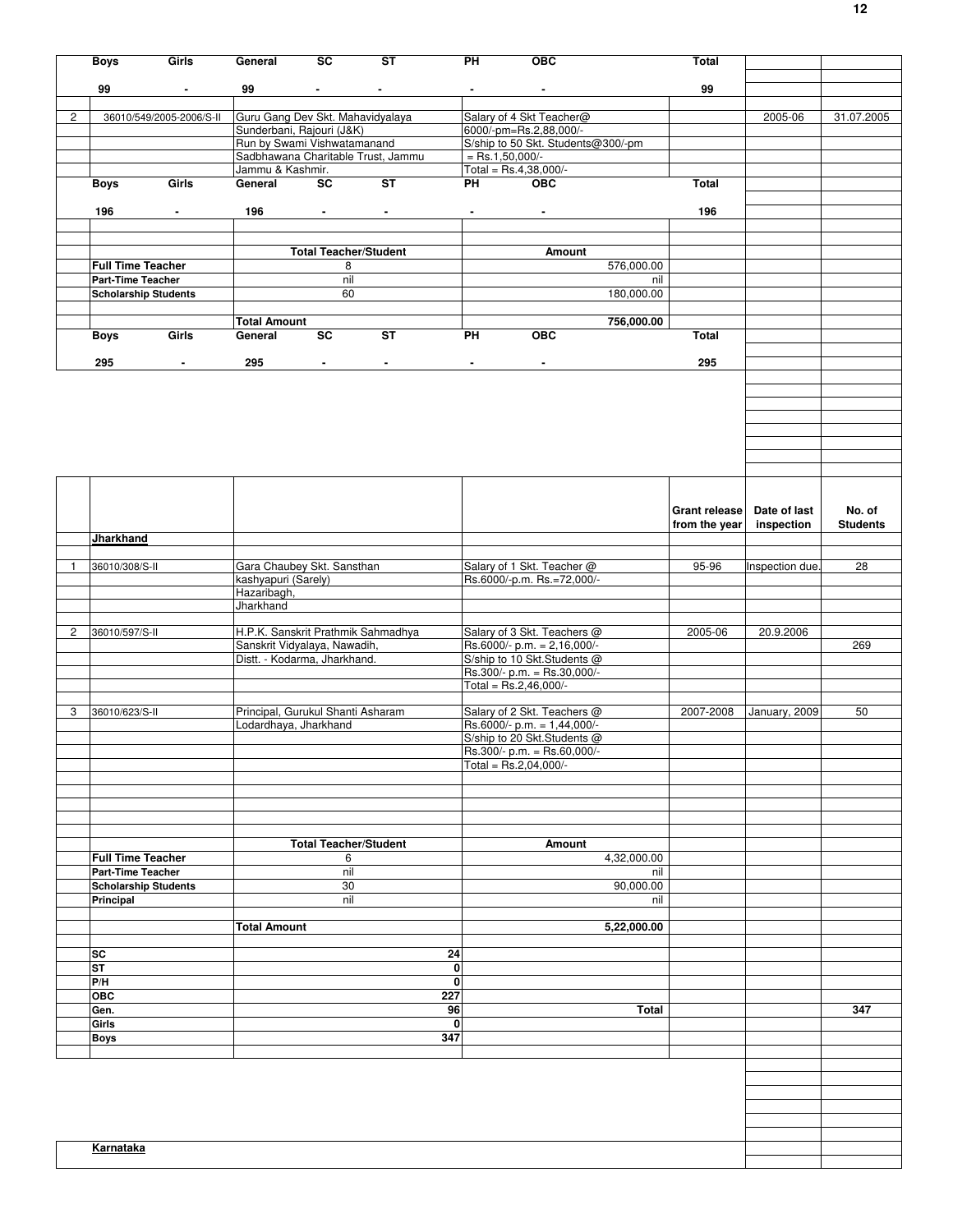| 1.             |             | 36010/12/2005-2006/S-II   | The President,                       |                                   |                                        |                             | Salary of 3 Skt. Teacher @        |       | 1995-96   | 01.02.2007 |
|----------------|-------------|---------------------------|--------------------------------------|-----------------------------------|----------------------------------------|-----------------------------|-----------------------------------|-------|-----------|------------|
|                |             |                           | Sri Siddaganga Gurukul.              |                                   |                                        |                             | $Rs.6000/- pm. = Rs.2,16,000/-$   |       |           |            |
|                |             |                           |                                      |                                   | Sri Siddaganga Mutt., PO-Kayatsandra   |                             | S/Ship to 150 Skt. Students @     |       |           |            |
|                |             |                           | Tumkur Distt., Karnataka - 572 104.  |                                   |                                        |                             | Rs. 300/- p.m. = Rs. 4,50,000/-   |       |           |            |
|                |             |                           |                                      |                                   |                                        |                             | Total = $Rs.6,66,000/-$ .         |       |           |            |
|                | <b>Boys</b> | Girls                     | General                              | $\overline{\mathsf{sc}}$          | ST                                     | <b>PH</b>                   | <b>OBC</b>                        | Total |           |            |
|                |             |                           |                                      |                                   |                                        |                             |                                   |       |           |            |
|                | 4857        | 30                        | 3842                                 | 242                               | 365                                    | 26                          | 412                               | 4887  |           |            |
|                |             |                           |                                      |                                   |                                        |                             |                                   |       |           |            |
| $\overline{2}$ |             | 36010/ 15/2005-2006/S-II  | The Chairman,                        |                                   |                                        |                             | Salary of 4 Skt. Teachers @       |       | 1995-96   | 01.02.2007 |
|                |             |                           |                                      |                                   | Sri Raghvendra Bharti Saveda Sanskrit  |                             | Rs. 6000/- p.m. = Rs. 2,88,000/-  |       |           |            |
|                |             |                           | Vidya Samasthan Subrahmanya          |                                   |                                        |                             | S/ship to 75 Skt. Students @      |       |           |            |
|                |             |                           | PO.- Surkattee, North Karnataka.     |                                   |                                        |                             | Rs. 300/- p.m. = Rs. 2,25,000/-   |       |           |            |
|                |             |                           |                                      |                                   |                                        |                             |                                   |       |           |            |
|                |             | Girls                     | General                              | SC                                | <b>ST</b>                              | Rs. 5,13,000/-<br><b>PH</b> | OEC                               | Total |           |            |
|                | Boys        |                           |                                      |                                   |                                        |                             |                                   |       |           |            |
|                |             |                           |                                      |                                   |                                        |                             |                                   |       |           |            |
|                | 242         | $\sim$                    | 242                                  |                                   | and the company of the com-            |                             |                                   | 242   |           |            |
|                |             |                           |                                      |                                   |                                        |                             |                                   |       |           |            |
| 3              |             | 36010/ 16/2005-2006/S-II  | The President,                       |                                   |                                        |                             | Salary of 2 Skt. Teacher @        |       | 1995-96   | 31.01.2007 |
|                |             |                           | Sri Kalabhyraveswara                 |                                   |                                        |                             | Rs. 6000/- p.m. = Rs. 1,44,000/-  |       |           |            |
|                |             |                           | Sanskrit Ved Agma College            |                                   |                                        |                             | S/Ship to 100 Skt. Students @     |       |           |            |
|                |             |                           | Sri Adichunchangairi                 |                                   |                                        |                             | Rs. 300/- p.m. = Rs. 3,00,000/-   |       |           |            |
|                |             |                           | Nagamangala Taluk, Mandya Distt.     |                                   |                                        |                             | Total =Rs. 4,44,000/-             |       |           |            |
|                |             |                           | Karnataka.                           |                                   |                                        |                             |                                   |       |           |            |
|                | Boys        | Girls                     | General                              | SC                                | ST                                     | PH                          | OEC                               | Total |           |            |
|                |             |                           |                                      |                                   |                                        |                             |                                   |       |           |            |
|                | 3193        | 70                        | 3118                                 | 111                               | 34                                     | And the company of the      |                                   | 3263  |           |            |
|                |             |                           |                                      |                                   |                                        |                             |                                   |       |           |            |
| 4              |             | 36010/ 17/2005-2006/S-II  | The Executive Secretary,             |                                   |                                        |                             | Salary of 4 Skt. Teachers @       |       | 1995-96   | 07.02.2007 |
|                |             |                           | Ved Vigyan Mahavidya Peetha          |                                   |                                        |                             | Rs. 6000/- p.m= Rs. 2,88,000/-    |       |           |            |
|                |             |                           | 21st K.M. Kanakpura Road             |                                   |                                        |                             | S/ship to 30 Skt. Students @      |       |           |            |
|                |             |                           | <b>Bangalore South Taluk</b>         |                                   |                                        |                             | Rs. 300/-p.m. = Rs 90,000/-       |       |           |            |
|                |             |                           | Karnataka                            |                                   |                                        |                             | Total = Rs. $3,78,000/-$          |       |           |            |
|                | Boys        | Girls                     | General                              | <b>SC</b>                         | <b>ST</b>                              | PH                          | <b>OBC</b>                        | Total |           |            |
|                |             |                           |                                      |                                   |                                        |                             |                                   |       |           |            |
|                | 220         |                           | 220                                  | the company's company's company's |                                        |                             | <b>Contractor</b>                 | 220   |           |            |
|                |             |                           |                                      |                                   |                                        |                             |                                   |       |           |            |
| 5              |             | 36010/ 195/2005-2006/S-II | The Secretary,                       |                                   |                                        |                             | Salary of 4 Skt. Teachers @       |       | 1995-96   | 30.01.2007 |
|                |             |                           | Poornaprajna Vidyapeetha,            |                                   |                                        |                             | Rs. 6000/-p.m. = Rs. 2,88,000/-   |       |           |            |
|                |             |                           |                                      |                                   | Vedanta Gurukul Poornaprajna Nagar     |                             | S/ship to 15 Skt. Students @      |       |           |            |
|                |             |                           | Kathriguppa, Main Road,              |                                   |                                        |                             | Rs. 300/-p.m.=Rs.45,000/-         |       |           |            |
|                |             |                           | Bangalore, Karnataka                 |                                   |                                        |                             | Total = Rs. $3,33,000/-$          |       |           |            |
|                |             | Girls                     | General                              | SC                                | $\overline{\mathsf{ST}}$               | PH <sub>2</sub>             | <b>OBC</b>                        | Total |           |            |
|                | Boys        |                           |                                      |                                   |                                        |                             |                                   |       |           |            |
|                |             |                           |                                      |                                   |                                        |                             |                                   |       |           |            |
|                | 380         | $\sim$ $-$                | 380                                  |                                   | the control of the control of the con- | And the company of the      |                                   | 380   |           |            |
|                |             |                           |                                      |                                   |                                        |                             |                                   |       |           |            |
| 6              |             | 36010/469/2005-2006/S-II  | Jagadguru Sri Shivara Threeswara     |                                   |                                        |                             | Two Research Asstt. @             |       | 2000-2001 | 13.02.2007 |
|                |             |                           | Mahavidyalaya                        |                                   |                                        |                             | Rs.6000/- p.m. = Rs.1,44,000/-    |       |           |            |
|                |             |                           | Mysore -570 004, Karnataka           |                                   |                                        |                             |                                   |       |           |            |
|                | <b>Boys</b> | Girls                     | General                              | SC                                | ST                                     | PH                          | <b>OBC</b>                        | Total |           |            |
|                |             |                           |                                      |                                   |                                        |                             |                                   |       |           |            |
|                |             |                           |                                      | <b>Research Centre</b>            |                                        |                             |                                   |       |           |            |
|                |             |                           |                                      |                                   |                                        |                             |                                   |       |           |            |
| $\overline{7}$ |             | 36010/476/2005-2006/S-II  | Smt. Chandrama Lingappa              |                                   |                                        |                             | Salary of 2 Skt. Teachers @       |       | 2001-2002 | 09.09.2008 |
|                |             |                           |                                      |                                   | 2 Main Yaragatti Smaraka Skt. College  |                             | Rs. 6000/-p.m. = Rs. 1,44,000/-   |       |           |            |
|                |             |                           | Kumareshwar Nagar, Joshi Farm,       |                                   |                                        |                             | S/ship to 20 Skt. Students @      |       |           |            |
|                |             |                           | Belgauna Road, Dharwad               |                                   |                                        |                             | Rs. 300/-p.m.=Rs.60,000/-         |       |           |            |
|                |             |                           | Karnataka.                           |                                   |                                        |                             | Total = Rs. $2,04,000/-$          |       |           |            |
|                | Boys        | Girls                     | General                              | SC                                | ST                                     | PH                          | <b>OBC</b>                        | Total |           |            |
|                |             |                           |                                      |                                   |                                        |                             |                                   |       |           |            |
|                | 154         | 56                        | 201                                  | 08                                | 01                                     |                             |                                   | 210   |           |            |
|                |             |                           |                                      |                                   |                                        |                             |                                   |       |           |            |
| 8              |             | 36010/477/2005-2006/S-II  | Smt. Shantidharm                     |                                   |                                        |                             | Salary of 2 Skt. Teachers @       |       | 2001-02   | 06.03.2007 |
|                |             |                           | 3371, 13th Cross                     |                                   |                                        |                             | Rs. 6000/-p.m. = Rs. 1,44,000/-   |       |           |            |
|                |             |                           | 2nd Main K R Road, Shastri Nagar     |                                   |                                        |                             | S/ship to 20 Skt. Students @      |       |           |            |
|                |             |                           |                                      |                                   |                                        |                             |                                   |       |           |            |
|                |             |                           | Bangalore, Karnataka.                |                                   |                                        |                             | Rs. 300/-p.m.=Rs.60.000/-         |       |           |            |
|                |             |                           |                                      |                                   |                                        |                             | Total = Rs. 2,04,000/-            |       |           |            |
|                | Boys        | Girls                     | General                              | SC                                | ST                                     | <b>PH</b>                   | <b>OBC</b>                        | Total |           |            |
|                |             |                           |                                      |                                   |                                        |                             |                                   |       |           |            |
|                | 69          |                           | 69                                   |                                   |                                        |                             |                                   | 69    |           |            |
| 9              |             | 36010/478/2005-2006/S-II  | Shree Shree Mata Vaidik Shikshana    |                                   |                                        |                             | Salary of 2 Skt. Teachers @       |       | 2001-02   | 02.02.2007 |
|                |             |                           | Samstha Kotemane Ummachagi,          |                                   |                                        |                             | Rs. $6000/-p.m. = Rs. 1,44,000/-$ |       |           |            |
|                |             |                           | Yellapur (N.K.) Karnataka - 581 347. |                                   |                                        |                             | S/ship to 100 Skt. Students @     |       |           |            |
|                |             |                           |                                      |                                   |                                        |                             | Rs. 300/-p.m.=Rs.3,00,000/-       |       |           |            |
|                |             |                           |                                      |                                   |                                        |                             | Total = Rs. $4,44,000/-$          |       |           |            |
|                | Boys        | Girls                     | General                              | SC                                | <b>ST</b>                              | PH                          | <b>OBC</b>                        | Total |           |            |
|                |             |                           |                                      |                                   |                                        |                             |                                   |       |           |            |
|                | 243         | $\sim$                    | 243                                  | <b>Contract Contract</b>          |                                        |                             | $\sim$                            | 243   |           |            |
| 10             |             | 36010/479/2005-2006/S-II  | Yoga Deepika Palimar Math            |                                   |                                        |                             | Salary of 2 Skt. Teachers @       |       | 2001-02   | 06.02.2007 |
|                |             |                           | Car Stree Udupi - 576 001 Karnataka  |                                   |                                        |                             | Rs. 6000/-p.m. = Rs. 1,44,000/-   |       |           |            |
|                |             |                           |                                      |                                   |                                        |                             | S/ship to 20 Skt. Students @      |       |           |            |
|                |             |                           |                                      |                                   |                                        |                             | Rs. 300/-p.m.=Rs.60,000/-         |       |           |            |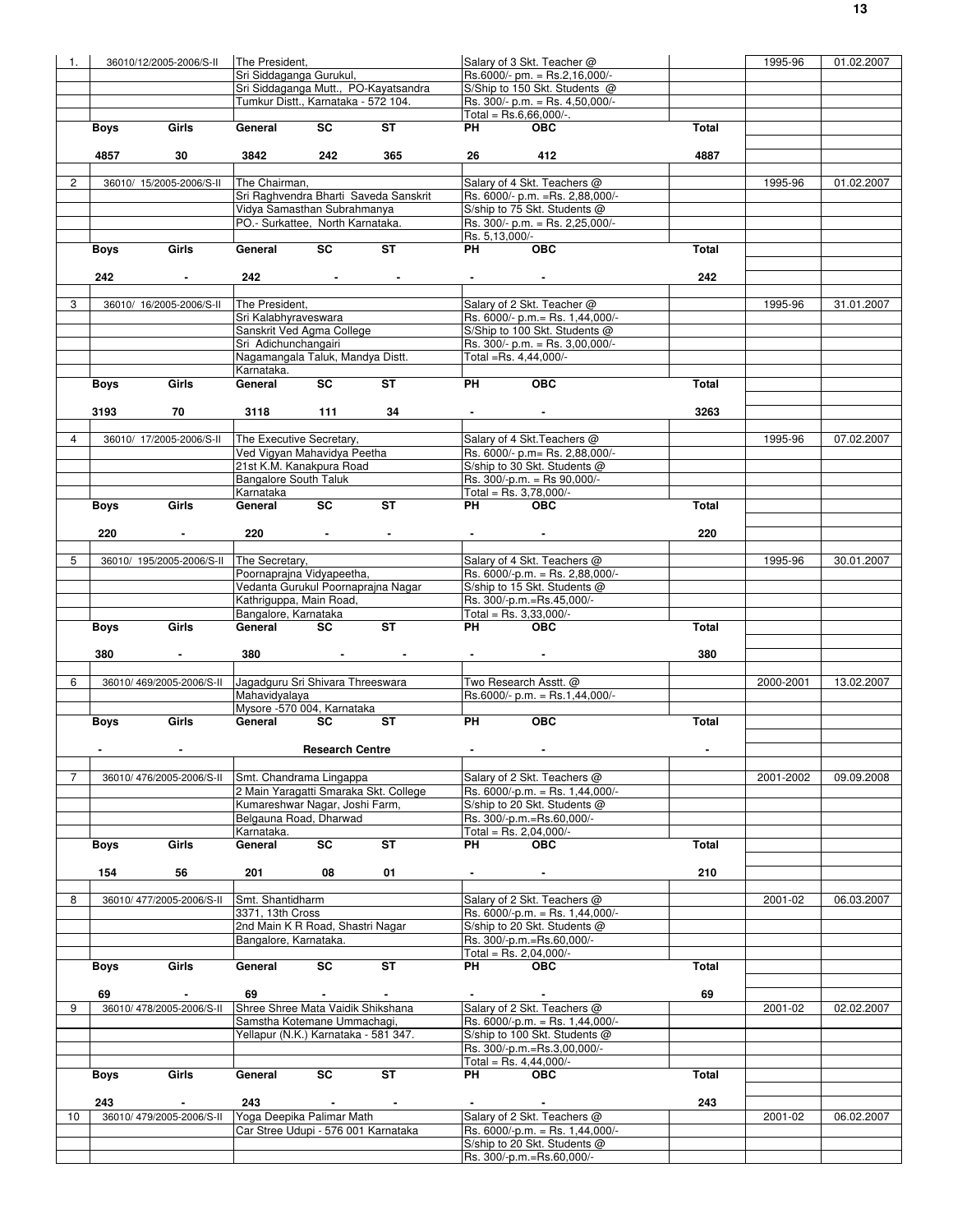|    |                                                             |                                                  |                |                                                                       | Total = Rs. 2,04,000/-                                         |              |         |            |
|----|-------------------------------------------------------------|--------------------------------------------------|----------------|-----------------------------------------------------------------------|----------------------------------------------------------------|--------------|---------|------------|
|    | Girls<br><b>Boys</b>                                        | <b>SC</b><br>General                             | ST             | PH                                                                    | <b>OBC</b>                                                     | Total        |         |            |
|    |                                                             |                                                  |                |                                                                       |                                                                |              |         |            |
|    | 63<br>$\sim$                                                | 63<br><b>Contract Contract</b>                   | $\sim 100$     |                                                                       | $\sim$                                                         | 63           |         |            |
|    |                                                             |                                                  |                |                                                                       |                                                                |              | 2002-03 |            |
| 11 | 36010/501/2005-2006/S-II                                    | Gurukul Sanskrit Pathshala<br>Siddarth Colony    |                |                                                                       | Salary of 2 Skt. Teachers @<br>Rs. 6000/-p.m. = Rs. 1,44,000/- |              |         | 29.12.2008 |
|    |                                                             | Dharwad                                          |                |                                                                       | S/ship to 20 Skt. Students @                                   |              |         |            |
|    |                                                             | Karnataka - 08                                   |                |                                                                       | Rs. 300/-p.m.=Rs.60,000/-                                      |              |         |            |
|    |                                                             |                                                  |                |                                                                       | Total = Rs. 2,04,000/-                                         |              |         |            |
|    | Girls<br>Boys                                               | <b>SC</b><br>General                             | <b>ST</b>      | PH                                                                    | <b>OBC</b>                                                     | Total        |         |            |
|    |                                                             |                                                  |                |                                                                       |                                                                |              |         |            |
|    | 144<br>$\sim$                                               | 144<br>and the state of the state of             | $\sim$         |                                                                       |                                                                | 144          |         |            |
|    |                                                             |                                                  |                |                                                                       |                                                                |              |         |            |
| 12 | 36010/502/2005-2006/S-II                                    | Sri Manik Prabhu Sanskrit Pathashala             |                |                                                                       | Salary of 2 Skt. Teachers @                                    |              | 2002-03 | 04.02.2007 |
|    |                                                             | Maniknagar, Tq. Humnabad, Dist. Bidar            |                |                                                                       | Rs. 6000/-p.m. = Rs. 1,44,000/-                                |              |         |            |
|    |                                                             | Karnataka - 585 353                              |                |                                                                       | S/ship to 20 Skt. Students @<br>Rs. 300/-p.m.=Rs.60,000/-      |              |         |            |
|    |                                                             |                                                  |                |                                                                       | Total = Rs. 2,04,000/-                                         |              |         |            |
|    | Girls<br>Boys                                               | <b>SC</b><br>General                             | <b>ST</b>      | PH                                                                    | <b>OBC</b>                                                     | <b>Total</b> |         |            |
|    |                                                             |                                                  |                |                                                                       |                                                                |              |         |            |
|    | 112                                                         | 112                                              |                |                                                                       |                                                                | 112          |         |            |
|    |                                                             |                                                  |                |                                                                       |                                                                |              |         |            |
| 13 | 36010/532/2005-2006/S-II                                    | The President                                    |                |                                                                       | Salary of 4 Skt. Teachers @                                    |              | 2003-04 | 05.02.2007 |
|    |                                                             | Shree Raia Raieshwari Vidva Samasthan            |                |                                                                       | Rs. 6000/-p.m. = Rs. 2,88,000/-                                |              |         |            |
|    |                                                             | ® Shree Raja Rajeshwari Skt. College             |                |                                                                       | S/ship to 100 Skt. Students @                                  |              |         |            |
|    |                                                             | Swarnavalli, PO Mathadeval                       |                |                                                                       | Rs. 300/-p.m.=Rs.3,00,000/-                                    |              |         |            |
|    |                                                             | Sirsi (U.K.) Karnataka - 581 336                 |                |                                                                       | Total = Rs. 5,88,000/-                                         |              |         |            |
|    | Girls<br><b>Boys</b>                                        | General<br>SC                                    | ST             | PH <sub>2</sub>                                                       | <b>OBC</b>                                                     | Total        |         |            |
|    | 422<br>44                                                   | 03<br>455                                        | 03             | 00                                                                    | 05                                                             | 466          |         |            |
|    |                                                             |                                                  |                |                                                                       |                                                                |              |         |            |
| 14 | 36010/533/2005-2006/S-II                                    | <b>Head Master</b>                               |                |                                                                       | Salary of 2 Skt. Teachers @                                    |              | 2003-04 | 09.08.2008 |
|    |                                                             | Devi Skt. Pathshala Siddarth Colony              |                |                                                                       | Rs. 6000/-p.m. = Rs. 1,44,000/-                                |              |         |            |
|    |                                                             | Belgaum Road,                                    |                |                                                                       | S/ship to 50 Skt. Students @                                   |              |         |            |
|    |                                                             | Dharward (Karnataka) - 580 008                   |                |                                                                       | Rs. 300/-p.m.=Rs.1,50,000/-                                    |              |         |            |
|    |                                                             |                                                  |                |                                                                       | Total = Rs. 2,94, $\overline{000/-}$                           |              |         |            |
|    | Girls<br>Boys                                               | SC<br>General                                    | ST             | PH <sub>2</sub>                                                       | <b>OBC</b>                                                     | Total        |         |            |
|    |                                                             |                                                  |                |                                                                       |                                                                |              |         |            |
|    | 105<br>52                                                   | 147<br>08                                        | 02             | $\bullet$ - $\bullet$ - $\bullet$ - $\bullet$ - $\bullet$ - $\bullet$ | <b>Service</b>                                                 | 157          |         |            |
|    |                                                             |                                                  |                |                                                                       |                                                                |              |         |            |
| 15 | 36010/534/2005-2006/S-II Shree Vainivinayaka Skt. Pathshala |                                                  |                |                                                                       | S/ship to 10 Skt. Students @                                   |              | 2003-04 | 02.02.2007 |
|    |                                                             | Higgarni mastimane Tq. Siddapur                  |                |                                                                       | Rs. 300/-p.m.=Rs.30,000/-                                      |              |         |            |
|    |                                                             | Distt. North Kannada (Karnataka)                 |                |                                                                       |                                                                |              |         |            |
|    | Girls<br><b>Boys</b>                                        | <b>SC</b><br>General                             | ST             | PH                                                                    | <b>OBC</b>                                                     | Total        |         |            |
|    |                                                             |                                                  |                |                                                                       |                                                                |              |         |            |
|    | 30<br>45                                                    | 32<br>12                                         |                | 00                                                                    | 31                                                             | 75           |         |            |
|    |                                                             |                                                  |                |                                                                       |                                                                |              |         |            |
| 16 | 36010/550/2005-2006/S-II                                    | Sugunendra Theerth Sanskrita vedagama            |                |                                                                       | Salary of 4 Skt. Teachers @                                    |              | 2005-06 | 02.08.2005 |
|    |                                                             | Maha Pathshala                                   |                |                                                                       | Rs. 6000/-p.m. = Rs. 2,88,000/-                                |              |         |            |
|    |                                                             | Sri Puthige Vidyapeetha, Sri Puthigi Math        |                |                                                                       | S/ship to 15 Skt. Students @                                   |              |         |            |
|    |                                                             | PO Hiriadka Udupi, Indrali                       |                |                                                                       | Rs. 300/-p.m.=Rs.45,000/-                                      |              |         |            |
|    | Girls<br><b>Boys</b>                                        | Karnataka<br>$\overline{sc}$<br>General          | ST             | PH                                                                    | Total = Rs.3,33,000/-<br><b>OBC</b>                            | Total        |         |            |
|    |                                                             |                                                  |                |                                                                       |                                                                |              |         |            |
|    | 39<br>$\sim$                                                | 39<br>$\sim$                                     | $\sim$         | $\sim$                                                                | $\sim$                                                         | 39           |         |            |
|    |                                                             |                                                  |                |                                                                       |                                                                |              |         |            |
| 17 | 36010/551/2005-2006/S-II                                    | Sri Channamallikarjuna Swamy Skt.                |                |                                                                       | Salary of 4 Skt. Teachers @                                    |              | 2005-06 | 06.08.2005 |
|    |                                                             | Pathshala,                                       |                |                                                                       | Rs. 6000/-p.m. = Rs. 2,88,000/-                                |              |         |            |
|    |                                                             | Hirekalmat Honnali, Davanger,                    |                |                                                                       | S/ship to 20 Skt. Students @                                   |              |         |            |
|    |                                                             | Davanagere, Dist. Karnataka.                     |                |                                                                       | Rs. 300/-p.m.=Rs.60,000/-                                      |              |         |            |
|    |                                                             |                                                  |                | Total = Rs.3,48,000/-                                                 |                                                                |              |         |            |
|    | Girls<br><b>Boys</b>                                        | General<br>SC                                    | ST             | PH                                                                    | <b>OBC</b>                                                     | <b>Total</b> |         |            |
|    |                                                             |                                                  |                |                                                                       |                                                                |              |         |            |
|    | 162<br>$\blacksquare$                                       | 162<br>$\sim$                                    | $\blacksquare$ |                                                                       | $\blacksquare$                                                 | 162          |         |            |
| 18 | 36010/552/2005-2006/S-II                                    | Veda Sanskrita Pathashala                        |                |                                                                       | Salary of 2 Skt. Teachers @                                    |              | 2005-06 | 06.08.2005 |
|    |                                                             | C/o Sewa Sadhana Samiti (Regd.)                  |                |                                                                       | Rs. 6000/-p.m. = Rs. 1,44,000/-                                |              |         |            |
|    |                                                             | PO Mathikai, Hesanger Talug,                     |                |                                                                       | S/ship to 20 Skt. Students @                                   |              |         |            |
|    |                                                             | Distt. Shimoga, Karnataka - 52.                  |                |                                                                       | Rs. 300/-p.m.=Rs.60,000/-                                      |              |         |            |
|    |                                                             |                                                  |                |                                                                       | Total = $Rs.2,04,000/-$                                        |              |         |            |
|    | Girls<br><b>Boys</b>                                        | SC<br>General                                    | <b>ST</b>      | <b>PH</b>                                                             | <b>OBC</b>                                                     | Total        |         |            |
|    |                                                             |                                                  |                |                                                                       |                                                                |              |         |            |
|    | 80<br>$\blacksquare$                                        | 80<br>$\sim$                                     | $\blacksquare$ | $\sim$                                                                | $\blacksquare$                                                 | 80           |         |            |
|    |                                                             |                                                  |                |                                                                       |                                                                |              |         |            |
| 19 | 36010/553/2005-2006/S-II                                    | Sree Mahadeshwara Skt. Agama                     |                |                                                                       | S/ship to 100 Skt. Students @                                  |              | 2005-06 | 04.08.2005 |
|    |                                                             | Mahavidyalaya,                                   |                |                                                                       | Rs. 300/-p.m.=Rs.3,00,000/-                                    |              |         |            |
|    |                                                             | Sri Mahadeshwara Hills, Kollegal Taluk           |                |                                                                       |                                                                |              |         |            |
|    | <b>Boys</b><br>Girls                                        | Chamaraj Nagar Distt. Karnataka<br>General<br>SC | ST             | PH                                                                    | OBC                                                            | Total        |         |            |
|    |                                                             |                                                  |                |                                                                       |                                                                |              |         |            |
|    |                                                             |                                                  |                |                                                                       |                                                                |              |         |            |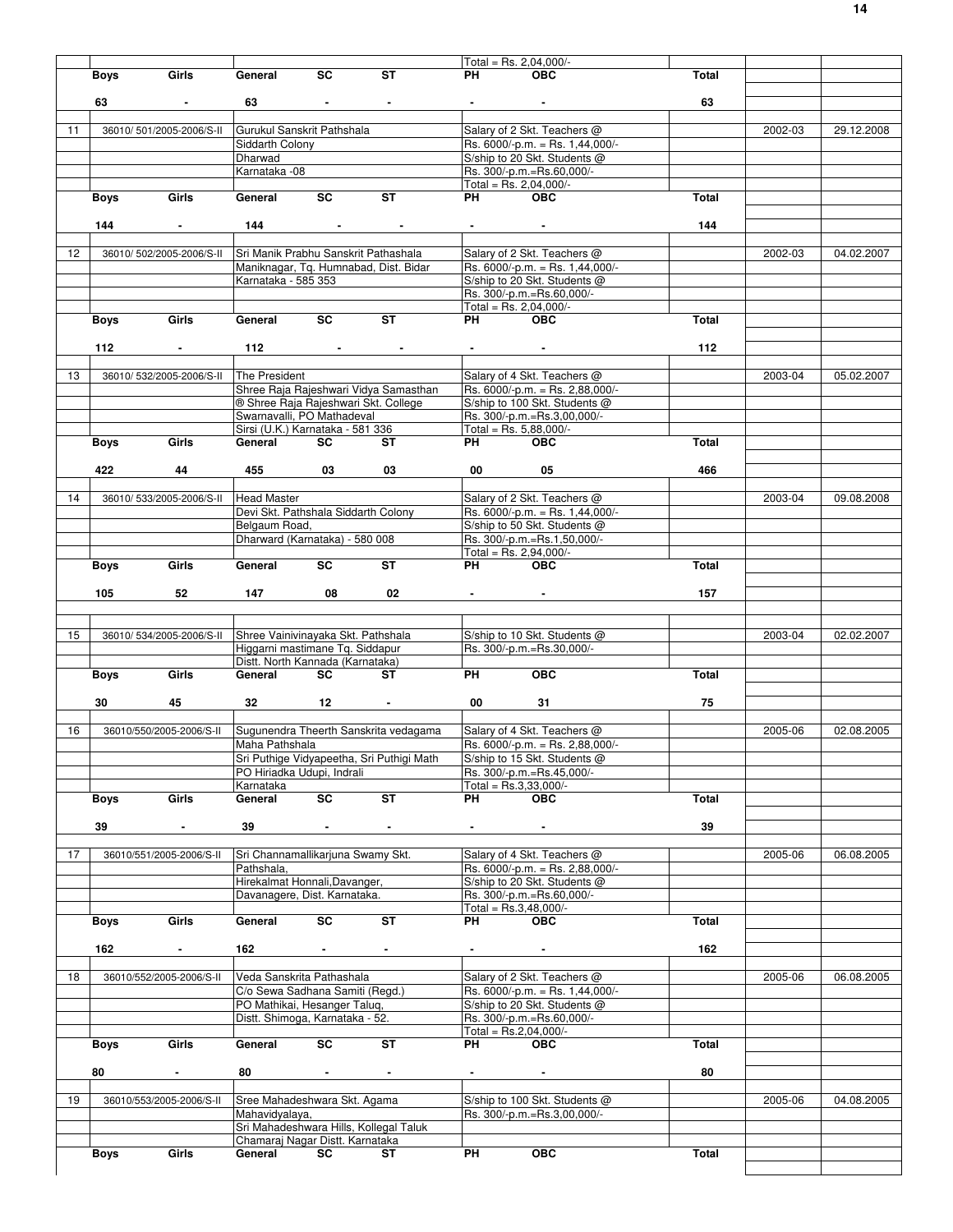|    | 583                      | 492                         | 1075                                                                          | <b>Contract Contract</b>           |                                            |                    |                                                                | 1075  |         |            |
|----|--------------------------|-----------------------------|-------------------------------------------------------------------------------|------------------------------------|--------------------------------------------|--------------------|----------------------------------------------------------------|-------|---------|------------|
| 20 |                          | 36010/554/2005-2006/S-II    |                                                                               |                                    | Prahalada Gurukul Sri Pejavara Adhokshaja, |                    | Salary of 3 Skt. Teachers @                                    |       | 2005-06 | 01.08.2005 |
|    |                          |                             | Matha, Car Street, Udupi Karnataka.                                           |                                    |                                            |                    | Rs. 6000/-p.m. = Rs. 2,16,000/-                                |       |         |            |
|    | <b>Boys</b>              | Girls                       | General SC ST                                                                 |                                    |                                            | <b>PH</b>          | OBC                                                            | Total |         |            |
|    | 86                       | $\sim 100$                  | 86                                                                            | the contract of the contract of    |                                            |                    | $\sim 100$                                                     | 86    |         |            |
|    |                          |                             |                                                                               |                                    |                                            |                    |                                                                |       |         |            |
| 21 |                          | 36010/604/2007-2008/S-II    | The Secretary,<br>Sri Durga College for P.G. Studies &                        |                                    |                                            |                    | Salary of 3 Skt. Teachers @<br>Rs. 6000/-p.m. = Rs. 2,16,000/- |       | 2007-08 | 31.12.2007 |
|    |                          |                             |                                                                               |                                    | Research, Kateel, Mangalore, Karnataka     |                    |                                                                |       |         |            |
|    | Boys <b>Boys</b>         | Girls                       | General SC                                                                    |                                    | ST                                         | PH                 | OEC                                                            | Total |         |            |
|    | 35                       | <b>Contract Contract</b>    | $35$ $  -$                                                                    |                                    |                                            |                    | <b>Figure 1999</b>                                             | 35    |         |            |
|    |                          |                             |                                                                               |                                    |                                            |                    |                                                                |       |         |            |
| 22 |                          | 36010/605/2007-2008/S-II    | The Secretary,                                                                |                                    |                                            |                    | S/Ship to 40 Skt. Studetns @                                   |       | 2007-08 | 29.12.2007 |
|    |                          |                             | Sri Sadguru Kabir Nanda Swami                                                 |                                    | Vidyapeetha ®, Sri Sadguru Kabir Nanda     |                    | Rs. 300/- p.m. = Rs. 1,20,000/-                                |       |         |            |
|    |                          |                             |                                                                               |                                    | Swami Sanskrit Pathshala, Kabir Nanda      |                    |                                                                |       |         |            |
|    |                          |                             |                                                                               |                                    | Nagar, Chitradurga - 577501, Karnataka     |                    | OBC                                                            |       |         |            |
|    | <b>Boys</b>              | Girls                       | General SC                                                                    |                                    | ST                                         | PH <sub>2</sub>    |                                                                | Total |         |            |
|    | 150                      | $\sim 100$                  | 150                                                                           |                                    |                                            |                    |                                                                | 150   |         |            |
|    |                          |                             |                                                                               |                                    |                                            |                    |                                                                |       |         |            |
| 23 |                          | 38011/30/2007-2008/S-II     | Sree Avadhoota Datta Peetham,                                                 |                                    | Sree Gangapathi Sachhidanand Ashram        |                    | Salary of 2 Skt. Teachers @<br>Rs. 6000/-p.m. = Rs. 1,44,000/- |       |         |            |
|    |                          |                             | Datta Nagar, Mysore                                                           |                                    |                                            |                    |                                                                |       |         |            |
|    | <b>Boys</b>              | Girls                       | General SC                                                                    |                                    | $\overline{\text{ST}}$                     | <b>PH</b>          | OEC                                                            | Total |         |            |
|    | 36                       | $\sim$                      | 36                                                                            | and the state of the state         | $\sim 100$ km s $^{-1}$                    |                    |                                                                | 36    |         |            |
|    |                          |                             |                                                                               |                                    |                                            |                    |                                                                |       |         |            |
|    | <b>Full Time Teacher</b> |                             |                                                                               | <b>Total Teacher/Student</b><br>53 |                                            |                    | Amount<br>38,16,000.00                                         |       |         |            |
|    | <b>Part-Time Teacher</b> |                             |                                                                               | nil                                |                                            |                    | nil                                                            |       |         |            |
|    |                          | <b>Scholarship Students</b> |                                                                               | 905                                |                                            |                    | 27,15,000.00                                                   |       |         |            |
|    | R.A.                     |                             |                                                                               | $\overline{2}$                     |                                            |                    | 144,000.00                                                     |       |         |            |
|    |                          |                             | <b>Total Amount</b>                                                           |                                    |                                            |                    | 66,75,000.00                                                   |       |         |            |
|    |                          |                             |                                                                               |                                    |                                            |                    |                                                                |       |         |            |
|    | Boys                     | Girls                       | General                                                                       | <b>SC</b>                          | ST                                         | PH                 | <b>OBC</b>                                                     | Total |         |            |
|    |                          |                             |                                                                               |                                    |                                            |                    |                                                                |       |         |            |
|    | 11405                    | 789                         | 10931                                                                         | 384                                | 405                                        | 26                 | 448                                                            | 12194 |         |            |
|    |                          |                             |                                                                               |                                    |                                            |                    |                                                                |       |         |            |
|    |                          |                             |                                                                               |                                    |                                            |                    |                                                                |       |         |            |
|    |                          |                             |                                                                               |                                    |                                            |                    |                                                                |       |         |            |
|    |                          |                             |                                                                               |                                    |                                            |                    |                                                                |       |         |            |
|    |                          |                             |                                                                               |                                    |                                            |                    |                                                                |       |         |            |
|    |                          |                             |                                                                               |                                    |                                            |                    |                                                                |       |         |            |
|    | Kerala                   |                             |                                                                               |                                    |                                            |                    |                                                                |       |         |            |
| 1. |                          | 36010/ 18/2005-2006/S-II    | The President,                                                                |                                    |                                            |                    | Salary of 4 Part-time Skt.                                     |       | 1995-96 | 01.08.2005 |
|    |                          |                             | Sri Sarda Mandiram                                                            |                                    |                                            | Rs. 1,44,000/-     | Teachers @ Rs. 3,000/-p.m.                                     |       |         |            |
|    | Boys                     | Girls                       | Purnathukara, Distt. Trichur, Kerala.<br>General                              | SC                                 | ST                                         | PH                 | OBC                                                            | Total |         |            |
|    |                          |                             |                                                                               |                                    |                                            |                    |                                                                |       |         |            |
|    | 00                       | 368                         | 135                                                                           | $\sim$                             | $\blacksquare$                             | 00                 | 233                                                            | 368   |         |            |
| 2. |                          | 36010/19/2005-2006/S-II     | The Managing Director,                                                        |                                    |                                            |                    | Salary of 1 Skt. Teachers @                                    |       | 1995-96 | 16.10.2006 |
|    |                          |                             | Swami Vivekanand Sanskrit<br>Pathshala, Kidangoor                             |                                    |                                            |                    | Rs. 6000/-p.m.= Rs. 72,000/-                                   |       |         |            |
|    |                          |                             | PO: Kottayam Distt, Kerala - 686 572.                                         |                                    |                                            |                    |                                                                |       |         |            |
|    | Boys                     | Girls                       | General                                                                       | SC                                 | ST                                         | PH                 | OBC                                                            | Total |         |            |
|    | 40                       | $\bullet$                   | 40                                                                            | <b>Contract Contract</b>           | $\sim$                                     | $\sim 100$         | $\sim$                                                         | 40    |         |            |
|    |                          |                             |                                                                               |                                    |                                            |                    |                                                                |       |         |            |
| 3. |                          | 36010/20/2005-2006/S-II     | The Principal,                                                                |                                    |                                            |                    | Salary of 3 Skt. Teachers including                            |       | 1995-96 | 04.04.2006 |
|    |                          |                             | S.N. Sanskrit Vidyapeetha, Ezukone<br>P.O. Kollam Distt., Kerala              |                                    |                                            | $=$ Rs. 2,16,000/- | 1 principal @ Rs. 6000/-pm                                     |       |         |            |
|    |                          |                             |                                                                               |                                    |                                            |                    | S/ship to 40 Skt. Students @                                   |       |         |            |
|    |                          |                             |                                                                               |                                    |                                            |                    | Rs. 300/-p.m. = Rs. 1,20,000/-<br>Total = Rs. $3,36,000/-$     |       |         |            |
|    | Boys                     | Girls                       | General                                                                       | SC                                 | ST                                         | PH                 | <b>OBC</b>                                                     | Total |         |            |
|    |                          |                             |                                                                               |                                    |                                            |                    |                                                                |       |         |            |
|    | 40                       | 149                         | 33                                                                            | 30                                 | $\sim$                                     | 00                 | 126                                                            | 189   |         |            |
| 4. |                          | 36010/21/2005-2006/S-II     | The Secretary,                                                                |                                    |                                            |                    | Salary of 2 Skt. Teacher @                                     |       | 1995-96 | 16.10.2006 |
|    |                          |                             | Sri Ganesh Sanskrit                                                           |                                    |                                            |                    | Rs. $6000/-$ = Rs. 1,44,000/-                                  |       |         |            |
|    | <b>Boys</b>              | Girls                       | Pathshala Sri Ganapathiyar koil P.O.<br>Kanjirapally, Distt. Kottayam, Kerala |                                    |                                            | PH                 | <b>OBC</b>                                                     |       |         |            |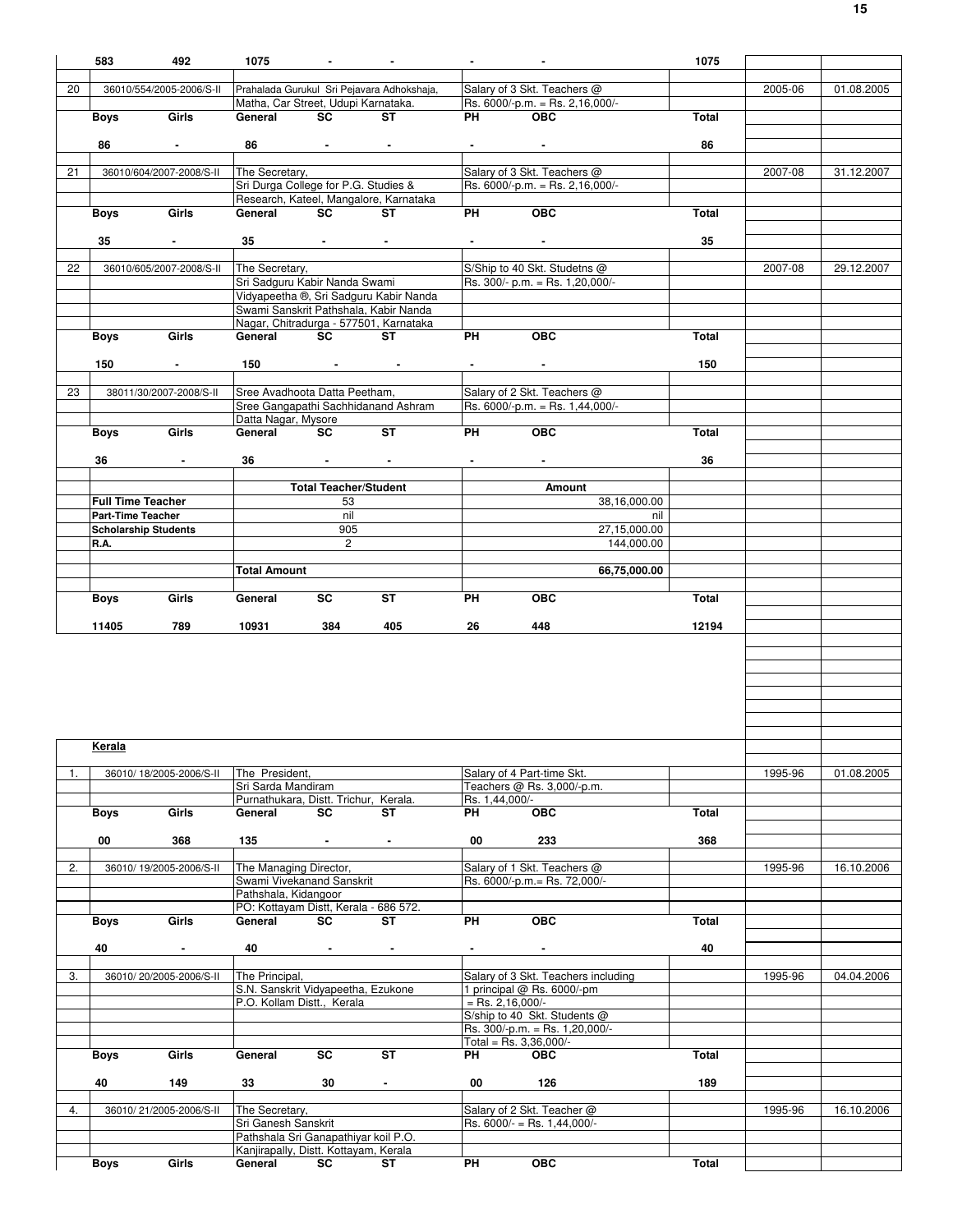|    | 98                      |                           | 98                                                           |                               |                                           |                    |                                                              | 98    |         |            |
|----|-------------------------|---------------------------|--------------------------------------------------------------|-------------------------------|-------------------------------------------|--------------------|--------------------------------------------------------------|-------|---------|------------|
|    |                         |                           |                                                              |                               |                                           |                    |                                                              |       |         |            |
| 5. |                         | 36010/22/2005-2006/S-II   | The President,                                               |                               |                                           |                    | Salary of 4 Skt. Teachers                                    |       | 1995-96 | 22.10.2006 |
|    |                         |                           |                                                              |                               | Sri Ramakrishna MathPO: Puranathukara     | Part-time @        |                                                              |       |         |            |
|    |                         |                           | Distt. Trichur (Kerala) - 680 551.                           |                               |                                           |                    | Rs.3,000/-p.m.= Rs. 1,44,000/-                               |       |         |            |
|    | <b>Boys</b>             | Girls                     | General                                                      | <b>SC</b>                     | ST                                        | PH                 | <b>OBC</b>                                                   | Total |         |            |
|    |                         |                           |                                                              |                               |                                           |                    |                                                              |       |         |            |
|    | 267                     |                           | 239                                                          | 20                            |                                           | 00                 | 08                                                           | 267   |         |            |
|    |                         |                           |                                                              |                               |                                           |                    |                                                              |       |         |            |
| 6. |                         | 36010/23/2005-2006/S-II   | The managing Director,<br>Sri Sardeswari Sanskrit Pathshala, |                               |                                           |                    | Salary of 2 Skt. Teacher @<br>Rs.6000/-p.m. = Rs. 1,44,000/- |       | 1995-96 | 16.10.2006 |
|    |                         |                           |                                                              |                               | P.O. Mevada, Distt. Kottayam, Kerala.     |                    |                                                              |       |         |            |
|    | Boys                    | Girls                     | General                                                      | SC                            | ST                                        | PH                 | $\overline{OBC}$                                             | Total |         |            |
|    |                         |                           |                                                              |                               |                                           |                    |                                                              |       |         |            |
|    | 18                      | 06                        | 15                                                           | <b>Contract Contract</b>      |                                           | 00                 | 09                                                           | 24    |         |            |
|    |                         |                           |                                                              |                               |                                           |                    |                                                              |       |         |            |
| 7. |                         | 36010/24/2005-2006/S-II   | The Principal,                                               |                               |                                           |                    | Salary of 5 Skt. Teachers including                          |       | 1995-96 | 01.06.2006 |
|    |                         |                           | Sri Ramakrishna Adarsh                                       |                               |                                           |                    | 1 principal @ Rs. 6000/-p.m.                                 |       |         |            |
|    |                         |                           | Sanskrit College, Arunapuram                                 |                               |                                           | $=$ Rs. 3,60,000/- |                                                              |       |         |            |
|    |                         |                           | PO:- Palai, kottayam, Kerala.                                |                               |                                           |                    | S/ship to 22 Skt. Students @                                 |       |         |            |
|    |                         |                           |                                                              |                               |                                           |                    | Rs. $300/-p.m. = Rs. 66,000/-$                               |       |         |            |
|    |                         |                           |                                                              |                               |                                           |                    | Total = Rs. $4,26,000/-$                                     |       |         |            |
|    | Boys                    | Girls                     | General                                                      | <b>SC</b>                     | <b>ST</b>                                 | PH <sub>2</sub>    | <b>OBC</b>                                                   | Total |         |            |
|    |                         |                           |                                                              |                               |                                           |                    |                                                              |       |         |            |
|    | 32                      | 21                        | 40                                                           |                               |                                           | 00                 | 13                                                           | 53    |         |            |
| 8  |                         | 36010/26/2005-2006/S-II   | The Secretary,                                               |                               |                                           |                    | Salary of 9 part-time Teachers @                             |       |         |            |
|    |                         |                           | Brahmin Educational Society, Nurani,                         |                               |                                           |                    | Rs. 3,000/-p.m. Rs. 3,24,000/-                               |       |         |            |
|    |                         |                           | Palakkad, Kerala.                                            |                               |                                           |                    |                                                              |       |         |            |
|    | Boys                    | Girls                     | General                                                      | SC                            | <b>ST</b>                                 | <b>PH</b>          | <b>OBC</b>                                                   | Total |         |            |
|    |                         |                           |                                                              |                               |                                           |                    |                                                              |       |         |            |
|    |                         |                           |                                                              |                               |                                           |                    |                                                              |       |         |            |
|    |                         |                           |                                                              |                               |                                           |                    |                                                              |       |         |            |
| 9  |                         | 36010/27/2005-2006/S-II   | The President,                                               |                               |                                           |                    | Salary of 5 Skt. Teachers including                          |       | 1995-96 | 12.10.2006 |
|    |                         |                           | Sri Ramakrishna Ashram                                       |                               |                                           |                    | 1 principal @ Rs. 6000/-p.m.                                 |       |         |            |
|    |                         |                           |                                                              |                               | Vivekanand Vijnana Bhawan PO Punkunnam    | $=$ Rs. 3,60,000/- |                                                              |       |         |            |
|    |                         |                           | Distt. Trichur, Kerala - 680002.                             |                               |                                           |                    | Total= Rs. 3,60,000/-                                        |       |         |            |
|    | Boys                    | Girls                     | General                                                      | <b>SC</b>                     | ST                                        | PH.                | <b>OBC</b>                                                   | Total |         |            |
|    |                         |                           |                                                              |                               |                                           |                    |                                                              |       |         |            |
|    | 86                      | 67                        | 153                                                          | and the state of the state of | $\blacksquare$                            |                    |                                                              | 153   |         |            |
|    |                         |                           |                                                              |                               |                                           |                    |                                                              |       |         |            |
| 10 |                         | 36010/28/2005-2006/S-II   | The Secretary,                                               |                               |                                           |                    | Salary of 2 Skt. Part-time                                   |       | 1995-96 | 09.10.2006 |
|    |                         |                           | Hindi Vidyapeetam Payyanur                                   |                               |                                           |                    | Teachers @ Rs. 3,000/-p.m.                                   |       |         |            |
|    |                         |                           |                                                              |                               | PO. Payyanur Kannur Distt. Kerala-670307. | Rs. 72,000/-       |                                                              |       |         |            |
|    | <b>Boys</b>             | Girls                     | General                                                      | <b>SC</b>                     | ST                                        | PH                 | <b>OBC</b>                                                   | Total |         |            |
|    |                         |                           |                                                              |                               |                                           |                    |                                                              |       |         |            |
|    | 45                      | 125                       | 106                                                          | 04                            |                                           | 00                 | 60                                                           | 170   |         |            |
|    |                         |                           |                                                              |                               |                                           |                    |                                                              |       |         |            |
| 11 | 36010/29/2005-2006/S-II |                           |                                                              |                               |                                           |                    |                                                              |       |         |            |
|    |                         |                           | The Manager,                                                 |                               |                                           |                    | Salary of 3 Skt. Teachers @                                  |       | 1995-96 | 30.07.2006 |
|    |                         |                           | Amrita Sanskrit Higher                                       |                               |                                           |                    | Rs. 6000/-p.m.= Rs. 2,16,000/-                               |       |         |            |
|    |                         |                           | Secondary School, paripally                                  |                               |                                           |                    | S/ship to 4 Skt. Students @                                  |       |         |            |
|    |                         |                           | Distt. Kollam - 691574.                                      |                               |                                           |                    | Rs. 300/-p.m. = Rs. 12,000/-                                 |       |         |            |
|    |                         |                           | Kerala.                                                      |                               |                                           |                    | Salary of 1 Part-time Skt.                                   |       |         |            |
|    |                         |                           |                                                              |                               |                                           |                    | Teacher@Rs.3000/-p.m.Rs.36000/-                              |       |         |            |
|    |                         |                           |                                                              |                               |                                           |                    | Total= Rs. 2.64.000/-                                        |       |         |            |
|    | <b>Boys</b>             | Girls                     | General                                                      | SC                            | ST                                        | PH                 | <b>OBC</b>                                                   | Total |         |            |
|    |                         |                           |                                                              |                               |                                           |                    |                                                              |       |         |            |
|    | 1030                    | 1038                      | 1563                                                         | 243                           | 215                                       | 02                 | 45                                                           | 2068  |         |            |
|    |                         |                           |                                                              |                               |                                           |                    |                                                              |       |         |            |
| 12 |                         | 36010/ 143/2005-2006/S-II | The Secretary,                                               |                               |                                           |                    | Salary of 8 Skt. Teachers including                          |       | 1995-96 | 12.10.2006 |
|    |                         |                           | Kodungallur Vidwat Peetam                                    |                               |                                           |                    | 1 principal @ Rs. 6000/-p.m.                                 |       |         |            |
|    |                         |                           | Palace Road, Kodungallur                                     |                               |                                           | $=$ Rs. 5,76,000/- |                                                              |       |         |            |
|    |                         |                           | Trichur Distt.,                                              |                               |                                           |                    | S/ship to 2 Skt. Students @                                  |       |         |            |
|    |                         |                           | Kerala.                                                      |                               |                                           |                    | Rs. 300/- p.m. = Rs. 6,000/-                                 |       |         |            |
|    |                         |                           |                                                              |                               |                                           |                    | Total = Rs. $5,82,000/-$                                     |       |         |            |
|    | <b>Boys</b>             | Girls                     | General                                                      | SC                            | <b>ST</b>                                 | PH                 | <b>OBC</b>                                                   | Total |         |            |
|    |                         |                           |                                                              |                               |                                           |                    |                                                              |       |         |            |
|    | 15                      | 45                        | 00                                                           | 05                            | $\sim$                                    | 00                 | 55                                                           | 60    |         |            |
|    |                         |                           |                                                              |                               |                                           |                    |                                                              |       |         |            |
| 13 |                         | 36010/ 144/2005-2006/S-II | The Secretary,                                               |                               |                                           |                    | Salary of 12 Skt. Teachers @                                 |       | 1995-96 | 12.10.2006 |
|    |                         |                           |                                                              |                               | Vishwa Sanskrit Pratisthanam Kotapuram    |                    | Rs. 6000/-p.m.=Rs. 8,64,000/-                                |       |         |            |
|    |                         |                           | PO.Kodungalloor                                              |                               |                                           |                    |                                                              |       |         |            |
|    |                         | Girls                     | Distt.Trichur-680667(Kerala)<br>General                      | SC                            | <b>ST</b>                                 | <b>PH</b>          | <b>OBC</b>                                                   | Total |         |            |
|    | Boys                    |                           |                                                              |                               |                                           |                    |                                                              |       |         |            |
|    | 3520                    | $\blacksquare$            |                                                              |                               | $\blacksquare$                            |                    | $\blacksquare$                                               |       |         |            |
|    |                         |                           | 3520                                                         | $\blacksquare$                |                                           |                    |                                                              | 3520  |         |            |
| 14 |                         | 36010/145/2005-2006/S-II  | The Manager,                                                 |                               |                                           |                    | Salary of 2 Skt. Teacher @                                   |       | 1995-96 | 16.10.2006 |
|    |                         |                           | Ambika Sanskrit Vidya Bhawan,                                |                               |                                           |                    | Rs. 6000/-p.m.= Rs. 1,44,000/-                               |       |         |            |
|    |                         |                           | Aimcompu, Kedanad Kottayam Distt.                            |                               |                                           |                    |                                                              |       |         |            |
|    |                         |                           | Kerala                                                       |                               |                                           |                    |                                                              |       |         |            |
|    |                         |                           |                                                              |                               |                                           |                    |                                                              |       |         |            |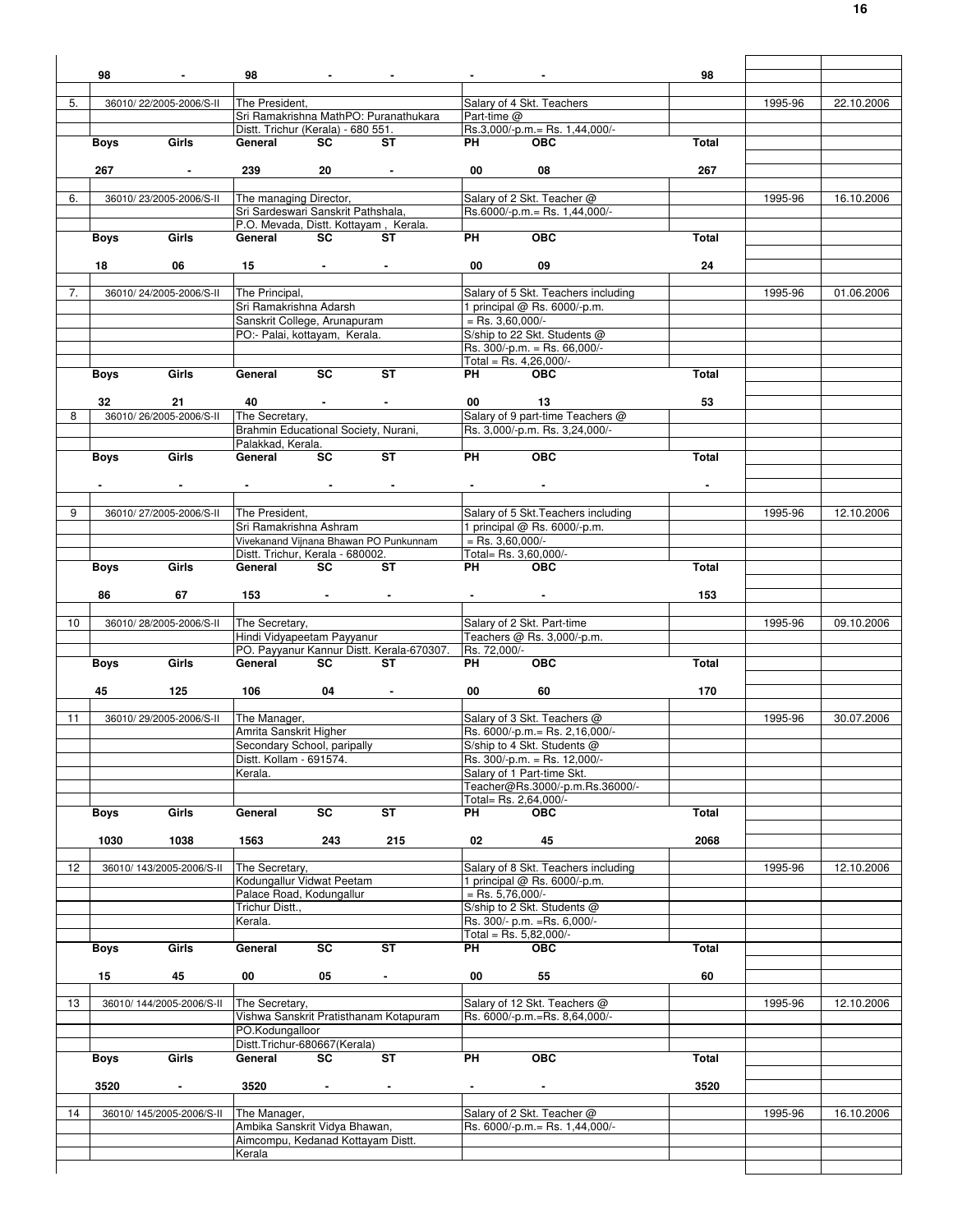|    | <b>Boys</b> | Girls                                         | General                                                           | SC                     | ST                                        | PH                       | <b>OBC</b>                                                        | Total                       |           |            |
|----|-------------|-----------------------------------------------|-------------------------------------------------------------------|------------------------|-------------------------------------------|--------------------------|-------------------------------------------------------------------|-----------------------------|-----------|------------|
|    |             |                                               |                                                                   |                        |                                           |                          |                                                                   |                             |           |            |
|    | 51          |                                               | 51                                                                |                        | $\sim 10$                                 |                          |                                                                   | 51                          |           |            |
| 15 |             | 36010/150/2005-2006/S-II                      | The Manager,                                                      |                        |                                           |                          | Salary of 4 Skt. Teachers @                                       |                             | 1995-96   | 21.09.2007 |
|    |             |                                               | Sri Ramkrishna Sanskrit                                           |                        |                                           |                          | Rs. 6000/-p.m. Rs. 2,88,000/-                                     |                             |           |            |
|    |             |                                               | Pathshala Arunapuram                                              |                        |                                           |                          |                                                                   |                             |           |            |
|    |             |                                               | PO: pali, Distt. Kottayam, Kerala.                                |                        |                                           |                          |                                                                   |                             |           |            |
|    | Boys        | Girls                                         | General                                                           | <b>SC</b>              | <b>ST</b>                                 | <b>PH</b>                | <b>OBC</b>                                                        | Total                       |           |            |
|    |             |                                               |                                                                   |                        |                                           |                          |                                                                   |                             |           |            |
|    | 18          | $22\,$                                        |                                                                   | $37 \quad \bullet$     | $\sim$                                    | 00                       | 03                                                                | 40                          |           |            |
|    |             |                                               |                                                                   |                        |                                           |                          |                                                                   |                             |           |            |
| 16 |             | 36010/312/2005-2006/S-II                      |                                                                   |                        | H.Y.M.A. Sanskrit Vidya Mandir, Elamgulam |                          | Salary of 1 Skt. Teacher @                                        |                             | 1995-96   | 16.10.2006 |
|    |             |                                               | Kottayam Distt. Kerala - 686522.                                  |                        |                                           |                          | Rs. 6000/-p.m. Rs. 72,000/-                                       |                             |           |            |
|    |             |                                               |                                                                   |                        |                                           |                          | Salary of 1 part-time Teacher @                                   |                             |           |            |
|    |             |                                               |                                                                   |                        |                                           |                          | Rs. 3,000/- p.m. = Rs. 36,000/-                                   |                             |           |            |
|    | Boys        | Girls                                         | General                                                           | SC                     | <b>ST</b>                                 | <b>PH</b>                | Total = Rs. $1,08,000/-$<br><b>OBC</b>                            | Total                       |           |            |
|    |             |                                               |                                                                   |                        |                                           |                          |                                                                   |                             |           |            |
|    | 25          | 36                                            | 45                                                                | 00                     | 16                                        |                          |                                                                   | 61                          |           |            |
|    |             |                                               |                                                                   |                        |                                           |                          |                                                                   |                             |           |            |
| 17 |             | 36010/313/2005-2006/S-II                      | Bharathiya Samskrita<br>Prachara Sabha P.O. Pilathara,            |                        |                                           |                          | Salary of 5 Skt. Teacher @<br>Rs. 6000/- p.m. Rs. 3,60,000/-      |                             | 1995-96   | 09.10.2006 |
|    |             |                                               | Via-Mandur, Kannur Distt. Payyanur,                               |                        |                                           |                          |                                                                   |                             |           |            |
|    |             |                                               | Kerala-670501.                                                    |                        |                                           |                          |                                                                   |                             |           |            |
|    | <b>Boys</b> | Girls                                         | General                                                           | SC                     | $\overline{\mathsf{ST}}$                  | <b>PH</b>                | <b>OBC</b>                                                        | Total                       |           |            |
|    | 29          | 51                                            |                                                                   | 49 01 -                |                                           | 00                       | 30                                                                | 80                          |           |            |
| 18 |             | 36010/314/2005-2006/S-II                      | Sanatan Dharma Sanskrit                                           |                        |                                           |                          | Salary of 2 Skt. Teacher @                                        |                             | 1995-96   | 16.10.2006 |
|    |             |                                               | Patasala, Kadappattoor P.O. Palai,                                |                        |                                           |                          | Rs. 6000/-p.m. = Rs. 1,44,000/-                                   |                             |           |            |
|    |             |                                               | Kottayam Distt. Kerala-686574.                                    |                        |                                           |                          | Salary of 1 Part-time skt.                                        |                             |           |            |
|    |             |                                               |                                                                   |                        |                                           | Teachers @               | Rs. 3,000/- p.m.= Rs. 36,000/-                                    |                             |           |            |
|    |             |                                               |                                                                   |                        |                                           |                          | Total = Rs. $1,80,000/-$                                          |                             |           |            |
|    | <b>Boys</b> | Girls                                         | General SC                                                        |                        | ST                                        | PH OBC                   |                                                                   | Total                       |           |            |
|    |             |                                               |                                                                   |                        |                                           |                          |                                                                   |                             |           |            |
| 19 | 64          | <b>Contractor</b><br>36010/349/2005-2006/S-II | The President                                                     | $64 \qquad - \qquad -$ | $\sim$                                    | <b>Contract Contract</b> | Salary of 7 Skt. Teacher including                                | 64                          | 1999-2000 | 04.05.2006 |
|    |             |                                               | Sree Sankara Skt. Vidyapeetha                                     |                        |                                           |                          | 1 principal @ Rs. 6000/-p.m.                                      |                             |           |            |
|    |             |                                               | Idakkadom, PO Ezhukone, Kollam,                                   |                        |                                           | $=$ Rs. 5,04,000/-       |                                                                   |                             |           |            |
|    |             |                                               | Kerala - 691505.                                                  | SC                     | ST                                        |                          | Total = Rs. $5,04,000/-$                                          |                             |           |            |
|    | Boys        | Girls                                         | General                                                           |                        |                                           | <b>PH</b> PH             | <b>OBC</b>                                                        | Total                       |           |            |
|    | 19          | 56                                            | $6\qquad \qquad \overline{\phantom{1}}$                           | 28                     | 25                                        | 00 16                    |                                                                   | 75                          |           |            |
|    |             |                                               |                                                                   |                        |                                           |                          |                                                                   |                             |           |            |
| 20 |             | 36010/489/2005-2006/S-II                      | Maheswari Skt. College                                            |                        |                                           |                          | Salary of 2 Skt. Teachers @                                       |                             | 2005-06   | 04.08.2005 |
|    |             |                                               | Geological Road (11/4)<br>PO Kakkur Kozhikode Distt.              |                        |                                           |                          | Rs. $6000/-p.m. = Rs. 1,44,000/-$<br>S/ship to 20 Skt. Students @ |                             |           |            |
|    |             |                                               | Kerala                                                            |                        |                                           |                          | Rs. 300/- p.m. = Rs. 60,000/-                                     |                             |           |            |
|    |             |                                               |                                                                   |                        |                                           |                          | Total = Rs. 2,04,000/-                                            |                             |           |            |
|    | <b>Boys</b> | Girls                                         | General                                                           | SC                     | ST                                        | PН                       | <b>OBC</b>                                                        | Total                       |           |            |
|    | 08          | 16                                            | 10                                                                |                        | $\blacksquare$                            | 02                       | 12                                                                | 22                          |           |            |
|    |             |                                               |                                                                   |                        |                                           |                          |                                                                   |                             |           |            |
| 21 |             | 36010/528/2005-2006/S-II                      | The Principal                                                     |                        |                                           |                          | Salary of 3 Skt. Teachers @                                       |                             | 2003-04   | 12.10.2006 |
|    |             |                                               | Kerala Vyasa Samskrita Vidyapeetha<br>Kottappuram PO Kodungallore |                        |                                           |                          | Rs. 6000/-p.m. = Rs. 2,16,000/-                                   |                             |           |            |
|    |             |                                               | Trichur Dist., Kerala -67                                         |                        |                                           |                          |                                                                   |                             |           |            |
|    | <b>Boys</b> | Girls                                         | General                                                           | SC                     | ST                                        | PН                       | <b>OBC</b>                                                        | Total                       |           |            |
|    |             |                                               |                                                                   |                        |                                           |                          |                                                                   |                             |           |            |
|    | 85          | 69                                            | 89                                                                | 01                     | $\blacksquare$                            | 00                       | 64                                                                | 154                         |           |            |
| 22 |             | 36010/ 555/2005-2006/S-II                     | Sree Bhadra Skt. Vidya Bhavan                                     |                        |                                           |                          | Salary of 1 Skt. Teachers @                                       |                             | 2005-06   | 08.08.2005 |
|    |             |                                               | Nechipuzhoor (Via) Arunapuram                                     |                        |                                           |                          | Rs. 6000/-p.m. = Rs. 72,000/-                                     |                             |           |            |
|    |             |                                               | Kottayam Distt. (Kerala)                                          |                        |                                           |                          |                                                                   |                             |           |            |
|    | <b>Boys</b> | Girls                                         | General                                                           | SC                     | <b>ST</b>                                 | PН                       | OBC                                                               | Total                       |           |            |
|    | 16          | 25                                            | 40                                                                | 01                     | $\blacksquare$                            |                          | $\blacksquare$                                                    | 41                          |           |            |
| 23 |             | 36010/556/2005-2006/S-II                      |                                                                   |                        | Vighneswara Samskrta Mahavidyalaya        |                          | Salary of 4 Skt. Teachers including                               |                             | 2005-06   | 08.08.2005 |
|    |             |                                               | Pongini Kaniyambetta,                                             |                        |                                           |                          | 1 principal @ Rs. 6000/-p.m.                                      |                             |           |            |
|    |             |                                               | PO Wayanad (Kerala)                                               |                        |                                           | $=$ Rs. 2,88,000/-       |                                                                   |                             |           |            |
|    | Boys        | Girls                                         | General                                                           | SC                     | <b>ST</b>                                 | PН                       | Total = Rs. $2,88,000/-$<br><b>OBC</b>                            | Total                       |           |            |
|    |             |                                               |                                                                   |                        |                                           |                          |                                                                   |                             |           |            |
|    | 17          | 50                                            | 42                                                                | $\blacksquare$         | $\blacksquare$                            | 00                       | 25                                                                | 67                          |           |            |
|    |             |                                               |                                                                   |                        |                                           |                          |                                                                   |                             |           |            |
| 24 |             | 36010/586/2005-2006/S-II                      | Sree Sankara Skt. Vidyapeetha<br>Thazheyangadi, Mananthavady PO   |                        |                                           |                          | Salary of 2 Skt. Teacher @<br>Rs. 6000/-p.m.=Rs. 1,44,000/-       | Institute not<br>affiliated |           |            |
|    |             |                                               | <b>Wayanad Distt</b>                                              |                        |                                           |                          | S/ship to 10 Skt. Students @                                      | from                        |           |            |
|    |             |                                               | Kerala.                                                           |                        |                                           |                          | Rs. 300/- p.m. = Rs. 30,000/-                                     | Sansthan                    |           |            |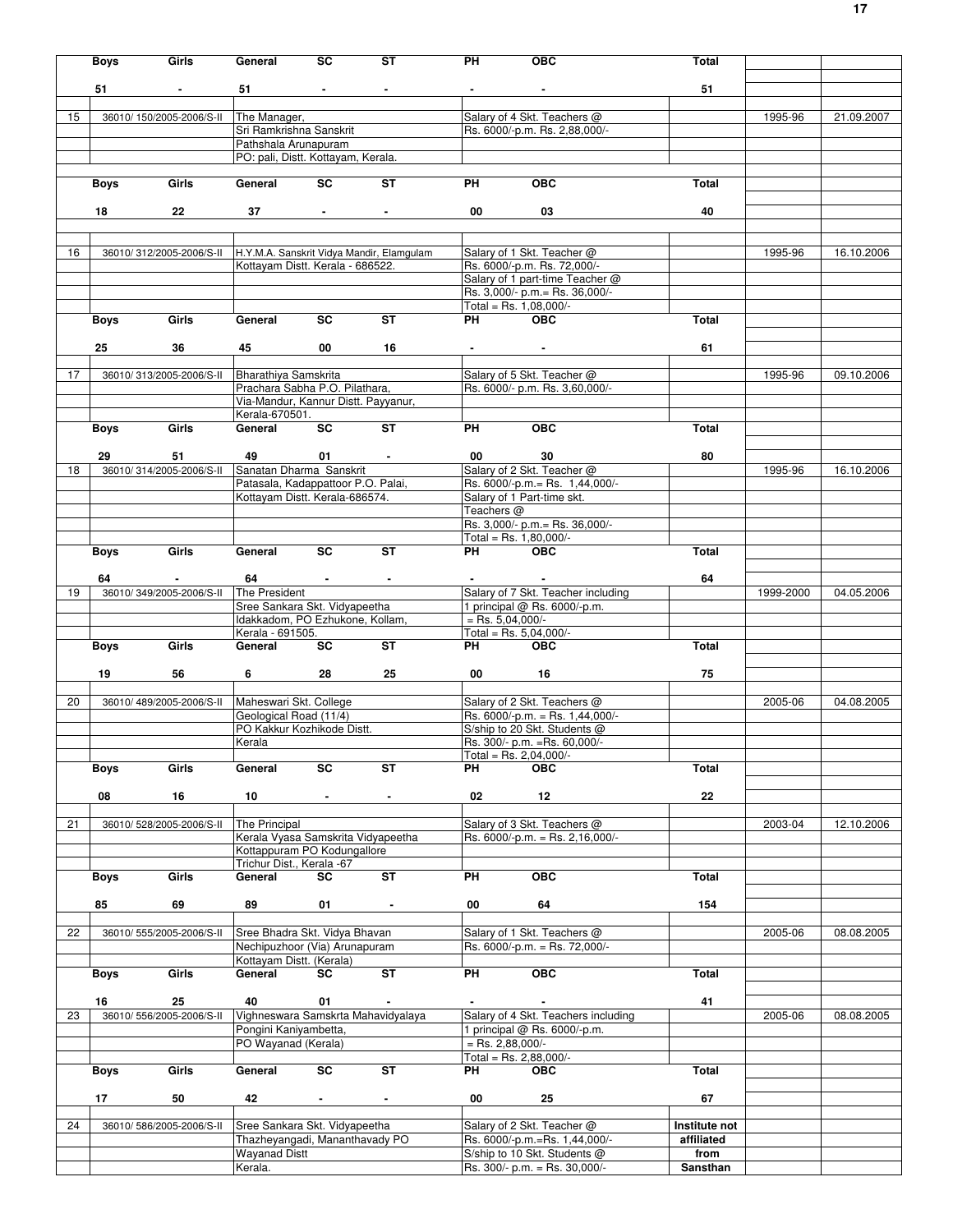|    |                       |                                         |                                                         |                                    |                                            |                                 | $Total = Rs. 1,74,000/$                                      | <b>Grant Stop</b> |         |            |
|----|-----------------------|-----------------------------------------|---------------------------------------------------------|------------------------------------|--------------------------------------------|---------------------------------|--------------------------------------------------------------|-------------------|---------|------------|
| 25 |                       | 36010/609/2008-2009/S-II                | The Principal                                           |                                    |                                            |                                 | Salary of 1 Skt. Teachers @                                  |                   | 2008-09 | 23.12.2008 |
|    |                       |                                         | Koppat Achutha Poduval Smaraica                         |                                    |                                            |                                 | Rs. 6000/-p.m. = Rs. 72,000/-                                |                   |         |            |
|    |                       |                                         | Sanskrit Vidyapeedhom, Vill - Kurussi                   |                                    |                                            |                                 |                                                              |                   |         |            |
|    |                       |                                         |                                                         |                                    | Mangalam, PO - Lakkidi, Palakkad Distt.    |                                 |                                                              |                   |         |            |
|    |                       |                                         | Kerala - 679301<br>General                              | $\overline{\text{sc}}$             |                                            |                                 |                                                              |                   |         |            |
|    | <b>Boys</b>           | Girls                                   |                                                         |                                    | <b>ST</b>                                  | <b>PH</b>                       | <b>OBC</b>                                                   | <b>Total</b>      |         |            |
|    | 31                    | $\sim 100$                              | 31                                                      | <b>All Contracts</b>               | $\sim$                                     | $\sim 100$                      | $\sim 100$                                                   | 31                |         |            |
|    |                       |                                         |                                                         |                                    |                                            |                                 |                                                              |                   |         |            |
|    |                       |                                         |                                                         |                                    |                                            |                                 |                                                              |                   |         |            |
|    |                       |                                         |                                                         |                                    |                                            |                                 |                                                              |                   |         |            |
|    |                       | <b>Full Time Teacher</b>                |                                                         | <b>Total Teacher/Student</b><br>75 |                                            |                                 | Amount<br>54,00,000.00                                       |                   |         |            |
|    | Part-Time Teacher     |                                         |                                                         | 22                                 |                                            |                                 | 7,92,000.00                                                  |                   |         |            |
|    |                       | <b>Scholarship Students</b>             |                                                         | 98                                 |                                            |                                 | 294,000.00                                                   |                   |         |            |
|    |                       |                                         |                                                         |                                    |                                            |                                 |                                                              |                   |         |            |
|    |                       |                                         | <b>Total Amount</b>                                     |                                    |                                            |                                 | 64,86,000.00                                                 |                   |         |            |
|    | <b>Boys</b>           | Girls                                   | General                                                 | SC                                 | ST                                         | PH                              | <b>OBC</b>                                                   | Total             |         |            |
|    | 5554                  | 2144                                    | 6406                                                    | 333                                | 256                                        | 04                              | 699                                                          | 7698              |         |            |
|    |                       |                                         |                                                         |                                    |                                            |                                 |                                                              |                   |         |            |
|    |                       |                                         |                                                         |                                    |                                            |                                 |                                                              |                   |         |            |
|    | <b>Madhya Pradesh</b> |                                         |                                                         |                                    |                                            |                                 |                                                              |                   |         |            |
| 1. |                       | 36010/91/2005-2006/S-II                 | The Adhyakasha,                                         |                                    |                                            |                                 | Salary of 4 Skt. Teachers @                                  |                   | 1995-96 | 15.12.2006 |
|    |                       |                                         | Uttar Madhamic Sanskrit                                 |                                    |                                            |                                 | Rs. 6000/- p.m.=Rs. 2,88,000/-                               |                   |         |            |
|    |                       |                                         |                                                         |                                    | Vedang Shri Jageshwarnathji-Ka-Mandir      |                                 | S/ship to 20 Skt. Students @                                 |                   |         |            |
|    |                       |                                         | Bandakpur, Distt. Damoh,<br>M.P.                        |                                    |                                            |                                 | Rs. 300/- p.m. = Rs. 60,000/-<br>Total=Rs. 3,48,000/-        |                   |         |            |
|    | <b>Boys</b>           | Girls                                   | General                                                 | SC                                 | <b>ST</b>                                  | PH                              | <b>OBC</b>                                                   | <b>Total</b>      |         |            |
|    |                       |                                         |                                                         |                                    |                                            |                                 |                                                              |                   |         |            |
|    | 82                    |                                         | 82                                                      | <b>All Contracts</b>               | $\blacksquare$                             |                                 | $\blacksquare$                                               | 82                |         |            |
| 2. |                       | 36010/92/2005-2006/S-II                 | The Adhyaksha,                                          |                                    |                                            |                                 | Salary of 6 Skt. Teachers @                                  |                   | 1995-96 | 22.09.2006 |
|    |                       |                                         | Shri Narayana Sanskrit Vidyalaya,                       |                                    |                                            |                                 | Rs. 6000/- p.m.=Rs. 4,32,000/-                               |                   |         |            |
|    |                       |                                         |                                                         |                                    | Bhimkund, PO: Bajna, Distt: Chhatarpur,    |                                 | S/ship to 20 Skt. Students @                                 |                   |         |            |
|    |                       |                                         | Madhya Pradesh.                                         |                                    |                                            |                                 | Rs. 300/- p.m. = Rs. 60,000/-                                |                   |         |            |
|    | <b>Boys</b>           | Girls                                   | General                                                 | SC                                 | <b>ST</b>                                  | PH                              | Total =Rs. 4,92,000/-<br><b>OBC</b>                          | Total             |         |            |
|    |                       |                                         |                                                         |                                    |                                            |                                 |                                                              |                   |         |            |
|    | 53                    | $\blacksquare$                          | 49                                                      | 02                                 | $\blacksquare$                             | 00                              | 02                                                           | 53                |         |            |
|    |                       |                                         |                                                         |                                    |                                            |                                 |                                                              |                   |         |            |
| 3. |                       | 36010/193/2005-2006/S-II The Adhyaksha, |                                                         |                                    |                                            |                                 | Salary of 5 Skt. Teachers @                                  |                   | 1995-96 | 07.11.2006 |
|    |                       |                                         | Rishikunj Ashram Satsang Samiti,<br>Panchamath, Rewa,   |                                    |                                            |                                 | Rs. 6000/-p.m.=Rs. 3,60,000/-<br>S/ship to 5 Skt. Students @ |                   |         |            |
|    |                       |                                         | Madhya Pradesh.                                         |                                    |                                            |                                 | Rs.300/- p.m.=Rs. 15,000/-                                   |                   |         |            |
|    |                       |                                         |                                                         |                                    |                                            |                                 | Total=Rs. 3,75,000/-                                         |                   |         |            |
|    | Boys                  | Girls                                   | General                                                 | SC                                 | <b>ST</b>                                  | PH                              | <b>OBC</b>                                                   | Total             |         |            |
|    | 76                    | 25                                      | 101                                                     | <b>Contract Contract</b>           | $\blacksquare$                             |                                 |                                                              | 101               |         |            |
|    |                       |                                         |                                                         |                                    |                                            |                                 |                                                              |                   |         |            |
| 4. |                       | 36010/194/2005-2006/S-II                | The Mantri,                                             |                                    |                                            |                                 | Salary of 4 Skt. Teacher @<br>Rs. 6000/-p.m.=Rs.2,88,000/-   |                   | 1995-96 | 17.11.2005 |
|    |                       |                                         | Shri Omkar Dwij Sanskrit Vidyalaya,<br>10, Kailash Marg |                                    |                                            |                                 | S/ship to 50 Skt. Students @                                 |                   |         |            |
|    |                       |                                         | Maharajganj, Indore, M.P.                               |                                    |                                            |                                 | Rs. 300/- p.m. = Rs. 1,50,000/-                              |                   |         |            |
|    |                       |                                         |                                                         |                                    |                                            |                                 | Total =Rs. 4,38,000/-                                        |                   |         |            |
|    | Boys                  | Girls                                   | General                                                 | SC                                 | <b>ST</b>                                  | PH                              | <b>OBC</b>                                                   | Total             |         |            |
|    | 110                   | $\sim 100$                              | 110                                                     | $\sim 100$                         | $\blacksquare$                             |                                 | $\sim$                                                       | 110               |         |            |
|    |                       |                                         |                                                         |                                    |                                            |                                 |                                                              |                   |         |            |
| 5. |                       | 36010/300/2005-2006/S-II                |                                                         |                                    | Shri Garuna Dhwaj Sanskrit Vidyalaya,      |                                 | Salary of 2 Skt. Teachers @                                  |                   | 1996-97 | 20.09.2006 |
|    |                       |                                         | Vijayaraghav Garh, Distt. Katni<br>M.P. - 483775.       |                                    |                                            | Rs.3000/-p.m.<br>Rs. 1,44,000/- |                                                              |                   |         |            |
|    | <b>Boys</b>           | Girls                                   | General                                                 | SC                                 | ST                                         | PH <sub>2</sub>                 | <b>OBC</b>                                                   | Total             |         |            |
|    |                       |                                         |                                                         |                                    |                                            |                                 |                                                              |                   |         |            |
|    | 69                    | $\blacksquare$                          | 69                                                      |                                    | $\blacksquare$                             |                                 |                                                              | 69                |         |            |
| 6. |                       | 36010/331/2005-2006/S-II                | Satya Sahi Ram Bal Sanskrit                             |                                    |                                            |                                 | Salary of 1 Skt. Teacher @                                   |                   |         |            |
|    |                       |                                         |                                                         |                                    | Uchtar Madhyamik Vidhyalaya(Diha) Ka Stand |                                 | Rs. 6000/-p.m.=Rs. 72,000/-                                  |                   |         |            |
|    |                       |                                         | Mangawa, Distt. Rewa, M.P.                              |                                    |                                            |                                 |                                                              |                   |         |            |
|    | <b>Boys</b>           | Girls                                   | General                                                 | SC                                 | <b>ST</b>                                  | PH                              | OEC                                                          | Total             |         |            |
|    |                       |                                         |                                                         |                                    | $\blacksquare$                             | <b>Contract Contract</b>        |                                                              |                   |         |            |
|    |                       |                                         |                                                         | <b>Contract Contract</b>           |                                            |                                 |                                                              |                   |         |            |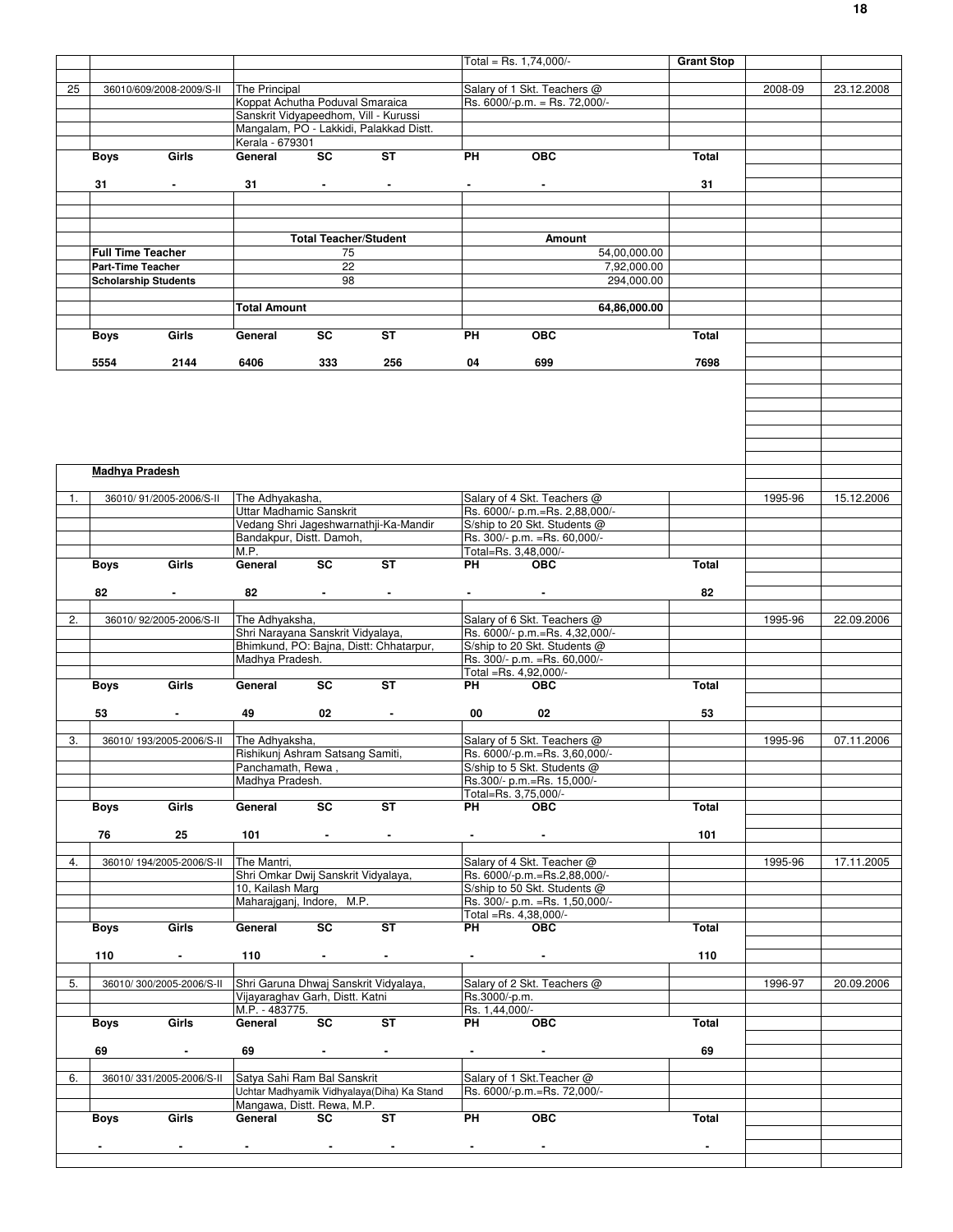| 7.              |                | 36010/452/2005-2006/S-II | The Adhyakash,                        |           |                                             |                            | Salary of 2 Skt. Teachers @        | Report not     | 1997-98 | 05.01.2007 |
|-----------------|----------------|--------------------------|---------------------------------------|-----------|---------------------------------------------|----------------------------|------------------------------------|----------------|---------|------------|
|                 |                |                          | Sanskrit Vidyapeetha                  |           |                                             |                            | Rs. 6000/-p.m.=Rs.1,44,000/-       | Satisfactory   |         |            |
|                 |                |                          | Laxman Bagh, Rewa, M.P.               |           |                                             |                            | S/ship to 5 Skt. Students @        |                |         |            |
|                 |                |                          |                                       |           |                                             |                            | Rs. 300/-p.m.=Rs. 15,000/-         |                |         |            |
|                 |                |                          |                                       |           |                                             |                            |                                    |                |         |            |
|                 |                |                          |                                       |           |                                             | Total= Rs. 1,59,000/-      |                                    |                |         |            |
|                 | Boys           | Girls                    | General                               | SC        | <b>ST</b>                                   | PH                         | <b>OBC</b>                         | Total          |         |            |
|                 |                |                          |                                       |           |                                             |                            |                                    |                |         |            |
|                 | $\blacksquare$ | $\sim$                   | $\sim$                                | $\sim$    | $\blacksquare$                              | And the state of the state |                                    | $\blacksquare$ |         |            |
|                 |                |                          |                                       |           |                                             |                            |                                    |                |         |            |
|                 |                |                          |                                       |           |                                             |                            |                                    |                |         |            |
| 8               |                | 36010/483/2005-2006/S-II | Shri Venugopal Sanskrit Pathashala    |           |                                             |                            | Salary of 2 Skt. Teacher @         |                |         |            |
|                 |                |                          |                                       |           |                                             |                            |                                    |                | 2001-02 | 21.09.2006 |
|                 |                |                          | Shree Venkataish Devasthan - 36,      |           |                                             |                            | Rs. 6000/-p.m.=Rs.1,44,000         |                |         |            |
|                 |                |                          | Chatree Bagh, Indore (M.P.)           |           |                                             |                            | S/ship to 20 Skt. Students @       |                |         |            |
|                 |                |                          |                                       |           |                                             |                            | Rs. 300/- p.m. = Rs.60,000/-       |                |         |            |
|                 |                |                          |                                       |           |                                             | Total =Rs. 2,04,000/-      |                                    |                |         |            |
|                 | <b>Boys</b>    | Girls                    | General                               | SC        | <b>ST</b>                                   | PH                         | <b>OBC</b>                         | Total          |         |            |
|                 |                |                          |                                       |           |                                             |                            |                                    |                |         |            |
|                 | 60             | $\sim$                   | 60                                    |           | <b>Contract Contract</b>                    | And the state of the state |                                    | 60             |         |            |
|                 |                |                          |                                       |           |                                             |                            |                                    |                |         |            |
|                 |                |                          |                                       |           |                                             |                            |                                    |                |         |            |
|                 |                |                          |                                       |           |                                             |                            |                                    |                |         |            |
| 9               |                | 36010/506/2005-2006/S-II | Amritvani Sanskrit Bhasha Prashikshan |           |                                             |                            | Salary of 2 Skt. Teacher @         |                | 2002-03 | 21.09.2006 |
|                 |                |                          |                                       |           | Sansthan, Guna (M.P.) B-34, Akshram,        |                            | Rs. 6000/-p.m.=Rs.1,44,000/-       |                |         |            |
|                 |                |                          | Vivek Colony, Cantt. Guna M.P.        |           |                                             |                            |                                    |                |         |            |
|                 | Boys           | Girls                    | General                               | SC        | ST                                          | <b>PH</b>                  | OEC                                | Total          |         |            |
|                 |                |                          |                                       |           |                                             |                            |                                    |                |         |            |
|                 |                | 22                       | 20                                    |           | 07                                          |                            |                                    | 73             |         |            |
|                 | 51             |                          |                                       | 39        |                                             | 07                         |                                    |                |         |            |
|                 |                |                          |                                       |           |                                             |                            |                                    |                |         |            |
| 10 <sup>1</sup> |                | 36010/507/2005-2006/S-II |                                       |           | Shree Narayan Prahansh Skt. Vidyapeetha     |                            | Salary of 2 Skt. Teacher @         |                | 2002-03 | 22.09.2006 |
|                 |                |                          | Harpalpur Dist. Chattarpur (M.P.)     |           |                                             |                            | Rs. 6000/-p.m.=Rs.1,44,000/-       |                |         |            |
|                 |                |                          |                                       |           |                                             |                            | S/ship to 20 Skt. Students @       |                |         |            |
|                 |                |                          |                                       |           |                                             |                            | Rs. 300/- p.m. = Rs.60,000/-       |                |         |            |
|                 |                |                          |                                       |           |                                             | Total =Rs. 2,04,000/-      |                                    |                |         |            |
|                 |                | Girls                    | General                               | <b>SC</b> | <b>ST</b>                                   | PH                         | <b>OBC</b>                         | <b>Total</b>   |         |            |
|                 | Boys           |                          |                                       |           |                                             |                            |                                    |                |         |            |
|                 |                |                          |                                       |           |                                             |                            |                                    |                |         |            |
|                 | 57             | 32                       | 59                                    | 09        | $\sim$                                      | 00                         | 21                                 | 89             |         |            |
|                 |                |                          |                                       |           |                                             |                            |                                    |                |         |            |
| 11              |                | 36010/511/2005-2006/S-II | Shree Purushottam Skt. Vidyalaya      |           |                                             |                            | Salary of 8 Skt. Teacher including |                | 2003-04 | 10.10.2004 |
|                 |                |                          | Dandrowa PO Katroll Mainagaon         |           |                                             |                            | 1 principal @ Rs. 6000/-p.m.       |                |         |            |
|                 |                |                          | Dist. Bhind (M.P.)                    |           |                                             | $=$ Rs. 5,76,000/-         |                                    |                |         |            |
|                 |                |                          |                                       |           |                                             |                            |                                    |                |         |            |
|                 |                |                          |                                       |           |                                             | Tota = $5,76,000$ /-       |                                    |                |         |            |
|                 |                |                          |                                       |           |                                             |                            |                                    |                |         |            |
|                 | <b>Boys</b>    | Girls                    | General                               | <b>SC</b> | <b>ST</b>                                   | PH                         | <b>OBC</b>                         | <b>Total</b>   |         |            |
|                 |                |                          |                                       |           |                                             |                            |                                    |                |         |            |
|                 | 339            | 78                       | 303                                   | 37        |                                             | 00                         | 77                                 | 417            |         |            |
|                 |                |                          |                                       |           |                                             |                            |                                    |                |         |            |
|                 |                |                          |                                       |           |                                             |                            |                                    |                |         |            |
| 12              |                | 36010/525/2005-2006/S-II | Swait Bahan Skt. Uchattar Madhyamik   |           |                                             |                            | Salary of 3 Skt. Teacher @         |                |         |            |
|                 |                |                          | Vidyalaya                             |           |                                             |                            | Rs. 6000/-p.m.=Rs.2,16,000/-       |                |         |            |
|                 |                |                          |                                       |           | Village & P.O. Amiliya, Dist. Seedhi (M.P.) |                            | S/ship to 10 Skt. Students @       |                |         |            |
|                 |                |                          |                                       |           |                                             |                            | Rs. 300/- p.m. = Rs. 30,000/-      |                |         |            |
|                 |                |                          |                                       |           |                                             | Total = $2,46,000/-$       |                                    |                |         |            |
|                 | <b>Boys</b>    | Girls                    | General                               | SC        | $\overline{\mathsf{ST}}$                    | PH <sub>2</sub>            | <b>OBC</b>                         | Total          |         |            |
|                 |                |                          |                                       |           |                                             |                            |                                    |                |         |            |
|                 | 108            | 112                      | 85                                    | 17        | 22                                          | 01                         | 95                                 | 220            |         |            |
|                 |                |                          |                                       |           |                                             |                            |                                    |                |         |            |
|                 |                |                          |                                       |           |                                             |                            |                                    |                |         |            |
| 13              |                | 36010/558/2005-2006/S-II | Arsh Gurukul Mahavidyalaya            |           |                                             |                            | Salary of 3 Skt. Teacher @         |                | 2006-07 | 18.09.2006 |
|                 |                |                          | Hoshangabad, Narniadapuram            |           |                                             |                            | Rs. 6000/-p.m.=Rs.2,16,000         |                |         |            |
|                 |                |                          | M.P. -461001.                         |           |                                             |                            | S/ship to 30 Skt. Students @       |                |         |            |
|                 |                |                          |                                       |           |                                             |                            | Rs. 300/- p.m. = Rs. 90, 000/-     |                |         |            |
|                 |                |                          |                                       |           |                                             | Total = $3,06,000/-$       |                                    |                |         |            |
|                 | Boys           | Girls                    | General                               | SC        | ST                                          | PH                         | <b>OBC</b>                         | Total          |         |            |
|                 |                |                          |                                       |           |                                             |                            |                                    |                |         |            |
|                 |                | $\blacksquare$           | 101                                   | $\sim$    | $\blacksquare$                              | $\blacksquare$             | $\sim$                             | 101            |         |            |
|                 | 101            |                          |                                       |           |                                             |                            |                                    |                |         |            |
|                 |                |                          |                                       |           |                                             |                            |                                    |                |         |            |
| 14              |                | 36010/559/2005-2006/S-II | Sharda Sanskrit Uchater Madhyamik     |           |                                             |                            | Salary of 3 Skt. Teacher @         |                | 2008-09 | 30.08.2008 |
|                 |                |                          | Vidyalaya, Loha, Distt. Sheedi        |           |                                             |                            | Rs. 6000/-p.m.=Rs.2,16,000/-       |                |         |            |
|                 |                |                          | V/PO-Loha (M.P.)                      |           |                                             |                            |                                    |                |         |            |
|                 | <b>Boys</b>    | Girls                    | General                               | SC        | ST                                          | PH                         | OBC                                | Total          |         |            |
|                 |                |                          |                                       |           |                                             |                            |                                    |                |         |            |
|                 |                |                          |                                       |           |                                             |                            |                                    |                |         |            |
|                 | 105            | 85                       | 85                                    | 42        | 10                                          | 00                         | 53                                 | 190            |         |            |
|                 |                |                          |                                       |           |                                             |                            |                                    |                |         |            |
| 15              |                | 36010/560/2005-2006/S-II | Sree Devji Sanskrit Uch Vidyalaya     |           |                                             |                            | Salary of 2 Skt. Teacher @         |                | 2006-07 | 28.12.2006 |
|                 |                |                          | Salkanpur, The. - Budni               |           |                                             |                            | Rs. 6000/-p.m.=Rs.1,44,000/-       |                |         |            |
|                 |                |                          | Distt. - Shehor (M.P.)                |           |                                             |                            |                                    |                |         |            |
|                 | Boys           | Girls                    | General                               | SC        | ST                                          | PH                         | OBC                                | Total          |         |            |
|                 |                |                          |                                       |           |                                             |                            |                                    |                |         |            |
|                 | 92             | $\sim 10$                | 92                                    | $\sim 10$ | $\sim$                                      | $\sim$                     | $\sim 10$                          | 92             |         |            |
|                 |                |                          |                                       |           |                                             |                            |                                    |                |         |            |
|                 |                |                          |                                       |           |                                             |                            |                                    |                |         |            |
| 16              |                | 36010/563/2005-2006/S-II | Shree Ramjanki Sanskrit Vidyalaya     |           |                                             |                            | Salary of 2 Skt. Teacher @         |                | 2006-07 | Nov., 2006 |
|                 |                |                          | Nayagaon Chitrakooti                  |           |                                             |                            | Rs. 6000/-p.m.=Rs.1,44,000/-       |                |         |            |
|                 | <b>Boys</b>    | Girls                    | Distt.-Satna (M.P.)<br>General        | SC        | ST                                          | <b>PH</b>                  | <b>OBC</b>                         | Total          |         |            |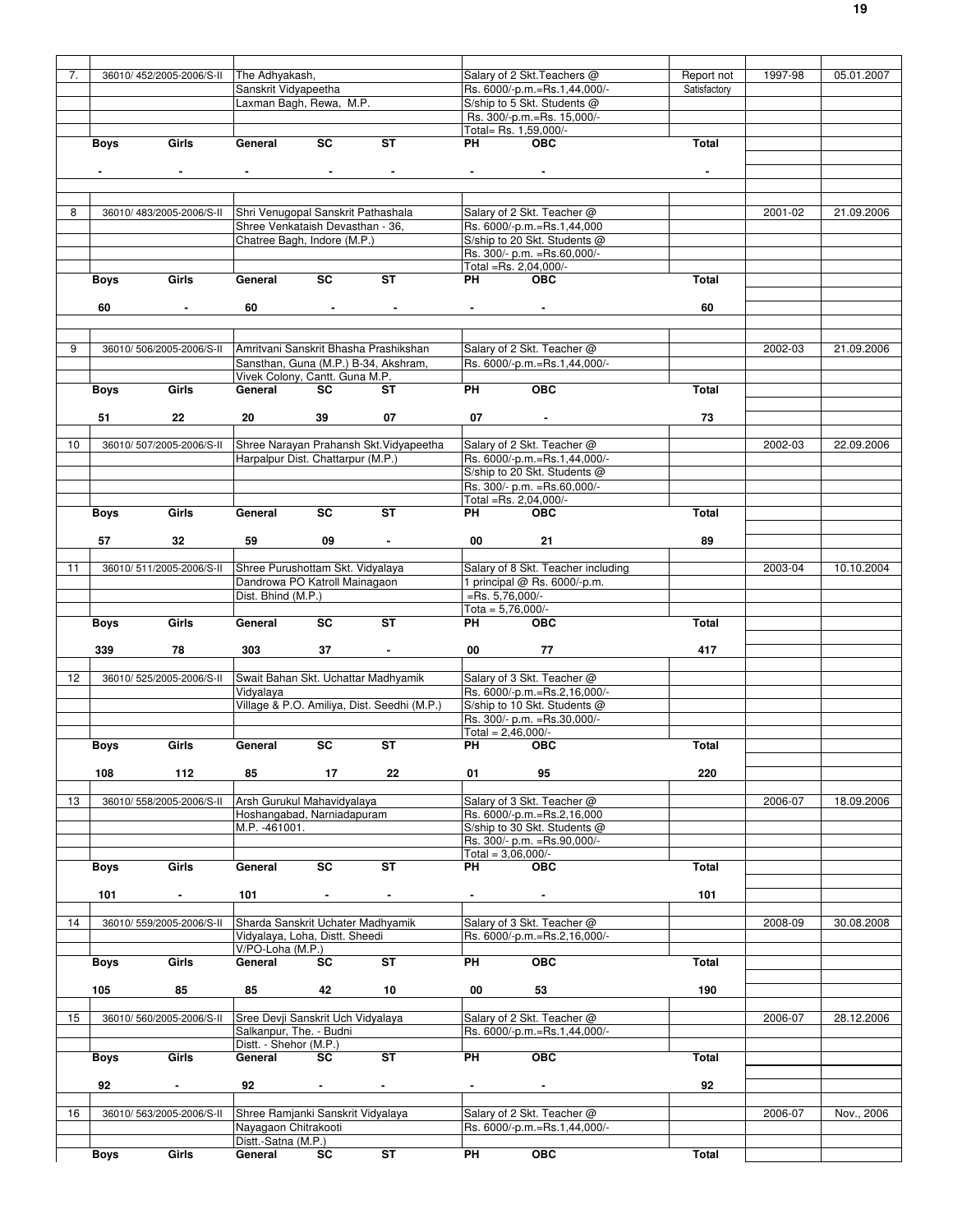|    | 88                                                      | 02                       | 80                                                                    | 02                              | 02                                     | 02                                                          | 04                                                           | 90    |         |            |
|----|---------------------------------------------------------|--------------------------|-----------------------------------------------------------------------|---------------------------------|----------------------------------------|-------------------------------------------------------------|--------------------------------------------------------------|-------|---------|------------|
|    |                                                         |                          |                                                                       |                                 |                                        |                                                             |                                                              |       |         |            |
| 17 |                                                         | 36010/564/2005-2006/S-II | Shree Dharawara Dham Sanskrit                                         |                                 |                                        |                                                             | Salary of 2 Skt. Teacher @                                   |       | 2006-07 | 21.09.2006 |
|    |                                                         |                          | Vidyapeetha Sewa Sansthan                                             |                                 |                                        |                                                             | Rs. 6000/-p.m.=Rs.1,44,000/-                                 |       |         |            |
|    |                                                         |                          | Shri Dharawa Dham, Kalariya Road<br>Dhar Indore (M.P.)                |                                 |                                        |                                                             |                                                              |       |         |            |
|    | Boys                                                    | Girls                    | General                                                               | SC                              | ST                                     | PH                                                          | OEC                                                          | Total |         |            |
|    |                                                         |                          |                                                                       |                                 |                                        |                                                             |                                                              |       |         |            |
|    | 73                                                      | $\sim 100$               |                                                                       | $73$ $-$                        | $\sim$                                 | $\bullet$ .<br><br><br><br><br><br><br><br><br><br><br><br> |                                                              | 73    |         |            |
|    |                                                         |                          |                                                                       |                                 |                                        |                                                             |                                                              |       |         |            |
| 18 |                                                         | 36010/565/2005-2006/S-II |                                                                       |                                 | Shree Ram Raja Gurukur Skt. Vidyalaya, |                                                             | Salary of 2 Skt. Teacher @                                   |       | 2006-07 | 22.09.2006 |
|    |                                                         |                          | Orcha, Distt. - Teekamgarh (M.P.)                                     |                                 |                                        |                                                             | Rs. 6000/-p.m.=Rs.1,44,000/-<br>S/ship to 30 Skt. Students @ |       |         |            |
|    |                                                         |                          |                                                                       |                                 |                                        |                                                             | Rs. 300/- p.m. = Rs. 90, 000/-                               |       |         |            |
|    |                                                         |                          |                                                                       |                                 |                                        | Total = $2,34,000/-$                                        |                                                              |       |         |            |
|    | Boys                                                    | Girls                    | General                                                               | <b>SC</b>                       | <b>ST</b>                              | <b>PH</b>                                                   | OEC                                                          | Total |         |            |
|    |                                                         |                          |                                                                       |                                 |                                        |                                                             |                                                              |       |         |            |
|    | 90                                                      | $\sim$                   | 90                                                                    | <b>Contract Contract</b>        | $\sim$                                 | <b>Programmer</b>                                           | <b>Contract Contract</b>                                     | 90    |         |            |
|    |                                                         |                          |                                                                       |                                 |                                        |                                                             |                                                              |       |         |            |
| 19 |                                                         | 36010/566/2005-2006/S-II | Geetamdham, Ashram Gwarighat,                                         |                                 | Shree Ramchander Vedang Vidyapeetha    |                                                             | Salary of 2 Skt. Teacher @<br>Rs. 6000/-p.m.=Rs.1,44,000/-   |       | 2006-07 | 19.09.2006 |
|    |                                                         |                          | Jabalpur (M.P.)                                                       |                                 |                                        |                                                             |                                                              |       |         |            |
|    | Boys                                                    | Girls                    | General                                                               | <b>SC</b>                       | ST                                     | <b>PH</b>                                                   | $\overline{OBC}$                                             | Total |         |            |
|    |                                                         |                          |                                                                       |                                 |                                        |                                                             |                                                              |       |         |            |
|    | 52                                                      | $\sim 100$               |                                                                       | $52$ $-$                        | $\sim$                                 | $\bullet$ - $\bullet$ - $\bullet$ - $\bullet$ - $\bullet$   | <b>All Control</b>                                           | 52    |         |            |
|    |                                                         |                          |                                                                       |                                 |                                        |                                                             |                                                              |       |         |            |
| 20 |                                                         | 36010/567/2005-2006/S-II | Rishi Goutam Vedic Sodh Sansthan                                      |                                 |                                        |                                                             | Salary of 2 Skt. Teacher @                                   |       | 2006-07 | 20.09.2006 |
|    |                                                         |                          | I.T.I. Opp. Of South Choube Colony<br>Chatarpur (M.P.)                |                                 |                                        |                                                             | Rs. 6000/-p.m.=Rs.1,44,000/-                                 |       |         |            |
|    | Boys                                                    | Girls                    | General                                                               | <b>SC</b>                       | ST                                     | PH                                                          | <b>OBC</b>                                                   | Total |         |            |
|    |                                                         |                          |                                                                       |                                 |                                        |                                                             |                                                              |       |         |            |
|    | 105                                                     | 22                       | 121                                                                   | the contract of the contract of |                                        | 01                                                          | 05                                                           | 127   |         |            |
|    |                                                         |                          |                                                                       |                                 |                                        |                                                             |                                                              |       |         |            |
|    |                                                         |                          |                                                                       |                                 |                                        |                                                             |                                                              |       |         |            |
|    |                                                         |                          |                                                                       | <b>Total Teacher/Student</b>    |                                        |                                                             | Amount                                                       |       |         |            |
|    | <b>Full Time Teacher</b><br><b>Scholarship Students</b> |                          |                                                                       | 59<br>207                       |                                        |                                                             | 42,48,000.00<br>6,21,000.00                                  |       |         |            |
|    |                                                         |                          |                                                                       |                                 |                                        |                                                             |                                                              |       |         |            |
|    |                                                         |                          | <b>Total Amount</b>                                                   |                                 |                                        |                                                             | 48,69,000.00                                                 |       |         |            |
|    |                                                         |                          |                                                                       |                                 |                                        |                                                             |                                                              |       |         |            |
|    | Boys                                                    | Girls                    | General                                                               | <b>SC</b>                       | <b>ST</b>                              | PH                                                          | <b>OBC</b>                                                   | Total |         |            |
|    |                                                         |                          |                                                                       |                                 |                                        |                                                             |                                                              |       |         |            |
|    |                                                         |                          |                                                                       |                                 |                                        |                                                             |                                                              |       |         |            |
|    | 1711                                                    | 378                      | 1632                                                                  | 148                             | 41                                     | 11                                                          | 257                                                          | 2089  |         |            |
|    |                                                         |                          |                                                                       |                                 |                                        |                                                             |                                                              |       |         |            |
|    |                                                         |                          |                                                                       |                                 |                                        |                                                             |                                                              |       |         |            |
|    |                                                         |                          |                                                                       |                                 |                                        |                                                             |                                                              |       |         |            |
|    |                                                         |                          |                                                                       |                                 |                                        |                                                             |                                                              |       |         |            |
|    |                                                         |                          |                                                                       |                                 |                                        |                                                             |                                                              |       |         |            |
|    |                                                         |                          |                                                                       |                                 |                                        |                                                             |                                                              |       |         |            |
|    | Chhatishgarh                                            |                          |                                                                       |                                 |                                        |                                                             |                                                              |       |         |            |
|    |                                                         |                          |                                                                       |                                 |                                        |                                                             |                                                              |       |         |            |
| 1. |                                                         | 36010/593/2005-2006/S-II |                                                                       |                                 | Shree Basudev Vaidik Sanskrit Uchattar |                                                             | Salary of 3 Skt. Teacher @                                   | 45    | 2006-07 | 21.09.2006 |
|    |                                                         |                          | Madhyamic Vidyalaya, Madhabpuram<br>Adbhar (Pendra), Distt. Bilaspur, |                                 |                                        |                                                             | Rs. 6000/-p.m. Rs.2,16,000/-                                 |       |         |            |
|    |                                                         |                          | Chhatisgarh.                                                          |                                 |                                        |                                                             |                                                              |       |         |            |
|    | Boys                                                    | Girls                    | General                                                               | SC                              | ST                                     | PH                                                          | <b>OBC</b>                                                   | Total |         |            |
|    |                                                         |                          |                                                                       |                                 |                                        |                                                             |                                                              |       |         |            |
|    | 62                                                      | 03                       | 48                                                                    | $\bullet$                       | 07                                     | 00                                                          | 10                                                           | 65    |         |            |
|    |                                                         |                          |                                                                       |                                 |                                        |                                                             |                                                              |       |         |            |
|    |                                                         |                          |                                                                       | <b>Total Teacher/Student</b>    |                                        |                                                             | <b>Amount</b>                                                |       |         |            |
|    | <b>Full Time Teacher</b><br><b>Scholarship Students</b> |                          |                                                                       | 3<br>nil                        |                                        |                                                             | 216,000.00<br>nil                                            |       |         |            |
|    | Principal                                               |                          |                                                                       | nil                             |                                        |                                                             | nil                                                          |       |         |            |
|    |                                                         |                          | <b>Total Amount</b>                                                   |                                 |                                        |                                                             | 216,000.00                                                   |       |         |            |
|    |                                                         |                          |                                                                       |                                 |                                        |                                                             |                                                              |       |         |            |
|    |                                                         |                          |                                                                       |                                 |                                        |                                                             |                                                              |       |         |            |
|    |                                                         |                          |                                                                       |                                 |                                        |                                                             |                                                              |       |         |            |
|    |                                                         |                          |                                                                       |                                 |                                        |                                                             |                                                              |       |         |            |
|    |                                                         |                          |                                                                       |                                 |                                        |                                                             |                                                              |       |         |            |
|    |                                                         |                          |                                                                       |                                 |                                        |                                                             |                                                              |       |         |            |
|    |                                                         |                          |                                                                       |                                 |                                        |                                                             |                                                              |       |         |            |
|    | Maharashtra                                             |                          |                                                                       |                                 |                                        |                                                             |                                                              |       |         |            |
|    |                                                         |                          |                                                                       |                                 |                                        |                                                             |                                                              |       |         |            |
| 1  |                                                         | 36010/94/2005-2006/S-II  | The Pradhanadhyapak/Secretary<br>Samarth Ramchandra Sanskrit          |                                 |                                        |                                                             | Salary of 1 Part-time Skt.<br>Teacher @ Rs. 3,000/-p.m.      |       | 1995-96 | 06.02.2007 |
|    |                                                         |                          | Pathshala Mukhed, PO; Mukhed                                          |                                 |                                        | Rs.36,000/-                                                 |                                                              |       |         |            |
|    | Boys                                                    | Girls                    | Distt. Nanded, (Maharashtra)<br>General                               | SC                              | ST                                     | PH                                                          | <b>OBC</b>                                                   | Total |         |            |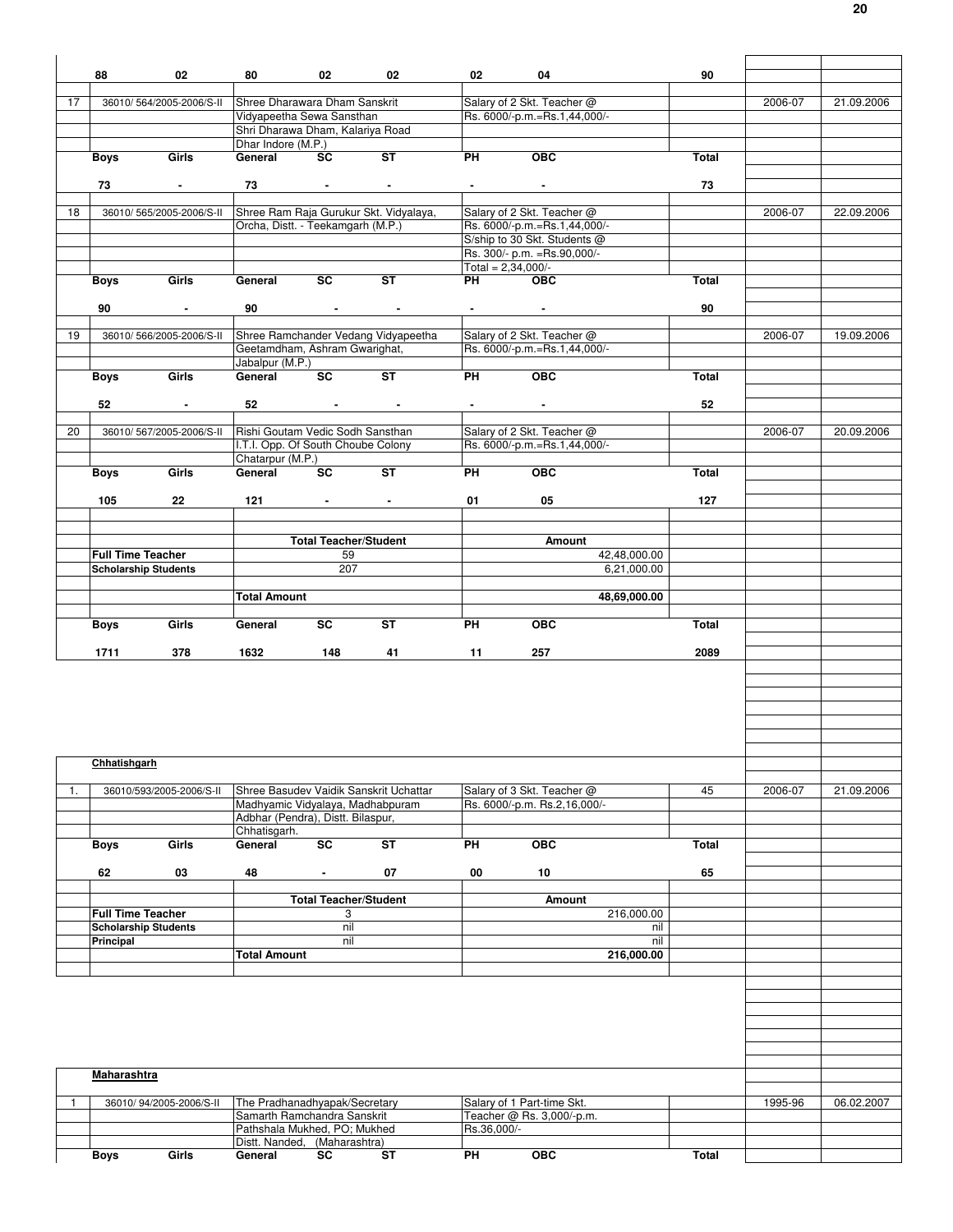|                      | 36<br>38                         | 06<br>37                                                                                                                                                                                                                                                                                                                 | 15                                   | $1 \qquad \qquad 15$                                                                                                                                                                                                                 |                                                                | 74    |         |            |
|----------------------|----------------------------------|--------------------------------------------------------------------------------------------------------------------------------------------------------------------------------------------------------------------------------------------------------------------------------------------------------------------------|--------------------------------------|--------------------------------------------------------------------------------------------------------------------------------------------------------------------------------------------------------------------------------------|----------------------------------------------------------------|-------|---------|------------|
|                      |                                  |                                                                                                                                                                                                                                                                                                                          |                                      |                                                                                                                                                                                                                                      |                                                                |       |         |            |
| $\mathbf{2}^{\circ}$ | 36010/95/2005-2006/S-II          | The Pradhanacharya,                                                                                                                                                                                                                                                                                                      |                                      |                                                                                                                                                                                                                                      | Salary of 2 Skt. Teachers @                                    |       | 1995-96 | 06.02.2007 |
|                      |                                  | Shri Chakardhar Gurukul                                                                                                                                                                                                                                                                                                  |                                      | Rs. 6000/-p.m.                                                                                                                                                                                                                       |                                                                |       |         |            |
|                      |                                  | Sanskrit Mahavidyalaya Faizpur,                                                                                                                                                                                                                                                                                          |                                      | Rs. 1,44,000/-                                                                                                                                                                                                                       |                                                                |       |         |            |
|                      |                                  | Distt. Jalgaon, Maharashtra.                                                                                                                                                                                                                                                                                             |                                      |                                                                                                                                                                                                                                      |                                                                |       |         |            |
|                      | Girls<br><b>Boys</b>             | <b>SC</b><br>General                                                                                                                                                                                                                                                                                                     | $\overline{\mathsf{S}^{\mathsf{T}}}$ | <b>PH</b>                                                                                                                                                                                                                            | OEC                                                            | Total |         |            |
|                      |                                  |                                                                                                                                                                                                                                                                                                                          |                                      |                                                                                                                                                                                                                                      |                                                                |       |         |            |
|                      | 63<br><b>Contract Contract</b>   |                                                                                                                                                                                                                                                                                                                          |                                      | <b>Experience of the Contract of the Contract of the Contract of the Contract of the Contract of the Contract of the Contract of the Contract of the Contract of the Contract of the Contract of the Contract of the Contract of</b> |                                                                | 63    |         |            |
|                      |                                  |                                                                                                                                                                                                                                                                                                                          |                                      |                                                                                                                                                                                                                                      |                                                                |       |         |            |
| 3                    | 36010/97/2005-2006/S-II          | The Director,                                                                                                                                                                                                                                                                                                            |                                      |                                                                                                                                                                                                                                      | Salary of 2 Skt. Teachers @<br>Rs. 6000/-p.m. = Rs. 1,44,000/- |       | 1995-96 | 06.02.2007 |
|                      |                                  | Ananathacharya Indological<br>Reseacrh Insititute, G.D.                                                                                                                                                                                                                                                                  |                                      |                                                                                                                                                                                                                                      | Salary of 1 Professor @                                        |       |         |            |
|                      |                                  | Ananathacharya Indological                                                                                                                                                                                                                                                                                               |                                      |                                                                                                                                                                                                                                      | Rs. 6000/-p.m.= Rs 72,000/-                                    |       |         |            |
|                      |                                  | Somani Memorial School Building,                                                                                                                                                                                                                                                                                         |                                      | Total =Rs. 2,16,000/-                                                                                                                                                                                                                |                                                                |       |         |            |
|                      |                                  | Cufe Parle Kolaba, Bombay,                                                                                                                                                                                                                                                                                               |                                      |                                                                                                                                                                                                                                      |                                                                |       |         |            |
|                      |                                  | Maharashtra,                                                                                                                                                                                                                                                                                                             |                                      |                                                                                                                                                                                                                                      |                                                                |       |         |            |
|                      | Girls<br><b>Boys</b>             | General SC                                                                                                                                                                                                                                                                                                               | ST                                   | <b>PH</b>                                                                                                                                                                                                                            | OEC                                                            | Total |         |            |
|                      |                                  |                                                                                                                                                                                                                                                                                                                          |                                      |                                                                                                                                                                                                                                      |                                                                |       |         |            |
|                      | 8<br>15                          | 23 and $\overline{\phantom{a}}$ 23 and $\overline{\phantom{a}}$ 23 and $\overline{\phantom{a}}$ 25 and $\overline{\phantom{a}}$ 25 and $\overline{\phantom{a}}$ 25 and $\overline{\phantom{a}}$ 25 and $\overline{\phantom{a}}$ 25 and 26 and 26 and 26 and 26 and 26 and 27 and 27 and 27 and 27 and 27 and 27 and 27 a |                                      | $\bullet$ - $\bullet$ - $\bullet$ - $\bullet$ - $\bullet$                                                                                                                                                                            |                                                                | 23    |         |            |
|                      |                                  |                                                                                                                                                                                                                                                                                                                          |                                      |                                                                                                                                                                                                                                      |                                                                |       |         |            |
| 4                    | 36010/99/2005-2006/S-II          | The Secretary,                                                                                                                                                                                                                                                                                                           |                                      |                                                                                                                                                                                                                                      | Salary of 2Skt. Teachers @                                     |       | 1995-96 | 06.02.2007 |
|                      |                                  | Shri Brahma Karam Vardhini                                                                                                                                                                                                                                                                                               |                                      |                                                                                                                                                                                                                                      | Rs. $6000/-p.m. = Rs. 1,44,000/-$                              |       |         |            |
|                      |                                  | Vedic Sanskrit Pathshala                                                                                                                                                                                                                                                                                                 |                                      |                                                                                                                                                                                                                                      | S/ship to 8 Skt.Students @                                     |       |         |            |
|                      |                                  | Itwari Nagpur, (Maharashtra)                                                                                                                                                                                                                                                                                             |                                      |                                                                                                                                                                                                                                      | Rs.300/-p.m.=Rs. 24,000/-                                      |       |         |            |
|                      |                                  |                                                                                                                                                                                                                                                                                                                          |                                      | Total = Rs. $1,68,000/-$                                                                                                                                                                                                             |                                                                |       |         |            |
|                      | Boys<br>Girls                    | SC<br>General                                                                                                                                                                                                                                                                                                            | <b>ST</b>                            | <b>PH</b>                                                                                                                                                                                                                            | <b>OBC</b>                                                     | Total |         |            |
|                      |                                  |                                                                                                                                                                                                                                                                                                                          |                                      |                                                                                                                                                                                                                                      |                                                                |       |         |            |
|                      | 05<br>73                         | the control of the control of the con-<br>75                                                                                                                                                                                                                                                                             |                                      |                                                                                                                                                                                                                                      | 03 - 1                                                         | 78    |         |            |
|                      |                                  |                                                                                                                                                                                                                                                                                                                          |                                      |                                                                                                                                                                                                                                      |                                                                |       |         |            |
| 5                    |                                  | 36010/101/2005-2006/S-II The Pradhanadhyapak,<br>Sur Vani Gyan Mandir                                                                                                                                                                                                                                                    |                                      | Rs. 6000/- p.m.                                                                                                                                                                                                                      | Salary of 2 skt. Teachers @                                    |       | 1995-96 | 06.02.2007 |
|                      |                                  | "Padam Niwas" Ghantali                                                                                                                                                                                                                                                                                                   |                                      | Rs. 1,44,000/-                                                                                                                                                                                                                       |                                                                |       |         |            |
|                      |                                  | Ram Maruti Cross Lane                                                                                                                                                                                                                                                                                                    |                                      |                                                                                                                                                                                                                                      |                                                                |       |         |            |
|                      |                                  | Naupada, Thana, (Maharashtra)                                                                                                                                                                                                                                                                                            |                                      |                                                                                                                                                                                                                                      |                                                                |       |         |            |
|                      | Girls<br><b>Boys</b>             | General SC                                                                                                                                                                                                                                                                                                               | ST                                   | <b>PH</b>                                                                                                                                                                                                                            | OEC                                                            | Total |         |            |
|                      |                                  |                                                                                                                                                                                                                                                                                                                          |                                      |                                                                                                                                                                                                                                      |                                                                |       |         |            |
|                      | 2056<br><b>Contract Contract</b> |                                                                                                                                                                                                                                                                                                                          |                                      | $\bullet$ , and $\bullet$                                                                                                                                                                                                            |                                                                | 2056  |         |            |
|                      |                                  |                                                                                                                                                                                                                                                                                                                          |                                      |                                                                                                                                                                                                                                      |                                                                |       |         |            |
| 6                    | 36010/102/2005-2006/S-II         | The Mantri                                                                                                                                                                                                                                                                                                               |                                      |                                                                                                                                                                                                                                      | Salary of 1 Skt. Teacher @                                     |       | 1995-96 | 07.08.2006 |
|                      |                                  | Siriram Sanskrit Mahavidyalaya                                                                                                                                                                                                                                                                                           |                                      | Rs. 6000/- p.m.                                                                                                                                                                                                                      |                                                                |       |         |            |
|                      |                                  | Near Bus Stand, Jalna                                                                                                                                                                                                                                                                                                    |                                      | Rs. 72,000/-                                                                                                                                                                                                                         |                                                                |       |         |            |
|                      |                                  | Distt. Jalna, (Maharashtra)                                                                                                                                                                                                                                                                                              |                                      |                                                                                                                                                                                                                                      |                                                                |       |         |            |
|                      | Girls<br>Boys                    | General<br><b>SC</b>                                                                                                                                                                                                                                                                                                     | <b>ST</b>                            | <b>PH</b>                                                                                                                                                                                                                            | OEC                                                            | Total |         |            |
|                      |                                  |                                                                                                                                                                                                                                                                                                                          |                                      |                                                                                                                                                                                                                                      |                                                                |       |         |            |
|                      |                                  |                                                                                                                                                                                                                                                                                                                          |                                      |                                                                                                                                                                                                                                      |                                                                |       |         |            |
|                      | 22<br>29                         | $05$ -                                                                                                                                                                                                                                                                                                                   |                                      | 00                                                                                                                                                                                                                                   | 02                                                             | 51    |         |            |
|                      |                                  |                                                                                                                                                                                                                                                                                                                          |                                      |                                                                                                                                                                                                                                      |                                                                |       |         |            |
| $\overline{7}$       | 36010/103/2005-2006/S-II         | The Mukhyadhpak,                                                                                                                                                                                                                                                                                                         |                                      |                                                                                                                                                                                                                                      | Salary of 1 Skt. Teacher @                                     |       | 1995-96 | 06.02.2007 |
|                      |                                  | Saraswati Sanskrit                                                                                                                                                                                                                                                                                                       |                                      | Rs. 6000/-p.m.                                                                                                                                                                                                                       |                                                                |       |         |            |
|                      |                                  | Vidyalaya Amabad Distt. Jalna,                                                                                                                                                                                                                                                                                           |                                      | Rs. 72.000/-                                                                                                                                                                                                                         |                                                                |       |         |            |
|                      | <b>Boys</b><br>Girls             | Maharashtra.<br>SC<br>General                                                                                                                                                                                                                                                                                            | ST                                   | PН                                                                                                                                                                                                                                   | <b>OBC</b>                                                     | Total |         |            |
|                      |                                  |                                                                                                                                                                                                                                                                                                                          |                                      |                                                                                                                                                                                                                                      |                                                                |       |         |            |
|                      | 39<br>70                         | 97<br>$\sim$                                                                                                                                                                                                                                                                                                             | $\sim$                               | 00                                                                                                                                                                                                                                   | 12                                                             | 109   |         |            |
|                      |                                  |                                                                                                                                                                                                                                                                                                                          |                                      |                                                                                                                                                                                                                                      |                                                                |       |         |            |
|                      |                                  |                                                                                                                                                                                                                                                                                                                          |                                      |                                                                                                                                                                                                                                      |                                                                |       |         |            |
| 8                    | 36010/ 104/2005-2006/S-II        | The Mantri,                                                                                                                                                                                                                                                                                                              |                                      |                                                                                                                                                                                                                                      | Salary of 1 Skt. Teacher @                                     |       | 1995-96 | 06.02.2007 |
|                      |                                  | Akhil Bhartiya Shalivahan Skt. Prathisthan                                                                                                                                                                                                                                                                               |                                      | Rs. 6000/- p.m.                                                                                                                                                                                                                      |                                                                |       |         |            |
|                      |                                  | Jalna, Near Bus Stand                                                                                                                                                                                                                                                                                                    |                                      | Rs. 72,000/-                                                                                                                                                                                                                         |                                                                |       |         |            |
|                      |                                  | Maharashtra                                                                                                                                                                                                                                                                                                              |                                      |                                                                                                                                                                                                                                      |                                                                |       |         |            |
|                      | Girls<br><b>Boys</b>             | SC<br>General                                                                                                                                                                                                                                                                                                            | $\overline{\text{ST}}$               | PН                                                                                                                                                                                                                                   | <b>OBC</b>                                                     | Total |         |            |
|                      |                                  |                                                                                                                                                                                                                                                                                                                          |                                      |                                                                                                                                                                                                                                      |                                                                |       |         |            |
|                      | 1300<br>403                      | 1300<br>132                                                                                                                                                                                                                                                                                                              | 141                                  | 00                                                                                                                                                                                                                                   | 130                                                            | 1703  |         |            |
| 9                    | 36010/ 105/2005-2006/S-II        | The Mantri,                                                                                                                                                                                                                                                                                                              |                                      |                                                                                                                                                                                                                                      |                                                                |       | 1995-96 |            |
|                      |                                  | Shri Ram Sanskrit Vidyalaya                                                                                                                                                                                                                                                                                              |                                      | Rs. 6000/-p.m.                                                                                                                                                                                                                       | Salary of 1 Skt. Teacher @                                     |       |         | 05.08.2006 |
|                      |                                  | (Pathshala) Near Bus Stand, Distt. Jalna,                                                                                                                                                                                                                                                                                |                                      | Rs. 72,000/-                                                                                                                                                                                                                         |                                                                |       |         |            |
|                      |                                  | Maharashtra.                                                                                                                                                                                                                                                                                                             |                                      |                                                                                                                                                                                                                                      |                                                                |       |         |            |
|                      | Girls<br><b>Boys</b>             | $\overline{\text{sc}}$<br>General                                                                                                                                                                                                                                                                                        | ST                                   | PН                                                                                                                                                                                                                                   | <b>OBC</b>                                                     | Total |         |            |
|                      |                                  |                                                                                                                                                                                                                                                                                                                          |                                      |                                                                                                                                                                                                                                      |                                                                |       |         |            |
|                      | 119<br>$\overline{a}$            | 100<br>10                                                                                                                                                                                                                                                                                                                | 01                                   | 00                                                                                                                                                                                                                                   | 08                                                             | 119   |         |            |
|                      |                                  |                                                                                                                                                                                                                                                                                                                          |                                      |                                                                                                                                                                                                                                      |                                                                |       |         |            |
| 10                   | 36010/ 128/2005-2006/S-II        | The Secretary,                                                                                                                                                                                                                                                                                                           |                                      |                                                                                                                                                                                                                                      | Salary of 1 part-time Skt                                      |       | 1995-96 | 06.02.2007 |
|                      |                                  | Shri Bhonsala Ved Shastra Mahavidyalya                                                                                                                                                                                                                                                                                   |                                      |                                                                                                                                                                                                                                      | Teacher @ Rs. 3,000/-p.m                                       |       |         |            |
|                      |                                  | Ayochit Mandir Road                                                                                                                                                                                                                                                                                                      |                                      | Rs. 36,000/-                                                                                                                                                                                                                         |                                                                |       |         |            |
|                      |                                  | Mahal, Nagpur, (Maharashtra)                                                                                                                                                                                                                                                                                             |                                      |                                                                                                                                                                                                                                      |                                                                |       |         |            |
|                      | <b>Boys</b><br>Girls             | General<br>SC                                                                                                                                                                                                                                                                                                            | ST                                   | PН                                                                                                                                                                                                                                   | <b>OBC</b>                                                     | Total |         |            |
|                      | $\blacksquare$                   |                                                                                                                                                                                                                                                                                                                          |                                      |                                                                                                                                                                                                                                      |                                                                |       |         |            |
|                      | 69                               | 64                                                                                                                                                                                                                                                                                                                       | $\blacksquare$                       | 00                                                                                                                                                                                                                                   | 05                                                             | 69    |         |            |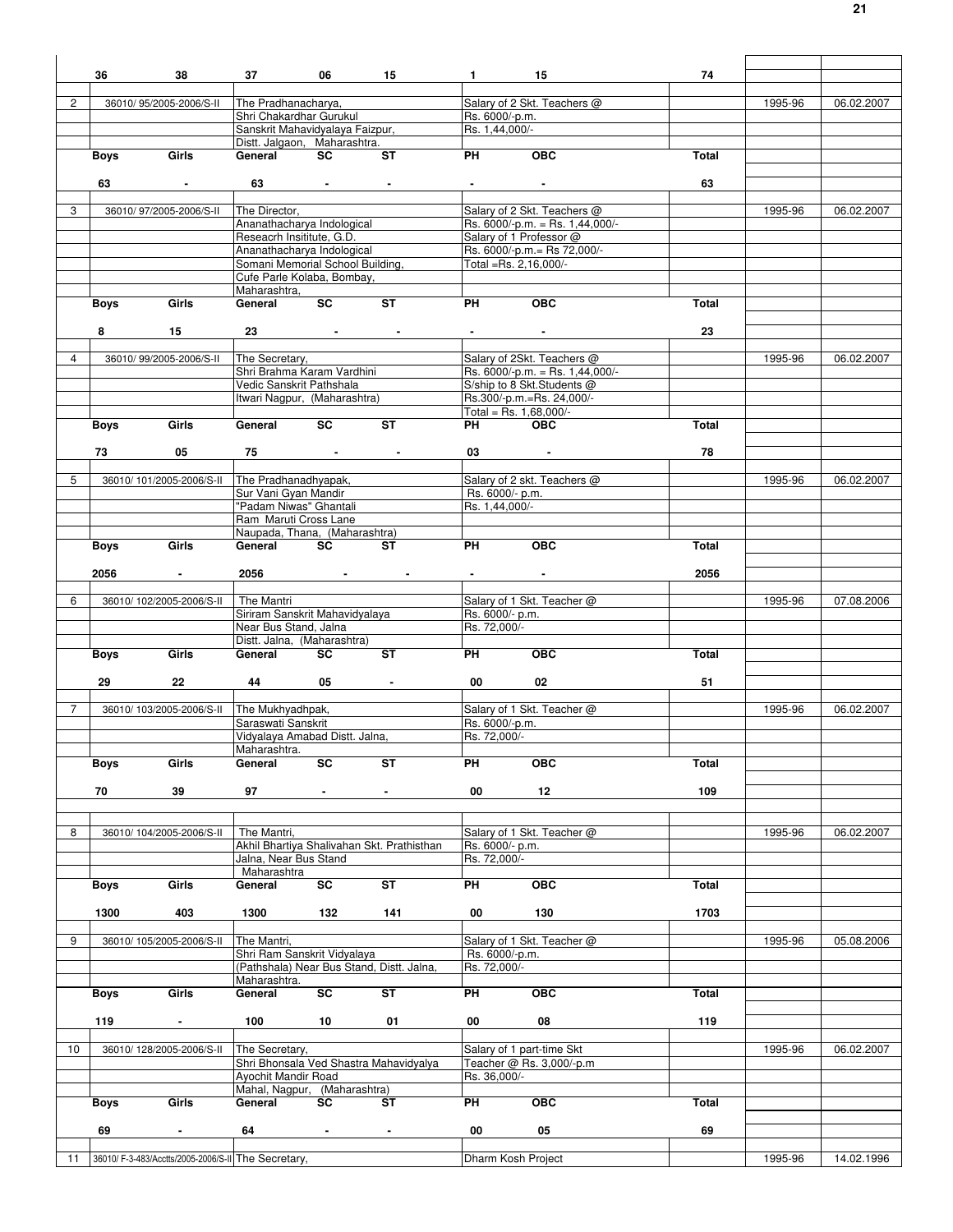|    |                             |                          |                                                                                             | Prajna Pathshala Mandal            |                                                                                                                                                                                                                                                                                                                                                                                                                                                        | Rs. 3,00,000/-                                            |                                                                |                |         |            |
|----|-----------------------------|--------------------------|---------------------------------------------------------------------------------------------|------------------------------------|--------------------------------------------------------------------------------------------------------------------------------------------------------------------------------------------------------------------------------------------------------------------------------------------------------------------------------------------------------------------------------------------------------------------------------------------------------|-----------------------------------------------------------|----------------------------------------------------------------|----------------|---------|------------|
|    |                             |                          | 315 Gangapuri, Wai-412803                                                                   |                                    |                                                                                                                                                                                                                                                                                                                                                                                                                                                        |                                                           |                                                                |                |         |            |
|    |                             |                          | Distt. Satara, (Maharashtra)                                                                |                                    |                                                                                                                                                                                                                                                                                                                                                                                                                                                        |                                                           | OBC                                                            |                |         |            |
|    | <b>Boys</b>                 | Girls                    |                                                                                             |                                    | General SC ST                                                                                                                                                                                                                                                                                                                                                                                                                                          | <b>PH</b>                                                 |                                                                | Total          |         |            |
|    |                             |                          |                                                                                             |                                    | $\label{eq:2.1} \frac{1}{\sqrt{2}}\left(\frac{1}{\sqrt{2}}\right)^{2} \left(\frac{1}{\sqrt{2}}\right)^{2} \left(\frac{1}{\sqrt{2}}\right)^{2} \left(\frac{1}{\sqrt{2}}\right)^{2} \left(\frac{1}{\sqrt{2}}\right)^{2} \left(\frac{1}{\sqrt{2}}\right)^{2} \left(\frac{1}{\sqrt{2}}\right)^{2} \left(\frac{1}{\sqrt{2}}\right)^{2} \left(\frac{1}{\sqrt{2}}\right)^{2} \left(\frac{1}{\sqrt{2}}\right)^{2} \left(\frac{1}{\sqrt{2}}\right)^{2} \left(\$ | $\bullet$ - $\bullet$ - $\bullet$ - $\bullet$ - $\bullet$ |                                                                | $\blacksquare$ |         |            |
|    |                             |                          |                                                                                             |                                    |                                                                                                                                                                                                                                                                                                                                                                                                                                                        |                                                           |                                                                |                |         |            |
| 12 |                             |                          | 36010/192/2005-2006/S-II The Secretary,                                                     |                                    |                                                                                                                                                                                                                                                                                                                                                                                                                                                        |                                                           | Salary of 1 Skt. Part-time                                     |                | 1995-96 | 06.02.2007 |
|    |                             |                          | Sanskrit Bhasha pracharini                                                                  |                                    |                                                                                                                                                                                                                                                                                                                                                                                                                                                        |                                                           | Teachers @ Rs. 3,000/-p.m                                      |                |         |            |
|    |                             |                          | Sabha Sanskrit Bhavanam                                                                     |                                    |                                                                                                                                                                                                                                                                                                                                                                                                                                                        | Rs.36,000/-                                               |                                                                |                |         |            |
|    |                             |                          | Paschimi Marg Uch nayalaya Marg                                                             |                                    |                                                                                                                                                                                                                                                                                                                                                                                                                                                        |                                                           |                                                                |                |         |            |
|    |                             |                          | Nagpur, Maharashtra.                                                                        |                                    |                                                                                                                                                                                                                                                                                                                                                                                                                                                        |                                                           |                                                                |                |         |            |
|    | <b>Boys</b>                 | Girls                    | General                                                                                     | <b>SC</b>                          | ST                                                                                                                                                                                                                                                                                                                                                                                                                                                     | PH                                                        | OBC                                                            | Total          |         |            |
|    |                             |                          |                                                                                             |                                    |                                                                                                                                                                                                                                                                                                                                                                                                                                                        |                                                           |                                                                | 3908           |         |            |
|    | 3908                        | <b>Contractor</b>        |                                                                                             |                                    |                                                                                                                                                                                                                                                                                                                                                                                                                                                        | <b>Contract Contract Contract</b>                         |                                                                |                |         |            |
| 13 |                             | 36010/219/2005-2006/S-II | The Sanchalika,                                                                             |                                    |                                                                                                                                                                                                                                                                                                                                                                                                                                                        |                                                           | Salary of 2 Skt. Teachers @                                    |                | 1993-94 | 06.02.2007 |
|    |                             |                          | Shriwasta Bal mandir                                                                        |                                    |                                                                                                                                                                                                                                                                                                                                                                                                                                                        | Rs. 6000/-p.m.                                            |                                                                |                |         |            |
|    |                             |                          | (Sanskrit Medium) Thatte                                                                    |                                    |                                                                                                                                                                                                                                                                                                                                                                                                                                                        | Rs. 1,44,000/-                                            |                                                                |                |         |            |
|    |                             |                          | <b>Building Near Portuguese</b>                                                             |                                    |                                                                                                                                                                                                                                                                                                                                                                                                                                                        |                                                           |                                                                |                |         |            |
|    |                             |                          | Church Gokhale Road (South),                                                                |                                    |                                                                                                                                                                                                                                                                                                                                                                                                                                                        |                                                           |                                                                |                |         |            |
|    |                             |                          | Dadar Bombay-28.                                                                            |                                    |                                                                                                                                                                                                                                                                                                                                                                                                                                                        |                                                           |                                                                |                |         |            |
|    | Girls<br>Boys               |                          | General SC                                                                                  |                                    | ST                                                                                                                                                                                                                                                                                                                                                                                                                                                     | <b>PH</b>                                                 | OEC                                                            | Total          |         |            |
|    | 16                          | <b>Contractor</b>        |                                                                                             |                                    |                                                                                                                                                                                                                                                                                                                                                                                                                                                        |                                                           |                                                                | 16             |         |            |
|    |                             |                          |                                                                                             |                                    | $16 \qquad \qquad - \qquad - \qquad - \qquad$                                                                                                                                                                                                                                                                                                                                                                                                          |                                                           | the control of the control of the                              |                |         |            |
| 14 |                             |                          | 36010/214/2005-2006/S-II The Principal,                                                     |                                    |                                                                                                                                                                                                                                                                                                                                                                                                                                                        |                                                           | Salary of 1 Skt. Teacher@                                      |                | 1995-96 | 22.12.2006 |
|    |                             |                          | Shree Ambaji Sanskrit                                                                       |                                    |                                                                                                                                                                                                                                                                                                                                                                                                                                                        |                                                           | Rs. 6000/- p.m.=Rs. 72,000/-                                   |                |         |            |
|    |                             |                          | mahavidyalaya Nabaitiya                                                                     |                                    |                                                                                                                                                                                                                                                                                                                                                                                                                                                        |                                                           | s/ship to 2 skt. Students @                                    |                |         |            |
|    |                             |                          | Road Malad (East)                                                                           |                                    |                                                                                                                                                                                                                                                                                                                                                                                                                                                        |                                                           | Rs. 300/-p.m. = Rs. 6,000/-                                    |                |         |            |
|    |                             |                          | Bombay-97, (Maharashtra)                                                                    |                                    |                                                                                                                                                                                                                                                                                                                                                                                                                                                        | Total =Rs. 78,000/-                                       |                                                                |                |         |            |
|    | Boys Girls                  |                          | General                                                                                     | <b>SC</b>                          | ST                                                                                                                                                                                                                                                                                                                                                                                                                                                     | <b>PH</b>                                                 | OBC                                                            | Total          |         |            |
|    |                             |                          |                                                                                             |                                    |                                                                                                                                                                                                                                                                                                                                                                                                                                                        |                                                           |                                                                |                |         |            |
|    | 65                          | $\sim$                   |                                                                                             |                                    |                                                                                                                                                                                                                                                                                                                                                                                                                                                        |                                                           |                                                                | 65             |         |            |
| 15 |                             | 36010/496/2005-2006/S-II | Sanskrit Samvardhan Mandal                                                                  |                                    |                                                                                                                                                                                                                                                                                                                                                                                                                                                        |                                                           | Salary of 4 Skt. Teachers @                                    |                | 2001-02 | 06.02.2007 |
|    |                             |                          | Shardanagar, Sangroli                                                                       |                                    |                                                                                                                                                                                                                                                                                                                                                                                                                                                        |                                                           | Rs. 6000/- p.m. = Rs. 2,88,000/-                               |                |         |            |
|    |                             |                          | Dist. Nanded,                                                                               |                                    |                                                                                                                                                                                                                                                                                                                                                                                                                                                        |                                                           | S/ship to 40 Skt. Students @                                   |                |         |            |
|    |                             |                          | Maharashtra                                                                                 |                                    |                                                                                                                                                                                                                                                                                                                                                                                                                                                        |                                                           | $Rs.300/- p.m. = Rs.1,20,000/-$                                |                |         |            |
|    |                             |                          |                                                                                             |                                    |                                                                                                                                                                                                                                                                                                                                                                                                                                                        |                                                           | Total = Rs. $4,08,000$ /-                                      |                |         |            |
|    | Boys Girls                  |                          | General SC                                                                                  |                                    | <b>ST</b>                                                                                                                                                                                                                                                                                                                                                                                                                                              | PH OBC                                                    |                                                                | Total          |         |            |
|    |                             |                          |                                                                                             |                                    | 09                                                                                                                                                                                                                                                                                                                                                                                                                                                     |                                                           |                                                                | 207            |         |            |
|    |                             |                          |                                                                                             |                                    |                                                                                                                                                                                                                                                                                                                                                                                                                                                        |                                                           |                                                                |                |         |            |
|    | 132                         | 75                       |                                                                                             | 58                                 |                                                                                                                                                                                                                                                                                                                                                                                                                                                        | 00 73                                                     |                                                                |                |         |            |
| 16 |                             |                          |                                                                                             |                                    |                                                                                                                                                                                                                                                                                                                                                                                                                                                        |                                                           |                                                                |                |         |            |
|    |                             |                          | 36010/557/2005-2006/S-II Gurukul Vedik Sanskrit Mahavidyalaya<br>Ramling Ved Shree Yedaishi |                                    |                                                                                                                                                                                                                                                                                                                                                                                                                                                        |                                                           | Salary of 1 Skt. Teachers @<br>Rs. 6000/- p.m. = Rs. 372,000/- |                | 2005-06 | 06.02.2007 |
|    |                             |                          | Dist. Osmanabad (Maharashtra)                                                               |                                    |                                                                                                                                                                                                                                                                                                                                                                                                                                                        |                                                           | S/ship to 30 Skt. Students @                                   |                |         |            |
|    |                             |                          |                                                                                             |                                    |                                                                                                                                                                                                                                                                                                                                                                                                                                                        |                                                           | Rs.300/- p.m. = Rs.90,000/-                                    |                |         |            |
|    |                             |                          |                                                                                             |                                    |                                                                                                                                                                                                                                                                                                                                                                                                                                                        | Total = Rs. $1,62,000/-$                                  |                                                                |                |         |            |
|    | <b>Boys</b>                 | Girls                    | General                                                                                     | <b>SC</b>                          | <b>ST</b>                                                                                                                                                                                                                                                                                                                                                                                                                                              | <b>PH</b>                                                 | <b>OBC</b>                                                     | Total          |         |            |
|    |                             |                          |                                                                                             |                                    |                                                                                                                                                                                                                                                                                                                                                                                                                                                        |                                                           |                                                                |                |         |            |
|    | 87                          | $\blacksquare$           | 17                                                                                          | 22                                 | 26                                                                                                                                                                                                                                                                                                                                                                                                                                                     | 00                                                        | 22                                                             | 87             |         |            |
|    |                             |                          |                                                                                             |                                    |                                                                                                                                                                                                                                                                                                                                                                                                                                                        |                                                           | Amount                                                         |                |         |            |
|    | <b>Full Time Teacher</b>    |                          |                                                                                             | <b>Total Teacher/Student</b><br>21 |                                                                                                                                                                                                                                                                                                                                                                                                                                                        |                                                           | 15,12,000.00                                                   |                |         |            |
|    | <b>Part-Time Teacher</b>    |                          |                                                                                             | 3                                  |                                                                                                                                                                                                                                                                                                                                                                                                                                                        |                                                           | 108,000.00                                                     |                |         |            |
|    | <b>Scholarship Students</b> |                          |                                                                                             | 80                                 |                                                                                                                                                                                                                                                                                                                                                                                                                                                        |                                                           | 2,40,000.00                                                    |                |         |            |
|    | Principal                   |                          |                                                                                             | nil                                |                                                                                                                                                                                                                                                                                                                                                                                                                                                        |                                                           | nil                                                            |                |         |            |
|    | <b>Dharam Kosh Project</b>  |                          |                                                                                             |                                    |                                                                                                                                                                                                                                                                                                                                                                                                                                                        |                                                           | 300,000.00                                                     |                |         |            |
|    |                             |                          |                                                                                             |                                    |                                                                                                                                                                                                                                                                                                                                                                                                                                                        |                                                           |                                                                |                |         |            |
|    |                             |                          | <b>Total Amount</b>                                                                         |                                    |                                                                                                                                                                                                                                                                                                                                                                                                                                                        |                                                           | 21,60,000.00                                                   |                |         |            |
|    |                             |                          |                                                                                             |                                    |                                                                                                                                                                                                                                                                                                                                                                                                                                                        |                                                           |                                                                |                |         |            |
|    | <b>Boys</b>                 | Girls                    | General                                                                                     | SC                                 | ST                                                                                                                                                                                                                                                                                                                                                                                                                                                     | PH                                                        | <b>OBC</b>                                                     | Total          |         |            |
|    | 8031                        | 597                      | 7932                                                                                        | 233                                | 192                                                                                                                                                                                                                                                                                                                                                                                                                                                    | 04                                                        | 267                                                            | 8628           |         |            |
|    |                             |                          |                                                                                             |                                    |                                                                                                                                                                                                                                                                                                                                                                                                                                                        |                                                           |                                                                |                |         |            |
|    |                             |                          |                                                                                             |                                    |                                                                                                                                                                                                                                                                                                                                                                                                                                                        |                                                           |                                                                |                |         |            |
|    |                             |                          |                                                                                             |                                    |                                                                                                                                                                                                                                                                                                                                                                                                                                                        |                                                           |                                                                |                |         |            |
|    |                             |                          |                                                                                             |                                    |                                                                                                                                                                                                                                                                                                                                                                                                                                                        |                                                           |                                                                |                |         |            |
|    |                             |                          |                                                                                             |                                    |                                                                                                                                                                                                                                                                                                                                                                                                                                                        |                                                           |                                                                |                |         |            |
|    |                             |                          |                                                                                             |                                    |                                                                                                                                                                                                                                                                                                                                                                                                                                                        |                                                           |                                                                |                |         |            |
|    | Manipur                     |                          |                                                                                             |                                    |                                                                                                                                                                                                                                                                                                                                                                                                                                                        |                                                           |                                                                |                |         |            |
|    |                             |                          |                                                                                             |                                    |                                                                                                                                                                                                                                                                                                                                                                                                                                                        |                                                           |                                                                |                |         |            |
| 1. |                             | 36010/30/2005-2006/S-II  | The Principal,                                                                              |                                    |                                                                                                                                                                                                                                                                                                                                                                                                                                                        |                                                           | Salary of 4 Skt. Teachers including                            |                | 1995-96 | 15.02.2008 |
|    |                             |                          | Sanatan Sanskrit Vidyalayam                                                                 |                                    |                                                                                                                                                                                                                                                                                                                                                                                                                                                        |                                                           | 1 principal @ Rs. 6000/-p.m.                                   |                |         |            |
|    |                             |                          | Charhajare, PO: Motburg Senapati,                                                           |                                    |                                                                                                                                                                                                                                                                                                                                                                                                                                                        | $=$ Rs. 2,88,000/-                                        |                                                                |                |         |            |
|    |                             |                          | Distt. Sadar Hills,                                                                         |                                    |                                                                                                                                                                                                                                                                                                                                                                                                                                                        | Total = Rs. 2,88,000/-                                    |                                                                |                |         |            |
|    |                             |                          | Manipur-795107.                                                                             |                                    | <b>ST</b>                                                                                                                                                                                                                                                                                                                                                                                                                                              |                                                           |                                                                |                |         |            |
|    | Boys                        | Girls                    | General                                                                                     | <b>SC</b>                          |                                                                                                                                                                                                                                                                                                                                                                                                                                                        | PH                                                        | OBC                                                            | Total          |         |            |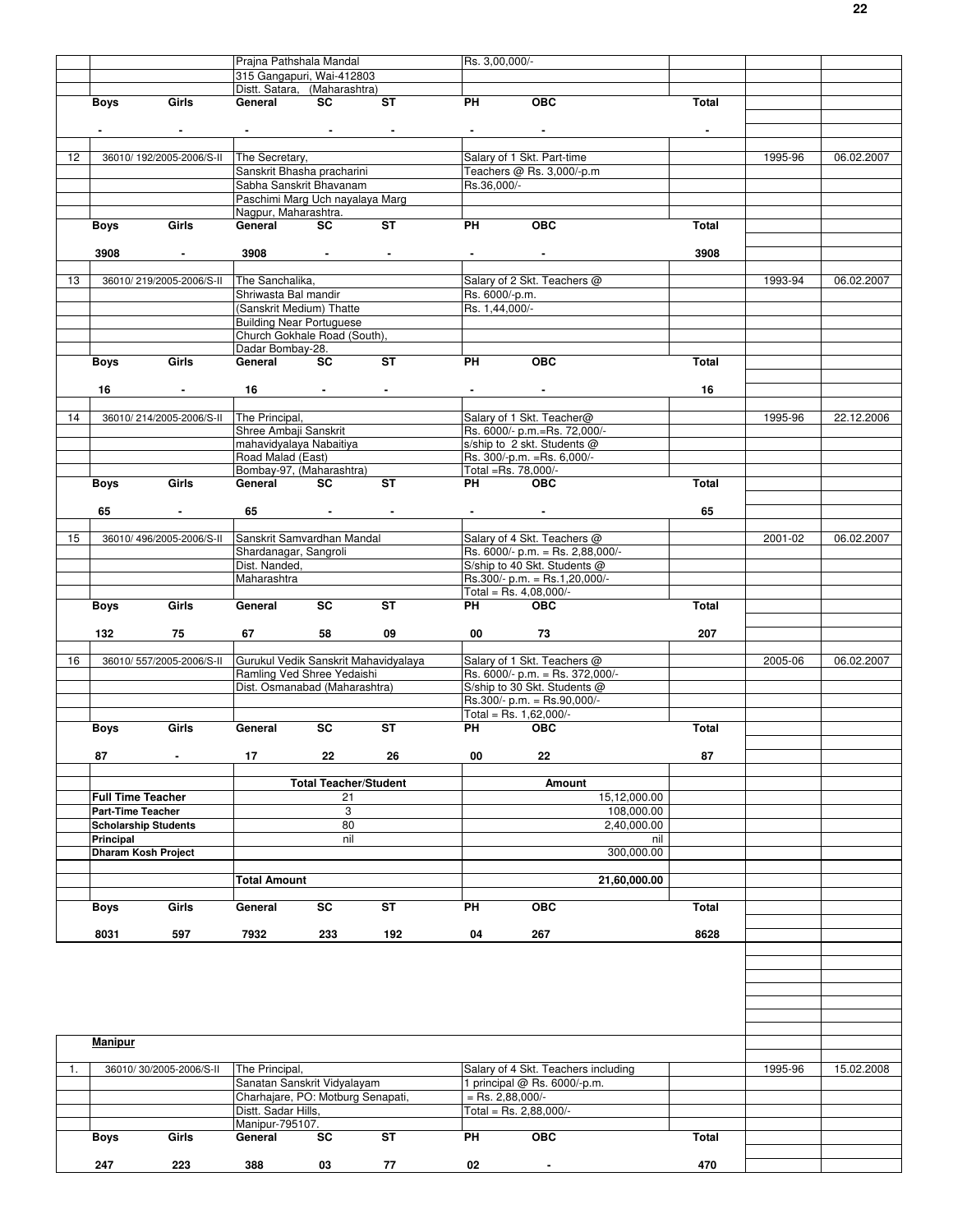| 2.             |                          | 36010/197/2005-2006/S-II    | The Secretary.                                                     |                              |                                           |                    | Salary of 11 Skt. Teachers including   |                | 1995-96 | Year, 2007  |
|----------------|--------------------------|-----------------------------|--------------------------------------------------------------------|------------------------------|-------------------------------------------|--------------------|----------------------------------------|----------------|---------|-------------|
|                |                          |                             | Manipur Sanskrit parishad                                          |                              |                                           |                    | 1 principal @ Rs. 6000/-p.m.           |                |         |             |
|                |                          |                             | D.M. College Campus Imphal,                                        |                              |                                           | $=$ Rs. 7,92,000/- |                                        |                |         |             |
|                |                          |                             | Manipur.                                                           |                              |                                           |                    | Total = Rs. $7,92,000/-$               |                |         |             |
|                | <b>Boys</b>              | Girls                       | General                                                            | $\overline{\text{sc}}$       | ST                                        | PH                 | <b>OBC</b>                             | Total          |         |             |
|                |                          |                             |                                                                    |                              |                                           |                    |                                        |                |         |             |
|                | 198                      |                             |                                                                    |                              |                                           |                    |                                        | 198            |         |             |
|                |                          | $\blacksquare$              | 198                                                                | $\sim 100$                   |                                           | $\blacksquare$     | $\blacksquare$                         |                |         |             |
|                |                          |                             |                                                                    |                              |                                           |                    |                                        |                |         |             |
| 3.             |                          | 36010/235/2005-2006/S-II    | Radha Madhav Sanskrit                                              |                              |                                           |                    | Salary of 7 Skt. Teachers @            |                | 1995-96 | March, 2008 |
|                |                          |                             | Mahavidyalaya, PO: Nambol Manipur,                                 |                              |                                           |                    | Rs. 6000/-p.m.=Rs. 5,04,000/-          |                |         |             |
|                |                          |                             | Dinapur Railway Station - 795134                                   |                              |                                           |                    | S/ship to 100 skt. Students @          |                |         |             |
|                |                          |                             | Manipur.                                                           |                              |                                           |                    | Rs. 300/- p.m. = Rs. 3,00,000/-        |                |         |             |
|                |                          |                             |                                                                    |                              |                                           |                    | Total = Rs. $8,04,000/-$               |                |         |             |
|                | Boys                     | Girls                       | General                                                            | SC                           | ST                                        | PH                 | <b>OBC</b>                             | Total          |         |             |
|                |                          |                             |                                                                    |                              |                                           |                    |                                        |                |         |             |
|                | 333                      | 309                         | 485                                                                | 09                           | $\blacksquare$                            | 00                 | 148                                    | 642            |         |             |
|                |                          |                             |                                                                    |                              |                                           |                    |                                        |                |         |             |
| $\overline{4}$ |                          | 36010/584/2007-2008/S-II    | The Secretary                                                      |                              |                                           |                    | Salary of 4 Skt. Teachers @            |                | 2007-08 | Year, 2007  |
|                |                          |                             | Yaima Model Public School,                                         |                              |                                           |                    | Rs. 6000/- p.m. = Rs. 2,88,000/-       |                |         |             |
|                |                          |                             | Hcinoubok, P.O. - Nambol                                           |                              |                                           |                    |                                        |                |         |             |
|                |                          |                             | Bishnupur Distt., Manipur                                          |                              |                                           |                    |                                        |                |         |             |
|                | <b>Boys</b>              | Girls                       | General                                                            | SC                           | ST                                        | PH                 | <b>OBC</b>                             | <b>Total</b>   |         |             |
|                |                          |                             |                                                                    |                              |                                           |                    |                                        |                |         |             |
|                | 184                      | 186                         | 139                                                                | 128                          | 103                                       |                    |                                        | 370            |         |             |
|                |                          |                             |                                                                    |                              |                                           |                    |                                        |                |         |             |
|                |                          |                             |                                                                    |                              |                                           |                    |                                        |                |         |             |
|                |                          |                             |                                                                    | <b>Total Teacher/Student</b> |                                           |                    | Amount                                 |                |         |             |
|                | <b>Full Time Teacher</b> |                             |                                                                    | 26                           |                                           |                    | 18,72,000.00                           |                |         |             |
|                | <b>Part-Time Teacher</b> |                             |                                                                    | nil                          |                                           |                    | nil                                    |                |         |             |
|                |                          | <b>Scholarship Students</b> |                                                                    | 100                          |                                           |                    | 300,000.00                             |                |         |             |
|                |                          |                             |                                                                    |                              |                                           |                    |                                        |                |         |             |
|                |                          |                             | <b>Total Amount</b>                                                |                              |                                           |                    | 21,72,000.00                           |                |         |             |
|                |                          |                             |                                                                    |                              |                                           |                    |                                        |                |         |             |
|                |                          | Girls                       |                                                                    | SC                           |                                           |                    |                                        |                |         |             |
|                | <b>Boys</b>              |                             | General                                                            |                              | ST                                        | PH                 | <b>OBC</b>                             | Total          |         |             |
|                |                          |                             |                                                                    |                              |                                           |                    |                                        |                |         |             |
|                | 962                      | 718                         | 1210                                                               | 140                          | 180                                       | 02                 | 148                                    | 1680           |         |             |
|                |                          |                             |                                                                    |                              |                                           |                    |                                        |                |         |             |
|                | Orissa                   |                             |                                                                    |                              |                                           |                    |                                        |                |         |             |
|                |                          |                             |                                                                    |                              |                                           |                    |                                        |                |         |             |
| 1.             |                          | 36010/31/2005-2006/S-II     | The Secretary,                                                     |                              |                                           |                    | Salary of 10 Skt. Teachers @           |                | 1995-96 | 25.09.2006  |
|                |                          |                             |                                                                    |                              | Lok Bhasha prachar Samiti Saradha Bali    |                    | Rs. 6000/-p.m = Rs. 7.20.000/-         |                |         |             |
|                |                          |                             |                                                                    |                              | Badaodia Math Distt. Puri, Orissa-752002. |                    |                                        |                |         |             |
|                | Boys                     | Girls                       | General                                                            | SC                           | ST                                        | PH                 | OBC                                    | Total          |         |             |
|                |                          |                             |                                                                    |                              |                                           |                    |                                        |                |         |             |
|                | $\blacksquare$           | $\blacksquare$              |                                                                    | <b>Sanskrit Shivar</b>       |                                           |                    | $\sim$                                 | $\blacksquare$ |         |             |
| 2.             |                          | 36010/32/2005-2006/S-II     | The Secretary,                                                     |                              |                                           |                    | Salary of 4 Skt. Teachers @            |                | 1995-96 |             |
|                |                          |                             | Sri Jagannath Vedic Sikshanusthana,                                |                              |                                           |                    | Rs. 6000/-p.m. Rs. 2,88,000/-          |                |         | 16.11.2006  |
|                |                          |                             | Shree Mandir, Puri, (Orissa)                                       |                              |                                           |                    |                                        |                |         |             |
|                | Boys                     | Girls                       | General                                                            | SC                           | ST                                        | PH                 |                                        |                |         |             |
|                |                          |                             |                                                                    |                              |                                           |                    | OEC                                    | Total          |         |             |
|                | 59                       | $\overline{\phantom{a}}$    | 59                                                                 | $\blacksquare$               |                                           |                    |                                        |                |         |             |
|                |                          |                             |                                                                    |                              | $\blacksquare$                            | $\blacksquare$     | $\blacksquare$                         | 59             |         |             |
| 3.             |                          | 36010/33/2005-2006/S-II     | The Acharya,                                                       |                              |                                           |                    |                                        |                |         |             |
|                |                          |                             |                                                                    |                              |                                           |                    | Salary of 3 Skt. Teachers @            |                | 1995-96 | 21.09.2006  |
|                |                          |                             | Gurukul Ashram Amsena                                              |                              |                                           |                    | Rs. 6000/-p.m.=Rs. 2,16,000/-          |                |         |             |
|                |                          |                             | Via- Khariar Road, Distt. Nuapada,                                 |                              |                                           |                    | S/ship to 10 Skt. Students @           |                |         |             |
|                |                          |                             | (Orissa)-766109.                                                   |                              |                                           |                    | Rs.300/-p.m.=Rs. 30,000/-              |                |         |             |
|                |                          |                             |                                                                    |                              |                                           |                    | Total = Rs. $2,46,000/-$               |                |         |             |
|                | Boys                     | Girls                       | General                                                            | SC                           | ST                                        | PH                 | <b>OBC</b>                             | <b>Total</b>   |         |             |
|                |                          |                             |                                                                    |                              |                                           |                    |                                        |                |         |             |
|                | 196                      | $\blacksquare$              | 06                                                                 | 16                           | 106                                       | 00                 | 68                                     | 196            |         |             |
|                |                          |                             |                                                                    |                              |                                           |                    |                                        |                |         |             |
| 4.             |                          | 36010/34/2005-2006/S-II     | The Secretary,                                                     |                              |                                           |                    | Salary of 5 skt. Teachers including    |                | 1995-96 | 06.09.2006  |
|                |                          |                             |                                                                    |                              | Bhagwan Chandra Skt. Mahavidyalaya,       |                    | 1 principal @ Rs. 6000/-p.m.           |                |         |             |
|                |                          |                             |                                                                    |                              |                                           |                    |                                        |                |         |             |
|                |                          |                             |                                                                    |                              | At/PO-Jagesqwarapada, Via-Gopalpur,       | $=$ Rs. 3,60,000/- |                                        |                |         |             |
|                |                          |                             | At.Balasore Orissa - 756044.                                       |                              |                                           |                    | S/ship to 25 Skt, Students @           |                |         |             |
|                |                          |                             |                                                                    |                              |                                           |                    | Rs. 300/-p.m.=Rs.75,000/-              |                |         |             |
|                |                          |                             |                                                                    | SC                           | ST                                        | PH                 | Total = Rs. $4,35,000/-$<br><b>OBC</b> | Total          |         |             |
|                | Boys                     | Girls                       | General                                                            |                              |                                           |                    |                                        |                |         |             |
|                |                          |                             |                                                                    |                              |                                           |                    |                                        |                |         |             |
|                | 252                      |                             | 252                                                                | $\sim$                       | $\blacksquare$                            |                    |                                        | 252            |         |             |
|                |                          |                             |                                                                    |                              |                                           |                    |                                        |                |         |             |
| 5              |                          | 36010/223/2005-2006/S-II    | The Secretary,                                                     |                              |                                           |                    | S/ship to 5 Skt. Students @            |                | 1995-96 | 02.09.2006  |
|                |                          |                             | Jagan Nath Skt. Mahavidyalaya<br>At/PO: Bijayapalli, Via- Barpali, |                              |                                           |                    | Rs. 300/-p.m. = Rs. 15,000/-           |                |         |             |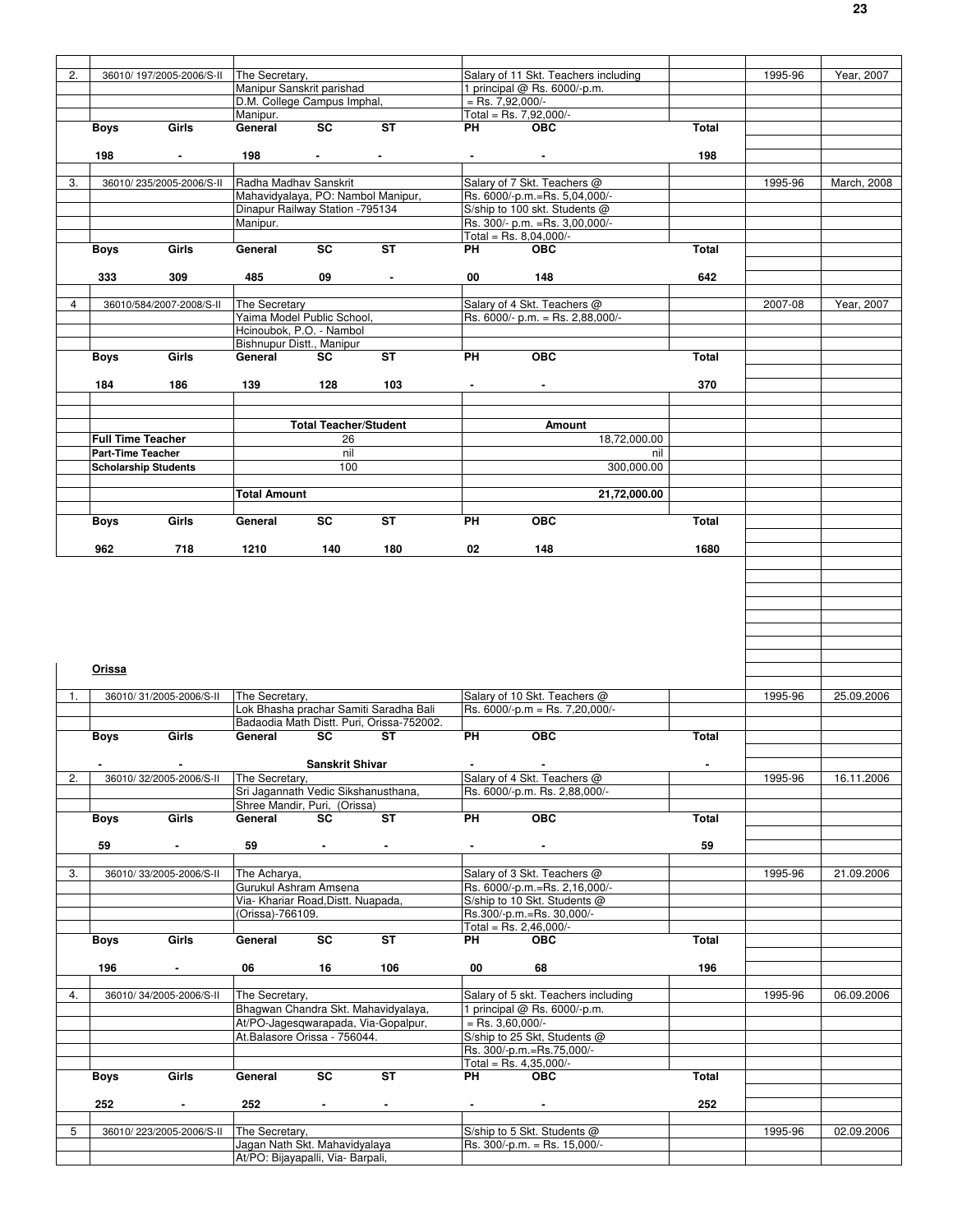|    |                             |                          | Dist. Bargarh, Orissa.                     |                              |                                           |                       |                                    |              |         |            |
|----|-----------------------------|--------------------------|--------------------------------------------|------------------------------|-------------------------------------------|-----------------------|------------------------------------|--------------|---------|------------|
|    | Boys                        | Girls                    | General                                    | SC.                          | <b>ST</b>                                 | <b>PH</b>             | <b>OBC</b>                         | Total        |         |            |
|    |                             |                          |                                            |                              |                                           |                       |                                    |              |         |            |
|    | 201                         | 191                      |                                            | 101                          | 68                                        | 01                    | 198                                | 392          |         |            |
|    |                             |                          |                                            |                              |                                           |                       |                                    |              |         |            |
| 6  |                             | 36010/224/2005-2006/S-II | Head pandit,                               |                              |                                           |                       | S/ships to 3 Skt. Students @       |              | 1995-96 | 31.08.2006 |
|    |                             |                          | Lalaji Gopalji skt. Vidyalaya Barikel      |                              |                                           |                       | Rs. 300/-p.m. = Rs. 9,000/-        |              |         |            |
|    |                             |                          | At/PO: Barikel, Via-Rajebora Sambar,       |                              |                                           |                       |                                    |              |         |            |
|    |                             |                          | Distt. Bargarh, Orissa.                    |                              | $\overline{\text{ST}}$                    |                       |                                    |              |         |            |
|    | <b>Boys</b>                 | Girls                    | General                                    | <b>SC</b>                    |                                           | <b>PH</b>             | $\overline{OBC}$                   | <b>Total</b> |         |            |
|    |                             |                          |                                            |                              |                                           |                       |                                    |              |         |            |
|    | 98                          | 97                       | 00                                         | 50                           | 34                                        | 01                    | 111                                | 196          |         |            |
|    |                             |                          |                                            |                              |                                           |                       |                                    |              |         |            |
| 7  |                             | 36010/225/2005-2006/S-II | Head Pandit,                               |                              |                                           |                       | S/ship to 3 Skt. Students @        |              | 1995-96 | 01.09.2006 |
|    |                             |                          |                                            |                              | Sri Sri Nrusingha Nath Skt. Vidya Niketan |                       | Rs. 300/-p.m. Rs. 9,000/-          |              |         |            |
|    |                             |                          | Nrusinghnath PO: Paikmal,                  |                              |                                           |                       |                                    |              |         |            |
|    |                             | Girls                    | Distt. Bargarh, Orissa-768 639.<br>General | SC                           | ST                                        | PH                    | $\overline{OBC}$                   | Total        |         |            |
|    | Boys                        |                          |                                            |                              |                                           |                       |                                    |              |         |            |
|    |                             |                          |                                            |                              |                                           |                       |                                    | 211          |         |            |
| 8  | 211                         | 36010/291/2005-2006/S-II | 211                                        | $\sim 10^{-10}$ m $^{-1}$    |                                           |                       |                                    |              |         |            |
|    |                             |                          | Shri Radha Madhav Sanskrit Vidyalaya       |                              |                                           |                       | Salary of 2 Skt. Teachers @        |              | 1996-97 | 16.09.2006 |
|    |                             |                          | Deuli, PO: Deuli Via-Bichkute,             |                              |                                           |                       | Rs. 6000/-p.m. Rs. 1,44,000/-      |              |         |            |
|    |                             |                          | Distt. Khurd, Orissa.                      |                              |                                           |                       |                                    |              |         |            |
|    | <b>Boys</b>                 | Girls                    | General                                    | <b>SC</b>                    | <b>ST</b>                                 | PH                    | $\overline{OBC}$                   | Total        |         |            |
|    |                             |                          |                                            |                              |                                           |                       |                                    |              |         |            |
|    | 225                         | 128                      | 93                                         | 50                           | 73                                        | 05                    | 132                                | 353          |         |            |
| 9  |                             | 36010/326/2005-2006/S-II | Gurukul Karunakar Ved                      |                              |                                           |                       | Salary of 1 Skt. Teacher @         |              | 1995-96 | 14.09.2006 |
|    |                             |                          | Vidyalaya, At/PO- Dasarathpur,             |                              |                                           |                       | Rs. 6000/-p.m.= Rs. 72,000/-       |              |         |            |
|    |                             |                          | Distt. Jajpur (Cuttack)                    |                              |                                           |                       | S/shipto 1 Skt. Students @         |              |         |            |
|    |                             |                          | Orissa - 755006.                           |                              |                                           |                       | Rs.300/- p.m.=Rs.3,000/-           |              |         |            |
|    |                             |                          |                                            |                              |                                           | Total= Rs. 75,000/-   |                                    |              |         |            |
|    | Boys                        | Girls                    | General                                    | $\overline{sc}$              | ST                                        | PH                    | <b>OBC</b>                         | Total        |         |            |
|    |                             |                          |                                            |                              |                                           |                       |                                    |              |         |            |
|    | 29                          | $\sim$                   | 29                                         | $\sim$                       | $\blacksquare$                            |                       | $\sim$                             | 29           |         |            |
|    |                             |                          |                                            |                              |                                           |                       |                                    |              |         |            |
| 10 |                             | 36010/480/2005-2006/S-II | Saraswati Skt. Mahila Mahavidyalaya        |                              |                                           |                       | Salary of 5 Skt. Teacher @         |              | 2001-02 | 15.09.2006 |
|    |                             |                          | Barti PO Patenigaon (Via) Tarpur           |                              |                                           |                       | Rs. 6000/-p.m.= Rs.3,60,000/-      |              |         |            |
|    |                             |                          | Dist. Jagat Singhpur (Orissa)              |                              |                                           |                       | S/shipto 50 Skt. Students @        |              |         |            |
|    |                             |                          |                                            |                              |                                           |                       | Rs.300/- p.m.=Rs.1,50,000/-        |              |         |            |
|    |                             |                          |                                            |                              |                                           | Total= Rs. 5,10,000/- |                                    |              |         |            |
|    | Boys                        | Girls                    | General                                    | $\overline{\mathsf{sc}}$     | <b>ST</b>                                 | PH                    | <b>OBC</b>                         | Total        |         |            |
|    |                             |                          |                                            |                              |                                           |                       |                                    |              |         |            |
|    | 00                          | 218                      | 101                                        | 44                           | $\blacksquare$                            | 02                    | 71                                 | 218          |         |            |
|    |                             |                          |                                            |                              |                                           |                       |                                    |              |         |            |
|    |                             |                          |                                            |                              |                                           |                       |                                    |              |         |            |
| 11 |                             | 36010/499/2005-2006/S-II | Krishna Chandra Skt. Womens College        |                              |                                           |                       | Salary of 3 Skt. Teacher @         |              | 2002-03 | 16.09.2006 |
|    |                             |                          | At. Bihar Bampur PO - Janara Barimul       |                              |                                           |                       | Rs. 6000/-p.m.= Rs. 2,16,000/-     |              |         |            |
|    |                             |                          | Via Danpur, Dist. Kendrapara               |                              |                                           |                       | S/shipto 20 Skt. Students @        |              |         |            |
|    |                             |                          | Orissa - 754 210                           |                              |                                           |                       | Rs.300/- p.m.=Rs. 60,000/-         |              |         |            |
|    |                             |                          |                                            |                              |                                           | Total= Rs. 2,76,000/- |                                    |              |         |            |
|    | Boys                        | Girls                    | General                                    | <b>SC</b>                    | <b>ST</b>                                 | <b>PH</b>             | <b>OBC</b>                         | Total        |         |            |
|    |                             |                          |                                            |                              |                                           |                       |                                    |              |         |            |
|    | 179                         | ۰                        | 179                                        |                              | $\blacksquare$                            |                       | $\blacksquare$                     | 179          |         |            |
|    |                             |                          |                                            |                              |                                           |                       |                                    |              |         |            |
| 12 |                             | 36010/500/2005-2006/S-II | Rameshwar Sanskrit Vidvapeetha             |                              |                                           |                       | Salary of 3 Skt. Teacher @         |              | 2002-03 | 07.09.2006 |
|    |                             |                          | At/PO - Rudhunga C.P.-Dati                 |                              |                                           |                       | Rs. 6000/-p.m.=Rs. 2,16,000/-      |              |         |            |
|    |                             |                          | Via Simula, Balasore - 756 126             |                              |                                           |                       |                                    |              |         |            |
|    | <b>Boys</b>                 | Girls                    | General                                    | SC                           | ST                                        | PH                    | $\overline{OBC}$                   | Total        |         |            |
|    |                             |                          |                                            |                              |                                           |                       |                                    |              |         |            |
|    | 46                          | 50                       | 17                                         | 38                           | $\sim$                                    | 01                    | 40                                 | 96           |         |            |
|    |                             |                          |                                            |                              |                                           |                       |                                    |              |         |            |
| 13 |                             | 36010/610/2008-2009/S-II | The Secretary                              |                              |                                           |                       | Salary of 2 Skt. Teachers @        |              | 2008-09 | 05.02.2009 |
|    |                             |                          | Narayani Sanskrit Sansthan                 |                              |                                           |                       | Rs. $6000/- p.m. = Rs. 1,44,000/-$ |              |         |            |
|    |                             |                          | at Badan Karia, P.O. - Hari Gopal          |                              |                                           |                       |                                    |              |         |            |
|    |                             |                          | Via - Ulunda, Distt. - Soanpur - 767034    |                              |                                           |                       |                                    |              |         |            |
|    | Boys                        | Girls                    | General                                    | SC                           | ST                                        | PH                    | <b>OBC</b>                         | Total        |         |            |
|    |                             |                          |                                            |                              |                                           |                       |                                    |              |         |            |
|    | 167                         | 91                       | 00                                         | 63                           | 36                                        | 01                    | 158                                | 258          |         |            |
|    |                             |                          |                                            |                              |                                           |                       |                                    |              |         |            |
|    |                             |                          |                                            |                              |                                           |                       |                                    |              |         |            |
|    |                             |                          |                                            |                              |                                           |                       |                                    |              |         |            |
|    |                             |                          |                                            | <b>Total Teacher/Student</b> |                                           |                       | Amount                             |              |         |            |
|    | <b>Full Time Teacher</b>    |                          |                                            | 38                           |                                           |                       | 2,736,000.00                       |              |         |            |
|    | <b>Part-Time Teacher</b>    |                          |                                            | nil                          |                                           |                       | nil                                |              |         |            |
|    | <b>Scholarship Students</b> |                          |                                            | 117                          |                                           |                       | 351,000.00                         |              |         |            |
|    |                             |                          |                                            |                              |                                           |                       |                                    |              |         |            |
|    |                             |                          | <b>Total Amount</b>                        |                              |                                           |                       | 3,087,000.00                       |              |         |            |
|    |                             |                          |                                            |                              |                                           |                       |                                    |              |         |            |
|    | Boys                        | Girls                    | General                                    | SC                           | ST                                        | PH                    | <b>OBC</b>                         | Total        |         |            |
|    |                             |                          |                                            |                              |                                           |                       |                                    |              |         |            |
|    | 1663                        | 775                      | 970                                        | 362                          | 317                                       | 11                    | 778                                | 2438         |         |            |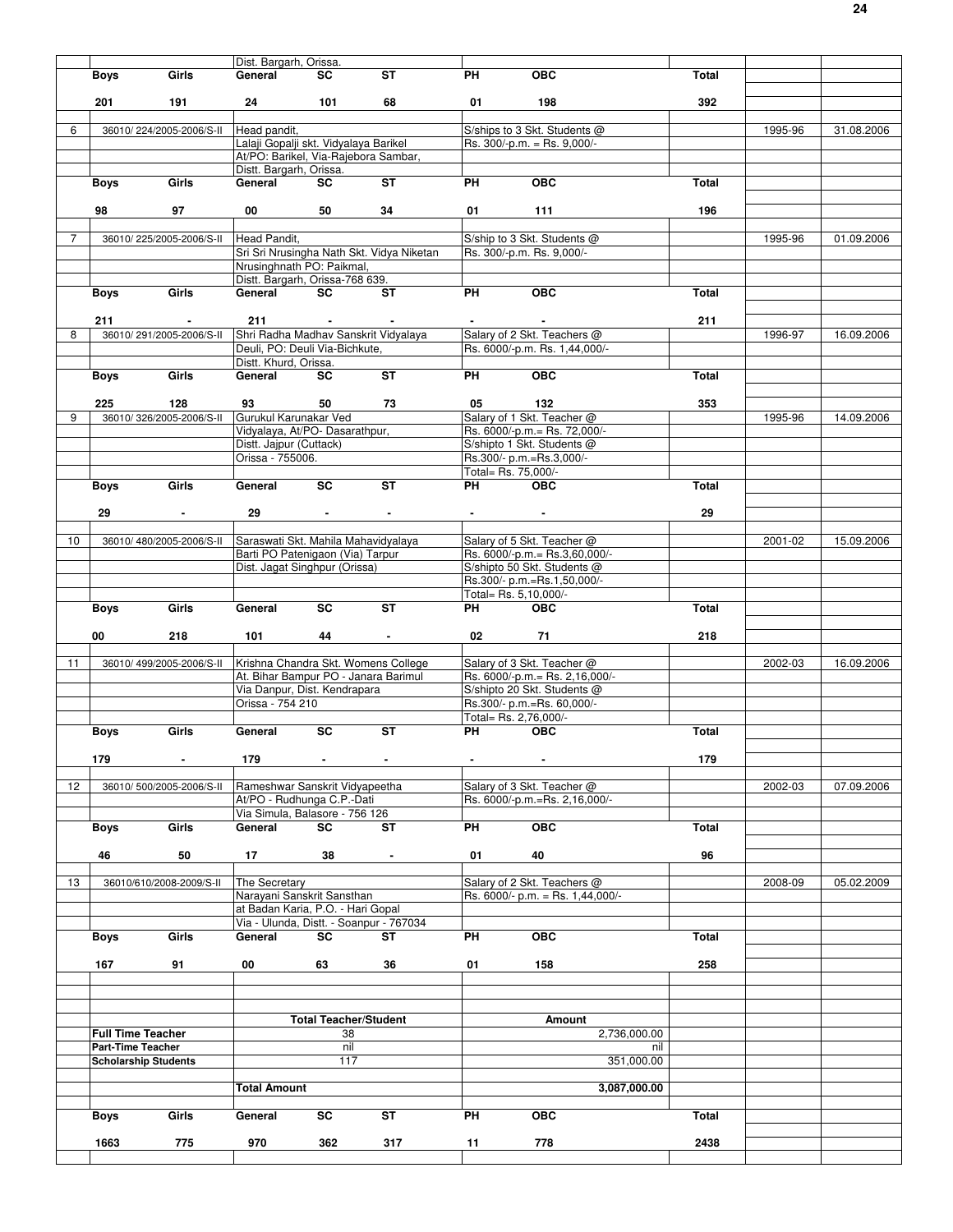|    | Pondicherry              |                             |                                                              |                                                           |                                            |           |                                                                 |            |              |         |            |
|----|--------------------------|-----------------------------|--------------------------------------------------------------|-----------------------------------------------------------|--------------------------------------------|-----------|-----------------------------------------------------------------|------------|--------------|---------|------------|
|    |                          |                             |                                                              |                                                           |                                            |           |                                                                 |            |              |         |            |
| 1  |                          | 36010/523/2005-2006/S-II    | Sri Aravindh Skt. Vidyalaya                                  |                                                           |                                            |           | Salary of 2 Skt. Teacher @                                      |            |              | 2003-04 | 02.02.2005 |
|    |                          |                             | (Run by Vraja Trust)                                         |                                                           |                                            |           | Rs. 6000/-p.m. = Rs.1,44,000/-                                  |            |              |         |            |
|    |                          |                             | No.28, S.V. Patel Salai<br>Pondicherry -01                   |                                                           |                                            |           |                                                                 |            |              |         |            |
|    | <b>Boys</b>              | Girls                       | General                                                      | <b>SC</b>                                                 | <b>ST</b>                                  | PH        | <b>OBC</b>                                                      |            | Total        |         |            |
|    |                          |                             |                                                              |                                                           |                                            |           |                                                                 |            |              |         |            |
|    | 563                      | 323                         | 787                                                          | 71                                                        | 01                                         | 02        | 25                                                              |            | 886          |         |            |
|    |                          |                             |                                                              |                                                           |                                            |           |                                                                 |            |              |         |            |
|    | <b>Full Time Teacher</b> |                             |                                                              | <b>Total Teacher/Student</b>                              |                                            |           | Amount                                                          | 144.000.00 |              |         |            |
|    | <b>Part-Time Teacher</b> |                             |                                                              | 2<br>nil                                                  |                                            |           |                                                                 | nil        |              |         |            |
|    |                          | <b>Scholarship Students</b> |                                                              | nil                                                       |                                            |           |                                                                 | nil        |              |         |            |
|    | Principal                |                             |                                                              | nil                                                       |                                            |           |                                                                 | nil        |              |         |            |
|    |                          |                             |                                                              |                                                           |                                            |           |                                                                 |            |              |         |            |
|    |                          |                             | <b>Total Amount</b>                                          |                                                           |                                            |           |                                                                 | 144,000.00 |              |         |            |
|    | <b>Boys</b>              | Girls                       | General                                                      | SC                                                        | ST                                         | <b>PH</b> | <b>OBC</b>                                                      |            | Total        |         |            |
|    |                          |                             |                                                              |                                                           |                                            |           |                                                                 |            |              |         |            |
|    | 563                      | 323                         | 787                                                          | 71                                                        | 01                                         | 02        | 25                                                              |            | 886          |         |            |
|    |                          |                             |                                                              |                                                           |                                            |           |                                                                 |            |              |         |            |
|    |                          |                             |                                                              |                                                           |                                            |           |                                                                 |            |              |         |            |
|    |                          |                             |                                                              |                                                           |                                            |           |                                                                 |            |              |         |            |
|    |                          |                             |                                                              |                                                           |                                            |           |                                                                 |            |              |         |            |
|    |                          |                             |                                                              |                                                           |                                            |           |                                                                 |            |              |         |            |
|    |                          |                             |                                                              |                                                           |                                            |           |                                                                 |            |              |         |            |
|    |                          |                             |                                                              |                                                           |                                            |           |                                                                 |            |              |         |            |
|    | Punjab                   |                             |                                                              |                                                           |                                            |           |                                                                 |            |              |         |            |
|    |                          |                             |                                                              |                                                           |                                            |           |                                                                 |            |              |         |            |
| 1. |                          | 36010/35/2005-2006/S-II     | The Principal,                                               |                                                           | Sri Saraswati Sanskrit College, G.T. Road, |           | Salary of 3 Skt. Teachers @<br>Rs. 6000/-p.m.=Rs.2,16,000/-     |            |              | 1995-96 | 09.07.2005 |
|    |                          |                             | Near Bus Stand, PO: Khanna,                                  |                                                           |                                            |           | S/ship to 25 Skt. Students @                                    |            |              |         |            |
|    |                          |                             | Ludhiana, (Punjab)                                           |                                                           |                                            |           | Rs.300/-p.m.=Rs. 75,000/-                                       |            |              |         |            |
|    |                          |                             |                                                              |                                                           |                                            |           | Ttotal=Rs. 2,91,000/-                                           |            |              |         |            |
|    | <b>Boys</b>              | Girls                       | General                                                      | SC                                                        | <b>ST</b>                                  | PH        | <b>OBC</b>                                                      |            | <b>Total</b> |         |            |
|    |                          |                             |                                                              |                                                           |                                            |           |                                                                 |            |              |         |            |
|    | 149                      | $\sim$                      | 149                                                          | $\sim$                                                    | $\blacksquare$                             | $\sim$    | $\sim$                                                          |            | 149          |         |            |
| 2. |                          | 36010/36/2005-2006/S-II     | The Principal,                                               |                                                           |                                            |           | Salary of 2 Skt. Teachers @                                     |            |              | 1995-96 | 20.11.2006 |
|    |                          |                             | Hindu Sabha Sanskrit College, Dhab                           |                                                           |                                            |           | Rs. 6000/-p.m. = Rs.1,44,000/-                                  |            |              |         |            |
|    |                          |                             | Khatikan, Amritsar, Punjab-143004.                           |                                                           |                                            |           | S/ship to 10 Skt.Students @                                     |            |              |         |            |
|    |                          |                             |                                                              |                                                           |                                            |           | Rs. 300/- p.m.=Rs30,000/-<br>Total=Rs. 1,74,000/-               |            |              |         |            |
|    | <b>Boys</b>              | Girls                       | General                                                      | SC                                                        | ST                                         | PH        | <b>OBC</b>                                                      |            | Total        |         |            |
|    |                          |                             |                                                              |                                                           |                                            |           |                                                                 |            |              |         |            |
|    | 13                       |                             | 13                                                           | $\sim$                                                    | $\blacksquare$                             |           |                                                                 |            | 13           |         |            |
|    |                          |                             |                                                              |                                                           |                                            |           |                                                                 |            |              |         |            |
| 3. |                          | 36010/37/2005-2006/S-II     | The Principal,                                               |                                                           |                                            |           | Salary of 4 Skt. Teachers @                                     |            |              | 1995-96 | 02.11.2006 |
|    |                          |                             | Sanatan Dharam Sanskrit<br>College Bahadurpur Chowk          |                                                           |                                            |           | Rs. 6000/- p.m.= Rs. 2,88,000/-<br>S/ship to 15 Skt. Students @ |            |              |         |            |
|    |                          |                             | Hoshiarpur, (Punjab)                                         |                                                           |                                            |           | Rs. 300/-p.m. = Rs. 45,000/-                                    |            |              |         |            |
|    |                          |                             |                                                              |                                                           |                                            |           | Total=Rs. 3,33,000/-                                            |            |              |         |            |
|    | Boys                     | Girls                       | General                                                      | SC                                                        | <b>ST</b>                                  | <b>PH</b> | <b>OBC</b>                                                      |            | Total        |         |            |
|    |                          |                             |                                                              |                                                           |                                            |           |                                                                 |            |              |         |            |
|    | 69                       | $\sim$                      | 69                                                           | <b>All Contracts</b>                                      | $\sim$                                     |           |                                                                 |            | 69           |         |            |
| 4. |                          | 36010/196/2005-2006/S-II    | The Principal,                                               |                                                           |                                            |           | S/ship to 10 Skt. Students @                                    |            |              | 1995-96 | 03.11.2006 |
|    |                          |                             | Sanatan Dharm Sanskrit                                       |                                                           |                                            |           | Rs. 300/-p.m. Rs.30,000/-                                       |            |              |         |            |
|    |                          |                             | College, Fazilka, Punjab.                                    |                                                           |                                            |           |                                                                 |            |              |         |            |
|    | Boys                     | Girls                       | General                                                      | SC                                                        | <b>ST</b>                                  | <b>PH</b> | <b>OBC</b>                                                      |            | Total        |         |            |
|    | 15                       | $\sim$                      | 15                                                           | <b>Harry Corp.</b>                                        | $\blacksquare$                             |           | $\sim$                                                          |            | 15           |         |            |
|    |                          |                             |                                                              |                                                           |                                            |           |                                                                 |            |              |         |            |
| 5  |                          | 36010/221/2005-2006/S-II    | The Secretary                                                |                                                           |                                            |           | Salary of 3 Skt. Teachers including                             |            |              | 1995-96 | 20.11.2006 |
|    |                          |                             | Shri Durganini Committee                                     |                                                           |                                            |           | 1 principal @ Rs. 6000/- p.m.                                   |            |              |         |            |
|    |                          |                             |                                                              |                                                           | Shri Laxmi Narayan Skt. College, Amritsar  |           | $=$ Rs. 2,16,000/-                                              |            |              |         |            |
|    |                          |                             | Punjab                                                       |                                                           |                                            |           | S/ship to 20 Skt. Students @<br>Rs. 300/-p.m. = Rs. 60,000/-    |            |              |         |            |
|    |                          |                             |                                                              |                                                           |                                            |           | Total=Rs. 2,76,000/-                                            |            |              |         |            |
|    | Boys                     | Girls                       | General                                                      | <b>SC</b>                                                 | <b>ST</b>                                  |           | PH OBC                                                          |            | Total        |         |            |
|    |                          |                             |                                                              |                                                           |                                            |           |                                                                 |            |              |         |            |
|    | 68                       | $\sim$                      | 68                                                           | $\bullet$ - $\bullet$ - $\bullet$ - $\bullet$ - $\bullet$ | $\sim$                                     |           | $\bullet$ . The second contract of $\bullet$                    |            | 68           |         |            |
| 6  |                          | 36010/509/2005-2006/S-II    |                                                              |                                                           |                                            |           | Salary of 2 Skt. Teachers @                                     |            |              | 2006-07 | 20.11.2006 |
|    |                          |                             | Dayanand Sanskrit Mahavidyalaya<br>Dayanand Muth, Dina Nagar |                                                           |                                            |           | Rs. 6000/- p.m. = Rs. 1,44,000/-                                |            |              |         |            |
|    |                          |                             | Gurdaspur, Punjab                                            |                                                           |                                            |           | S/ship to 20 Skt. Students @                                    |            |              |         |            |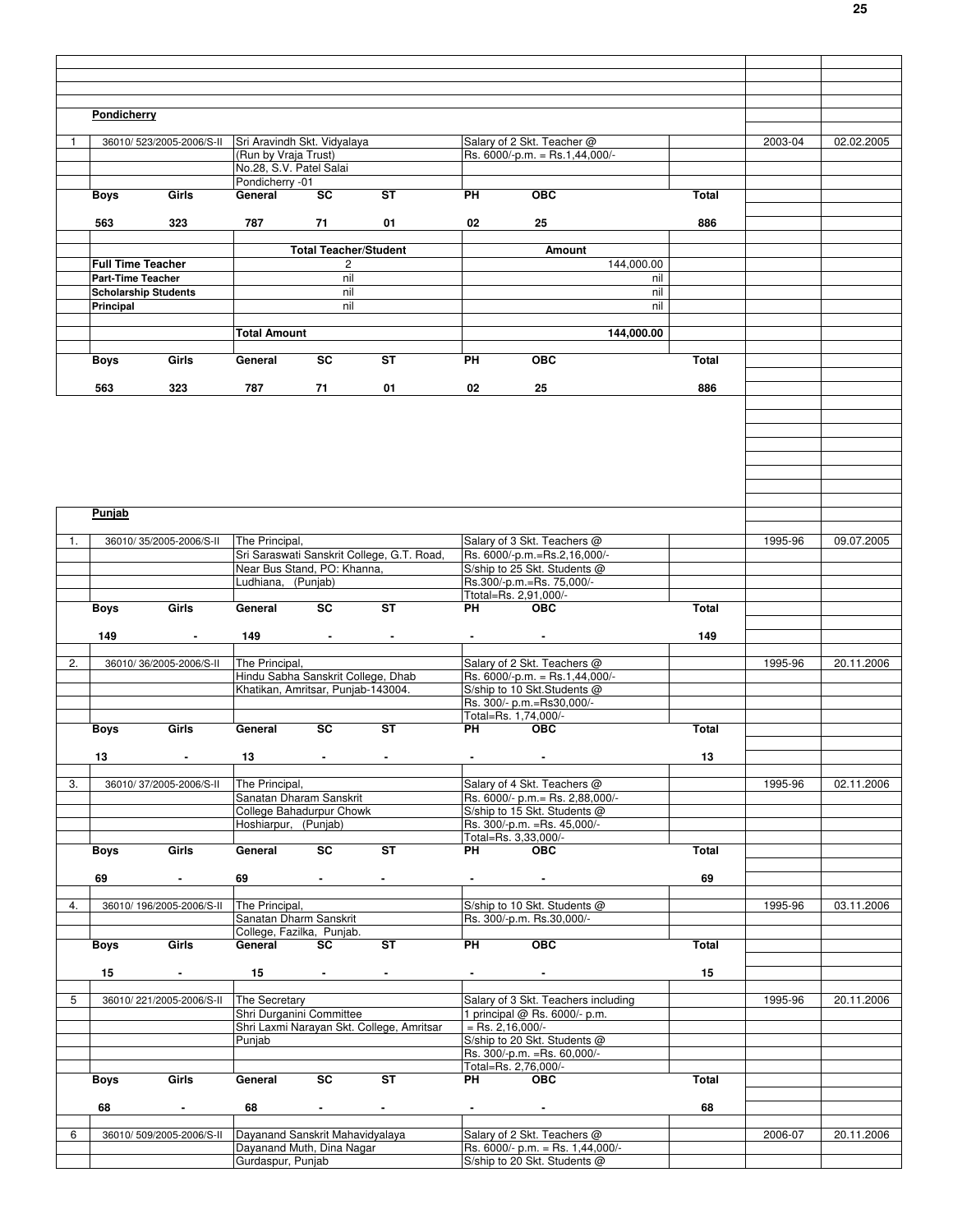|                |                          |                                        |                                                   |                                                    |                                         |                                               | Rs. 300/-p.m. = Rs. 60,000/-                                    |              |         |            |
|----------------|--------------------------|----------------------------------------|---------------------------------------------------|----------------------------------------------------|-----------------------------------------|-----------------------------------------------|-----------------------------------------------------------------|--------------|---------|------------|
|                |                          |                                        |                                                   |                                                    |                                         |                                               | Total=Rs. 2,04,000/-                                            |              |         |            |
|                | <b>Boys</b>              | Girls                                  | General                                           | <b>SC</b>                                          | <b>ST</b>                               | PH                                            | <b>OBC</b>                                                      | Total        |         |            |
|                |                          |                                        |                                                   |                                                    |                                         |                                               |                                                                 |              |         |            |
| $\overline{7}$ | 44                       | $\sim$                                 | 44<br>Shri Guru Virjanand Gurukul                 | <b>Contract Contract</b>                           |                                         |                                               | $\sim$<br>Salary of 6 Skt. Teachers @                           | 44           |         |            |
|                |                          | 36010/569/2005-2006/S-II               | Kartarpur, Dist Jalandhar                         |                                                    |                                         |                                               | Rs. 6000/- p.m.= Rs. 4,32,000/-                                 |              | 2005-06 | 09.07.2005 |
|                |                          |                                        | Punjab - 144 801                                  |                                                    |                                         |                                               | S/ship to 50 Skt. Students @                                    |              |         |            |
|                |                          |                                        |                                                   |                                                    |                                         |                                               | Rs. 300/-p.m. = Rs. 1,50,000/-                                  |              |         |            |
|                |                          |                                        |                                                   |                                                    |                                         |                                               | Total = Rs. $5,82,000/-$                                        |              |         |            |
|                | Boys                     | Girls                                  | General                                           | SC                                                 | <b>ST</b>                               | PH                                            | <b>OBC</b>                                                      | Total        |         |            |
|                |                          |                                        |                                                   |                                                    |                                         |                                               |                                                                 |              |         |            |
|                | 218                      |                                        | 218                                               |                                                    |                                         |                                               |                                                                 | 218          |         |            |
| 8              |                          | 36010/570/2005-2006/S-II               |                                                   |                                                    | Shri Baba Hardit Giri Skt. Mahavidyalya |                                               | Salary of 3 Skt. Teachers @                                     |              | 2005-06 | 09.07.2005 |
|                |                          |                                        | Shri Dashnami Akhara Sirhind City,                |                                                    |                                         |                                               | Rs. $6000/-$ p.m. = Rs. 2,16,000/-                              |              |         |            |
|                |                          |                                        | (Fatehgarh Sahib),<br>Punjab.                     |                                                    |                                         |                                               | S/ship to 40 Skt. Students @<br>Rs. 300/-p.m. = Rs. 1,20,000/-  |              |         |            |
|                |                          |                                        |                                                   |                                                    |                                         |                                               | Total = Rs. $3,36,000/-$                                        |              |         |            |
|                | Boys                     | Girls                                  | General                                           | SC                                                 | <b>ST</b>                               | PH                                            | <b>OBC</b>                                                      | Total        |         |            |
|                |                          |                                        |                                                   |                                                    |                                         |                                               |                                                                 |              |         |            |
|                | 67                       | $\sim$                                 | 67                                                | $\sim$                                             | $\blacksquare$                          | $\blacksquare$                                | $\blacksquare$                                                  | 67           |         |            |
|                |                          |                                        |                                                   | <b>Total Teacher/Student</b>                       |                                         |                                               | Amount                                                          |              |         |            |
|                | <b>Full Time Teacher</b> |                                        |                                                   | 23                                                 |                                         |                                               |                                                                 | 16,56,000.00 |         |            |
|                | <b>Part-Time Teacher</b> |                                        |                                                   | nil                                                |                                         |                                               |                                                                 | nil          |         |            |
|                |                          | <b>Scholarship Students</b>            |                                                   | 190                                                |                                         |                                               |                                                                 | 570,000.00   |         |            |
|                |                          |                                        |                                                   |                                                    |                                         |                                               |                                                                 |              |         |            |
|                |                          |                                        | <b>Total Amount</b>                               |                                                    |                                         |                                               |                                                                 | 22,26,000.00 |         |            |
|                | Boys                     | Girls                                  | General                                           | SC                                                 | <b>ST</b>                               | <b>PH</b>                                     | <b>OBC</b>                                                      | <b>Total</b> |         |            |
|                |                          |                                        |                                                   |                                                    |                                         |                                               |                                                                 |              |         |            |
|                | 643                      | $\blacksquare$                         | 643                                               | $\blacksquare$                                     | $\blacksquare$                          | $\blacksquare$                                | $\blacksquare$                                                  | 643          |         |            |
|                |                          |                                        |                                                   |                                                    |                                         |                                               |                                                                 |              |         |            |
|                |                          |                                        |                                                   |                                                    |                                         |                                               |                                                                 |              |         |            |
|                |                          |                                        |                                                   |                                                    |                                         |                                               |                                                                 |              |         |            |
|                |                          |                                        |                                                   |                                                    |                                         |                                               |                                                                 |              |         |            |
|                |                          |                                        |                                                   |                                                    |                                         |                                               |                                                                 |              |         |            |
|                |                          |                                        |                                                   |                                                    |                                         |                                               |                                                                 |              |         |            |
|                | Rajasthan                |                                        |                                                   |                                                    |                                         |                                               |                                                                 |              |         |            |
|                |                          |                                        |                                                   |                                                    |                                         |                                               |                                                                 |              |         |            |
| 1.             |                          | 36010/106/2005-2006/S-II               | The Secretary,                                    |                                                    |                                         |                                               | Salary of 5 Skt. Teachers @                                     |              | 1995-96 | 31.08.2005 |
|                |                          |                                        | Shri Goverdhan Sanskrit                           |                                                    |                                         |                                               | Rs. 6000/-p.m. = Rs. 3,60,000/-                                 |              |         |            |
|                |                          |                                        | Mahavidyalaya, Khadgada<br>Dungarpur, (Rajasthan) |                                                    |                                         |                                               | S/ship to 30 skt. Students @<br>Rs.300/-p.m. = Rs. 90,000/-     |              |         |            |
|                |                          |                                        |                                                   |                                                    |                                         |                                               | Total =Rs. 4,50,000/-                                           |              |         |            |
|                | Boys                     | Girls                                  | General                                           | SC                                                 | <b>ST</b>                               | <b>PH</b>                                     | <b>OBC</b>                                                      | Total        |         |            |
|                |                          |                                        |                                                   |                                                    |                                         |                                               |                                                                 |              |         |            |
|                | 354                      | 188                                    | 112                                               | 22                                                 | 320                                     | 02                                            | 86                                                              | 542          |         |            |
|                |                          |                                        |                                                   |                                                    |                                         |                                               |                                                                 |              |         |            |
| 2.             |                          | 36010/107/2005-2006/S-II               | The Pracharya,                                    |                                                    |                                         |                                               | S/ship to 40 Skt. Students @                                    |              | 1995-96 | 04.08.2005 |
|                |                          |                                        | Shri Birla Acharya Sanskrit                       |                                                    |                                         | Rs. 300/-p.m.                                 |                                                                 |              |         |            |
|                |                          |                                        | Mahavidyalaya Pilani                              |                                                    |                                         | Rs. 1,20,000/-                                |                                                                 |              |         |            |
|                |                          |                                        | Distt. Jhunjhunu, (Rajasthan)                     |                                                    |                                         |                                               | Salary of 2 Skt. Teachers @<br>Rs. 6000/- p.m. = Rs. 1,44,000/- |              |         |            |
|                |                          |                                        |                                                   |                                                    |                                         |                                               | Total Rs. 2,64,000/-                                            |              |         |            |
|                | Boys                     | Girls                                  | General                                           | SC                                                 | <b>ST</b>                               | <b>PH</b>                                     | <b>OBC</b>                                                      | Total        |         |            |
|                |                          |                                        |                                                   |                                                    |                                         |                                               |                                                                 |              |         |            |
|                | 383                      | $\sim$                                 | 383                                               | $\bullet$ . The set of $\mathcal{O}(\mathbb{R}^d)$ | $\blacksquare$                          | $\bullet$ - $\bullet$ - $\bullet$ - $\bullet$ | $\sim$                                                          | 383          |         |            |
|                |                          |                                        |                                                   |                                                    |                                         |                                               |                                                                 |              |         |            |
| 3.             |                          | 36010/108/2005-2006/S-II               | The Mantri,                                       |                                                    |                                         |                                               | Salary of 5 Skt. Teachers @                                     |              | 1995-96 | 15.09.2005 |
|                |                          |                                        | Khandal Vipra Upadhyaya,                          |                                                    |                                         |                                               | Rs. 6000/-p.m. Rs, 3,60,000/-                                   |              |         |            |
|                |                          |                                        |                                                   |                                                    | Sanskrit Vidyalaya Manakauasthka Chowk  |                                               |                                                                 |              |         |            |
|                |                          |                                        | Chandpol Bazar, Jaipur<br>Rajasthan.              |                                                    |                                         |                                               |                                                                 |              |         |            |
|                | Boys                     | Girls                                  | General                                           | $\overline{sc}$                                    | ST                                      | PH                                            | OBC                                                             | Total        |         |            |
|                |                          |                                        |                                                   |                                                    |                                         |                                               |                                                                 |              |         |            |
|                | 252                      | $\sim$                                 | 167                                               | 06                                                 | 06                                      | 00                                            | 73                                                              | 252          |         |            |
|                |                          |                                        |                                                   |                                                    |                                         |                                               |                                                                 |              |         |            |
| 4.             |                          | 36010/109/2005-2006/S-II The Director, |                                                   |                                                    |                                         |                                               | Salary of 5 Skt. Teacher including                              |              | 1995-96 | 09.09.2006 |
|                |                          |                                        | Bal Bharati Sanskrit Vidyalaya                    |                                                    |                                         |                                               | 1 principal @ Rs. 6000/- p.m.                                   |              |         |            |
|                |                          |                                        | E-Block, Sector - 14, Hiran Magri,                |                                                    |                                         | $=$ Rs. 3,60,000/-                            |                                                                 |              |         |            |
|                |                          | Girls                                  | Udaipur (Rajasthan).                              |                                                    | <b>ST</b>                               |                                               | Total=Rs. 3,60,000/-                                            |              |         |            |
|                | <b>Boys</b>              |                                        | General                                           | SC                                                 |                                         | PH                                            | <b>OBC</b>                                                      | Total        |         |            |
|                | 105                      |                                        | 105                                               | $\sim$                                             |                                         |                                               |                                                                 | 105          |         |            |
|                |                          |                                        |                                                   |                                                    |                                         |                                               |                                                                 |              |         |            |
| 5.             |                          | 36010/110/2005-2006/S-II               | The Pradhanacharya,                               |                                                    |                                         |                                               | Salary of 3 Skt. Teachers @                                     |              | 1995-96 | 15.09.2005 |
|                |                          |                                        | Dhurv Bal Niketan Uch                             |                                                    |                                         |                                               | Rs. 6000-p.m. = Rs. 2,16,000/-                                  |              |         |            |
|                |                          |                                        |                                                   |                                                    | Prathmik Vidyalaya, A-2 Mahavir Colony, |                                               |                                                                 |              |         |            |
|                |                          |                                        |                                                   |                                                    | Puran Ramgarh Rd, Jaipur, (Rajasthan)   |                                               |                                                                 |              |         |            |
|                |                          |                                        |                                                   |                                                    |                                         |                                               |                                                                 |              |         |            |
|                | Boys                     | Girls                                  | General                                           | SC                                                 | ST                                      | PH                                            | <b>OBC</b>                                                      | Total        |         |            |
|                | 1394                     | 976                                    | 1911                                              | 104                                                | 121                                     | 02                                            | 232                                                             | 2370         |         |            |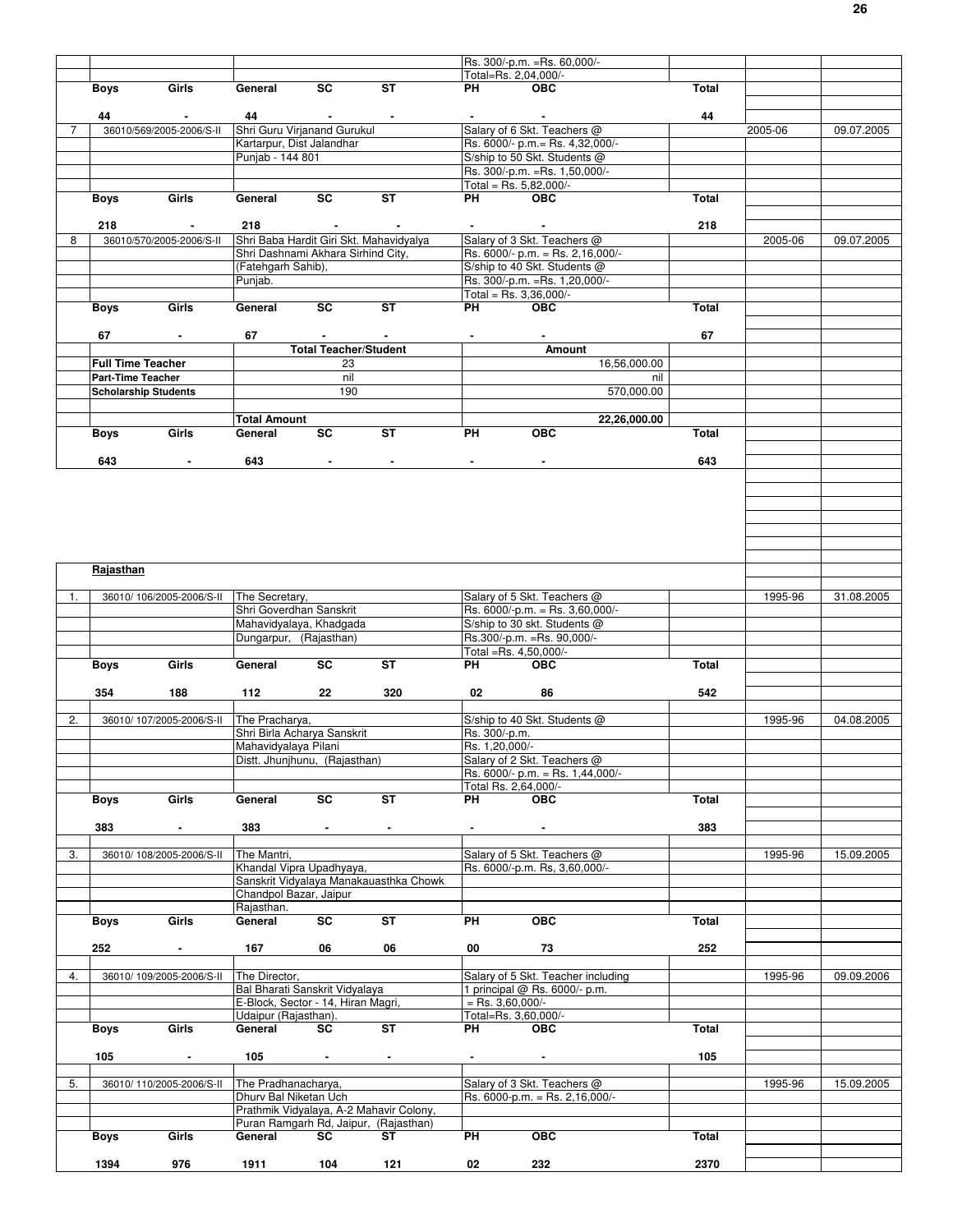| 6. |             | 36010/111/2005-2006/S-II  | The Vyasthapak,                                                         |                             |                          |                      | Salary of 2 Skt. Teacher @        |              | 1995-96 | 06.09.2006 |
|----|-------------|---------------------------|-------------------------------------------------------------------------|-----------------------------|--------------------------|----------------------|-----------------------------------|--------------|---------|------------|
|    |             |                           | Saraswathi Uch Prathmic                                                 |                             |                          |                      | Rs. 6000/- p.m. = Rs. 1,44,000/-  |              |         |            |
|    |             |                           | Sanskrit Vidyalaya, Chomu Distt.                                        |                             |                          |                      |                                   |              |         |            |
|    |             |                           | Jaipur, (Rajasthan)                                                     |                             |                          |                      |                                   |              |         |            |
|    | Boys        | Girls                     | General                                                                 | <b>SC</b>                   | <b>ST</b>                | <b>PH</b>            | <b>OBC</b>                        | Total        |         |            |
|    |             |                           |                                                                         |                             |                          |                      |                                   |              |         |            |
|    | 50          | $\sim$                    | 14                                                                      | $\overline{\phantom{1}}$ 13 | 01                       | 00                   | 22                                | 50           |         |            |
|    |             |                           |                                                                         |                             |                          |                      |                                   |              |         |            |
| 7. |             | 36010/112/2005-2006/S-II  | The Mantri,                                                             |                             |                          |                      | Salary of 3 Skt. Teacher @        |              | 1995-96 | 14.09.2006 |
|    |             |                           | Shastri Uch Sanskrit                                                    |                             |                          |                      | Rs. $6000/-p.m. = Rs. 2,16,000/-$ |              |         |            |
|    |             |                           | Vidyalaya, Sambhar Lake                                                 |                             |                          |                      |                                   |              |         |            |
|    |             |                           | Jaipur, (Rajasthan) - 303604.                                           |                             |                          |                      |                                   |              |         |            |
|    | Boys        | Girls                     | General                                                                 | SC                          | <b>ST</b>                | PH                   | <b>OBC</b>                        | Total        |         |            |
|    |             |                           |                                                                         |                             |                          |                      |                                   |              |         |            |
|    |             |                           |                                                                         |                             |                          |                      |                                   |              |         |            |
|    | 154         | $\sim$                    | 81                                                                      | 35                          | $\blacksquare$           | 00                   | 38                                | 154          |         |            |
|    |             |                           |                                                                         |                             |                          |                      |                                   |              |         |            |
| 8  |             | 36010/114/2005-2006/S-II  | The Mukhyadhishthata.                                                   |                             |                          |                      | Salary of 5 Skt. Teachers @       |              | 1995-96 | 21.09.2006 |
|    |             |                           | Gurukul Chittorgarh                                                     |                             |                          |                      | Rs. 6000/-p.m.=Rs. 3,60,000/-     |              |         |            |
|    |             |                           | Chittorgarh, (Rajasthan)                                                |                             |                          |                      | S/ship to 100Skt. Students @      |              |         |            |
|    |             |                           |                                                                         |                             |                          |                      | Rs. 300/- p.m.=Rs. 3,00,000/-     |              |         |            |
|    |             |                           |                                                                         |                             |                          |                      | Total=Rs. 6,60,000/-              |              |         |            |
|    | Boys        | Girls                     | General                                                                 | <b>SC</b>                   | <b>ST</b>                | PH                   | <b>OBC</b>                        | Total        |         |            |
|    |             |                           |                                                                         |                             |                          |                      |                                   |              |         |            |
|    | 262         | $\sim$                    | 139                                                                     | 49                          | 37                       | 02                   | 35                                | 262          |         |            |
|    |             |                           |                                                                         |                             |                          |                      |                                   |              |         |            |
| 9  |             | 36010/118/2005-2006/S-II  | The Mantri,                                                             |                             |                          |                      | Salary of 3 Skt. Teacher @        |              | 1995-96 | 11.09.2006 |
|    |             |                           | Brij Bal Niketan Samitikaman,                                           |                             |                          |                      | Rs. 6000/- p.m. = Rs. 2,16,000/-  |              |         |            |
|    |             |                           | Distt. Bharatpur, (Rajasthan)                                           |                             |                          |                      | S/ship to 30 Skt. Students @      |              |         |            |
|    |             |                           |                                                                         |                             |                          |                      | Rs. 300/- p.m.=Rs. 90,000/-       |              |         |            |
|    |             |                           |                                                                         |                             |                          |                      | Total=Rs. 3.06.000/-              |              |         |            |
|    | Boys        | Girls                     | General                                                                 | SC                          | $\overline{\mathsf{ST}}$ | PH <sub>2</sub>      | <b>OBC</b>                        | Total        |         |            |
|    |             |                           |                                                                         |                             |                          |                      |                                   |              |         |            |
|    | 462         |                           | 102                                                                     | 50                          | 01                       | 00                   | 309                               | 462          |         |            |
|    |             | $\sim$                    |                                                                         |                             |                          |                      |                                   |              |         |            |
|    |             |                           |                                                                         |                             |                          |                      |                                   |              |         |            |
| 10 |             | 36010/119/2005-2006/S-II  | The Vyvasthapak,                                                        |                             |                          |                      | Salary of 3 Skt. Teacher @        |              | 1995-96 | 22.09.2006 |
|    |             |                           | Saraswati Prathmic Sanskrit                                             |                             |                          |                      | Rs. 6000/-p.m. Rs. 2,16,000/-     |              |         |            |
|    |             |                           | Kanya Vidyalaya, Chomu Distt.                                           |                             |                          |                      |                                   |              |         |            |
|    |             |                           | Jaipur, (Rajasthan)                                                     |                             |                          |                      |                                   |              |         |            |
|    | <b>Boys</b> | Girls                     | General                                                                 | <b>SC</b>                   | <b>ST</b>                | <b>PH</b>            | <b>OBC</b>                        | <b>Total</b> |         |            |
|    |             |                           |                                                                         |                             |                          |                      |                                   |              |         |            |
|    | 116         | 130                       | 56                                                                      | 59                          | $\sim$                   | 00                   | 131                               | 246          |         |            |
|    |             |                           |                                                                         |                             |                          |                      |                                   |              |         |            |
|    |             |                           |                                                                         |                             |                          |                      |                                   |              |         |            |
| 11 |             | 36010/120/2005-2006/S-II  | The Pradhancharya,                                                      |                             |                          |                      | Salary of 2skt. Teachers @        |              | 1995-96 | 07.09.2006 |
|    |             |                           | Madhav Upadhyaya Sanskrit                                               |                             |                          |                      | Rs. 6000/-p.m. = Rs.1,44,000/-    |              |         |            |
|    |             |                           | Aathal Ashram Surajpol                                                  |                             |                          |                      | S/ship to 20 skt. Students@       |              |         |            |
|    |             |                           | In Udaipur, (Rajasthan)                                                 |                             |                          |                      | Rs.300/-p.m Rs. 60,000/-          |              |         |            |
|    |             |                           |                                                                         |                             |                          |                      | Total = Rs. $2,04,000/-$          |              |         |            |
|    | <b>Boys</b> | Girls                     | General                                                                 | $\overline{sc}$             | $\overline{\mathsf{ST}}$ | PH <sub>2</sub>      | <b>OBC</b>                        | <b>Total</b> |         |            |
|    |             |                           |                                                                         |                             |                          |                      |                                   |              |         |            |
|    | 304         |                           | 304                                                                     |                             |                          |                      |                                   | 304          |         |            |
|    |             |                           |                                                                         |                             |                          |                      |                                   |              |         |            |
|    |             |                           |                                                                         |                             |                          |                      |                                   |              |         |            |
| 12 |             | 36010/ 121/2005-2006/S-II | The Prashasak,                                                          |                             |                          |                      | S/ship to 40 Skt. Students @      |              | 1995-96 | 10.09.2005 |
|    |             |                           | Sarvjanic Acharya Sanskrit                                              |                             |                          |                      | Rs. 300/- p.m. Rs. 1,20,000/-     |              |         |            |
|    |             |                           | mahavidyalaya Baran Distt. Baran                                        |                             |                          |                      | Salry of 3 Skt. Teachers @        |              |         |            |
|    |             |                           | Rajasthan.                                                              |                             |                          |                      | Rs. 6000/- p.m. = 2,16,000/-      |              |         |            |
|    |             |                           |                                                                         |                             |                          |                      | Total = Rs. $3,36,000/-$          |              |         |            |
|    | <b>Boys</b> | Girls                     | General                                                                 | SC                          | <b>ST</b>                | PH                   | <b>OBC</b>                        | <b>Total</b> |         |            |
|    |             |                           |                                                                         |                             |                          |                      |                                   |              |         |            |
|    | 128         | 99                        | 34                                                                      | 90                          | 13                       | 01                   | 89                                | 227          |         |            |
|    |             |                           |                                                                         |                             |                          |                      |                                   |              |         |            |
| 13 |             | 36010/198/2005-2006/S-II  | The Pracharya,                                                          |                             |                          |                      | S/ship to 6 Skt. Students @       |              | 1995-96 | 12.09.2006 |
|    |             |                           | Sath Ram Kishan Dhanuka                                                 |                             |                          |                      | Rs. 300/-p.m. Rs. 18,000/-        |              |         |            |
|    |             |                           | Kanya Mahavidyalaya, Fathehpur,                                         |                             |                          |                      |                                   |              |         |            |
|    |             |                           | Shekhawati, Rajasthan.                                                  |                             |                          |                      |                                   |              |         |            |
|    | Boys        | Girls                     | General                                                                 | SC                          | ST                       | PH                   | <b>OBC</b>                        | Total        |         |            |
|    |             |                           |                                                                         |                             |                          |                      |                                   |              |         |            |
|    | 506         | $\blacksquare$            | 506                                                                     |                             | $\blacksquare$           |                      |                                   | 506          |         |            |
|    |             |                           |                                                                         |                             |                          |                      |                                   |              |         |            |
| 14 |             | 36010/220/2005-2006/S-II  | The Pracharya,                                                          |                             |                          |                      | Salary of 2 Skt. Teachers @       |              | 1992-93 | 20.01.2009 |
|    |             |                           | Prachya Vidyapeetha                                                     |                             |                          |                      | Rs. $6000/-p.m. = Rs. 1,44,000/-$ |              |         |            |
|    |             |                           | (Uch Adhyan) Anusandhan                                                 |                             |                          |                      | S/ship to 20 Skt. Students @      |              |         |            |
|    |             |                           | Kendra Shahpura Bagh                                                    |                             |                          |                      | Rs. 300/-p.m.=Rs.60,000/-         |              |         |            |
|    |             |                           | Amer Road, Jaipur, (Rajasthan)                                          |                             |                          | Total=Rs. 2,04,000/- |                                   |              |         |            |
|    | <b>Boys</b> | Girls                     | General                                                                 | SC                          | ST                       | PH                   | <b>OBC</b>                        | Total        |         |            |
|    |             |                           |                                                                         |                             |                          |                      |                                   |              |         |            |
|    |             | $\mathbf{2}$              | 06                                                                      |                             |                          | 00                   | 08                                | 32           |         |            |
|    | 30          |                           |                                                                         | 10                          | 08                       |                      |                                   |              |         |            |
|    |             |                           |                                                                         |                             |                          |                      |                                   |              |         |            |
|    |             |                           |                                                                         |                             |                          |                      |                                   |              |         |            |
| 15 |             | 36010/310/2005-2006/S-II  | Rajasthan Bal Mandir                                                    |                             |                          |                      | Salary of 3 Skt. Teacher @        |              | 1995-96 | 15.09.2005 |
|    |             |                           | Uch Prathamik Sanskrit Vidyalaya,<br>F-12 Tulsidas Marg Brahmpuri Road, |                             |                          |                      | Rs. 6000/-p.m. = Rs.2,16,000/-    |              |         |            |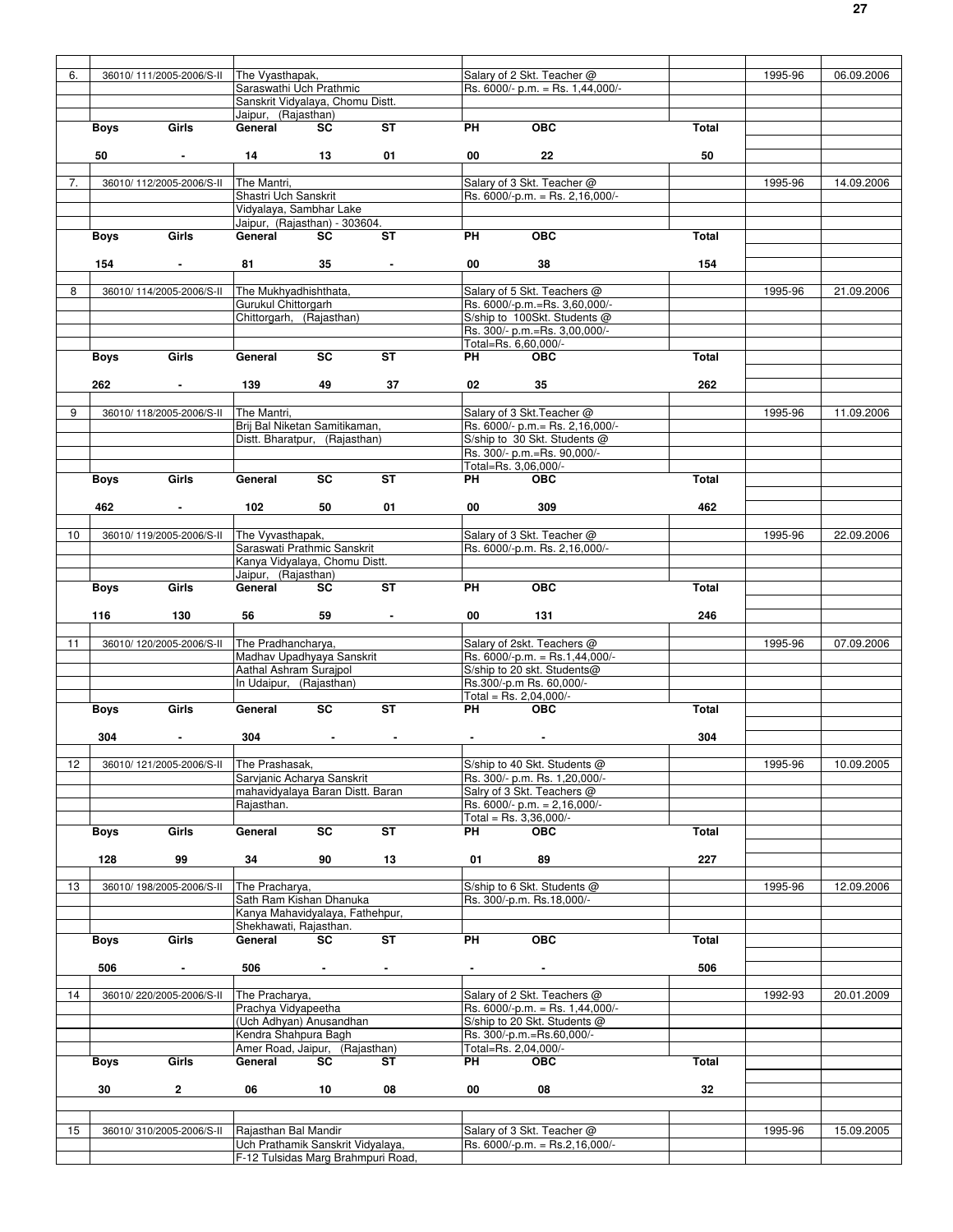|    |             |                          | Shivaji Nagar, Jaipur, Rajasthan.                                                              |                         |                                           |                      |                                                                 |              |          |            |
|----|-------------|--------------------------|------------------------------------------------------------------------------------------------|-------------------------|-------------------------------------------|----------------------|-----------------------------------------------------------------|--------------|----------|------------|
|    | Boys        | Girls                    | General                                                                                        | SC.                     | ST                                        | PH                   | <b>OBC</b>                                                      | Total        |          |            |
|    |             |                          |                                                                                                |                         |                                           |                      |                                                                 |              |          |            |
|    | 67          | 31                       | 18                                                                                             | 08                      | 10                                        | 00                   | 62                                                              | 98           |          |            |
|    |             |                          |                                                                                                |                         |                                           |                      |                                                                 |              |          |            |
| 16 |             | 36010/329/2005-2006/S-II | Saroj Bala Niketan Uch Prathmic                                                                |                         |                                           |                      | Salary of 1 Skt. Teacher @                                      |              | 1995-96  | 19.09.2006 |
|    |             |                          | Sanskrit Vidyalaya, 81, Sanjay Colony,                                                         |                         |                                           |                      | Rs. 6000/-p.m. Rs. 72,000/-                                     |              |          |            |
|    |             |                          |                                                                                                |                         | RPA Marg, Nehru Nagar, Jaipur (Rajasthan) |                      |                                                                 |              |          |            |
|    | <b>Boys</b> | Girls                    | General                                                                                        | SC                      | ST                                        | PH                   | OBC                                                             | Total        |          |            |
|    |             |                          |                                                                                                |                         |                                           |                      |                                                                 |              |          |            |
|    | 100         | 90                       | 86                                                                                             | 49                      | 13                                        | 00                   | 42                                                              | 190          |          |            |
|    |             |                          |                                                                                                |                         |                                           |                      |                                                                 |              |          |            |
| 17 |             | 36010/471/2005-2006/S-II | Arya Kanya Gurukul                                                                             |                         |                                           |                      | Salary of 2 Skt. Teachers @                                     |              | 2000-01  | 14.09.2006 |
|    |             |                          | Dadhiya Dist. Alwar                                                                            |                         |                                           |                      | Rs. 6000/- p.m. = Rs. 1,44,000/-                                |              |          |            |
|    |             |                          | Rajasthan                                                                                      |                         |                                           |                      | S/ship to 20 Skt. Students @                                    |              |          |            |
|    |             |                          |                                                                                                |                         |                                           |                      | Rs. 300/-p.m. = Rs. 60,000/-                                    |              |          |            |
|    |             |                          |                                                                                                |                         |                                           | Total=Rs. 2,04,000/- |                                                                 |              |          |            |
|    | Boys        | Girls                    | General                                                                                        | SC                      | ST                                        | PH                   | <b>OBC</b>                                                      | Total        |          |            |
|    |             |                          |                                                                                                |                         |                                           |                      |                                                                 |              |          |            |
|    | 00          | 57                       | 00                                                                                             | 18                      | 01                                        | 00                   | 38                                                              | 57           |          |            |
| 18 |             |                          | 36010/493/2005-2006/S-II Gopi Nath Bal Bharti Uch Prathmik Skt.                                |                         |                                           |                      | Salary of 3 Skt. Teacher @                                      |              | 2001-02  | 06.09.2005 |
|    |             |                          | Vidyalaya, Via Morija,                                                                         |                         |                                           |                      | Rs. 6000/-p.m. = Rs. 2,16,000/-                                 |              |          |            |
|    |             |                          | P.O. Cheethbadi, Jaipur (Raj.)                                                                 |                         |                                           |                      |                                                                 |              |          |            |
|    | <b>Boys</b> | Girls                    | General                                                                                        | SC                      | <b>ST</b>                                 | PH                   | OBC                                                             | Total        |          |            |
|    |             |                          |                                                                                                |                         |                                           |                      |                                                                 |              |          |            |
|    | 92          | 60                       | 51                                                                                             | 03                      | 06                                        | 00                   | 92                                                              | 152          |          |            |
|    |             |                          |                                                                                                |                         |                                           |                      |                                                                 |              |          |            |
| 19 |             | 36010/495/2005-2006/S-II | Nimbark Sanskrit Shikshak Prashikshan                                                          |                         |                                           |                      | Salary of 2 Skt. Teacher @                                      |              | 2001-02  | 08.09.2006 |
|    |             |                          | Vidyalaya, Asthal Surajpol Bahar                                                               |                         |                                           |                      | Rs. $6000/-p.m. = Rs. 1,44,000/-$                               |              |          |            |
|    |             |                          | Udaipur (Rajasthan)                                                                            |                         |                                           |                      |                                                                 |              |          |            |
|    | <b>Boys</b> | Girls                    | General                                                                                        | SC                      | <b>ST</b>                                 | <b>PH</b>            | $\overline{OBC}$                                                | Total        |          |            |
|    |             |                          |                                                                                                |                         |                                           |                      |                                                                 |              |          |            |
|    | 260         |                          | 260                                                                                            |                         |                                           |                      |                                                                 | 260          |          |            |
|    |             |                          |                                                                                                |                         |                                           |                      |                                                                 |              |          |            |
| 20 |             | 36010/512/2005-2006/S-II |                                                                                                |                         | Shri Digambar Jain Acharya Skt. Vidyalaya |                      | Salary of 4 Skt. Teachers @                                     |              | 2003-04  | 15.09.2005 |
|    |             |                          | 66, Maniharow ka Rasta                                                                         |                         |                                           |                      | Rs. 6000/- p.m. = Rs. 2,88,000/-                                |              |          |            |
|    |             |                          | Jaipur (Rajasthan)- 302 003                                                                    |                         |                                           |                      | S/ship to 30 Skt. Students @                                    |              |          |            |
|    |             |                          |                                                                                                |                         |                                           |                      | Rs. 300/-p.m. = Rs. 90,000/-                                    |              |          |            |
|    |             |                          |                                                                                                |                         |                                           | Total=Rs. 3,78,000/- |                                                                 |              |          |            |
|    | <b>Boys</b> | Girls                    | General                                                                                        | SC                      | <b>ST</b>                                 | PH                   | <b>OBC</b>                                                      | Total        |          |            |
|    |             |                          |                                                                                                |                         |                                           |                      |                                                                 |              |          |            |
|    | 294         | 09                       | 293                                                                                            | 05                      | $\blacksquare$                            | 01                   | 04                                                              | 303          |          |            |
|    |             |                          |                                                                                                |                         |                                           |                      |                                                                 |              |          |            |
|    |             |                          |                                                                                                |                         |                                           |                      |                                                                 |              |          |            |
| 21 |             |                          |                                                                                                |                         |                                           |                      |                                                                 |              |          |            |
|    |             | 36010/571/2005-2006/S-II | Swami Sardha Nand Varish Upadhya Skt                                                           |                         |                                           |                      | Salary of 4 Skt. Teachers @<br>Rs. 6000/- p.m. = Rs. 2,88,000/- |              | 2005-06  | 04.08.2005 |
|    |             |                          | Vidyalaya, Chandogothi (Rajgarh),<br>Dist. Churu Sadulpur (Rajasthan)                          |                         |                                           |                      |                                                                 |              |          |            |
|    |             | Girls                    | General                                                                                        | SC                      | ST                                        | <b>PH</b>            | OBC                                                             | Total        |          |            |
|    | <b>Boys</b> |                          |                                                                                                |                         |                                           |                      |                                                                 |              |          |            |
|    |             | 68                       |                                                                                                |                         |                                           | 00                   | 186                                                             | 293          |          |            |
|    | 225         |                          | 45                                                                                             | 58                      | 04                                        |                      |                                                                 |              |          |            |
| 22 |             |                          |                                                                                                |                         |                                           |                      | Salary of 4 Skt. Teachers @                                     |              | 200-5-06 | 08.05.2005 |
|    |             |                          | 36010/572/2005-2006/S-II Swami Kaishwa Nand Praveshika Skt.<br>Vidyapeetha, Mukundgarh, Mandi, |                         |                                           |                      | Rs. 6000/- p.m.=Rs. 2,88,000/-                                  |              |          |            |
|    |             |                          | Dist. Jhunjunu, Rajasthan.                                                                     |                         |                                           |                      |                                                                 |              |          |            |
|    | Boys        | Girls                    | General                                                                                        | SC                      | $\overline{\mathsf{ST}}$                  | PH                   | <b>OBC</b>                                                      | Total        |          |            |
|    |             |                          |                                                                                                |                         |                                           |                      |                                                                 |              |          |            |
|    | 571         | 365                      | 108                                                                                            | 159                     | 54                                        | 03                   | 612                                                             | 936          |          |            |
|    |             |                          |                                                                                                |                         |                                           |                      |                                                                 |              |          |            |
| 23 |             | 36010/573/2005-2006/S-II | Nutan Vidya Mandir Praveshika                                                                  |                         |                                           |                      | Salary of 4 Skt. Teachers @                                     |              | 2006-07  | 13.09.2006 |
|    |             |                          | Sanskrit Mori Char Bagh, Bharatpur                                                             |                         |                                           |                      | Rs. 6000/- p.m.=Rs. 2,88,000/-                                  |              |          |            |
|    |             |                          | Rajasthan.                                                                                     |                         |                                           |                      |                                                                 |              |          |            |
|    | <b>Boys</b> | Girls                    | General                                                                                        | $\overline{\text{sc}}$  | ST                                        | PH                   | OBC                                                             | Total        |          |            |
|    |             |                          |                                                                                                |                         |                                           |                      |                                                                 |              |          |            |
|    |             |                          |                                                                                                |                         |                                           |                      |                                                                 |              |          |            |
|    | 206         | 89                       | 133                                                                                            | 48                      | 21                                        | 04                   | 89                                                              | 295          |          |            |
|    |             |                          |                                                                                                |                         |                                           |                      |                                                                 |              |          |            |
| 24 |             | 36010/574/2005-2006/S-II | Vikash Public Uch Prathmik Sanskrit                                                            |                         |                                           |                      | Salary of 2 Skt. Teachers @                                     |              | 2006-07  | 13.09.2006 |
|    |             |                          | Vidyalaya Ravah, Bharatpur                                                                     |                         |                                           |                      | Rs. 6000/- p.m.=Rs.1,44,000/-                                   |              |          |            |
|    | <b>Boys</b> | Girls                    | Rajasthan.<br>General                                                                          |                         | $\overline{\text{ST}}$                    | PH                   | <b>OBC</b>                                                      | Total        |          |            |
|    |             |                          |                                                                                                | $\overline{\mathbf{S}}$ |                                           |                      |                                                                 |              |          |            |
|    | 231         | 130                      | 19                                                                                             | 80                      |                                           | 00                   | 262                                                             | 361          |          |            |
|    |             |                          |                                                                                                |                         |                                           |                      |                                                                 |              |          |            |
|    |             |                          |                                                                                                |                         |                                           |                      |                                                                 |              |          |            |
| 25 |             | 36010/575/2005-2006/S-II | Shree Laxmi Narain Ucch Prathmik                                                               |                         |                                           |                      | Salary of 3 Skt. Teachers @                                     |              | 2006-07  | 12.09.2006 |
|    |             |                          | Sanskrit Vidyalaya, Sikrori,<br>Kumharai Bharatpur, Rajasthan.                                 |                         |                                           |                      | Rs. 6000/- p.m. = Rs. 2,16,000/-                                |              |          |            |
|    | <b>Boys</b> | Girls                    | General                                                                                        | SC                      | ST                                        | PH                   | OBC                                                             | <b>Total</b> |          |            |
|    |             |                          |                                                                                                |                         |                                           |                      |                                                                 |              |          |            |
|    | 139         | 111                      | 113                                                                                            | 21                      |                                           | 00                   | 116                                                             | 250          |          |            |
|    |             |                          |                                                                                                |                         |                                           |                      |                                                                 |              |          |            |
| 26 |             |                          |                                                                                                |                         |                                           |                      |                                                                 |              |          |            |
|    |             | 36010/577/2005-2006/S-II | The Principal,<br>Devi Bhagwati Uch Pratimik                                                   |                         |                                           |                      | Salary of 2 skt. Teacher @<br>Rs. $6000/-P.M. = Rs. 1,44,000/-$ |              | 200-506  | 15.09.2005 |
|    |             |                          |                                                                                                |                         |                                           |                      |                                                                 |              |          |            |
|    |             |                          | Sanskrit Vidyalaya, 236 Ramdwara<br>Colony New Sangnair Road                                   |                         |                                           |                      | S/ship to 20 Skt. Students @<br>Rs. 300/-p.m. = Rs. 60,000/-    |              |          |            |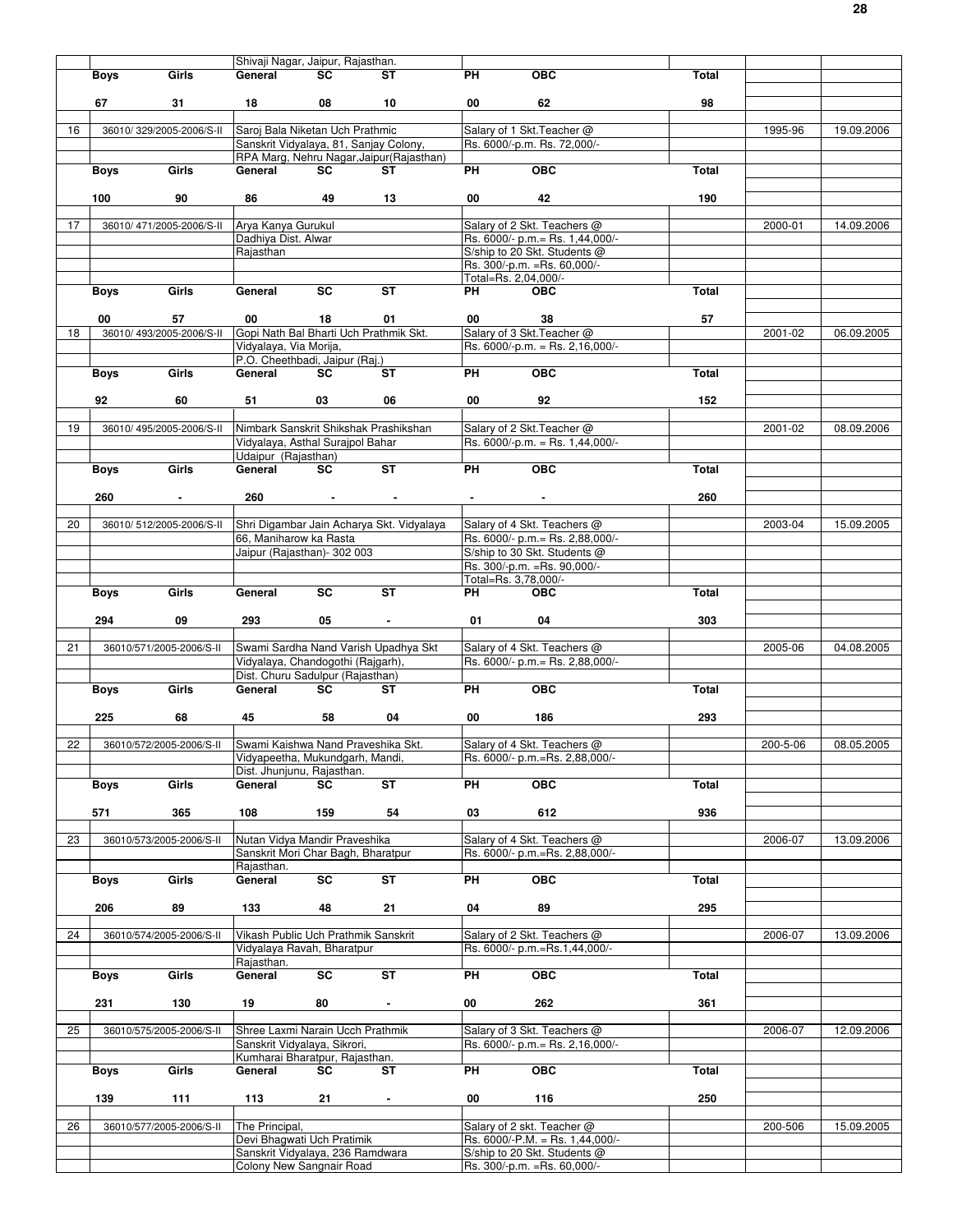|              |                             | Sangnair, Jaipur - 29 (Rajasthan)                               |                              |                | Total = Rs.2,04,000/-          |                                                             |                |         |            |
|--------------|-----------------------------|-----------------------------------------------------------------|------------------------------|----------------|--------------------------------|-------------------------------------------------------------|----------------|---------|------------|
|              | Girls<br><b>Boys</b>        | General                                                         | SC                           | ST             | PH                             | <b>OBC</b>                                                  | Total          |         |            |
|              |                             |                                                                 |                              |                |                                |                                                             |                |         |            |
|              | 126<br>94                   | 68                                                              | 10                           | 01             | 00                             | 141                                                         | 220            |         |            |
|              |                             |                                                                 |                              |                |                                |                                                             |                |         |            |
| 27           | 36010/579/2005-2006/S-II    | The Principal,                                                  |                              |                |                                | Salary of 1 skt. Teacher @                                  |                | 2005-06 | 02.09.2005 |
|              |                             | Kaushal Bal Niketan Uch Prathamik                               |                              |                |                                | Rs. 6000/-p.m. = Rs. 72,000/-                               |                |         |            |
|              |                             | Sanskrit Vidyalaya, Near Panchyat Samiti,                       |                              |                |                                |                                                             |                |         |            |
|              |                             | Kalwad Road, Jhotwara, Jaipur (Rajasthan).                      |                              |                |                                |                                                             |                |         |            |
|              | Girls<br><b>Boys</b>        | General                                                         | SC                           | ST             | PH                             | <b>OBC</b>                                                  | <b>Total</b>   |         |            |
|              |                             |                                                                 |                              |                |                                |                                                             |                |         |            |
|              | 110<br>54                   | 93                                                              | 31                           | 13             | 03                             | 24                                                          | 164            |         |            |
|              |                             |                                                                 |                              |                |                                |                                                             |                |         |            |
| 28           | 36010/595/2005-2006/S-II    | Shreemati Lad Devi Sharma                                       |                              |                |                                | Salary of 3 skt. Teacher @                                  |                | 2006-07 | 21.09.2006 |
|              |                             | Pancholi Sanskrit Mahavidyalaya                                 |                              |                |                                | Rs. 6000/-p.m. = Rs. 2,16,000/-                             |                |         |            |
|              |                             | Shree Munikul Brahmacharya Ashram Ved<br>Sansthanam, Barundani, |                              |                |                                | S/ship to 30 Skt. Students @<br>Rs. 300/-p.m. = Rs.90,000/- |                |         |            |
|              |                             |                                                                 |                              |                |                                |                                                             |                |         |            |
|              | Girls                       | Distt. Bheelwada (Rajasthan).<br>General                        | <b>SC</b>                    | <b>ST</b>      | Total = Rs. $3,06,000/-$<br>PH | <b>OBC</b>                                                  | <b>Total</b>   |         |            |
|              | Boys                        |                                                                 |                              |                |                                |                                                             |                |         |            |
|              | 11                          | 169                                                             |                              |                |                                |                                                             |                |         |            |
|              | 166                         |                                                                 | <b>Total Teacher/Student</b> | 01             | 01                             | 06                                                          | 177            |         |            |
|              |                             |                                                                 |                              |                |                                | Amount                                                      |                |         |            |
|              | <b>Full Time Teacher</b>    |                                                                 | 81                           |                |                                | 58,32,000.00                                                |                |         |            |
|              | Part-Time Teacher           |                                                                 | nil                          |                |                                | nil<br>11,58,000.00                                         |                |         |            |
|              | <b>Scholarship Students</b> |                                                                 | 386                          |                |                                |                                                             |                |         |            |
|              |                             |                                                                 |                              |                |                                |                                                             |                |         |            |
|              |                             | <b>Total Amount</b>                                             |                              |                |                                | 69.90,000.00                                                |                |         |            |
|              |                             |                                                                 |                              |                |                                |                                                             |                |         |            |
|              | Girls<br><b>Boys</b>        | General                                                         | SC                           | <b>ST</b>      | PH                             | <b>OBC</b>                                                  | Total          |         |            |
|              |                             |                                                                 |                              |                |                                |                                                             |                |         |            |
|              | 7087<br>2564                | 5376                                                            | 928                          | 631            | 19                             | 2697                                                        | 9651           |         |            |
|              |                             |                                                                 |                              |                |                                |                                                             |                |         |            |
|              |                             |                                                                 |                              |                |                                |                                                             |                |         |            |
|              |                             |                                                                 |                              |                |                                |                                                             |                |         |            |
|              |                             |                                                                 |                              |                |                                |                                                             |                |         |            |
|              |                             |                                                                 |                              |                |                                |                                                             |                |         |            |
|              |                             |                                                                 |                              |                |                                |                                                             |                |         |            |
|              |                             |                                                                 |                              |                |                                |                                                             |                |         |            |
|              | <b>Sikkim</b>               |                                                                 |                              |                |                                |                                                             |                |         |            |
|              |                             |                                                                 |                              |                |                                |                                                             |                |         |            |
| 1.           | 36010/237/2005-2006/S-II    | Pacheykhani Sanskrit Patasala,                                  |                              |                |                                | Salary of 4 skt. Teacher @                                  |                | 1995-96 | 14.07.2005 |
|              |                             | PO: Pakyong East Sikkim,                                        |                              |                |                                | Rs. 6000/-p.m. = Rs. 2,88,000/-                             |                |         |            |
|              |                             | NJP- Ranipul Pacheykhani, (East Sikkim)                         |                              |                |                                | S/ship to 44 Skt. Students @                                |                |         |            |
|              |                             |                                                                 |                              |                |                                | Rs. 300/-p.m. = Rs. 1,32,000/-                              |                |         |            |
|              |                             |                                                                 |                              |                | Total = Rs. $4,20,000/-$       |                                                             |                |         |            |
|              | Girls<br>Boys               | General                                                         | SC                           | <b>ST</b>      | PН                             | <b>OBC</b>                                                  | Total          |         |            |
|              |                             |                                                                 |                              |                |                                |                                                             |                |         |            |
|              | 53<br>01                    | 53                                                              |                              | $\blacksquare$ | 00                             | 01                                                          | 54             |         |            |
|              |                             |                                                                 |                              |                |                                |                                                             |                |         |            |
| $\mathbf{2}$ | 36010/236/2005-2006/S-II    | Lingmo Sanskrit Pathasala                                       |                              |                |                                | Salary of 2 Skt. Teachers @                                 |                | 1995-96 | 16.08.2005 |
|              |                             | PO: Makha South Sikkim-NJP                                      |                              |                |                                | Rs. 6000/-p.m. = Rs. 1,44,000/-                             |                |         |            |
|              |                             | Singtam Lingmo                                                  |                              |                |                                | S/ship to 5 Skt. Students @                                 |                |         |            |
|              |                             | South Sikkim                                                    |                              |                |                                | Rs.300/-p.m.=Rs. 15,000/-                                   |                |         |            |
|              |                             |                                                                 |                              |                | Total =Rs. 1,59,000/-          |                                                             |                |         |            |
|              | Girls<br>Boys               | General                                                         | SC                           | <b>ST</b>      | PH                             | <b>OBC</b>                                                  | Total          |         |            |
|              | 40<br>24                    |                                                                 |                              |                | 00                             | 05                                                          | 64             |         |            |
|              |                             | 57                                                              | 01                           | 01             |                                |                                                             |                |         |            |
| 3            | 36010/470/2005-2006/S-II    | Shree Dhurb Jyoti Sanskrit Pathashala                           |                              |                |                                | Salary of 2 Skt. Teachers @                                 |                |         |            |
|              |                             | Samdong Basti, PO Samdong                                       |                              |                |                                | Rs. 6000/- p.m. = Rs. 1,44,000/-                            |                |         |            |
|              |                             | (Purb Sikkim), NJP-Gangtok                                      |                              |                |                                |                                                             |                |         |            |
|              |                             | Samdong, Sikkim                                                 |                              |                |                                |                                                             |                |         |            |
|              | Girls<br><b>Boys</b>        | General                                                         | SC                           | ST             | PH                             | OBC                                                         | Total          |         |            |
|              |                             |                                                                 |                              |                |                                |                                                             |                |         |            |
|              |                             |                                                                 |                              |                |                                |                                                             | $\blacksquare$ |         |            |
|              |                             |                                                                 |                              |                |                                |                                                             |                |         |            |
| 4            | 36010/491/2005-2006/S-II    | Aarigaon Sanskrit Pathshala                                     |                              |                |                                | Salary of 3 Skt. Teacher @                                  |                | 2001-02 | 03.10.2002 |
|              |                             | PO Yanthang Langanj                                             |                              |                |                                | Rs. 6000/- p.m. = Rs. 2,16,000/-                            |                |         |            |
|              |                             | Dist. Gayzing, Sikkim - 737 111                                 |                              |                |                                |                                                             |                |         |            |
|              |                             | West Sikkim.                                                    |                              |                |                                |                                                             |                |         |            |
|              | Girls<br>Boys               | General                                                         | $\overline{\mathsf{sc}}$     | ST             | PH                             | <b>OBC</b>                                                  | Total          |         |            |
|              |                             |                                                                 |                              |                |                                |                                                             |                |         |            |
|              | 35<br>18                    | 00                                                              | 06                           | 11             | 01                             | 35                                                          | 53             |         |            |
|              |                             |                                                                 |                              |                |                                |                                                             |                |         |            |
| 5            | 36010/521/2005-2006/S-II    | Geeta Skt.Pathashala (Gram Kalyan Sangh)                        |                              |                |                                | Salary of 2 Skt. Teachers @                                 |                | 2003-04 | 08.06.2005 |
|              |                             | East Pendam Padamchey                                           |                              |                |                                | Rs. 6000/- p.m. = Rs. 1,44,000/-                            |                |         |            |
|              |                             | East Sikkim Distt. Gangtok (Sikkim)                             |                              |                |                                | S/ship to 20 Skt. Students @                                |                |         |            |
|              |                             |                                                                 |                              |                |                                | Rs.300/-p.m.=Rs. 60,000/-                                   |                |         |            |
|              |                             |                                                                 |                              |                | Total - Rs. 2,04,000/-         |                                                             |                |         |            |
|              | Girls<br>Boys               | General                                                         | SC                           | <b>ST</b>      | PH                             | <b>OBC</b>                                                  | Total          |         |            |
|              |                             |                                                                 |                              |                |                                |                                                             |                |         |            |
|              |                             |                                                                 |                              |                |                                |                                                             |                |         |            |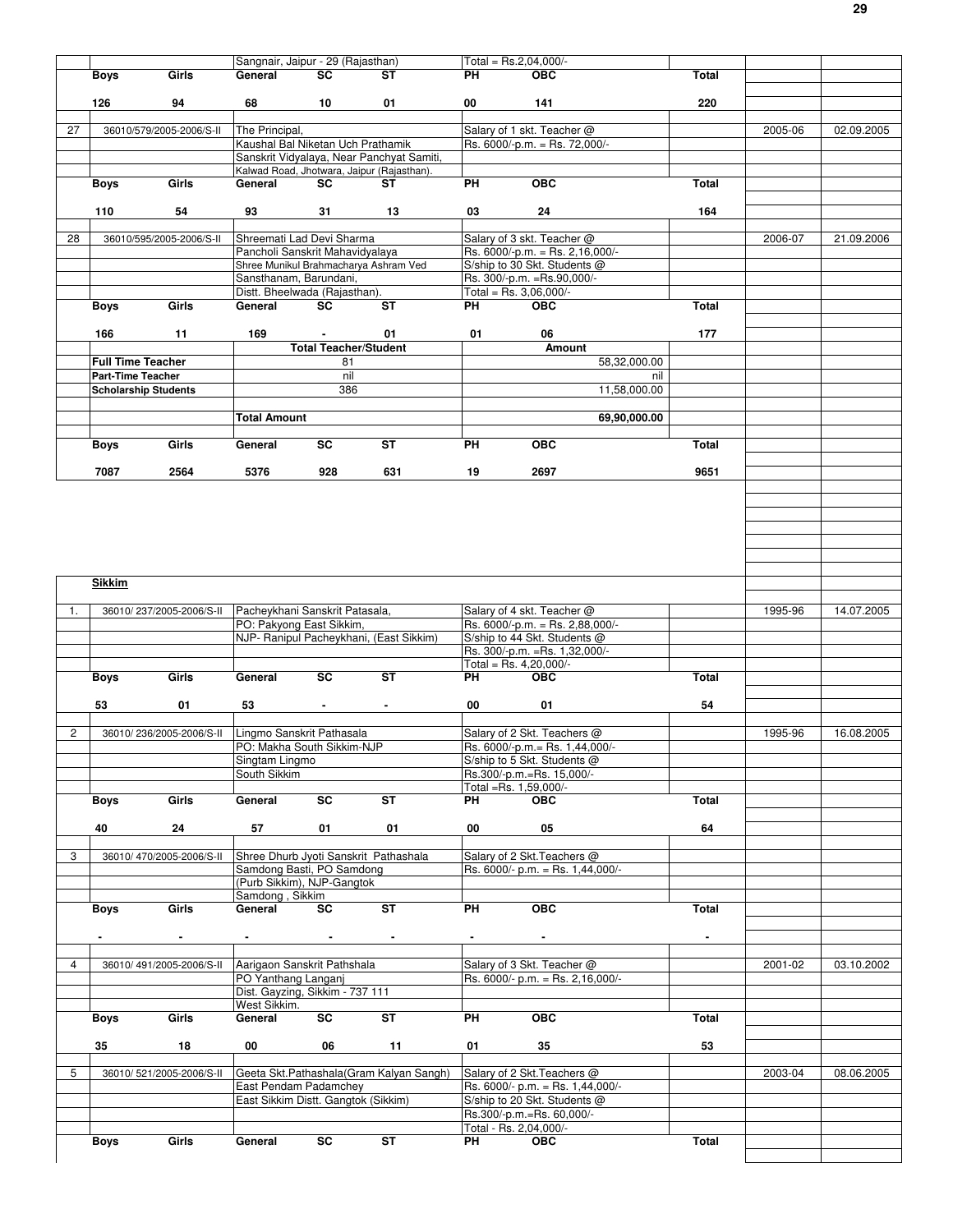|                | 18                       | $\blacksquare$                        | 18                             |                                                                          | $\blacksquare$                              |                            | $\blacksquare$                                                  | 18    |         |                   |
|----------------|--------------------------|---------------------------------------|--------------------------------|--------------------------------------------------------------------------|---------------------------------------------|----------------------------|-----------------------------------------------------------------|-------|---------|-------------------|
| 6              |                          | 36010/580/2005-2006/S-II              | Linkey Sanskrit Mahavidyalaya  |                                                                          |                                             |                            | Salary of 2 Skt. Teachers @                                     |       | 2005-06 | 08.06.2005        |
|                |                          |                                       | PO Linkey East Sikkim          |                                                                          |                                             |                            | Rs. 6000/- p.m. = Rs. 1,44,000/-                                |       |         |                   |
|                |                          |                                       |                                | New Jalpaiguru (Sikkim)                                                  |                                             |                            | S/ship to 10 Skt. Students @                                    |       |         |                   |
|                |                          |                                       |                                |                                                                          |                                             |                            | Rs.300/-p.m.=Rs. 30,000/-<br>Total = Rs. $1,74,000/-$           |       |         |                   |
|                | <b>Boys</b>              | Girls                                 | General                        | SC                                                                       | ST                                          | PH                         | <b>OBC</b>                                                      | Total |         |                   |
|                |                          |                                       |                                |                                                                          |                                             |                            |                                                                 |       |         |                   |
|                | 112                      | 35                                    | 06                             | 05                                                                       | 14                                          | 00                         | 122                                                             | 147   |         |                   |
| $\overline{7}$ |                          | 38011/31/2007-2008/S-II               |                                | The kabong Sankrit Pathsala                                              |                                             |                            | Salary of 3 Skt. Teachers @                                     |       |         |                   |
|                |                          |                                       |                                | P.O. - Linkey, Via - Pakyong                                             |                                             |                            | Rs. $6000/- p.m. = 2,16,000/-$                                  |       |         |                   |
|                |                          |                                       |                                |                                                                          | Distt. - Gangtok, East Sikkim - 737106      |                            |                                                                 |       |         |                   |
|                | Boys                     | Girls                                 | General                        | SC.                                                                      | ST                                          | PH                         | $\overline{OBC}$                                                | Total |         |                   |
|                | 70                       | 42                                    | 50                             | 10                                                                       | 28                                          | 00                         | 24                                                              | 112   |         |                   |
|                |                          |                                       |                                |                                                                          |                                             |                            |                                                                 |       |         |                   |
| 8              |                          | 38011/3/2007-2008/S-II                |                                | Adarsh Sanskrit Vidyalaya,                                               | P.O. - Rhenock Bazar, Distt. - Gangtok      |                            | Salary of 3 Skt. Teachers @<br>Rs. 6000/- p.m. = $2,16,000$ /-  |       | 2007-08 | May, 2009         |
|                |                          |                                       | East Sikkim - 737133           |                                                                          |                                             |                            |                                                                 |       |         |                   |
|                | Boys                     | Girls                                 | General                        | SC                                                                       | <b>ST</b>                                   | PH                         | OEC                                                             | Total |         |                   |
|                |                          |                                       |                                |                                                                          |                                             |                            |                                                                 |       |         |                   |
|                | 35                       | 13                                    | 00                             | 08                                                                       | 05                                          | 00                         | 35                                                              | 48    |         |                   |
| 9              |                          | 38011/33/2007-2008/S-II               |                                | Linkey Sanskrit Pathsala,                                                |                                             |                            | Salary of 1 Skt. Teacher @                                      |       | 2008-09 | 26.07.2008        |
|                |                          |                                       |                                | P.O. - Linkey, Via - Pakyong,                                            |                                             |                            | Rs. 6000/- p.m. = Rs. 72,000/-                                  |       |         |                   |
|                | Boys                     | Girls                                 | General                        | SC                                                                       | Distt. - Gangtok, East Sikkim -737106<br>ST | PH                         | OEC                                                             | Total |         |                   |
|                |                          |                                       |                                |                                                                          |                                             |                            |                                                                 |       |         |                   |
|                | 112                      | 30                                    | 00                             | 05                                                                       | 15                                          | 00                         | 122                                                             | 142   |         |                   |
|                |                          |                                       |                                |                                                                          |                                             |                            |                                                                 |       |         |                   |
| 10             |                          | 36010/611/2008-2009/S-II              |                                | Shri Annapurna Sanskrit Vidyalaya,<br>Prakara Nagar, Sarojani Pulli Post |                                             |                            | Salary of 2 Skt. Teachers @<br>Rs. 6000/- p.m. = Rs. 1,44,000/- |       |         |                   |
|                |                          |                                       | Salugara - 734008              |                                                                          |                                             |                            | S/Ship of 20 Skt. Students @                                    |       |         |                   |
|                |                          |                                       |                                |                                                                          |                                             |                            | $Rs.300/-pm = Rs.60,000/-$                                      |       |         |                   |
|                | Boys                     | Girls                                 | General                        | SC.                                                                      | ST                                          | Total = $2,04,000/-$<br>PH | <b>OBC</b>                                                      | Total |         |                   |
|                |                          |                                       |                                |                                                                          |                                             |                            |                                                                 |       |         |                   |
|                | 127                      | 00                                    | 127                            | 00                                                                       | 00                                          | 00                         | 00                                                              | 127   |         |                   |
|                |                          |                                       |                                |                                                                          |                                             |                            |                                                                 |       |         |                   |
| 11             |                          | 36010/620/RSKS/2008-09/S-II Principal |                                | Adarsh Sanskrit Vidyalaya,                                               |                                             |                            | Salary of 2 Skt. Teachers @<br>Rs. 6000/-pm. = Rs. 1,44,000/-   |       |         |                   |
|                |                          |                                       |                                | P.O. - Bering, Via - Pakyong, NJP                                        |                                             |                            |                                                                 |       |         |                   |
|                |                          |                                       |                                |                                                                          |                                             |                            |                                                                 |       |         |                   |
|                | Boys                     | Girls                                 | General                        | SC                                                                       | <b>ST</b>                                   | PH                         | <b>OBC</b>                                                      | Total |         |                   |
|                | 71                       | 00                                    | 71                             | 00                                                                       | 00                                          | 00                         | 00                                                              | 71    |         |                   |
|                |                          |                                       |                                |                                                                          |                                             |                            |                                                                 |       |         |                   |
|                |                          |                                       |                                | <b>Total Teacher/Student</b>                                             |                                             |                            | Amount                                                          |       |         |                   |
|                | <b>Full Time Teacher</b> |                                       |                                | 26                                                                       |                                             |                            | 18,72,000.00                                                    |       |         |                   |
|                | <b>Part-Time Teacher</b> |                                       |                                | nil                                                                      |                                             |                            | nil                                                             |       |         |                   |
|                |                          | <b>Scholarship Students</b>           |                                | 99                                                                       |                                             |                            | 2,97,000.00                                                     |       |         |                   |
|                | Principal                |                                       |                                | nil                                                                      |                                             |                            | nil                                                             |       |         |                   |
|                |                          |                                       | <b>Total Amount</b>            |                                                                          |                                             |                            | 21,69,000.00                                                    |       |         |                   |
|                |                          |                                       |                                |                                                                          |                                             |                            |                                                                 |       |         |                   |
|                | Boys                     | Girls                                 | General                        | SC                                                                       | <b>ST</b>                                   | PH                         | <b>OBC</b>                                                      | Total |         |                   |
|                | 673                      | 163                                   | 382                            | 35                                                                       | 74                                          | 01                         | 344                                                             | 836   |         |                   |
|                |                          |                                       |                                |                                                                          |                                             |                            |                                                                 |       |         |                   |
|                |                          |                                       |                                |                                                                          |                                             |                            |                                                                 |       |         |                   |
|                |                          |                                       |                                |                                                                          |                                             |                            |                                                                 |       |         |                   |
|                |                          |                                       |                                |                                                                          |                                             |                            |                                                                 |       |         |                   |
|                |                          |                                       |                                |                                                                          |                                             |                            |                                                                 |       |         |                   |
|                | Tamilnadu                |                                       |                                |                                                                          |                                             |                            |                                                                 |       |         |                   |
|                |                          | 36010/40/2005-2006/S-II               | The Secretary,                 |                                                                          |                                             |                            | Salary of 3 Skt. Teachers @                                     |       | 1995-96 | 20.11.2008        |
|                |                          |                                       |                                | Manbalam Sanskrit Vidyalaya                                              |                                             |                            | Rs. 6000/-p.m. Total= Rs. 2,16,000/-                            |       |         |                   |
|                |                          |                                       |                                |                                                                          | 116, K.R.Koil Street, West Mambalam,        |                            |                                                                 |       |         |                   |
|                | Boys                     | Girls                                 | Madras, Tamil Nadu.<br>General | SC                                                                       | ST                                          | PH                         | $\overline{OBC}$                                                | Total |         |                   |
|                |                          |                                       |                                |                                                                          |                                             |                            |                                                                 |       |         |                   |
|                | 147                      | $\blacksquare$                        | 147                            | $\sim$                                                                   | $\blacksquare$                              | $\blacksquare$             | $\sim$                                                          | 147   |         |                   |
|                |                          |                                       |                                |                                                                          |                                             |                            |                                                                 |       |         |                   |
| $\overline{2}$ |                          | 36010/41/2005-2006/S-II               | The Secretary,                 |                                                                          | Saraswati Girl Veda Sanskrit pathshala      |                            | Salary of 8 Skt. Part-time<br>Teachers @ Rs. 3,000/-p.m.=       |       | 1995-96 | <b>July, 2007</b> |
|                |                          |                                       |                                |                                                                          | C/O Sringeri Jagadguru Sansthan Dharma      | Rs. 2,88,000/-             |                                                                 |       |         |                   |
|                |                          |                                       |                                |                                                                          | Vidya Samiti, No.73, Venkata Krishna Road,  |                            |                                                                 |       |         |                   |
|                |                          |                                       | Chennai - 28 (T.N.)            |                                                                          |                                             |                            |                                                                 |       |         |                   |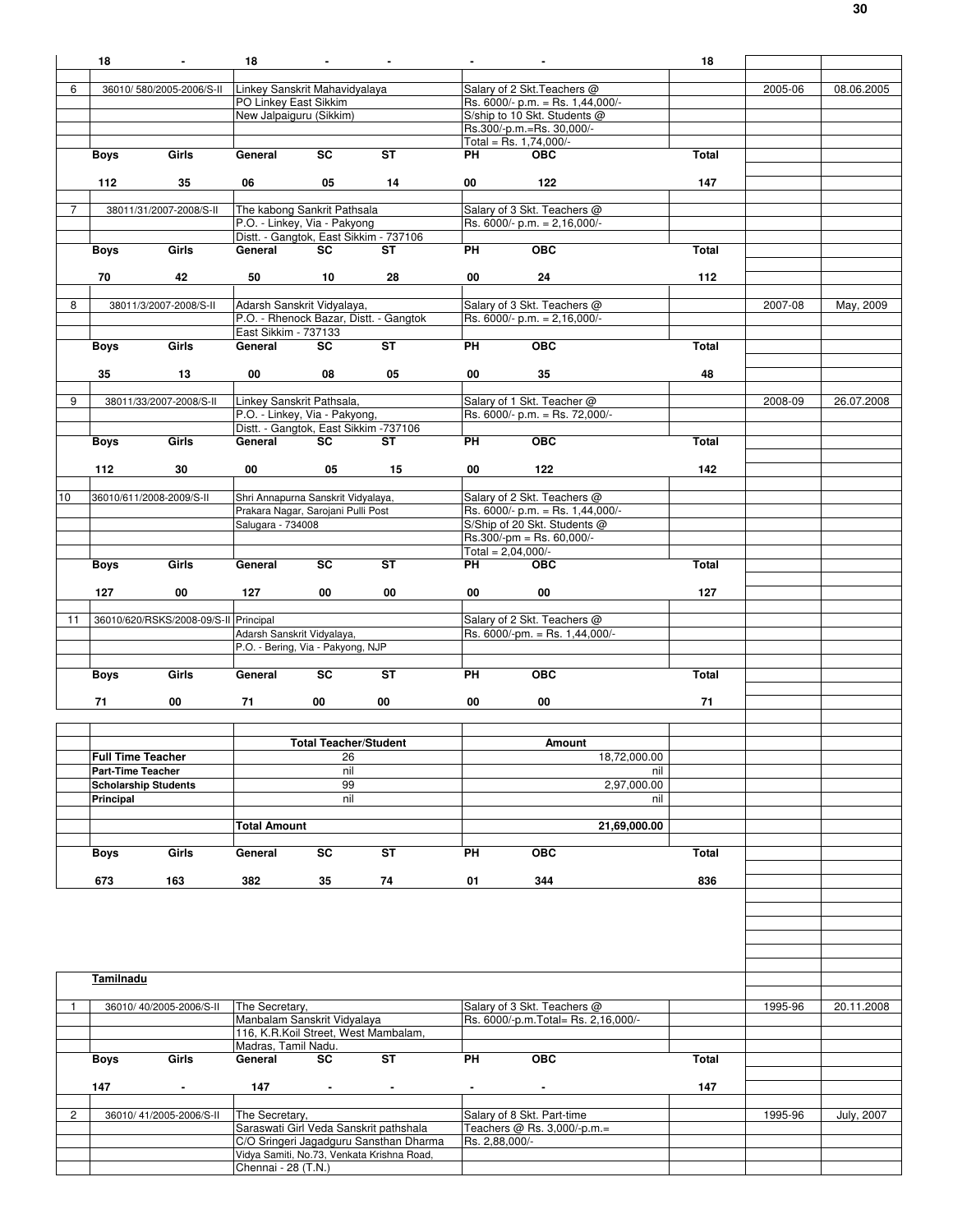|    | <b>Boys</b> | Girls                    | General                                       | SC                        | ST                                      | PH                  | <b>OBC</b>                                                           | Total          |         |                   |
|----|-------------|--------------------------|-----------------------------------------------|---------------------------|-----------------------------------------|---------------------|----------------------------------------------------------------------|----------------|---------|-------------------|
|    |             |                          |                                               |                           |                                         |                     |                                                                      |                |         |                   |
|    | 75          |                          | 75                                            |                           |                                         |                     |                                                                      | 75             |         |                   |
| 3  |             | 36010/42/2005-2006/S-II  | The Hony. Correspondent,                      |                           |                                         |                     | Salary of 2 Skt. Teachers @                                          |                | 1995-96 | <b>July, 2007</b> |
|    |             |                          | Murthuzavia Education & Cultural              |                           |                                         |                     | Rs. 6000/- p.m. Rs. 1,44,000/-                                       |                |         |                   |
|    |             |                          | Foundation of South, 186 Big Street           |                           |                                         |                     | S/ship to 5 skt. Students @                                          |                |         |                   |
|    |             |                          | Triplicane, Madras (TN)                       |                           |                                         |                     | Rs.300/- pm = Rs.15,000/-<br>Total = Rs. $1,59,000/-$                |                |         |                   |
|    | Boys        | Girls                    | General                                       | SC                        | ST                                      | PH                  | <b>OBC</b>                                                           | Total          |         |                   |
|    |             |                          |                                               |                           |                                         |                     |                                                                      |                |         |                   |
|    | 125         | $\sim$                   | 125                                           | and the second control of |                                         |                     |                                                                      | 125            |         |                   |
| 4  |             | 36010/44/2005-2006/S-II  |                                               |                           |                                         |                     |                                                                      |                |         |                   |
|    |             |                          | The Principal,<br>Sri Karpagamphal Vedapeta   |                           |                                         |                     | Salary of 1 Skt. Teacher @<br>Rs. 6000/-p.m.=Rs. 72,000/-            |                | 1995-96 | <b>July, 2007</b> |
|    |             |                          | No.4, Ist Floor, Flat No.3                    |                           |                                         |                     | S/ship to 2 Skt. Students @                                          |                |         |                   |
|    |             |                          |                                               |                           | (Back Portion) Shanthi Tailors Building |                     | Rs. 300/-p.m. = Rs. 6,000/-                                          |                |         |                   |
|    |             |                          | Sir Kapaleeswarar Sannidhi Street             |                           |                                         | Total= Rs. 78,000/- |                                                                      |                |         |                   |
|    |             | Girls                    | Mylapore, Chennai -4<br>General               | <b>SC</b>                 | $\overline{\mathsf{ST}}$                | PH                  | $\overline{OBC}$                                                     | Total          |         |                   |
|    | Boys        |                          |                                               |                           |                                         |                     |                                                                      |                |         |                   |
|    | 08          |                          | 08                                            |                           |                                         |                     |                                                                      | 8              |         |                   |
|    |             |                          |                                               |                           |                                         |                     |                                                                      |                |         |                   |
| 5  |             | 36010/46/2005-2006/S-II  | The Secretary,                                |                           |                                         |                     | Slalary of 5 Skt. Teachers @                                         |                | 1995-96 | July, 2007        |
|    |             |                          | The Sanskrit Education Society,               |                           |                                         |                     | Rs. 6000/-p.m.= Rs. 3,60,000/-<br>Salary of 4 (part-time) Teachers @ |                |         |                   |
|    |             |                          |                                               |                           | 283, T.T.K.Road, Alwatpet, Madras (TN)  |                     | Rs. 3,000/- p.m.=Rs. 1,44,000/-                                      |                |         |                   |
|    |             |                          |                                               |                           |                                         |                     | Total=Rs. 5,04,000/-                                                 |                |         |                   |
|    | Boys        | Girls                    | General                                       | $\overline{\text{sc}}$    | <b>ST</b>                               | PH                  | <b>OBC</b>                                                           | Total          |         |                   |
|    |             |                          |                                               |                           |                                         |                     |                                                                      |                |         |                   |
|    | 300         | $\sim$                   | 300                                           | the company of the com-   |                                         |                     | <b>Contract Contract</b>                                             | 300            |         |                   |
| 6  |             | 36010/47/2005-2006/S-II  | The Secretary,                                |                           |                                         |                     | Salary of 2 Skt. Teachers @                                          |                | 1995-96 | 03.04.2006        |
|    |             |                          |                                               |                           | Punjab Association Lajpat Rai Bhawan    |                     | Rs. 6000/- p.m. = Rs. 1,44,000/-                                     |                |         |                   |
|    |             |                          | P.Box No.416,                                 |                           |                                         |                     |                                                                      |                |         |                   |
|    |             |                          |                                               |                           | Peters Road, Royapeetha, Madras (TN)    |                     |                                                                      |                |         |                   |
|    | Boys        | Girls                    | General SC ST                                 |                           |                                         | PH                  | OEC                                                                  | Total          |         |                   |
|    | 189         | $\blacksquare$           |                                               | $189$ and $ -$            |                                         |                     |                                                                      | 189            |         |                   |
|    |             |                          |                                               |                           |                                         |                     |                                                                      |                |         |                   |
| 7  |             | 36010/48/2005-2006/S-II  | The Secretary,                                |                           |                                         |                     | Salary of 2 Skt. Teaches @                                           |                | 1995-96 | July, 2007        |
|    |             |                          | Skandasraman Trust Ved Pathshala              |                           |                                         |                     | Rs. 6000/-p.m. = Rs. 1,44,000/-                                      |                |         |                   |
|    |             |                          | Udayaptty, Salem, T.N.-636140.                |                           |                                         |                     | S/ship to 10 Skt. Students @<br>Rs. 300/-p.m.=Rs. 30,000/-           |                |         |                   |
|    |             |                          |                                               |                           |                                         |                     | Total=Rs. 1,74,000/-                                                 |                |         |                   |
|    | Boys        | Girls                    | General                                       | $\overline{\mathsf{sc}}$  | $\overline{\mathsf{ST}}$                | PH <sub>2</sub>     | <b>OBC</b>                                                           | Total          |         |                   |
|    |             |                          |                                               |                           |                                         |                     |                                                                      |                |         |                   |
|    | 11          |                          | 11                                            | <b>All Contracts</b>      | $\sim$                                  |                     |                                                                      | 11             |         |                   |
| 8  |             | 36010/50/2005-2006/S-II  | The Trustee,                                  |                           |                                         |                     | Salary of 5 Skt. Teachers @                                          |                | 1995-96 |                   |
|    |             |                          | Sri Vigneswara Venkateswar                    |                           |                                         |                     | Rs. 6000/-p.m.=Rs. 3,60,000/-                                        |                |         |                   |
|    |             |                          | Rural Development Trust                       |                           |                                         |                     | S/ship to 20 Skt. Srtudents @                                        |                |         |                   |
|    |             |                          | Triuvidaimardur Tanjor Distt.,                |                           |                                         |                     | Rs. 300/-p.m.=Rs. 60,000/-                                           |                |         |                   |
|    |             | Girls                    | Tamil Nadu.<br>General                        | SC                        | ST                                      | PH                  | Total=Rs. 4,20,000/-<br><b>OBC</b>                                   | Total          |         |                   |
|    | <b>Boys</b> |                          |                                               |                           |                                         |                     |                                                                      |                |         |                   |
|    |             | $\blacksquare$           |                                               | $\sim$                    |                                         |                     |                                                                      | $\blacksquare$ |         |                   |
|    |             |                          |                                               |                           |                                         |                     |                                                                      |                |         |                   |
| 9  |             | 36010/51/2005-2006/S-II  | The Secretary,<br>Sri Ahobila Math Oriental   |                           |                                         |                     | Salary of 3 Skt. Part-time<br>Teachers @ Rs. 3,000/-p.m.             |                | 1995-96 | 20.11.2008        |
|    |             |                          | Hr.Sec. School, West Mambalam,                |                           |                                         | Rs. 1,08,000/-      |                                                                      |                |         |                   |
|    |             |                          | Tamil Nadu.                                   |                           |                                         |                     |                                                                      |                |         |                   |
|    | <b>Boys</b> | Girls                    | General                                       | SC                        | ST                                      | PH                  | OEC                                                                  | Total          |         |                   |
|    | 941         | $\blacksquare$           | 941                                           |                           |                                         |                     |                                                                      | 941            |         |                   |
|    |             |                          |                                               | $\sim$                    |                                         |                     |                                                                      |                |         |                   |
| 10 |             | 36010/ 53/2005-2006/S-II | The Secretary,                                |                           |                                         |                     | Salary of 1 Skt. Teacher @                                           |                |         |                   |
|    |             |                          | Truvlsatoor Nilkanta Sastri                   |                           |                                         |                     | Rs. 6000/-p.m. = Rs. 72,000/-                                        |                |         |                   |
|    |             |                          | Sanskrit pathshala, 84, Roya Peeth,           |                           |                                         |                     | S/ship to 4 Skt. Students @                                          |                |         |                   |
|    |             |                          | High Road, Mylapur, Cheenai<br>Tamil Nadu.-4. |                           |                                         | Total= Rs. 84,000/- | Rs. 300/-p.m.=Rs. 12,000/-                                           |                |         |                   |
|    | Boys        | Girls                    | General                                       | SC                        | ST                                      | PH                  | <b>OBC</b>                                                           | Total          |         |                   |
|    |             |                          |                                               |                           |                                         |                     |                                                                      |                |         |                   |
|    | 08          | $\blacksquare$           | 08                                            | $\sim$                    | $\sim$                                  |                     | $\sim$                                                               | 8              |         |                   |
| 11 |             | 36010/54/2005-2006/S-II  | The Secretary,                                |                           |                                         |                     | Salary of 1 Skt. Teacher @                                           |                | 1995-96 | August, 2007      |
|    |             |                          | Sri Sivaswami Ayyur Hr. Sec. School           |                           |                                         |                     | Rs. 6000/-p.m. = Rs. 72,000/-                                        |                |         |                   |
|    |             |                          |                                               |                           | Tirulanapathi, Thanjavour Distt., T.N.  |                     |                                                                      |                |         |                   |
|    | Boys        | Girls                    | General                                       | SC                        | ST                                      | PH                  | OEC                                                                  | Total          |         |                   |
|    |             |                          |                                               |                           |                                         |                     |                                                                      |                |         |                   |
|    | 2325        | $\blacksquare$           | 2325                                          | $\blacksquare$            |                                         |                     |                                                                      | 2325           |         |                   |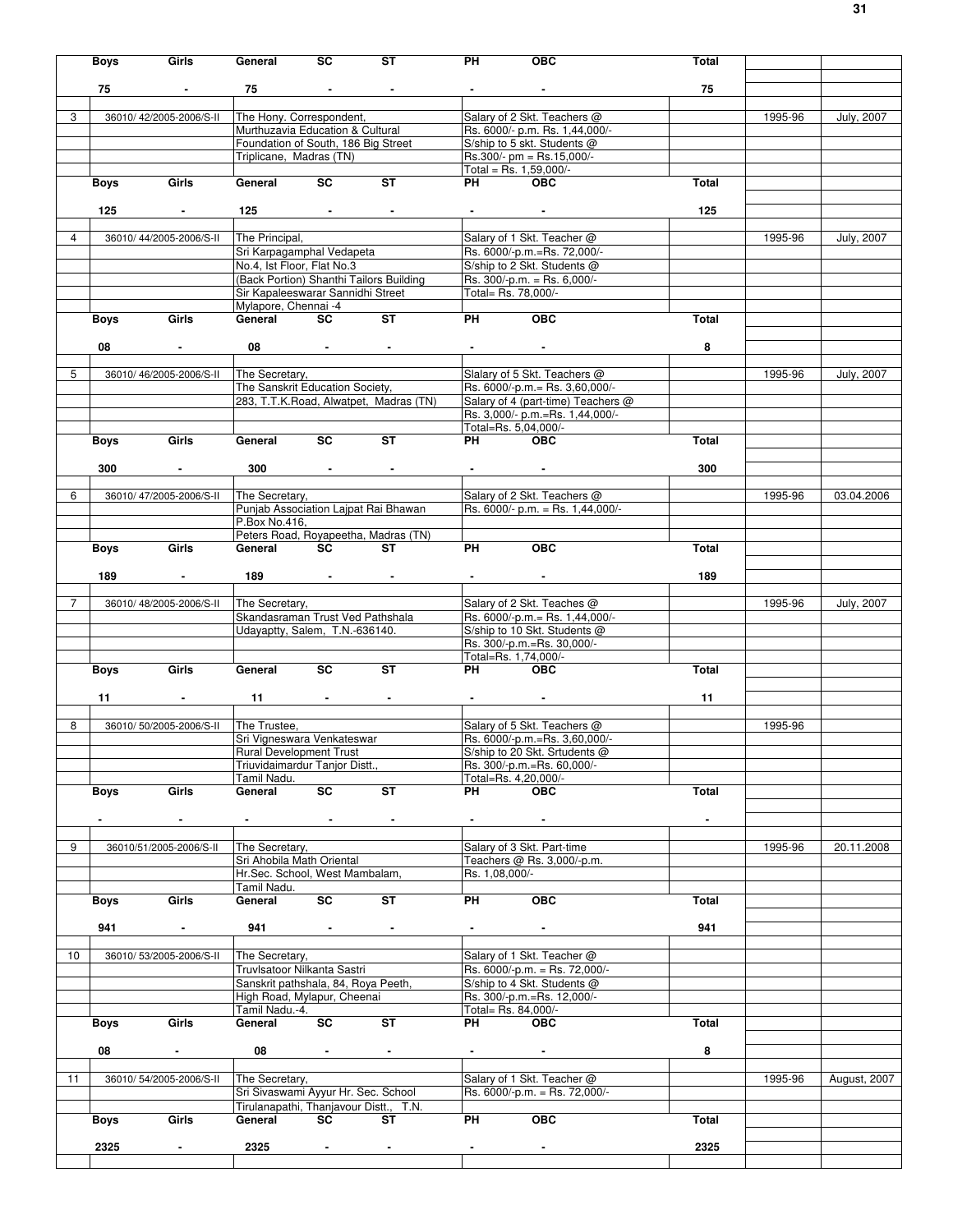| 12 |             | 36010/155/2005-2006/S-II                | The Secretary,                                       |                                     |                          | Salary of 3 Part-time                         |                                                              |                | 1995-96 |                   |
|----|-------------|-----------------------------------------|------------------------------------------------------|-------------------------------------|--------------------------|-----------------------------------------------|--------------------------------------------------------------|----------------|---------|-------------------|
|    |             |                                         | Havagreeva Vidyapeetham                              |                                     |                          |                                               | Teachers @ Rs. 3,000/-p.m.                                   |                |         |                   |
|    |             |                                         | 54, Thiruvalluvar Street, Taramani,                  |                                     |                          | Rs. 1,08,000/-                                |                                                              |                |         |                   |
|    |             |                                         | Madras (TN)                                          |                                     |                          |                                               |                                                              |                |         |                   |
|    | Boys        | Girls                                   | General                                              | <b>SC</b>                           | ST                       | <b>PH</b>                                     | OEC                                                          | Total          |         |                   |
|    |             |                                         |                                                      |                                     |                          |                                               |                                                              |                |         |                   |
|    |             |                                         |                                                      |                                     |                          |                                               |                                                              |                |         |                   |
|    | 55          |                                         | 55                                                   | <b>All Contracts</b>                | $\sim$                   |                                               |                                                              | 55             |         |                   |
|    |             |                                         |                                                      |                                     |                          |                                               |                                                              |                |         |                   |
| 13 |             | 36010/ 158/2005-2006/S-II               | The Secretary,                                       |                                     |                          |                                               | Salary of 3 Skt. Teachers @                                  |                | 1995-96 | <b>July, 2007</b> |
|    |             |                                         | Sanskrit Sahitya Parishad P.B. No.369,               |                                     |                          |                                               | Rs. 6000/-p.m.= Rs. 2,16,000/-                               |                |         |                   |
|    |             |                                         | Chathram, Bus Stand,                                 |                                     |                          |                                               | Salary of 7 Part-time                                        |                |         |                   |
|    |             |                                         | Indira Gandhi College, Campus,                       |                                     |                          |                                               | Teachers @ Rs. 3,000/-p.m.                                   |                |         |                   |
|    |             |                                         | Tiruchirapally, Tamil Nadu-620002.                   |                                     |                          | Rs. 2.52.000/-                                |                                                              |                |         |                   |
|    |             |                                         |                                                      |                                     |                          |                                               | Total=Rs. 4,68,000/-                                         |                |         |                   |
|    | Boys        | Girls                                   | General                                              | SC                                  | ST                       | PH                                            | <b>OBC</b>                                                   | Total          |         |                   |
|    |             |                                         |                                                      |                                     |                          |                                               |                                                              |                |         |                   |
|    | 690         | $\sim 100$ m $^{-1}$                    | 690                                                  | and the company of the              |                          | <b>Contract Contract</b>                      |                                                              | 690            |         |                   |
|    |             |                                         |                                                      |                                     |                          |                                               |                                                              |                |         |                   |
| 14 |             | 36010/159/2005-2006/S-II                | Sri Karyam & Agent,                                  |                                     |                          |                                               | Salary of 1 Skt. Teacher @                                   |                | 1995-96 |                   |
|    |             |                                         |                                                      |                                     |                          |                                               |                                                              |                |         |                   |
|    |             |                                         | Sri Kanchi Kamakoti Peetam                           |                                     |                          |                                               | Rs. 6000/-p.m. = Rs. 72,000/-                                |                |         |                   |
|    |             |                                         | No.1 Salai Street,                                   |                                     |                          | Total = Rs. $72,000/-$                        |                                                              |                |         |                   |
|    |             |                                         | Kanchipuram, T.N.                                    |                                     |                          |                                               |                                                              |                |         |                   |
|    | Boys        | Girls                                   | General                                              | SC                                  | <b>ST</b>                | <b>PH</b>                                     | OEC                                                          | Total          |         |                   |
|    |             |                                         |                                                      |                                     |                          |                                               |                                                              |                |         |                   |
|    |             | $\sim$                                  | the control of the control of the                    |                                     | <b>Contract Contract</b> | $\bullet$ - $\bullet$ - $\bullet$ - $\bullet$ | $\sim$                                                       | $\blacksquare$ |         |                   |
|    |             |                                         |                                                      |                                     |                          |                                               |                                                              |                |         |                   |
|    |             |                                         |                                                      |                                     |                          |                                               |                                                              |                |         |                   |
| 15 |             | 36010/161/2005-2006/S-II The Secretary, |                                                      |                                     |                          |                                               | Salary of 3 Skt. Part-time                                   |                | 1995-96 | July, 2007        |
|    |             |                                         | P.S. Sanskrit Pathshala                              |                                     |                          |                                               | Teachers @ Rs. 3,000/-p.m.                                   |                |         |                   |
|    |             |                                         |                                                      |                                     |                          |                                               |                                                              |                |         |                   |
|    |             |                                         | 214, R.K. Mutt. Road Mylapore,                       |                                     |                          | Rs. 1,08,000/-                                |                                                              |                |         |                   |
|    |             |                                         | Tamil Nadu.                                          |                                     |                          |                                               |                                                              |                |         |                   |
|    | Boys        | Girls                                   | General                                              | SC                                  | ST                       | PH                                            | <b>OBC</b>                                                   | Total          |         |                   |
|    |             |                                         |                                                      |                                     |                          |                                               |                                                              |                |         |                   |
|    | 132         |                                         | 37                                                   | 45                                  | 03                       | 00                                            | 47                                                           | 132            |         |                   |
|    |             |                                         |                                                      |                                     |                          |                                               |                                                              |                |         |                   |
| 16 |             | 36010/163/2005-2006/S-II                | The Correspondent,                                   |                                     |                          |                                               | Salary of 2 Skt. Part-time                                   |                | 1995-96 |                   |
|    |             |                                         | Dharmamurthi Rao Bahadur                             |                                     |                          |                                               | Teachers @ Rs. 3,000/-p.m                                    |                |         |                   |
|    |             |                                         | Calayala Cunnan Chetty Skt. Vidyalaya,               |                                     |                          | Rs. 72,000/-                                  |                                                              |                |         |                   |
|    |             |                                         | Perambur, T.N.                                       |                                     |                          |                                               |                                                              |                |         |                   |
|    |             | Girls                                   | General                                              | SC                                  | <b>ST</b>                | PH                                            | <b>OBC</b>                                                   | Total          |         |                   |
|    | Boys        |                                         |                                                      |                                     |                          |                                               |                                                              |                |         |                   |
|    |             |                                         |                                                      |                                     |                          |                                               |                                                              |                |         |                   |
|    | 80          | $\sim$                                  | 80                                                   | the contract of the contract of the |                          |                                               | $\sim 100$                                                   | 80             |         |                   |
|    |             |                                         |                                                      |                                     |                          |                                               |                                                              |                |         |                   |
| 17 |             | 36010/167/2005-2006/S-II                | The Secretary,                                       |                                     |                          |                                               | Salary of 2 Skt. Teacher @                                   |                | 1995-96 | July, 2007        |
|    |             |                                         | Sri Vivekananda Vidyavanam                           |                                     |                          |                                               | Rs. 6000/-p.m.=Rs.1,44,000/-                                 |                |         |                   |
|    |             |                                         | High School, Thirupparaithura                        |                                     |                          |                                               | S/ship to 20 Skt. Students @                                 |                |         |                   |
|    |             |                                         |                                                      |                                     |                          |                                               | Rs. 300/- P.m.=Rs. 60,000/-                                  |                |         |                   |
|    |             |                                         |                                                      |                                     |                          |                                               |                                                              |                |         |                   |
|    |             |                                         | Trichy Distt., (Tamil Nadu)                          |                                     |                          |                                               |                                                              |                |         |                   |
|    |             |                                         |                                                      |                                     |                          |                                               | Total=Rs. 2,04,000/-                                         |                |         |                   |
|    | Boys        | Girls                                   | General                                              | SC                                  | <b>ST</b>                | PH <sub>2</sub>                               | <b>OBC</b>                                                   | Total          |         |                   |
|    |             |                                         |                                                      |                                     |                          |                                               |                                                              |                |         |                   |
|    | 524         | <b>Service</b> State                    | 524                                                  | the contract of the contract of     |                          |                                               |                                                              | 524            |         |                   |
|    |             |                                         |                                                      |                                     |                          |                                               |                                                              |                |         |                   |
| 18 |             | 36010/168/2005-2006/S-II                | The Managing Trustee,                                |                                     |                          |                                               | Salary of 1 Skt. Teacher @                                   |                | 1995-96 | July, 2007        |
|    |             |                                         | Sri Kamakoti Kamakshi                                |                                     |                          |                                               | Rs. 6000/-p.m.=Rs. 72,000/-                                  |                |         |                   |
|    |             |                                         | Charities, 3-E, 7th Cross                            |                                     |                          |                                               | S/ship to 4 Skt. Students @                                  |                |         |                   |
|    |             |                                         | Chinnah Road, North Maraveri Salem                   |                                     |                          |                                               | Rs. 300/- p.m. = 12,000/-                                    |                |         |                   |
|    |             |                                         | Tamil Nadu                                           |                                     |                          | Total=Rs. 84,000/-                            |                                                              |                |         |                   |
|    | <b>Boys</b> | Girls                                   | General                                              | $\overline{\text{sc}}$              | ST                       | PH                                            | <b>OBC</b>                                                   | Total          |         |                   |
|    |             |                                         |                                                      |                                     |                          |                                               |                                                              |                |         |                   |
|    | 9           | $\overline{\phantom{a}}$                | 9                                                    |                                     |                          |                                               |                                                              | 9              |         |                   |
|    |             |                                         |                                                      |                                     |                          |                                               |                                                              |                |         |                   |
|    |             |                                         |                                                      |                                     |                          |                                               |                                                              |                |         |                   |
|    |             |                                         |                                                      |                                     |                          |                                               |                                                              |                |         |                   |
| 19 |             | 36010/531/2005-2006/S-II                | Sree Ravendra Swamigal Arappani                      |                                     |                          |                                               | Salary of 1 P. Time Skt. Teacher @                           |                | 2003-04 | 16.02.2005        |
|    |             |                                         | Trust Skt. Pathshala Patharkudi                      |                                     |                          |                                               | Rs. 3000/-p.m.=Rs. 36,000/-                                  |                |         |                   |
|    |             |                                         | Karakkudi Taluk,                                     |                                     |                          |                                               | S/ship to 10 Skt. Students @                                 |                |         |                   |
|    |             |                                         | Sivagangai Dist. T.N.                                |                                     |                          |                                               | Rs. 300/-p.m=Rs. 30,000/-                                    |                |         |                   |
|    |             |                                         |                                                      |                                     |                          | Total=Rs. 66,000/-                            |                                                              |                |         |                   |
|    | <b>Boys</b> | Girls                                   | General                                              | SC                                  | ST                       | PH                                            | <b>OBC</b>                                                   | Total          |         |                   |
|    |             |                                         |                                                      |                                     |                          |                                               |                                                              |                |         |                   |
|    | 101         | $\blacksquare$                          | 101                                                  | $\blacksquare$                      | $\blacksquare$           | $\blacksquare$                                | $\blacksquare$                                               | 101            |         |                   |
|    |             |                                         |                                                      |                                     |                          |                                               |                                                              |                |         |                   |
| 20 |             | 36010/583/2005-2006/S-II                | Geet Hindi Vidyalaya (Skt. Deptt)                    |                                     |                          |                                               | Salary of 2 Skt. Teacher @                                   |                | 2005-06 | 15.12.2005        |
|    |             |                                         |                                                      |                                     |                          |                                               |                                                              |                |         |                   |
|    |             |                                         | 103, Gangdhareshwarar Koel Street                    |                                     |                          |                                               | Rs. 6000/-p.m.=Rs. 1,44,000/-                                |                |         |                   |
|    |             |                                         | Purasawalkam                                         |                                     |                          |                                               |                                                              |                |         |                   |
|    |             |                                         | Chennai -84                                          |                                     |                          |                                               |                                                              |                |         |                   |
|    | <b>Boys</b> | Girls                                   | General                                              | SC                                  | <b>ST</b>                | PH                                            | OBC                                                          | <b>Total</b>   |         |                   |
|    |             |                                         |                                                      |                                     |                          |                                               |                                                              |                |         |                   |
|    | 52          | 55                                      | 67                                                   | 08                                  | $\blacksquare$           | 00                                            | 32                                                           | 107            |         |                   |
|    |             |                                         |                                                      |                                     |                          |                                               |                                                              |                |         |                   |
| 21 |             | 36010/589/2005-2006/S-II                | The Principal<br>Rajah's College of Sanskrit & Tamil |                                     |                          |                                               | Salary of 5 Skt. Teachers @<br>Rs. 6000/-p.m.=Rs. 3,60,000/- |                | 2005-06 | 01.04.2006        |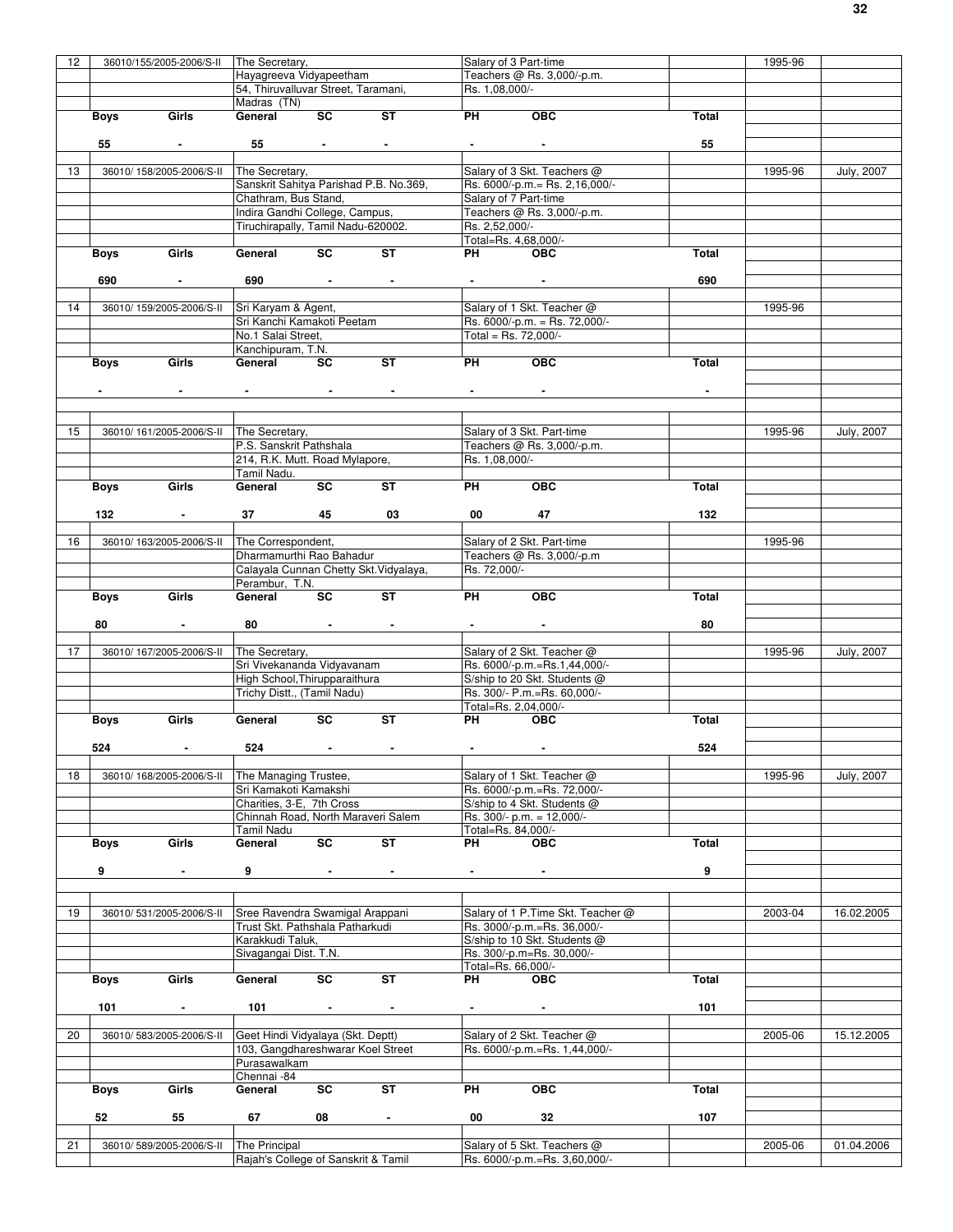|    |                          |                             | Studies, Thiruvaiyaru-613201.   |                              |                          |                | S/ship to 11 Skt. Students @  |              |         |            |
|----|--------------------------|-----------------------------|---------------------------------|------------------------------|--------------------------|----------------|-------------------------------|--------------|---------|------------|
|    |                          |                             | Thanjavur District, Tamil Nadu. |                              |                          |                | Rs. 300/- P.M = Rs. 33,000/-  |              |         |            |
|    |                          |                             |                                 |                              |                          |                | Total Rs.= Rs. 3,93,000/-     |              |         |            |
|    | <b>Boys</b>              | Girls                       | General                         | SC                           | $\overline{\mathsf{ST}}$ | <b>PH</b>      | <b>OBC</b>                    | Total        |         |            |
|    |                          |                             |                                 |                              |                          |                |                               |              |         |            |
|    | 27                       | 111                         | 64                              | 58                           | 01                       | 00             | 15                            | 138          |         |            |
|    |                          |                             |                                 |                              |                          |                |                               |              |         |            |
| 22 |                          | 36010/596/06-07/            | Principal                       |                              |                          |                | Two Research scholars @       |              | 2006-07 | July, 2007 |
|    |                          |                             | Shri Sarada Education Society   |                              |                          |                | Rs. 6000/-p.m. = Rs. 72,000/- |              |         |            |
|    |                          |                             | 32/2 and 4, 2nd Main Road       |                              |                          |                | Total Rs. 1,44,000/-          |              |         |            |
|    |                          |                             | Gandhi Nagar                    |                              |                          |                |                               |              |         |            |
|    |                          |                             | Adyar, Chennai-600020           |                              |                          |                |                               |              |         |            |
|    | <b>Boys</b>              | Girls                       | General                         | $\overline{\mathsf{sc}}$     | $\overline{\mathsf{ST}}$ | $P$ H          | $\overline{OBC}$              | Total        |         |            |
|    |                          |                             |                                 |                              |                          |                |                               |              |         |            |
|    | 2                        | $\blacksquare$              | 02                              | $\blacksquare$               | $\blacksquare$           | $\blacksquare$ | $\blacksquare$                | 2            |         |            |
|    |                          |                             |                                 |                              |                          |                |                               |              |         |            |
|    |                          |                             |                                 |                              |                          |                |                               |              |         |            |
|    |                          |                             |                                 |                              |                          |                |                               |              |         |            |
|    |                          |                             |                                 | <b>Total Teacher/Student</b> |                          |                | Amount                        |              |         |            |
|    | <b>Full Time Teacher</b> |                             |                                 | 36                           |                          |                |                               | 25,92,000.00 |         |            |
|    | <b>Part-Time Teacher</b> |                             |                                 | 31                           |                          |                |                               | 11,16,000.00 |         |            |
|    |                          | <b>Scholarship Students</b> |                                 | 86                           |                          |                |                               | 2,58,000.00  |         |            |
|    | R.A.                     |                             |                                 | $\overline{2}$               |                          |                |                               | 144,000.00   |         |            |
|    |                          |                             |                                 |                              |                          |                |                               |              |         |            |
|    |                          |                             | <b>Total Amount</b>             |                              |                          |                |                               | 41,10,000.00 |         |            |
|    |                          |                             |                                 |                              |                          |                |                               |              |         |            |
|    | <b>Boys</b>              | Girls                       | General                         | $\overline{\mathsf{sc}}$     | $\overline{\mathsf{ST}}$ | $P$ H          | $\overline{OBC}$              | Total        |         |            |
|    |                          |                             |                                 |                              |                          |                |                               |              |         |            |
|    | 5751                     | 166                         | 5708                            | 111                          | 04                       | 00             | 94                            | 5917         |         |            |

|                         | Uttar Pradesh |                                          |                                  | <b>Grant release</b><br>from the year | Date of last<br>inspection | No. of<br><b>Students</b> |
|-------------------------|---------------|------------------------------------------|----------------------------------|---------------------------------------|----------------------------|---------------------------|
|                         | 36011/2/S-II  | The Pracharya,                           | Salary of 6 Skt. Teachers @      | 95-96                                 | 28.8.2007                  |                           |
|                         |               | Shri Dadu Balram Sanskrit Mahavidyalaya, | Rs. 6000/-p.m.=Rs. 4,32,000/-    |                                       |                            | 659                       |
|                         |               | Gwali Khera, Baghpat                     | S/ship to 100 Skt. Students @    |                                       |                            |                           |
|                         |               | Distt. Meerut (U.P)                      | Rs. 300/- P.M = Rs. 3,00,000/-   |                                       |                            |                           |
|                         |               |                                          | Total Rs.= Rs. 7.32.000/-        |                                       |                            |                           |
|                         |               |                                          |                                  |                                       |                            |                           |
|                         |               |                                          |                                  |                                       |                            |                           |
| $\mathfrak{p}$          | 36011/4/S-II  | The Pradhanacharya,                      | S/ship to 53 Skt. Students @     | 95-96                                 | 19.7.2005                  |                           |
|                         |               | Shri Madhav Sanskrit M.V. Goverdhan,     | Rs. 300/p.m=Rs. 1,59,000/-       |                                       |                            | 139                       |
|                         |               | Distt-Mathura (U.P)                      |                                  |                                       |                            |                           |
|                         |               |                                          |                                  |                                       |                            |                           |
| 3                       | 36011/5/S-II  | The Prabandhak,                          | Salary of 2 Skt. Teachers @      | $95 - 96$                             | Due                        |                           |
|                         |               | Satya Premi Seve Ashram                  | Rs. 6000/- p.m. = Rs. 1,44,000/- |                                       |                            | 51                        |
|                         |               | Sanskrit Vidyalaya, Sapnawar,            | S/ship to 6 Skt. Students @      |                                       |                            |                           |
|                         |               | Distt;Ghaziabad (U.P)                    | Rs.300/-p.m. = Rs. 18,000/-      |                                       |                            |                           |
|                         |               |                                          | Total Rs.= 1.62.000/-            |                                       |                            |                           |
|                         |               |                                          |                                  |                                       |                            |                           |
| $\overline{\mathbf{4}}$ | 36011/6/S-II  | The Prabandhak,                          | S/ship to 20 Skt. Students @     | 95-96                                 | Due                        | 209                       |
|                         |               | Shri Sanatan Mahavidyalaya,              | Rs. 300/- p.m. = Rs. 60,000/-    |                                       |                            |                           |
|                         |               | Saharanpur (U.P)                         |                                  |                                       |                            |                           |
|                         |               |                                          |                                  |                                       |                            |                           |
| 5                       | 36011/7/S-II  | The Prabandhak,                          | S/Ship to 10 Skt. Students @     | 95-96                                 | 29.9.2006                  |                           |
|                         |               | Shri Vamdev Sanskrit M.V.                | Rs.300/- P.M.=Rs. 30.000/-       |                                       |                            | 226                       |
|                         |               | Kailashpuri, Distt. Banda (U.P)          |                                  |                                       |                            |                           |
|                         |               |                                          |                                  |                                       |                            |                           |
| 6                       | 36011/8/S-II  | The Pracharya,                           | S/ship to 10 Skt. Students @     | $95 - 96$                             | 27.10.2006                 |                           |
|                         |               | Shri Tridandidev Sanskrit Mahavidyalaya, | Rs. 300/-p.m.=Rs. 30,000/-       |                                       |                            | 130                       |
|                         |               | Koshlesh Sadan Katra Ayodhya,            |                                  |                                       |                            |                           |
|                         |               | Distt;Faizabad (U.P)                     |                                  |                                       |                            |                           |
|                         |               |                                          |                                  |                                       |                            |                           |
|                         | 36011/9/S-II  | The Prabandhak,                          | Salary of 3 Skt. Teachers @      | 95-96                                 | 5.4.2008                   | 207                       |
|                         |               | Gurukul Sanskrit Mahavidyalaya,          | Rs. 6000/-p.m. Rs. 2,16,000/-    |                                       |                            |                           |
|                         |               | Shukartal, Distt-Muzaffar Nagar, (U.P)   | S/ship to 50 Skt. Students @     |                                       |                            |                           |
|                         |               |                                          | Rs. 300/- p.m. = Rs. 1,50,000/-  |                                       |                            |                           |
|                         |               |                                          | Total Rs.= 3.66.000/-            |                                       |                            |                           |
|                         |               |                                          |                                  |                                       |                            |                           |
| 8                       | 36011/10/S-II | The Prabandhak.                          | S/ship to 4 Skt. Students @      | 95-96                                 | 3.9.2006                   |                           |
|                         |               | Sh. Bhagwati Ashram Skt. Mahavidyalaya,  | Rs. 300/-p.m.=Rs. 12,000/-       |                                       |                            | 101                       |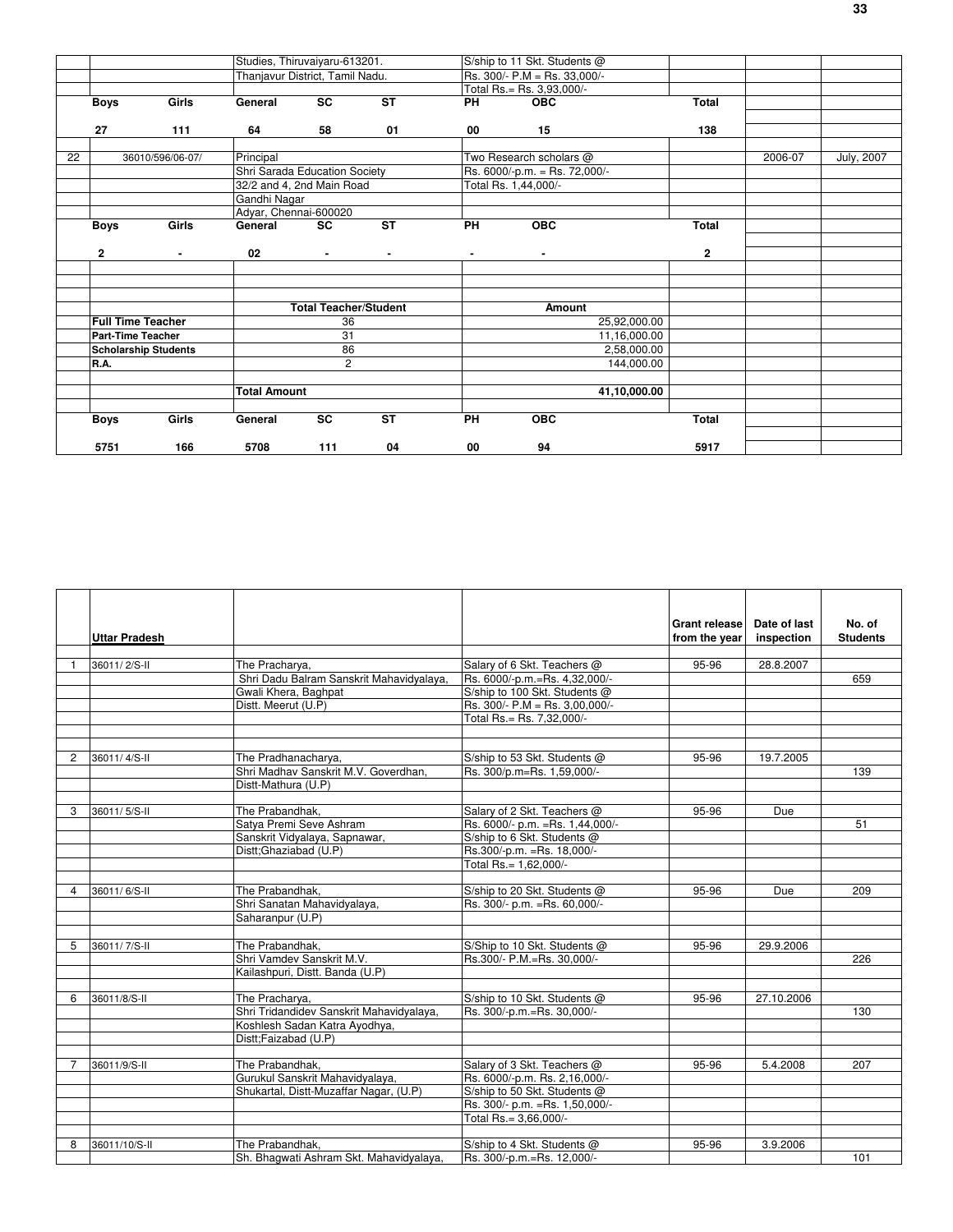|    |               | Nairaial, Distt. Banda (U.P)                                        |                                                                 |       |               |            |
|----|---------------|---------------------------------------------------------------------|-----------------------------------------------------------------|-------|---------------|------------|
| 9  | 36011/11/S-II | The Prabandhak,                                                     | Salary of 2 Skt. Teachers @                                     | 95-96 | 10.12.2006    |            |
|    |               | Shri Devi Sampad Brahama                                            | Rs. 6000/-p.m. Rs. 1,44,000/-                                   |       |               | 203        |
|    |               | Charya Sanskrit M.V. Mumkashu Ashram,                               | S/ship to 30 Skt. Students @                                    |       |               |            |
|    |               | Sahjanpur, (U.P)                                                    | Rs. 300/-p.m.=Rs. 90,000/-<br>Total Rs.= 2,34,000/-             |       |               |            |
|    |               |                                                                     |                                                                 |       |               |            |
| 10 | 36011/12/S-II | The Prabandhak,                                                     | S/ship to 5 Skt. Students @                                     | 95-96 | Sept., 2006   | No details |
|    |               | Shri Vidya Dharam Pracharini<br>Sanskrit Pathshala.                 | Rs.300/-p.m.=Rs. 15,000/-                                       |       |               |            |
|    |               | V/PO-Bhawanichhapur,                                                |                                                                 |       |               |            |
|    |               | Distt. Deoria (U.P)                                                 |                                                                 |       |               |            |
|    |               |                                                                     |                                                                 |       |               |            |
| 11 | 36011/13/S-II | The Prabandhak,<br>Brahmand Sanskrit M.V.                           | Salary of 3 Skt. Teachers @<br>Rs. 6000/- p.m. = Rs. 2,16,000/- | 95-96 | Sept., 2006   | 411        |
|    |               | Rath Distt; Hamirpur (U.P)                                          | S/ship to 18 Skt. Students @                                    |       |               |            |
|    |               |                                                                     | Rs. 300/-p.m.=Rs. 54,000/-                                      |       |               |            |
|    |               |                                                                     | Total Rs= 2,70,000/-                                            |       |               |            |
| 12 | 36011/14/S-II | The Manager,                                                        | S/ship to 55 Skt.Students @                                     | 95-96 | 19.3.2008     |            |
|    |               | Shri N. Sangved Mahavidyalaya,                                      | Rs.300/-p.m=Rs. 1,65,000/-                                      |       |               | 155        |
|    |               | Narwar, PO-Narora,                                                  | Salary of 2 Skt. Teacher @                                      |       |               |            |
|    |               | Distt; Bulandeshahar (U.P)                                          | Rs. 6000/- pm. = Rs.1,44,000/-<br>Total = Rs. $3,09,000$ /-     |       |               |            |
| 13 | 36011/15/S-II | The Prabandhak                                                      | S/ship to 20 Skt. Students @                                    | 95-96 | 16.11.2006    |            |
|    |               | Shri Dharamagyanopdesh                                              | Rs.300/-p.m.=Rs. 60,000/-                                       |       |               | 137        |
|    |               | Sanskrit Mahavidyalaya,                                             |                                                                 |       |               |            |
|    |               | Mahamana, Malviya Nagar,<br>Allahabad (U.P)                         |                                                                 |       |               |            |
|    |               |                                                                     |                                                                 |       |               |            |
|    |               |                                                                     |                                                                 |       |               |            |
| 14 | 36011/16/S-II | The Prabandhak,<br>Shri Usha Sanskrit M.V.                          | S/ship to 5 Skt. Students @<br>Rs. 300/- p.m. = Rs. 15,000/-    | 95-96 | 20.9.2006     |            |
|    |               | C-26, Bagh Kanahiya Lal Chhoti                                      |                                                                 |       |               | 107        |
|    |               | Majdihiya, Varanasi (U.P.)                                          |                                                                 |       |               |            |
|    |               |                                                                     |                                                                 |       |               |            |
| 15 | 36011/17/S-II | The Secretary,<br>Shri Shri Ma-Anandmyee                            | Salary of 3 Skt. Teachers @<br>Rs.6000/- P.M.=Rs. 2,16,000/-    | 95-96 | 20.9.2006     | 51         |
|    |               | Kanyapeeta Bhadaini,                                                | S/ship to 15 Skt. Students @                                    |       |               |            |
|    |               | Varanasi (U.P)                                                      | Rs. 300/-p.m.=Rs. 45,000/-                                      |       |               |            |
|    |               |                                                                     | Total Rs.= 2,61,000/-                                           |       |               |            |
| 16 | 36011/18/S-II | The Prabandhak,                                                     | Salary of 4 Skt. Teachers @                                     | 95-96 | 15.11.2006    |            |
|    |               | Gurukul Vedic Sanskrit Mahavidyalaya,                               | Rs. 6000/-p.m.=Rs. 2,88,000/-                                   |       |               | 260        |
|    |               | Sirathu, Distt-Allahabad (U.P)                                      | S/ship to 12 Skt. Students @                                    |       |               |            |
|    |               |                                                                     | Rs.300/-p.m.=Rs. 36,000/-<br>Total Rs.= 3,24,000/-              |       |               |            |
|    |               |                                                                     |                                                                 |       |               |            |
| 17 | 36011/21/S-II | The Prabandhak/Pracharya,                                           | S/ship to 28 Skt. Students @                                    | 95-96 | October, 2006 |            |
|    |               | Gopal Hindi Sanskrit pathshala,                                     | Rs. 300/-p.m. = Rs. 84,000/-                                    |       |               | 260        |
|    |               | Rason, Distt-Banda (U.P) Chitrakoot                                 |                                                                 |       |               |            |
| 18 | 36011/24/S-II | The Prabandhak.                                                     | S/ship to 10 Skt. Students @                                    | 95-96 | 24.11.2006    |            |
|    |               | Shri Tulsi Das Udairaj                                              | Rs.300/-p.m.=Rs. 30,000/-                                       |       |               | 71         |
|    |               | Sanskrit Mahavidyalaya,<br>Chitrakhor Bankati, PO- Baruwan.         |                                                                 |       |               |            |
|    |               | Distt.-Basti (U.P.)                                                 |                                                                 |       |               |            |
|    |               |                                                                     |                                                                 |       |               |            |
| 19 | 36011/25/S-II | The Vyvasthapak,                                                    | S/ship to 15 Skt. Students @                                    | 95-96 | 13.9.2006     |            |
|    |               | Shrimati Bhagirthi Trust<br>Sanskrit Mahavidyalaya,                 | Rs. 300/- p.m. = Rs. 45,000/-                                   |       |               | 316        |
|    |               | Chunar, Distt. Mirzapur (U.P)                                       |                                                                 |       |               |            |
|    |               |                                                                     |                                                                 |       |               |            |
| 20 | 36011/28/S-II | The Mantri,<br>Shri Nand Lal Bajoridya                              | Salary of 1 Skt. Teacher @<br>Rs. 6000/-p.m.=Rs. 72,000/-       | 95-96 | 20.9.2006     | 184        |
|    |               | Sanskrit Mahavidyalaya,                                             | S/ship to 30 Skt. Students @                                    |       |               |            |
|    |               | Assi, Distt-Varanasi (U.P)                                          | Rs. 300/-p.m.=Rs. 90,000/-                                      |       |               |            |
|    |               |                                                                     | Total =Rs. 1,62,000/-                                           |       |               |            |
| 21 | 36011/29/S-II | The Prabandhak,                                                     | S/ship to 15 Skt. Students @                                    | 95-96 | 2006          |            |
|    |               | Shri Mathur Chaturved Skt.M.V.                                      | Rs. 300/- p.m. = Rs. 45,000/-                                   |       |               | 181        |
|    |               | Shri Dindyal Demplor Nagar                                          |                                                                 |       |               |            |
|    |               | Distt. Mathura (UP)                                                 |                                                                 |       |               |            |
| 22 | 36011/30/S-II | The Prabandhak,                                                     | S/ship to 5 Skt. Students @                                     | 95-96 | Due           |            |
|    |               | shri Munishwar Sanskrit Mahavidyalaya,                              | Rs. 300/-p.m.=Rs. 15,000/-                                      |       |               | 387        |
|    |               | Karmaini, PO-Nego, Distt-Sant Kabir                                 |                                                                 |       |               |            |
|    |               | Nagar, UP-272171                                                    |                                                                 |       |               |            |
| 23 | 36011/31/S-II | The Prabandhak,                                                     | S/ship to 10 Skt Students @                                     | 95-96 | 2006          |            |
|    |               | Bhuvneshwari Maheshwaranand                                         | Rs. 300/- p.m. = Rs. 30,000/-                                   |       |               | 138        |
|    |               | Gurukul Sanskrit Mahavidvalava.<br>Jhalikhar, Distt. Hamirpur (U.P) |                                                                 |       |               |            |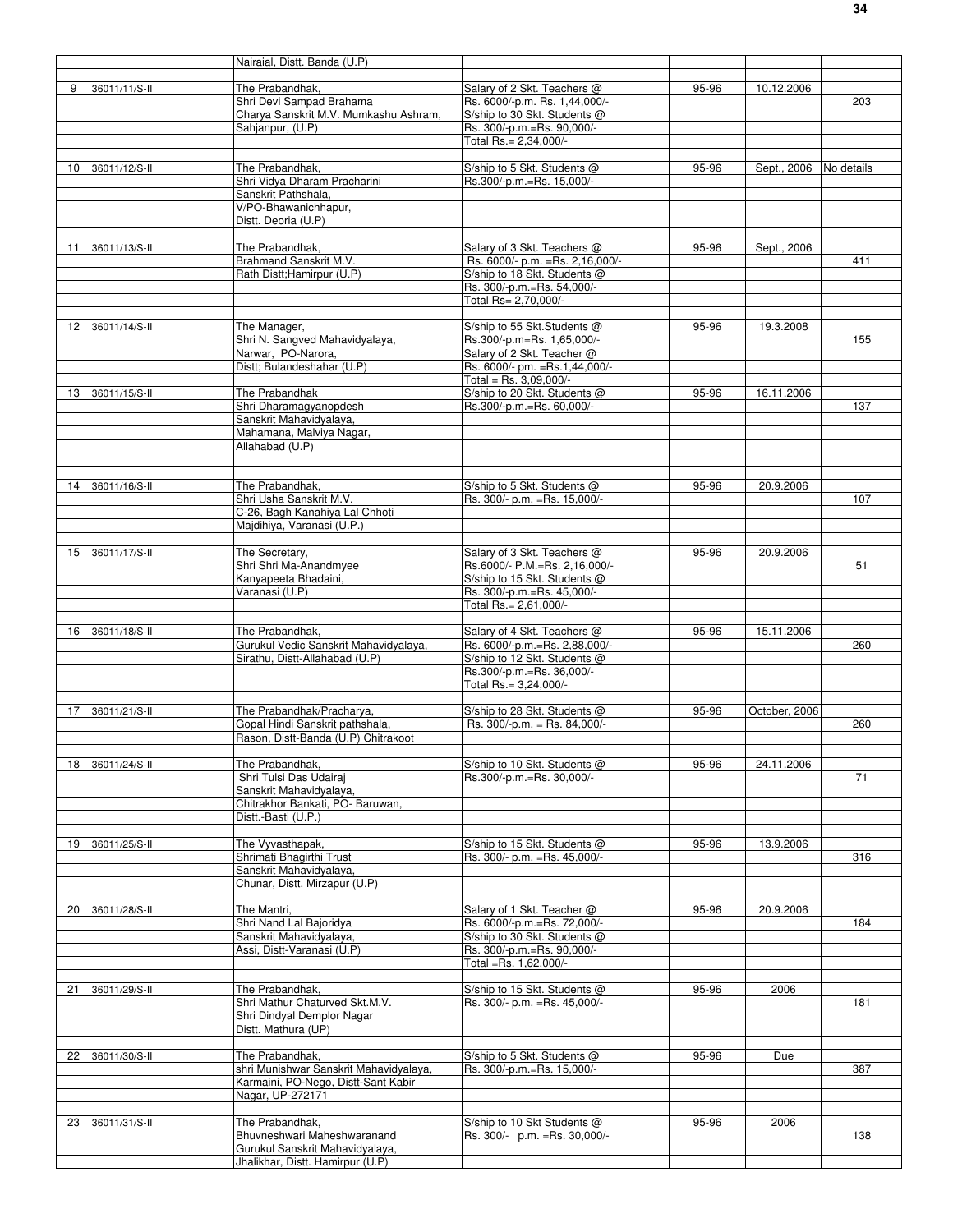| 24 | 36011/32/S-II     | The Pradhanacharya,                     | Salary of 3 Skt. Teacher @                                  | 95-96 | 12.9.2006   |            |
|----|-------------------|-----------------------------------------|-------------------------------------------------------------|-------|-------------|------------|
|    |                   | Shri Baldev Sanskrit M.V.               | Rs. 6000/-p.m.= Rs. 2,16,000/-                              |       |             | 228        |
|    |                   | Tarajnya Piyari, PO- chabeypur,         | S/ship to 35 Skt. Students @                                |       |             |            |
|    |                   | Varanasi (U.P) - 221104                 | Rs. 300/-p.m.=Rs. 1,05,000/-                                |       |             |            |
|    |                   |                                         | Total = Rs. $3,21,000/-$                                    |       |             |            |
| 25 | 36011/33/S-II     | The Pradhan Mantri,                     | Salary of 2 Skt. Pracharak @                                | 95-96 | 20.9.2006   |            |
|    |                   | Sarvbhom Skt. Prachar Sansthan,         | Rs. 3000/-p.m.=Rs.72,000/-                                  |       |             | 100        |
|    |                   | D-38./110. Hauz Katora, Varanasi (U.P)  | Salary of Part-time Librarian                               |       |             |            |
|    |                   |                                         | Rs.1800/-                                                   |       |             |            |
|    |                   |                                         | Salary of 2 Skt. Teachers @                                 |       |             |            |
|    |                   |                                         | Rs. 6000/- = Rs. 1.44.000/-                                 |       |             |            |
|    |                   |                                         | S/Ship to 20 Skt. Students @                                |       |             |            |
|    |                   |                                         | Rs. $300/-p.m. = Rs. 60.000/-$                              |       |             |            |
|    |                   |                                         | Total = Rs. 2,77,800/-                                      |       |             |            |
|    |                   |                                         |                                                             |       |             |            |
| 26 | 36011/34/S-II     | The Prabandhak,                         | S/ship to 40 Skt. Students @                                | 95-96 | 22.8.2005   |            |
|    |                   | Shri Sanskrit Mahavidyalaya,            | 300/-pm.=1,20,000/-                                         |       |             | 362        |
|    |                   | Khokra, Distt-Bhagpat (U.P)             | Salary of 4 skt. Teacher@                                   |       |             |            |
|    |                   |                                         | 6000/-pm= 2,88,000/-                                        |       |             |            |
|    |                   |                                         | Total = Rs. $4.08,000/-$                                    |       |             |            |
|    |                   |                                         |                                                             |       |             |            |
| 27 | 36011/35/S-II     | The Prabandhak,                         | Salary ot 1 skt.teacher @                                   | 95-96 | Due         |            |
|    |                   | Sanatan Dharam Sanskrit Mahavidyalaya,  | Rs. 6000/- p.m. = Rs. 72,000/-                              |       |             | 593        |
|    |                   | Mehandawal, Sant Kabir Nagar            | S/ship to 20 Skt. Students @                                |       |             |            |
|    |                   | Distt-Basti (U.P)                       | Rs. 300/-p.m.=Rs. 60,000/-                                  |       |             |            |
|    |                   |                                         | Total = Rs. $1,32,000/-$                                    |       |             |            |
|    |                   |                                         |                                                             |       |             |            |
| 28 | 36011/37/S-II     | The Prabandhak,                         | S/ship to 4 Skt. Students @                                 | 95-96 | 10.12.2006  |            |
|    |                   | Gurukul Mahavidyalaya,                  | Rs. 300/-p.m.= Rs. 12,000/-                                 |       |             | 1613       |
|    |                   | Rudrapur, (Tilhar)                      |                                                             |       |             |            |
|    |                   | Distt-Shahjahanour (U.P)                |                                                             |       |             |            |
|    |                   |                                         |                                                             |       |             |            |
| 29 | 36011/38/S-II     | The Prabandhak,                         | S/ship to 15 Skt. Students @                                | 95-96 | Due         |            |
|    |                   | Shri Bileshwar Sanskrit Mahavidyalaya,  | Rs. 300/-p.m.=Rs. 45,000/-                                  |       |             | 251        |
|    |                   | Distt-Meerut (U.P)                      |                                                             |       |             |            |
|    |                   |                                         |                                                             |       |             |            |
| 30 | 36011/42/S-II     | The Pracharya,                          | S/ship to 10 Skt. Students @                                | 95-96 | Due         |            |
|    |                   | Roopkala Sanskrit Vidyapeetha           | Rs. 300/-p.m.=Rs. 30,000/-                                  |       |             | 96         |
|    |                   | Divaya Kala Kunj Naya Ghat              |                                                             |       |             |            |
|    |                   | Ayodhaya Distt-Faizabad (U.P)           |                                                             |       |             |            |
|    |                   |                                         |                                                             |       |             |            |
| 31 | 36011/43/S-II     | The Prabandhak,                         | S/ship to 50 Skt. Students @                                | 95-96 | 29.3.2008   |            |
|    |                   |                                         |                                                             |       |             | 148        |
|    |                   | Shri Bhagirithi Sanskrit Vidyalaya,     | Rs. 300/-P.M.=Rs. 1,50,000/-                                |       |             |            |
|    |                   | Sanskrit Ramghat                        | Salary of 2 Skt. Teacher @                                  |       |             |            |
|    |                   | Distt-Bulandshahar (U.P) - 202 399.     | Rs. 6000/- pm = Rs. 1,44,000/-<br>Total = Rs. $2,94,000$ /- |       |             |            |
|    |                   |                                         |                                                             |       |             |            |
|    |                   |                                         |                                                             |       |             |            |
| 32 | 36011/53/S-II     | The Prabandhak                          | Salary of 4 skt. Teacher @                                  | 95-96 | 9.9.2005    |            |
|    |                   | Shri Devi Vani Pracharak Janta          | Rs. 6000/-pm.= Rs. 2,88,000/-                               |       |             | 748        |
|    |                   | Mahavidyalaya, Barhari Pipradula Kadam, | S/ship to 70 Skt. Students @                                |       |             |            |
|    |                   | Distt- Deoria (U.P)-274 001             | Rs. 300/-p.m.=Rs. 2,10,000/-                                |       |             |            |
|    |                   |                                         | Total = Rs. 4,98,000/-                                      |       |             |            |
|    |                   |                                         |                                                             |       |             |            |
| 33 | 36011/55/S-II     | The Prabandhak,                         | S/ship to 6 Skt. Students @                                 | 95-96 | 11.9.2006   |            |
|    |                   | Shri Sankatha Prasad Vaodya Sanskrit    | Rs. 300/- p.m.= Rs. 18,000/-                                |       |             | 144        |
|    |                   | Mahavidyalaya,                          |                                                             |       |             |            |
|    |                   | Distt-Mirzapur (U.P)                    |                                                             |       |             |            |
|    |                   |                                         |                                                             |       |             |            |
| 34 | 36011/60-458/S-II | The Prabandhak,                         | S/ship to 11 Skt. Students @                                | 95-96 | 15.12.2006  |            |
|    |                   | Sai Gangeshwar Sanskrit Vidyaylaya,     | Rs. 300/- p.m. = Rs. 33,000/-                               |       |             | 67         |
|    |                   | Shikghabad Distt- Firojabad (U.P)       |                                                             |       |             |            |
|    |                   |                                         |                                                             |       |             |            |
| 35 | 36011/62/S-II     | The prabandhak,                         | S/ship to 20 Skt. Students @                                | 95-96 | 16.11.2006  | No details |
|    |                   | Shri Ramdeshik Sanskrit M.V.            | Rs. 300/-P.M.=Rs. 60.000/-                                  |       |             |            |
|    |                   | Shri Vaishnav Ashram Daraganj,          |                                                             |       |             |            |
|    |                   | Paryag, Allahabad (U.P)                 |                                                             |       |             |            |
|    |                   |                                         |                                                             |       |             |            |
| 36 | 36011/63/S-II     | The Prabandhak,                         | S/ship to 30 Skt. Students @                                | 95-96 | Sept., 2006 | 693        |
|    |                   | Shri Vidya Dharam Sanjivan              | Rs. 300/-p.m.=Rs. 90,000/-                                  |       |             |            |
|    |                   | Sanskrit Mahavidyalaya, Deoria (U.P)    |                                                             |       |             |            |
|    |                   |                                         |                                                             |       |             |            |
| 37 | 36011/64/S-II     | The Pracharya,                          | S/ship to 25 Skt. Students @                                | 95-96 | Due         |            |
|    |                   | Shri Nimbark Sanskrit M.V.              | Rs. 300/-p.m.=Rs. 75,000/-                                  |       |             | 108        |
|    |                   | Virndaban Distt-Mathura (U.P)           |                                                             |       |             |            |
|    |                   |                                         |                                                             |       |             |            |
| 38 | 36011/68/S-II     | The Vyvasthapak,                        | S/ship to 44 Skt. Students @                                | 95-96 | Sept., 2006 |            |
|    |                   | Shri Baikunthanath Pavhari Sanskrit     | Rs. 300/-p.m.=Rs. 1,32,000/-                                |       |             | 522        |
|    |                   | Mahavidyalaya, Shri pavhari Ashram,     |                                                             |       |             |            |
|    |                   | V/PO Baikunthapur, Distt-Devaria,       |                                                             |       |             |            |
|    |                   |                                         |                                                             |       |             |            |
| 39 | 36011/69/S-II     | The Pradanacharya,                      | S/ship to 5 Skt. Students @                                 | 95-96 | Due         | 166        |
|    |                   | Shri Krishan Brahamacharva              | Rs. 300/-p.m.=Rs. 15,000/-                                  |       |             |            |
|    |                   | Shram Adarsh Skt. Vidyalaya,            |                                                             |       |             |            |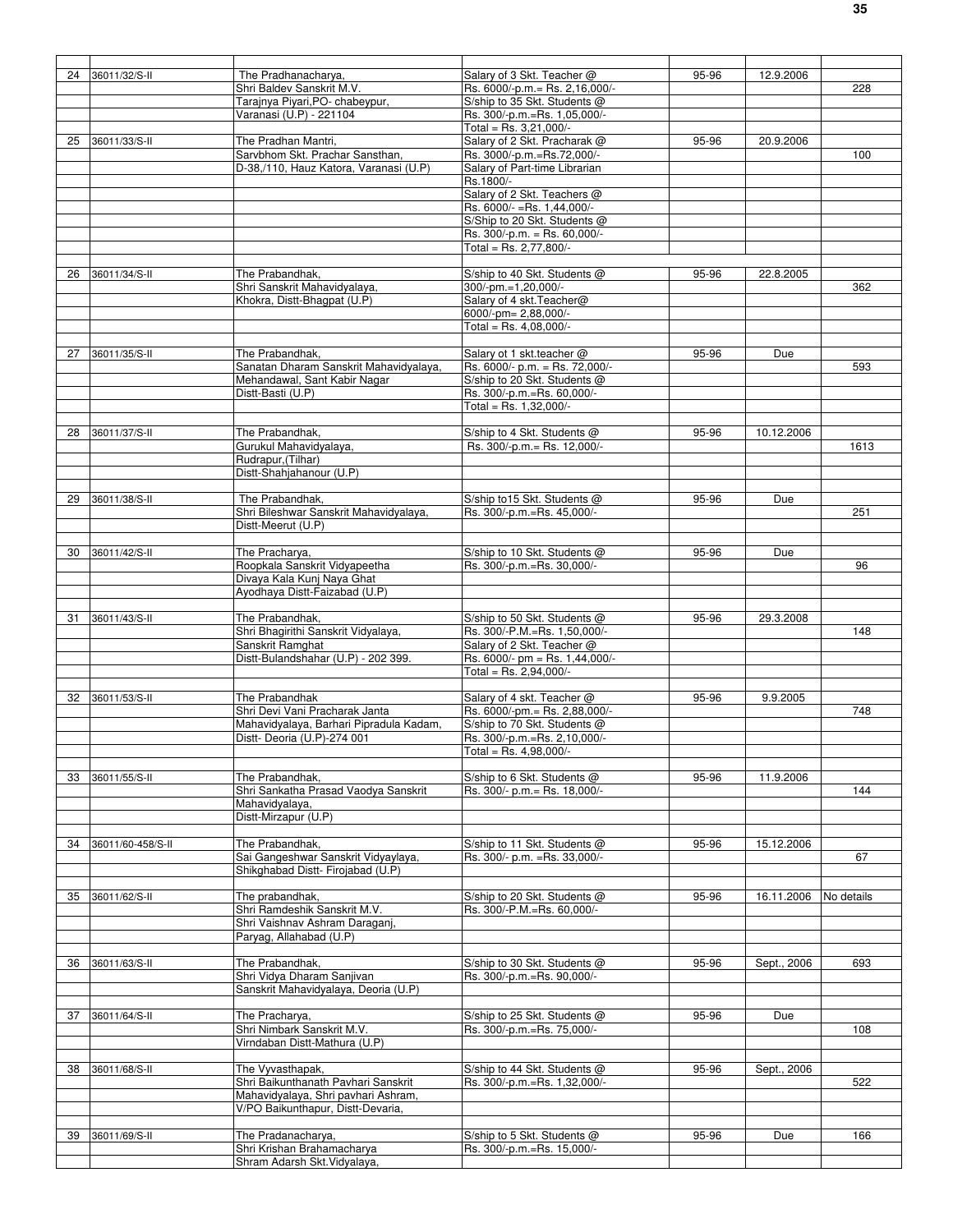|    |                    | Hathras (Hathraskila) Distt-Aligarh (U.P)                                        |                                                               |       |               |            |
|----|--------------------|----------------------------------------------------------------------------------|---------------------------------------------------------------|-------|---------------|------------|
|    |                    |                                                                                  |                                                               |       |               |            |
| 40 | 36011/75/S-II      | The Prabandhak,<br>Shri Surya Narayan Smark Skt. Vidyalaya,                      | Salary of 5 Skt. Teacher @<br>Rs. 6000/-p.m= Rs. 3,60,000/-   | 95-96 | 5.1.2009      | 1001       |
|    |                    | Dakhyapur, Distt.-Allahabad (U.P)                                                | S/ship to 70 Skt. Students @                                  |       |               |            |
|    |                    |                                                                                  | Rs.300/-p.m.=Rs. 2,10,000/-                                   |       |               |            |
|    |                    |                                                                                  | Total Rs. 5,70,000/-                                          |       |               |            |
|    |                    |                                                                                  |                                                               |       |               |            |
| 41 | 36011/76/S-II      | The Prabandhak,<br>Adarsh Shri Hanumat Skt.                                      | Salary of 1 Skt. Teacher @<br>Rs. 6000/-p.m= Rs. 72,000/-     | 95-96 | October, 2006 | 132        |
|    |                    | Sanatkottar Mahavidyalaya, Murwal.                                               | S/ship to 5 Skt. Students @                                   |       |               |            |
|    |                    | Distt-Banda (U.P)                                                                | Rs.300/-p.m.=Rs. 15,000/-                                     |       |               |            |
|    |                    |                                                                                  | Total Rs. 87,000/-                                            |       |               |            |
|    |                    |                                                                                  |                                                               |       |               |            |
| 42 | 36011/77/S-II      | The Mukhyadhisthatri,<br>Kanya Gurukul Mahavidyalaya,                            | Salary of 8 Skt. Teachers @<br>Rs. 6000/-p.m.= Rs. 5,76,000/- | 95-96 | 24.1.2009     | 371        |
|    |                    | Hathras, Distt-Aligarh (U.P)                                                     | S/ship to 100 Skt. Students @                                 |       |               |            |
|    |                    |                                                                                  | Rs.300/-p.m.=Rs.3,00,000/-                                    |       |               |            |
|    |                    |                                                                                  | Total =Rs. 8,76,000/-                                         |       |               |            |
|    |                    |                                                                                  |                                                               |       |               |            |
| 43 | 36011/78/S-II      | The Pradhanacharya,<br>Shri Raghubar Skt. M.V.                                   | S/ship to 4 Skt. Students @<br>Rs 300/--p.m.= Rs. 12,000/-    | 95-96 | 28.10.2006    | 55         |
|    |                    | Swargdwar,                                                                       |                                                               |       |               |            |
|    |                    | Ayodhya, Distt-Faizabad(U.P)-224123                                              |                                                               |       |               |            |
|    |                    |                                                                                  |                                                               |       |               |            |
|    |                    |                                                                                  |                                                               |       |               |            |
| 44 | 36011/79/S-II      | The Prabandhak,<br>Shri shiv Prasad Sanskrit Vidyalaya,                          | S/ship to 2 Skt Students @.<br>Rs.300/-p.m.= Rs. 6,000/-      | 95-96 | 13.9.2006     | 59         |
|    |                    | Baripur, PO-Usri, Distt-Mirzapur (U.P)                                           |                                                               |       |               |            |
|    |                    |                                                                                  |                                                               |       |               |            |
| 45 | 36011/81/S-II      | The Prabandhak,                                                                  | S/Ship to 5 Skt. Students @                                   | 95-96 | 15.11.2006    | No details |
|    |                    | Shri Prayag Sah Sanskrit Vidyapeetha,                                            | Rs.300/-p.m.=Rs. 15,000/-                                     |       |               |            |
|    |                    | Vill-Hararyapur, PO-Saraj Akil,                                                  |                                                               |       |               |            |
|    |                    | Distt-Allahabad, (U.P)                                                           |                                                               |       |               |            |
| 46 | 36011/82/S-II      | The Prabandhak,                                                                  | Salary of 2 Skt. Teachers @                                   | 95-96 | 9.12.2006     |            |
|    |                    | Shri Shiv Sahant Haran                                                           | Rs. 6000/- p.m.=Rs. 1,44,000/-                                |       |               | 452        |
|    |                    | Skt. Mahavidyalaya,                                                              | S/ship to 5 Skt. Students @                                   |       |               |            |
|    |                    | Sakoha, Distt-Hardohi (U.P)                                                      | Rs. 300/-p.m=Rs. 15,000/-                                     |       |               |            |
|    |                    |                                                                                  | Total=Rs. 1,59,000/-                                          |       |               |            |
| 47 | 36011/83/S-II      | The Prabandhak,                                                                  | S/ship to 12 Skt. Students @                                  | 95-96 | 9.12.2006     |            |
|    |                    | Shri Kedarnath Skt. M.V.                                                         | Rs. 300/-p.m.=Rs. 36,000/-                                    |       |               | 720        |
|    |                    | Goyapur Chhoulapur, Varanasi (U.P)                                               |                                                               |       |               |            |
|    |                    |                                                                                  |                                                               |       |               |            |
| 48 | 36011/84/S-II      | The Manager,                                                                     | Salary of 1 Viedic Teacher@                                   | 95-96 | Due           |            |
|    |                    | Shri Raghunath Brahmacharya                                                      | Rs. 3000/-p.m.=Rs. 36,000/-                                   |       |               | 194        |
|    |                    | Ashram Adarsh Sanskrit M.V.                                                      | S/ship to 10 Skt. Students @                                  |       |               |            |
|    |                    | Sita Road, Chandousi, Muradabad.                                                 | Rs. 300/-p.m.=Rs. 30,000/-                                    |       |               |            |
|    |                    |                                                                                  | Total=Rs. 66.000/-                                            |       |               |            |
|    | 49 36011/88/S-II   |                                                                                  | S/ship to 5 Skt. Students @                                   |       |               |            |
|    |                    | The Vyvasthapak,<br>Shri Bhagawati skt. Vidyalaya,                               | Rs. 300/-p.m.=Rs.15,000/-                                     | 95-96 | October, 2006 | 120        |
|    |                    | Rattanpura, PO Kanchanpur,                                                       |                                                               |       |               |            |
|    |                    | Distt-Devaia (U.P)                                                               |                                                               |       |               |            |
|    |                    |                                                                                  |                                                               |       |               |            |
| 50 | 36011/89/S-II      | The Principal.                                                                   | S/ship to 5 Skt. Students @                                   | 95-96 | 14.11.2006    |            |
|    |                    | Pt.Shivdyal Shukla Sanskrit Vidyalaya,<br>Manohar Nagar, Paraia Namaskar, Distt- | Rs. 300/- p.m.=Rs.15,000/-                                    |       |               | 1101       |
|    |                    | Raibarailly (U.P)                                                                |                                                               |       |               |            |
|    |                    |                                                                                  |                                                               |       |               |            |
| 51 | 36011/140/S-II     | The Prabandhak,                                                                  | S/ship to 20 Skt. Students @                                  | 95-96 | 20.9.2006     |            |
|    |                    | Shree Shree Ananta Devi Kanya                                                    | Rs.300/-p.m.=Rs. 60,000/-                                     |       |               | 181        |
|    |                    | Gurukul Skt. Mahavidyalaya,<br>B-3/190 shiwali, Varanasi (U.P)                   |                                                               |       |               |            |
|    |                    |                                                                                  |                                                               |       |               |            |
| 52 | 36011/145/S-II     | The Prabandhak                                                                   | Salary of 1 Skt. Teacher @                                    | 95-96 | October, 2006 |            |
|    |                    | Dwaba Skt. Prachar Samiti                                                        | Rs. 6000/- p.m. = Rs. 72,000/-                                |       |               | 213        |
|    |                    | Mahavidyalaya, Bariya, Distt-Bariya                                              | S/ship to 10 Skt. Students @                                  |       |               |            |
|    |                    | U.P.                                                                             | Rs.300/- p.m. = Rs. 30,000/-<br>Total = Rs. 1,02,000/-        |       |               |            |
|    |                    |                                                                                  |                                                               |       |               |            |
| 53 | 36011/148-418/S-II | The Prabandhak,                                                                  | S/ship to 9 Skt. Students @                                   | 95-96 | 16.11.2006    | No details |
|    |                    | Shri Shiv Harsh Dev Narayan Bhagwat                                              | Rs. 300/-p.m.=Rs. 27,000/-                                    |       |               |            |
|    |                    | Prasad Ayurved Skt. Mahavidyalaya,                                               | Total =Rs. 27,000/-                                           |       |               |            |
|    |                    | PO-Kalyanpur, Via- Jathwars(Allahabad)                                           |                                                               |       |               |            |
| 54 | 36011/151/S-II     | The Pracharya,                                                                   | S/ship to 20 Skt. Students @                                  | 95-96 | 2005-06       | 111        |
|    |                    | Shri Kunj Bihari Sanskrit Mahavidyalaya,                                         | Rs. 300/-p.m.=Rs. 60,000/-                                    |       |               |            |
|    |                    | Vridaban Distt- Mathura (U.P)                                                    |                                                               |       |               |            |
|    |                    |                                                                                  |                                                               |       |               |            |
|    | 55 36011/152/S-II  | The Prabandhak,<br>Shri Ram Sanskrit Vidyayalaya,                                | S/ship to 5 Skt. Students @<br>Rs. 300/-p.m,=Rs. 15,000/-     | 95-96 | 15.11.2006    | 100        |
|    |                    |                                                                                  |                                                               |       |               |            |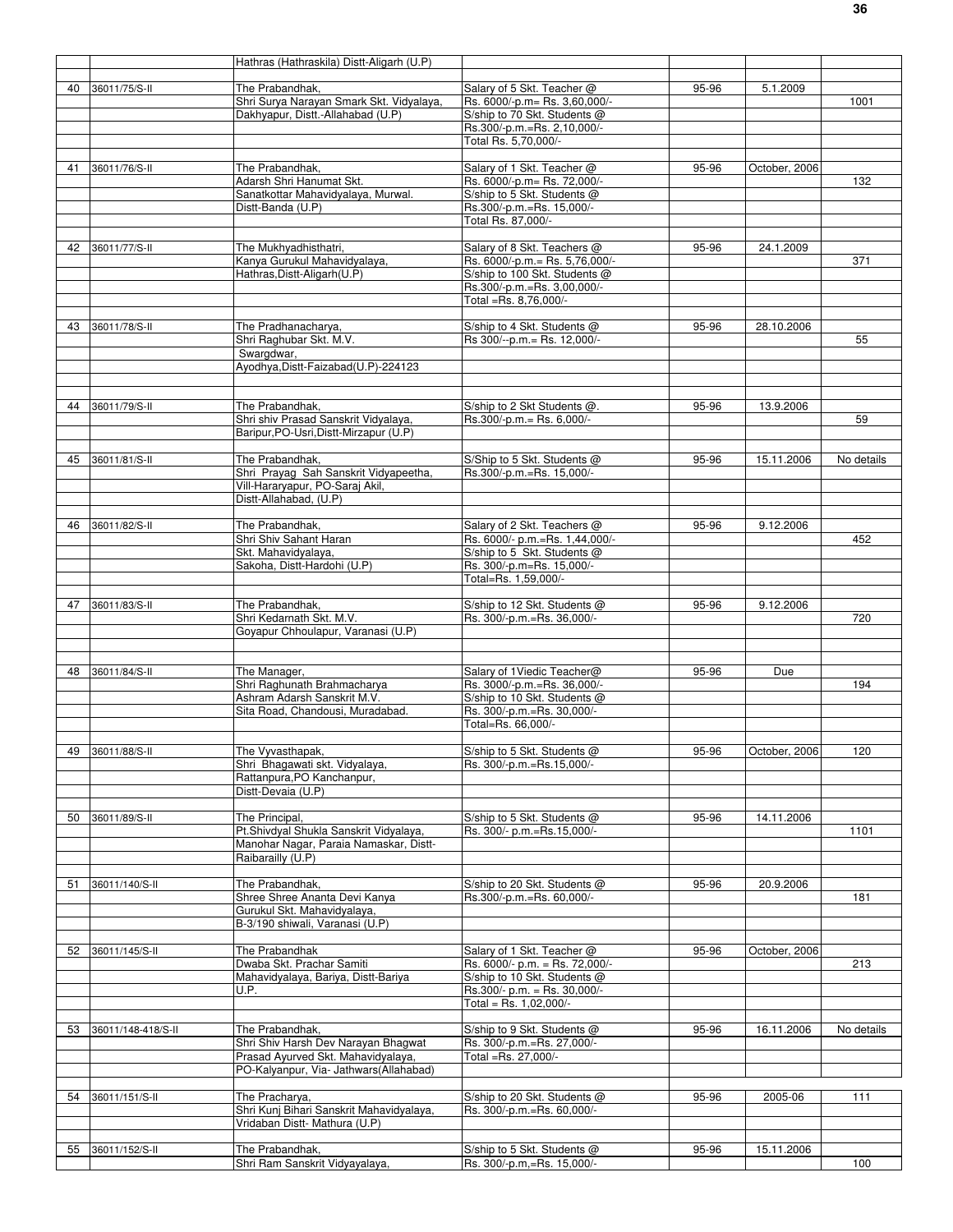|    |                | Lahure Chawa Kaushambi,                                                                                       |                                                           |           |            |            |
|----|----------------|---------------------------------------------------------------------------------------------------------------|-----------------------------------------------------------|-----------|------------|------------|
|    |                | Distt. Allahabad (U.P.)                                                                                       |                                                           |           |            |            |
| 56 | 36011/153/S-II | The Prabandhak,                                                                                               | Salary of 2 Skt. Teachers @                               | $95 - 96$ | 20.9.2006  |            |
|    |                | Pt.Ram Lagan M.V.K-67/92                                                                                      | Rs. 6000/-p.m.=Rs. 1,44,000/-                             |           |            | 44         |
|    |                | Ishwargangi, Varanasi(U.P)                                                                                    | S/ship to 5 Skt. Students @                               |           |            |            |
|    |                |                                                                                                               | Rs. 300/-p.m.=Rs. 15,000/-                                |           |            |            |
|    |                |                                                                                                               | Total=Rs. 1,59,000/-                                      |           |            |            |
| 57 | 36011/154/S-II | The principal,                                                                                                | S/ship to 30 Skt. Students @                              | 95-96     | 28.10.2006 | 249        |
|    |                | Shri Nisshulka Gurukul Mahavidyalaya,                                                                         | Rs. 300/-p.m.=Rs. 90,000/-                                |           |            |            |
|    |                | Avodhva Distt- Faizabad (U.P)                                                                                 |                                                           |           |            |            |
|    |                |                                                                                                               |                                                           |           |            |            |
| 58 | 36011/163/S-II | The Prabandhak,<br>Shri J.M. Ganyak Sanskrit mahavidyalaya,                                                   | S/ship to 15 Skt. Students @<br>Rs.300/-p.m.=Rs. 45,000/- | 95-96     | 20.9.2006  | 113        |
|    |                | B-22/282, Bhadani, & Varanasi (U.P)                                                                           |                                                           |           |            |            |
|    |                |                                                                                                               |                                                           |           |            |            |
| 59 | 36011/164/S-II | The Pracharya,                                                                                                | S/ship To 20 Skt.Students @                               | 95-96     | 14.11.2006 | No details |
|    |                | Shri Sachcha Adhtama Skt. Urajai,<br>Allahabad (U.P)                                                          | Rs. 300/-p.m=Rs. 60,000/--                                |           |            |            |
|    |                |                                                                                                               |                                                           |           |            |            |
| 60 | 36011/165/S-II | The pradhanacharya,                                                                                           | S/ship to 6 Skt. Students @                               | 95-96     | 15.11.2006 |            |
|    |                | Shri Narayan Sanskrit Pathashala Taba,                                                                        | Rs.300/-p.m.=Rs 18,000/-                                  |           |            | 54         |
|    |                | PO-Taba Distt-Allahabad (U.P)                                                                                 |                                                           |           |            |            |
| 61 | 36011/166/S-II | The prabandhak,                                                                                               | S/ship to 5 Skt. Students @                               | 95-96     | 11.12.2006 |            |
|    |                | Shrimati Jaidevi Sanskrit mahavidyalaya,                                                                      | Rs. 300/-p.m.=Rs. 15,000/-                                |           |            | 65         |
|    |                | Ramganga, Brij Raibarilly (U.P)                                                                               |                                                           |           |            |            |
|    |                |                                                                                                               |                                                           |           |            |            |
| 62 | 36011/167/S-II | The Prabandhak,                                                                                               | Slalry of 2 Skt. Teachers @                               | 95-96     | 9.12.2006  |            |
|    |                | Shri Narshimeshraya Sanskrit Mahavidyalaya, Rs. 6000/-p.m.=Rs. 1,44,000/-<br>Rehani.<br>Hardoi (U.P) - 241406 |                                                           |           |            | 126        |
|    |                |                                                                                                               |                                                           |           |            |            |
| 63 | 36011/169/S-II | The Pracharya,                                                                                                | S/ship To 10 Skt. Students @                              | 95-96     | 9.12.2006  |            |
|    |                | Shri Bajrang Uttar Madhyamik                                                                                  | Rs. 300/-p.m.=Rs. 30,000/-                                |           |            | 134        |
|    |                | Sanskrit Vidyalaya, Devali Gargo,                                                                             |                                                           |           |            |            |
|    |                | Phod Pur, Allahabad (U.P) -                                                                                   |                                                           |           |            |            |
|    |                |                                                                                                               |                                                           |           |            |            |
| 64 | 36011/170/S-II | The Pradhanacharya,                                                                                           | S/ship to 20 Skt. Students @                              | 95-96     | 28.8.2007  |            |
|    |                | Shri Mahanand Skt. M.V.                                                                                       | Rs. 300/-p.m.=Rs. 60,000/-                                |           |            | 153        |
|    |                | Barnava laksha graha, Baghpat (U.P)                                                                           | Slalry of 2 Skt. Teachers @                               |           |            |            |
|    |                |                                                                                                               | Rs. 6000/-p.m.=Rs. 1,44,000/-<br>Total = Rs. 2,04,000/-   |           |            |            |
|    |                |                                                                                                               |                                                           |           |            |            |
| 65 | 36011/172/S-II | The Prabandhak,                                                                                               | S/ship tp 20 Skt. Students @                              | 95-96     | Due        |            |
|    |                | Shri Sukhdeo Sanskrit Uttar Madhiyamik                                                                        | Rs. 300/-p.m.=Rs. 60,000/-                                |           |            | 67         |
|    |                | Vidhyalaya, Suktal, Dt.Muzaffarnagar,                                                                         | Salary of 1 Skt. Teacher @                                |           |            |            |
|    |                | (U.P)                                                                                                         | Rs. 6000/- pm. = Rs. 72,000/-<br>Total = Rs. $1,32,000/-$ |           |            |            |
|    |                |                                                                                                               |                                                           |           |            |            |
| 66 | 36011/173/S-II | The Prabandhak,                                                                                               | S/ship to 15 Skt. Students @                              | 95-96     | 18.9.2006  | 680        |
|    |                | Adarsh Shri Kant Sanskrit M.V.,                                                                               | Rs.300/-p.m.=Rs. 45,000/-                                 |           |            |            |
|    |                | Kandar PO-Mahakhera,                                                                                          |                                                           |           |            |            |
|    |                | Distt-Fatehpur, (U.P)                                                                                         |                                                           |           |            |            |
| 67 | 36011/174/S-II | The Prabandhak,                                                                                               | S/ship tp 5 Skt.Students @                                | 95-96     | 10.12.2006 |            |
|    |                | Shri M.L.D Adarsh Sanskrit M.V.                                                                               | Rs. 300/-p.m.= Rs.15,000/-                                |           |            | 190        |
|    |                | Khudaganj, Distt-Shahjahanpur (U.P)                                                                           |                                                           |           |            |            |
|    |                |                                                                                                               |                                                           |           |            |            |
| 68 | 36011/175/S-II | The Pradhanacharya.<br>Shri Maharana Pratap SKt. M.V.                                                         | S/ship tp 15 Skt. Students @<br>Rs.300/-p.m.=Rs. 45,000/- | 95-96     | Due        | 74         |
|    |                | Prahlad Nagar, Bishada, Ghaziabad (U.P)                                                                       |                                                           |           |            |            |
|    |                |                                                                                                               |                                                           |           |            |            |
| 69 | 36011/176/S-II | The Prabandhak,                                                                                               | S/ship to 8 Skt. Students @                               | 95-96     | 7.12.2006  |            |
|    |                | Pt. Shri Shayam Vindra Prasad Skt.                                                                            | Rs.300/-p.m.=Rs. 24,000/-                                 |           |            | 239        |
|    |                | Maha Vidyalaya, Mahodinpur, Korawan,<br>Via-Sarai Akil, Allahabad (U.P)                                       |                                                           |           |            |            |
|    |                |                                                                                                               |                                                           |           |            |            |
| 70 | 36011/178/S-II | The Vyvasthapak,                                                                                              | S/ship to 15 Sk. Students @                               | 95-96     | 2005-06    | 132        |
|    |                | Brahm Vidya Mandir Skt. M.V.,                                                                                 | Rs.300/-p.m.=Rs. 45,000/-                                 |           |            |            |
|    |                | Virndaban Distt-Mathura, (U.P)                                                                                |                                                           |           |            |            |
|    |                |                                                                                                               |                                                           |           |            |            |
| 71 | 36011/179/S-II | The Pradhanacharya,                                                                                           | S/ship to 13 Skt. Students @                              | 95-96     | 2005-06    |            |
|    |                | Shri Rang Laxmi Adarsh Skt. M.V.,                                                                             | Rs.300/-p.m.=Rs.39,000/-                                  |           |            | 127        |
|    |                | Vrindwan (Mathura) U.P. (Prantiya)                                                                            |                                                           |           |            |            |
|    |                |                                                                                                               |                                                           |           |            |            |
|    | 36011/181/S-II | The Prabandhak,                                                                                               |                                                           |           | 2005-06    |            |
| 72 |                | Shri Ratna Moti Sanskrit M.V. Gokul,                                                                          | S/ship to 15 Skt. Students @<br>Rs.300/-p.m.=Rs. 45,000/- | 95-96     |            | 113        |
|    |                | Distt-Mathura (U.P)                                                                                           |                                                           |           |            |            |
|    |                |                                                                                                               |                                                           |           |            |            |
|    |                |                                                                                                               |                                                           |           |            |            |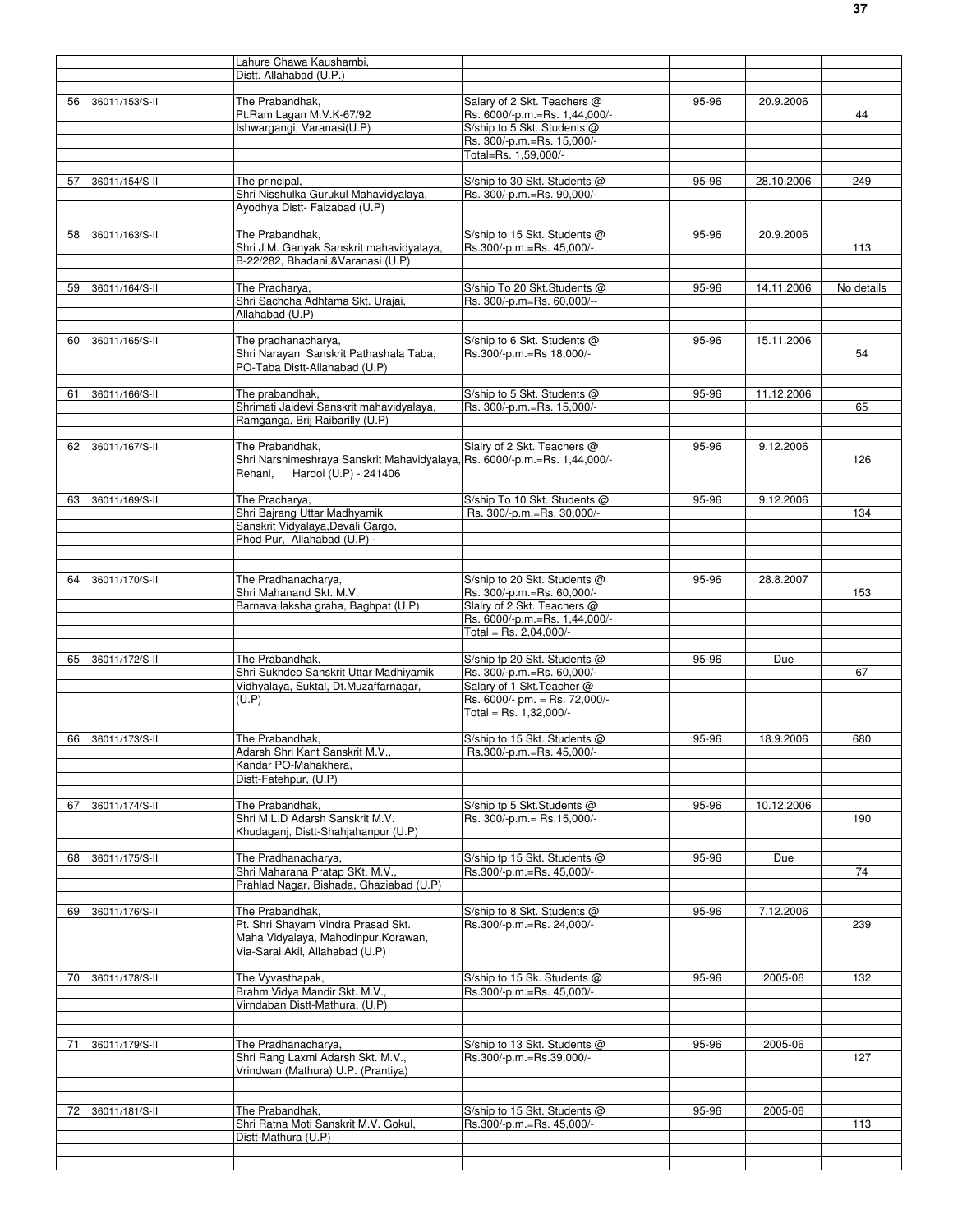| 73 | 36011/182/S-II | The Director,                              | Salary of 4 Skt. Pracharak @                             | 95-96 | 13.9.2006  | No details |
|----|----------------|--------------------------------------------|----------------------------------------------------------|-------|------------|------------|
|    |                | Vishwa Skt. Pratisthanam Ram Nagardurg,    | Rs. 3000/-= Rs. 1.44.000/-                               |       |            |            |
|    |                | Varanasi (U.P)                             |                                                          |       |            |            |
|    |                |                                            |                                                          |       |            |            |
| 74 | 36011/187/S-II | The Pradhanacharya,                        | S/ship to 5 Skt. Students @                              | 95-96 | 13.9.2006  |            |
|    |                | Shri Umamaheshwar Sanskrit M.V.            | Rs.300/-p.m.=Rs. 15,000/-                                |       |            | 727        |
|    |                | Kaul Dhema Distt- Jaunpur (U.P)            |                                                          |       |            |            |
|    |                |                                            |                                                          |       |            |            |
|    |                |                                            |                                                          |       |            |            |
|    |                |                                            |                                                          |       |            |            |
| 75 | 36011/189/S-II | The Principal,                             | S/ship to 10 Skt. Students @                             | 95-96 | 22.8.2005  |            |
|    |                | Arya Mahavidyalaya, Kirthal                | Rs. 300/- p.m.= 30,000/-                                 |       |            | 105        |
|    |                | Distt-Meerut (U.P)                         | Salary of 1 Skt. Teacher @                               |       |            |            |
|    |                |                                            | Rs. 6000/-p.m= 72,000/-                                  |       |            |            |
|    |                |                                            | Total = Rs. $1.02.000/-$                                 |       |            |            |
|    |                |                                            |                                                          |       |            |            |
| 76 | 36011/191/S-II | The Adhyaksha,                             | Salary of 10 Skt. Teachers @                             | 95-96 | 20.9.2006  |            |
|    |                | Shri Batuknath Skt.M.V.                    | Rs. 6000/-p.m.=Rs. 7,20,000/-                            |       |            | 328        |
|    |                | B-22/195. Dwarikadhish Mandir,             | S/ship to 5 Skt. Students @                              |       |            |            |
|    |                | Shankunddhara, Varanasi (U.P)              | Rs., 300/-p.m.=Rs. 15,000/-                              |       |            |            |
|    |                |                                            | Total= Rs. 7,35,000/-                                    |       |            |            |
|    |                |                                            |                                                          |       |            |            |
|    |                |                                            |                                                          |       |            |            |
| 77 | 36011/192/S-II | The Adhyaksha,                             | Salary of 4 Skt. Teachers @                              | 95-96 | 12.9.2006  |            |
|    |                | Rani Padamavati Tara Yog                   | Rs. 6000/-p.m.=Rs. 2,88,000/-                            |       |            | 90         |
|    |                | Tantra Mahavidyalaya,                      | S/ship to 10 Skt. Students @                             |       |            |            |
|    |                | Inderpur Shivpur Varanasi (U.P)            | Rs. 300/-p.m.=Rs. 30,000/-                               |       |            |            |
|    |                |                                            | Total=Rs. 3,18,000/-                                     |       |            |            |
|    |                |                                            |                                                          |       |            |            |
| 78 | 36011/196/S-II | The Secretary,                             | Salary of 2 Skt. Teachers @                              | 95-96 | 16.1.2007  |            |
|    |                | Puranic & Vedic Adhyan & Anusandhan        | Rs. 6000/-p.m.=Rs. 1,44,000/-                            |       |            | 52         |
|    |                | Sansthan, Nemisaryan Sitapur (U.P)         |                                                          |       |            |            |
|    |                |                                            |                                                          |       |            |            |
|    |                |                                            |                                                          |       |            |            |
| 79 | 36011/197/S-II | The Prabandhak,                            | S/ship to 18 Skt. Students @                             | 95-96 | 29.3.2008  |            |
|    |                | Shri Achyutt Narain Sanskrit Vidyalaya,    | Rs. 300/-p.m.=Rs. 54,000/-                               |       |            | 150        |
|    |                | Bhuguchetra, Anoopshahar,                  | Salary of 5 Skt. Teachers @                              |       |            |            |
|    |                | Bulandshanar,                              | Rs. 6000/-p.m.=Rs. 3,60,000/-                            |       |            |            |
|    |                |                                            | Total=Rs. 4,14,000/-                                     |       |            |            |
|    |                |                                            |                                                          |       |            |            |
|    |                |                                            |                                                          |       |            |            |
| 80 | 36011/402/S-II | The Pracharya,                             | S/ship to 1 Skt. Students @                              | 95-96 | 8.12.2006  |            |
|    |                | Ananta Devi Sanskrit M.V.                  | Rs. 300/-p.m.=Rs. 3,000/-                                |       |            | 187        |
|    |                | Kaundhiyara, Allahabad (U.P)               |                                                          |       |            |            |
|    |                |                                            |                                                          |       |            |            |
|    |                |                                            |                                                          |       |            |            |
| 81 | 36011/403/S-II | The Prabandhak,                            | S/ship to 4 Skt. Students @                              | 95-96 | 8.12.2006  |            |
|    |                | Gandhi Skt. M.V. , Pawari Gohinia,         | Rs. 300/-p.m.=Rs. 12,000/-                               |       |            | 86         |
|    |                | Allahabad, U.P.                            |                                                          |       |            |            |
|    |                |                                            |                                                          |       |            |            |
| 82 | 36011/404/S-II | The Pradhanacharya,                        | S/ship to 2 Skt. Students @                              | 95-96 | 8.12.2006  |            |
|    |                | Pt. Shyam Lal Tiwari Skt. Mahila M.V.,     | Rs. 300/-p.m.=Rs. 6,000/-                                |       |            | 29         |
|    |                | Allahabad (U.P)                            |                                                          |       |            |            |
|    |                |                                            |                                                          |       |            |            |
| 83 | 36011/405/S-II | The Pracharya,                             | Salary of 1 Skt. Teacher @                               | 95-96 | 7.12.2006  |            |
|    |                | Shri Shiv Sharma Sanskrit M.V.,            | Rs. 6000/-p.m.= Rs. 72,000/-                             |       |            | 127        |
|    |                | Shri Shiv Sharma Sanskrit M.V.,            |                                                          |       |            |            |
|    |                |                                            | S/ship to 2 Skt. Students @<br>Rs. 300/-p.m.=Rs. 6,000/- |       |            |            |
|    |                |                                            |                                                          |       |            |            |
|    |                |                                            | Total=Rs. 78,000/-                                       |       |            |            |
|    |                |                                            |                                                          |       |            |            |
| 84 | 36011/410/S-II | The Secretary,                             | S/ship to 5 Skt. Students @                              | 95-96 | 29.9.2006  | No details |
|    |                | Shri Jagadguru Vishwaradhaya               | Rs. 300/-p.m.=Rs. 15,000/-                               |       |            |            |
|    |                | Janakalyan, Pratishtahan, Varanasi (U.P)   |                                                          |       |            |            |
|    |                |                                            |                                                          |       |            |            |
| 85 | 36011/412/S-II | Gurukul Mahavidyalaya,                     | S/ship to 3 Skt. Students @                              | 96-97 | Due        | No details |
|    |                | Sikandrabad Gautambudha Nagar (U.P)        | Rs. 300/-p.m.=Rs. 9,000/-                                |       |            |            |
|    |                |                                            |                                                          |       |            |            |
|    |                |                                            |                                                          |       |            |            |
| 86 | 36011/413/S-II | Shri Mati Gini Devi Modi Skt. Vidyapeetha, | Salary of 2 Skt. Teacher @                               | 96-97 | 29.3.2008  |            |
|    |                |                                            |                                                          |       |            | 77         |
|    |                | Modi Nagar Ghaziabad (U.P)                 | Rs. 6000/-p.m.= Rs. 1,44,000/-                           |       |            |            |
|    |                |                                            | S/ship to 2 Skt. Students @                              |       |            |            |
|    |                |                                            | Rs.300/-p.m.=Rs. 6,000/-                                 |       |            |            |
|    |                |                                            | Total=Rs. 1,50,000/-                                     |       |            |            |
|    |                |                                            |                                                          |       |            |            |
| 87 | 36011/414/S-II | Maharishi Daya Nand Gurukul M.V.           | S/ship to 20 Skt. Students @                             | 96-97 | 5.4.2008   | 146        |
|    |                | Pouth (Pushpavati)                         | Rs. 300/-p.m.=Rs. 60,000/-                               |       |            |            |
|    |                | Bhadurganj, Ghaziabad (U.P)                | Salary of 2 Skt. Teacher @                               |       |            |            |
|    |                |                                            | Rs. 6000/-p.m.=Rs. 1,44,000/-                            |       |            |            |
|    |                |                                            | Total=Rs. 2,04,000/-                                     |       |            |            |
|    |                |                                            |                                                          |       |            |            |
|    |                |                                            |                                                          |       |            |            |
| 88 | 36011/419/S-II | Shri Ram Akshdhabar                        | S/ship to 5 Skt. Students @                              | 96-97 | 17.7.2007  |            |
|    |                | Mukhya Skt. Vidyalaya,                     | Rs. 300/-p.m.=Rs. 15,000/-                               |       |            | 116        |
|    |                | Kodhar Distt-Allahabad, (U.P)              | Salary of 1 Skt. Teacher @                               |       |            |            |
|    |                |                                            | Rs. 6000/-p.m.=Rs. 72,000/-                              |       |            |            |
|    |                |                                            | Total=Rs. 87,000/-                                       |       |            |            |
|    |                |                                            |                                                          |       |            |            |
| 89 | 36011/427/S-II | Shri Ram Krishan                           | S/Ship to 5 Skt. Students @                              | 96-97 | 14.11.2006 |            |
|    |                | Samarakh Skt. M.V., Post-Nedula,           | Rs. 300/-p.m.=Rs. 15,000/-                               |       |            | 141        |
|    |                |                                            |                                                          |       |            |            |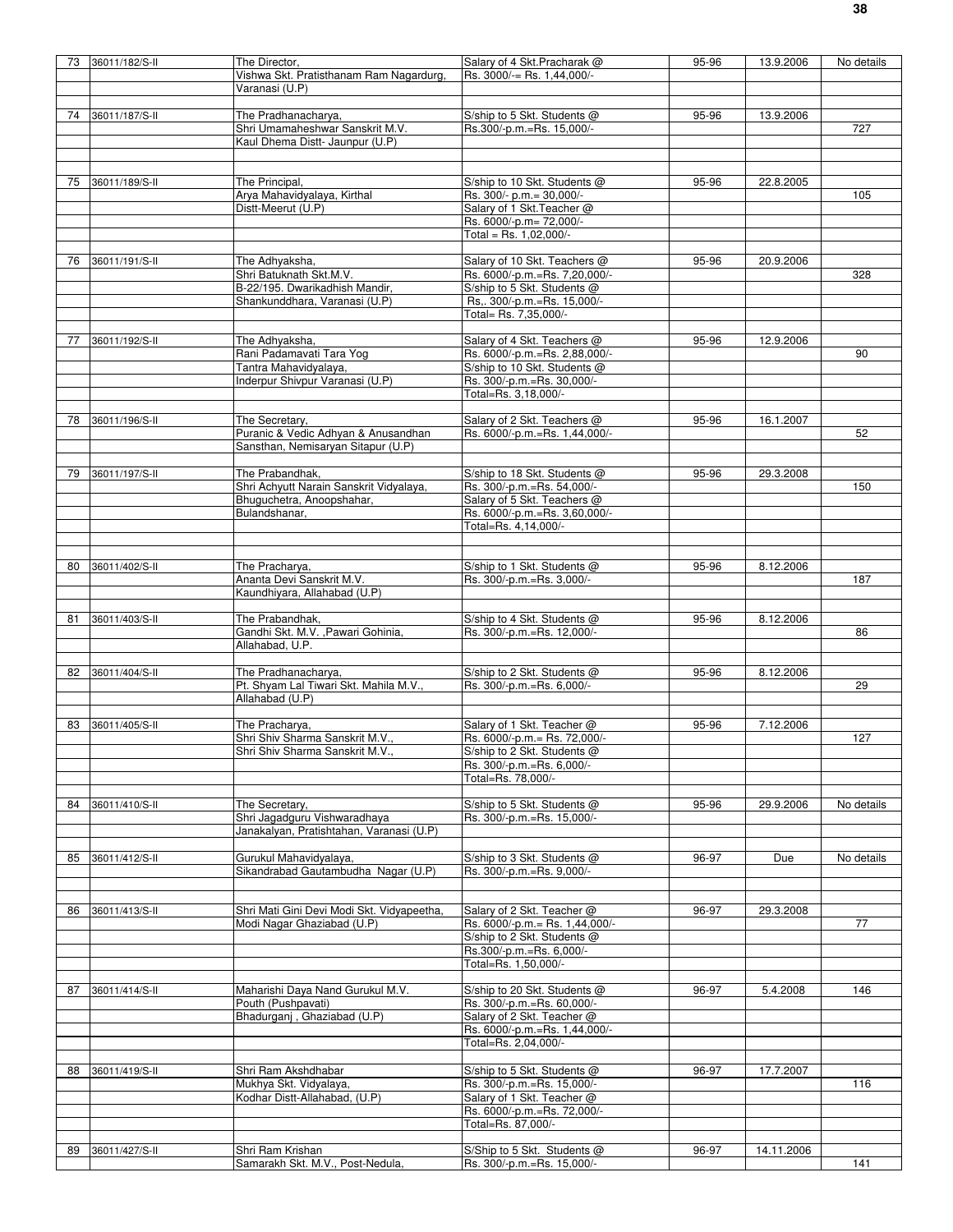|     |                    | Basthnava, Distt-Basti,                                        |                                                              |       |               |     |
|-----|--------------------|----------------------------------------------------------------|--------------------------------------------------------------|-------|---------------|-----|
|     |                    | Post-Nedula, (U.P.)                                            |                                                              |       |               |     |
|     |                    |                                                                |                                                              |       |               |     |
| 90  | 36011/428/S-II     | Sanatan Dharam Adarsh Skt. M.V.,                               | S/ship to 3 Skt. Students @                                  | 96-97 | October, 2006 | 75  |
|     |                    | Dhani, Maharaj Ganj (U.P)                                      | Rs. 300/-p.m.=Rs. 9,000/-                                    |       |               |     |
|     |                    |                                                                |                                                              |       |               |     |
| 91  | 36011/436/S-II     | Shri Vinod Skt. M.V.                                           | Salary of 3 Skt. Teachers @                                  | 95-96 | 12.9.2006     | 206 |
|     |                    | Khochava Mirzamuradh,                                          | Rs. 6000/-p.m.=Rs. 2,16,000/-                                |       |               |     |
|     |                    | Varanasi (U.P)                                                 | S/ship to 15 Skt. Students @                                 |       |               |     |
|     |                    |                                                                | Rs.300/-p.m.=Rs. 45,000/-                                    |       |               |     |
|     |                    |                                                                | Total=Rs. 2,61,000/-                                         |       |               |     |
| 92  | 36011/438/S-II     | Shri Ekarasanand Sanskrit M.V.                                 | S/ship to 13 Skt. Students @                                 | 96-97 | 21.12.2006    | 236 |
|     |                    | Mainpuri (U.P)                                                 | Rs. 300/-p.m.=Rs. 39,000/-                                   |       |               |     |
|     |                    |                                                                |                                                              |       |               |     |
| 93  | 36011/443/S-II     | The Shri Bavanand                                              | Salary of 3 Skt. Teachers @                                  | 95-96 | 19.11.2006    | 570 |
|     |                    | Sanskrit Mahavidyalaya,                                        | Rs. 6000/-p.m.=Rs. 2,16,000/-                                |       |               |     |
|     |                    | Punerji Jahanaganj,                                            | S/ship to 30 Skt. Students @                                 |       |               |     |
|     |                    | Azamgarh (U.P)                                                 | Rs.300/- p.m.=Rs. 90,000/-                                   |       |               |     |
|     |                    |                                                                | Total =Rs. 3,06,000/-                                        |       |               |     |
| 94  | 36011/445/S-II     | Shri Bajrang Skt. Vidyalaya,                                   | Salary of 2 SKt. Teacher @                                   | 95-96 | 11.9.2006     | 117 |
|     |                    | Kashopur Laagdharpur Jaunpur.                                  | Rs. 6000/-p.m.=Rs. 1,44,000/-                                |       |               |     |
|     |                    |                                                                | S/ship to 20 Skt.Student @                                   |       |               |     |
|     |                    |                                                                | Rs. 300/-p.m.=Rs. 60,000/-                                   |       |               |     |
|     |                    |                                                                | Total=Rs. 2,04,000/-                                         |       |               |     |
|     |                    |                                                                |                                                              |       |               |     |
| 95  | 36011/446/S-II     | Shri Sanatan Dharam Skt. Pathshala                             | S/ship to 15 Skt. Students @<br>Rs .300/-p.m.=Rs. 45,000/-   | 95-96 | Due           | 66  |
|     |                    | Langh Shamali, Muzaffarnagar (U.P)                             | Salary of 3 Skt Teacher @                                    |       |               |     |
|     |                    |                                                                | Rs. 6000/- pm = Rs. 2,16,000/-                               |       |               |     |
|     |                    |                                                                | Total = Rs. $2,61,000/-$                                     |       |               |     |
|     |                    |                                                                |                                                              |       |               |     |
|     |                    |                                                                |                                                              |       |               |     |
|     |                    |                                                                |                                                              |       |               |     |
|     |                    |                                                                |                                                              |       |               |     |
| 96  | 36011/448/S-II     | Shri Ram Prasad Skt.M.V.<br>Gopalpur, (Sikarare) Jaunpur (U.P) | S/ship to 3 Skt. Students @<br>Rs.300/-p.m.=Rs. 9,000/-      | 95-96 | 16.9.2006     | 551 |
|     |                    |                                                                | Salary of 2 Skt. Teachers @                                  |       |               |     |
|     |                    |                                                                | Rs. 6000/-p.m.=Rs. 1,44,000/-                                |       |               |     |
|     |                    |                                                                | Total= Rs. 1,53,000/-                                        |       |               |     |
|     |                    |                                                                |                                                              |       |               |     |
|     |                    |                                                                |                                                              |       |               |     |
| 97  | 36011/449/S-II     | Shri Lokmanya Skt. Pathashala                                  | Salary of 2Skt. Teachers @                                   | 95-96 | 17.11.2006    | 60  |
|     |                    | Raja Bazar, PO-Sevarahi,<br>Distt-Devarahi, U.P.               | Rs. 6000/-p.m.=Rs. 1,44,000/-                                |       |               |     |
|     |                    |                                                                |                                                              |       |               |     |
|     |                    |                                                                |                                                              |       |               |     |
| 98  | 36011/450/S-II     | Shri Dayanand Skt. M.V.                                        | S/ship to 2 Skt. Students @                                  | 95-96 | October, 2006 | 115 |
|     |                    | Ganeshpur, Manivar, Ballia (U.P)                               | Rs. 300/-p.m.=Rs. 6,000/-                                    |       |               |     |
|     |                    |                                                                |                                                              |       |               |     |
|     |                    | Shri Ram Govind Sahu Skt. Pathshala                            | Salary of 1 Skt. Teacher @                                   |       |               |     |
| 99  | 36011/451/S-II     | Gauri Kagsar, Po-Bachapur,                                     | Rs. 6000/-p.m.=Rs. 72,000/-                                  | 95-96 | Sept., 2006   | 311 |
|     |                    | Distt-Ballia (U.P)                                             | S/ship to 1 Skt. Students @                                  |       |               |     |
|     |                    |                                                                | Rs. 300/-p.m=Rs. 3,000/-                                     |       |               |     |
|     |                    |                                                                | Total = Rs. $75,000/-$                                       |       |               |     |
|     |                    |                                                                |                                                              |       |               |     |
|     | 100 36011/452/S-II | Adarsh Goswami Skt. Vidyaylaya,                                | Salary of 2 Skt. Teachers @                                  | 95-96 | 13.9.2006     | 227 |
|     |                    | Sahabuddinpur Dehiya, Jaunpur (U.P)                            | Rs. 6000/-p.m=Rs. 1,44,000/-                                 |       |               |     |
|     |                    |                                                                | S/ship to 2 Skt. Students @<br>Rs. 300/-p.m=Rs. 6,000/-      |       |               |     |
|     |                    |                                                                | Total=Rs. 1.50.000/-                                         |       |               |     |
|     |                    |                                                                |                                                              |       |               |     |
| 101 | 36011/453/S-II     | Shri Sanatan Devi Dasa Skt. Vidyapeetha                        | S/ship to 25 Skt. Students @                                 | 95-96 | 11.9.2006     | 336 |
|     |                    | Sudanipur, Distt-Jaunpur (U.P)                                 | 300/- pm= 75,000/-                                           |       |               |     |
|     |                    |                                                                | Salary to 2skt. Teacher@                                     |       |               |     |
|     |                    |                                                                | 6000/-pm,=1,44,000/-                                         |       |               |     |
|     |                    |                                                                | Total =Rs. 2,19,000/-                                        |       |               |     |
|     | 102 36011/454/S-II | The Principal,                                                 | S/ship to 20 Skt. Students @                                 | 95-96 | 18.11.2006    | 663 |
|     |                    | Sanskrit Vidya Probodhini Pathshala Hata,                      | Rs. 300/-p.m.=Rs. 60,000/-                                   |       |               |     |
|     |                    | Kushi Nagar (U.P)                                              | Salary of 2 Skt. Teachers @                                  |       |               |     |
|     |                    |                                                                | Rs. 6000/-p.m=Rs. 1,44,000/-                                 |       |               |     |
|     |                    |                                                                | Total = Rs. 2,04,000/-                                       |       |               |     |
|     |                    |                                                                |                                                              |       |               |     |
|     |                    |                                                                |                                                              |       |               |     |
|     | 103 36011/459/S-II | Shri Bhuaneshwari Skt. Vidyalaya,                              | Salary of 1 Skt. Teacher @                                   | 95-96 | 11.9.2006     | 99  |
|     |                    | Bhubaneshri PO- Bisdaha, Mirzapur (U.P)                        | Rs. 6000/-p.m. = Rs. 72,000/-<br>S/ship to 1 Skt. Students @ |       |               |     |
|     |                    |                                                                | Rs. 300/-p.m = Rs. 3,000/-                                   |       |               |     |
|     |                    |                                                                | Total =Rs. 75,000/-                                          |       |               |     |
|     |                    |                                                                |                                                              |       |               |     |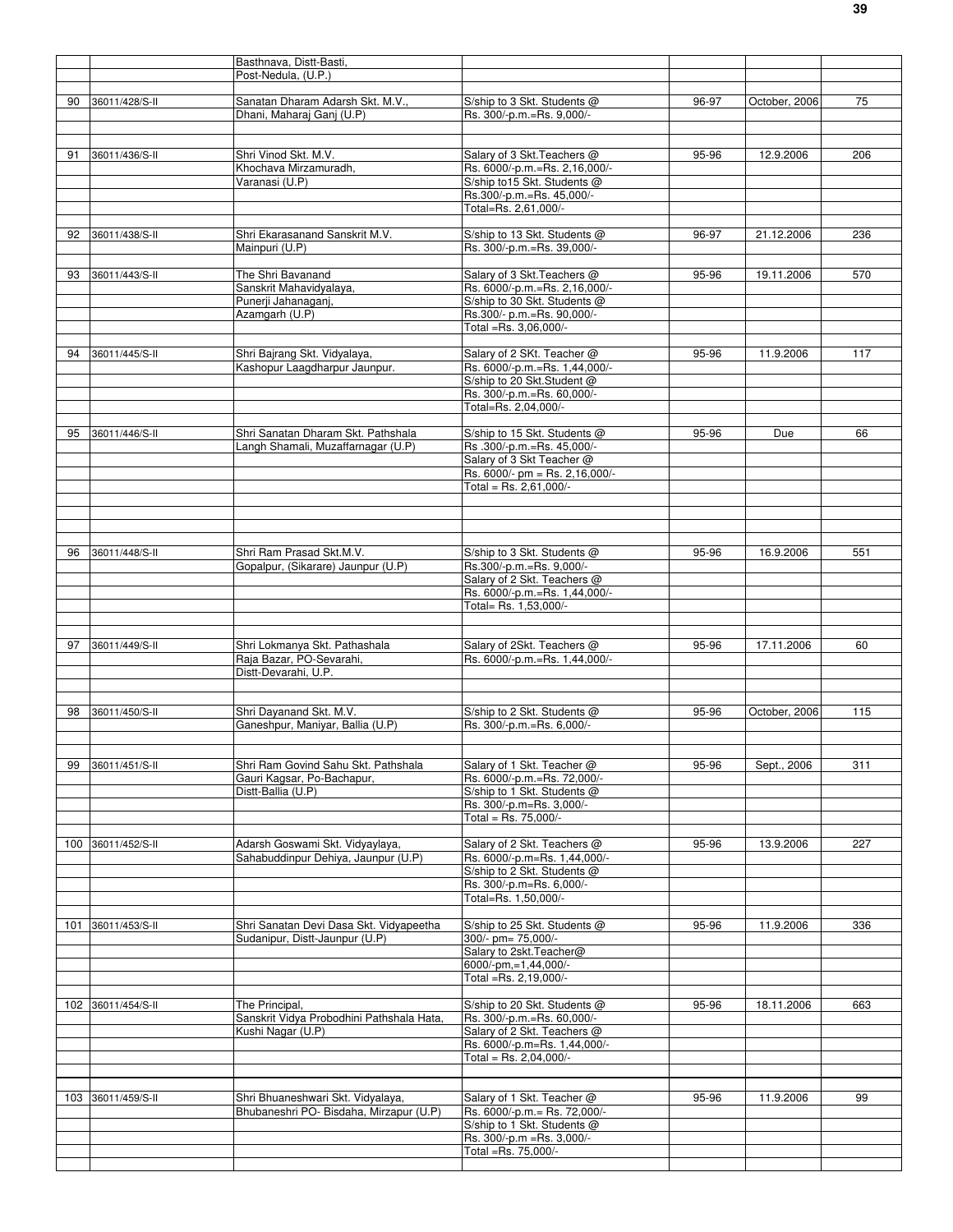|     | 104 36011/460/S-II | Shri Baharoa Lal Tiwari               | Salary of 2Skt. Teachers @    | 95-96 | 8.12.2006  | 121  |
|-----|--------------------|---------------------------------------|-------------------------------|-------|------------|------|
|     |                    | Sanskrit High School,                 | Rs. 6000/-p.m.=Rs. 1,44,000/- |       |            |      |
|     |                    | Allahabad (U.P)                       | S/ship to 2 Skt. Students @   |       |            |      |
|     |                    |                                       | Rs. 300/-p.m.=Rs. 6,000/-     |       |            |      |
|     |                    |                                       | Total =Rs. 1,50,000/-         |       |            |      |
|     |                    |                                       |                               |       |            |      |
|     |                    |                                       |                               |       |            |      |
|     | 105 36011/466/S-II | Shri Swami Anand Bodhashram           | Salary of 1 Skt. Teacher @    | 95-96 | 13.9.2006  | 103  |
|     |                    | Sanskrit Vidyalaya, PO-Dubar Kala     | Rs. 6000/-p.m.= Rs. 72,000/-  |       |            |      |
|     |                    | Distt-Mirzapur (U.P)                  | S/ship to 1 Skt. Students @   |       |            |      |
|     |                    |                                       | Rs. 300/-p.m.=Rs. 3,000/-     |       |            |      |
|     |                    |                                       | Total=Rs. 75,000/-            |       |            |      |
|     |                    |                                       |                               |       |            |      |
|     |                    |                                       |                               |       |            |      |
| 106 | 36011/468/S-II     | Shvam Narain Jan Sava Vidvapeetha     | Salary of 2 Skt. Teachers @   | 95-96 | 29.7.2008  | 59   |
|     |                    | Saklanabad Ghazaipur (U.P)            | Rs. 6000/-p.m.=Rs. 1,44,000/- |       |            |      |
|     |                    |                                       | S/ship to 3 Skt. Students @   |       |            |      |
|     |                    |                                       | Rs.300/-p.m.=Rs. 9,000/-      |       |            |      |
|     |                    |                                       | Total = Rs. $1,53,000/-$      |       |            |      |
|     |                    |                                       |                               |       |            |      |
|     |                    |                                       |                               |       |            |      |
|     | 107 36011/469/S-II | Smt. Krishna Tripathi,                | Salary of 2 Skt. Tteachers @  | 95-96 | 7.12.2006  | 156  |
|     |                    | Uttar Madhmik Sanskrit Vidyapalaya,   | Rs. 6000/-p.m.=Rs. 1,44,000/- |       |            |      |
|     |                    | Alwara, Majhanpur, Koshambi           | S/ship to 5 Skt. Students @   |       |            |      |
|     |                    | Allahabad (U.P)                       | Rs. 300/-p.m.= Rs. 15,000/-   |       |            |      |
|     |                    |                                       | Total =Rs. 1,59,000/-         |       |            |      |
|     |                    |                                       |                               |       |            |      |
|     |                    |                                       |                               |       |            |      |
|     |                    |                                       |                               |       |            |      |
|     | 108 36011/471/S-II | Shri Rameshwar Sanskrit Vidyalaya,    | Salary of 3 Skt. Teachers @   | 95-96 | 13.9.2006  | 446  |
|     |                    | Bhaluahi, PO-Badlapur, Jaunpur (U.P)  | Rs. 6000/-p.m.=Rs. 2,16,000/- |       |            |      |
|     |                    |                                       | S/ship to 5 Skt. Students @   |       |            |      |
|     |                    |                                       |                               |       |            |      |
|     |                    |                                       | Rs. 300/-p.m.=Rs. 15,000/-    |       |            |      |
|     |                    |                                       | Total=Rs. 2,31,000/-          |       |            |      |
|     |                    |                                       |                               |       |            |      |
| 109 | 36011/472/S-II     | Shri Durga Ved Vedang Vidyapeetha,    | Salary of 1 Skt. Teacher @    | 95-96 | 9.12.2006  | 248  |
|     |                    | Dheer Mohliya Hardoi (U.P)            | Rs. 6000/-p.m.=Rs. 72,000/-   |       |            |      |
|     |                    |                                       |                               |       |            |      |
|     |                    |                                       | S/ship to 3 Skt. Students @   |       |            |      |
|     |                    |                                       | Rs. 300/-p.m.=Rs. 9,000/-     |       |            |      |
|     |                    |                                       | Total=Rs. 81,000/-            |       |            |      |
|     | 110 36011/473/S-II | Shri Devidutt Sanskrit Pathshala      | Salary of 1 Skt. Teacher @    | 95-96 | 19.9.2006  | 130  |
|     |                    | P.O.- Sikanderpur Karan, Distt.-Unnav | Rs. 6000/-p.m.=Rs. 72,000/-   |       |            |      |
|     |                    |                                       |                               |       |            |      |
|     |                    | Rawatpur (U.P)                        |                               |       |            |      |
|     |                    |                                       |                               |       |            |      |
| 111 | 36011/474/S-II     | Sh. Jayamanglam Sanskrit M.V.,        | Salary of 1 Skt Teacher @.    | 95-96 | 16.9.2006  | 1524 |
|     |                    | Khansapur Jaunpur (U.P)               | Rs. 6000/-p.m.=Rs. 72,000/-   |       |            |      |
|     |                    |                                       | S/ship to 2 SKt. Students @   |       |            |      |
|     |                    |                                       |                               |       |            |      |
|     |                    |                                       | Rs. 300/-p.m.=Rs. 6,000/-     |       |            |      |
|     |                    |                                       | Total=Rs. 78,000/-            |       |            |      |
|     |                    |                                       |                               |       |            |      |
|     | 112 36011/476/S-II | Ambaji Ashram Sanskrit Vidyapeetha    | Salary of 1 Skt. Teacher @    | 95-96 | 16.9.2006  | 555  |
|     |                    | Suhara Narsingh Pur, Jaunpur,         | Rs. 6000/-p.m.=Rs. 72,000/-   |       |            |      |
|     |                    |                                       |                               |       |            |      |
|     |                    | Vazidpur (U.P)                        | S/ship to 1 Skt. Student @    |       |            |      |
|     |                    |                                       | Rs. 300/-p.m.= Rs. 3,000/-    |       |            |      |
|     |                    |                                       | Total=Rs. 75,000/-            |       |            |      |
|     |                    |                                       |                               |       |            |      |
|     |                    |                                       |                               |       |            |      |
|     | 113 36011/477/S-II | Saraswati Gurukul                     | Salary of 1 Skt. Teacher @    | 95-96 | 12.9.2006  | 663  |
|     |                    |                                       |                               |       |            |      |
|     |                    | Vidyapeetha, Manari. Varanasi (U.P)   | Rs. 6000/-p.m.=Rs. 72,000/-   |       |            |      |
|     |                    |                                       |                               |       |            |      |
|     |                    |                                       |                               |       |            |      |
|     | 114 36011/478/S-II | Saraswati Skt. M.V,                   | Salary of 3 Skt. Teacheer @   | 95-96 | 12.9.2006  | 188  |
|     |                    | Choulapur, Varanasi Cantt.,           | Rs. 6000/-p.m.=Rs. 2,16,000/- |       |            |      |
|     |                    |                                       |                               |       |            |      |
|     |                    |                                       | S/ship to 50 Skt. Student @   |       |            |      |
|     |                    |                                       | Rs. 300/-p.m.=Rs.1,50,000/-   |       |            |      |
|     |                    |                                       | Total=Rs. 3,66,000/-          |       |            |      |
|     |                    |                                       |                               |       |            |      |
|     | 115 36011/482/S-II | Sri Dubari Pandey Skt. M.V.           | Salary of 1 Skt. Teacher @    | 95-96 | 12.9.2006  | 212  |
|     |                    |                                       |                               |       |            |      |
|     |                    | Hatva Chand Vak Jaunpur (U.P)         | Rs. 6000/-p.m.=Rs. 72,000/-   |       |            |      |
|     |                    |                                       | S/ship to 1Skt. Students @    |       |            |      |
|     |                    |                                       | Rs. 300/-p.m.=Rs. 3,000/-     |       |            |      |
|     |                    |                                       | Total=Rs. 75,000/-            |       |            |      |
|     |                    |                                       |                               |       |            |      |
|     |                    |                                       |                               |       |            |      |
|     | 116 36011/486/S-II | Ishwar Ganga Sanskrit M.V.,           | Salary of 1 Skt. Teacher @    | 95-96 | 20.9.2006  | 41   |
|     |                    | Distt-Varanasi (U.P)                  | Rs. 6000/-p.m.=Rs. 72,000/-   |       |            |      |
|     |                    |                                       |                               |       |            |      |
| 117 | 36011/490/S-II     | Shishu Sanskrit M.V., Virsing Pur,    | S/ship to 7 Skt. Students @   | 95-96 | 29.10.2006 | 83   |
|     |                    | P.O. - Sahay Faizabad (U.P)           | Rs.300/-p.m.=Rs. 21,000/-     |       |            |      |
|     |                    |                                       |                               |       |            |      |
|     |                    |                                       |                               |       |            |      |
|     |                    |                                       |                               |       |            |      |
|     | 118 36011/492/S-II | Sri Sankar Sanskrit Vidyalaya,        | S/ship to 10 Skt. Students @  | 95-96 | 29.10.2006 | 218  |
|     |                    | Gandhi Nagar, Bhiti Ambedkar Nagar    | Rs. 300/- p.m.=Rs. 30,000/-   |       |            |      |
|     |                    | Faizabad (U.P)                        |                               |       |            |      |
|     |                    |                                       |                               |       |            |      |
|     |                    |                                       |                               |       |            |      |
|     | 119 36011/493/S-II | Sri Sarvandanand Skt.                 | S/ship to 20 Skt. Students @  | 95-96 | 11.2.2009  | 225  |
|     |                    | Mahavidyalaya, Sadhu Ashram,          | Rs. 300/-p.m.=Rs. 60,000/-    |       |            |      |
|     |                    | Harduai Ganj, Aligarh (U.P)           | Salary of 2 Skt. Teacher @    |       |            |      |
|     |                    |                                       | Rs. 6000/-p.m.=Rs. 1,44,000/- |       |            |      |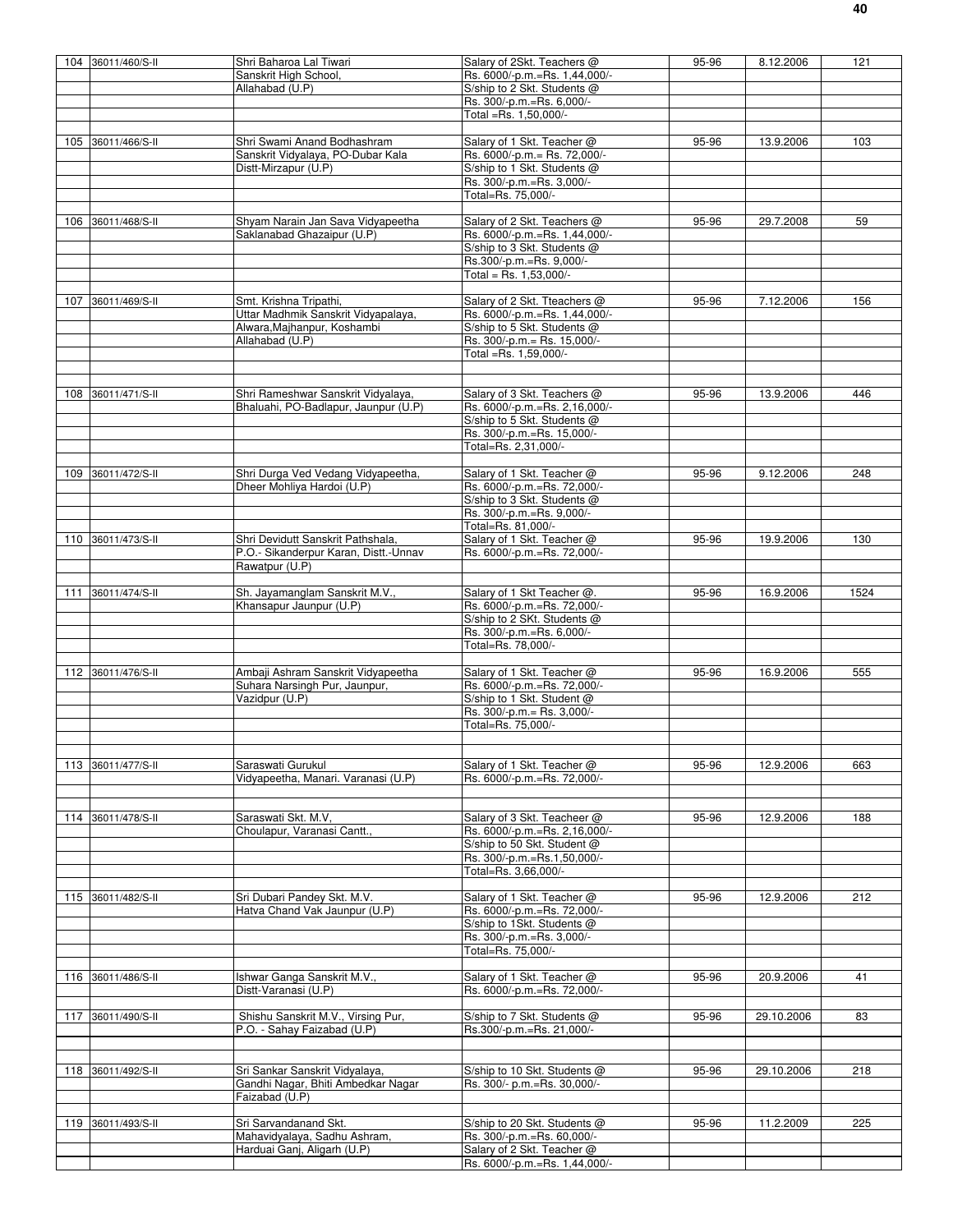|                    |                                                               | Total=Rs. 2,04,000/-                                            |         |             |            |
|--------------------|---------------------------------------------------------------|-----------------------------------------------------------------|---------|-------------|------------|
|                    |                                                               |                                                                 |         |             | 220        |
| 120 36011/495/S-II | Seth Laxminarayan Skt. Vidyaylaya,<br>Prem Sharover Gazipur   | S/ship to 4 Skt. Students @<br>Rs. 300/-p.m.=Rs. 12,000/-       | 95-96   | Due         |            |
|                    | Distt-Mathura PO-Barsana (U.P)                                |                                                                 |         |             |            |
|                    |                                                               |                                                                 |         |             |            |
| 121 36011/503/S-II | Shantiniketan Sanskrit Pathshala,<br>Kannakar, Pilibhit (U.P) | S/ship to 1 Skt. Student @<br>Rs. 300/-p.m.=Rs. 3,000/-         | 95-96   | 16.12.2006  | 60         |
|                    |                                                               |                                                                 |         |             |            |
| 122 36011/507/S-II | Shri Keshav Skt. M.V.,                                        | S/ship to 1 Skt. Student @                                      | 95-96   | 22.12.2006  | No details |
|                    | Chander Pur, Tedhuna, Itawa (U.P)                             | Rs. 300/-p.m.=Rs. 3,000/-                                       |         |             |            |
|                    |                                                               |                                                                 |         |             |            |
| 123 36011/508/S-II | Gyan Bharathi Sanskrit Vidya Mandir                           | Salary of 1 Skt. Teacher @                                      | 95-96   | 19.11.2006  | 144        |
|                    | Llubapur, P.O.- Rudurli Barabanki (U.P)                       | Rs. 6000/-p.m.=Rs. 72,000/-                                     |         |             |            |
| 124 36011/513/S-II | Adarsh Sri Hanumat                                            | S/ship to 1 SKt. Student @                                      |         |             | No details |
|                    | Sanskrit Mahavidyalaya,                                       | Rs. 300/-p.m.=Rs. 3,000/-                                       |         |             |            |
|                    | Allahabad (U.P)                                               |                                                                 |         |             |            |
| 125 36011/515/S-II | Guru Gangeshwar Ved Darshan                                   | Salary of 2 Skt. Teachers @                                     | 93-94   | Due         | 23         |
|                    | Sanskrit Mahavidyalaya,                                       | Rs. 6000/-p.m.=Rs. 1,44,000/-                                   |         |             |            |
|                    | Shorat Muni Niwas, Vrindawan<br>Distt- Mathura (U.P)          | S/ship to 10 Skt. Students @<br>Rs. 300/-p.m.=Rs. 30,000/-      |         |             |            |
|                    |                                                               | Total=Rs. 1,74,000/-                                            |         |             |            |
|                    |                                                               |                                                                 |         |             |            |
| 126 36011/522/S-II | Shri Mati Ganga Devi                                          | Salary of 2 Skt. Tteachers @<br>Rs. 6000/-p.m.=Rs. 1,44,000/-   | 97-98   | 15.12.2006  | 61         |
|                    | Tripathi, Sanskrit M.V.<br>Indroli, Distt-Sitapur (U.P)       |                                                                 |         |             |            |
|                    |                                                               |                                                                 |         |             |            |
| 127 36011/524/S-II | Shri shivam Skt. Pathshala                                    | S/ship to 10 Skt. Students @                                    | 97-98   | 5.9.2006    | 83         |
|                    | Chitoni, Mudyari, Distt- Balia (U.P)                          | Rs.300/-p.m.=Rs. 30,000/-<br>Salary of 1 Skt. Teacher @         |         |             |            |
|                    |                                                               | Rs. 6000/-p.m. = Rs. 72,000/-                                   |         |             |            |
|                    |                                                               | Total = $1,02,000/-$                                            |         |             |            |
| 128 36011/533/S-II | Shri Nath Sanskrit M.V.<br>Hata Kushanagar (U.P)              | Salary of 2 Skt. Part-time<br>Teachers @                        | 97-98   | 18.11.2006  | 810        |
|                    |                                                               | Rs. 3000/-p.m.= Rs. 72,000/-                                    |         |             |            |
|                    |                                                               | S/ship to 5 Skt. Students @                                     |         |             |            |
|                    |                                                               | Rs. 300/-p.m.=Rs. 15,000/-<br>Total=Rs. 87,000/-                |         |             |            |
|                    |                                                               |                                                                 |         |             |            |
| 129 36011/540/S-II | Panachayati Skt. Pathashala                                   | Salary of 2 Skt. Teachers @                                     | 2002-03 | 13.2.2003   | 114        |
|                    | Padrona, Kishinagar<br>U.P.                                   | Rs. 6000/-p.m.=Rs. 1,44,000/-<br>S/ship to 20 Skt. Students @   |         |             |            |
|                    |                                                               | Rs. 300/-p.m.=Rs. 60,000/-                                      |         |             |            |
|                    |                                                               | Total=Rs. 2.04.000/-                                            |         |             |            |
| 130 36011/541/S-II | Smt. Kailashwati Skt. Vidyalaya                               | Salary of 1 Skt. Teachers @                                     | 2002-03 | Sept., 2006 | 165        |
|                    | Tindwari Dt. Janpat                                           | Rs. 6000/-p.m.= Rs. 72,000/-                                    |         |             |            |
|                    | Badha, U.P.                                                   | S/ship to 10 Skt. Students @                                    |         |             |            |
|                    |                                                               | Rs. 300/-p.m.=Rs. 30,000/-<br>Total=Rs. 1,02,000/-              |         |             |            |
|                    |                                                               |                                                                 |         |             |            |
| 131 36011/542/S-II | Sri Gulab Hari Skt. Mahavidyalaya                             | Salary of 4 Skt. Teachers @                                     | 2003-04 | 31.8.2003   | 315        |
|                    | Gurukul Road Rajpur                                           | Rs. 6000/-p.m.= Rs. 2,88,000/-                                  |         |             |            |
|                    | Vrindabad, Mathura<br>U.P.                                    | S/ship to 30 Skt. Students @<br>Rs. 300/-p.m.=Rs. 90,000/-      |         |             |            |
|                    |                                                               | Total=Rs. 3,78,000/-                                            |         |             |            |
|                    |                                                               |                                                                 |         |             |            |
| 132 36011/543/S-II | Principal<br>Acharya Chanderdev Mani                          | Salary of 2 skt. Teachers @<br>Rs. 6000/- p.m. = Rs. 1,44,000/- | 2003-04 | 16.7.2004   | 125        |
|                    | Madhyamik Skt. Vidyalaya                                      | S/ship to 20 skt. Students @                                    |         |             |            |
|                    | Besayi, Bahwar Ganjj                                          | $300/- p.m. = Rs. 60,000/-$                                     |         |             |            |
|                    | Jaunpur (U.P.)                                                | Total = Rs. 2,04,000/-                                          |         |             |            |
| 133 36011/544/S-II | Pracharya                                                     | Salary of 2 skt. Teachers @                                     | 2003-04 | 12.7.2004   | 1083       |
|                    | Kiran Shastri Sanskrit Mahavidyalaya                          | Rs. 6000/- p.m. = Rs. 1,44,000/-                                |         |             |            |
|                    | Namhula Sikanderpur<br>Baliya (U.P.)                          | S/ship to 20 skt. Students @<br>$300/- p.m. = Rs. 60,000/-$     |         |             |            |
|                    |                                                               | Total = Rs. $2,04,000/-$                                        |         |             |            |
|                    |                                                               |                                                                 |         |             |            |
| 134 36011/545/S-II | Prabandhak<br>Bhartiya Vidyapeeth                             | Salary of 2 skt. Teachers @<br>Rs. 6000/- p.m. = Rs. 1,44,000/- | 2003-04 | July, 2004  | 109        |
|                    | Kodra, Kajigaon, Via Lath Ghat                                | S/ship to 10 skt. Students @                                    |         |             |            |
|                    | Azamgarh (U.P.)                                               | $300/- p.m. = Rs. 30,000/-$                                     |         |             |            |
|                    |                                                               | Total = Rs. $1,74,000/-$                                        |         |             |            |
| 135 36011/546/S-II | Prabandhak                                                    | Salary of 3 skt. Teachers @                                     | 2003-04 | 23.8.2007   |            |
|                    | Sh. Durgeshwari Skt. Vidyalaya                                | Rs. 6000/- p.m. = Rs. 2,16,000/-                                |         |             | 234        |
|                    | Gawali Khera<br>Bhagpat (U.P.)                                | S/ship to 30 skt. Students @<br>$300/- p.m. = Rs. 90,000/-$     |         |             |            |
|                    |                                                               | Total = Rs. $3,06,000/-$                                        |         |             |            |
|                    |                                                               |                                                                 |         |             |            |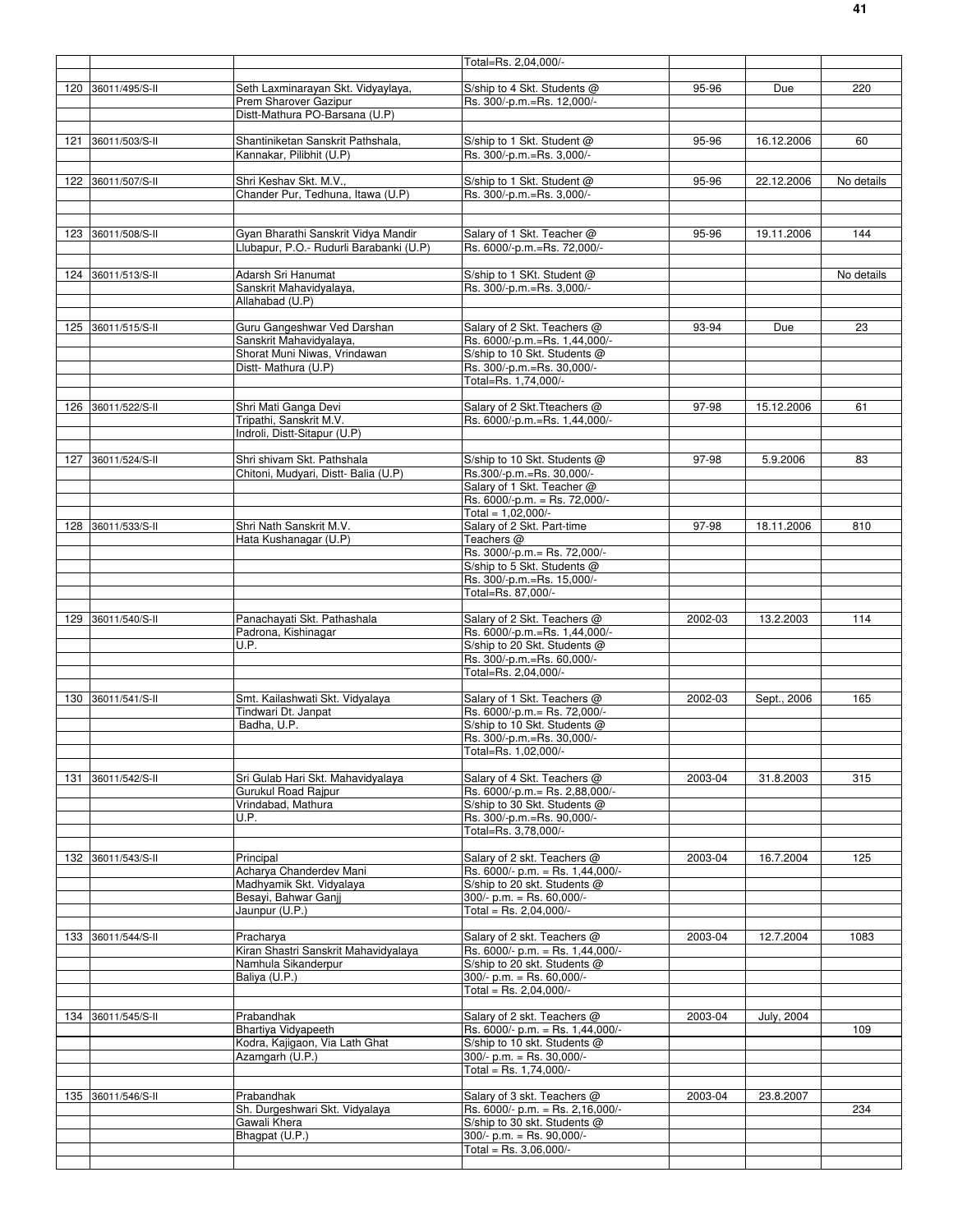|     | 136 36011/547/S-II   | Prabandhak                                                             | Salary of 4 skt. Teachers @                                   | 2003-04 | 24.8.2004   |     |
|-----|----------------------|------------------------------------------------------------------------|---------------------------------------------------------------|---------|-------------|-----|
|     |                      | Sh. Kameshwar Singh Mahavidyalaya                                      | Rs. 6000/- p.m. = Rs. 2,88,000/-                              |         |             | 297 |
|     |                      | Kamlesh Bazar, Mah Manna Nagar                                         | S/ship to 50 skt. Students @<br>$300/- p.m. = Rs. 1,50,000/-$ |         |             |     |
|     |                      | Hathras (U.P.)                                                         | Total = Rs. $4,38,000/-$                                      |         |             |     |
|     |                      |                                                                        |                                                               |         |             |     |
|     | 137 36011/548/S-II   | Prabandhak                                                             | S/ship to 20 skt. Students @                                  | 2003-04 | 20.8.2004   |     |
|     |                      | Sh. Bhaigrithi Sanskrit Mahavidyalaya<br>Garhmakteshwar                | $300/- p.m. = Rs. 60,000/-$                                   |         |             | 110 |
|     |                      | Dist. Gaziabad (U.P.)                                                  |                                                               |         |             |     |
|     |                      |                                                                        |                                                               |         |             |     |
|     | 138 36011/546-A/S-II | Shri Hanumat Dayanand Saraswati Skt.                                   | Salary to 3 Skt. Teacher@6000/-p.m.                           | 2005-06 | 25.7.2005   | 108 |
|     |                      | Vidyalaya<br>Madiyahu, Jaunpur (U.P.)                                  | $=$ Rs. 2,16,000/-<br>S/ship 20 Skt. Students @300/-pm.       |         |             |     |
|     |                      |                                                                        | $=$ Rs. 60.000/-                                              |         |             |     |
|     |                      |                                                                        | Total = Rs. 2,76,000/-                                        |         |             |     |
|     |                      |                                                                        |                                                               |         |             |     |
| 139 | 36011/547-A/S-II     | Shrimat Paramhans Skt. Madhyamik                                       | Salary to 5 Skt. Teacher@6000/-p.m.<br>$=$ Rs. 3,60,000/-     | 2005-06 | 24.7.2005   | 482 |
|     |                      | Vidyalaya<br>Tikarmaphi, Amethi, Sultanpur (U.P.)                      | S/ship 30 Skt. Students @300/-pm.                             |         |             |     |
|     |                      |                                                                        | $=$ Rs. 90,000/-                                              |         |             |     |
|     |                      |                                                                        | Total = Rs. $4,50,000/-$                                      |         |             |     |
|     |                      |                                                                        |                                                               |         |             | 82  |
|     | 140 36011/548-A/S-II | Shri Maharathi Skt. Mahavidyalaya<br>Kurhansh Kodiya, Azamgarh, (U.P.) | Salary to 3 Skt. Teacher@6000/-p.m.<br>$=$ Rs. 2,16,000/-     | 2005-06 | 24.7.2005   |     |
|     |                      |                                                                        | S/ship 20 Skt. Students @300/-pm.                             |         |             |     |
|     |                      |                                                                        | $=$ Rs. 60,000/-                                              |         |             |     |
|     |                      |                                                                        | Total = $2,76,000/-$                                          |         |             |     |
|     |                      |                                                                        |                                                               |         |             |     |
|     | 141 36011/549-A/S-II | Shri Arya Vedic Skt. Vidyalaya                                         | Salary to 3 Skt. Teacher@6000/-p.m.                           | 2005-06 | 31.7.2005   | 88  |
|     |                      | Sukhandra, Gazipur (U.P.)                                              | $=$ Rs. 2,16,000/-                                            |         |             |     |
|     |                      |                                                                        |                                                               |         |             |     |
|     |                      |                                                                        |                                                               |         |             |     |
|     | 142 36011/551/S-II   | Maharishi Mandan Skt. Ucch Madhyamik<br>Vidyalaya                      | Salary to 2 Skt. Teacher@6000/-p.m.<br>$=$ Rs. 1,44,000/-     | 2005-06 | 11.9.2006   | 75  |
|     |                      | Parmanpur, Sriniwas Dham,                                              | S/ship 10 Skt. Students @                                     |         |             |     |
|     |                      | Mirzapur (U.P.)                                                        | 300/-pm.=Rs.30,000/-                                          |         |             |     |
|     |                      |                                                                        | Total = $1,74,000/-$                                          |         |             |     |
|     |                      |                                                                        |                                                               |         |             |     |
|     | 143 36011/553/S-II   | Sodhamani Skt. Mahavidyalaya<br>149, Vivekanand Marg, Allahabad (U.P.) | Salary to 3 Skt. Teacher@6000/-p.m.<br>$=$ Rs. 2,16,000/-     | 2005-06 | 2.8.2005    | 326 |
|     |                      |                                                                        |                                                               |         |             |     |
| 144 | 36011/554/S-II       | Shri Jagdamba Madhyamik Skt. Vidyalaya                                 | Salary to 3 Skt. Teacher@6000/-p.m.                           | 2005-06 | 25.7.2005   | 253 |
|     |                      | Malsil, Gulzar Ganj, Jaunpur (U.P.)                                    | $=$ Rs. 2,16,000/-                                            |         |             |     |
|     |                      |                                                                        | S/ship 30 Skt. Students @300/-pm.<br>$=$ Rs. 90.000/-         |         |             |     |
|     |                      |                                                                        | Total = Rs. $3,06,000/-$                                      |         |             |     |
|     |                      |                                                                        |                                                               |         |             |     |
|     | 145 36011/557/S-II   | Subash Skt. Mahavidyalaya,                                             | Salary to 2 Skt. Teacher@6000/-p.m.                           | 2005-06 | Sept., 2006 | 71  |
|     |                      | Mirarpur, Yusufpur, Gazipur (U.P.)                                     | $=$ Rs. 1,44,000/-<br>S/ship 20 Skt. Students @300/-pm.       |         |             |     |
|     |                      |                                                                        | $=$ Rs. 60,000/-                                              |         |             |     |
|     |                      |                                                                        | Total = Rs. 2,04,000/-                                        |         |             |     |
|     |                      |                                                                        |                                                               |         |             |     |
|     | 146 36011/558/S-II   | Preeti Sanskrit Mahavidyalaya                                          | Salary to 3 Skt. Teacher@6000/-p.m.<br>$=$ Rs. 2,16,000/-     | 2005-06 | Sept., 2006 | 85  |
|     |                      | Maharajganj, Ghazipur (U.P.)                                           | S/ship 20 Skt. Students @300/-pm.                             |         |             |     |
|     |                      |                                                                        | $=$ Rs. 60,000/-                                              |         |             |     |
|     |                      |                                                                        | Total = Rs. 2,76,000/-                                        |         |             |     |
|     |                      |                                                                        |                                                               |         |             |     |
|     | 147 36011/559/S-II   | Shri Sah Dev Sanskrit Mahavidyalaya,                                   | Salary to 3 Skt. Teacher@6000/-p.m.<br>$=$ Rs. 2,16,000/-     | 2005-06 | Sept., 2006 | 631 |
|     |                      | Ghazipur (U.P.)                                                        | S/ship 20 Skt. Students @300/-pm.                             |         |             |     |
|     |                      |                                                                        | $=$ Rs. 60,000/-                                              |         |             |     |
|     |                      |                                                                        | Total = Rs. 2,76,000/-                                        |         |             |     |
|     |                      |                                                                        |                                                               |         |             |     |
| 148 | 36011/560/S-II       | Swami Shiva Nand Paramhans<br>Skt. Mahavidyalaya                       | Salary to 1 Skt. Teacher@6000/-p.m.<br>$=$ Rs. 72,000/-       | 2005-06 | Sept., 2006 | 70  |
|     |                      | Maharaj Ganj, Gazipur (U.P.)                                           | S/ship 20 Skt. Students @300/-pm.                             |         |             |     |
|     |                      |                                                                        | $=$ Rs. 60,000/-                                              |         |             |     |
|     |                      |                                                                        | Total = Rs. 1,32,000/-                                        |         |             |     |
|     | 149 36011/561/S-II   | Ganga Prasad Ram Narayan Skt. Uttar                                    | Salary to 3 Skt. Teacher@6000/-p.m.                           | 2005-06 | 19.9.2006   | 145 |
|     |                      | Madhyamik Vidyalaya, Karahi,<br>Kanpur (U.P.)                          | $=$ Rs. 2,16,000/-<br>S/ship 20 Skt. Students @300/-pm.       |         |             |     |
|     |                      |                                                                        | $=$ Rs. 60,000/-                                              |         |             |     |
|     |                      |                                                                        | Total = Rs. 2,76,000/-                                        |         |             |     |
|     |                      |                                                                        |                                                               |         |             |     |
|     | 150 36011/562/S-II   | Deep Narain Skt. M.V. Hariyodi<br>Bahrawa Bagh, Varanasi (U.P.)        | S/ship 10 Skt. Students @300/-pm.<br>$=$ Rs. 30,000/-         | 2005-06 | 12.9.2006   | 192 |
|     |                      |                                                                        |                                                               |         |             |     |
|     |                      |                                                                        |                                                               |         |             |     |
|     | 151 36011/563/S-II   | Shri Kalikadham Skt. Uch                                               | Salary to 1 Skt. Teacher@6000/-p.m.                           | 2005-06 | 12.9.2006   | 119 |
|     |                      | Madhyamik Kuru,                                                        | $=$ Rs. 72,000/-                                              |         |             |     |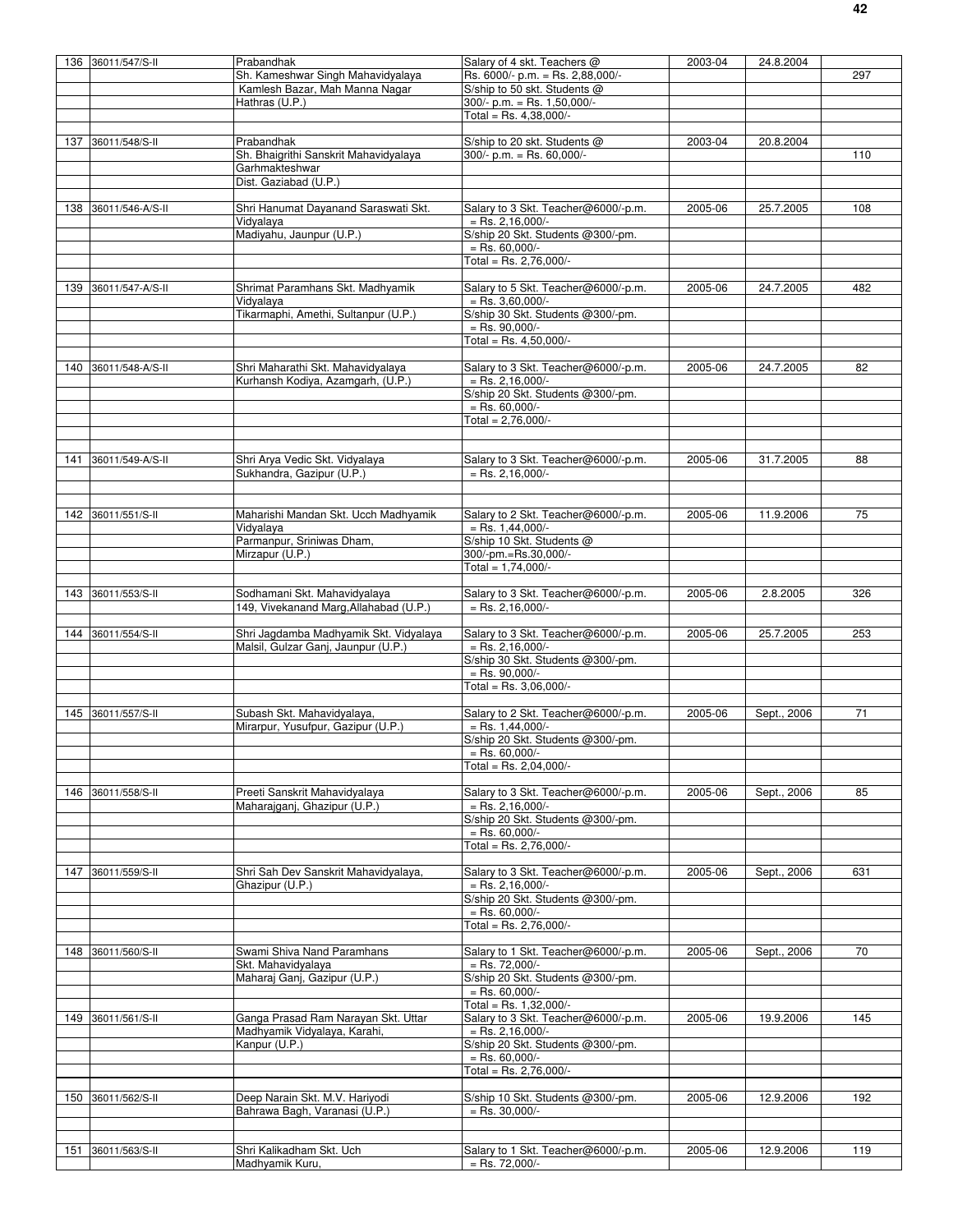|     |                    | Varanasi (U.P.)                                                                      | S/ship 7 Skt. Students @300/-pm.                          |         |             |      |
|-----|--------------------|--------------------------------------------------------------------------------------|-----------------------------------------------------------|---------|-------------|------|
|     |                    |                                                                                      | $=$ Rs. 21,000/-                                          |         |             |      |
|     |                    |                                                                                      | $Total = Rs. 93,000/-$                                    |         |             |      |
|     |                    |                                                                                      |                                                           |         |             |      |
|     | 152 36011/564/S-II | Adarsh Seva Bhartiya Mahavidyalaya,<br>Ramgaon, Palhapatt, Varanasi, U.P.            | Salary to 1 Skt. Teacher@6000/-p.m.<br>$=$ Rs. 72,000/-   | 2005-06 | 12.9.2006   | 393  |
|     |                    |                                                                                      | S/ship 15 Skt. Students @300/-pm.                         |         |             |      |
|     |                    |                                                                                      | $=$ Rs. 45,000/-                                          |         |             |      |
|     |                    |                                                                                      | Total = Rs. $1,17,000/-$                                  |         |             |      |
|     |                    |                                                                                      |                                                           |         |             |      |
|     | 153 36011/566/S-II | Smt. Lalita Adarsh Skt. Mahavidyalaya,<br>Beldhara Road, Balia, U.P.                 | Salary to 2 Skt. Teacher@6000/-p.m.<br>$=$ Rs. 1,44,000/- | 2006-07 | Sept., 2006 | 547  |
|     |                    |                                                                                      | S/ship 20 Skt. Students @300/-pm.                         |         |             |      |
|     |                    |                                                                                      | $=$ Rs. 60,000/-                                          |         |             |      |
|     |                    |                                                                                      | Total = Rs. 2,04,000/-                                    |         |             |      |
|     |                    |                                                                                      |                                                           |         |             |      |
|     | 154 36011/567/S-II | Shri Barahmisheevar Skt. Mahdyamik<br>Vidyalayas, Novesta Begaon, Fatehpur,UP        | Salary to 3 Skt. Teacher@6000/-p.m.<br>$=$ Rs. 2,16,000/- | 2006-07 | 18.9.2006   | 253  |
|     |                    |                                                                                      |                                                           |         |             |      |
|     | 155 36011/568/S-II | Shri Rudra Adhjyatmak Skt. Mahavidyalaya,                                            | Salary to 3 Skt. Teacher@6000/-p.m.                       | 2006-07 | 12.9.2006   | 219  |
|     |                    | Maayat, Bhopapur, Varanasi (U.P.)                                                    | $=$ Rs. 2,16,000/-                                        |         |             |      |
|     |                    |                                                                                      | S/ship 30 Skt. Students @300/-pm.                         |         |             |      |
|     |                    |                                                                                      | $=$ Rs. 90,000/-                                          |         |             |      |
|     |                    |                                                                                      | Total = Rs. $3,06,000/-$                                  |         |             |      |
|     |                    |                                                                                      |                                                           |         |             |      |
|     | 156 36011/569/S-II | Babu Jagan Prasad Baijnath Skt.                                                      | Salary to 3 Skt. Teacher@6000/-p.m.                       | 2006-07 | 12.9.2006   | 695  |
|     |                    | Mahavidyalaya, Harihar Pur, Hathi Bazar,                                             | $=$ Rs. 2,16,000/-                                        |         |             |      |
|     |                    | Panchkrashi Marg, Varanasi (U.P.)                                                    | S/ship 30 Skt. Students @300/-pm.                         |         |             |      |
|     |                    |                                                                                      | $=$ Rs. 90,000/-                                          |         |             |      |
|     |                    |                                                                                      | Total = Rs. $3,06,000/-$                                  |         |             |      |
|     |                    |                                                                                      |                                                           |         |             |      |
|     | 157 36011/570/S-II | Shri Saraswati Skt. Uchattar Madhyamik                                               | Salary to 3 Skt. Teacher@6000/-p.m.                       | 2006-07 | 12.9.2006   | 301  |
|     |                    | Vidyalaya, Rohi,Sant Ravi Dass Nagar                                                 | $=$ Rs. 2,16,000/-                                        |         |             |      |
|     |                    | Badhori (U.P.)                                                                       | S/ship 30 Skt. Students @300/-pm.                         |         |             |      |
|     |                    |                                                                                      | $=$ Rs. 90,000/- Total = Rs. 3,06,000/-                   |         |             |      |
| 158 | 36011/565/S-II     | Shri Maharathi Sanskrit Vidya Mandir                                                 | Salary to 2 Skt. Teacher@6000/-p.m.                       | 2006-07 | 25.11.2006  | 65   |
|     |                    | (Prathisthan), Tiwari Pati Post                                                      | $=$ Rs. 1,44,000/-                                        |         |             |      |
|     |                    | Kathilhari, Distt. Azamgarh                                                          | S/ship 20 Skt. Students @300/-pm.                         |         |             |      |
|     |                    |                                                                                      | $=$ Rs. 60,000/-                                          |         |             |      |
|     |                    |                                                                                      | Total Rs. 2,04,000/-                                      |         |             |      |
|     |                    |                                                                                      |                                                           |         |             |      |
|     | 159 36011/575/S-II | Principal, Saraswati Sanskrit Snatkotar M.V.<br>Akotha Rohi, Gyanpur, Bhadrohi, U.P. | Salary to 2 Skt. Teacher@6000/-p.m.<br>$=$ Rs. 1,44,000/- | 2008-09 | 27.1.2009   | 505  |
|     |                    |                                                                                      | S/ship 20 Skt. Students @300/-pm.                         |         |             |      |
|     |                    |                                                                                      | $=$ Rs. 60,000/-                                          |         |             |      |
|     |                    |                                                                                      | Total Rs. 2,04,000/-                                      |         |             |      |
|     |                    |                                                                                      |                                                           |         |             |      |
|     | 160 36011/576/S-II | Principal, Dr. Bhimrao Ambedkar Skt. Uch. Madhymic                                   | Salary to 2 Skt. Teacher@6000/-p.m.<br>$=$ Rs. 1,44,000/- | 2008-09 | 4.1.2009    | 316  |
|     |                    | Vidyalaya, Nawabganj, Atrampur, Allahabad<br>UP - 229412                             | S/ship 20 Skt. Students @300/-pm.                         |         |             |      |
|     |                    |                                                                                      | $=$ Rs. 60,000/-                                          |         |             |      |
|     |                    |                                                                                      | Total Rs. 2,04,000/-                                      |         |             |      |
| 161 | 36011/577/S-II     | Principal, Sri Mahabir Skt. M.V.                                                     | Salary to 2 Skt. Teacher@6000/-p.m.                       | 2008-09 | 5.1.2009    | 1250 |
|     |                    | Kamla Nagar, Allahabad, UP                                                           | $=$ Rs. 1,44,000/-                                        |         |             |      |
|     |                    |                                                                                      | S/ship 20 Skt. Students @300/-pm.<br>$=$ Rs. 1,20,000/-   |         |             |      |
|     |                    |                                                                                      | Total Rs. 2.64.000/-                                      |         |             |      |
|     |                    |                                                                                      |                                                           |         |             |      |
|     | 162 36011/579/S-II | Principal, Indra Narayan Skt. M.V.                                                   | Salary to 2 Skt. Teacher@6000/-p.m.                       | 2008-09 | 4.1.2009    | 94   |
|     |                    | Sirsi, Charakh Koushambhi                                                            | $=$ Rs. 1,44,000/-                                        |         |             |      |
|     |                    | Allahabad, UP                                                                        | S/ship 10 Skt. Students @300/-pm.<br>$=$ Rs. 30,000/-     |         |             |      |
|     |                    |                                                                                      | Total Rs. 1,74,000/-                                      |         |             |      |
|     |                    |                                                                                      |                                                           |         |             |      |
|     | 163 36011/580/S-II | Principal, Sri Manishi Skt. Vidyalaya                                                | Salary to 3 Skt. Teacher@6000/-p.m.                       | 2008-09 | 11.2.2009   | 64   |
|     |                    | Khurja, Bulandshehar, UP                                                             | $=$ Rs. 2,16,000/-                                        |         |             |      |
|     |                    | Station Khurja Juction                                                               | S/ship 20 Skt. Students @300/-pm.<br>$=$ Rs. 60,000/-     |         |             |      |
|     |                    |                                                                                      | Total Rs. 2,76,000/-                                      |         |             |      |
|     |                    |                                                                                      |                                                           |         |             |      |
|     | 164 36011/583/S-II | Principal, Sri Budiamai Banwari Skt. M.V.                                            | Salary to 2 Skt. Teacher@6000/-p.m.                       | 2008-09 | 23.1.2009   | 625  |
|     |                    | Vidyapeetha Shivpur, Kala Pratap Garh, UP                                            | $=$ Rs. 1,44,000/-                                        |         |             |      |
|     |                    |                                                                                      | S/ship 20 Skt. Students @300/-pm.                         |         |             |      |
|     |                    |                                                                                      | $=$ Rs. 60,000/-<br>Total Rs. 2,04,000/-                  |         |             |      |
|     |                    |                                                                                      |                                                           |         |             |      |
|     |                    |                                                                                      |                                                           |         |             |      |
|     |                    |                                                                                      |                                                           |         |             |      |
|     |                    |                                                                                      |                                                           |         |             |      |
|     |                    |                                                                                      |                                                           |         |             |      |
|     |                    |                                                                                      |                                                           |         |             |      |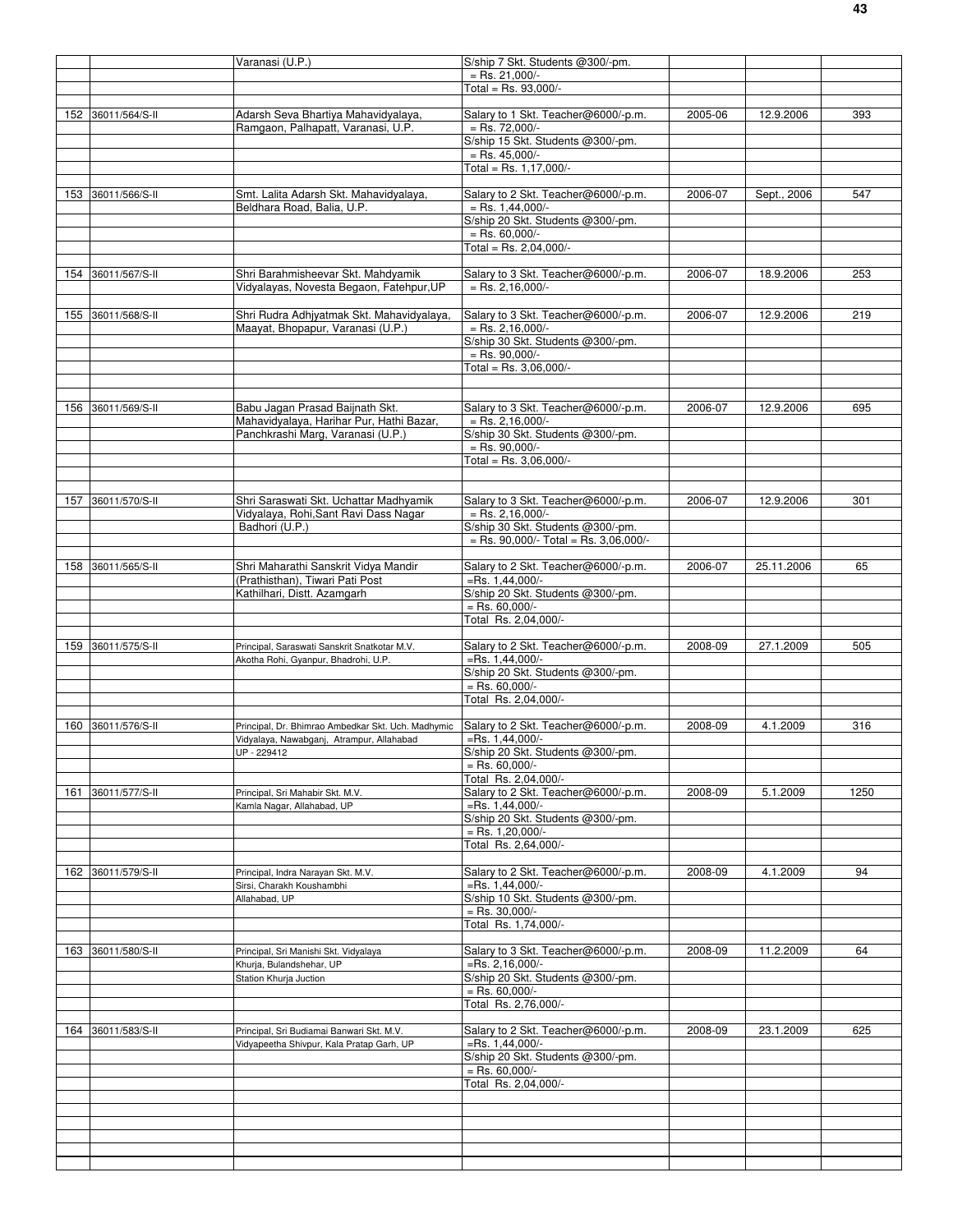|                |                             | <b>Total Teacher/Student</b>                                | Amount                                                            |               |              |                 |
|----------------|-----------------------------|-------------------------------------------------------------|-------------------------------------------------------------------|---------------|--------------|-----------------|
|                | <b>Full Time Teacher</b>    | 280                                                         | 2,01,60,000.00                                                    |               |              |                 |
|                | <b>Part-Time Teacher</b>    | $\overline{c}$                                              | 72,000.00                                                         |               |              |                 |
|                | <b>Scholarship Students</b> | 2536                                                        | 76,08,000.00                                                      |               |              |                 |
|                |                             |                                                             | 216,000.00                                                        |               |              |                 |
|                | Pracharak                   | 6                                                           |                                                                   |               |              |                 |
|                | <b>Part-Time Libarian</b>   | $\mathbf{1}$                                                | 1,800.00                                                          |               |              |                 |
|                | <b>Vedik Teacher</b>        | 1                                                           | 36,000.00                                                         |               |              |                 |
|                |                             |                                                             |                                                                   |               |              |                 |
|                |                             | <b>Total Amount</b>                                         | 2,80,93,800.00/-                                                  |               |              |                 |
|                |                             |                                                             |                                                                   |               |              |                 |
|                | SC                          | 2649                                                        |                                                                   |               |              |                 |
|                | <b>ST</b>                   | 433                                                         |                                                                   |               |              |                 |
|                | P/H                         | $\frac{174}{2}$                                             |                                                                   |               |              |                 |
|                | <b>OBC</b>                  | 7136                                                        |                                                                   |               |              |                 |
|                | Gen.                        | 30299                                                       | Total                                                             |               |              | 40691           |
|                | Girls                       | 1403                                                        |                                                                   |               |              |                 |
|                |                             | 39288                                                       |                                                                   |               |              |                 |
|                | <b>Boys</b>                 |                                                             |                                                                   |               |              |                 |
|                |                             |                                                             |                                                                   |               |              |                 |
|                |                             |                                                             |                                                                   |               |              |                 |
|                |                             |                                                             |                                                                   |               |              |                 |
|                |                             |                                                             |                                                                   |               |              |                 |
|                |                             |                                                             |                                                                   |               |              |                 |
|                |                             |                                                             |                                                                   |               |              |                 |
|                |                             |                                                             |                                                                   | Grant release | Date of last | No. of          |
|                | <b>UttarKhand</b>           |                                                             |                                                                   | from the year | inspection   | <b>Students</b> |
|                |                             |                                                             |                                                                   |               |              |                 |
| 1              | 36011/1/S-II                | The Prabandhak,                                             | Salary of 3 Skt. Teachers @                                       | 95-96         | March, 2008  | 53              |
|                |                             | Shri Bileshwar Sanskrit                                     | Rs. 6000.-p.m. Rs.= 2,16,000/-                                    |               |              |                 |
|                |                             | Mahavidyalaya, Bileshwar kamar,                             | S/ship to 20 Skt.Students @                                       |               |              |                 |
|                |                             | Tehri, Garhwal.                                             | 300/-p.m. Rs.= 60,000/-                                           |               |              |                 |
|                |                             | Uttarkhand                                                  | Total Rs.= 2,76,000/-                                             |               |              |                 |
|                |                             |                                                             |                                                                   |               |              |                 |
| $\overline{c}$ | 36011/3/S-II                | The Adhyaksha,                                              | Salary of 2 Skt. Teacher @                                        | 95-96         | 15.3.2009    | 255             |
|                |                             | Shri Vishwanth Sanskrit Mahavidyalaya,                      | Rs. 6000/-p.m. Rs. 1,44,000/-                                     |               |              |                 |
|                |                             | Uttar Kashi, PO/Distt. Uttar Kashi                          | S/ship to 48 Skt. Students @                                      |               |              |                 |
|                |                             | Uttarkhand                                                  | Rs.300/- p.m.=Rs. 1,44,000/-                                      |               |              |                 |
|                |                             |                                                             | Total Rs.= 2,88,000/-                                             |               |              |                 |
|                |                             |                                                             |                                                                   |               |              |                 |
| 3              | 36011/19/S-II               | The Prabandhak,                                             | S/ship to 5 Skt. Students @                                       | 95-96         | Due          |                 |
|                |                             | Sanskrit Jyotish Maha Vidyalaya,                            | Rs.300/- P.M. = Rs. 15,000/-                                      |               |              | 52              |
|                |                             | Satiyana, PO- Thala, Baid,                                  |                                                                   |               |              |                 |
|                |                             | Distt;Chamoli, Uttarkhand                                   |                                                                   |               |              |                 |
|                |                             |                                                             |                                                                   |               |              |                 |
| $\overline{4}$ | 36011/20/S-II               | The Pradhancharya,                                          | S/ship to 10 Skt. Students @                                      | 95-96         | 14.10.2006   | 54              |
|                |                             | Shri Gauri Shankar Sanskrit Vidyalaya,                      | Rs. 300/-p.m.=Rs. 30,000/-                                        |               |              |                 |
|                |                             | Gowatea, Distt-Pithoragarh                                  | Salary of 1 Skt. Teacher @                                        |               |              |                 |
|                |                             | Uttarkhand                                                  | $=$ Rs. 6000/- $=$ Rs. 72,000/-                                   |               |              |                 |
|                |                             |                                                             | Total = Rs. 1,02000/-                                             |               |              |                 |
|                |                             |                                                             |                                                                   |               |              |                 |
| 5              | 36011/22/S-II               | The Mantri,                                                 | Slalry of 4 Skt. Teachers @                                       | 95-96         | 17.3.2008    |                 |
|                |                             | Adarsh Skt. Vidya Parishad Sald Mahadev                     | Rs. 6,000/-p.m.=Rs.2,88,000/-                                     |               |              | 92              |
|                |                             |                                                             |                                                                   |               |              |                 |
|                |                             | Distt. Pauri, Garhwal<br>Uttarkhand                         | S/ship to 20 Skt. Students $\omega$<br>Rs. 300/-p.m.=Rs. 60,000/- |               |              |                 |
|                |                             |                                                             | Total Rs. 3,48,000/-                                              |               |              |                 |
|                |                             |                                                             |                                                                   |               |              |                 |
| 6              | 36011/23/516/S-II           | The Prabandhak.                                             | S/ship To 10 Skt. Students @                                      | 95-96         | Due          |                 |
|                |                             | Shri Shiv Sanskrit Vidyalaya,                               | Rs.300/-p.m.=Rs. 30,000/-                                         |               |              | 36              |
|                |                             | V/PO-Silvil Gaon, Mazaf Distt-Tehri                         | Total Rs. 30,000/-                                                |               |              |                 |
|                |                             | Garhwal, Uttarkhand                                         |                                                                   |               |              |                 |
|                |                             |                                                             |                                                                   |               |              |                 |
|                |                             |                                                             |                                                                   |               |              |                 |
| 7              | 36011/27/S-II               | The Vyvasthapak,<br>Sh. Mahadevgiri Sanskrit Mahavidyalaya, | S/ship to 38 Skt. Students@<br>Rs. 300/-p.m.=Rs. 1,14,000/-       | 95-96         | 2008         | 190             |
|                |                             |                                                             |                                                                   |               |              |                 |
|                |                             | Nawadi Road, Hajdwani,<br>Distt. Nainital                   | Slalry of 4 Skt. Teachers @<br>Rs. 6,000/-p.m.=Rs. 2,88,000/-     |               |              |                 |
|                |                             |                                                             |                                                                   |               |              |                 |
|                |                             | Uttarkhand                                                  | Total Rs. 4,02,000/-                                              |               |              |                 |
| 8              | 36011/39/S-II               | The Prabandhak,                                             | S/ship to 10 Skt. Students @                                      | 95-96         | Due          | 76              |
|                |                             | Shri Badrish Kirti Skt. Vidyapeetha,                        | Rs. 300/- p.m.=Rs. 30,000/-                                       |               |              |                 |
|                |                             | Dimmar, PO-Simli, Distt-Chamoli                             |                                                                   |               |              |                 |
|                |                             | <b>Uttarkhand</b>                                           |                                                                   |               |              |                 |
|                |                             |                                                             |                                                                   |               |              |                 |
|                | 9 36011/40/S-II             | The Prabandhak,                                             | S/ship to 10 Skt. Students @                                      | 95-96         | Due          | 103             |
|                |                             | Shri Kedarnath Adarsh Skt. Mahavidyalaya,                   | Rs. 300/-p.m.= Rs. 30,000/-                                       |               |              |                 |
|                |                             | Distt-Chamoli, Shonitpur                                    |                                                                   |               |              |                 |
|                |                             | Uttarkhand                                                  |                                                                   |               |              |                 |
|                |                             |                                                             |                                                                   |               |              |                 |
| 10             | 36011/41/S-II               | The Pradhancharya                                           | Salary of 3 Skt. Teacher @                                        | 95-96         | 14.10.2006   | 136             |
|                |                             | Sh. Sanatan Dharam Skt. Mahavidyalaya,                      | Rs. 6000/-p.m.=Rs. 2,16,000/-                                     |               |              |                 |
|                |                             | Rly & Bazar Haldwani, Distt-Nainital                        | S/ship to 20 skt. Students @                                      |               |              |                 |
|                |                             | <b>Uttarkhand</b>                                           | Rs. 300/-p.m. Rs. 60,000/-                                        |               |              |                 |
|                |                             |                                                             | Total =Rs. 2,76,000/-                                             |               |              |                 |
|                |                             |                                                             |                                                                   |               |              |                 |
|                | 11 36011/44/S-II            | The Vyasthapak,                                             | Salary of 2 Skt. Teachers @                                       | 95-96         | March, 2008  | 195             |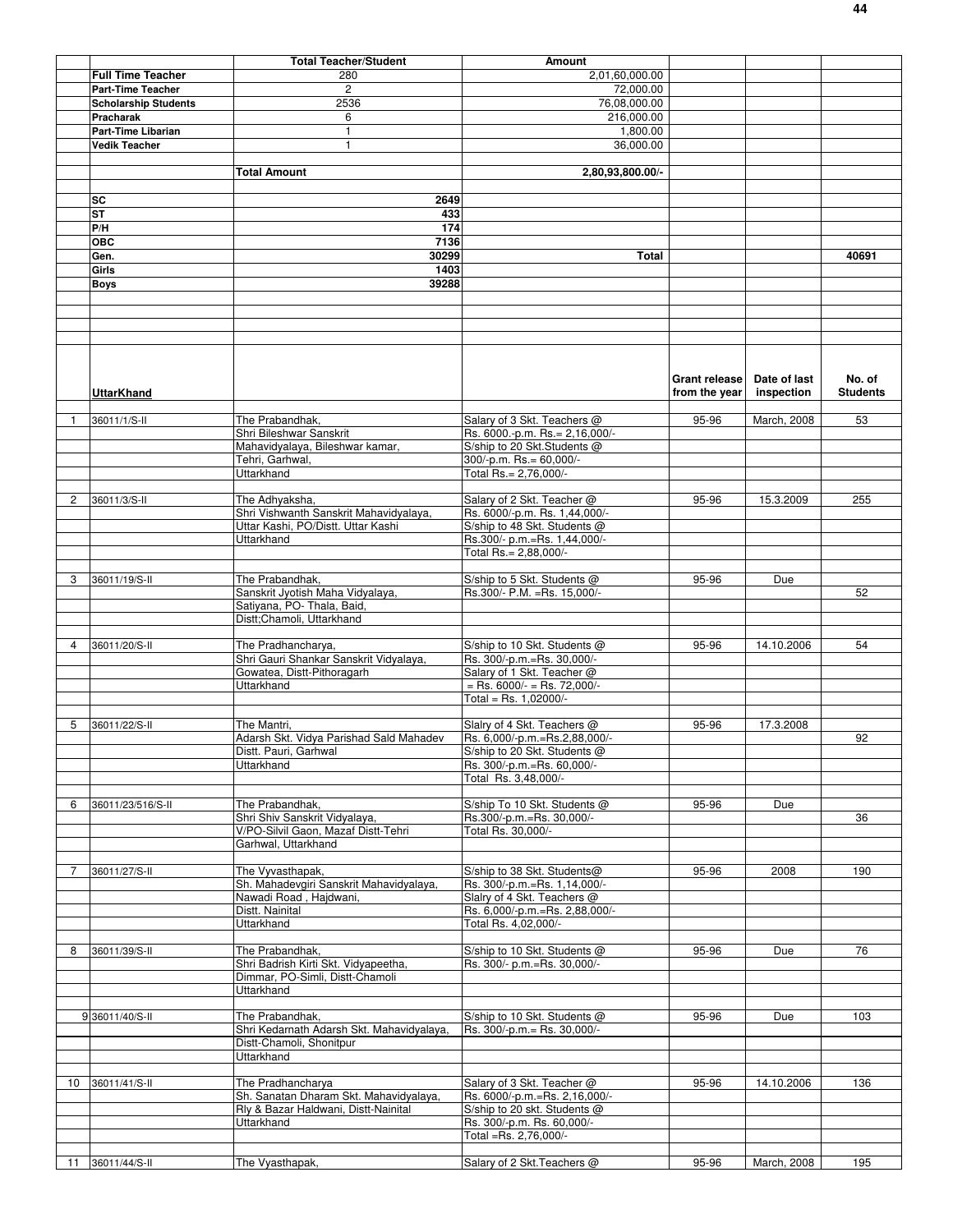|    |                   | Shri Jai Ram Sanskrit Mahavidyalaya,                       | Rs. 6000/-p.m.=Rs. 1,44,000/-  |       |             |            |
|----|-------------------|------------------------------------------------------------|--------------------------------|-------|-------------|------------|
|    |                   | Rishikesh Distt-Dehradun                                   | S/ship to 39 Skt. Students @   |       |             |            |
|    |                   | Uttarkhand                                                 | Rs. 300/-p.m.=Rs. 1,17,000/-   |       |             |            |
|    |                   |                                                            | total=Rs. 2,61,000/-           |       |             |            |
|    |                   |                                                            |                                |       |             |            |
|    |                   |                                                            |                                |       |             |            |
| 12 | 36011/45/S-II     | The Prabandhak,                                            | S/ship to 15 Skt. Students     | 95-96 | Due         | 90         |
|    |                   | Sh. Kedarnath Sanatan Dharam                               | Rs. 300/-p.m.=Rs. 45,000/-     |       |             |            |
|    |                   | Snatkottar Sanskrit M.V.                                   |                                |       |             |            |
|    |                   | Shri Uttarkhand Vidyapeetha                                |                                |       |             |            |
|    |                   | Distt-Rudraprayag, Uttarkhand                              |                                |       |             |            |
|    |                   |                                                            |                                |       |             |            |
|    | 13 36011/46/S-II  | The Prabandhak,                                            | Salary of 3 Skt. Teacher @     | 95-96 | 6.3.2008    |            |
|    |                   | Rishi Skt.Mahavidyalaya,                                   | Rs. 6000/-p.m.=Rs. 2,16,000/-  |       |             | 244        |
|    |                   | (Nirdhan Niketan) Kharkheri,                               | S/ship to 50 Skt. Students @   |       |             |            |
|    |                   | Distt-Haridwar                                             | Rs. 300/-p.m.=Rs. 1,50,000/-   |       |             |            |
|    |                   | <b>Uttarkhand</b>                                          | Total= Rs. 3,66,000/-          |       |             |            |
|    |                   |                                                            |                                |       |             |            |
|    |                   |                                                            |                                |       |             |            |
| 14 | 36011/47/S-II     | The Pradhanacharya<br>Shri Barahi Devi Sanskrit Vidyalaya, | Salary of 2 Skt. Teachers @    | 95-96 | 2008        | 73         |
|    |                   |                                                            | Rs. 6000/-p.m.=Rs. 1,44,000/-  |       |             |            |
|    |                   | Devidhure Distt-Pithoragarh                                | S/ship to 15 Skt. Students @   |       |             |            |
|    |                   | Uttarkhand                                                 | Rs. 300/-p.m. = Rs. 45,000/-   |       |             |            |
|    |                   |                                                            | Total =Rs. 1,89,000/-          |       |             |            |
|    |                   |                                                            |                                |       |             |            |
|    | 15 36011/48/S-II  | The Prabandhak,                                            | S/ship to 10 Skt. Students @   | 95-96 | 14.10.2006  |            |
|    |                   | Shri Narayan Sanskrit M.V.                                 | Rs. 300/-p.m.=Rs. 30,000/-     |       |             | 52         |
|    |                   | Kameri Devi, PO-Kameri Devi                                | Salary of 2 Skt. Teachers @    |       |             |            |
|    |                   | Almora                                                     | Rs. 6000/-p.m.=Rs. 1,44,000/-  |       |             |            |
|    |                   | Uttarkhand                                                 | Total = Rs. $1.74.000/-$       |       |             |            |
|    |                   |                                                            |                                |       |             |            |
| 16 | 36011/51/S-II     | The Prabandhak                                             | S/ship to 5 Skt. Students @    | 95-96 | 7.3.2008    | No details |
|    |                   | Shri Nirmal Sanskrit M.V                                   | Rs. 300/-p.m.= Rs. 15,000/-    |       |             |            |
|    |                   | Kameri Devi, P.O.-Kameri Devi, Almora, UK                  |                                |       |             |            |
|    |                   |                                                            |                                |       |             |            |
| 17 | 36011/56/S-II     | The Pradhanacharya                                         | S/ship to 5 Skt. Students @    | 95-96 | Due         | 60         |
|    |                   |                                                            | Rs.300/-p.m.=Rs. 15,000/-      |       |             |            |
|    |                   | Shri Nanda Devi Sanskrit Vidyalaya,                        |                                |       |             |            |
|    |                   | Kamera Nand Paryag, Distt-Chamoli,                         |                                |       |             |            |
|    |                   | Uttaranchal                                                |                                |       |             |            |
|    |                   |                                                            |                                |       |             |            |
| 18 | 36011/57/S-II     | The Prabandhak,                                            | S/ship to 18 Skt. Students @   | 95-96 | March, 2008 |            |
|    |                   | Shri Jagadguru Shri Chander Skt.                           | Rs. 300/-P.M.=Rs. 54,000/-     |       |             | 102        |
|    |                   | Mahavidyalaya, Bhagwaddham                                 | Salary of 1 Skt. Teachers @    |       |             |            |
|    |                   | Distt-Haridwar                                             | Rs. 6000/-p.m.=Rs. 72,000/-    |       |             |            |
|    |                   | Uttarkhand                                                 | Total = Rs. $1,26,000/-$       |       |             |            |
|    |                   |                                                            |                                |       |             |            |
| 19 | 36011/58/S-II     | The Pradhanachrya,                                         | S/ship to 10 Skt. Students @   | 95-96 | March, 2008 | 39         |
|    |                   | Shri Akhand Vedant Skt. Mahavidyalaya,                     | Rs. 300/-p.m.=Rs. 30,000/-     |       |             |            |
|    |                   |                                                            |                                |       |             |            |
|    |                   |                                                            |                                |       |             |            |
|    |                   | Rishikesh, Distt-Dehradun, Uttarkhand                      |                                |       |             |            |
|    |                   |                                                            |                                |       |             |            |
| 20 | 36011/66/S-II     | The Prabandhak.                                            | Salary of 2 Skt. Teachers @    | 95-96 | 28.10.2006  | 44         |
|    |                   | Kurmanchal Anglo Sanskrit Vidyalaya,                       | Rs. 6000/-p.m.=Rs. 1,44,000/-  |       |             |            |
|    |                   | Champawati. (Thnakpur)                                     | S/ship to 20 Skt. Students @   |       |             |            |
|    |                   | Distt-Pratapagarh.                                         | Rs. 300/-p.m.=Rs. 60,000/-     |       |             |            |
|    |                   | <b>Uttarkhand</b>                                          | Total = Rs. $2,04,000/-$       |       |             |            |
|    |                   |                                                            |                                |       |             |            |
| 21 | 36011/67-523/S-II | The Prabandhak,                                            | S/ship to 20 skt. Students @   | 95-96 | Due         | No details |
|    |                   | Shri Sanathan Satsasng Skt.                                | Rs.300/-p.m.=Rs. 60,000/-      |       |             |            |
|    |                   | Mahavidyalaya, Kashipur                                    |                                |       |             |            |
|    |                   | Distt-Nainital Uttarkhand                                  |                                |       |             |            |
|    |                   |                                                            |                                |       |             |            |
| 22 | 36011/72/S-II     | The Manager,                                               | Salary of 4 Skt. Teachers @    | 95-96 | 26.4.2008   |            |
|    |                   | Shri Bihari Skt. Pathshala                                 | Rs. 6000/- p.m.=Rs. 2,88,000/- |       |             | 195        |
|    |                   | Chandpur, Bijnor                                           | S/ship to 40 Skt. Students @   |       |             |            |
|    |                   | <b>Uttarkhand</b>                                          | Rs. 300/-p.m.=Rs. 1,20,000/-   |       |             |            |
|    |                   |                                                            | Total =Rs. 4,08,000/-          |       |             |            |
|    |                   |                                                            |                                |       |             |            |
| 23 | 36011/73/S-II     | The Prabandhak.                                            | S/ship to 30 Skt. Students @   | 95-96 | 29.4.2006   |            |
|    |                   | Shri Jwalpa Sanskrit Vidyalaya,                            | Rs.300/-p.m.= Rs. 90,000/-     |       |             | 50         |
|    |                   | Patisain, PO-Patisain.Distt-Pauri,                         | Salary of 1 Skt. Teacher       |       |             |            |
|    |                   | Garhwal                                                    | @ Rs. 6000/- = Rs. 72,000/-    |       |             |            |
|    |                   | Uttarkhand                                                 |                                |       |             |            |
|    |                   |                                                            | Total =Rs. 1,62,000/-          |       |             |            |
|    | 24 36011/138/S-II | The Principal,                                             | S/ship to 10 Skt. Students @   | 95-96 | 8.3.2008    | No details |
|    |                   | Shri Ramanuj Skt. M.V.                                     | Rs. 300/-p.m.=Rs. 30,000/-     |       |             |            |
|    |                   | Totdrimath (R.S.B.)                                        |                                |       |             |            |
|    |                   | Bhupatwala, Haridwar, Uttarkhand                           |                                |       |             |            |
|    |                   |                                                            |                                |       |             |            |
|    | 25 36011/139/S-II | The Prabandhak,                                            | S/ship to 20 Skt. Students @   | 95-96 | 6.3.2008    | 139        |
|    |                   | Shri Garibdasai Sadhu Skt.                                 | Rs.300/-p.m.= Rs. 60,000/-     |       |             |            |
|    |                   | Mahavidyalaya, Mayapur, Daksh Taj                          | Salary of 2 Skt. Teachers @    |       |             |            |
|    |                   | Jeetpur, Kankaol, Haridwar                                 | Rs. 6000/- p.m.=Rs. 1,44,000/- |       |             |            |
|    |                   | Uttarkhand                                                 | Total = $2,04,000/-$           |       |             |            |
|    |                   |                                                            |                                |       |             |            |
|    |                   |                                                            |                                |       |             |            |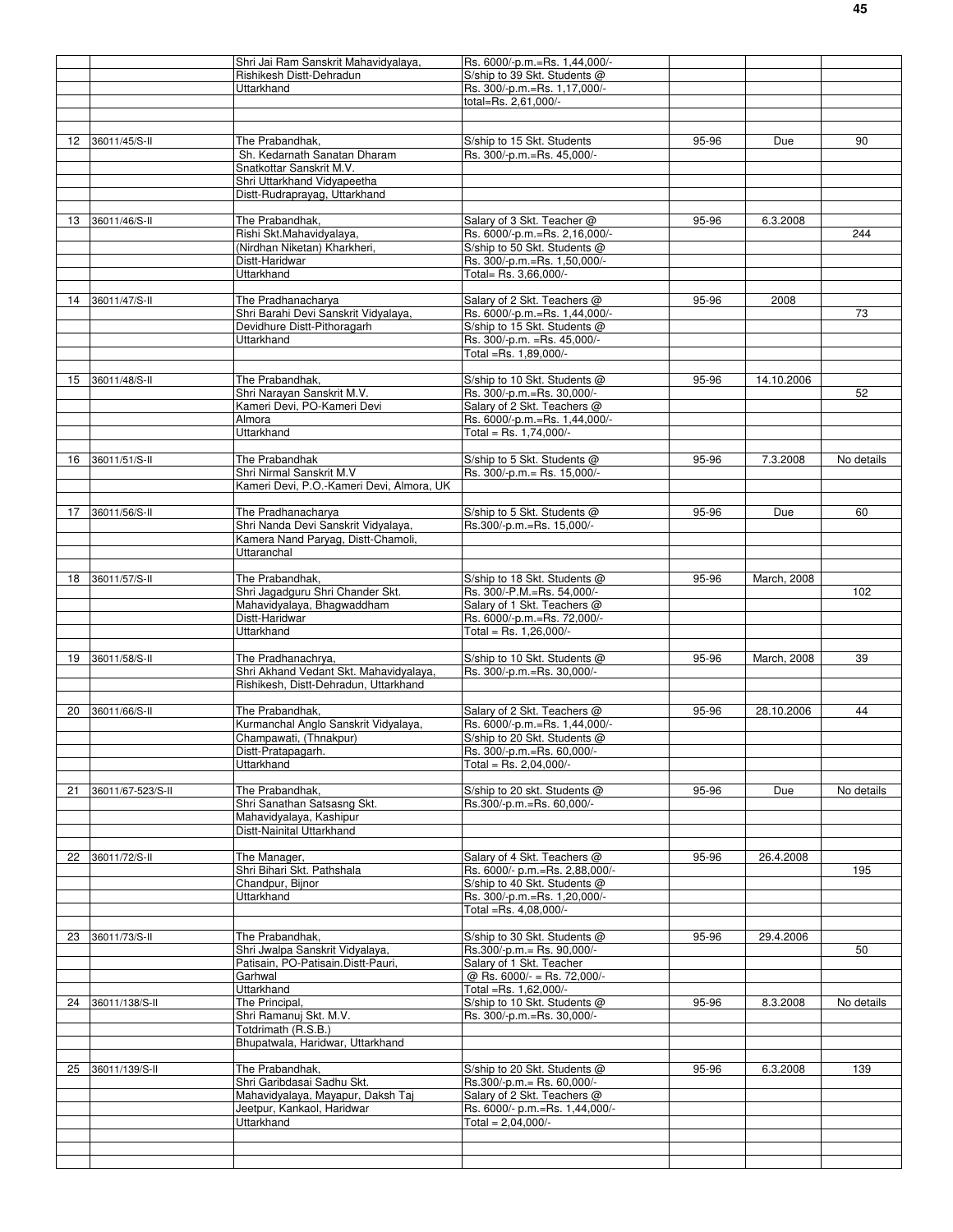| 26 | 36011/141/S-II     | The Pradhanachrya,                        | Salary of 2 Skt. Teachers @      | 95-96 | 16.12.2006  | 100        |
|----|--------------------|-------------------------------------------|----------------------------------|-------|-------------|------------|
|    |                    |                                           |                                  |       |             |            |
|    |                    | Shri Saraswati Skt. Vidyalaya,            | Rs. 6000/- p.m.= Rs. 1,44,000/-  |       |             |            |
|    |                    | Jogath (dhham) Uttar Kashi                | S/ship to 20 Skt. Students @     |       |             |            |
|    |                    | Uttarkhand                                | Rs.300 - p.m. = Rs. 60,000/-     |       |             |            |
|    |                    |                                           |                                  |       |             |            |
|    |                    |                                           | Total = Rs. $2,04,000/-$         |       |             |            |
|    |                    |                                           |                                  |       |             |            |
| 27 | 36011/144/S-II     | The Prabandhak,                           | S/ship to 10 Skt. Students @     | 95-96 | March, 2008 |            |
|    |                    | Shri Gurmandalshram Skt. Mahavidyalaya,   |                                  |       |             |            |
|    |                    |                                           | Rs. 300/-p.m.=Rs. 30,000/-       |       |             | 74         |
|    |                    | Distt-Haridwar, Uttarkhand                |                                  |       |             |            |
|    |                    |                                           |                                  |       |             |            |
|    |                    |                                           |                                  |       |             |            |
|    |                    |                                           |                                  |       |             |            |
| 28 | 36011/146/S-II     | The Pradhanacharya,                       | S/ship to 30 Skt. Students @     | 95-96 | March, 2008 |            |
|    |                    | Shri Jagdev Singh Sanskrit Mahavidyalaya, | Rs. 300/-P.M.=Rs. 90,000/-       |       |             | 288        |
|    |                    | Sapat Rishi Ashram Haridwar               | Salary of 2 Skt. Teachers @      |       |             |            |
|    |                    |                                           |                                  |       |             |            |
|    |                    | <b>Uttarkhand</b>                         | Rs. 6000/- p.m. = Rs. 1,44,000/- |       |             |            |
|    |                    |                                           | Total = Rs. $2,34,000/-$         |       |             |            |
|    |                    |                                           |                                  |       |             |            |
|    |                    |                                           |                                  |       |             |            |
|    |                    |                                           |                                  |       |             |            |
| 29 | 36011/147/S-II     | The Prabandhak,                           | S/ship to 7 Skt. Students @      | 95-96 | Due         |            |
|    |                    | Shri Saraswati Sanskrit M.V.              | Rs. 300/-p.m.=Rs. 21,000/-       |       |             | 64         |
|    |                    |                                           |                                  |       |             |            |
|    |                    | Basukadar, PO-Basukodar                   |                                  |       |             |            |
|    |                    | Rudra Prayag, Uttarkhand                  |                                  |       |             |            |
|    |                    |                                           |                                  |       |             |            |
|    |                    |                                           |                                  |       |             |            |
|    |                    |                                           |                                  |       |             |            |
| 30 | 36011/149/S-II     | The Pradhanacharya,                       | Salary of 7 Skt. Teachers @      | 95-96 | March, 2008 |            |
|    |                    | Gurukul Mahavidvalava.                    | Rs. 6000/-p.m.= Rs. 5,04,000/-   |       |             |            |
|    |                    |                                           |                                  |       |             | 348        |
|    |                    | Jwalapur, Distt-Haridwar                  | S/ship to 100 Skt. Students @    |       |             |            |
|    |                    | Uttarkhand                                | Rs. 300/- p.m.=Rs. 3,00,000/-    |       |             |            |
|    |                    |                                           |                                  |       |             |            |
|    |                    |                                           | Total=Rs. 8,04,000/-             |       |             |            |
|    |                    |                                           |                                  |       |             |            |
|    |                    |                                           |                                  |       |             |            |
|    |                    |                                           |                                  |       |             |            |
| 31 | 36011/159/S-II     | The Prabandhak,                           | S/ship to 5 Skt. Students @      | 95-96 | March, 2008 |            |
|    |                    | Shri Chatan Jyoti Sanskrit Mahavidyalaya, | Rs. 300/-p.m.=Rs. 15,000/-       |       |             | 183        |
|    |                    | Bhupatwala, Distt- Haridwar               |                                  |       |             |            |
|    |                    |                                           |                                  |       |             |            |
|    |                    | Uttarkhand                                |                                  |       |             |            |
|    |                    |                                           |                                  |       |             |            |
| 32 | 36011/161/S-II     | The Prabandhak                            | S/ship to 5 Skt. Students @      | 95-96 | 6.3.2008    | 80         |
|    |                    |                                           |                                  |       |             |            |
|    |                    | Shri Munishwar Vedang Skt. Vidyalaya,     | Rs. 300/-p.m.=Rs. 15,000/-       |       |             |            |
|    |                    | Bhupatwala, Distt.- Haridwar,             |                                  |       |             |            |
|    |                    |                                           |                                  |       |             |            |
|    |                    | <b>Uttarkhand</b>                         |                                  |       |             |            |
|    |                    |                                           |                                  |       |             |            |
| 33 | 36011/168/S-II     | The Mukhyadhishtha,                       | Salary of 3 Skt. Teachers @      | 95-96 |             | 55         |
|    |                    | Gurukul Mahavidyalaya,                    | Rs. 6000/-p.m.= Rs. 2,16,000/-   |       |             |            |
|    |                    |                                           |                                  |       | March, 2008 |            |
|    |                    |                                           |                                  |       |             |            |
|    |                    | Kanya Ashram Klal Ghati                   | S/ship to 10 Skt. Students @     |       |             |            |
|    |                    |                                           |                                  |       |             |            |
|    |                    | Kotadwar Pauri, Garhwal                   | Rs. 300/-p.m.=Rs. 30,000/-       |       |             |            |
|    |                    | Uttarkhand                                | Total=Rs. 2,46,000/-             |       |             |            |
|    |                    |                                           |                                  |       |             |            |
|    |                    |                                           |                                  |       |             |            |
| 34 | 36011/177/S-II     | The Pradhanacharya,                       | S.shipto 15 Skt. Students @      | 95-96 | 14.3.2008   | No details |
|    |                    | Shri Devi Samod Addhatama                 | Rs. 300/-p.m.=Rs. 45,000/-       |       |             |            |
|    |                    | Sanskrit M.V. paramarath Niketan,         |                                  |       |             |            |
|    |                    |                                           |                                  |       |             |            |
|    |                    | PO-Swarg Ashram, Pauri Garhwal            |                                  |       |             |            |
|    |                    | <b>Uttarkhand</b>                         |                                  |       |             |            |
|    |                    |                                           |                                  |       |             |            |
|    |                    |                                           |                                  |       |             |            |
| 35 | 36011/415-447/S-II | Jai Bharat Sadhu Skt. M.V.                | S/ship to 30 Skt. Students @     | 95-96 | March, 2008 | 81         |
|    |                    | Haridwar                                  | Rs. 300/-p.m= Rs. 90.000/-       |       |             |            |
|    |                    | Uttarkhand                                | Salary of 2 Skt. Teachers @      |       |             |            |
|    |                    |                                           |                                  |       |             |            |
|    |                    |                                           | Rs. 6000/-p.m.= Rs. 1,44,000/-   |       |             |            |
|    |                    |                                           | Total = Rs. 2,34,000/-           |       |             |            |
| 36 |                    | Shri Kamal Skt. Vidyalaya,                |                                  |       |             | 109        |
|    | 36011/425/S-II     |                                           | Salary of 2 Skt. Teachers @      | 96-97 | Due         |            |
|    |                    | Purola, Uttarkashi,                       | Rs. 6000/-p.m.= Rs. 1,44,000/-   |       |             |            |
|    |                    | Uttarkhand                                | S/ship to 20 Skt. Students @     |       |             |            |
|    |                    |                                           | Rs. 300/-p.m=Rs. 60,000/-        |       |             |            |
|    |                    |                                           |                                  |       |             |            |
|    |                    |                                           | Total = Rs. $2,04,000/-$         |       |             |            |
|    |                    |                                           |                                  |       |             |            |
|    |                    |                                           |                                  |       |             |            |
|    |                    |                                           |                                  |       |             |            |
| 37 | 36011/437/S-II     | Dev Vani Skt. M.V.                        | Salary of 2 Skt. Teachers @      | 96-97 | Due         |            |
|    |                    | Triyugi Narayan Chamoli, Rudraprayug,     | Rs. 6000/-p.m.= Rs. 1,44,000/-   |       |             | 24         |
|    |                    | Uttarkhand                                | S/ship to 5 Skt. Students @      |       |             |            |
|    |                    |                                           |                                  |       |             |            |
|    |                    |                                           | Rs. 300/-p.m.=Rs. 15,000/-       |       |             |            |
|    |                    |                                           | Total=Rs. 1,59,000/-             |       |             |            |
|    |                    |                                           |                                  |       |             |            |
|    |                    |                                           |                                  |       |             |            |
|    |                    |                                           |                                  |       |             |            |
| 38 | 36011/439/S-II     | Shri Darshan M.V.                         | Salary of 1 Skt. Teacher @       | 96-97 | Due         | 225        |
|    |                    |                                           |                                  |       |             |            |
|    |                    | Munikirati, PO-Shivanand Nagar,           | Rs. 6000/-p.m.=Rs. 72,000/-      |       |             |            |
|    |                    | Rishikesh, Distt- Tihari Garwal           | S/ship to 7 Skt. Students @      |       |             |            |
|    |                    | Uttarkhand                                | Rs. 300/-p.m.=Rs. 21,000/-       |       |             |            |
|    |                    |                                           |                                  |       |             |            |
|    |                    |                                           | Total =Rs. 93,000/-              |       |             |            |
|    |                    |                                           |                                  |       |             |            |
|    |                    |                                           |                                  |       |             |            |
|    |                    |                                           |                                  |       |             |            |
| 39 | 36011/500/S-II     | Sri 108 Swami Sachidanand Ved Bhawan      | S/ship to 2 Skt. Students @      | 95-96 | Due         | 113        |
|    |                    | Sanskrit M.V. Rudra Prayag Chamoli        | Rs. 300/-p.m.=Rs. 6,000/-        |       |             |            |
|    |                    |                                           |                                  |       |             |            |
|    |                    | Uttarkhand                                |                                  |       |             |            |
|    |                    |                                           |                                  |       |             |            |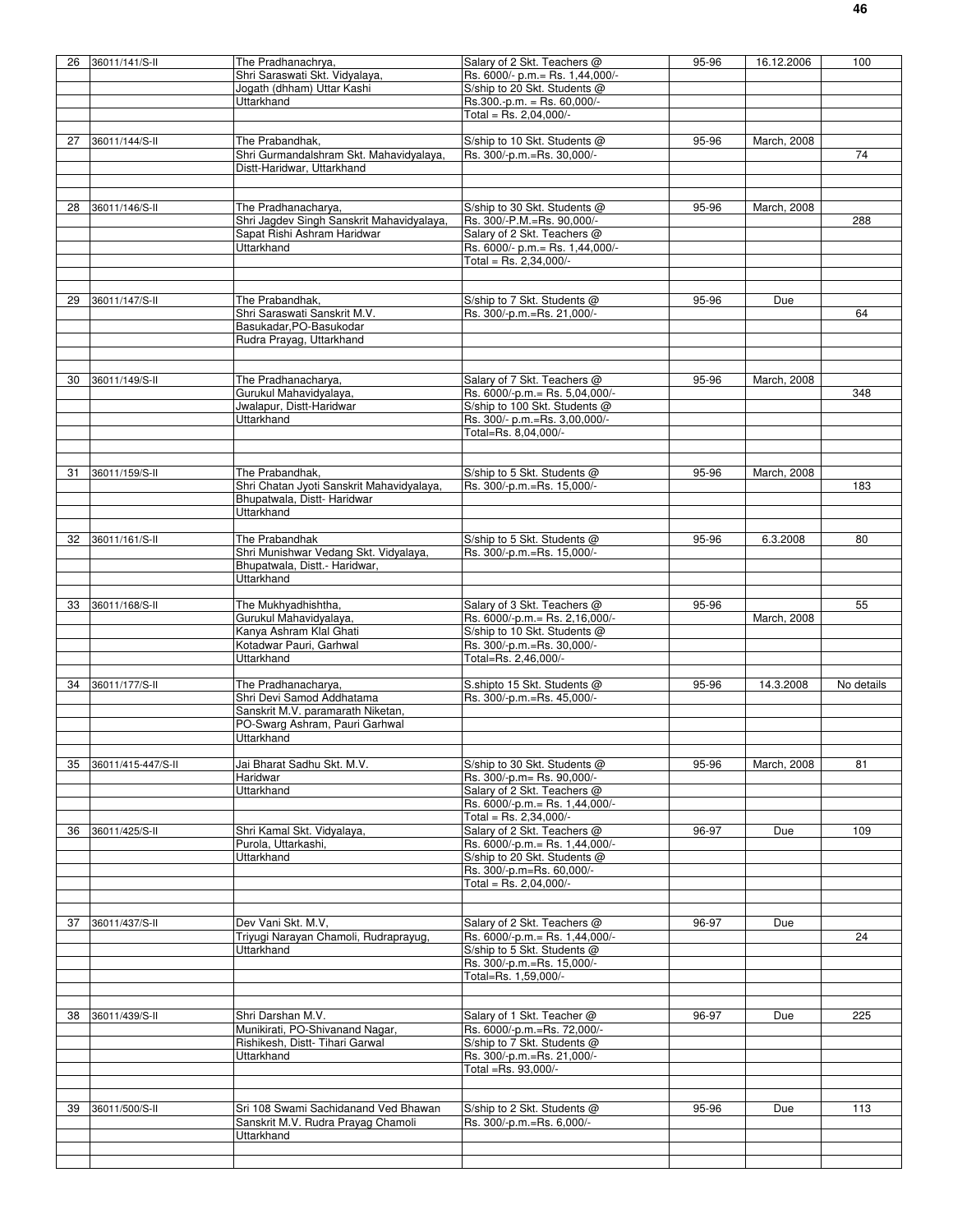| 40 | 36011/501/S-II    | Sri Ram Sanskrit Vidyapeetha,                             | Salary of 3 Skt. Teachers @                                     | 95-96   | 15.3.2008   | 51  |
|----|-------------------|-----------------------------------------------------------|-----------------------------------------------------------------|---------|-------------|-----|
|    |                   | Almore, Distt-Almora                                      | Rs. 6000/-p.m.= Rs. 2,16,000/-                                  |         |             |     |
|    |                   | Uttarkhand                                                | S/ship to 30 Skt. Students @                                    |         |             |     |
|    |                   |                                                           | Rs.300/-p.m.=Rs. 90,000/-                                       |         |             |     |
|    |                   |                                                           | Total =Rs. 3,06,000/-                                           |         |             |     |
|    |                   |                                                           |                                                                 |         |             |     |
| 41 | 36011/534/S-II    | Shri Shankar Saran Giri                                   | Salary of 6 Skt. Teachers including                             | 97-98   | 14.3.2008   | 52  |
|    |                   | Sanskrit Vidyapeetha                                      | 1 principal @ Rs. 6000/-p.m.                                    |         |             |     |
|    |                   | Swarga Vinsar Mahadev Soni, Asram                         | $=$ Rs. 4,32,000/-                                              |         |             |     |
|    |                   | PO-Devlikhet, Almora,                                     | S/ship to 50 Skt. Students @                                    |         |             |     |
|    |                   | Rly. Station Ram Nagar, Nanital                           | Rs. 300/-p.m.=Rs. 1,50,000/-                                    |         |             |     |
|    |                   | Uttarkhand.                                               | Total=Rs. 5,82,000/-                                            |         |             |     |
|    |                   |                                                           |                                                                 |         |             |     |
| 42 | 36011/535(A)/S-II |                                                           | Salary of 2 Skt. Teachers including                             | 98-99   | 16.9.2008   |     |
|    |                   | Brigdiyar Vidyadhar Juyal<br>Skt. Vidyalaya, Bhuvneshwari | 1 principal @ Rs. 6000/-p.m.                                    |         |             | 49  |
|    |                   | Sidhpeetha, Jhajad, Silonsyu Podi                         | $=$ Rs. 1,44,000/-                                              |         |             |     |
|    |                   | Garhwal Rly Station, Kotdwar                              | S/ship to 20 Skt.Students @                                     |         |             |     |
|    |                   | Uttarkhand                                                | Rs. 300/-p.m.=Rs. 60,000/-                                      |         |             |     |
|    |                   |                                                           | Total = Rs. 2,04,000/-                                          |         |             |     |
|    |                   |                                                           |                                                                 |         |             |     |
|    |                   |                                                           |                                                                 |         |             |     |
| 43 | 36011/535(B)/S-II | Shri Manija Saktipeethashram Skt.M.V.                     | Salary of 4 Skt. Teachers @                                     | 97-98   | 14.3.2008   | 52  |
|    |                   | Mali Manila, PO-Manila Janpad                             | Rs. 6000/-p.m.=Rs. 2,88,000/-                                   |         |             |     |
|    |                   | Distt-Almora<br>Uttarkhand                                | S/ship to 20 Skt.Students @<br>Rs. 300/-p.m.=Rs. 60,000/-       |         |             |     |
|    |                   |                                                           | Total = Rs. $3,48,000$ /-                                       |         |             |     |
|    |                   |                                                           |                                                                 |         |             |     |
|    |                   |                                                           |                                                                 |         |             |     |
| 44 | 36011/536/S-II    | The Principal                                             | Salary of 7 Skt. Teachers @                                     | 2000-01 | 23.8.2005   | 342 |
|    |                   | Srimad Dayanand Kanya Gurukul                             | Rs. 6000/-p.m.= 5,04,000/-                                      |         |             |     |
|    |                   | Mahavidyalaya,                                            | S/ship to 100 Skt. Students @                                   |         |             |     |
|    |                   | PO Rajabpur, Dist. Jyotishfule Nagar.                     | $Rs.300/- p.m. = Rs. 3,00,000/-$                                |         |             |     |
|    |                   | U.P.                                                      | Total =Rs. 8,04,000/-                                           |         |             |     |
|    |                   |                                                           |                                                                 |         |             |     |
|    |                   |                                                           |                                                                 |         |             |     |
|    |                   |                                                           |                                                                 |         |             |     |
|    |                   |                                                           |                                                                 |         |             | 179 |
| 45 | 36011/537/S-II    | Kanya Gurukul<br>60, Rajput Road                          | Salary of 2 Skt. Teachers @<br>Rs. 6000/- p.m. = Rs. 1,44,000/- | 2001-02 | March, 2008 |     |
|    |                   | Dehradun (Uttarkhand)                                     | S/ship to 20 Skt. Students @                                    |         |             |     |
|    |                   |                                                           | $Rs.300/- p.m. = Rs. 60,000/-$                                  |         |             |     |
|    |                   |                                                           | Total =Rs. 2,04,000/-                                           |         |             |     |
|    |                   |                                                           |                                                                 |         |             |     |
|    |                   |                                                           |                                                                 |         |             |     |
| 46 | 36011/538/S-II    | Sri Jawalpadevi Adarsh Skt. Mahavidyalaya                 | Salary of 2 Skt. Teachers @                                     | 95-96   | 29.4.2006   | 25  |
|    |                   | Jawalpadevi Pauri Garhwal                                 | Rs. 6000/- p.m. = Rs. 1,44,000/-                                |         |             |     |
|    |                   | Uttarkhand                                                | S/ships 5 Skt. Students                                         |         |             |     |
|    |                   |                                                           | @ 300/- p.m. = Rs. 15,000/-                                     |         |             |     |
|    |                   |                                                           | Total = Rs. $1,59,000/-$                                        |         |             |     |
| 47 | 36011/50/S-II     | The Prabandhak                                            | S/ship to 40 skt. Students @                                    | 2003-04 | 11.4.2009   | 103 |
|    |                   | Shri Brahmchari Ramakrishna                               | Rs.300/- p.m. = Rs. 1,20,000/-                                  |         |             |     |
|    |                   | Samskrit Mahavidyalaya                                    | Salary of 2 Skt. Teachers @                                     |         |             |     |
|    |                   | Haridwar (Uttarkhand)                                     | Rs. 6000/- p.m. = Rs. 1,44,000/-                                |         |             |     |
|    |                   |                                                           | Total = Rs. 2.64.000/-                                          |         |             |     |
|    |                   |                                                           |                                                                 |         |             |     |
| 48 | 36011/539/S-II    | Shrimad Dayanad Arshjyotirmuth Gurukul                    | Salary of 2 Skt. Teachers @                                     | 2002-03 | March, 2008 | 71  |
|    |                   | Doonvatika Paunda                                         | Rs. 6000/- p.m. = Rs. 1,44,000/-                                |         |             |     |
|    |                   | Dahradun (Uttarkhand)                                     | S/ship to 20 Skt. Students @                                    |         |             |     |
|    |                   |                                                           | Rs.300/- p.m. = Rs. 60,000/-                                    |         |             |     |
|    |                   |                                                           | Total =Rs. 2,04,000/-                                           |         |             |     |
| 49 | 36011/549/S-II    | Pracharya                                                 | Salary of 4 Skt. Teachers @                                     | 2003-04 | 11.4.2009   |     |
|    |                   | Panjab Singh Khetra                                       | Rs. 6000/- p.m. = Rs. 2,88,000/-                                |         |             | 303 |
|    |                   | Sadhu Mahavidyalaya                                       | S/ship to 40 Skt. Students @                                    |         |             |     |
|    |                   | Maniram Marg                                              | Rs.300/- p.m. = Rs. 1,20,000/-                                  |         |             |     |
|    |                   | Rishikesh, Dehradun (Uttarkhand)                          | Total =Rs. 4,08,000/-                                           |         |             |     |
|    |                   |                                                           |                                                                 |         |             |     |
| 50 | 36011/555/S-II    | Sanskrit Vidyalaya Bhuvneswari                            | Salary of 2 Skt. Teachers @                                     | 2005-06 | 2.5.2006    | 55  |
|    |                   | Sidh peeth, Choudhar (Reethakhal)                         | Rs. 6000/- p.m. = Rs. 1,44,000/-                                |         |             |     |
|    |                   | Pauri Garhwal, Uttarkhand.                                | S/ship to 20 Skt. Students @                                    |         |             |     |
|    |                   |                                                           | $Rs.300/- p.m. = Rs. 60,000/-$                                  |         |             |     |
|    |                   |                                                           | Total = Rs. $2,04,000/-$                                        |         |             |     |
| 51 | 36011/556/S-II    | Sanskar Bharti Skt. Mahavidyalaya                         | Salary of 2 Skt. Teachers @                                     | 2005-06 | 18.9.2006   | 61  |
|    |                   | Jheepa Bramin Bakhil, PO-Pipna                            | Rs. 6000/- p.m. = Rs. 1,44,000/-                                |         |             |     |
|    |                   | Mallasalt Almora (Uttarkhand)                             | S/ship to 38 Skt. Students @                                    |         |             |     |
|    |                   |                                                           | $Rs.300/- p.m. = Rs. 1,14,000/-$                                |         |             |     |
|    |                   |                                                           | Total = Rs. 2,58,000/-                                          |         |             |     |
|    |                   |                                                           |                                                                 |         |             |     |
|    |                   |                                                           |                                                                 |         |             |     |
|    |                   |                                                           |                                                                 |         |             |     |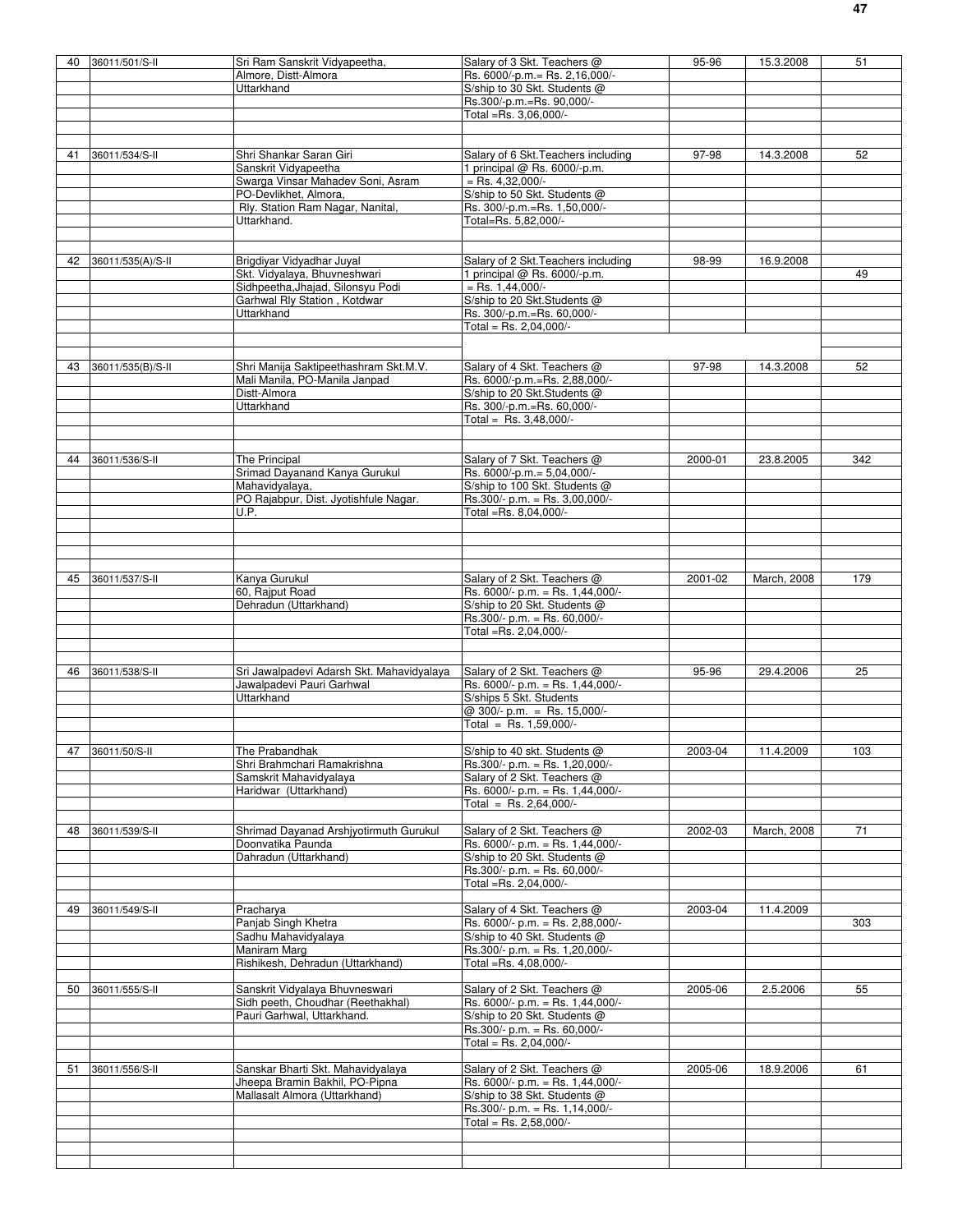| 52 | 36011/571/S-II | Durga Dutt Kapilasharmi Skt. M.V. | Salary of 2 Skt. Teachers @        | 2006-07 | March, 2008 | 78  |
|----|----------------|-----------------------------------|------------------------------------|---------|-------------|-----|
|    |                | Pili Kothi, Kala Dungi Road,      | $Rs. 6000/- p.m. = Rs. 1,44,000/-$ |         |             |     |
|    |                | Haldwani.                         | S/ship to 25 Skt. Students @       |         |             |     |
|    |                | Uttarkhand                        | $Rs.300/- p.m. = Rs. 75,000/-$     |         |             |     |
|    |                |                                   | Total = Rs. 2,19,000/-             |         |             |     |
|    |                |                                   |                                    |         |             |     |
| 53 | 38011/29/S-II  | Eco Development Foundation,       | Salary of 2 Skt. Teachers @        | 2007-08 | Due         | 128 |
|    |                | Haridwar (Bhartiya Acadmy)        | $Rs. = 6000/-p.m. = 1,44,000/-$    |         |             |     |
|    |                |                                   | S/ship to 20 Skt. Students @       |         |             |     |
|    |                |                                   | $Rs. = 300/-p.m. = 60,000/-$       |         |             |     |
|    |                |                                   | Total = $2.04.000/-$               |         |             |     |
|    |                |                                   |                                    |         |             |     |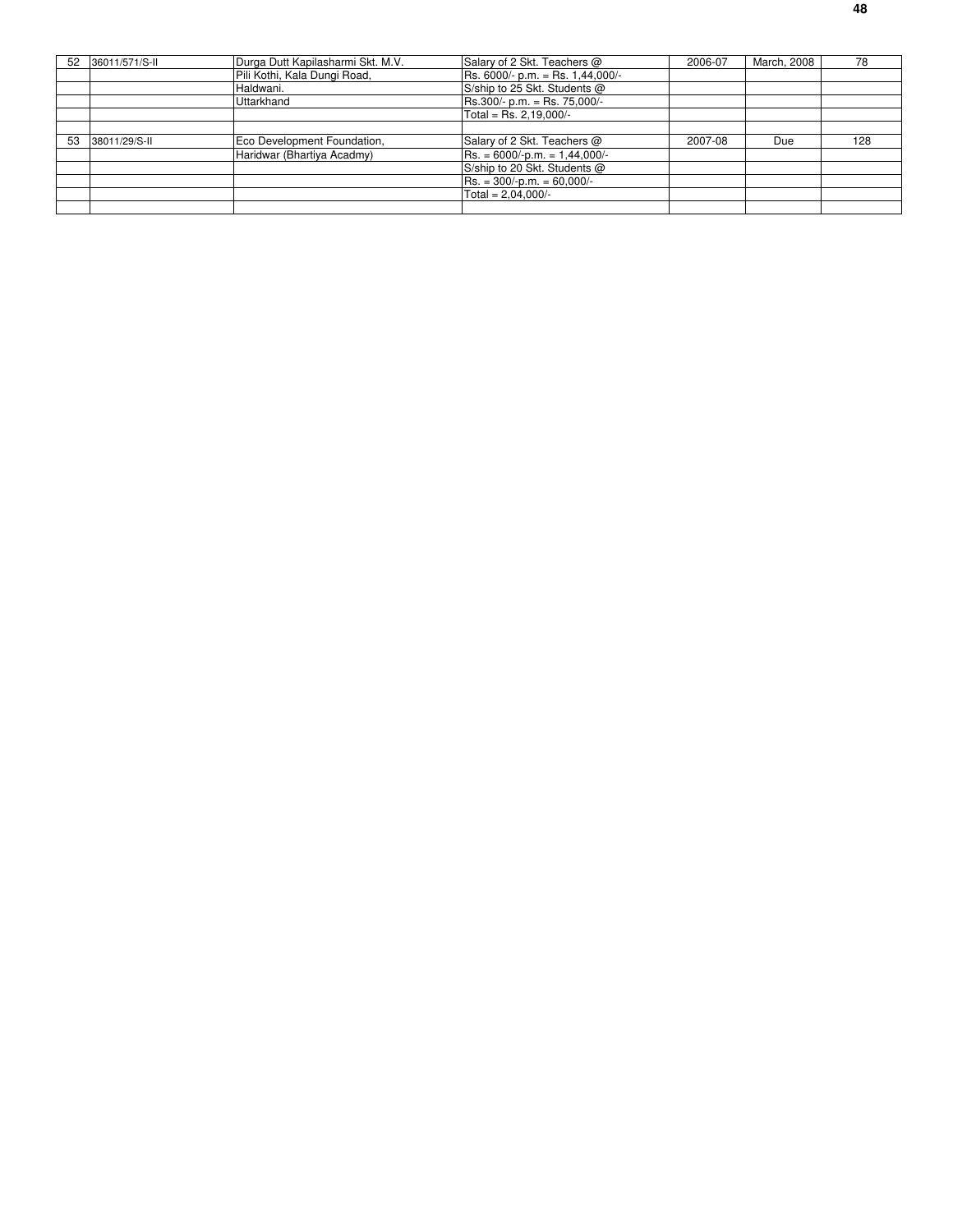| 54             | 36011/572/S-II              | Principal, Dronasthali, Arsh Kanya Gurukul | Salary of 2 Skt. Teachers @                       | 2008-09 | 12.4.2009 | 100        |
|----------------|-----------------------------|--------------------------------------------|---------------------------------------------------|---------|-----------|------------|
|                |                             | Mahavidyalaya, Manav Kalyan Kendra         | $Rs. = 6000/-p.m. = 1,44,000/-$                   |         |           |            |
|                |                             | 35-A, Kishanpur, Kainal Road,              | S/ship to 20 Skt. Students @                      |         |           |            |
|                |                             | Rajpur Road, Dehradoon, UK                 | $Rs. = 300/-p.m. = 60,000/-$                      |         |           |            |
|                |                             |                                            | Total = $2,04,000/-$                              |         |           |            |
|                |                             |                                            |                                                   |         |           |            |
|                |                             |                                            |                                                   |         |           |            |
| 55             | 36011/573/S-II              | Principal, Sri Bharati Skt. M.V.           | Salary of 2 Skt. Teachers @                       | 2008-09 | 12.4.2009 | 91         |
|                |                             | Kankhal Haridwar, Uttrakhand               | $Rs. = 6000/-p.m. = 1,44,000/-$                   |         |           |            |
|                |                             |                                            |                                                   |         |           |            |
|                |                             |                                            |                                                   |         |           |            |
| 56             | 36011/574/S-II              | Principal, Rishikul Vidyapeetha            | Salary of 2 Skt. Teachers @                       | 2008-09 | 11.4.2009 | 298        |
|                |                             | Brahmcharyashram, Haridwar                 | $Rs. = 6000/-p.m. = 1,44,000/-$                   |         |           |            |
|                |                             | Uttrakhand                                 | S/ship to 40 Skt. Students @                      |         |           |            |
|                |                             |                                            | $Rs. = 300/-p.m. = 1,20,000/-$                    |         |           |            |
|                |                             |                                            | Total = $2,64,000/-$                              |         |           |            |
|                |                             |                                            |                                                   |         |           |            |
| 57             | 36011/589/S-II              | Principal, Shriram Skt. Mahavidyalaya      | Salary of 2 Skt. Teachers @                       | 2008-09 | 16.4.2009 | 54         |
|                |                             | Talitaal, Nainitaal,                       | $Rs. = 6000/-p.m. = 1,44,000/-$                   |         |           |            |
|                |                             | Near Rly. Station Kathgodam                | S/ship to 20 Skt. Students @                      |         |           |            |
|                |                             | Uttrakhand                                 | $Rs. = 300/-p.m. = 60,000/-$                      |         |           |            |
|                |                             |                                            | Total = $2,04,000/-$                              |         |           |            |
|                |                             |                                            |                                                   |         |           |            |
|                |                             | <b>Total Teacher/Student</b>               | <b>Amount</b>                                     |         |           |            |
|                | <b>Full Time Teacher</b>    | 107                                        | 77,04,000.00                                      |         |           |            |
|                |                             |                                            |                                                   |         |           |            |
|                | <b>Scholarship Students</b> | 1292                                       | 38,76,000.00                                      |         |           |            |
|                |                             | Total Amount                               | 1,15,80,000.00                                    |         |           |            |
|                |                             |                                            |                                                   |         |           |            |
|                | SC                          | 46                                         |                                                   |         |           |            |
|                | SТ                          | $\mathbf{1}$                               |                                                   |         |           |            |
|                | P/H                         | 8                                          |                                                   |         |           |            |
|                | <b>OBC</b>                  | 246                                        |                                                   |         |           |            |
|                | Gen.                        | 5759                                       | Total                                             |         |           | 6060       |
|                | Girls                       | 231                                        |                                                   |         |           |            |
|                | <b>Boys</b>                 | 5873                                       |                                                   |         |           |            |
|                |                             |                                            |                                                   |         |           |            |
|                |                             |                                            |                                                   |         |           |            |
|                | <b>West Bengal</b>          |                                            |                                                   |         |           |            |
|                |                             |                                            |                                                   |         |           |            |
| 1              | 36011/91/2005-2006/S-II     | The Secretary,                             | Salary of 1 Skt. Part-time                        |         | 2000-01   |            |
|                |                             | Ruinan Dakshina Kalika Chatuspathi,        | Teachere @                                        |         |           |            |
|                |                             | Vill/PO-Ruinan,                            | Rs. 1,500/-p.m.= 18,000/-                         |         |           |            |
|                |                             | Distt-Midnapore (WB)                       | S/ship to 2 Skt. Students @                       |         |           |            |
|                |                             |                                            | Rs. 300/-p.m.=Rs. 6,000/-                         |         |           |            |
|                |                             |                                            | Total=Rs. 24,000/-                                |         |           |            |
|                |                             |                                            |                                                   |         |           |            |
| $\overline{2}$ | 36011/93/2005-2006/S-II     | The Secretary,                             | Salary of 1 Skt. Part-time                        |         | 2000-01   | 11.04.2007 |
|                |                             | Kadua Chandi Chatuspathi,                  | Teacher @                                         |         |           |            |
|                |                             | Vill-Kadua, PO: Dakshin,                   | Rs. 1,500/-p.m.=18,000/-                          |         |           |            |
|                |                             | Badalpur, Dt. Midnapore                    | S/ship 1 Skt. Student @                           |         |           |            |
|                |                             |                                            | Rs.300/-p.m.=Rs. 3000/-<br>Total = Rs. $21,000/-$ |         |           |            |
|                |                             |                                            |                                                   |         |           |            |
| 3              | 36011/94/2005-2006/S-II     | The Secretary,                             | Salary of 1 Skt. Part-time                        |         | 2000-01   |            |
|                |                             | Srirampur Annapurna                        | Teacher @                                         |         |           |            |
|                |                             | Chatuspathi, Vill/PO: Khar,                | Rs. 1,500/-p.m.= 18,000/-                         |         |           |            |
|                |                             | Distt. Midnapore (WB)                      |                                                   |         |           |            |
|                |                             |                                            |                                                   |         |           |            |
| 4              | 36011/95/2005-2006/S-II     | The Secretary,                             | Salary of 1 Part-time                             |         | 2000-01   |            |
|                |                             | Nigamananda Saraswat Math                  | Teachers @                                        |         |           |            |
|                |                             | Rishi Vidyalaya,                           | Rs. 1,500/-p.m.= 18,000/-                         |         |           |            |
|                |                             | PO: Halisahar                              | S/ship to 2Skt. Students @                        |         |           |            |
|                |                             | Distt-North 24-Parganas.                   | Rs. 300/-p.m.=Rs. 6,000/-                         |         |           |            |
|                |                             |                                            | Total =Rs. 24,000/-                               |         |           |            |
|                |                             |                                            |                                                   |         |           |            |
| 5              | 36011/96/2005-2006/S-II     | The Secretary,                             | Salary of 1 Skt. Part-time                        |         | 2000-01   |            |
|                |                             | Palsona Raghunath Chatuspathi,             | Teacher @                                         |         |           |            |
|                |                             | Vill/PO: Poshala,                          | Rs. 1,500/-p.m.= 18,000/-                         |         |           |            |
|                |                             | Distt- Burdwan-713125.                     |                                                   |         |           |            |
|                |                             |                                            |                                                   |         |           |            |
| 6              | 36011/97/2005-2006/S-II     | The Secretary,                             | Salary of 1 Skt. Part-time                        |         | 2000-01   |            |
|                |                             | Mangrul Siddeswari                         | Teacher $@$                                       |         |           |            |
|                |                             | Chatuspathi,                               | Rs. 1,500/-p.m.= 18,000/-                         |         |           |            |
|                |                             | Vill/PO: Mangrul,                          |                                                   |         |           |            |
|                |                             | Distt-Midnapore (WB)                       |                                                   |         |           |            |
|                |                             |                                            |                                                   |         |           |            |
|                |                             |                                            |                                                   |         |           |            |
| 7              | 36011/99/2005-2006/S-II     | The Secretary,                             | Salary of 1 Skt. Part-time                        |         | 2000-01   | 29.06.2009 |
|                |                             | Gurudas Chatuspathi,                       | Teacher @                                         |         |           |            |
|                |                             | 4/118, Jatindra Nagar,                     | Rs. 1,500/-p.m.= 18,000/-                         |         |           |            |
|                |                             | PO: Belgharia, Calcutta.                   |                                                   |         |           |            |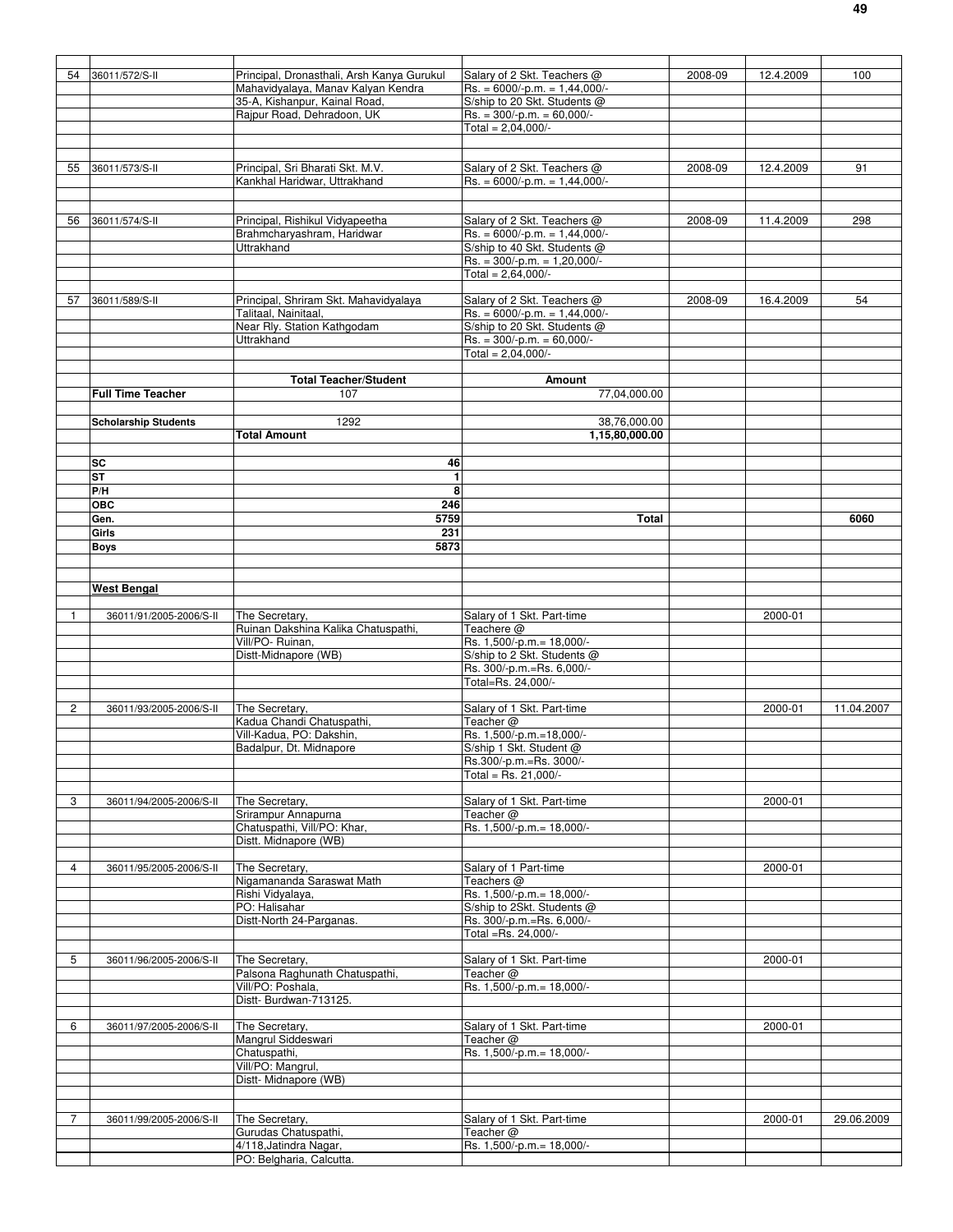| 8  | 36011/100/2005-2006/S-II | The Secretary.                      | Salary of 1 Skt. Part-time     | 2000-01 |
|----|--------------------------|-------------------------------------|--------------------------------|---------|
|    |                          | Barada Mirjapur Milani,             | Teacher @                      |         |
|    |                          |                                     |                                |         |
|    |                          | Chatuspathi, Vill. Barada,          | Rs. 1,500/-p.m.= 18,000/-      |         |
|    |                          | PO: Barada Bazar,                   |                                |         |
|    |                          | Distt: Hooghly(WB)                  |                                |         |
|    |                          |                                     |                                |         |
| 9  | 36011/101/2005-2006/S-II | The Secretary,                      | Salary of 2 Skt. Part-time     | 2000-01 |
|    |                          | Krishnaganj Debabani Mandir         | Teacher @                      |         |
|    |                          | PO: Badanganj,                      | Rs. 1,500/-p.m.= 36,000/-      |         |
|    |                          | Distt. Hooghly (WB)                 | S/ship to 2 Skt. Students @    |         |
|    |                          |                                     | Rs.300/- p.m. = Rs.6,000/-     |         |
|    |                          |                                     | Total = Rs. 42,000/-           |         |
|    |                          |                                     |                                |         |
| 10 | 36011/102/2005-2006/S-II | The Secretary,                      | Salary of 2 Skt. Part-time     | 2000-01 |
|    |                          | Jadav Chatuspathi,                  | Teachers <sup>@</sup>          |         |
|    |                          | PO: Hatbasantapur                   | Rs. 1,500/-p.m. = Rs. 36,000/- |         |
|    |                          | Distt.Hooghly (WB)                  | S/ship to 2 Skt. Students@     |         |
|    |                          |                                     | Rs. 300/-p.m.=Rs. 6.000/-      |         |
|    |                          |                                     | Total=Rs. 42,000/-             |         |
|    |                          |                                     |                                |         |
|    |                          |                                     |                                |         |
| 11 | 36011/104/2005-2006/S-II | The Secretary,                      | Salary of 1 Skt. Part-time     | 2000-01 |
|    |                          | Kiranbala Binapani]                 | Teacher @                      |         |
|    |                          | Chatuspathi,                        | Rs. 1,500/-p.m.=18,000/-       |         |
|    |                          | Vill/PO: Dhulepur,                  |                                |         |
|    |                          | Via-Arambagh, Dt. Hooghly.          |                                |         |
|    |                          |                                     |                                |         |
| 12 | 36011/106/2005-2006/S-II | The Secretary,                      | Salary of 1 Skt. Part-time     | 2000-01 |
|    |                          | Pindarui Sri Guru                   | Teacher @                      |         |
|    |                          | Chatuspathi, Vill. Pindarui,        | Rs. 1,500/-p.m.=18,000/-       |         |
|    |                          | PO: Ghantua,                        | S/ship to 1 Skt. Student @     |         |
|    |                          | Distt:Midnapore (WB)                | Rs. 300/-p.m.=Rs. 3,000/-      |         |
|    |                          |                                     | Total= Rs. 21.000/-            |         |
|    |                          |                                     |                                |         |
| 13 | 36011/107/2005-2006/S-II | The Secretary,                      | Salary of 1 Skt. Part-time     | 2000-01 |
|    |                          | Barubheri Singhabahini,             | Teacher @                      |         |
|    |                          |                                     |                                |         |
|    |                          | PO: Gopinathpur,                    | Rs. 1,500/-p.m.=18,000/-       |         |
|    |                          | Distt. Midnapore (WB)               |                                |         |
|    |                          |                                     |                                |         |
| 14 | 36011/108/2005-2006/S-II | The Secretary,                      | Salary of 1 Skt. Part-time     | 2000-01 |
|    |                          | Kalika Chatuspathi,                 | Teacher @                      |         |
|    |                          | Joyrampur, PO: Nekursoni,           | Rs. 1,500/-p.m.=18,000/-       |         |
|    |                          | Distt:Midnapore (WB)                |                                |         |
|    |                          |                                     |                                |         |
| 15 | 36011/109/2005-2006/S-II | The Secretary,                      | Salary of 1 Skt. Part-time     | 2000-01 |
|    |                          | Asha Lata Chatuspathi,              | Teacher @                      |         |
|    |                          | Vill/PO: Hasnabad,                  | Rs. 1,500/-p.m.=18,000/-       |         |
|    |                          |                                     |                                |         |
|    |                          |                                     |                                |         |
|    |                          | Distt. North 24-Parganas.           |                                |         |
|    |                          |                                     |                                |         |
|    |                          |                                     |                                |         |
| 16 | 36011/111/2005-2006/S-II | The Secretary,                      | Salary of 1 Skt. Part-time     | 2000-01 |
|    |                          | Brahmamayee Satrughana              | Teacher @                      |         |
|    |                          | Chatuspathi, Vill. Akna,            | Rs. 1,500/-p.m.=18,000/-       |         |
|    |                          | PO: Gobra, Dt. Midnapore            |                                |         |
|    |                          |                                     |                                |         |
| 17 | 36011/112/2005-2006/S-II | The Secretary,                      | Salary of 1 Skt. Part-time     | 2000-01 |
|    |                          | Bindubala Chatuspathi,              | Teacher @                      |         |
|    |                          | Vill. Sirni, Po: Koshrambha,        | Rs. 1,500/-p.m.=18,000/-       |         |
|    |                          | Distt. Midnapore (WB)               |                                |         |
|    |                          |                                     |                                |         |
| 18 | 36011/113/2005-2006/S-II | The Secretary,                      | Salary of 1 Skt. Part-time     | 2000-01 |
|    |                          | Gopalpur Sitananda Chatuspathi,     | Teacher @                      |         |
|    |                          | Vill. Gopalpur,                     | Rs. 1,500/-p.m.=18,000/-       |         |
|    |                          | PO. Hat-gopalpur,                   | S/ship to 1 Skt. Students @    |         |
|    |                          | Distt. Midnapore (WB)               | Rs. 300/-p.m.=Rs. 3,000/-      |         |
|    |                          |                                     | Total=Rs. 21,000/-             |         |
|    |                          |                                     |                                |         |
| 19 |                          |                                     |                                |         |
|    | 36011/115/2005-2006/S-II | The Secretary,                      | Salary of 1 Skt. Part-time     | 2000-01 |
|    |                          | Jogikhop Chatuspathi,               | Teacher @                      |         |
|    |                          | Vill.Jogikhop,                      | Rs. 1,500/-p.m. = Rs. 18,000/- |         |
|    |                          | PO: Kakgachia,                      |                                |         |
|    |                          | Distt. Midnapore (WB)               |                                |         |
|    |                          |                                     |                                |         |
|    |                          |                                     |                                |         |
| 20 | 36011/116/2005-2006/S-II | The Secretary,                      | Salary of 1 Skt. Part-time     | 2000-01 |
|    |                          | Naskarpur Bhubaneshwar Chatuspathi, | Teacher @                      |         |
|    |                          | Vill. Naskarpur,                    | Rs. 1,500/-p.m. = Rs. 18,000/- |         |
|    |                          | PO: Atbari, Contai Road,            |                                |         |
|    |                          | Distt; Midnapore (WB)               |                                |         |
| 21 | 36011/117/2005-2006/S-II | The Secretary,                      | Salary of 1 Skt. Part-time     | 2000-01 |
|    |                          | Ashutosh Chatuspathi,               | Teacher @                      |         |
|    |                          | PO: Khiral, Via-Pingla,             | Rs. 1,500/-p.m.= Rs. 18,000/-  |         |
|    |                          | Distt. Midnapore (WB)               |                                |         |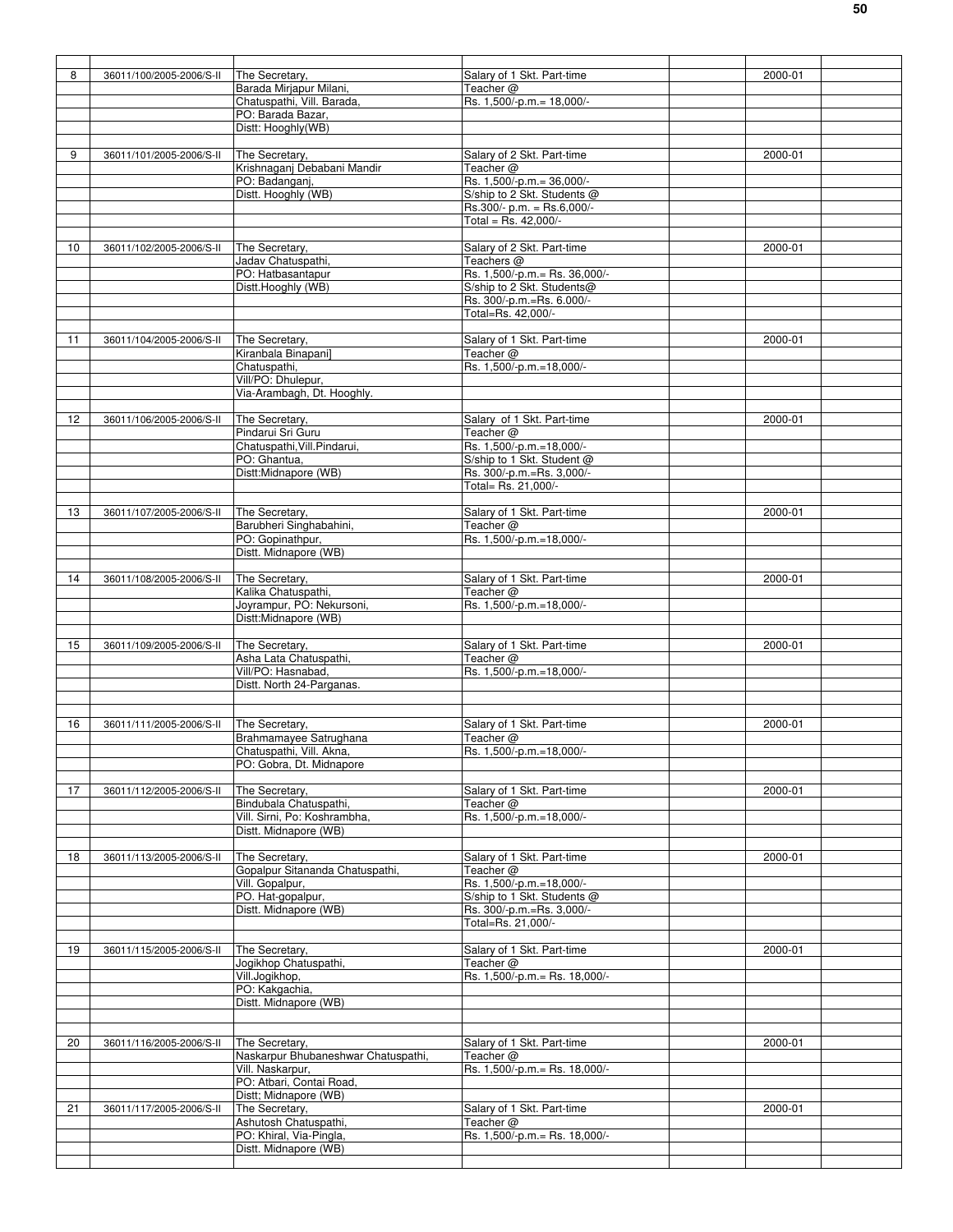| 22 | 36011/118/2005-2006/S-II                | The Secretary,                                      | Salary of 1 Skt. Part-time Teacher@         |               | 2000-01 |  |
|----|-----------------------------------------|-----------------------------------------------------|---------------------------------------------|---------------|---------|--|
|    |                                         | Simulia Brahmamoyee Chatuspathi,                    | Rs. 1500/-=18,000/-                         |               |         |  |
|    |                                         | Vill. Simulia, PO: Jumki, Dt.Midnapore              | S/ship To 1 students @                      |               |         |  |
|    |                                         |                                                     | Rs. 300/-p.m. = Rs. 3,000/-                 |               |         |  |
|    |                                         |                                                     | Total = Rs. $21,000/-$                      |               |         |  |
|    |                                         |                                                     |                                             |               |         |  |
| 23 | 36011/119/2005-2006/S-II                | The Secretary,<br>Dhanda Raghunath Chatuspathi,     | Salary of 1 Skt. Part-time                  |               | 2000-01 |  |
|    |                                         | Vill. Dhanda, PO: Gopinathpur,                      | Teacher @<br>Rs.1,500/-p.m.= Rs. 18,000/-   |               |         |  |
|    |                                         | Distt; Midnapore (WB)                               |                                             |               |         |  |
|    |                                         |                                                     |                                             |               |         |  |
| 24 | 36011/120/2005-2006/S-II                | The Secretary,                                      | Salary of 1 Skt. Part-time                  |               | 2000-01 |  |
|    |                                         | Ram Sita Chatuspathi,                               | Teacher @                                   |               |         |  |
|    |                                         | Vill: Gohagram, PO: Negun,                          | Rs.1,500/-p.m.= Rs. 18,000/-                |               |         |  |
|    |                                         | Distt; Burdwan (WB).                                |                                             |               |         |  |
|    |                                         |                                                     |                                             |               |         |  |
|    |                                         |                                                     |                                             |               |         |  |
| 25 | 36011/121/2005-2006/S-II                | The Secretary,                                      | Salary of 1 Skt. Part-time                  |               | 2000-01 |  |
|    |                                         | Taraknath Chatuspathi,<br>Vill. Balpai Bamunbar,    | Teacher @<br>Rs.1,500/-p.m.= Rs. 18,000/-   |               |         |  |
|    |                                         | Distt. Midnapore (WB)                               | S/ship to 1Skt. Student @                   |               |         |  |
|    |                                         |                                                     | Rs.300/-p.m.=Rs. 3,000/-                    |               |         |  |
|    |                                         |                                                     | Total=Rs. 21,000/-                          |               |         |  |
|    |                                         |                                                     |                                             |               |         |  |
|    |                                         |                                                     |                                             |               |         |  |
| 26 | 36011/122/2005-2006/S-II                | The Secretary,                                      | Salary of 1 Skt. Part-time                  |               | 2000-01 |  |
|    |                                         | Gopal Jew Chatuspathi,                              | Teacher $@$                                 |               |         |  |
|    |                                         | PO: Satberia, Via-Arambagh,                         | Rs. 1,500/-p.m.= Rs. 18,000/-               |               |         |  |
|    |                                         | Distt. Hooghly (WB)                                 |                                             |               |         |  |
|    |                                         |                                                     |                                             |               |         |  |
| 27 | 36011/125/2005-2006/S-II                | The Secretary,                                      | Salary of 1 Skt. Paprt-time                 |               | 2000-01 |  |
|    |                                         | Kulapara Chatuspathi,<br>Vill. Kulapara,            | Teacher @                                   |               |         |  |
|    |                                         | PO: Kotebarh, Via-Narghat,                          | Rs. 1,500/-p.m.= Rs. 18,000/-               |               |         |  |
|    |                                         | Distt. Midnapore (WB)                               |                                             |               |         |  |
|    |                                         |                                                     |                                             |               |         |  |
| 28 | 36011/126/2005-2006/S-II                | The Secretary,                                      | Salary of 1 Skt. Part-time                  |               | 2000-01 |  |
|    |                                         | Baliapur Jagatharini                                | Teacher @                                   |               |         |  |
|    |                                         | Chatuspathi, Vill. Baliapur,                        | Rs. 1,500/-p.m. = Rs. 18,000/-              |               |         |  |
|    |                                         | PO: Damodarpur,                                     |                                             |               |         |  |
|    |                                         | Distt. Midnapore (WB).                              |                                             |               |         |  |
|    |                                         |                                                     |                                             |               |         |  |
| 29 | 36011/127/2005-2006/S-II                | The Secretary,                                      | Salary of 1 Skt. Part-time                  |               | 2000-01 |  |
|    |                                         | Arambagh Sri Sri Ramkrishna                         | Teacher @                                   |               |         |  |
|    |                                         | Chatuspathi, PO: Arambagh,<br>Distt. Hooghly (WB)   | Rs. 1,500/-p.m.= Rs. 18,000/-               |               |         |  |
|    |                                         |                                                     |                                             |               |         |  |
| 30 | 36011/129/2005-2006/S-II                | The Secretary,                                      | Salary of 1 Skt. Part-time                  | from2005-2006 | 2000-01 |  |
|    |                                         |                                                     | Teacher @                                   | documents not |         |  |
|    |                                         |                                                     |                                             |               |         |  |
|    |                                         | Vedanga Chatuspathi<br>DB-108, Sector-1, Salt Lake, | Rs. 1,500/-p.m. = Rs. 18,000/-              | received      |         |  |
|    |                                         | Calcutta (WB)                                       |                                             |               |         |  |
|    |                                         |                                                     |                                             |               |         |  |
| 31 | 36011/130/2005-2006/S-II The Secretary, |                                                     | Salary of 1 Skt. Part-time                  |               | 2000-01 |  |
|    |                                         | Tripura Sundari Chatuspathi,                        | Teacher @                                   |               |         |  |
|    |                                         | Mehindhibagan,                                      | Rs. 1,500/-p.m. = Rs. 18,000/-              |               |         |  |
|    |                                         | PO/Distt. Burdwan.                                  |                                             |               |         |  |
|    |                                         |                                                     |                                             |               |         |  |
| 32 | 36011/131/2005-2006/S-II                | The Secretary,                                      | Salary of 1 Skt. Part-time                  |               | 2000-01 |  |
|    |                                         | Tolakana Raghunath Chatuspathi,                     | Teacher $@$                                 |               |         |  |
|    |                                         | PO: Balighai,                                       | Rs. 1,500/-p.m. = Rs. 18,000/-              |               |         |  |
|    |                                         | Distt. Midnapore (WB)                               |                                             |               |         |  |
| 33 | 36011/132/2005-2006/S-II                | The Secretary,                                      | Salary of 1 Skt. Part-time                  |               | 2000-01 |  |
|    |                                         | Baranolgeria Sanskrit Vidyalaya,                    | Teacher $@$                                 |               |         |  |
|    |                                         | PO: Atbati, Distt: Midnapore (WB)                   | Rs. 1,500/-p.m. = Rs. 18,000/-              |               |         |  |
|    |                                         |                                                     |                                             |               |         |  |
| 34 | 36011/133/2005-2006/S-II                | The Secretary.                                      | Salary of 1 Skt. Part-time                  |               | 2000-01 |  |
|    |                                         | Kandagram Skt. Vidyalaya,                           | Teacher $@$                                 |               |         |  |
|    |                                         | Vill. Kandagram,                                    | Rs. 1,500/-p.m. = Rs. 18,000/-              |               |         |  |
|    |                                         | PO:Bahitrakunda,                                    |                                             |               |         |  |
|    |                                         | Distt. Midnapore (WB)                               |                                             |               |         |  |
|    |                                         |                                                     |                                             |               |         |  |
| 35 | 36011/134/2005-2006/S-II                | The Secretay,                                       | Salary of 1 Skt. Part-time                  |               | 2000-01 |  |
|    |                                         | Kantai Ramkrishna Chatuspathi,<br>Vill.kantai,      | Teacher @<br>Rs. 1,500/-p.m. = Rs. 18,000/- |               |         |  |
|    |                                         | PO: Dhangaon,                                       |                                             |               |         |  |
|    |                                         | Distt; Midnapore (WB)                               |                                             |               |         |  |
|    |                                         |                                                     |                                             |               |         |  |
| 36 | 36011/135/2005-2006/S-II                | The Secretary,                                      | Salary of 1 Skt. Part-time                  |               | 2000-01 |  |
|    |                                         | Kalgachia Sri Sri Jagat                             | Teacher @                                   |               |         |  |
|    |                                         | Dhatri Chatuspathi,                                 | Rs. 1,500/-p.m. = Rs. 18,000/-              |               |         |  |
|    |                                         | PO: Kalgachia,<br>Distt:Midnapore (WB)              |                                             |               |         |  |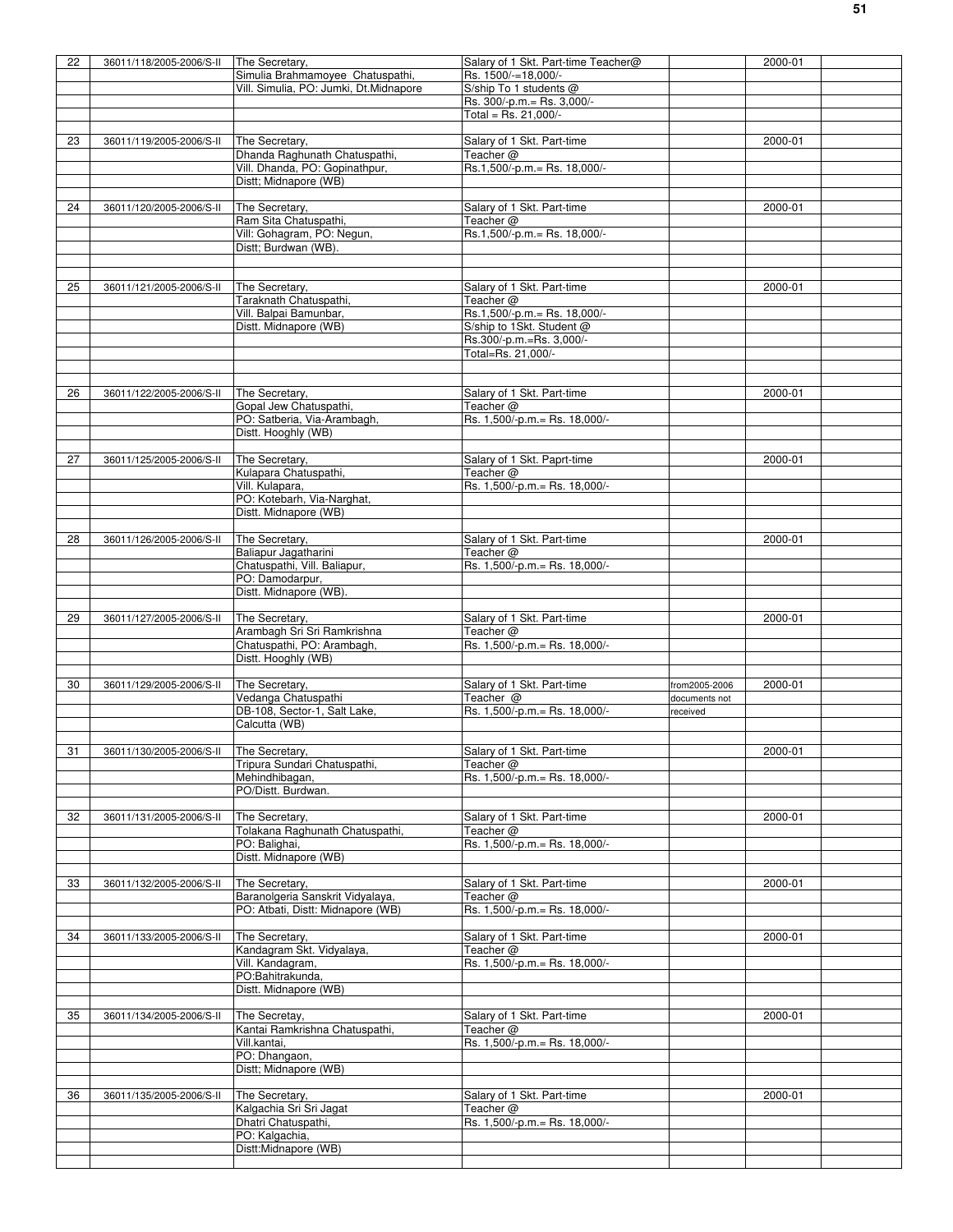| 37 | 36011/136/2005-2006/S-II | The Secretary,                         | Salary of 2 Skt. Teachers @         |                | 2000-01 |            |
|----|--------------------------|----------------------------------------|-------------------------------------|----------------|---------|------------|
|    |                          | Sankari Chatuspathi.                   | Rs. 6000/-p.m=Rs. 1,44,000/-        |                |         |            |
|    |                          | Siuri Kali Bari,                       |                                     |                |         |            |
|    |                          | Amitaranjan Sarani,                    |                                     |                |         |            |
|    |                          | PO: Siuri,                             |                                     |                |         |            |
|    |                          | Distt: Birbhum (WB)                    |                                     |                |         |            |
|    |                          |                                        |                                     |                |         |            |
|    |                          |                                        |                                     |                |         |            |
| 38 | 36011/137/2005-2006/S-II | The Secretary.                         | Salary of 7 Skt. Teachers @         |                | 2000-01 | 02.06.2008 |
|    |                          | Sri Sri Sitaramdas                     | Rs. 6000/-p.m.=Rs. 5,04,000/-       |                |         |            |
|    |                          | Omkarnath Sanskrit Siksha Samsad,      | S/ship to 15 Skt Students @         |                |         |            |
|    |                          | Vaikunthadham,                         | Rs. 300/-p.m.=Rs. 45,000/-          |                |         |            |
|    |                          | 107, southern Avenue,                  | Total=Rs. 5,49,000/-                |                |         |            |
|    |                          | Calcutta (WB)                          |                                     |                |         |            |
|    |                          |                                        |                                     |                |         |            |
|    |                          |                                        |                                     |                |         |            |
| 39 | 36011/203/2005-2006/S-II | The Secretary,                         | Salary of 1 SKt. Part-time          |                | 2000-01 |            |
|    |                          | Bhagabati Chatuspathi,                 | Teacher @                           |                |         |            |
|    |                          | Vill. Tarat, PO: Makarampur,           | Rs. 1,500/-p.m.= Rs. 18,000/-       |                |         |            |
|    |                          | Distt. Midnapore (WB)                  |                                     |                |         |            |
|    |                          |                                        |                                     |                |         |            |
| 40 | 36011/204/2005-2006/S-II | The Secretary,                         | Salary of 1 Skt.Part-time           |                | 2000-01 |            |
|    |                          | Samantakhanda Chatuspathi,             | Teacher @                           |                |         |            |
|    |                          | Vill.Samantakhande,                    | Rs. 1,500/-p.m. = Rs. 18,000/-      |                |         |            |
|    |                          | PO: Pratpdighi,                        |                                     |                |         |            |
|    |                          | Distt. Midnapore (WB).                 |                                     |                |         |            |
|    |                          |                                        |                                     |                |         |            |
|    |                          |                                        |                                     |                |         |            |
| 41 | 36011/206/2005-2006/S-II | The Secretary,                         | Salary of 1Skt. Part-time           |                | 2000-01 |            |
|    |                          | Bhibhubala Chatuspathi,                | Teacher @                           |                |         |            |
|    |                          | Vill .Nutangram,                       | Rs. 1,500/-p.m. = Rs. 18,000/-      |                |         |            |
|    |                          | PO: Tarakeshwar, Distt. Hooghly (WB)   |                                     |                |         |            |
|    |                          |                                        |                                     |                |         |            |
|    |                          |                                        |                                     |                |         |            |
| 42 | 36011/207/2005-2006/S-II | The Secretary,                         | Salary of 1 Skt. Part-time          |                | 2000-01 |            |
|    |                          | Sri Vidya Chatuspathi,                 | Teachers @                          |                |         |            |
|    |                          | 7B, Old Reven Kali Banerjee Row,       | Rs. 1,500/-p.m.= Rs. 18,000/-       |                |         |            |
|    |                          | Old No.66,                             | S/ship to 1 Skt. Student @          |                |         |            |
|    |                          | Maniktola Street, Calcutta.            | Rs. 300/-p.m.=Rs.3,000/- = 21,000/- |                |         |            |
|    |                          |                                        |                                     |                |         |            |
| 43 | 36011/208/2005-2006/S-II | The Secretary,                         | Salary of 1 Skt. Part-time          | from 2005-2006 | 2000-01 |            |
|    |                          | Kalidas Chatuspathi Lalbagan,          | Teacher @                           | documents not  |         |            |
|    |                          | PO: Chandan Nagar                      | Rs. 1,500/-p.m. = Rs. 18,000/-      | received       |         |            |
|    |                          | Distt.Hooghly (WB)                     |                                     |                |         |            |
|    |                          |                                        |                                     |                |         |            |
|    |                          |                                        |                                     |                |         |            |
| 44 | 36011/209/2005-2006/S-II | The Secretary,                         | Salary of 1 Skt. Part-time          |                | 2000-01 |            |
|    |                          | Lankeshwari Chatuspathi                | Teacher @                           |                |         |            |
|    |                          | Vill. Badhiya, PO: Mirgoda,            | Rs. 1,500/-p.m. = Rs. 18,000/-      |                |         |            |
|    |                          | Distt. Midnapore (WB)                  |                                     |                |         |            |
|    |                          |                                        |                                     |                |         |            |
| 45 | 36011/210/2005-2006/S-II | The Secretary,                         | Salary of 1 Skt. Part-time          |                | 2000-01 |            |
|    |                          | Tajpur Chandranath Chatuspathi,        | l eacher @                          |                |         |            |
|    |                          | Vill. Tajpur, PO: Ragpur, Dt. Hooghly. | Rs. 1,500/-p.m. = Rs. 18,000/-      |                |         |            |
|    |                          |                                        |                                     |                |         |            |
| 46 | 36011/211/2005-2006/S-II | The Secretary,                         | Salary of 1 Skt. Part-time          |                | 2000-01 |            |
|    |                          | Ratanti Chatuspathi,                   | Teacher @                           |                |         |            |
|    |                          | Vill. Bayugram,                        | Rs. 1,500/-p.m.= Rs. 18,000/-       |                |         |            |
|    |                          | PO: Bahdewanganj,                      |                                     |                |         |            |
|    |                          | Distt. Hooghly (WB)                    |                                     |                |         |            |
|    |                          |                                        |                                     |                |         |            |
| 47 | 36011/213/2005-2006/S-II | The Secretary,                         | Salary of 1 Skt. Part-time          |                | 2000-01 |            |
|    |                          | Chetua Kalimata Chatuspathi,           | Teacher @                           |                |         |            |
|    |                          | PO: Bhonpur, Via-Boinchi,              | Rs. 1,500/-p.m. = Rs. 18,000/-      |                |         |            |
|    |                          | Distt. Hooghly (WB)                    |                                     |                |         |            |
|    |                          |                                        |                                     |                |         |            |
| 48 | 36011/215/2005-2006/S-II | The Secretary,                         | Salary of 2 Skt. Part-time          |                | 2000-01 |            |
|    |                          | Bakalsa Bhairbi Chatuspathi,           | Teachers @                          |                |         |            |
|    |                          | PO: Khatul,                            | Rs. 1,500/-p.m. = 36,000/-          |                |         |            |
|    |                          | Distt; Burdwan (WB)                    | S/ship to 2 skt. Students @         |                |         |            |
|    |                          |                                        | Rs. 300/-p.m = 6,000/-              |                |         |            |
|    |                          |                                        | Total=Rs. 42,000/-                  |                |         |            |
|    |                          |                                        |                                     |                |         |            |
| 49 | 36011/216/2005-2006/S-II | The Secretary,                         | Salary of 1 SKt.Part-time           |                | 2000-01 |            |
|    |                          | Chirulia Binapani Chatuspathi,         | Teacher $@$                         |                |         |            |
|    |                          | Vill/PO: Chirulia, Via- paniparul,     | Rs. 1,500/-p.m.=Rs. 18,000/-        |                |         |            |
|    |                          | Distt. Midnapore (WB)                  |                                     |                |         |            |
|    |                          |                                        |                                     |                |         |            |
|    |                          |                                        |                                     |                |         |            |
| 50 | 36011/217/2005-2006/S-II | The Secretary,                         | Salary to 1 Skt. Part-time          |                | 2000-01 |            |
|    |                          | Bahitrakunda Chatuspathi,              | Teacher @                           |                |         |            |
|    |                          | Vill/PO: Bahitrakunda,                 | Rs. 1,500/-p.m.=Rs. 18,000/-        |                |         |            |
|    |                          | Distt.Midnapore (WB)                   |                                     |                |         |            |
|    |                          |                                        |                                     |                |         |            |
|    |                          |                                        |                                     |                |         |            |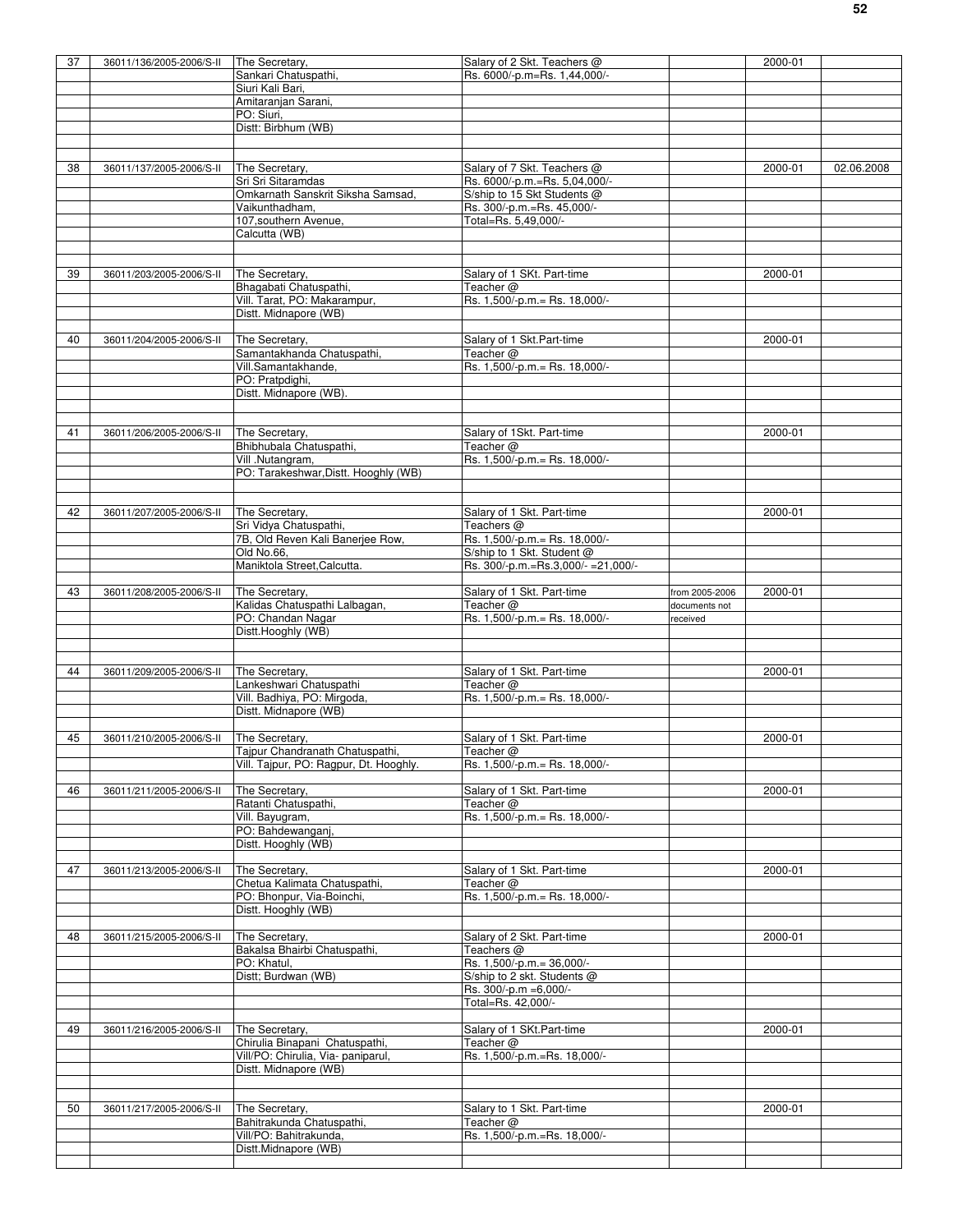| 51 | 36011/218/2005-2006/S-II | The Secretary,                        | Salary of 1 Skt. Part-time     |                | 2000-01 |            |
|----|--------------------------|---------------------------------------|--------------------------------|----------------|---------|------------|
|    |                          | Ketan Chatuspathi,                    | Teacher @                      |                |         |            |
|    |                          | 2, Ketan Vidyarath Lane,              | Rs. 1,500/-p.m.=Rs. 18,000/-   |                |         |            |
|    |                          | PO: Konagar,                          |                                |                |         |            |
|    |                          | Distt. Hooghly (WB)                   |                                |                |         |            |
|    |                          |                                       |                                |                |         |            |
| 52 | 36011/219/2005-2006/S-II | The Secretary,                        | Salary of 1 Skt. Part-time     |                | 2000-01 |            |
|    |                          | Akshay Sabitri Chatuspathi,           | Teacher @                      |                |         |            |
|    |                          | Vill. Santeswar,                      | Rs. 1,500/-p.m.=Rs. 18,000/-   |                |         |            |
|    |                          |                                       |                                |                |         |            |
|    |                          | PO: Mirgoda,                          | S/ship to 1 Student @          |                |         |            |
|    |                          | Distt. Midnapore (WB)                 | Rs. 300/-p.m.= 3,000/-         |                |         |            |
|    |                          |                                       | Total=Rs. 21,000/-             |                |         |            |
|    |                          |                                       |                                |                |         |            |
| 53 | 36011/221/2005-2006/S-II | The Secretary,                        | Salary of 1 Skt. Part-time     |                | 2000-01 |            |
|    |                          | Dakhuria Kumud Kamini Chatuspathi,    | Teacher @                      |                |         |            |
|    |                          | Vill/PO: Dekhuria.                    | Rs. 1,500/-p.m.= Rs. 18,000/-  |                |         |            |
|    |                          | Distt; Birbhum (WB)                   |                                |                |         |            |
|    |                          |                                       |                                |                |         |            |
|    |                          |                                       |                                |                |         |            |
| 54 | 36011/222/2005-2006/S-II | The Secretary,                        | Salary of 1 Skt. Part-time     |                | 2000-01 |            |
|    |                          | Sarbamangla Chatuspathi,              | Teacher @                      |                |         |            |
|    |                          | Rishi Arobindo Mandir Rd.,            | Rs. 1,500/-p.m.= Rs. 18,000/-  |                |         |            |
|    |                          | Pratap Nagar, PO: Nabadwip,           |                                |                |         |            |
|    |                          | Distt: Nadia (WB)                     |                                |                |         |            |
|    |                          |                                       |                                |                |         |            |
| 55 | 36011/223/2005-2006/S-II | The Secretary,                        | Salary of 1 Skt. Part-time     |                | 2000-01 |            |
|    |                          | Makura Katyayani Chatuspathi,         | Teacher $@$                    |                |         |            |
|    |                          | Vill. Makura, PO: Bhalkuti,           | Rs. 1,500/-p.m.= Rs. 18,000/-  |                |         |            |
|    |                          | Distt. Birbhum (WB)                   | S/ship to 1 Skt. Student @     |                |         |            |
|    |                          |                                       | Rs. 300/-p.m.=3,000/-          |                |         |            |
|    |                          |                                       | Total= Rs. 21,000/-            |                |         |            |
|    |                          |                                       |                                |                |         |            |
|    |                          |                                       |                                |                |         |            |
| 56 | 36011/224/2005-2006/S-II | The Secretary,                        | Salary of 1 skt. Part-time     |                | 2000-01 |            |
|    |                          | Nariha Jagdamba Chatuspathi,          | Teacher @                      |                |         |            |
|    |                          | Vill. Nariha, PO: Balisai,            | Rs. 1,500/-p.m.= Rs. 18,000/-  |                |         |            |
|    |                          | Distt. Midnapore(WB)                  |                                |                |         |            |
|    |                          |                                       |                                |                |         |            |
| 57 | 36011/225/2005-2006/S-II | The Secretary,                        | Salary of 1 SKt. Part-time     | from 2005-2006 | 2000-01 |            |
|    |                          | Kastadahi Sitalamata Chatuspathi,     | Teacher @                      | documents not  |         |            |
|    |                          | PO: Arambagh, Dt. Hooghly.            | Rs. 1,500/-p.m. = Rs. 18,000/- | received       |         |            |
|    |                          |                                       |                                |                |         |            |
| 58 | 36011/226/2005-2006/S-II | The Secretary                         | Salary of 1 SKt. Part-time     |                | 2000-01 |            |
|    |                          | Rania Dibakar Chatuspathi,            | Teacher @                      |                |         |            |
|    |                          | Vill. Rania, PO: Nachinda,            | Rs. 1,500/-p.m. = Rs. 18,000/- |                |         |            |
|    |                          | Bazar, Dt. Midnapore                  |                                |                |         |            |
|    |                          |                                       |                                |                |         |            |
| 59 | 36011/227/2005-2006/S-II | The Secretary,                        | Salary of 1 Skt. Part-time     |                | 2000-01 |            |
|    |                          | Jhuria Sri Sri Sitala Chatuspathi,    | Teacher $@$                    |                |         |            |
|    |                          | Vill. Jhuria, PO: Kekai,              | Rs. 1,500/-p.m. = Rs. 18,000/- |                |         |            |
|    |                          | Distt. Midnapore (WB)                 | S/ship to 1 Skt. Student @     |                |         |            |
|    |                          |                                       | Rs. 300/-p.m.= 3,000/-         |                |         |            |
|    |                          |                                       | Total=Rs. 21,000/-             |                |         |            |
|    |                          |                                       |                                |                |         |            |
|    |                          | The Secretary.                        |                                |                |         |            |
| 60 | 36011/228/2005-2006/S-II |                                       | Salary of 1 Skt. Part-time     |                | 2000-01 |            |
|    |                          | Atla Kshepkali Chatuspathi,           | Teacher $@$                    |                |         |            |
|    |                          |                                       |                                |                |         |            |
|    |                          | PO: Atla, Distt. Birbhum (WB)         | Rs. 1,500/-p.m.=18,000/-       |                |         |            |
|    |                          |                                       | S/ship to 1 Skt. Student @     |                |         |            |
|    |                          |                                       | Rs. 300/- p.m.=3,000/-         |                |         |            |
|    |                          |                                       | Total=Rs. 21,000/-             |                |         |            |
|    |                          |                                       |                                |                |         |            |
| 61 | 36011/229/2005-2006/S-II | The Secretary,                        | Salary of 1 Skt. Part-time     |                | 2000-01 |            |
|    |                          | Bharati Chatuspathi,                  | Teacher $@$                    |                |         |            |
|    |                          | Sri Sri Gurukaruna Niketan,           | Rs. 1,500/-p.m.=18,000/-       |                |         |            |
|    |                          | Ampuliapara, PO: Nabadwip, Dt. Nadia. |                                |                |         |            |
|    |                          |                                       |                                |                |         |            |
|    |                          |                                       |                                |                |         |            |
| 62 | 36011/230/2005-2006/S-II | The Secretary,                        | Salaryof 3 Skt. P.T Teacher    |                | 2000-01 | 29.05.2008 |
|    |                          | Sanskrit Sahitya Parishat,            | @ Rs. 3000/-pm=1,08,000/-      |                |         |            |
|    |                          | 168/1, Raja Dinendra Street,          | Salary of Librarian=5,400/-    |                |         |            |
|    |                          | Calcutta (WB)                         | Salary of Curator=2,700/-      |                |         |            |
|    |                          |                                       |                                |                |         |            |
|    |                          |                                       | Salaryof 3 Skt. Teacher        |                |         |            |
|    |                          |                                       | @ 6000/-pm= Rs. 216,000/-      |                |         |            |
|    |                          |                                       | Sch.20 Skt.students@           |                |         |            |
|    |                          |                                       | Rs. 300/-pm= Rs. 60,000/-      |                |         |            |
|    |                          |                                       | Grand Total = Rs.3,92,100/-    |                |         |            |
|    |                          |                                       |                                |                |         |            |
|    |                          |                                       |                                |                |         |            |
| 63 | 36011/231/2005-2006/S-II | The Secretary,                        | Salary of 1 Skt. Part-time     |                | 2000-01 |            |
|    |                          | Karkai Sanskrit Chatuspathi,          | Teacher @                      |                |         |            |
|    |                          | Vill/PO: Karkai,                      | Rs. 1,500/-p.m.= Rs. 18,000/-  |                |         |            |
|    |                          | Distt; Midnapore (WB)                 |                                |                |         |            |
|    |                          |                                       |                                |                |         |            |
|    |                          |                                       |                                |                |         |            |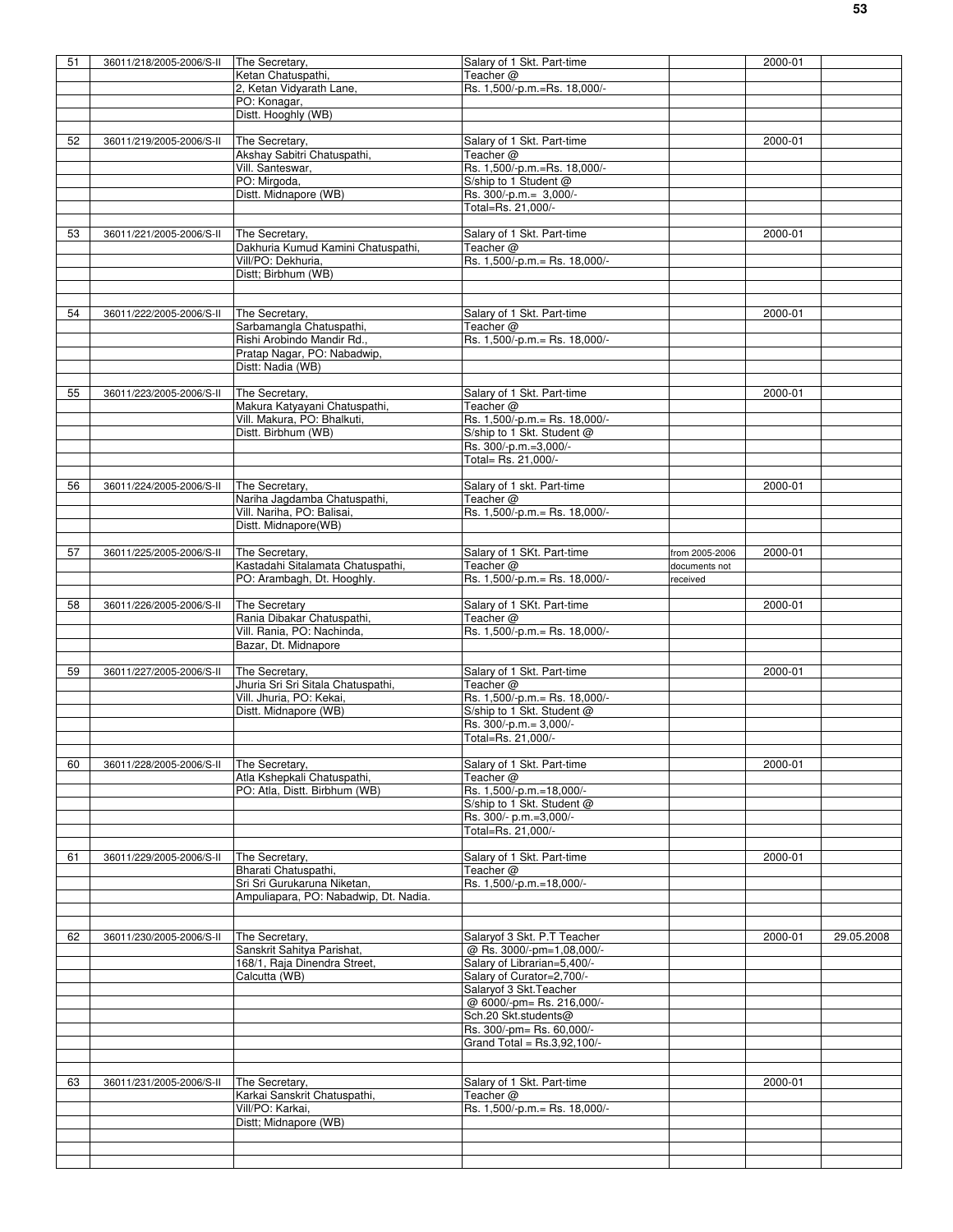| 64 | 36011/233/2005-2006/S-II                | The Secretary,                                   | Salary of 1 Skt. Part-time                  | 2000-01     |
|----|-----------------------------------------|--------------------------------------------------|---------------------------------------------|-------------|
|    |                                         | Chatla Saraswat Chatuspathi,                     | Teacher @                                   |             |
|    |                                         | V&PO: Chatla, Via-Panipurul,                     | Rs. 1,500/-p.m.= Rs. 18,000/-               |             |
|    |                                         | Distt. Midnapore (WB).                           |                                             |             |
|    |                                         |                                                  |                                             |             |
| 65 | 36011/234/2005-2006/S-II                | The Secretary,                                   | Salary of 1 Skt. Part-time                  | 2000-01     |
|    |                                         | Chhatri Radhakanta Chatuspathi,                  | Teacher $@$                                 |             |
|    |                                         | PO: Chhatri,                                     | Rs. 1,500/-p.m.= Rs. 18,000/-               |             |
|    |                                         | Distt. Midnapore (WB)                            |                                             |             |
|    |                                         |                                                  |                                             |             |
|    |                                         |                                                  |                                             |             |
| 66 | 36011/235/2005-2006/S-II                | The Secretary,                                   | Salary of 1 Skt. Part-time                  | 2000-01     |
|    |                                         | Kripanath Chatuspathi,                           | Teacher @                                   |             |
|    |                                         | PO: Nabadwip,                                    | Rs. 1,500/-p.m.= Rs. 18,000/-               |             |
|    |                                         | Distt. Nadia (WB)                                |                                             |             |
|    |                                         |                                                  |                                             |             |
| 67 | 36011/236/2005-2006/S-II                | The Secretary,                                   | Salary of 1 Skt. Part-time                  | 2000-01     |
|    |                                         | Ratanti Chatuspathi,                             | Teacher @                                   |             |
|    |                                         | Vill/PO: Dekhuria,                               | Rs. 1,500/-p.m. = Rs. 18,000/-              |             |
|    |                                         | Distt. Birbhum (WB)                              |                                             |             |
|    |                                         |                                                  |                                             |             |
| 68 | 36011/237/2005-2006/S-II                | The Secretary,                                   | Salary of 1 Skt. Part-time                  | 2000-01     |
|    |                                         | Sridhar Chatuspathi,                             | Teacher @                                   |             |
|    |                                         | Vill-PO: Balighat,                               | Rs. 1,500/-p.m. = Rs. 18,000/-              |             |
|    |                                         | Distt. Midnapore (WB)                            |                                             |             |
|    |                                         |                                                  |                                             |             |
| 69 | 36011/238/2005-2006/S-II                | The Secretary,                                   | Salary fo 1 Skt. Part-time                  | 2000-01     |
|    |                                         | Rajlakshmi Vidyapeetha,                          | Teacheer @                                  |             |
|    |                                         | Bow Bazar, PO: Nabadwip,                         | Rs. 1,500/-p.m.= Rs. 18,000/-               |             |
|    |                                         | Distt. Nadia (WB)                                |                                             |             |
|    |                                         |                                                  |                                             |             |
| 70 | 36011/239/2005-2006/S-II                | The Secretary,                                   | Salary of 1 Skt. Part-time                  | 2000-01     |
|    |                                         | Digambarpur Sarbangala Chatuspathi,              | Teacher @                                   |             |
|    |                                         |                                                  | Rs. 1,500/-p.m. = Rs. 18,000/-              |             |
|    |                                         | Vill/PO: Digambarpur,<br>Distt. 24-Parganas (WB) |                                             |             |
|    |                                         |                                                  |                                             |             |
|    |                                         |                                                  |                                             |             |
| 71 | 36011/240/2005-2006/S-II                | The Secretary,<br>Sri Radharaman Bhagabat M.V.   | Salary of 1 Skt. Part-time<br>Teacher $@$   | 2000-01     |
|    |                                         | Vill. Gour Nagar,                                | Rs. 1,500/-p.m.= Rs. 18,000/-               |             |
|    |                                         | PO: Nabadwip, Dt. Nadia.                         |                                             |             |
|    |                                         |                                                  |                                             |             |
| 72 |                                         | The Secretary,                                   | Salary of 1 Skt. Part-time                  |             |
|    | 36011/241/2005-2006/S-II                |                                                  | Teacher @                                   | 2000-01     |
|    |                                         | Shibnath Chatuspathi,                            |                                             |             |
|    |                                         | Jognathtala,<br>PO: Nabadwip,                    | Rs. 1,500/-p.m.= Rs. 18,000/-               |             |
|    |                                         |                                                  |                                             |             |
|    |                                         | Distt. Nadia (WB)                                |                                             |             |
|    |                                         |                                                  |                                             |             |
| 73 | 36011/242/2005-2006/S-II                | The Secretary,                                   | Salary of 1 Skt. Part-time                  | 2000-01     |
|    |                                         | Basudev Chatuspathi,                             | Teacher @                                   |             |
|    |                                         | Vill.Kota, PO: Paba,                             | Rs. 1,500/-p.m.= Rs. 18,000/-               |             |
|    |                                         | Distt. Hooghly (WB)                              |                                             |             |
|    |                                         |                                                  |                                             |             |
| 74 | 36011/243/2005-2006/S-II The Secretary, |                                                  | Salary of 1 Skt. Part-time                  | $2000 - 01$ |
|    |                                         | Ragpur Bataleswari Chatuspathi,                  | Teacher @                                   |             |
|    |                                         | Vill/PO: Raghpur, Dt. Hooghly.                   | Rs. 1,500/-p.m. = Rs. 18,000/-              |             |
|    |                                         |                                                  |                                             |             |
| 75 | 36011/244/2005-2006/S-II                | The Secretary,                                   | Salary of 1skt. Part-time                   | 2000-01     |
|    |                                         | Vidya Vinod Chatuspathi,                         | Teacher @                                   |             |
|    |                                         | PO: Brahmanbara,                                 | Rs. 1,500/-p.m.= Rs. 18,000/-               |             |
|    |                                         | Distt. Birbhum (WB)                              | S/ship to 1 Student @                       |             |
|    |                                         |                                                  | Rs. 300/-p.m.= 3,000/-                      |             |
|    |                                         |                                                  | Total=Rs. 21,000/-                          |             |
|    |                                         |                                                  |                                             |             |
|    |                                         |                                                  |                                             |             |
| 76 | 36011/245/2005-2006/S-II                | The Secretary,                                   | Salary of 1 Skt. Part-time                  | 2000-01     |
|    |                                         | Thiar Sanskrit Chatuspathi,                      | Teacher @<br>Rs. 1,500/-p.m. = Rs. 18,000/- |             |
|    |                                         | Vill.Thiar,                                      |                                             |             |
|    |                                         | PO: Balisai, Dt. Midnapore                       |                                             |             |
|    |                                         |                                                  |                                             |             |
| 77 | 36011/248/2005-2006/S-II                | The Secretary,                                   | Salary of 1 Skt. Part-time                  | 2000-01     |
|    |                                         | Barsahara Kali Chatuspathi,                      | Teacher @                                   |             |
|    |                                         | Vill/PO: Barsahara,                              | Rs. 1,500/-p.m.= Rs. 18,000/-               |             |
|    |                                         | Via-Sabang,                                      |                                             |             |
|    |                                         | Distt; Midnapore (WB)                            |                                             |             |
|    |                                         |                                                  |                                             |             |
| 78 | 36011/249/2005-2006/S-II                | The Secretary,                                   | Salary of 1 Part-time Skt.                  | 2000-01     |
|    |                                         | Paya Sri Gouranga Bani Bitan,                    | Teachers $@$                                |             |
|    |                                         | V.&.P. paya Mednipur, Via-Digha,                 | Rs. 1,500/-p.m.= Rs. 18,000/-               |             |
|    |                                         | Distt. Midnapore (WB)                            |                                             |             |
|    |                                         |                                                  |                                             |             |
|    |                                         |                                                  |                                             |             |
| 79 | 36011/251/2005-2006/S-II                | The Secretary,                                   | Salary of 1 Part-time                       | 2000-01     |
|    |                                         | Bangiya Puran parishad Chatuspathi,              | Skt. Teacher @                              |             |
|    |                                         | PO: Shantipur,                                   | Rs. 1,500/-p.m.= Rs. 18,000/-               |             |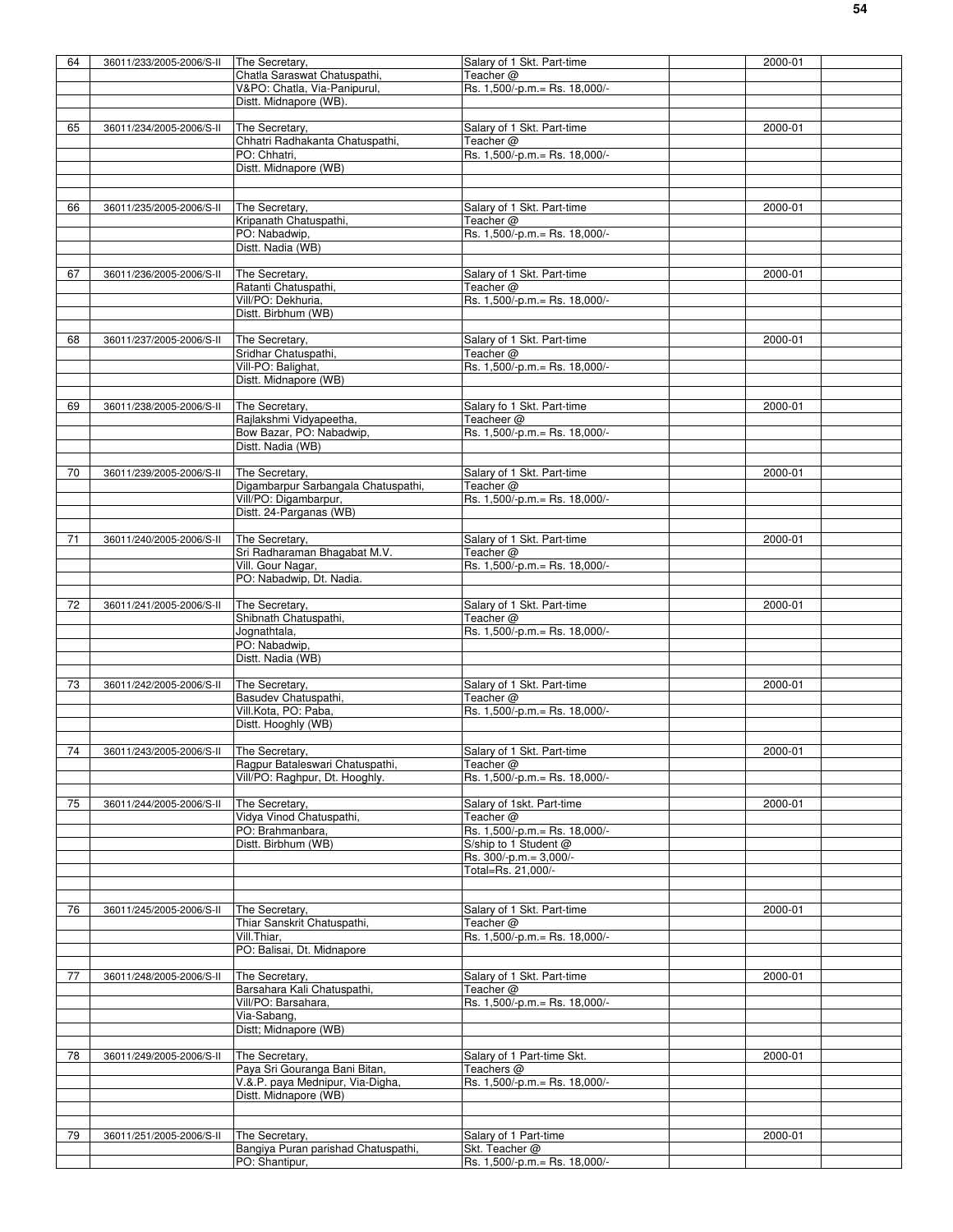|    |                          | Distt. Nadia (WB)                                                     |                                               |             |
|----|--------------------------|-----------------------------------------------------------------------|-----------------------------------------------|-------------|
|    |                          |                                                                       |                                               |             |
| 80 | 36011/252/2005-2006/S-II | The Secretary,                                                        | Salary of 2 Part-time Skt.                    | $2000 - 01$ |
|    |                          | Bishalakshmi Chatuspathi,<br>Vill. Sonagachi,                         | Teachers $@$<br>Rs. 1,500/-p.m.= 36,000/-     |             |
|    |                          | PO: Bairakanpur,                                                      |                                               |             |
|    |                          | Distt. Hooghly (WB)                                                   |                                               |             |
|    |                          |                                                                       |                                               |             |
| 81 | 36011/254/2005-2006/S-II | The Secretary.                                                        | Salary of 1Skt. Part-time                     | 2000-01     |
|    |                          | Ugrasenbar Manorama Chatuspathi,<br>PO: Haipur, Distt. Midnapore (WB) | Teacher $@$<br>Rs. 1,500/-p.m. = Rs. 18,000/- |             |
|    |                          |                                                                       |                                               |             |
| 82 | 36011/256/2005-2006/S-II | The Secretary,                                                        | Salary of 1 Part-time Skt                     | 2000-01     |
|    |                          | Amarshi Digambari Chatuspathi,                                        | Teacher $@$                                   |             |
|    |                          | Vill. Khojabar, PO: Maitana,                                          | Rs. 1,500/-p.m. = Rs. 18,000/-                |             |
|    |                          | Distt. Midnapore (WB)                                                 |                                               |             |
| 83 | 36011/258/2005-2006/S-II | The Secretary,                                                        | Salary of 1 SKt. Part-time                    | 2000-01     |
|    |                          | Sarada Chatuspathi,                                                   | Teacher $@$                                   |             |
|    |                          | Vill. Khojabar,                                                       | Rs. 1,500/-p.m. = Rs. 18,000/-                |             |
|    |                          | PO: Maitana, Distt. Midnapore (WB)                                    |                                               |             |
| 84 |                          |                                                                       |                                               |             |
|    | 36011/259/2005-2006/S-II | The Secretary,<br>Nikhil Banga Skt. Sevi Samiti Chatuspathi,          | Salary of 1 Skt. Part-time<br>Teacher $@$     | 2000-01     |
|    |                          | 6, Jadunath Sea Lane,                                                 | Rs. 1,500/-p.m.= Rs. 18,000/-                 |             |
|    |                          | Calcutta (WB)                                                         | S/ship to 2 Skt. Student @                    |             |
|    |                          |                                                                       | Rs. 300/-p.m.=6,000/-                         |             |
|    |                          |                                                                       | Total=Rs. 24,000/-                            |             |
| 85 | 36011/260/2005-2006/S-II | The Secretary,                                                        | Salary of 1 Skt. Part-time                    | 2000-01     |
|    |                          | Joytara Chatuspathi,                                                  | Teacher @                                     |             |
|    |                          | PO: Tarapith,                                                         | Rs. 1,500/-p.m.= Rs. 18,000/-                 |             |
|    |                          | Distt. Birbhum (WB)                                                   |                                               |             |
|    |                          |                                                                       |                                               |             |
| 86 | 36011/261/2005-2006/S-II | The Secretary,                                                        | Salary of 1 Skt. Part-time                    | 2000-01     |
|    |                          | Haripriya Chatuspathi,                                                | Teacher $@$                                   |             |
|    |                          | Vill. Balpai Bamunbar,                                                | Rs. 1,500/-p.m.= Rs. 18,000/-                 |             |
|    |                          | PO: Balpai, Via- Jalchak,                                             |                                               |             |
|    |                          | Distt. Midnapore (WB)                                                 |                                               |             |
| 87 | 36011/262/2005-2006/S-II | The Secretary,                                                        | Salary of 1 Skt. Part-time                    | 2000-01     |
|    |                          | Manikyaram Chatuspathi,                                               | Teacher $@$                                   |             |
|    |                          | Aliganj, PO/Distt. Midnapore (WB)                                     | Rs. 1,500/-p.m.= Rs. 18,000/-                 |             |
|    |                          |                                                                       |                                               |             |
| 88 | 36011/263/2005-2006/S-II | The Secretary,                                                        | Salary of 1Skt. Part-time                     | 2000-01     |
|    |                          | Raghunath Chatuspathi,<br>Vill. Ballavpur,                            | Teacher $@$<br>Rs. 1,500/-p.m. = Rs. 18,000/- |             |
|    |                          | PO/Distt. Midnapore (WB)                                              |                                               |             |
|    |                          |                                                                       |                                               |             |
| 89 | 36011/264/2005-2006/S-II | The Secretary,                                                        | Salary of 1 Skt Part-time.                    | 2000-01     |
|    |                          | Saraswati Chatuspathi,                                                | Teacher @<br>Rs. 1,500/-p.m. = Rs. 18,000/-   |             |
|    |                          | Mehedi Bagan,<br>PO/Distt. Burdwan (WB)                               | S/ship to 1 Skt. Student @                    |             |
|    |                          |                                                                       | Rs. 300/-p.m.=3,000/-                         |             |
|    |                          |                                                                       | Total=Rs. 21,000/-                            |             |
|    |                          |                                                                       |                                               |             |
| 90 | 36011/266/2005-2006/S-II | The Secretary,                                                        | Salary of 1 Skt. Part-time                    | 2000-01     |
|    |                          | Kalika Chatuspathi,<br>Vill/PO: Brahmansasan,                         | Teacher $@$<br>Rs. 1,500/-p.m. = Rs. 18,000/- |             |
|    |                          | Distt. Midnapore (WB).                                                | S/ship to 1 Skt. Student @                    |             |
|    |                          |                                                                       | Rs. 300/-p.m.=3,000/-                         |             |
|    |                          |                                                                       | Total=Rs. 21,000/-                            |             |
|    |                          |                                                                       |                                               | 2000-01     |
| 91 | 36011/267/2005-2006/S-II | The Secretary,<br>Shri Gouri shankar Sanskrit Vidyalaya,              | Salary of 1 Skt. Part-time<br>Teacher $@$     |             |
|    |                          | 27- Bhowani Dutta Lane,                                               | Rs. 1,500/-p.m. = Rs. 18,000/-                |             |
|    |                          | Calcutta (WB)                                                         |                                               |             |
|    |                          |                                                                       |                                               |             |
| 92 | 36011/268/2005-2006/S-II | The Secretary,                                                        | Salary of 1 Skt. Part-time                    | 2000-01     |
|    |                          | Ganesh Chatuspathi,                                                   | Teacher $@$                                   |             |
|    |                          | Vill/PO: Khatul,                                                      | Rs. 1,500/-p.m.= Rs. 18,000/-                 |             |
|    |                          | Distt. Hooghly (WB)                                                   |                                               |             |
|    |                          |                                                                       |                                               |             |
| 93 | 36011/270/2005-2006/S-II | The Secretary,<br>Sri Sri Jagannath Ashram,                           | Salary of 1 Skt. Part-time<br>Teacher @       | 2000-01     |
|    |                          | Sanskrit Mahavidyalaya,                                               | Rs. 1,500/-p.m. = Rs. 18,000/-                |             |
|    |                          | PO: Tarakeshwar,                                                      |                                               |             |
|    |                          | Distt. Hooghly (WB)                                                   |                                               |             |
|    |                          |                                                                       |                                               |             |
|    |                          |                                                                       |                                               |             |
| 94 | 36011/271/2005-2006/S-II | The Secretary,<br>Kamardiha Chatuspathi,                              | Salary pf 1 Skt. Part-time<br>Teacher @       | 2000-01     |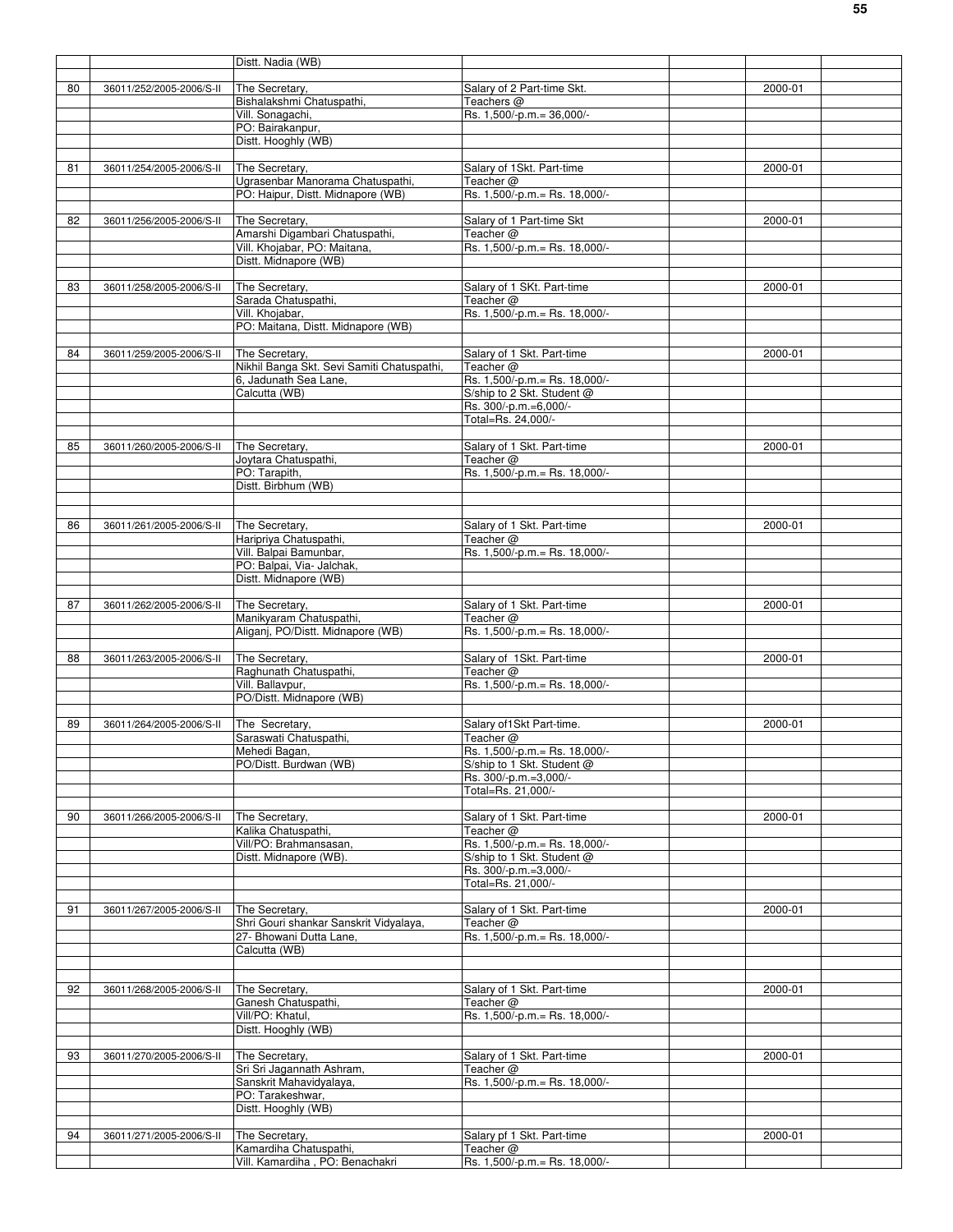|     |                                         | Via- Egra, Dt. Midnapore (WB)                                     |                                                                 |                |         |            |
|-----|-----------------------------------------|-------------------------------------------------------------------|-----------------------------------------------------------------|----------------|---------|------------|
|     |                                         |                                                                   |                                                                 |                |         |            |
| 95  | 36011/272/2005-2006/S-II                | The Secretary.                                                    | Salary of 6 Skt. Part-time                                      |                | 2000-01 | 06.04.2007 |
|     |                                         | Balika Ashram Sanskrit M.V.                                       | Teacher @                                                       |                |         |            |
|     |                                         | Adhyapeetha, Calcutta (WB)                                        | Rs. 1,500/-p.m.=1,08,000/-<br>S/ship to 15 Skt. Students @      |                |         |            |
|     |                                         |                                                                   | Rs. 300/-p.m.=45,000/-                                          |                |         |            |
|     |                                         |                                                                   | Total=Rs. 1,53,000/-                                            |                |         |            |
|     |                                         |                                                                   |                                                                 |                |         |            |
|     |                                         |                                                                   |                                                                 |                |         |            |
| 96  | 36011/273/2005-2006/S-II                | The Secretary,                                                    | Salary of 1 Skt. Part-time                                      |                | 2000-01 |            |
|     |                                         | Palsona Nalini Sanskrit Pathshala,<br>Vill. Palsona, PO: Poshala, | Teacher @<br>Rs. 1,500/-p.m.= Rs. 18,000/-                      |                |         |            |
|     |                                         | Distt. Burdwan (WB)                                               | S/ship to 1 Skt. Student @                                      |                |         |            |
|     |                                         |                                                                   | Rs. 300/-p.m.=3,000/-                                           |                |         |            |
|     |                                         |                                                                   | Total=Rs. 21,000/-                                              |                |         |            |
|     |                                         |                                                                   |                                                                 |                |         |            |
| 97  | 36011/274/2005-2006/S-II                | The Secretary,                                                    | Salary of 1 Skt.Part-time                                       |                | 2000-01 |            |
|     |                                         | Tagaria Sitala Chatuspathi,                                       | Teacher @                                                       |                |         |            |
|     |                                         | Vill/PO: Tagaria,                                                 | Rs. 1,500/-p.m.= Rs. 18,000/-                                   |                |         |            |
|     |                                         | Distt. Midnapore (WB).                                            |                                                                 |                |         |            |
|     |                                         |                                                                   |                                                                 |                |         |            |
| 98  | 36011/275/2005-2006/S-II                | The Secretary,<br>Adhyapeetha Balak Ashram Chatuspathi,           | Salary of 1 Part-time Skt.<br>Teacher @                         |                | 2000-01 |            |
|     |                                         | Dakshineswar, Calcutta (WB)                                       | Rs. 1,500/-p.m. = Rs. 18,000/-                                  |                |         |            |
|     |                                         |                                                                   |                                                                 |                |         |            |
| 99  | 36011/276/2005-2006/S-II                | The Secretary,                                                    | Salary of 1 Skt. Part-time                                      |                | 2000-01 |            |
|     |                                         | Kumrul Giri Bala Chatuspathi,                                     | Teacher @                                                       |                |         |            |
|     |                                         | Vill/PO: Kumrul,                                                  | Rs. 1,500/-p.m. = Rs. 18,000/-                                  |                |         |            |
|     |                                         | Distt. Hooghly (WB)                                               |                                                                 |                |         |            |
|     |                                         |                                                                   |                                                                 |                |         |            |
| 100 | 36011/278/2005-2006/S-II                | The Secretary,                                                    | Salary of 1 Skt. Part-time<br>Teacher @                         |                | 2000-01 |            |
|     |                                         | Umakanta Chatuspathi,<br>Vill. Chandanpur Patna,                  | Rs. 1,500/-p.m.= Rs. 18,000/-                                   |                |         |            |
|     |                                         | PO: Mirgoda,                                                      |                                                                 |                |         |            |
|     |                                         | Distt. Midnapore (WB)                                             |                                                                 |                |         |            |
|     |                                         |                                                                   |                                                                 |                |         |            |
| 101 | 36011/279/2005-2006/S-II                | The Secretary,                                                    | Salary of 1 Skt. Part-time                                      |                | 2000-01 |            |
|     |                                         | Hasimpur Ramjiban Chatuspathi,                                    | Teacher $@$                                                     |                |         |            |
|     |                                         | Vill. Hasimpur, PO: Baila Bazar,                                  | Rs. 1,500/-p.m. = Rs. 18,000/-                                  |                |         |            |
|     |                                         | Pt. Midnapore (WB)                                                |                                                                 |                |         |            |
|     |                                         |                                                                   |                                                                 |                |         |            |
|     |                                         |                                                                   |                                                                 |                |         |            |
| 102 | 36011/281/2005-2006/S-II                | The Secretary,<br>Jamgeria Bhabataran Chatuspathi,                | Salary of 1 Skt. Part-time<br>Teacher @ Rs. 1,500/-p.m=18,000/- |                | 2000-01 |            |
|     |                                         | Vill. Jamgeria, PO: Mohanpur,                                     | One skt. Scholarship @ Rs.300/-p.m.                             |                |         |            |
|     |                                         | Distt. Midnapore (WB)                                             | $= 3.000/-$ Total = Rs. 21.000/-                                |                |         |            |
|     |                                         |                                                                   |                                                                 |                |         |            |
| 103 | 36011/282/2005-2006/S-II                | The Secretary,                                                    | Salary of 1 SKt. Part-time                                      |                | 2000-01 |            |
|     |                                         | Bahaitrakunda Sukhada Chatuspathi,                                | Teacher $@$                                                     |                |         |            |
|     |                                         | Vill/PO: Contai, Distt; Midnapore(WB)                             | Rs. 1,500/-p.m.= Rs. 18,000/-                                   |                |         |            |
|     |                                         |                                                                   |                                                                 |                |         |            |
| 104 | 36011/283/2005-2006/S-II The Secretary, |                                                                   | Salary of 1 Part-time Skt.                                      |                | 2000-01 |            |
|     |                                         | Tamluk Shashimukhi<br>Chatuspathi, Vill/Po;Tamluk,                | Teacher @<br>Rs. 1,500/-p.m. = Rs. 18,000/-                     |                |         |            |
|     |                                         | Distt. Midnapore (WB)                                             |                                                                 |                |         |            |
|     |                                         |                                                                   |                                                                 |                |         |            |
| 105 | 36011/286/2005-2006/S-II                | The Secretary,                                                    | Salary of 1 Part-time                                           | from 2006-2007 | 2000-01 |            |
|     |                                         | Sarda Chatuspathi,                                                | Teacher @                                                       | documents not  |         |            |
|     |                                         | 37, Beninanda Street,                                             | Rs. 1,500/-p.m. = Rs. 18,000/-                                  | received       |         |            |
|     |                                         | Calcutta (WB)                                                     |                                                                 |                |         |            |
|     |                                         |                                                                   |                                                                 |                |         |            |
| 106 | 36011/288/2005-2006/S-II                | The Secretary,<br>Chakmurari Swarnamayee Chatuspathi,             | Salary of 1 Skt. Part-time                                      |                | 2000-01 |            |
|     |                                         | Vill.Chakmurari, PO: Sahara,                                      | Teacher $@$<br>Rs. 1,500/-p.m.= Rs. 18,000/-                    |                |         |            |
|     |                                         | Distt: Midnapore (WB)                                             |                                                                 |                |         |            |
|     |                                         |                                                                   |                                                                 |                |         |            |
| 107 | 36011/289/2005-2006/S-II                | The Secretary,                                                    | Salary of 1 Skt.Part-time                                       | from 2006-2007 | 2000-01 |            |
|     |                                         | Hridayananda Chatuspathi,                                         | Teacher @                                                       | documents not  |         |            |
|     |                                         | vill: Kanaidanga, PO: Kaichar,                                    | Rs. 1,500/-p.m.= Rs. 18,000/-                                   | received       |         |            |
|     |                                         | Distt. Burdwan (WB).                                              | S/ship to 1 Skt. Student @                                      |                |         |            |
|     |                                         |                                                                   | Rs. 300/-p.m=3,000/-                                            |                |         |            |
|     |                                         |                                                                   | Total=Rs. 21,000/-                                              |                |         |            |
| 108 |                                         | The Secretary,                                                    | Salary of 1 Skt. Part-time                                      |                | 2000-01 |            |
|     | 36011/293/2005-2006/S-II                | Manindra Chatuspathi,                                             | Teacher $@$                                                     |                |         |            |
|     |                                         | 5/1, Gope Lane, Calcutta (WB).                                    | Rs. 1,500/-p.m.= Rs. 18,000/-                                   |                |         |            |
|     |                                         |                                                                   |                                                                 |                |         |            |
| 109 | 36011/294/2005-2006/S-II                | The Secretary,                                                    | Salary of 1 Skt. Part-time                                      |                | 2000-01 |            |
|     |                                         | Kharipukhuria Saraswati,                                          | Teacher @                                                       |                |         |            |
|     |                                         | Vill: Kharipukhuria,                                              | Rs. 1,500/-p.m.= Rs. 18,000/-                                   |                |         |            |
|     |                                         | PO: Nachinda Bazar,                                               | S/ship to 1 Skt. Student @                                      |                |         |            |
|     |                                         | Distt. Midnapore (WB)                                             | Rs. 300/-p.m.=3,000/-                                           |                |         |            |
|     |                                         |                                                                   | Total = $21,000/-$                                              |                |         |            |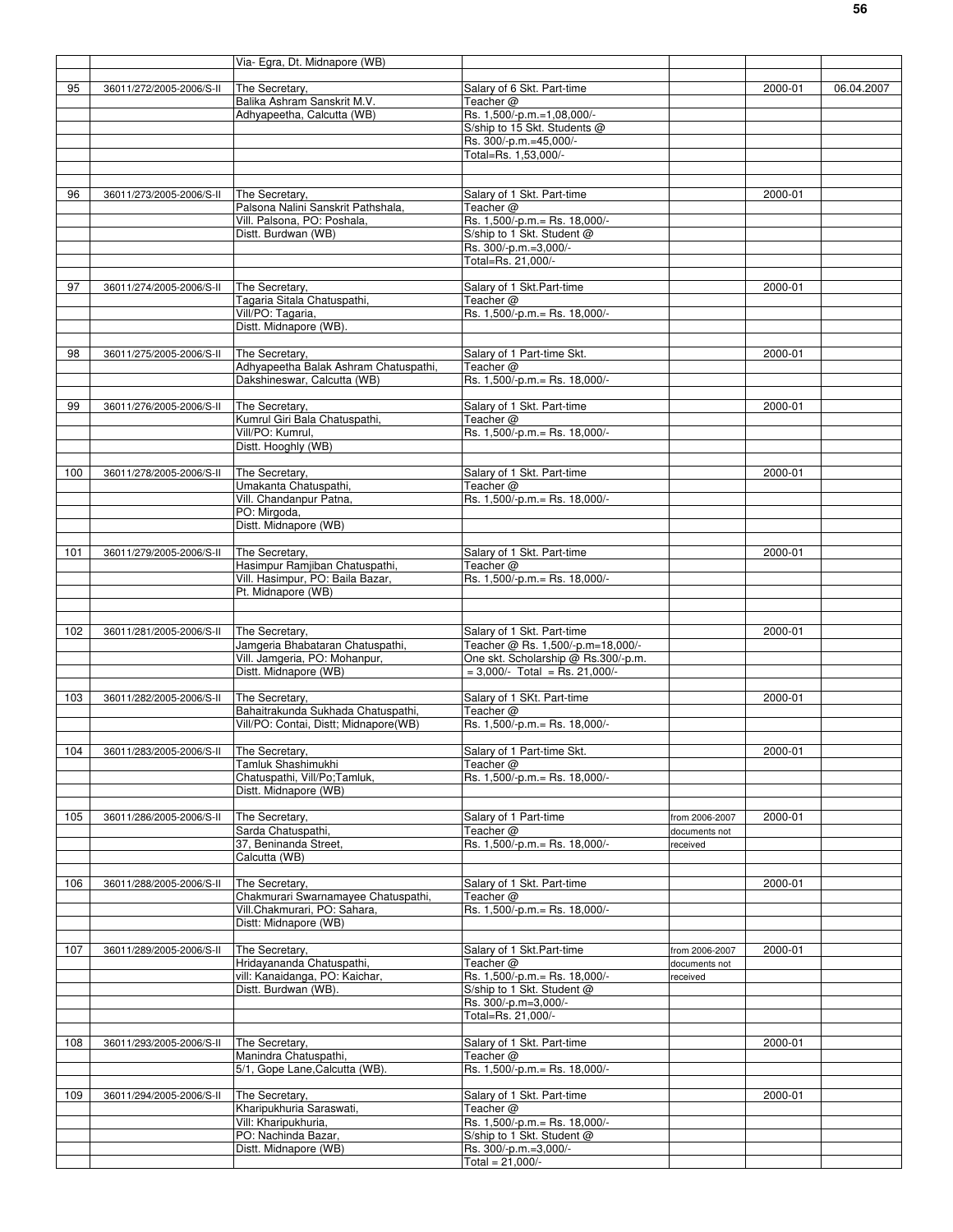| 110 |                          | The Secretary.                                       |                                                           |                | 2008-09 |            |
|-----|--------------------------|------------------------------------------------------|-----------------------------------------------------------|----------------|---------|------------|
|     | 36011/299/2005-2006/S-II | Burdwan Hariseva Chatuspathi,                        | Salary of 1 Skt. Part-time<br>Teacher $@$                 |                |         |            |
|     |                          | PO/Distt. Burdwan (WB)                               | Rs. 1,500/-p.m. = Rs. 18,000/-                            |                |         |            |
|     |                          |                                                      | S/ship to 2 Skt. Students @                               |                |         |            |
|     |                          |                                                      | Rs. 300/-p.m.= 6,000/-                                    |                |         |            |
|     |                          |                                                      | Total=Rs. 24,000/-                                        |                |         |            |
|     |                          |                                                      |                                                           |                |         |            |
| 111 | 36011/300/2005-2006/S-II | The Secretary.                                       | Salary of 1 Skt. Part-time                                |                | 2000-01 |            |
|     |                          | Sita Sundari Chatuspathi,                            | Teacher $@$                                               |                |         |            |
|     |                          | Vill. Dibyanagar,                                    | Rs. 1,500/-p.m. = Rs. 18,000/-                            |                |         |            |
|     |                          | PO:Mohanpur,                                         |                                                           |                |         |            |
|     |                          | Distt. Midnapore (WB)                                |                                                           |                |         |            |
|     |                          |                                                      |                                                           |                |         |            |
| 112 | 36011/302/2005-2006/S-II | The Secretary.                                       | Salary 0f 1 Skt. Part-time                                |                | 2000-01 |            |
|     |                          | Ranisahi Prasanna Chatuspathi,                       | Teacher $@$                                               |                |         |            |
|     |                          | Vill/PO;Ranisahi,                                    | Rs. 1,500/-p.m. = Rs. 18,000/-                            |                |         |            |
|     |                          | Distt. Midnapore (WB)                                |                                                           |                |         |            |
|     |                          |                                                      |                                                           |                |         |            |
| 113 | 36011/303/2005-2006/S-II | The Secretary,                                       | Salary of 1 Skt. Part-time                                |                | 2000-01 |            |
|     |                          | Gohat Gouranga Chatuspathi,                          | Teacher $@$                                               |                |         |            |
|     |                          | Vill/PO: Gohat,                                      | Rs. 1,500/-p.m. = Rs. 18,000/-                            |                |         |            |
|     |                          | Via-Arambagh, Hooghly Distt.                         |                                                           |                |         |            |
|     |                          |                                                      |                                                           |                |         |            |
| 114 | 36011/304/2005-2006/S-II | The Secretary,                                       | Salary of 1Skt. Part-time                                 |                | 2000-01 |            |
|     |                          | Egra Chandaneswar Chatuspathi,                       | Teacher @                                                 |                |         |            |
|     |                          | Vill/PO: Egra,                                       | Rs. 1,500/-p.m.= Rs. 18,000/-                             |                |         |            |
|     |                          | Distt. Midnapore (WB)                                |                                                           |                |         |            |
|     |                          |                                                      |                                                           |                |         |            |
| 115 | 36011/307/2005-2006/S-II | The Secretary,                                       | Salary of 1 Skt. Part-time                                |                | 2000-01 |            |
|     |                          | Sri Sri Om Raghunath Chatuspathi,                    | Teacher @                                                 |                |         |            |
|     |                          | Vill/PO: Narayani Abad,                              | Rs. 1,500/-p.m. = Rs. 18,000/-                            |                |         |            |
|     |                          | Distt. South 24-Parganas.                            |                                                           |                |         |            |
|     |                          |                                                      |                                                           |                |         |            |
| 116 | 36011/308/2005-2006/S-II | The secretary,                                       | Salary of 1 Skt. Part-time                                |                | 2000-01 |            |
|     |                          | Tentulia Jagannath Chatuspathi,                      | Teacher $@$                                               |                |         |            |
|     |                          | Vill.Tentulia,                                       | Rs. 1,500/-p.m.= Rs. 18,000/-                             |                |         |            |
|     |                          | PO: Jahalda,                                         |                                                           |                |         |            |
|     |                          | Distt; Midnapore (WB)                                |                                                           |                |         |            |
|     |                          |                                                      |                                                           |                |         |            |
| 117 | 36011/309/2005-2006/S-II | The Secretary,                                       | Salary of 1 Skt. Part-time                                |                | 2000-01 |            |
|     |                          | Bani Chatuspathi,                                    | Teacher $@$                                               |                |         |            |
|     |                          | Vill. Barada,                                        | Rs. 1,500/-p.m.= Rs. 18,000/-                             |                |         |            |
|     |                          | PO: Barada Bazar,                                    |                                                           |                |         |            |
|     |                          | Distt. Midnapore (WB)                                |                                                           |                |         |            |
|     |                          |                                                      |                                                           |                |         |            |
| 118 | 36011/311/2005-2006/S-II | The Secretary,                                       | Salary of 1 Skt.Part-time                                 |                | 2000-01 |            |
|     |                          | Bishalpur Rakhakl Chatuspathi,                       | Teacher $@$                                               |                |         |            |
|     |                          | PO: Jahidpur,                                        | Rs. 1,500/-p.m.= Rs. 18,000/-                             |                |         |            |
|     |                          | Distt. Birbhum (WB)                                  | S/ship to 1 Skt. Student @                                |                |         |            |
|     |                          |                                                      | Rs. 300/-p.m=3,000/-                                      |                |         |            |
|     |                          |                                                      | Total= 21,000/-                                           |                |         |            |
|     |                          |                                                      |                                                           |                |         |            |
| 119 | 36011/313/2005-2006/S-II | The Secretary,                                       | Salary of 1Skt.Part-time                                  |                | 2000-01 |            |
|     |                          | Barabantalia Basanta Kumari.                         | Teacher $@$                                               |                |         |            |
|     |                          | Chatuspathi,                                         | Rs. 1,500/-p.m. = Rs. 18,000/-                            |                |         |            |
|     |                          | Vill/PO: Barabantalia,                               |                                                           |                |         |            |
|     |                          | Dsitt; Midnapore (WB)                                |                                                           |                |         |            |
|     |                          |                                                      |                                                           |                |         |            |
| 120 | 36011/314/2005-2006/S-II | The Secretary,                                       | Salary of 1 Skt. Part-time                                |                | 2000-01 |            |
|     |                          | Sri Sri Ramkrishna Pathshala,                        | Teacher $@$                                               |                |         |            |
|     |                          | Vill. Purba Chandanpur,                              | Rs. 1,500/-p.m.= Rs. 18,000/-                             |                |         |            |
|     |                          | PO: Contai, Distt. Midnapore (WB)                    |                                                           |                |         |            |
|     |                          |                                                      |                                                           |                |         |            |
|     |                          |                                                      |                                                           |                |         |            |
| 121 |                          | The Secretary,                                       | Salary of 1 Skt. Part-time                                |                | 2000-01 |            |
|     | 36011/317/2005-2006/S-II |                                                      |                                                           |                |         |            |
|     |                          | Jogikhop Darshan Chatuspathi,                        | Teacher $@$                                               |                |         |            |
|     |                          | Vill. Jogikhop, PO: Tamluk                           | Rs. 1,500/-p.m. = Rs. 18,000/-                            |                |         |            |
|     |                          | Distt. Midnappore (WB).                              |                                                           |                |         |            |
|     |                          |                                                      |                                                           |                |         |            |
| 122 | 36011/319/2005-2006/S-II | The Sceretary.                                       | Salary of 1 Skt. Part-time                                | from 2006-2007 | 2000-01 |            |
|     |                          | Kapista Tarakeswar Chatuspathi,                      | Teacher $@$                                               | documents not  |         |            |
|     |                          | Vill/PO: Makardaha,                                  | Rs. 1,500/-p.m.= Rs. 18,000/-                             | received       |         |            |
|     |                          | Distt. Howarh (WB)                                   |                                                           |                |         |            |
|     |                          |                                                      |                                                           |                |         |            |
| 123 | 36011/327/2005-2006/S-II | The Secretary,                                       | Salary of 4 Skt. Teachers @                               |                | 2000-01 | 11.04.2007 |
|     |                          | Paglananda Sanskrit Vidyalaya,                       | Rs. 6000/-p.m.=2,88,000/-                                 |                |         |            |
|     |                          | Acharya Bhawan, Plont No. 916                        |                                                           |                |         |            |
|     |                          | Vill & Po.: Darua P.S. - Contai                      |                                                           |                |         |            |
|     |                          | Distt. Midnapore (WB)                                |                                                           |                |         |            |
|     |                          |                                                      |                                                           |                |         |            |
| 124 | 36011/329/2005-2006/S-II | Thakur Gadadhar Vidyapith,<br>Kalipur, PO: Arambagh, | Salary of 4 Skt. Teachers @<br>Rs. 6000/-p.m.= 2,88,000/- |                | 1998-99 |            |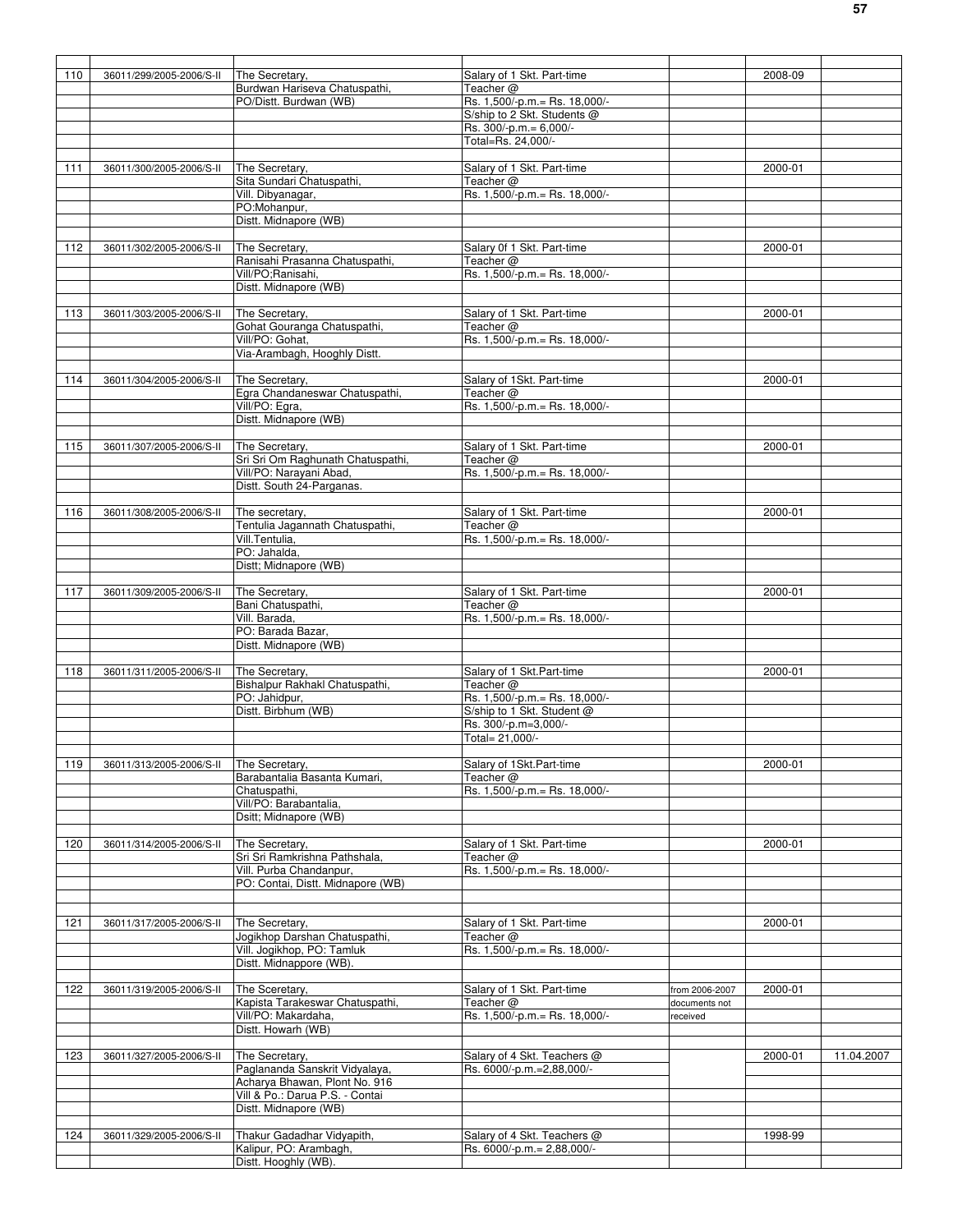| 125 | 36011/341/2005-2006/S-II | The Secretary.                           | Salary of 1 Skt. Part-time              | 2000-01 |            |
|-----|--------------------------|------------------------------------------|-----------------------------------------|---------|------------|
|     |                          | Paikbar Darshan Chatuspathi.             | Teacher @                               |         |            |
|     |                          | Vill. Paikbar, PO: Deolbar,              | Rs. 1,500/-p.m.= Rs. 18,000/-           |         |            |
|     |                          | Distt. Midnapore (WB)                    |                                         |         |            |
|     |                          |                                          |                                         |         |            |
| 126 | 36011/342/2005-2006/S-II | The Secretary,                           | Salary of 1 Skt. Part-time              | 2000-01 |            |
|     |                          | Ganga Narayan Chatuspathi,               | Teacher @                               |         |            |
|     |                          | Ghatakpara, Distt. Bankura.              | Rs. 1,500/-p.m. = Rs. 18,000/-          |         |            |
|     |                          |                                          |                                         |         |            |
|     |                          |                                          |                                         |         |            |
| 127 | 36011/344/2005-2006/S-II | The Secretary,                           | Salary of 1 Skt. Part-time              | 2000-01 |            |
|     |                          | Sri Sri Radhamadhav Chatuspathi,         | Teacher $@$                             |         |            |
|     |                          | 9/1 Pathbari Lane, Calcutta (WB)         | Rs. 1,500/-p.m. = Rs. 18,000/-          |         |            |
|     |                          |                                          |                                         |         |            |
|     |                          |                                          |                                         |         |            |
| 128 | 36011/346/2005-2006/S-II | Hareswar Skt. Vidyalaya,                 | Salary of 5 Skt. Teachers @             | 1996-97 | 30.05.2008 |
|     |                          | Lingsey, Dt. Darjeeling (WB)             | Rs. 6000/-p.m.= 3,60,000/-              |         |            |
|     |                          |                                          | S/ship to 5 Skt. Students @             |         |            |
|     |                          |                                          | Rs. 300/- p.m. = Rs. 15000/-            |         |            |
|     |                          |                                          | Total = $3,75,000/-$                    |         |            |
|     |                          |                                          |                                         |         |            |
| 129 | 36011/347/2005-2006/S-II | The Secretary,                           | Salary of 1 Skt. Part-time              | 1996-97 |            |
|     |                          | Shyampur Raghunath Chatuspathi,          | Teacher @                               |         |            |
|     |                          | Vill. Shyampur,                          | Rs. 1,500/-p.m.= Rs. 18,000/-           |         |            |
|     |                          | PO: Biduepur, Dt. Midnapore.             |                                         |         |            |
|     |                          |                                          |                                         |         |            |
| 130 | 36011/348/2005-2006/S-II | The Secretary,                           | Salary of 1 Skt. Part-time              | 1996-97 |            |
|     |                          | Gonrah Sitala Chatuspathi,               | Teacher @                               |         |            |
|     |                          | Vill. Gonrah, PO: Ruinan,                | Rs. 1,500/-p.m. = Rs. 18,000/-          |         |            |
|     |                          | Distt. Midnapore (WB)                    |                                         |         |            |
|     |                          |                                          |                                         |         |            |
|     |                          |                                          |                                         |         |            |
| 131 | 36011/349/2005-2006/S-II | The Secretary.<br>Jagannath Chatuspathi, | Salary of 1 SKt. Part-time<br>Teacher @ | 1996-97 |            |
|     |                          | Baikunthapur, PO: Tribeni,               | Rs. 1,500/-p.m. = Rs. 18,000/-          |         |            |
|     |                          | Distt. Hooghly (WB)                      |                                         |         |            |
|     |                          |                                          |                                         |         |            |
| 132 |                          | The Secretary,                           | Salary of 1 Skt. Part-time              | 1996-97 |            |
|     | 36011/350/2005-2006/S-II | Adlabad Tol.;                            | Teacher @                               |         |            |
|     |                          | Vill.Adlabad, Egra,                      | Rs. 1,500/-p.m.= Rs. 18,000/-           |         |            |
|     |                          | Distt. Midnapore (WB)                    |                                         |         |            |
|     |                          |                                          |                                         |         |            |
|     |                          |                                          |                                         |         |            |
| 133 | 36011/351/2005-2006/S-II | The Secretary,                           | Salary of 1 Skt. Part-time              | 1996-97 |            |
|     |                          | Rasan Chakbandi Chatuspathi,             | Teacher $@$                             |         |            |
|     |                          | PO:Rasan, P.S. Egra,                     | Rs. 1,500/-p.m. = Rs. 18,000/-          |         |            |
|     |                          | Distt. Midnapore (WB)                    |                                         |         |            |
|     |                          |                                          |                                         |         |            |
| 134 | 36011/352/2005-2006/S-II | The Secretary,                           | Salary of 1 Skt. PARt-time              | 1996-97 |            |
|     |                          | Kasba Kshiroda Chatuspathi,              | Teacher @                               |         |            |
|     |                          | Vill. Kasba, PO: Egra,                   | Rs. 1,500/-p.m.= Rs. 18,000/-           |         |            |
|     |                          | Dt. Midnapore (WB)                       |                                         |         |            |
|     |                          |                                          |                                         |         |            |
| 135 | 36011/353/2005-2006/S-II | The Secretary.                           | Salary of 1 Skt. Part-time              | 1996-97 |            |
|     |                          | Ikra Prasad Krishna Chatuspathi,         | Teacher @                               |         |            |
|     |                          | Vill. Ikra, Distt. Birbhum (WB)          | Rs. 1,500/-p.m. = Rs. 18,000/-          |         |            |
|     |                          |                                          | S/ship to 1 Skt. Student @              |         |            |
|     |                          |                                          | Rs. 300/-p.m.= 3,000/-                  |         |            |
|     |                          |                                          | Total=Rs. 21,000/-                      |         |            |
|     |                          |                                          |                                         |         |            |
| 136 | 36011/354/2005-2006/S-II | The Secretary,                           | Salary of 1 Skt. Part-time              | 1996-97 |            |
|     |                          | Mugberia Bholanath Skt. M.V.             | Teacher @                               |         |            |
|     |                          | Vill. Saudighi, PO: Mugberia,            | Rs. 1,500/-p.m. = Rs. 18,000/-          |         |            |
|     |                          | Distt. Midnapore (WB)                    |                                         |         |            |
|     |                          |                                          |                                         |         |            |
| 137 | 36011/355/2005-2006/S-II | The Secretary,                           | Salary of 1 Skt. Part-time              | 1996-97 |            |
|     |                          | Amnahar Krishnakali                      | Teacher $@$                             |         |            |
|     |                          | Chatuspathi, Vill. Amnahar,              | Rs. 1,500/-p.m. = Rs. 18,000/-          |         |            |
|     |                          | PO: Palsha, Dt. Birbhum.                 | S/ship to 1 Skt. Student @              |         |            |
|     |                          |                                          | Rs. 300/-p.m.=3,000/-                   |         |            |
|     |                          |                                          | Total= 21,000/-                         |         |            |
|     |                          |                                          |                                         |         |            |
| 138 | 36011/356/2005-2006/S-II | The Secretary                            | Salary of 1 Skt. Part-time              | 1996-97 |            |
|     |                          | Ambica Chatuspathi,                      | Teacher @                               |         |            |
|     |                          | Vill. Kudi, PO: Rasan,                   | Rs. 1,500/-p.m. = Rs. 18,000/-          |         |            |
|     |                          | Distt. Midnapore (WB)                    | S/ship to 1 Skt. Student @              |         |            |
|     |                          |                                          | Rs.300/-p.m.= 3,000/-                   |         |            |
|     |                          |                                          |                                         |         |            |
|     |                          |                                          | Total=Rs. 21,000/-                      |         |            |
|     |                          |                                          |                                         |         |            |
| 139 | 36011/357/2005-2006/S-II | The Secretary,                           | Salary of 1 Skt. Part-time              | 1996-97 |            |
|     |                          | Oankarnath Chatuspathi,                  | Teacher @                               |         |            |
|     |                          | Vill. Noongodhar,                        | Rs. 1,500/-p.m.= Rs. 18,000/-           |         |            |
|     |                          | PO: Bagnahar, Dt. Midnapore. (WB)        |                                         |         |            |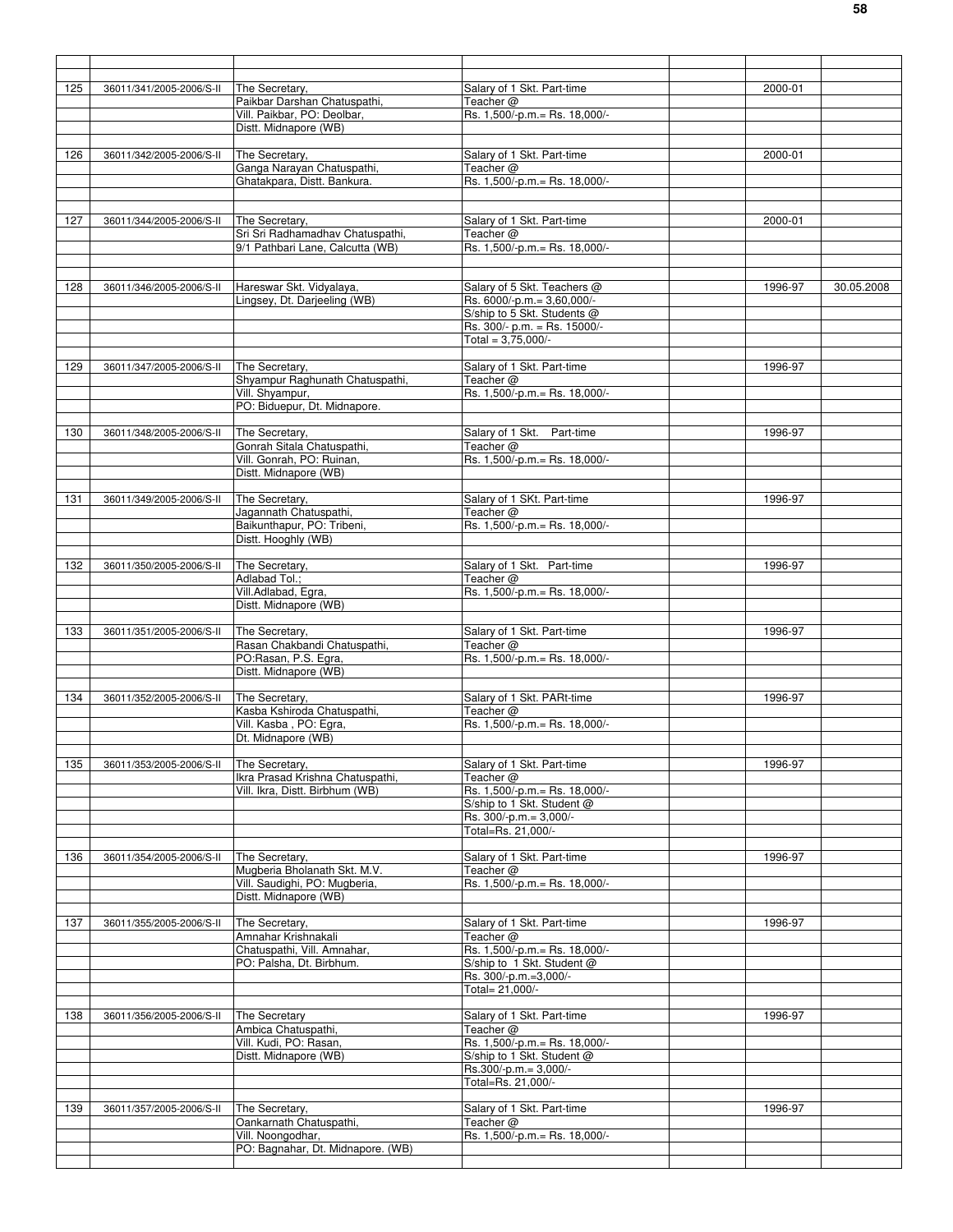| 140 | 36011/359/2005-2006/S-II | The Secretary,                         | Salary of 1 Skt. Part-time      | 1996-97 |  |
|-----|--------------------------|----------------------------------------|---------------------------------|---------|--|
|     |                          |                                        | Teacher $@$                     |         |  |
|     |                          | Chhota Sangra Chatuspathi,             |                                 |         |  |
|     |                          | Vill/PO: Chhoto-Sangra,                | Rs. 1,500/-p.m. = Rs. 18,000/-  |         |  |
|     |                          | Distt. Birbhum (WB)                    | S.ship to 1 Skt. Student @      |         |  |
|     |                          |                                        | Rs. 300/-p.m= 3,000/-           |         |  |
|     |                          |                                        | Total= Rs. 21,000/-             |         |  |
|     |                          |                                        |                                 |         |  |
| 141 | 36011/361/2005-2006/S-II | The Secretary,                         | Salary of 1 Skt.part-time       | 1996-97 |  |
|     |                          | Kapalkundala Chatuspathi,              | Teacher @                       |         |  |
|     |                          | Vill/PO: Darua Contai,                 | Rs. 1,500/-p.m. = Rs. 18,000/-  |         |  |
|     |                          |                                        |                                 |         |  |
|     |                          | Distt:Midnapore (WB)                   | S/ship to 1 Skt. Student @      |         |  |
|     |                          |                                        | Rs. 300/-p.m.= 3,000/-          |         |  |
|     |                          |                                        | Total=Rs. 21,000/-              |         |  |
|     |                          |                                        |                                 |         |  |
| 142 | 36011/362/2005-2006/S-II | The Secretary,                         | Salary of 1 Skt. Part-time      | 1996-97 |  |
|     |                          | Adyodhyanath Chatuspathi,              | Teacher $@$                     |         |  |
|     |                          | Vill/PO: Duan Dehra,                   | Rs. 1,500/-p.m. = Rs. 18,000/-  |         |  |
|     |                          | Distt. Midnapore (WB)                  | S/ship to 1 Skt. Student @      |         |  |
|     |                          |                                        | Rs. 300/-p.m.= 3,000/-          |         |  |
|     |                          |                                        |                                 |         |  |
|     |                          |                                        | Total=Rs. 21,000/-              |         |  |
|     |                          |                                        |                                 |         |  |
| 143 | 36011/363/2005-2006/S-II | The Secretary,                         | Salary of 1 Skt. Part-time      | 1996-97 |  |
|     |                          | Kamala Chatuspathi,                    | Teacher $@$                     |         |  |
|     |                          | Vill. Silpa Kutir,                     | Rs. 1,500/-p.m. = Rs. 18,000/-  |         |  |
|     |                          | Distt: Midnapore (WB)                  |                                 |         |  |
|     |                          |                                        |                                 |         |  |
| 144 | 36011/364/2005-2006/S-II | The Secretary,                         | Salary of 1 Skt.Part-time       | 1996-97 |  |
|     |                          | Kshetrapal Ananta Chatuspathi,         | Teacher $@$                     |         |  |
|     |                          | Vill. Kshetrapal, PO; Balvagobindapur, | Rs. 1,500/-p.m. = Rs. 18,000/-  |         |  |
|     |                          |                                        |                                 |         |  |
|     |                          | Distt. Midnapore (WB)                  |                                 |         |  |
|     |                          |                                        |                                 |         |  |
| 145 | 36011/365/2005-2006/S-II | The Secretary,                         | Salary of 1 Skt. Part-time      | 1996-97 |  |
|     |                          | Bishnubati Sitala Chatuspathi,         | Teacher $@$                     |         |  |
|     |                          | Vill/PO; Bishnubati,                   | Rs. 1,500/-p.m.= Rs. 18,000/-   |         |  |
|     |                          | Distt. Burdwan (WB)                    |                                 |         |  |
|     |                          |                                        |                                 |         |  |
| 146 | 36011/366/2005-2006/S-II | The Secretary,                         | Salary of 1 SKt. Part-time      | 1996-97 |  |
|     |                          | Purushottampur Matrisakti Chatuspathi, | Teacher $@$                     |         |  |
|     |                          | Vill/PO: Panchetgarh,                  | Rs. 1,500/-p.m. = Rs. 18,000/-  |         |  |
|     |                          | Distt. Midnapore (WB)                  |                                 |         |  |
|     |                          |                                        |                                 |         |  |
|     |                          |                                        |                                 |         |  |
| 147 | 36011/367/2005-2006/S-II | The Secretary,                         | Salary of 1 Skt.part-time       | 1996-97 |  |
|     |                          | Harnaryan Chatuspathi,                 | Teacher                         |         |  |
|     |                          | Vill/PO; Jumki,                        | Rs. 1,500/-p.m.= Rs. 18,000/-   |         |  |
|     |                          | Distt. Midnapore (WB)                  | S/ship to 1 Skt. Student @      |         |  |
|     |                          |                                        | Rs. 300/-p.m=3,000/-            |         |  |
|     |                          |                                        | Total=Rs. 21,000/-              |         |  |
|     |                          |                                        |                                 |         |  |
| 148 | 36011/368/2005-2006/S-II | The Secretary,                         | Salary of 1 Skt. Part-time      | 1996-97 |  |
|     |                          | Kailash Chatuspathi,                   | Teacher $@$                     |         |  |
|     |                          | Vill/PO: Khojurda,                     | $Rs. 1,500/-p.m = Rs. 18,000/-$ |         |  |
|     |                          |                                        |                                 |         |  |
|     |                          | Distt. Midnapore (WB)                  | s/ship to 1 Skt. Student @      |         |  |
|     |                          |                                        |                                 |         |  |
|     |                          |                                        | Rs. 300/-p.m = 3,000/-          |         |  |
|     |                          |                                        | Total=Rs. 21,000/-              |         |  |
|     |                          |                                        |                                 |         |  |
| 149 | 36011/369/2005-2006/S-II | The Secretary,                         | Salary of 1 Skt. Part-time      | 1996-97 |  |
|     |                          | Kahlina Manorama Chatuspathi,          | Teacher $@$                     |         |  |
|     |                          |                                        | Rs. 1,500/-p.m. = Rs. 18,000/-  |         |  |
|     |                          | Vill. Khalina, PO: Bartana,            |                                 |         |  |
|     |                          | Distt. Midnapore (WB)                  |                                 |         |  |
|     |                          |                                        |                                 |         |  |
| 150 | 36011/370/2005-2006/S-II | The Secretary,                         | Salary of 1 Skt. Part-time      | 1996-97 |  |
|     |                          | Bhola Nath Chatuspathi,                | Teacher $@$                     |         |  |
|     |                          | Vill. Naraharipur,                     | Rs. 1,500/-p.m.= Rs. 18,000/-   |         |  |
|     |                          | PO: Rasan, Dt. Midnapore               |                                 |         |  |
|     |                          |                                        |                                 |         |  |
| 151 | 36011/371/2005-2006/S-II | The Secretary,                         | Salary of 1 Skt. Part-time      | 1996-97 |  |
|     |                          | Ranisahi kali Maheswar                 | Teacher @                       |         |  |
|     |                          | Sanskrit Vidyamandir,                  | Rs. 1,500/-p.m. = Rs. 18,000/-  |         |  |
|     |                          | Vill/PO: Ranisahi,                     | S/ship to 1SKt. Student @       |         |  |
|     |                          |                                        |                                 |         |  |
|     |                          | Distt. Midnapore (WB)                  | Rs. 300/-p.m= 3,000/-           |         |  |
|     |                          |                                        | Total=Rs. 21,000/-              |         |  |
|     |                          |                                        |                                 |         |  |
| 152 | 36011/372/2005-2006/S-II | The Secretary.                         | Salary of 1 Skt. Part-time      | 1996-97 |  |
|     |                          | Jatra Siddhi Chatuspathi,              | Teacher@                        |         |  |
|     |                          | Vill. Kanpur, PO: Dumursha,            | Rs. 1,500/-p.m. = Rs. 18,000/-  |         |  |
|     |                          | Distt. Hooghly (WB)                    |                                 |         |  |
|     |                          |                                        |                                 |         |  |
|     |                          |                                        |                                 |         |  |
| 153 | 36011/374/2005-2006/S-II | The Secretary.                         | Salary of 1 Skt. Part-time      | 1996-97 |  |
|     |                          | Sita Ramdas Omkarnath Chatuspathi,     | Teacher $@$                     |         |  |
|     |                          | Vii. Khepal, PO: Kapasda P.S. Sabang,  | Rs. 1,500/-p.m. = Rs. 18,000/-  |         |  |
|     |                          | Distt. Midnapore (WB)                  |                                 |         |  |
|     |                          |                                        |                                 |         |  |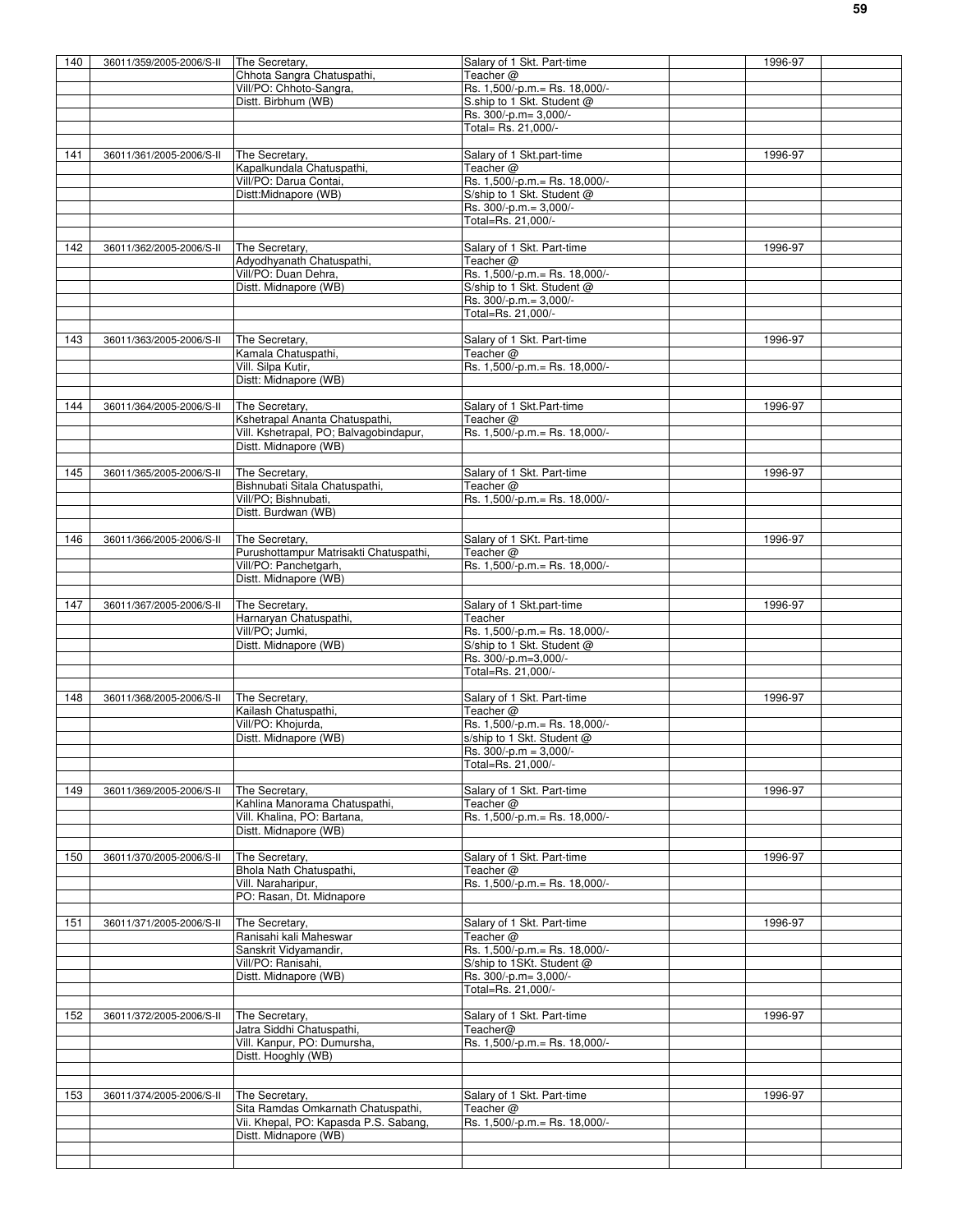| 154 | 36011/375/2005-2006/S-II | The Secretary,                                     | Salary of 1 Skt. Part-time                          | 1996-97 |  |
|-----|--------------------------|----------------------------------------------------|-----------------------------------------------------|---------|--|
|     |                          | Barada Bani Chatuspathi,                           | Teacher $@$                                         |         |  |
|     |                          | Vill. Barada, PO: Mohar,                           | Rs. 1,500/-p.m. = Rs. 18,000/-                      |         |  |
|     |                          | Distt. Midnapore (WB)                              |                                                     |         |  |
| 155 |                          |                                                    |                                                     |         |  |
|     | 36011/376/2005-2006/S-II | The Secretary,<br>Fulleswar Chatuspathi,           | Salary of 1 Skt. Part-time<br>Teacher @             | 1996-97 |  |
|     |                          | Vill/PO: Fului, P.S. Goghat,                       | Rs. 1,500/-p.m.= Rs. 18,000/-                       |         |  |
|     |                          | Distt. Hooghly (WB)                                |                                                     |         |  |
|     |                          |                                                    |                                                     |         |  |
|     |                          |                                                    |                                                     |         |  |
|     |                          |                                                    | Salary of 1 Skt. Part-time                          | 1996-97 |  |
| 156 | 36011/377/2005-2006/S-II | The Secretary,                                     | Teacher @                                           |         |  |
|     |                          | Uttar Tajpur Saraswati Chatuspathi,                | Rs. 1,500/-p.m.= Rs. 18,000/-                       |         |  |
|     |                          | Vill/PO: Uttar Tajpur,                             | S/ship to 1 Skt. Student @<br>Rs. 300/-p.m.=3,000/- |         |  |
|     |                          | Distt. Midnapore (WB)                              | Total=Rs. 21,000/-                                  |         |  |
|     |                          |                                                    |                                                     |         |  |
| 157 | 36011/378/2005-2006/S-II | The Secretary,                                     | Salary of 1 Skt. Part-time                          | 1996-97 |  |
|     |                          | Raghunath Chatuspathi,                             | Teacher @                                           |         |  |
|     |                          | Dal-Alua, PO: Egra,                                | Rs. 1,500/-p.m.= Rs. 18,000/-                       |         |  |
|     |                          | Distt. Midnapore (WB)                              |                                                     |         |  |
|     |                          |                                                    |                                                     |         |  |
| 158 | 36011/379/2005-2006/S-II | The Secretary,                                     | Salary of 1 Skt. Part-time                          | 1996-97 |  |
|     |                          | Gajendra Chatuspathi,                              | Teacher @                                           |         |  |
|     |                          | AF - 159, Ravindra Palli, P.O. - Prafulla          | Rs. 1,500/-p.m. = Rs. 18,000/-                      |         |  |
|     |                          | Kanan, Krisha papur, Kolkata - 59<br>West Bengal   |                                                     |         |  |
|     |                          |                                                    |                                                     |         |  |
|     |                          |                                                    |                                                     |         |  |
| 159 | 36011/380/2005-2006/S-II | The Secretary,                                     | Salary of 1 Skt. Part-time                          | 1996-97 |  |
|     |                          | Kharui Vidyabodhini Chatuspathi,                   | Teacher $@$                                         |         |  |
|     |                          | Vill. Kotebarh, PO: Kharuigarh,                    | Rs. 1,500/-p.m. = Rs. 18,000/-                      |         |  |
|     |                          | Via-Egra, Distt. Midnapore (WB)                    |                                                     |         |  |
|     |                          |                                                    |                                                     |         |  |
| 160 | 36011/381/2005-2006/S-II | The Secretary,                                     | Salary of 1 Skt. Part-time                          | 1996-97 |  |
|     |                          | Shalika Radhamayee Chatuspathi,<br>PO: Radhanagar, | Teacher $@$<br>Rs. 1,500/-p.m. = Rs. 18,000/-       |         |  |
|     |                          | Distt. Midnapore (WB)                              |                                                     |         |  |
|     |                          |                                                    |                                                     |         |  |
| 161 | 36011/382/2005-2006/S-II | The Secretary,                                     | Salary of 1 Skt. Part-time                          | 1996-97 |  |
|     |                          | Sri Guru Chatuspathi,                              | Teacher $@$                                         |         |  |
|     |                          | Vill. Bhawanipur, PO: Gorala,                      | Rs. 1,500/-p.m. = Rs. 18,000/-                      |         |  |
|     |                          | Via-Sainthia,                                      |                                                     |         |  |
|     |                          | Distt. Birbhum (WB)                                |                                                     |         |  |
|     |                          |                                                    |                                                     |         |  |
| 162 |                          | The Secretary,                                     |                                                     | 1996-97 |  |
|     | 36011/383/2005-2006/S-II | Surindra Chatuspathi,                              | Salary of 1 Skt. Part-time<br>teacher @             |         |  |
|     |                          | Vill. Padapukhuria, PO: Contai,                    | Rs. 1,500/-p.m.= Rs. 18,000/-                       |         |  |
|     |                          | Distt. Midnapore (WB)                              | S/ship to 1 Skt. Student @                          |         |  |
|     |                          |                                                    | Rs. 300/-p.m.=3,000/-                               |         |  |
|     |                          |                                                    | total=Rs. 21,000/-                                  |         |  |
|     |                          |                                                    |                                                     |         |  |
|     |                          |                                                    |                                                     |         |  |
| 163 | 36011/384/2005-2006/S-II | The Secretary,                                     | Salary of 1 Skt.Part-time                           | 1996-97 |  |
|     |                          | Dalalua Raskroy Chatuspathi,                       | Teacher @<br>Rs. 1,500/-p.m. = Rs. 18,000/-         |         |  |
|     |                          | Vill. Dalalua, P.S. Egra,<br>Ditt. Midnapore (WB)  |                                                     |         |  |
|     |                          |                                                    |                                                     |         |  |
|     |                          |                                                    |                                                     |         |  |
| 164 | 36011/385/2005-2006/S-II | The Secretary,                                     | Salary of 1 Skt. Part-time                          | 1996-97 |  |
|     |                          | Ghantua Saraswati Chatuspathi,                     | Teacher @                                           |         |  |
|     |                          | Vill. Ghantua,                                     | Rs. 1,500/-p.m. = Rs. 18,000/-                      |         |  |
|     |                          | PO: Tagaria,                                       | S/ship to 1 Skt. Student @                          |         |  |
|     |                          | Distt. Midnapore (WB)                              | Rs. 300/-p.m.=3,000/-                               |         |  |
|     |                          |                                                    | Total=Rs. 21,000/-                                  |         |  |
| 165 | 36011/387/2005-2006/S-II | The Secretary,                                     | Salary of 1 Skt. Part-time                          | 1996-97 |  |
|     |                          | Anand Chatuspathi,                                 | Teracher @                                          |         |  |
|     |                          | vill. Depal, PO: Depal,                            | Rs. 1,500/-p.m. = Rs. 18,000/-                      |         |  |
|     |                          | Distt. Midnapore (WB)                              |                                                     |         |  |
|     |                          |                                                    |                                                     |         |  |
| 166 | 36011/388/2005-2006/S-II | The Secretary,                                     | Salary of 1 Skt.Part-time                           | 1995-96 |  |
|     |                          | Sri Gopal Chatuspathi,                             | Teacher $@$                                         |         |  |
|     |                          | College More, PO: Nabadwip,                        | Rs. 1,500/-p.m. = Rs. 18,000/-                      |         |  |
|     |                          | Distt. Nadia (WB)                                  |                                                     |         |  |
|     |                          |                                                    |                                                     |         |  |
| 167 | 36011/389/2005-2006/S-II | The Secretary,                                     | Salary of 1 Skt. Part-time                          | 1996-97 |  |
|     |                          | Rajaram Chatuspathi,                               | $\overline{\mathsf{Teacher}}@$                      |         |  |
|     |                          | Turapara, PO: Nabadwip,                            | Rs. 1,500/-p.m. = Rs. 18,000/-                      |         |  |
|     |                          | Distt. Nadia (WB)                                  |                                                     |         |  |
|     |                          |                                                    |                                                     |         |  |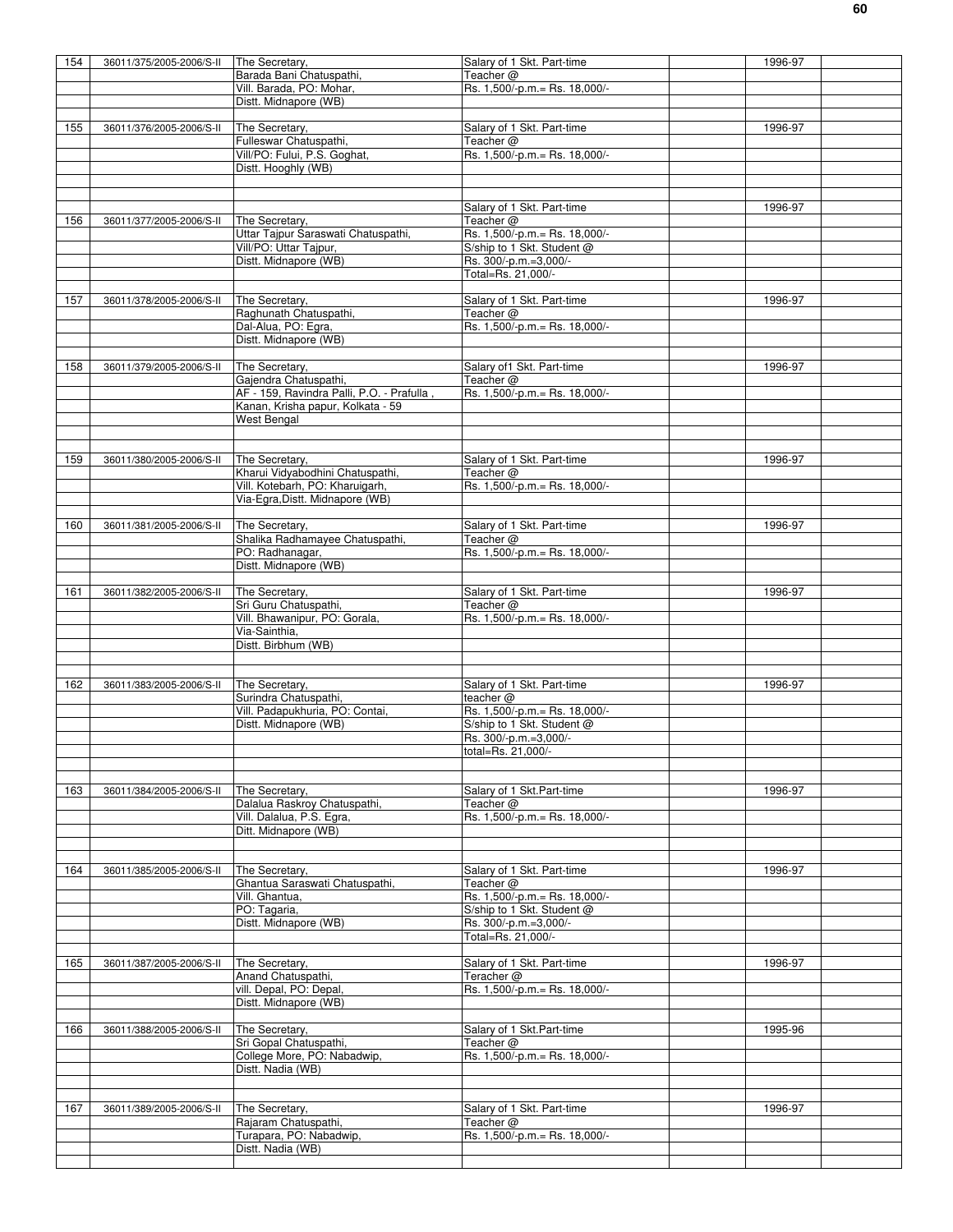| 168 | 36011/393/2005-2006/S-II | The Secretary,                         | Salary of 1 Skt. Part-time                                | 1995-96 |            |
|-----|--------------------------|----------------------------------------|-----------------------------------------------------------|---------|------------|
|     |                          | Bisweswari Chatuspathi,                | Teacher @                                                 |         |            |
|     |                          | Vill. Birhata Kali tola,               | Rs. 1,500/-p.m. = Rs. 18,000/-                            |         |            |
|     |                          | PO/Distt. Burdwan (WB).                |                                                           |         |            |
|     |                          |                                        |                                                           |         |            |
|     |                          |                                        |                                                           |         |            |
|     |                          |                                        |                                                           |         |            |
| 169 | 36011/394/2005-2006/S-II | The Secretary,                         | Salary of 1 Skt. Part-time                                | 1995-96 |            |
|     |                          | Ramgopalpur Manorama Yogi Chatuspathi, | Teacher @                                                 |         |            |
|     |                          | PO: Harendra nagar, Dt. 24- parganas.  | Rs. 1,500/-p.m. = Rs. 18,000/-                            |         |            |
|     |                          |                                        |                                                           |         |            |
| 170 | 36011/395/2005-2006/S-II | The Secretary,                         | Salary of 1Skt. Part-time                                 |         |            |
|     |                          | Parimal Chatuspathi,                   | Teacher @                                                 |         |            |
|     |                          | vill. Baksispur,                       | Rs. 1,500/-p.m.= Rs. 18,000/-                             |         |            |
|     |                          | PO: Maitana, Dt. Midnapore.            |                                                           |         |            |
|     |                          |                                        |                                                           |         |            |
| 171 | 36011/396/2005-2006/S-II | The Secretary,                         | Salary of 1 Skt. Part-time                                | 1995-96 |            |
|     |                          | Postan Ka Damodar chatuspathi          | Teacher @                                                 |         |            |
|     |                          | PO: Molighati,                         | Rs. 1,500/-p.m.= Rs. 18,000/-                             |         |            |
|     |                          | Distt. Midnapore (WB)                  |                                                           |         |            |
|     |                          |                                        |                                                           |         |            |
| 172 | 36011/397/2005-2006/S-II | The Secretay,                          | Salary of 1! Skt Part-time.                               | 1995-96 |            |
|     |                          | Niranjan Chatuspathi,                  | Teacher @                                                 |         |            |
|     |                          | Vill. Dindapatna,                      | Rs. 1,500/-p.m.= Rs. 18,000/-                             |         |            |
|     |                          | PO: Chorpalia,                         |                                                           |         |            |
|     |                          |                                        |                                                           |         |            |
|     |                          | Distt. Midnapore (WB)                  |                                                           |         |            |
|     |                          |                                        |                                                           |         |            |
| 173 | 36011/398/2005-2006/S-II | The Secretary,                         | Salary of 1 Skt. Part-time                                | 1995-96 |            |
|     |                          | Satkhanda Nilkanta Chatuspathi,        | Teacher $@$                                               |         |            |
|     |                          | Vill. Satkhanda, PO: Rasan,            | Rs. 1,500/-p.m.= Rs. 18,000/-                             |         |            |
|     |                          | Dt. Midnapore (WB).                    |                                                           |         |            |
|     |                          |                                        |                                                           |         |            |
| 174 | 36011/399/2005-2006/S-II | The Secretary,                         | Salary of 1 Skt. Part-time                                | 1995-96 |            |
|     |                          | Akna Tol.                              | Teacher @                                                 |         |            |
|     |                          | Vill/PO : Akna,                        | Rs. 1,500/-p.m. = Rs. 18,000/-                            |         |            |
|     |                          | Distt. Midnapore (WB)                  |                                                           |         |            |
|     |                          |                                        |                                                           |         |            |
| 175 | 36011/400/2005-2006/S-II | The Secretary,                         | Salary of 1 Skt. Part-time                                | 1995-96 |            |
|     |                          | Brindaban Chak Sitala Chatuspathi,     | Teacher @                                                 |         |            |
|     |                          | PO: Kiyakhali,                         | Rs. 1,500/-p.m. = Rs. 18,000/-                            |         |            |
|     |                          | Distt. Midnapore (WB)                  |                                                           |         |            |
|     |                          |                                        |                                                           |         |            |
|     |                          |                                        |                                                           |         |            |
| 176 | 36011/401/2005-2006/S-II | The Secretary,                         | Salary of 1 Skt. Part-time                                | 1995-96 |            |
|     |                          | Erenda Sanskrit Chatuspathi,           | Teacher @                                                 |         |            |
|     |                          | Vill/PO: Erenda,                       | Rs. 1,500/-p.m.= Rs. 18,000/-                             |         |            |
|     |                          | Distt. Midnapore (WB)                  |                                                           |         |            |
|     |                          |                                        |                                                           |         |            |
|     |                          |                                        |                                                           |         |            |
| 177 | 36011/402/2005-2006/S-II | The Secretary,                         | Salary of 1 Skt. Part-time                                | 1995-96 |            |
|     |                          | Kalika Darsan Chatuspathi,             | Teacher $@$                                               |         |            |
|     |                          | Vill. Mangalahat,                      | Rs. 1,500/-p.m.= Rs. 18,000/-                             |         |            |
|     |                          | PO: Shipur,                            |                                                           |         |            |
|     |                          | Distt. Midnapore (WB).                 |                                                           |         |            |
|     |                          |                                        |                                                           |         |            |
| 178 | 36011/403/2005-2006/S-II | The Secretary,                         | Salary of 1 SKt. Part-time                                | 1995-96 |            |
|     |                          | Bhandubasan Dolgobinda Chatuspathi,    | Teacher @                                                 |         |            |
|     |                          | Vill. Bhandubasan, PO: Pailachhanpur,  | Rs. 1,500/-p.m.= Rs. 18,000/-                             |         |            |
|     |                          | Distt. Midnapore (WB)                  |                                                           |         |            |
|     |                          |                                        |                                                           |         |            |
|     |                          |                                        |                                                           |         |            |
| 179 | 36011/404/2005-2006/S-II | The Secretary,                         | Salary of 1 Skt. Part-time                                | 1995-96 | 11.04.2007 |
|     |                          | Joykali Chatuspathi,                   | Teacher @                                                 |         |            |
|     |                          |                                        |                                                           |         |            |
|     |                          | James Long Sarani,                     | Rs. 1,500/-p.m.= Rs. 18,000/-<br>S/ship 2 Skt. Students @ |         |            |
|     |                          | (Das Para), Calcutta.                  |                                                           |         |            |
|     |                          |                                        | Rs. 300/-pm = Rs. 6,000/-                                 |         |            |
|     |                          |                                        | Total = Rs. 24,000/-                                      |         |            |
|     |                          |                                        |                                                           |         |            |
| 180 | 36011/405/2005-2006/S-II | The Secretary,                         | Salary of 1 Skt. Part-time                                | 1995-96 |            |
|     |                          | Bipattarini Chatuspathi,               | Teacher @                                                 |         |            |
|     |                          | Vill/PO: Dihihbayra,                   | Rs. 1,500/-p.m. = Rs. 18,000/-                            |         |            |
|     |                          | Distt. Hooghly (WB).                   |                                                           |         |            |
|     |                          |                                        |                                                           |         |            |
|     |                          |                                        |                                                           |         |            |
| 181 | 36011/407/2005-2006/S-II | The Secretary,                         | Salary of 1 Skt. Part-time                                | 1995-96 |            |
|     |                          | Mohanbati Binapani Chatuspathi,        | Teacher $@$                                               |         |            |
|     |                          | Vill. Mohanbati,                       | Rs. 1,500/-p.m.= Rs. 18,000/-                             |         |            |
|     |                          | PO: Tarakeswar,                        |                                                           |         |            |
|     |                          | Distt. Hooghly (WB).                   |                                                           |         |            |
|     |                          |                                        |                                                           |         |            |
|     |                          |                                        |                                                           |         |            |
| 182 | 36011/408/2005-2006/S-II | The Secretary,                         | Salary of 1 Skt. Part-time                                | 1995-96 |            |
|     |                          | Giribala Chatuspathi,                  | Teacher @                                                 |         |            |
|     |                          | Bolpur Basantitala,                    | Rs. 1,500/-p.m. = Rs. 18,000/-                            |         |            |
|     |                          | PO: Bolpur,                            |                                                           |         |            |
|     |                          |                                        |                                                           |         |            |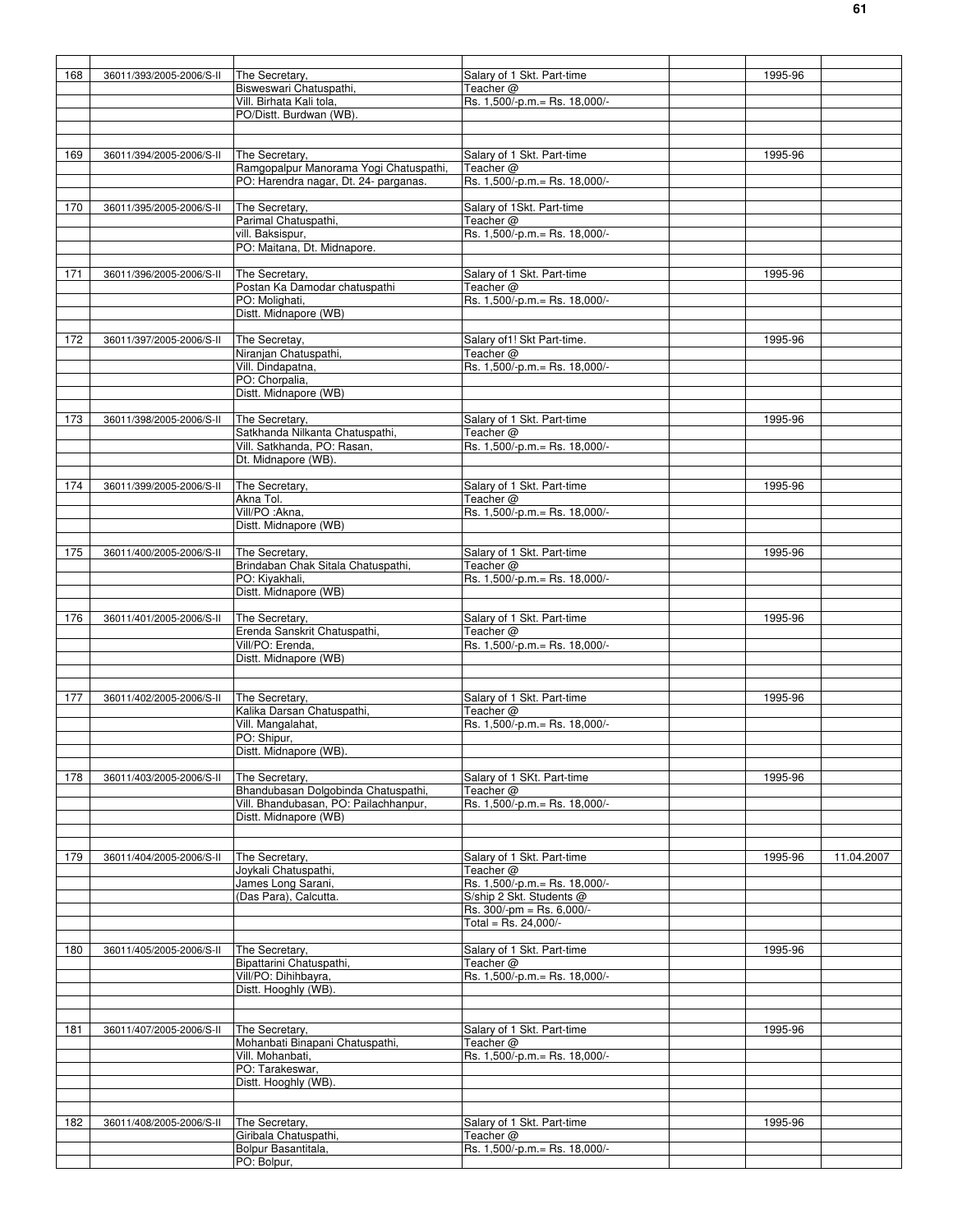|     |                          | Distt. Birbhum (WB).                                   |                                                              |         |
|-----|--------------------------|--------------------------------------------------------|--------------------------------------------------------------|---------|
|     |                          |                                                        |                                                              |         |
| 183 | 36011/409/2005-2006/S-II | The Secretary,                                         | Salary of 1 Skt. Part-time                                   | 1997-98 |
|     |                          | Kantapukur Renuka Chatuspathi.                         | Teacher @                                                    |         |
|     |                          | Vill. Kantapukur, PO: Khirai,                          | Rs. 1,500/-p.m. = Rs. 18,000/-                               |         |
|     |                          | Dt. Midnapore (WB).                                    |                                                              |         |
| 184 | 36011/410/2005-2006/S-II | The Secretary,                                         | Salary of 1 Skt. Part-time                                   | 1997-98 |
|     |                          | Sridurga Chatuspathi,                                  | Teacher @                                                    |         |
|     |                          | Vill/PO: Bathuary,                                     | Rs. 1,500/-p.m. = Rs. 18,000/-                               |         |
|     |                          | Distt. Midnapore (WB)                                  | S/ship to 1 Skt. Student @                                   |         |
|     |                          |                                                        | Rs. 300/-p.m.=3,000/-                                        |         |
|     |                          |                                                        | Total=Rs. 21,000/-                                           |         |
|     |                          |                                                        |                                                              |         |
| 185 | 36011/411/2005-2006/S-II | The Secretary,                                         | Salary of 1 Skt. Part-time                                   | 1997-98 |
|     |                          | Routara Srigopal Chatuspathi,                          | Teacher @                                                    |         |
|     |                          | Vill. Routara,<br>PO: Kharuigarh,                      | Rs. 1,500/-p.m. = Rs. 18,000/-<br>S/ship to 1 Skt. Student @ |         |
|     |                          | Distt. Midnapore (WB).                                 | Rs. 300/-p.m.=3,000/-                                        |         |
|     |                          |                                                        | Total=Rs. 21,000/-                                           |         |
|     |                          |                                                        |                                                              |         |
|     |                          |                                                        |                                                              |         |
| 186 | 36011/412/2005-2006/S-II | The Secretary,                                         | Salary of 1 Skt. Part-time                                   | 1997-98 |
|     |                          | Maninathpur Umapada Chatuspathi,                       | Teacher @                                                    |         |
|     |                          | Vill. Maninathpur, PO: Madan Mohan,                    | Rs. 1,500/-p.m.= Rs. 18,000/-                                |         |
|     |                          | Dt. Midnapore (WB)                                     | S/ship to 1 Skt. Student @                                   |         |
|     |                          |                                                        | Rs. 300/-p.m.=3,000/-                                        |         |
|     |                          |                                                        | Total=Rs. 21,000/-                                           |         |
| 187 | 36011/413/2005-2006/S-II | The Secretary,                                         | Salary of 1 Skt. Part-time                                   | 1997-98 |
|     |                          | Madhu Sudan Chatuspathi,                               | Teacher @                                                    |         |
|     |                          | Bahir Sarbamangala Para,                               | Rs. 1,500/-p.m. = Rs. 18,000/-                               |         |
|     |                          | PO/Distt. Burdwan (WB)                                 | S/ship to 1 Skt. Student @                                   |         |
|     |                          |                                                        | Rs. 300/-p.m.=3,000/-                                        |         |
|     |                          |                                                        | Total=Rs. 21,000/-                                           |         |
|     |                          |                                                        |                                                              |         |
|     |                          |                                                        |                                                              |         |
| 188 | 36011/414/2005-2006/S-II | The Secretary,                                         | Salary of 1 Skt. Part-time                                   | 1997-98 |
|     |                          | Shib Kali Chatuspathi,<br>Hargram, PO: Hargram,        | Teacher @<br>Rs. 1,500/-p.m.= Rs. 18,000/-                   |         |
|     |                          | Distt. Burdwan (WB)                                    | S/ship to 1 Skt. Student @                                   |         |
|     |                          |                                                        | Rs.300/-p.m.=3,000/-                                         |         |
|     |                          |                                                        | Total=Rs. 21,000/-                                           |         |
|     |                          |                                                        |                                                              |         |
| 189 | 36011/415/2005-2006/S-II | The Secretary,                                         | Salary of 1 Skt. Part-time                                   | 1997-98 |
|     |                          | Bhonpur Bangeswar Chatuspathi,                         | Teacher @                                                    |         |
|     |                          | PO: Bhonpur,                                           | Rs. 1,500/-p.m. = Rs. 18,000/-                               |         |
|     |                          | Distt. Hooghly (WB).                                   | S/ship to 1 Skt. Student @                                   |         |
|     |                          |                                                        | Rs. 300/-p.m=3,000/-<br>Total=Rs. 21,000/-                   |         |
|     |                          |                                                        |                                                              |         |
| 190 | 36011/416/2005-2006/S-II | The Secretary,                                         | Salary of 1 Skt. Part-time                                   | 1997-98 |
|     |                          | Ratneswar Chatuspathi,                                 | Teacher $@$                                                  |         |
|     |                          | Vill/PO; Gobardhanpur,                                 | Rs. 1,500/-p.m. = Rs. 18,000/-                               |         |
|     |                          | Distt. Midnapore (WB).                                 | S/ship to 1 Skt. Student @                                   |         |
|     |                          |                                                        | Rs. 300/-p.m.=3,000/-                                        |         |
|     |                          |                                                        | Total=Rs. 21,000/-                                           |         |
|     |                          |                                                        |                                                              |         |
| 191 | 36011/417/2005-2006/S-II | The Secretary,                                         | Salary of 1 SKt. Part-time<br>Teacher @                      | 1997-98 |
|     |                          | Masumpur Skt. Academy,<br>Vill. Masumpur, PO: Andulia, | Rs. 1,500/-p.m. = Rs. 18,000/-                               |         |
|     |                          | Distt. Midnapore (WB)                                  | S/ship to 1 Skt. Student @                                   |         |
|     |                          |                                                        | Rs. 300/-p.m.=3,000/-                                        |         |
|     |                          |                                                        | Total=Rs. 21,000/-                                           |         |
|     |                          |                                                        |                                                              |         |
| 192 | 36011/418/2005-2006/S-II | The Secretary,                                         | Salary of 1 SKt. Part-time                                   | 1997-98 |
|     |                          | Sri Durga Chatuspathi,                                 | Teacher @                                                    |         |
|     |                          | No.1, pakmara Lane,                                    | Rs. 1,500/-p.m. = Rs. 18,000/-                               |         |
|     |                          | PO/Vill. Kaiti,<br>Distt. Burdwan (WB).                |                                                              |         |
|     |                          |                                                        |                                                              |         |
| 193 | 36011/419/2005-2006/S-II | The Secretary,                                         | Salary of 1 Skt. Part-time                                   | 1997-98 |
|     |                          | Shiba Durga Chatuspathi,                               | Teacher @                                                    |         |
|     |                          | Vill/PO: kaiti,                                        | Rs. 1,500/-p.m. = Rs. 18,000/-                               |         |
|     |                          | Distt.Burdwan (WB)                                     |                                                              |         |
|     |                          |                                                        |                                                              |         |
| 194 | 36011/420/2005-2006/S-II | The Secretary,                                         | salary of 1 Skt. Part-time                                   | 1997-98 |
|     |                          | Gobinda Chatuspathi,                                   | Teacher @                                                    |         |
|     |                          | 5, Aftab Avenue (Hati Sala).                           | Rs. 1,500/-p.m. = Rs. 18,000/-                               |         |
|     |                          | PO/Distt. Burdwan (WB).                                |                                                              |         |
| 195 | 36011/421/2005-2006/S-II | The Secretary,                                         | Salary of 1 Skt. Part-time                                   | 1997-98 |
|     |                          | Erendabarh Bibudhabani                                 | Teacher @                                                    |         |
|     |                          | Pathsala, Vill.Erenda,                                 | Rs. 1,500/-p.m.= Rs. 18,000/-                                |         |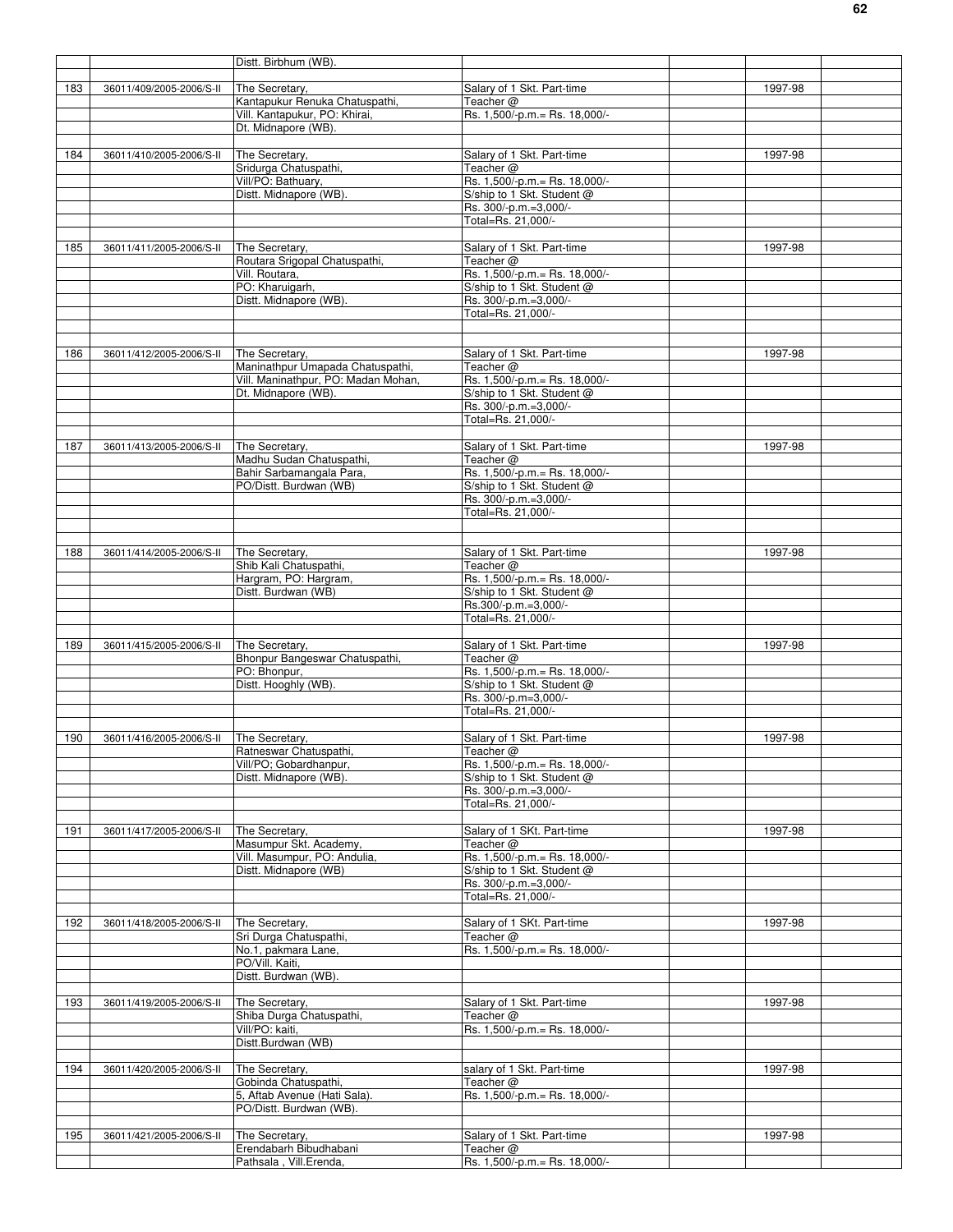|     |                          | PO; Erenda,                             | S/ship to 1Skt.Student @       |         |  |
|-----|--------------------------|-----------------------------------------|--------------------------------|---------|--|
|     |                          | Distt. Midnapore (WB)                   | Rs. 300/-p.m=3,000/-           |         |  |
|     |                          |                                         | total=Rs. 21,000/-             |         |  |
|     |                          |                                         |                                |         |  |
|     |                          |                                         |                                |         |  |
|     |                          |                                         |                                |         |  |
| 196 | 36011/422/2005-2006/S-II | The Secretary,                          | Salary of 1 Skt. Part-time     | 1997-98 |  |
|     |                          | Manasadwip Chinmoyee Chatuspathi,       | Teacher $@$                    |         |  |
|     |                          | Vill. Purusottampur,                    | Rs. 1,500/-p.m. = Rs. 18,000/- |         |  |
|     |                          | PO: Manasdwip, Distt. 24-Parganas (WB). | S/ship to 1 Skt. Student @     |         |  |
|     |                          |                                         | Rs.300/-p.m.=3,000/-           |         |  |
|     |                          |                                         | Total =Rs. 21,000/-            |         |  |
|     |                          |                                         |                                |         |  |
| 197 | 36011/423/2005-2006/S-II | The Secretary,                          | Salary of 1 Skt. Part-time     | 1997-98 |  |
|     |                          | Aklabad Krishna Bilasini Chatuspathi,   | Teacher @                      |         |  |
|     |                          | Vill Aklabad,                           | Rs. 1,500/-p.m.= Rs. 18,000/-  |         |  |
|     |                          | PO: Egra, Dt. Midnapore.                | S/ship to 1 Skt. Student@      |         |  |
|     |                          |                                         | Rs. 300/-p.m.= 3,000/-         |         |  |
|     |                          |                                         | Total= Rs. 21,000/-            |         |  |
|     |                          |                                         |                                |         |  |
|     |                          |                                         |                                |         |  |
| 198 | 36011/424/2005-2006/S-II | The Secretary,                          | Salary of 1 Skt. Part-time     | 1997-98 |  |
|     |                          | Mandar Sudhamoyee Chatuspathi,          | Teacher $@$                    |         |  |
|     |                          | Vill/PO: Mandar, Distt. Midnapore (WB). | Rs. 1,500/-p.m. = Rs. 18,000/- |         |  |
|     |                          |                                         | S/ship to 1 Skt. Student @     |         |  |
|     |                          |                                         | Rs. 300/-p.m=3,000/-           |         |  |
|     |                          |                                         | total=Rs. 21,000/-             |         |  |
|     |                          |                                         |                                |         |  |
| 199 | 36011/425/2005-2006/S-II | The Secretary.                          | Salary of 1 Skt.Part-time      | 1997-98 |  |
|     |                          | Hamarjita Sitala Chatuspathi,           |                                |         |  |
|     |                          |                                         | Teacher $@$                    |         |  |
|     |                          | Vill. Hamerjita, PO: Rasan,             | Rs. 1,500/-p.m. = Rs. 18,000/- |         |  |
|     |                          | Via-Egra, Dt. Midnapore.                |                                |         |  |
|     |                          |                                         |                                |         |  |
| 200 | 36011/426/2005-2006/S-II | The Secretary,                          | Salary of 1 Skt. Part-time     | 1997-98 |  |
|     |                          | Katyayani Sanskrit M.V.,                | Teacher $@$                    |         |  |
|     |                          | Vill. Habibpur,                         | Rs. 1,500/-p.m.= Rs. 18,000/-  |         |  |
|     |                          | Po/Distt. Midnapore (WB)                |                                |         |  |
|     |                          |                                         |                                |         |  |
| 201 | 36011/427/2005-2006/S-II | The Secretary,                          | Salary of 1 Skt.part-time      | 1997-98 |  |
|     |                          | Panchuria Kalika Chatuspathi,           | Teacher @                      |         |  |
|     |                          |                                         |                                |         |  |
|     |                          | Vill. Sridaspur,                        | Rs. 1,500/-p.m.= Rs. 18,000/-  |         |  |
|     |                          | PO: Panchuria,                          | S/ship to 1 Skt. Student @     |         |  |
|     |                          | Distt. Midnapore (WB).                  | Rs. 300/-p.m=3,000/-           |         |  |
|     |                          |                                         | Total=Rs. 21,000/-             |         |  |
|     |                          |                                         |                                |         |  |
| 202 | 36011/428/2005-2006/S-II | The Secretary,                          | Salary of 1 Skt. Part-time     | 1997-98 |  |
|     |                          | Kalimata Sanskrit Vidyalaya,            | Teacher @                      |         |  |
|     |                          | Vill/PO: Mohanpur,                      | Rs. 1,500/-p.m. = Rs. 18,000/- |         |  |
|     |                          | Distt. Midnapore (WB)                   |                                |         |  |
|     |                          |                                         |                                |         |  |
|     |                          |                                         |                                |         |  |
| 203 | 36011/429/2005-2006/S-II | The Secretary,                          | Salary of 1 Skt. Part-time     | 1997-98 |  |
|     |                          | Rajendrachak Vidyabodhini Chatuspathi,  | Teacher $@$                    |         |  |
|     |                          | Vill. Rajendrachak,                     | Rs. 1,500/-p.m. = Rs. 18,000/- |         |  |
|     |                          | PO: Erenda, P.S. Egra,                  | S/ship to 1 Skt. Student @     |         |  |
|     |                          | Distt. Midnapore (WB).                  | Rs.300/-p.m.=3,000/-           |         |  |
|     |                          |                                         | Total= 21,000/-                |         |  |
|     |                          |                                         |                                |         |  |
| 204 | 36011/430/2005-2006/S-II | The Secretary,                          | Salary of 1 Skt. Part-time     | 1997-98 |  |
|     |                          | Tara Chatuspathi, Vill. Goalpara,       | Teacher $@$                    |         |  |
|     |                          | PO: Santiniketan, Distt. Birbhum (WB).  | Rs. 1,500/-p.m. = Rs. 18,000/- |         |  |
|     |                          |                                         |                                |         |  |
|     |                          |                                         |                                |         |  |
| 205 | 36011/431/2005-2006/S-II | The Secretary,                          | Salary of 1 Skt. Part-time     | 1997-98 |  |
|     |                          | Atla Giribala Chatuspathi,              | Teacher @                      |         |  |
|     |                          | Vill/PO: Atla.                          | Rs. 1,500/-p.m. = Rs. 18,000/- |         |  |
|     |                          | Distt. Birbhum (WB).                    | S/ship to 1 Skt. Student @     |         |  |
|     |                          |                                         | Rs. 300/-p.m.=3,000/-          |         |  |
|     |                          |                                         | Total=Rs. 21,000/-             |         |  |
|     |                          |                                         |                                |         |  |
| 206 | 36011/432/2005-2006/S-II | The Secretary,                          | Salary of 1Skt Part-time       | 1997-98 |  |
|     |                          | Kaleswar Dwarikanath Chatuspathi,       | Teacher @                      |         |  |
|     |                          | Vill. Kaleswar Shibalaya,               | Rs. 1,500/-p.m. = Rs. 18,000/- |         |  |
|     |                          |                                         |                                |         |  |
|     |                          | Ashram, PO: Kaleswar                    | S/ship to 1 Skt. Student @     |         |  |
|     |                          | Distt. Birbhum (WB).                    | Rs. 300/-p.m.=3,000/-          |         |  |
|     |                          |                                         | Total=Rs. 21,000/-             |         |  |
|     |                          |                                         |                                |         |  |
| 207 | 36011/433/2005-2006/S-II | The Secretary,                          | Salary of 1 Skt. Part-time     | 1997-98 |  |
|     |                          | Madhabpur Skt. Vidyapith                | Teacher $@$                    |         |  |
|     |                          | Vill. Boyespur, PO; Borida.             | Rs. 1,500/-p.m. = Rs. 18,000/- |         |  |
|     |                          | Distt. Midnapore (WB).                  | S/ship to 1 Skt. Student @     |         |  |
|     |                          |                                         | Rs. 300/-p.m.=3,000/-          |         |  |
|     |                          |                                         | Total=Rs. 21,000/-             |         |  |
|     |                          |                                         |                                |         |  |
|     |                          |                                         |                                |         |  |
| 208 | 36011/434/2005-2006/S-II | The Secretary                           | Salary of 1 Skt. Part-time     | 1997-98 |  |
|     |                          | Kirtipore Skt. Vidyalaya,               | Teacher $@$                    |         |  |
|     |                          | Vill. Kirtipore,                        | Rs. 1,500/-p.m.= Rs. 18,000/-  |         |  |
|     |                          | PO:Erenda,                              | S/ship to 1 Skt. Student @     |         |  |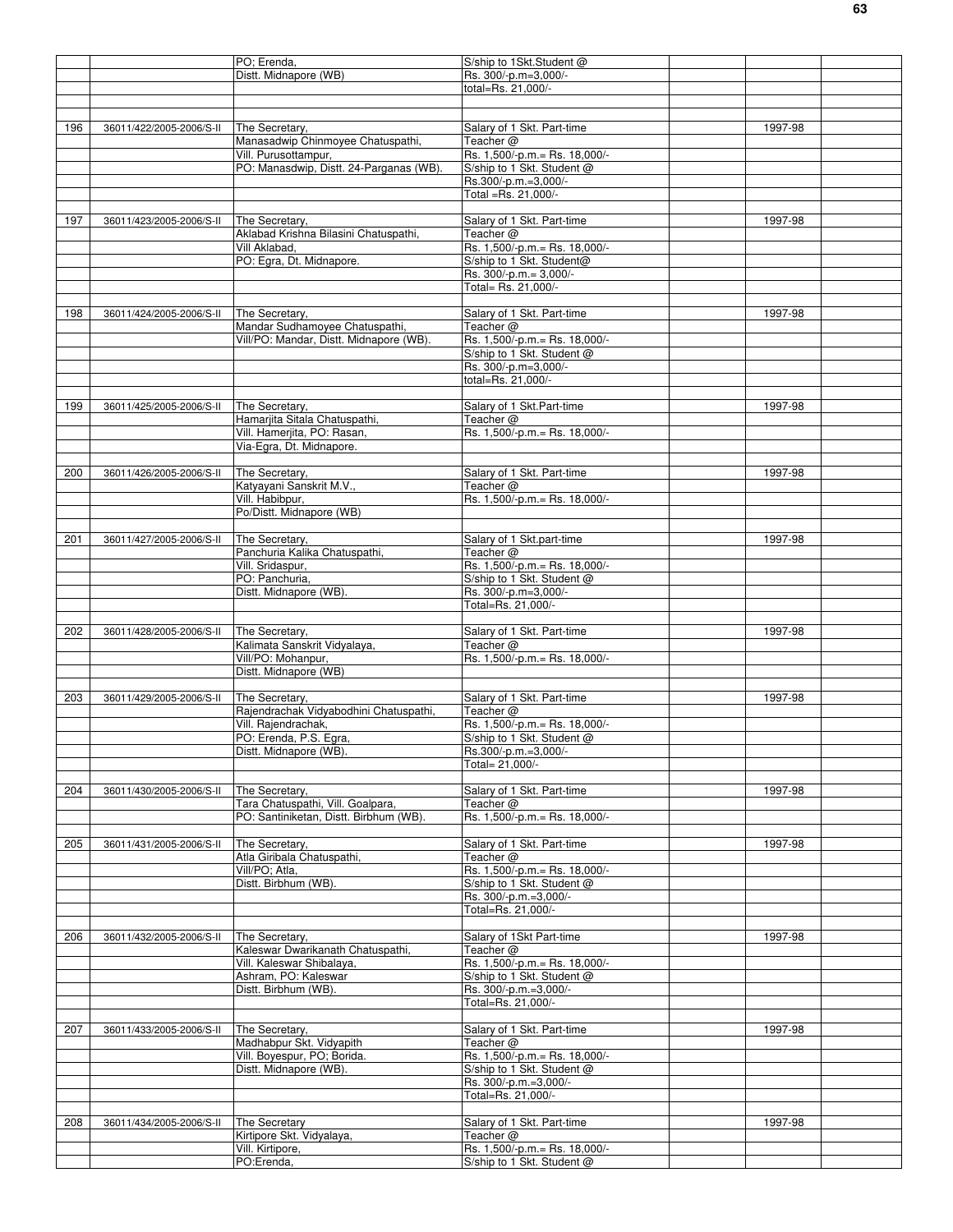|     |                                         | Distt. Midnapore (WB)                    | Rs. 300/-p.m.= 3,000/-         |                |         |  |
|-----|-----------------------------------------|------------------------------------------|--------------------------------|----------------|---------|--|
|     |                                         |                                          | Total=Rs. 21,000/-             |                |         |  |
|     |                                         |                                          |                                |                |         |  |
| 209 | 36011/435/2005-2006/S-II                | The Secretary.                           | Salary of 1 Skt. Part-time     |                | 1997-98 |  |
|     |                                         | Mohanpur Gouri Bala Chatuspathi,         | Teacher @                      |                |         |  |
|     |                                         |                                          |                                |                |         |  |
|     |                                         | Vill/PO: Mohanpur,                       | Rs. 1,500/-p.m.= Rs. 18,000/-  |                |         |  |
|     |                                         | Via.Chandidas Nanoor,                    | s/ship to 1 Skt. Student @     |                |         |  |
|     |                                         | Distt. Birbhum (WB)                      | Rs. 300/-p.m.=3,000/-          |                |         |  |
|     |                                         |                                          | Total=Rs. 21.000/-             |                |         |  |
|     |                                         |                                          |                                |                |         |  |
|     |                                         |                                          |                                |                |         |  |
| 210 | 36011/436/2005-2006/S-II                | The Secretary,                           | Salary of 1 Skt. Part-time     |                | 1997-98 |  |
|     |                                         | Bodhra Trailokya Chatuspathi,            | Teacher @                      |                |         |  |
|     |                                         | Vill/PO: Bodhra, Distt. Midnapore (W.B.) | Rs. 1,500/-p.m. = Rs. 18,000/- |                |         |  |
|     |                                         |                                          |                                |                |         |  |
| 211 | 36011/437/2005-2006/S-II                | The Secretary.                           | Salary of 1 Skt. Part-time     |                | 1997-98 |  |
|     |                                         |                                          |                                |                |         |  |
|     |                                         | Khar Lakshmipriya Chatuspathi,           | Teacher @                      |                |         |  |
|     |                                         | Vill/PO: Khar, Distt. Midnapore (WB).    | Rs. 1,500/-p.m. = Rs. 18,000/- |                |         |  |
|     |                                         |                                          | S/ship to 1 Skt. Student @     |                |         |  |
|     |                                         |                                          | Rs. 300/-p.m.=3,000/-          |                |         |  |
|     |                                         |                                          | Total=Rs. 21,000/-             |                |         |  |
|     |                                         |                                          |                                |                |         |  |
|     |                                         |                                          |                                |                |         |  |
|     |                                         |                                          |                                |                |         |  |
| 212 | 36011/438/2005-2006/S-II                | The Secretary.                           | Salary of 1 SKt. Part-time     | from 2005-2006 | 1997-98 |  |
|     |                                         | Parkali Chatuspathi,                     | Teacher @                      | documents not  |         |  |
|     |                                         | Vill. Tarachi, PO: Kanchi,               | Rs. 1,500/-p.m. = Rs. 18,000/- |                |         |  |
|     |                                         |                                          |                                | received       |         |  |
|     |                                         | Distt. Birbhum (WB)                      |                                |                |         |  |
|     |                                         |                                          |                                |                |         |  |
|     |                                         |                                          |                                |                |         |  |
| 213 | 36011/439/2005-2006/S-II                | The Secretary,                           | Salary of 1 Skt. Part-time     |                | 1997-98 |  |
|     |                                         | Amipara Saranan Chatuspathi,             |                                |                |         |  |
|     |                                         |                                          | Teacher @                      |                |         |  |
|     |                                         | AT/PO: Amipara, PO: Anikola,             | Rs. 1,500/-p.m. = Rs. 18,000/- |                |         |  |
|     |                                         | Distt. Midnapore (WB)                    | S/ship to 1skt. Student @      |                |         |  |
|     |                                         |                                          | Rs. 300/-p.m.=3,000/-          |                |         |  |
|     |                                         |                                          | Total=Rs. 21,000/-             |                |         |  |
|     |                                         |                                          |                                |                |         |  |
|     |                                         |                                          |                                |                |         |  |
| 214 | 36011/440/2005-2006/S-II                | The Secretary,                           | Salary of 1 SKt.Part-time      |                | 1997-98 |  |
|     |                                         | Maisali Mukteswar Chatuspathi,           | Teacher @                      |                |         |  |
|     |                                         | Vill. Maisalai, PO: Kantai,              | Rs. 1,500/-p.m.= Rs. 18,000/-  |                |         |  |
|     |                                         | Dt. Midnapore.                           | S/ship to 1 SKt. Student @     |                |         |  |
|     |                                         |                                          |                                |                |         |  |
|     |                                         |                                          | Rs. 300/-p.m.=3,000/-          |                |         |  |
|     |                                         |                                          | Total=Rs. 21,000/-             |                |         |  |
| 215 | 36011/441/2005-2006/S-II                | The Secretary.                           | Salary of 1 Skt. Part-time     |                | 1997-98 |  |
|     |                                         | Nanoor Chandidas Chatuspathi,            | Teacher @                      |                |         |  |
|     |                                         | Vill/PO: Nanoor, Distt. Birbhum (WB)     | Rs. 1,500/-p.m. = Rs. 18,000/- |                |         |  |
|     |                                         |                                          |                                |                |         |  |
|     |                                         |                                          |                                |                |         |  |
| 216 | 36011/442/2005-2006/S-II                | The Secretary,                           | Salary of 1 Skt. Part-time     |                | 1997-98 |  |
|     |                                         | Bidurpur Biswanath Chatuspathi,          | Teacher @                      |                |         |  |
|     |                                         | Vill/PO: Bidurpur,                       | Rs. 1,500/-p.m. = Rs. 18,000/- |                |         |  |
|     |                                         | Distt. Midnapore (WB)                    | S/ship to 1Skt. Student @      |                |         |  |
|     |                                         |                                          |                                |                |         |  |
|     |                                         |                                          | Rs. 300/-p.m.=3,000/-          |                |         |  |
|     |                                         |                                          | Total = 21,000/-               |                |         |  |
|     |                                         |                                          |                                |                |         |  |
| 217 | 36011/443/2005-2006/S-II The Secretary, |                                          | Salary of 1Skt. Part-time      |                | 1997-98 |  |
|     |                                         | Barakumarda Darshan Chatuspathi,         | Teacher @                      |                |         |  |
|     |                                         |                                          |                                |                |         |  |
|     |                                         | Vill. Barakurda, PO: Chandanpur,         | Rs. 1,500/-p.m. = Rs. 18,000/- |                |         |  |
|     |                                         | Distt. Midnapore (WB).                   | S/ship to 1 Skt. Student @     |                |         |  |
|     |                                         |                                          | Rs. 300/-p.m.=3,000/-          |                |         |  |
|     |                                         |                                          | Total=Rs. 21,000/-             |                |         |  |
|     |                                         |                                          |                                |                |         |  |
|     |                                         |                                          |                                |                |         |  |
| 218 | 36011/444/2005-2006/S-II                | The Secretary,                           | Salary of 1 Skt. Part-time     |                | 1997-98 |  |
|     |                                         | Kadambini Chatuspathi,                   | Teacher $@$                    |                |         |  |
|     |                                         | At/PO: Mohanpore,                        | Rs. 1,500/-p.m. = Rs. 18,000/- |                |         |  |
|     |                                         | Distt. Midnapore (WB)                    | S/ship to 1 Skt. Student @     |                |         |  |
|     |                                         |                                          |                                |                |         |  |
|     |                                         |                                          | Rs. 300/-p.m.=3,000/-          |                |         |  |
|     |                                         |                                          | Total=Rs. 21,000/-             |                |         |  |
|     |                                         |                                          |                                |                |         |  |
| 219 | 36011/445/2005-2006/S-II                | The Secretary,                           | Salary of 1 Skt. Part-time     |                | 1997-98 |  |
|     |                                         | Sudhir Chatuspathi,                      | Teacher @                      |                |         |  |
|     |                                         |                                          |                                |                |         |  |
|     |                                         | 18, Arobinda Road,                       | Rs. 1,500/-p.m. = Rs. 18,000/- |                |         |  |
|     |                                         | Konnagar, Dt. Hooghly.                   | S/ship to 1 Skt.student @      |                |         |  |
|     |                                         |                                          | Rs. 300/-p.m.=3,000/-          |                |         |  |
|     |                                         |                                          | Total=Rs. 21,000/-             |                |         |  |
|     |                                         |                                          |                                |                |         |  |
|     |                                         |                                          |                                |                |         |  |
| 220 | 36011/447/2005-2006/S-II                | The Secretary,                           | Salary of 1 Skt. Part-time     |                | 1997-98 |  |
|     |                                         | Remu Kalika Chatuspathi,                 | Teacher @                      |                |         |  |
|     |                                         | Vill/PO: Remu,                           | Rs. 1,500/-p.m. = Rs. 18,000/- |                |         |  |
|     |                                         | Distt. Midnapore (WB).                   | S/ship to 1 Skt. Student @     |                |         |  |
|     |                                         |                                          | Rs. 300/-p.m.=3,000/-          |                |         |  |
|     |                                         |                                          |                                |                |         |  |
|     |                                         |                                          | Total=Rs. 21,000/-             |                |         |  |
|     |                                         |                                          |                                |                |         |  |
| 221 | 36011/448/2005-2006/S-II                | The Secretary,                           | Salary of 1Skt. Part-time      |                | 1997-98 |  |
|     |                                         | Aluya No.2 Shitala Chatuspathi,          | Teacher @                      |                |         |  |
|     |                                         |                                          |                                |                |         |  |
|     |                                         | Vill. Aluya, PO: Egra,                   | Rs. 1,500/-p.m. = Rs. 18,000/- |                |         |  |
|     |                                         | Distt. Midnapore (WB).                   | S/ship to 1 Skt. Student @     |                |         |  |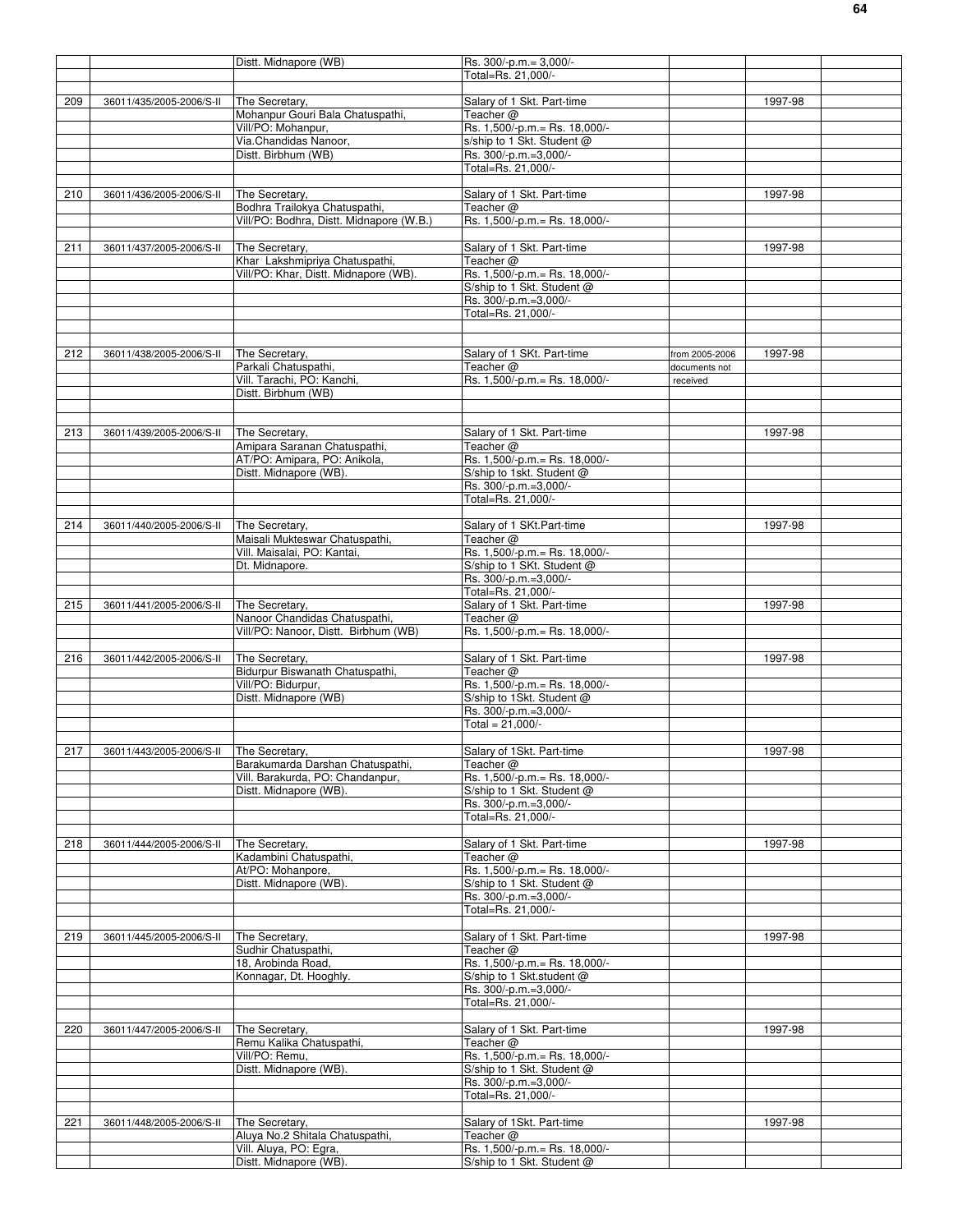|                  |                          |                                        | Rs. 300/-p.m.=3,000/-              |         |  |
|------------------|--------------------------|----------------------------------------|------------------------------------|---------|--|
|                  |                          |                                        | Total=Rs. 21,000/-                 |         |  |
|                  |                          |                                        |                                    |         |  |
| 222              | 36011/449/2005-2006/S-II | The Secretary.                         | Salary of 1Skt. Part-time Teacher@ | 1997-98 |  |
|                  |                          | Mohanpur Jagannath Chatuspathi,        | Rs. 1,500/-p.m. = Rs. 18,000/-     |         |  |
|                  |                          | Vill/PO: Mohanpur,                     | S/ship to 1 Skt. Student @         |         |  |
|                  |                          | Distt. Midnapore (WB)                  | Rs.300/-p.m.=3,000/-               |         |  |
|                  |                          |                                        | Total=Rs. 21,000/-                 |         |  |
|                  |                          |                                        |                                    |         |  |
| 223              | 36011/450/2005-2006/S-II | The Secretary,                         | Salary of 1 Skt. Part-time         | 1997-98 |  |
|                  |                          | Mahapith Kankali Chatuspathi,          | Teacher @                          |         |  |
|                  |                          | Vill. Kankaltala,                      | Rs. 1,500/-p.m. = Rs. 18,000/-     |         |  |
|                  |                          | PO: Adityapur, Via-Bolpur,             | S/ship to 1 Skt. Student @         |         |  |
|                  |                          | Distt.Birbhum (WB).                    | Rs. 300/-p.m.=3,000/-              |         |  |
|                  |                          |                                        | Total=Rs. 21,000/-                 |         |  |
|                  |                          |                                        |                                    |         |  |
|                  |                          |                                        |                                    |         |  |
| 224              | 36011/451/2005-2006/S-II | The Secretary,                         | Salary of 1 Skt. Part-time         | 1997-98 |  |
|                  |                          | Sri Jagannath Chatuspathi,             | Teacher @                          |         |  |
|                  |                          | Vill/PO: Panchrol,                     | Rs. 1,500/-p.m. = Rs. 18,000/-     |         |  |
|                  |                          | Distt. Midnapore (WB).                 | S/ship to 1 Skt. Student @         |         |  |
|                  |                          |                                        | Rs. 300/-p.m.=3,000/-              |         |  |
|                  |                          |                                        | Total=Rs. 21,000/-                 |         |  |
|                  |                          |                                        |                                    |         |  |
| 225              | 36011/452/2005-2006/S-II | The Secretary.                         | Salary of 1Skt. Part-time          | 1997-98 |  |
|                  |                          | Saraswati Chatuspathi,                 | Teacher @                          |         |  |
|                  |                          | Vill.Chongra, Via-Moyna,               | Rs. 1,500/-p.m. = Rs. 18,000/-     |         |  |
|                  |                          | Distt. Midnapore (WB)                  | S/shipto 1 Skt. Student @          |         |  |
|                  |                          |                                        | Rs. 300/-p.m.=3,000/-              |         |  |
|                  |                          |                                        | Total=Rs. 21,000/-                 |         |  |
|                  |                          |                                        |                                    |         |  |
| 226              | 36011/453/2005-2006/S-II | The Secretary,                         | Salary of 1 Skt. Part-time         | 1997-98 |  |
|                  |                          | Asha Lata Chatuspathi,                 | Teacher $@$                        |         |  |
|                  |                          | Vill. Mandalkuli, Distt. Bankura (WB). | Rs. 1,500/-p.m. = Rs. 18,000/-     |         |  |
|                  |                          |                                        |                                    |         |  |
| $\overline{227}$ | 36011/454/2005-2006/S-II | The Secretary,                         | Salary of 1 Skt. Part-time         | 1997-98 |  |
|                  |                          | Aluya Ino Sitala Chatuspathi,          | Teacher $@$                        |         |  |
|                  |                          | Vill. Aluya, Post-Egra,                | Rs. 1,500/-p.m.= Rs. 18,000/-      |         |  |
|                  |                          | Distt. Midnapore (WB)                  | S/ship to 1 Skt. Student @         |         |  |
|                  |                          |                                        | Rs. 300/-p.m.=3,000/-              |         |  |
|                  |                          |                                        | Total=Rs. 21,000/-                 |         |  |
|                  |                          |                                        |                                    |         |  |
| 228              |                          | The Secretary,                         | Salary of 1 Skt. Part-time         | 1997-98 |  |
|                  | 36011/455/2005-2006/S-II |                                        |                                    |         |  |
|                  |                          | Saraswati Chatuspathi,                 | Teacher @                          |         |  |
|                  |                          | Vill. Manickpur,                       | Rs. 1,500/-p.m.= Rs. 18,000/-      |         |  |
|                  |                          | PO/Distt. Midnapore (WB).              | S/ship o 1 Skt. Student @t         |         |  |
|                  |                          |                                        | Rs. 300/-p.m.=3,000/-              |         |  |
|                  |                          |                                        | Total= 21,000/-                    |         |  |
|                  |                          |                                        |                                    |         |  |
| 229              | 36011/456/2005-2006/S-II | The Secretary.                         | Salary of 1 Skt. Part-time         | 1997-98 |  |
|                  |                          | shipur Mangala Chatuspathi,            | Teacher @                          |         |  |
|                  |                          | Vill/PO; Shipur,                       | Rs. 1,500/-p.m.= Rs. 18,000/-      |         |  |
|                  |                          | Via-Paniparul P.S. Egra,               | S/ship to 1 Skt. Student @         |         |  |
|                  |                          | Distt. Midnapore (WB).                 | Rs. 300/-p.m.=3,000/-              |         |  |
|                  |                          |                                        | Total = Rs. $21,000/-$             |         |  |
|                  |                          |                                        |                                    |         |  |
| 230              | 36011/457/2005-2006/S-II | The Secretary,                         | Salary of 1 Skt. Part-time         | 1997-98 |  |
|                  |                          | Shonepur Subaneswar Chatuspathi,       | Teacher $@$                        |         |  |
|                  |                          | Vill. Shonepur, PO: Sagareswar,        | Rs. 1,500/-p.m. = Rs. 18,000/-     |         |  |
|                  |                          | Distt. Midnapore (WB).                 |                                    |         |  |
|                  |                          |                                        |                                    |         |  |
| 231              | 36011/458/2005-2006/S-II | The Secretary,                         | Salary of 1 Skt. Part-time         | 1997-98 |  |
|                  |                          | Hatnagar Chatuspathi,                  | Teacher @                          |         |  |
|                  |                          | Vill. Egra Kasba,                      | Rs. 1,500/-p.m. = Rs. 18,000/-     |         |  |
|                  |                          | PO: Egra, Dt. Midnapore.               | S/ship to 1 SKt. Student @         |         |  |
|                  |                          |                                        | Rs. 300/-p.m.=3,000/-              |         |  |
|                  |                          |                                        | Total=Rs. 21,000/-                 |         |  |
|                  |                          |                                        |                                    |         |  |
| 232              | 36011/459/2005-2006/S-II | The Secretary.                         | Salary of 1 Skt. Part-time         | 1997-98 |  |
|                  |                          | Katwa Nimai Chatuspathi,               | Teacher @                          |         |  |
|                  |                          | PO; Katwa National Para,               | Rs. 1,500/-p.m. = Rs. 18,000/-     |         |  |
|                  |                          | Distt. Burdwan (WB).                   |                                    |         |  |
|                  |                          |                                        |                                    |         |  |
| 233              | 36011/461/2005-2006/S-II | The Secretary,                         | Salary of 1 Skt.Part-time          | 1997-98 |  |
|                  |                          | Mohanpur Krishnapriya Chatuspathi,     | Teacher @                          |         |  |
|                  |                          | Vill. Mohanpur,                        | Rs. 1,500/-p.m. = Rs. 18,000/-     |         |  |
|                  |                          | Distt. Midnapore (WB).                 |                                    |         |  |
|                  |                          |                                        | S/ship to 1 Skt. Student @         |         |  |
|                  |                          |                                        | Rs. 300/-p.m.=3,000/-              |         |  |
|                  |                          |                                        | Total=Rs. 21,000/-                 |         |  |
|                  |                          |                                        |                                    |         |  |
| 234              | 36011/463/2005-2006/S-II | The Secretary,                         | Salary of 1 Skt. Part-time         | 1997-98 |  |
|                  |                          | Mangloi Aghore Chandra Chatuspathi,    | Teacher @                          |         |  |
|                  |                          | Vill. Mangloi ,PO: Ramnagar,           | Rs. 1,500/-p.m. = Rs. 18,000/-     |         |  |
|                  |                          | Distt. Midnapore (WB).                 | S/ship to 1 Skt. Student @         |         |  |
|                  |                          |                                        | Rs. 300/-p.m.=3,000/-              |         |  |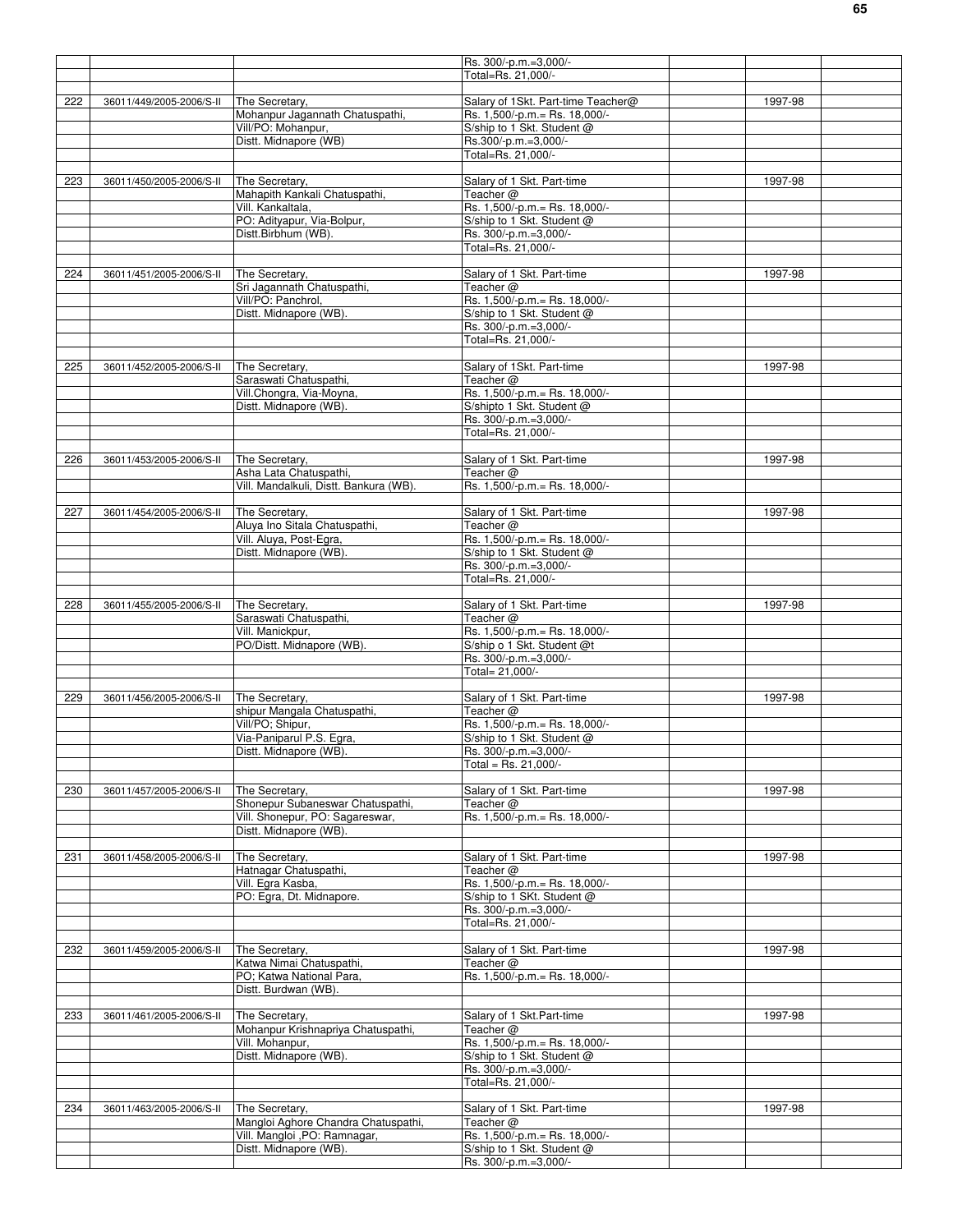|     |                                               |                                                                              | Total= 21,000/-                                           |         |            |
|-----|-----------------------------------------------|------------------------------------------------------------------------------|-----------------------------------------------------------|---------|------------|
|     |                                               |                                                                              |                                                           |         |            |
| 235 | 36011/464/2005-2006/S-II                      | The Secretary,<br>Kripasindu Chatuspathi,                                    | Salary of 1 Skt. Part-time                                | 1997-98 |            |
|     |                                               | Vill. Kiakuli, PO: Jasteghari,                                               | Teacher @<br>Rs. 1,500/-p.m.= Rs. 18,000/-                |         |            |
|     |                                               | Distt. Midnapore (WB).                                                       |                                                           |         |            |
|     |                                               |                                                                              |                                                           |         |            |
| 236 | 36011/465/2005-2006/S-II                      | The Secretary,                                                               | Salary of 1 Skt. Part-time                                | 1997-98 |            |
|     |                                               | Bhabani Chatuspathi, Vill.Monoharchak,<br>PO: Contai, Distt. Midnapore (WB). | Teacher @<br>Rs. 1,500/-p.m. = Rs. 18,000/-               |         |            |
|     |                                               |                                                                              | S/ship to 1 Skt. Student @                                |         |            |
|     |                                               |                                                                              | Rs. 300/-p.m.=3,000/-                                     |         |            |
|     |                                               |                                                                              | Total=Rs. 21.000/-                                        |         |            |
|     |                                               |                                                                              |                                                           |         |            |
| 237 | 36011/466/2005-2006/S-II                      | The Secretary,<br>Rampur Abhaya Chatuspathi,                                 | Salary of 1Skt. Part-time<br>Teacher @                    | 1997-98 |            |
|     |                                               | Vill. Rampur, PO: Auar,                                                      | Rs. 1,500/-p.m.= Rs. 18,000/-                             |         |            |
|     |                                               | Distt. Burdwan (WB).                                                         |                                                           |         |            |
|     |                                               |                                                                              |                                                           |         |            |
| 238 | 36011/467/2005-2006/S-II                      | The Secretary,                                                               | Salary of 1 Skt. Part-time                                | 1997-98 |            |
|     |                                               | Barsal Abhaya Chatuspathi,<br>Vill/PO: Barsal,                               | Teacher @<br>Rs. 1,500/-p.m. = Rs. 18,000/-               |         |            |
|     |                                               | Via - Rampurhat, Dt. Birbhum (WB).                                           | S/ship to 1 Skt. Student @                                |         |            |
|     |                                               |                                                                              | Rs. 300/-p.m.=3,000/-                                     |         |            |
|     |                                               |                                                                              | Total=Rs. 21,000/-                                        |         |            |
|     |                                               |                                                                              |                                                           |         |            |
| 239 | 36011/468/2005-2006/S-II                      | The Secretary,                                                               | Salary of 1 Skt. Part-time                                | 1997-98 |            |
|     |                                               | Brahmamyee Vedanga Chatuspathi,                                              | Teacher @                                                 |         |            |
|     |                                               | Vill/PO: Chirulia, Via- Paniparul,                                           | Rs. 1,500/-p.m. = Rs. 18,000/-                            |         |            |
|     |                                               | Distt. Midnapore (WB).                                                       | S/ship to 1 Skt. Student @                                |         |            |
|     |                                               |                                                                              | Rs. 300/-p.m.=3,000/-                                     |         |            |
|     |                                               |                                                                              | Total=Rs. 21,000/-                                        |         |            |
| 240 | 36011/470/2005-2006/S-II                      | The Secretary,                                                               | Salary of 1 Skt. Part-time                                | 1997-98 |            |
|     |                                               | Basantapur Chintamani Chatuspathi,                                           | Teacher @                                                 |         |            |
|     |                                               | Vill. Basantapur, PO: Bishnupur,                                             | Rs. 1,500/-p.m. = Rs. 18,000/-                            |         |            |
|     |                                               | Distt. Midnapore (WB).                                                       |                                                           |         |            |
| 241 | 36011/471/2005-2006/S-II                      | The Secretary,                                                               | Salary of 1 Skt. Part-time                                | 1997-98 |            |
|     |                                               | Jagannath Chatuspathi,                                                       | Teacher @                                                 |         |            |
|     |                                               | Vill. Mukundapur,                                                            | Rs. 1,500/-p.m. = Rs. 18,000/-                            |         |            |
|     |                                               | PO; Sangraswar,                                                              |                                                           |         |            |
|     |                                               | Distt. Midnapore (WB).                                                       |                                                           |         |            |
| 242 | 36011/472/2005-2006/S-II                      | Sri Guru Chatuspathi,                                                        | Salary of 1 Skt. Part-time                                | 1997-98 |            |
|     |                                               | At/PO. Egra, Distt. Midnapore (W.B).                                         | Teacher @                                                 |         |            |
|     |                                               |                                                                              | Rs. 1,500/-p.m. = Rs. 18,000/-                            |         |            |
|     |                                               |                                                                              | S/ship to 1 Skt. Student @                                |         |            |
|     |                                               |                                                                              | Rs. 300/-p.m.=3,000/-                                     |         |            |
|     |                                               |                                                                              | Total=Rs. 21,000/-                                        |         |            |
| 243 | 36011/473/2005-2006/S-II Mother Usha Memorial |                                                                              | Salary of 2 Skt. Teachers @                               | 2008-09 | 30.05.2008 |
|     |                                               | Oriental Central Instt. & Agam (Tantra)                                      | Rs. 6000/-p.m.=Rs. 1,44,000/-                             |         |            |
|     |                                               | Research Centre (Minority Institute)                                         | S/ship to 5 Skt. Students @                               |         |            |
|     |                                               | Vill-Bamnigaon, Distt-Uttar Dinajpur (W.B.)                                  | Rs. 300/-p.m.=Rs. 15,000/-                                |         |            |
|     |                                               |                                                                              | Total=Rs. 1,59,000/-                                      |         |            |
| 244 | 36011/474/2005-2006/S-II                      | Bharati Chatuspathi Skt. Mahavidyalaya                                       | Salary of 5 Skt. Teachers @                               | 2001-02 | 11.04.2007 |
|     |                                               | ampuliapara, PO Nabadwip                                                     | Rs. 6000/- p.m. = Rs. 3,60,000/-                          |         |            |
|     |                                               | Dist. Nadia (W.B.)                                                           | S/ship to 50 skt. Students @                              |         |            |
|     |                                               |                                                                              | Rs.300/- p.m. = $1,50,000$ /-                             |         |            |
|     |                                               |                                                                              | Total = Rs. $5,10,000/-$                                  |         |            |
| 245 | 36011/475/2005-2006/S-II                      | Purbachal Skt. Prachar Parishad                                              | Salary of 4 teachers @                                    | 2002-03 | 29.05.2008 |
|     |                                               | <b>VIP Road</b>                                                              | Rs. 6000/- p.m. = Rs. 2,88,000/-                          |         |            |
|     |                                               | Kolkata - 700 054                                                            | S/ship to 50 skt. Students @                              |         |            |
|     |                                               |                                                                              | Rs.300/- p.m. = $1,50,000$ /-                             |         |            |
|     |                                               |                                                                              | Salary of 2 Sanskrit Pracharak                            |         |            |
|     |                                               |                                                                              | @ Rs.3000/- pm. = Rs.72,000/-<br>Total = Rs. $5,10,000/-$ |         |            |
|     |                                               |                                                                              |                                                           |         |            |
| 246 | 36011/476/2005-2006/S-II                      | The Secretary                                                                | Salary of 1 skt. Teacher P.Time                           | 2002-03 |            |
|     |                                               | Balisai Sarbeswar Chatuspathi                                                | @ Rs.1500/- p.m.=Rs.18,000/-                              |         |            |
|     |                                               | Vill Bararankua                                                              |                                                           |         |            |
|     |                                               | PO Balisai<br>Dist. Midnapore                                                |                                                           |         |            |
|     |                                               |                                                                              |                                                           |         |            |
| 247 | 36011/477/2005-2006/S-II                      | The Secretary                                                                | Salary of 1 skt. Teacher P.Time                           | 2002-03 |            |
|     |                                               | Ambika Vidyapeeth Chatuspathi                                                | @ Rs.1500/- p.m.=Rs.18,000/-                              |         |            |
|     |                                               | Vill Dakshin Kasafalia                                                       |                                                           |         |            |
|     |                                               |                                                                              |                                                           |         |            |
|     |                                               | Dist. Midnapore, W.B.                                                        |                                                           |         |            |